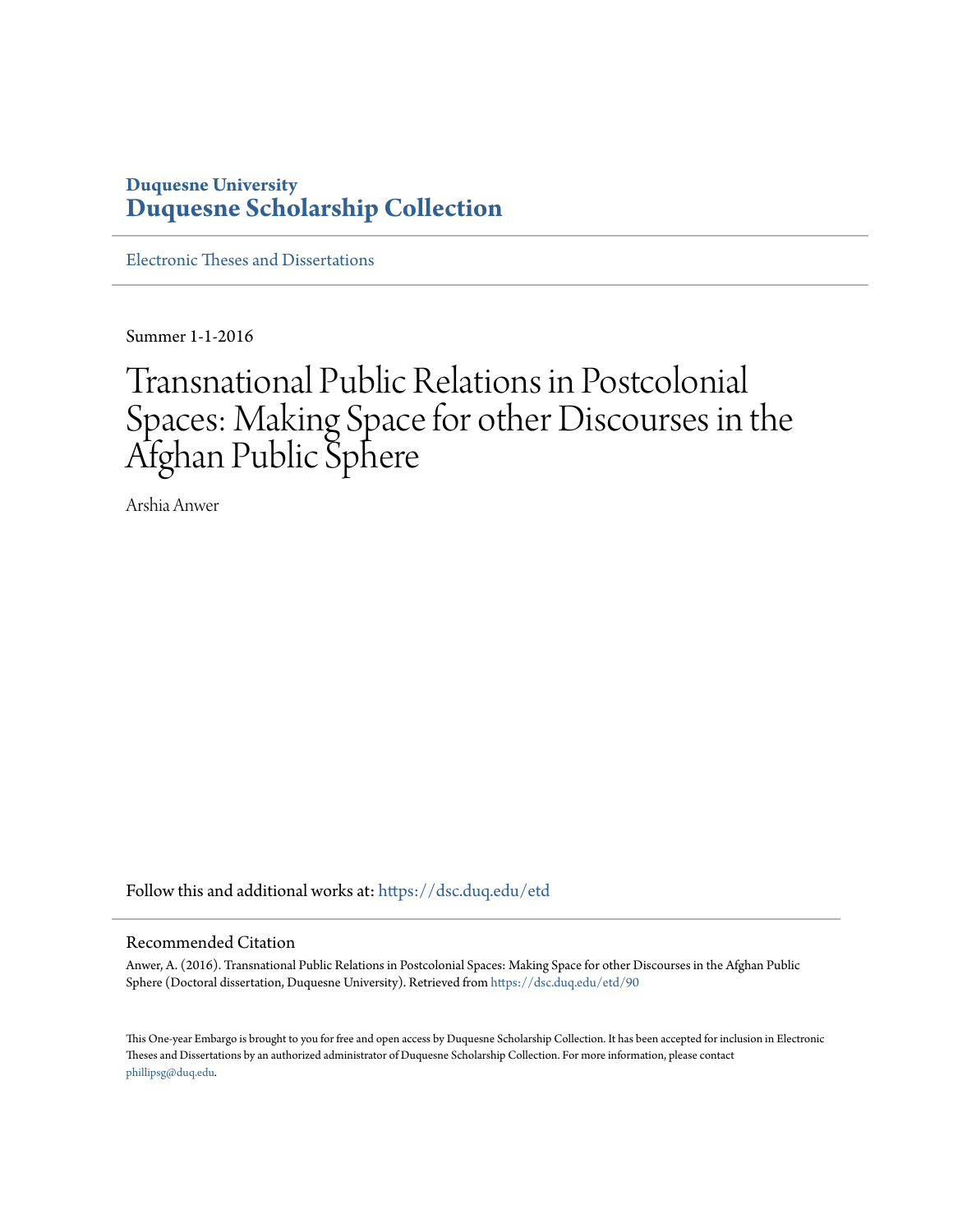## TRANSNATIONAL PUBLIC RELATIONS IN POSTCOLONIAL SPACES: MAKING SPACE FOR OTHER DISCOURSES IN THE AFGHAN PUBLIC SPHERE

A Dissertation

Submitted to the McAnulty College and Graduate School of Liberal Arts

Duquesne University

In partial fulfillment of the requirements for

the degree of Doctor of Philosophy

By

Arshia Anwer

August 2016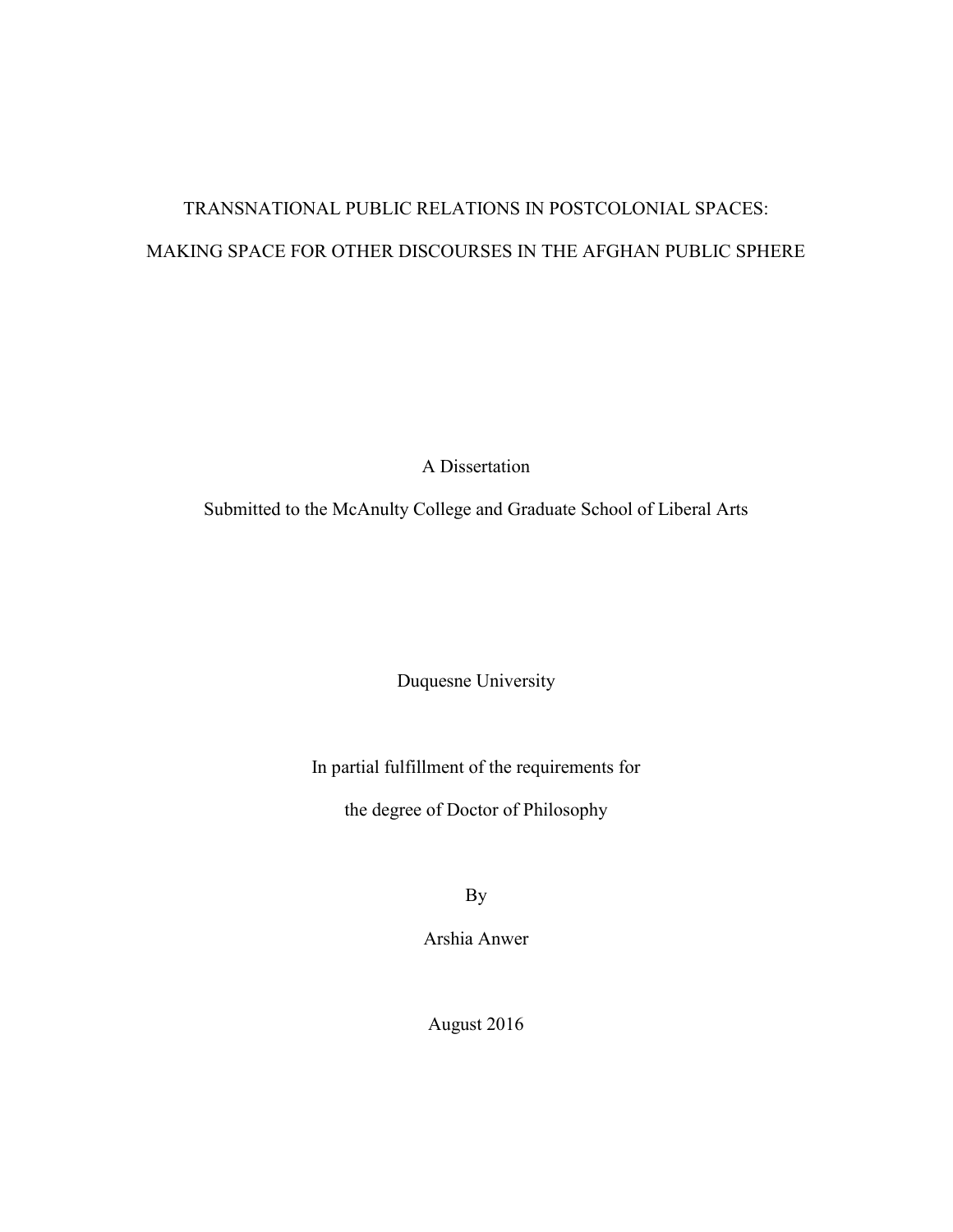Copyright by

Arshia Anwer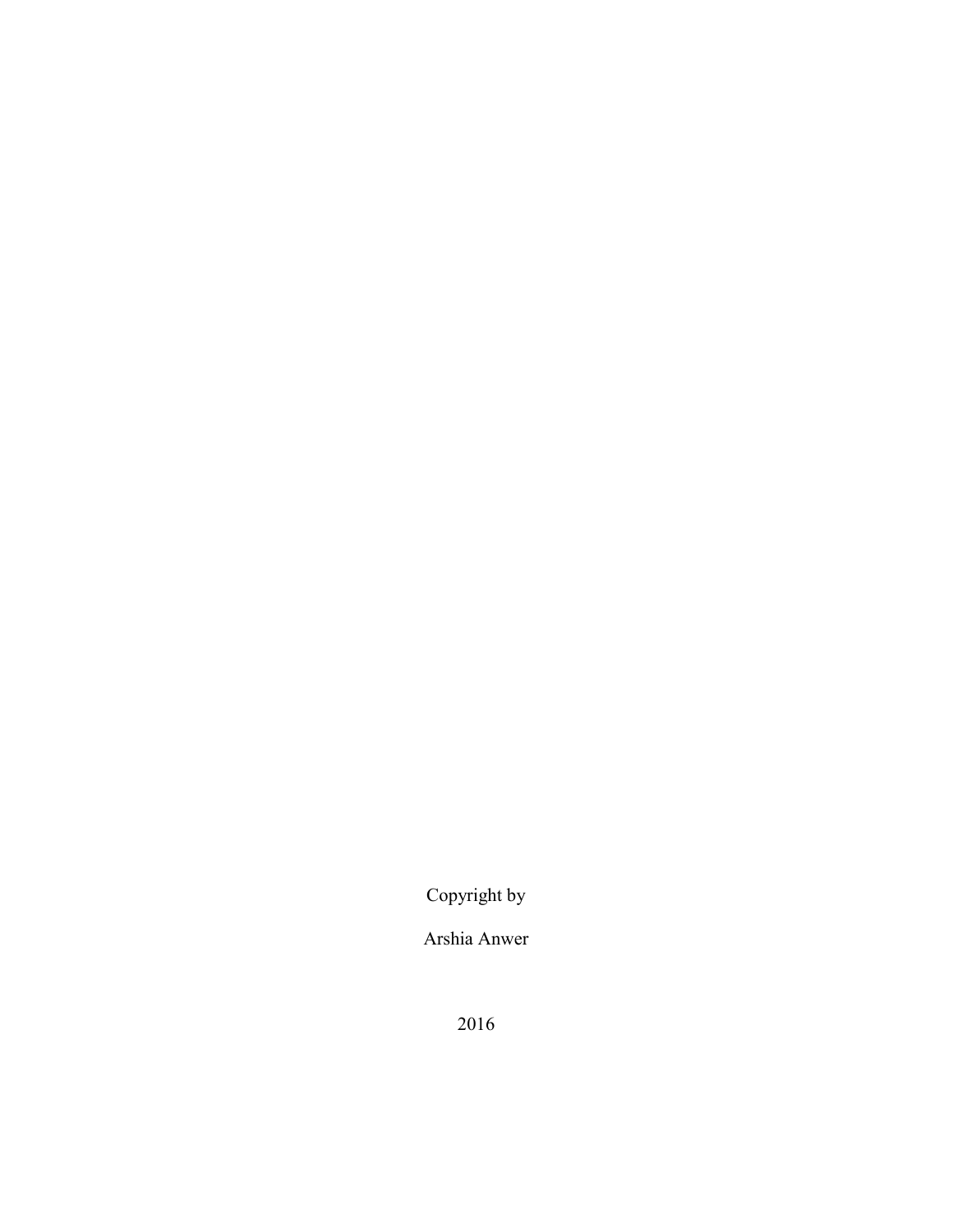## TRANSNATIONAL PUBLIC RELATIONS IN POSTCOLONIAL SPACES: MAKING SPACE FOR OTHER DISCOURSES IN THE AFGHAN PUBLIC SPHERE

By

Arshia Anwer

Approved May 16, 2016

Erik Garrett Associate Professor of Communication & Rhetorical Studies (Committee Chair)

 $\mathcal{L}_\text{max}$ 

Calvin L. Troup Associate Professor of Communication & Rhetorical Studies (Committee Member)

 $\mathcal{L}_\text{max}$ 

Pat Arneson Professor of Communication & Rhetorical Studies (Committee Member)

 $\mathcal{L}_\text{max}$ 

James Swindal Dean, McAnulty College and Graduate School of Liberal Arts

 $\mathcal{L}_\text{max}$ 

Ronald C. Arnett Chair, Department of Communication & Rhetorical Studies

 $\mathcal{L}_\text{max}$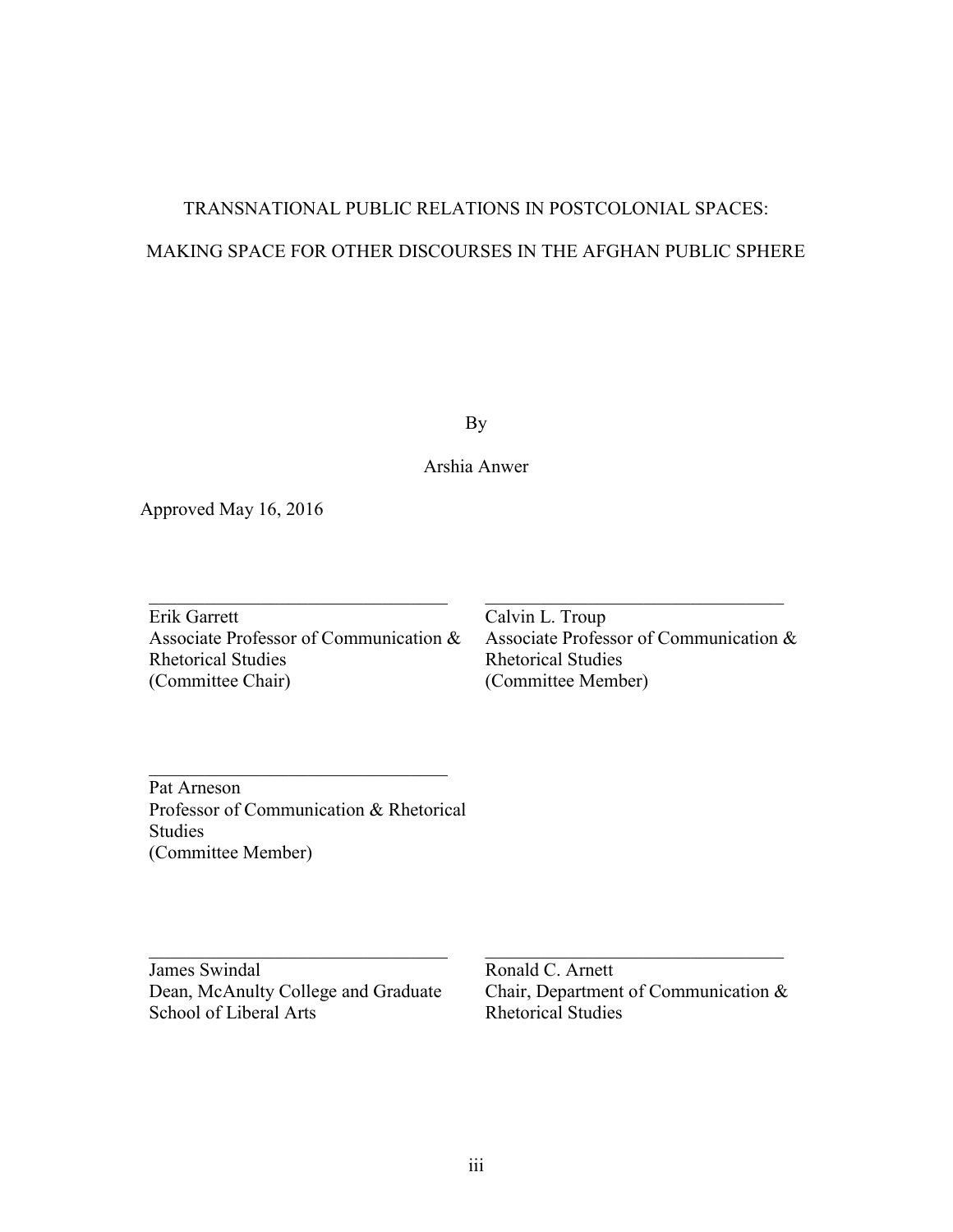## ABSTRACT

## TRANSNATIONAL PUBLIC RELATIONS IN POSTCOLONIAL SPACES: MAKING SPACE FOR OTHER DISCOURSES IN THE AFGHAN PUBLIC SPHERE

By

Arshia Anwer

August 2016

Dissertation supervised by Erik A. Garrett, Ph.D.

This dissertation takes up Wakefield's (1992) call to build theory for international practices of public relations activities. It offers a transnational approach to public relations, providing a theoretical foundation and a case study for the conceptualization of transnational public relations. The theory and practice of transnational public relations proposed in this dissertation incorporates a rhetorical approach that is sensitive to the social, political, cultural, religious and gender issues inherent in postcolonial spaces. Eschewing a rhetorical approach based on civil society discourses or democratic institutional discourses, this project is attentive to listening and responding to a multiplicity of voices in incorporating a culture-centered approach to public relations in postcolonial societies. The theory is rooted in an intersubjective approach that seeks to understand the lived experience of the Other, specifically the realistic situation of the

iv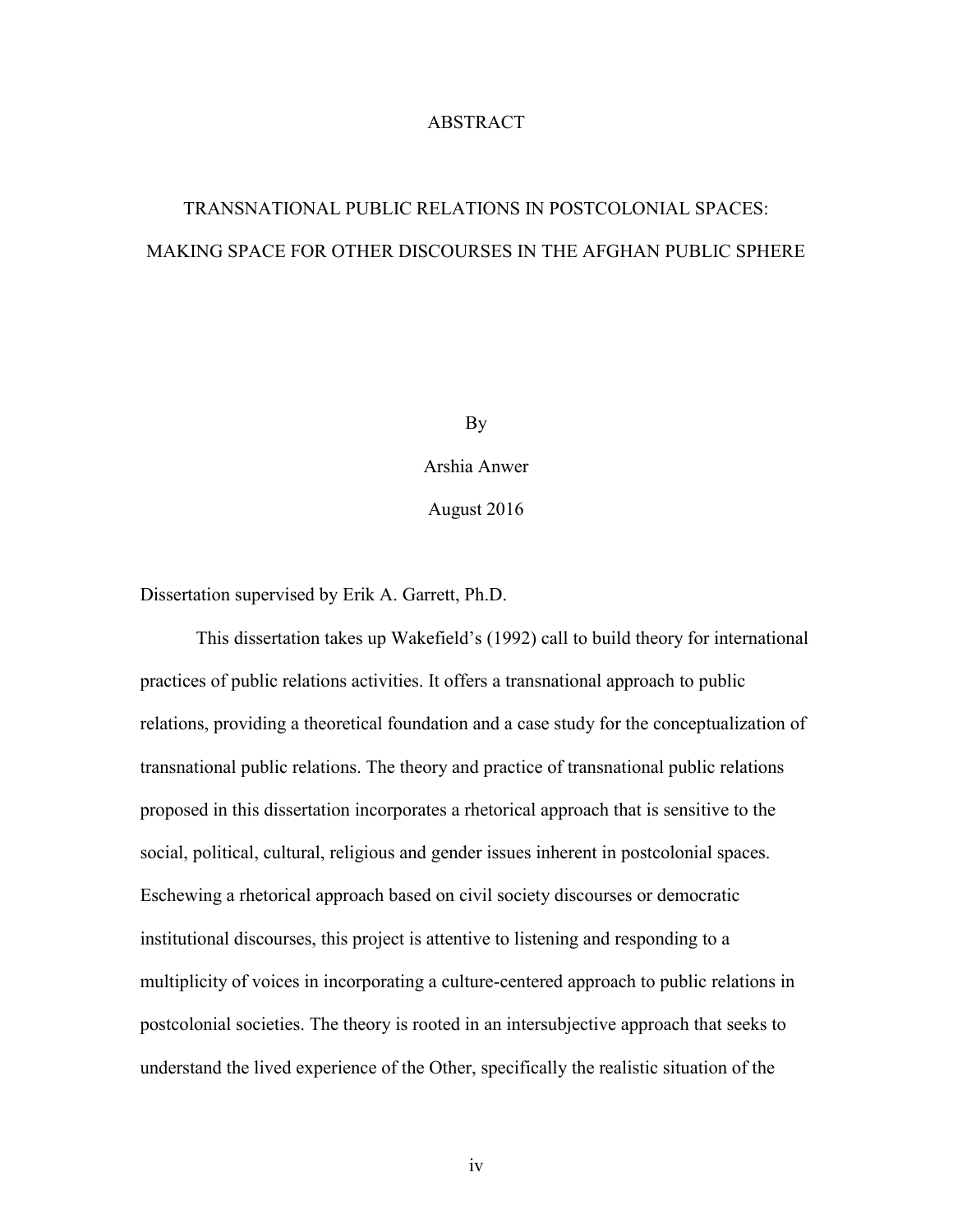lived experience of marginalized peoples. In particular, this dissertation studies the application of transnational public relations in activist contexts through the case study of a nongovernmental organization working on the ground in postcolonial nations in order to make space for women in the Afghan public sphere. In its activist transnational public relations work, the Women's Islamic Initiative in Spirituality and Equality (WISE) aims to uncover the possibilities of rhetorical interruptions to dominant discourses and hegemonic employment of power in the Afghan public sphere.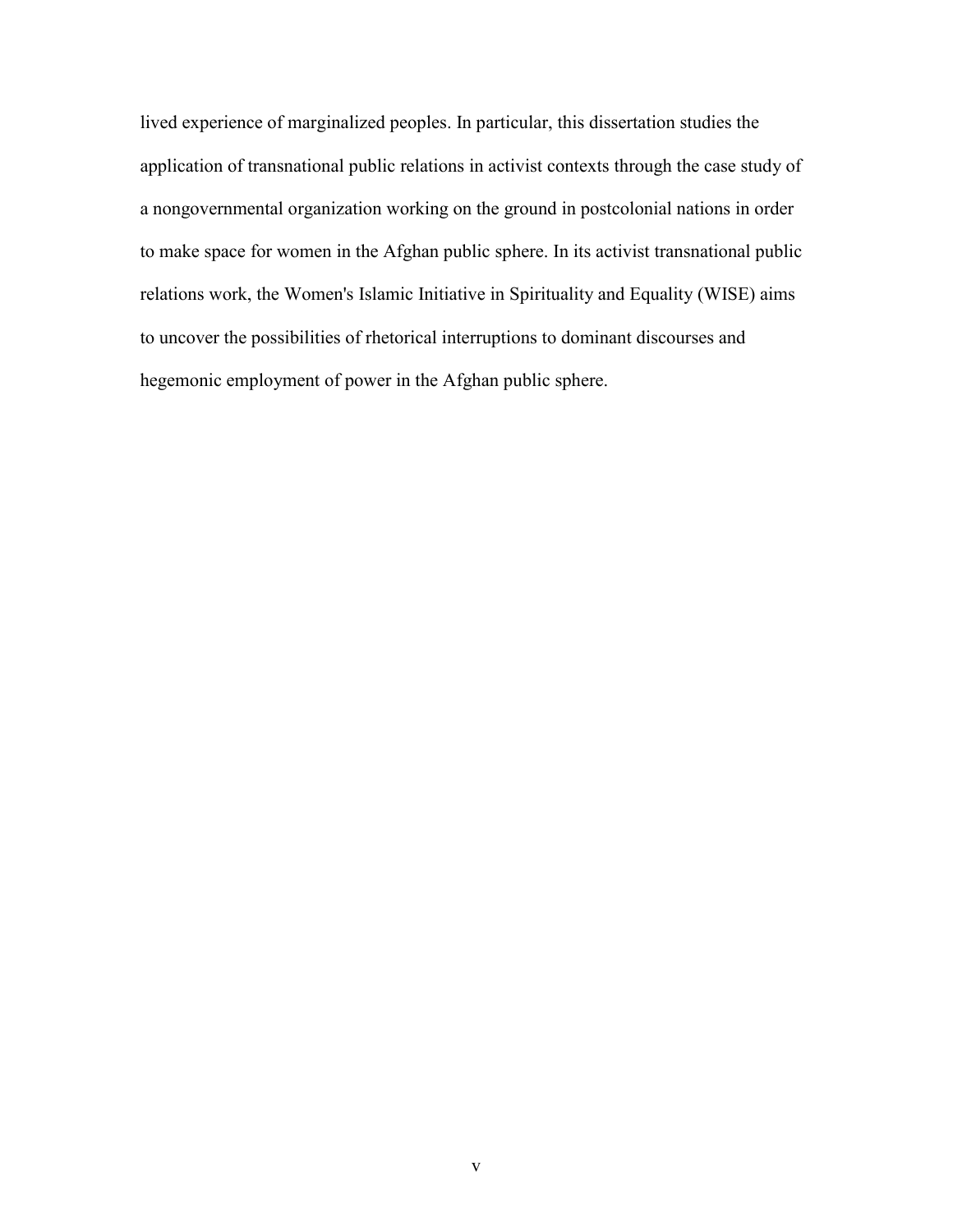## DEDICATION

To:

Mamma, who showed me how faith can be a source of strength.

Papa, who raised me to have an active mind, an opinion and a voice.

Yas, who shows me how to do work born of the world one is rooted in.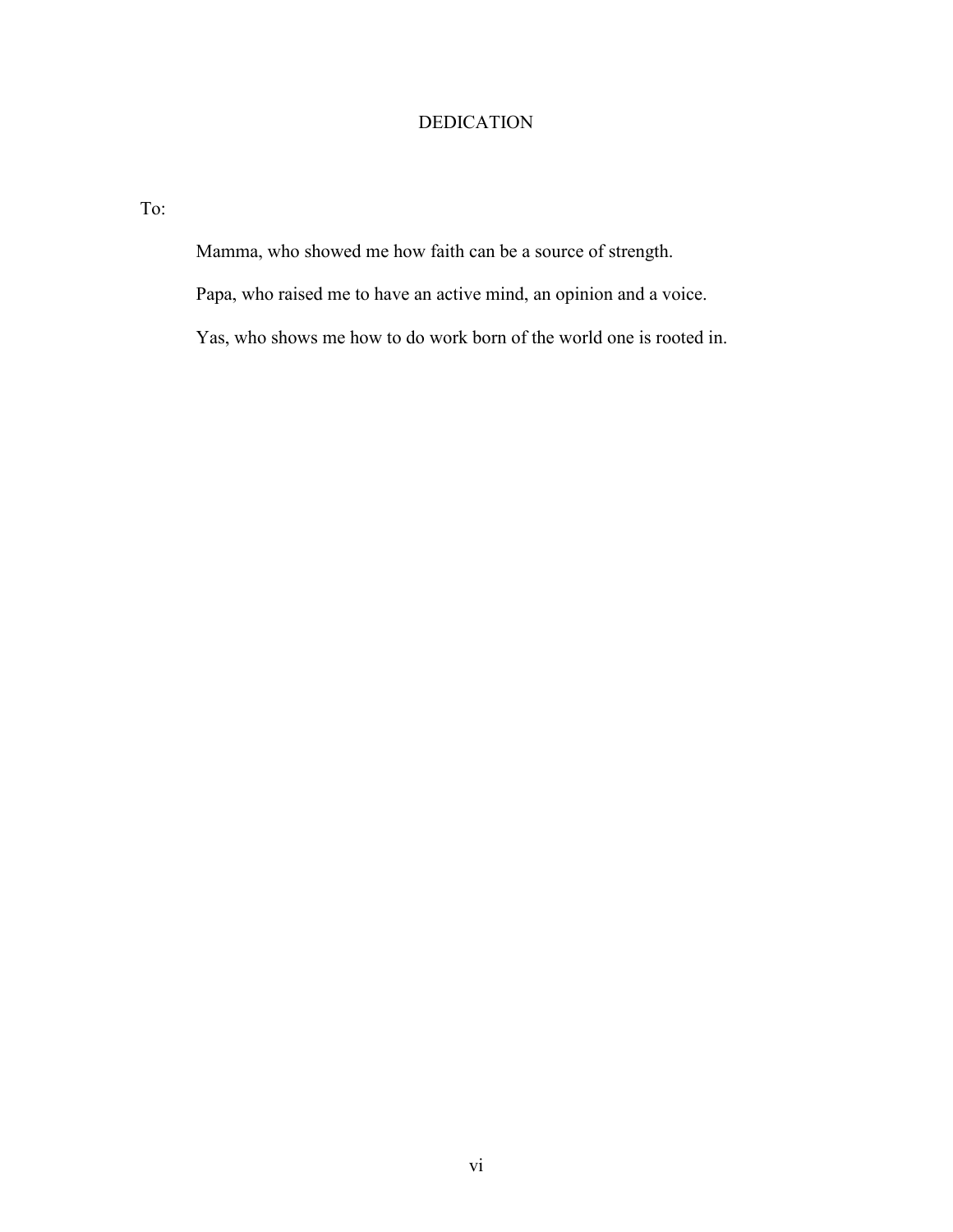### ACKNOWLEDGEMENT

This dissertation is a result of my upbringing in an extended family that instilled in me the value of education. I have grown up listening to the stories and achievements of my grandparents and their siblings, that generation's progeny - my parents and aunts and uncles - and now my generation, my brother and first and second cousins, who have all distinguished themselves in various fields and hold degrees and accolades, that are more times than not, more impressive than the one I'll be receiving. A good education is just a matter of course in my family. I am grateful that I grew up in a family where the drive to do my best intellectually and academically has been instilled in me from an age where I was too young to even understand it.

I am also immensely thankful to have grown up in a joint family where the role models in my life were dedicated to social work and bettering the lives of others. Baba and Qammi spent time, money and tireless effort toward educating the disadvantaged and helping every soul they could. My parents and uncles and aunts established schools, foundations and other institutions that could continue the charitable work in a more organized manner. My mother, a medical doctor, volunteered her time and expertise in charitable clinics and helped in various organizations as a *muslimah*. I have seen countless people helped and numerous lives changed for the better due to their work and efforts, and I am grateful to many more than I can name for being examples that I can live up to. I hope and pray I can follow in their footsteps and help those less fortunate with my work.

vii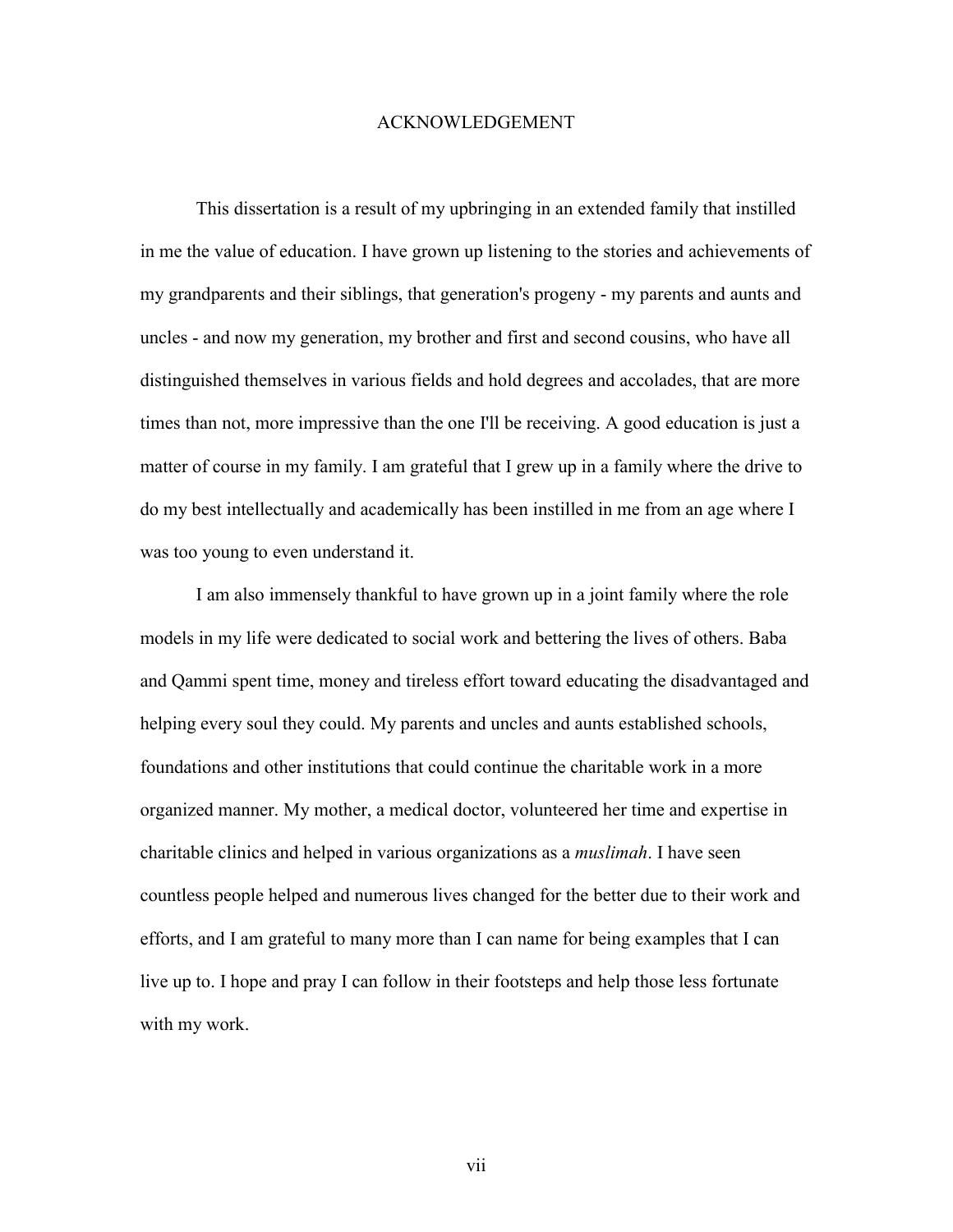I am grateful to Dr. Erik Garrett for being my mentor and the dissertation director I needed. Dr. Garrett, thank you for providing guidance in absolutely every aspect of academic life that I dealt with in these past few years. As my dissertation director, thank you for knowing when to offer support, when to gently prod me about my work and when to just let me be. I am extremely grateful to you for being my champion through this long and sometimes frustrating journey and am fortunate to have had the distinction of working with you as your first advisee.

I would like to thank the faculty of the Department of Communication & Rhetorical Studies for their support and intellectual generosity throughout the years that I have been at Duquesne University. Drs. Calvin Troup and Pat Arneson, my dissertation committee members, thank you for helping me make my project better in so many ways. Drs. Michael Tumolo and Jennifer Biedendorf, thank you for being my mentors, and for helping me find my voice and articulate my ideas in ways that I could call my own. Dr. Janie Harden Fritz, thank you for your boundless energy and guidance during my first year as a doctoral student. Dr. Ronald Arnett, thank you for your kind words and show of confidence in me in so many ways throughout my time at Duquesne. Drs. Richard Thames, Craig Maier and Alyssa Groom, thank you for encouraging me to do work that has helped me in the way I approached this dissertation. I have learned so much about being a scholar and a teacher from all of you.

I would like to especially thank Mrs. Rita McCaffrey for always being a kind and supportive presence during my time at the Department of Communication & Rhetorical Studies. Thank you, Mrs. McCaffrey, for your many kindnesses and help during every step of my doctoral program.

viii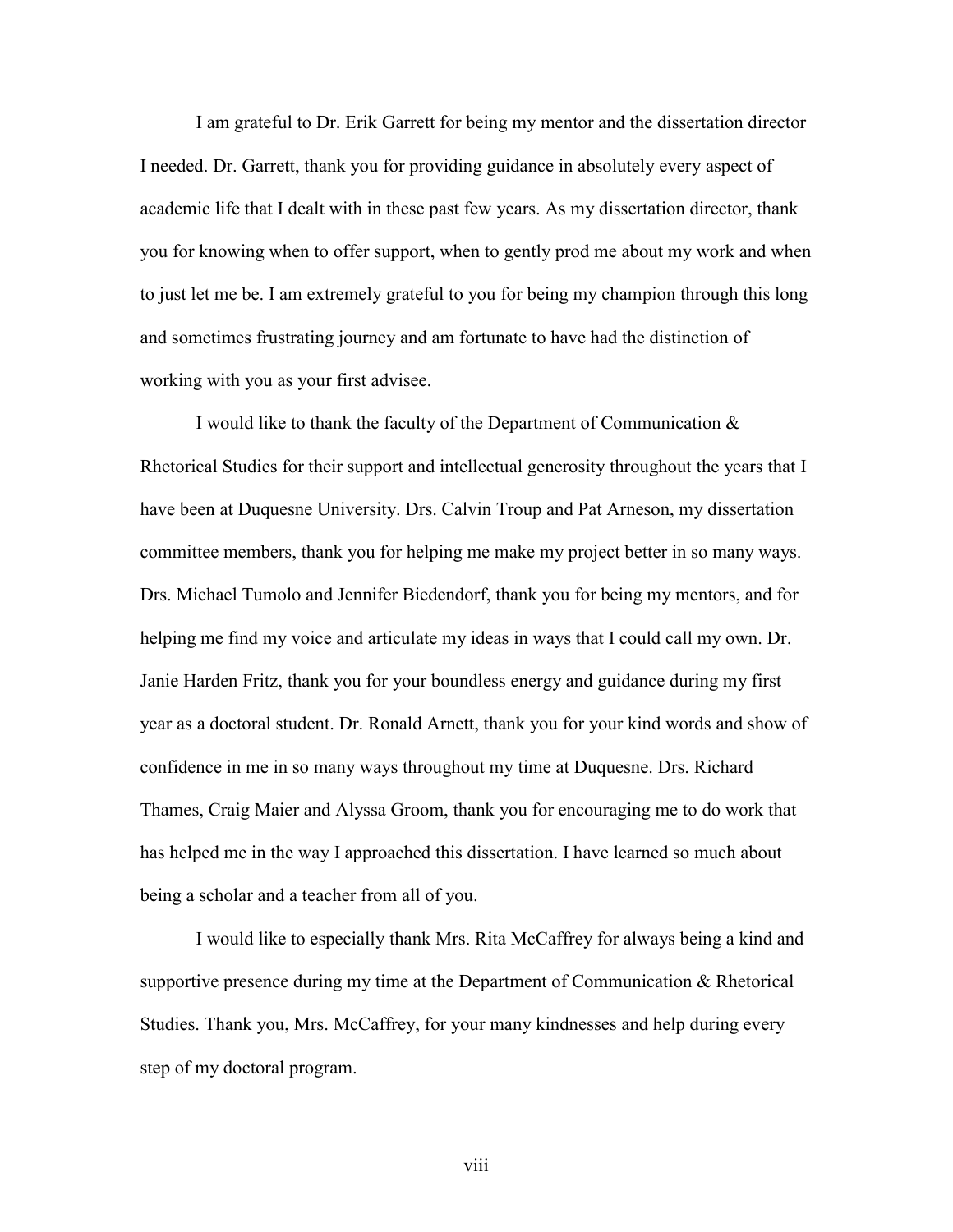I am thankful for friends who have been with me during the course of this crazy ride. Monale Alemika, thank you for being my sister from another mister and basically making this entire thing a lot more fun and bearable. Chelsea Binnie, thank you for being my conference partner and someone I could have interesting, intellectual discussions with. Dorothy McClester, thank you for your friendship and support throughout the dissertation writing, and for making the effort to pull me out for occasional lunches. Allison Peiritsch, thank you for the emojis and craziness when I needed it the most. To all of you, most of all, thank you for showing up and being there.

I am indebted to Yasmin Amin, for being a friend and an inspiration, and for letting me pick her brain and bookshelves whenever I needed help with the Islamic material. Thank you (and *sajda* fellows) for proofreading any- and everything I ever sent you, no matter how long or how awful. Yas, thank you for your love and support with not just this program, but through the past so many years with so many other things. Also, I still want to grow up to be you.

I am grateful to my family - my father, Dr. Mohammad M. Anwer; my mother, Dr. Nuzhath Fatima; brother, Ali M. Anwer; and sister-in-law, Dr. Afroze Fatima, for their love and support during every stage of my work toward my doctoral degree, and for their pride in my achievements. Thank you for all the prayers and texts and calls and…everything. And finally, thank you Mamma and Papa - everything I am today, and will ever be, is due to you.

ix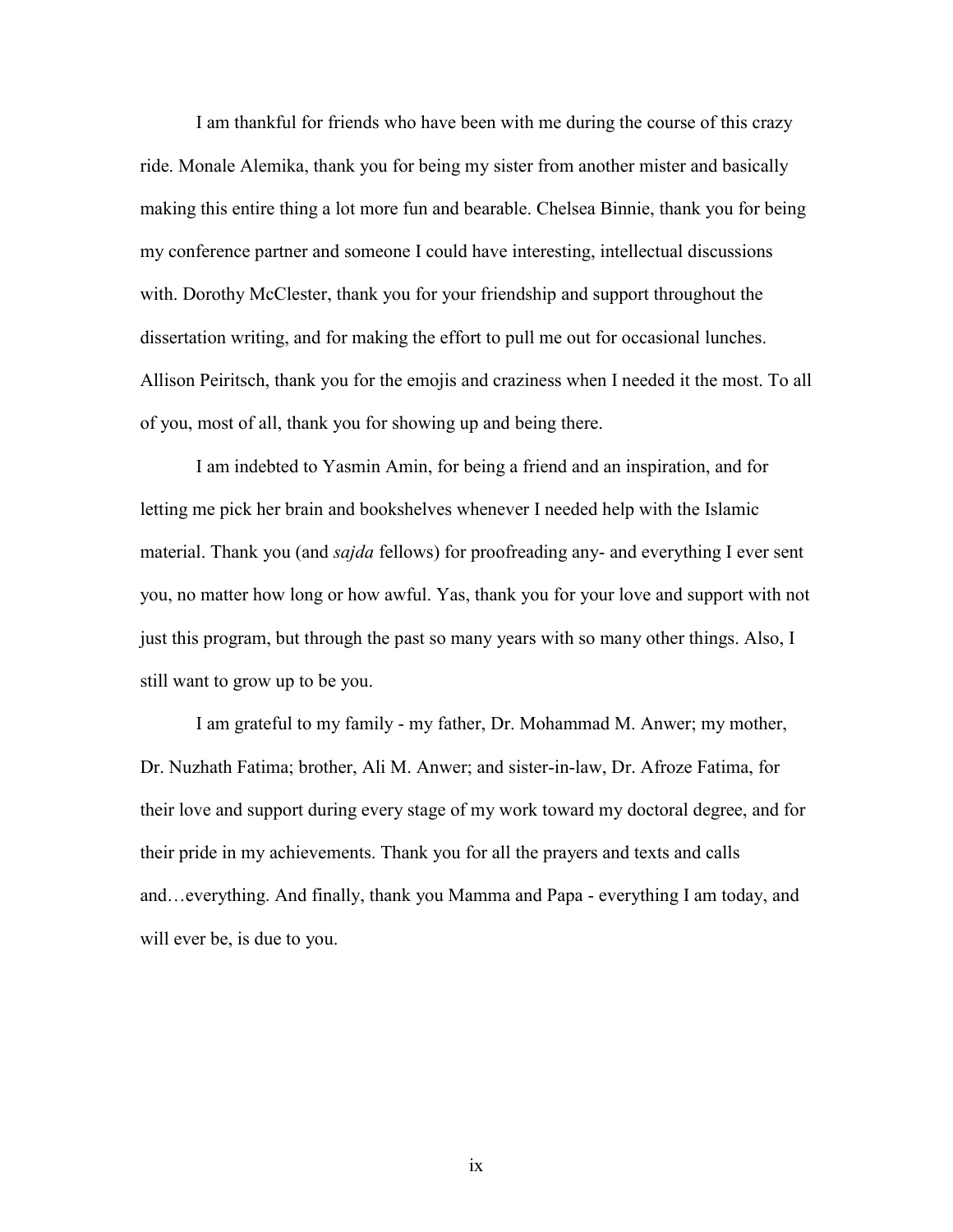## **TABLE OF CONTENTS**

| Page |
|------|
|      |
|      |
|      |
|      |
|      |
|      |
|      |
|      |
|      |
|      |
|      |
|      |
|      |
|      |
|      |
|      |
|      |
|      |
|      |
|      |
|      |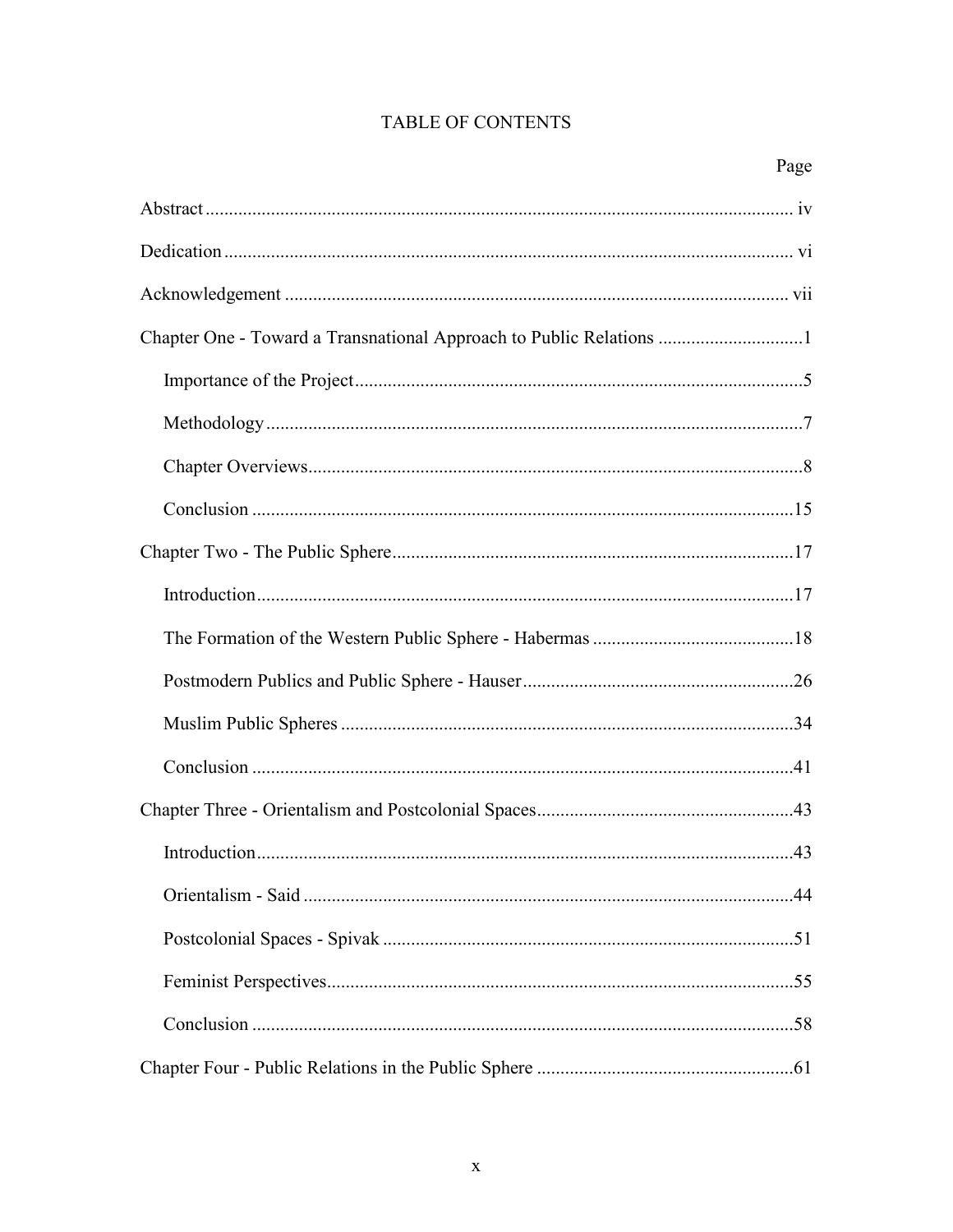| Chapter Six - Activist Transnational Public Relations -                  |  |
|--------------------------------------------------------------------------|--|
|                                                                          |  |
|                                                                          |  |
|                                                                          |  |
| A Historical Overview of the Socio-Political Conflict in Afghanistan 122 |  |
|                                                                          |  |
|                                                                          |  |
|                                                                          |  |
|                                                                          |  |
|                                                                          |  |
|                                                                          |  |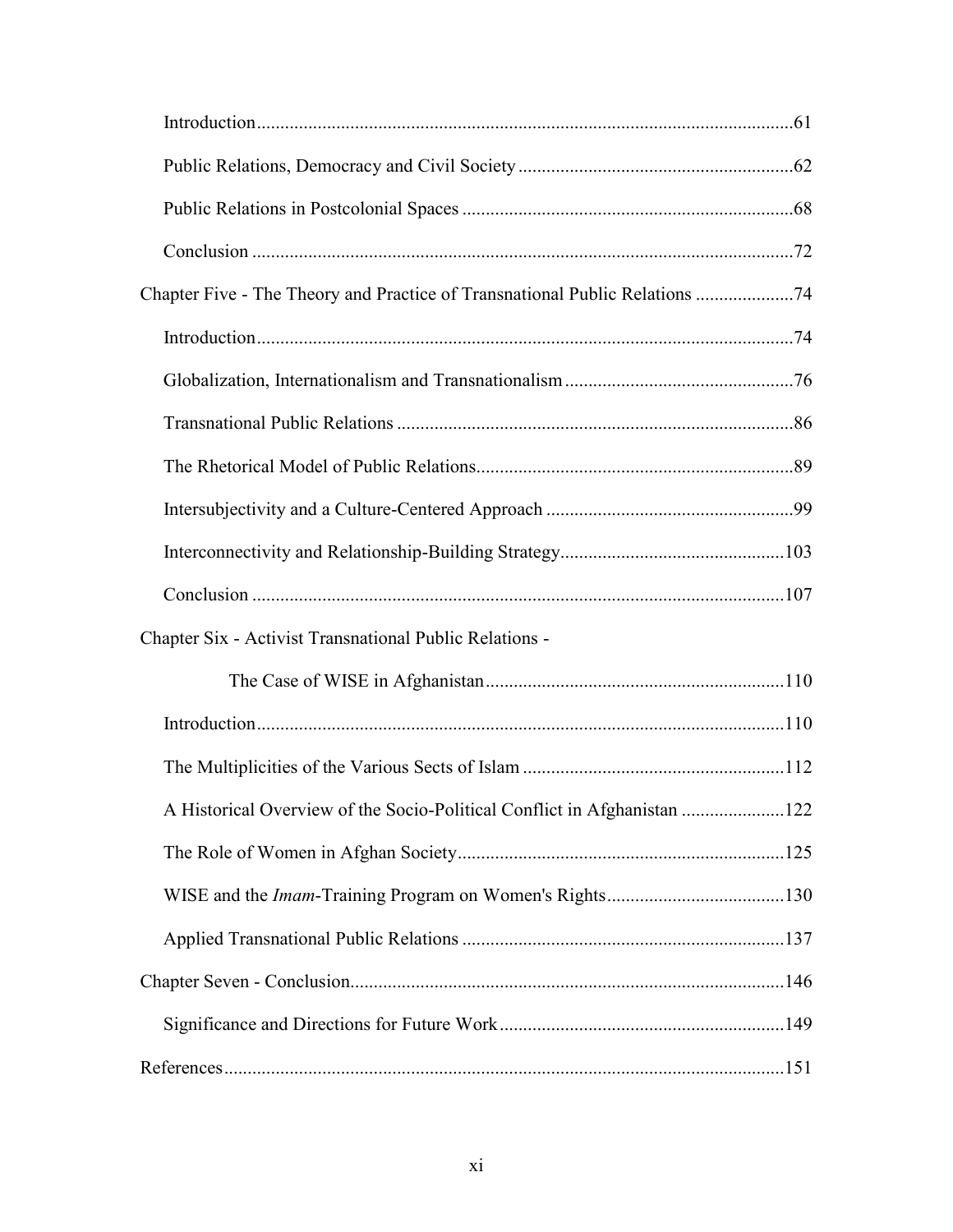## **Chapter One - Toward a Transnational Approach to Public Relations**

We must always take sides. Neutrality helps the oppressor, never the victim. Silence encourages the tormentor, never the tormented. Sometimes we must interfere. When human lives are endangered, when human dignity is in jeopardy, national borders and sensitivities become irrelevant. Wherever men or women are persecuted because of their race, religion, or political views, that place must - at that moment - become the center of the universe (Wiesel, 1986, para. 8).

My dissertation focuses on transnational public relations practices based on an underlying attentiveness to the relationship between culture and power in the Muslim public sphere in current day Afghanistan, and how rhetorical challenges to hegemonic relations and discourses that develop in this culture can impact the position of women in this postcolonial public sphere. Basing my work on public relations efforts of non-governmental organizations, I examine the demands and constraints of place, time, culture and audience that affect choices made by speakers to influence the moment. I evaluate the way these organizations address the dominant discourses of influential leaders in society to affect social change and make space for women in the Afghanistan public sphere.

One component in this issue focuses on the use of language and power in public relations efforts. The social construction of meaning in activist public relations within and between cultural practices and norms calls for the role of rhetorical discourse and a nuanced understanding of the role of power among different actors in this discourse. It is not enough to just assume the traditional notion of ascribing relative power to the public relations speaker, but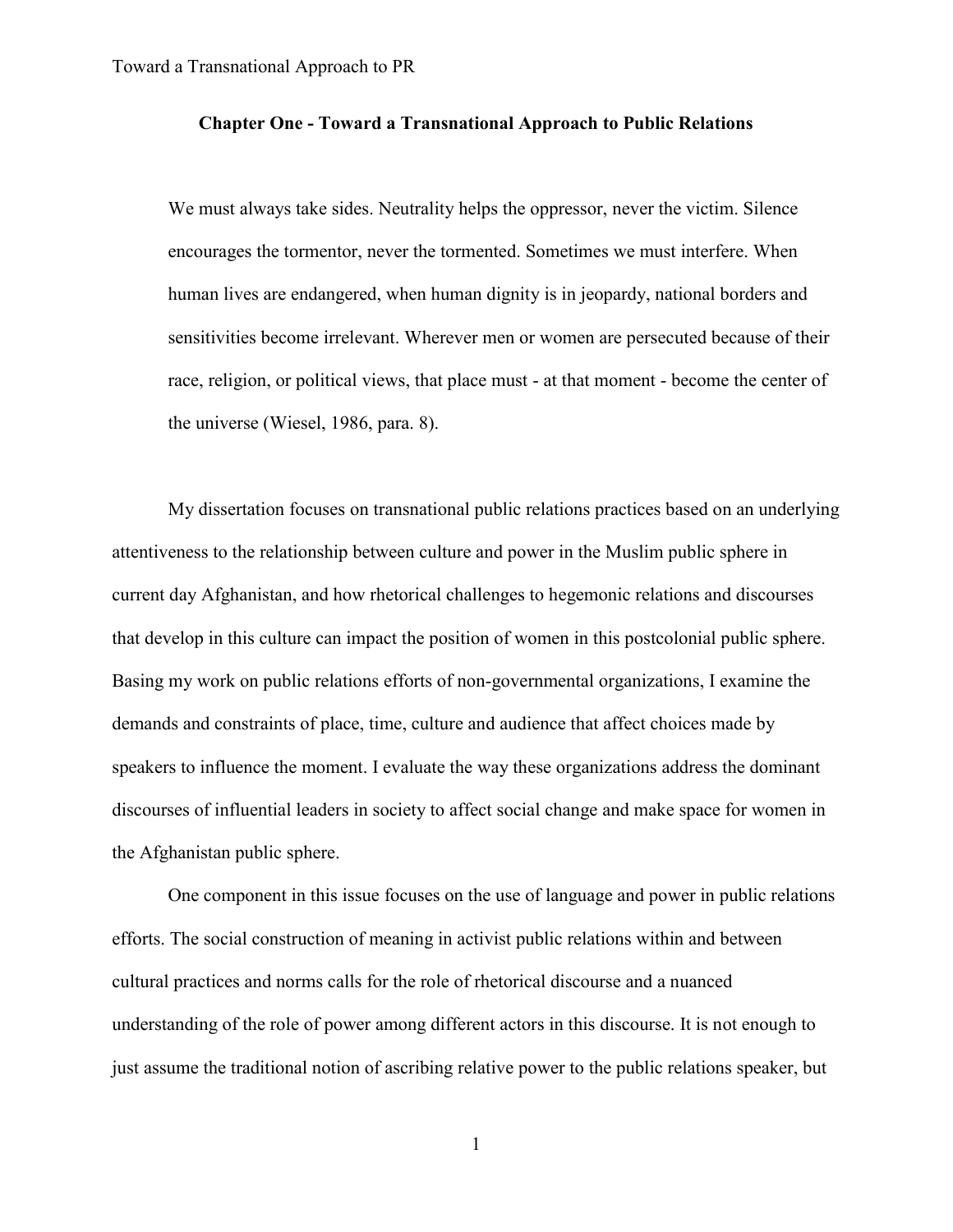in a rhetorical model of public relations, one should recognize the power balance in relationships of the actors and the negotiation of power between these discursive actors (Curtin & Gaither, 2005). The Foucauldian notion of power (Foucault, 1980) continually shifts and is an everchanging and negotiated entity between the actors in a discursive relationship. In the rhetorical model of public relations, discourse both shapes and is shaped by society (Heath, 2009). Public relations campaigns use language to construct meaning and seek to influence the views of the publics they communicate with. Public relations organizations are instruments of power as they have a voice that is afforded a position in the public sphere provided by their publics, and they also depend upon the support of their publics on whom their power depends (Henderson, 2005).

Since this dissertation studies the work and operation of public relations efforts of nongovernmental organizations based both within and outside Afghanistan, one needs to look at the issue of transnational public relations. The issue of intercultural or transnational public relations is particularly important and gains immediacy where technology is bringing people closer to each other in a 'global village' (McLuhan, 1962) or where new conflated terms like 'glocalization' (Roudomotef, 2005) are gaining popularity in academic discourse and popular press. It is also necessary to explore whether and how public relations can work across national and cultural boundaries. Work in the area of transversality (Schrag, 1992) and dialogic cosmopolitanism (Jordaan, 2009) seeks to validate the idea of transnational social justice efforts by proposing that moral standpoints can be non-ethnocentric, and can be expanded in ways that supersede the boundaries of political and national community, moving towards treating the values and morals of the other with respect while indulging in dialogue. Such communication is attentive to differences across which communication can take place.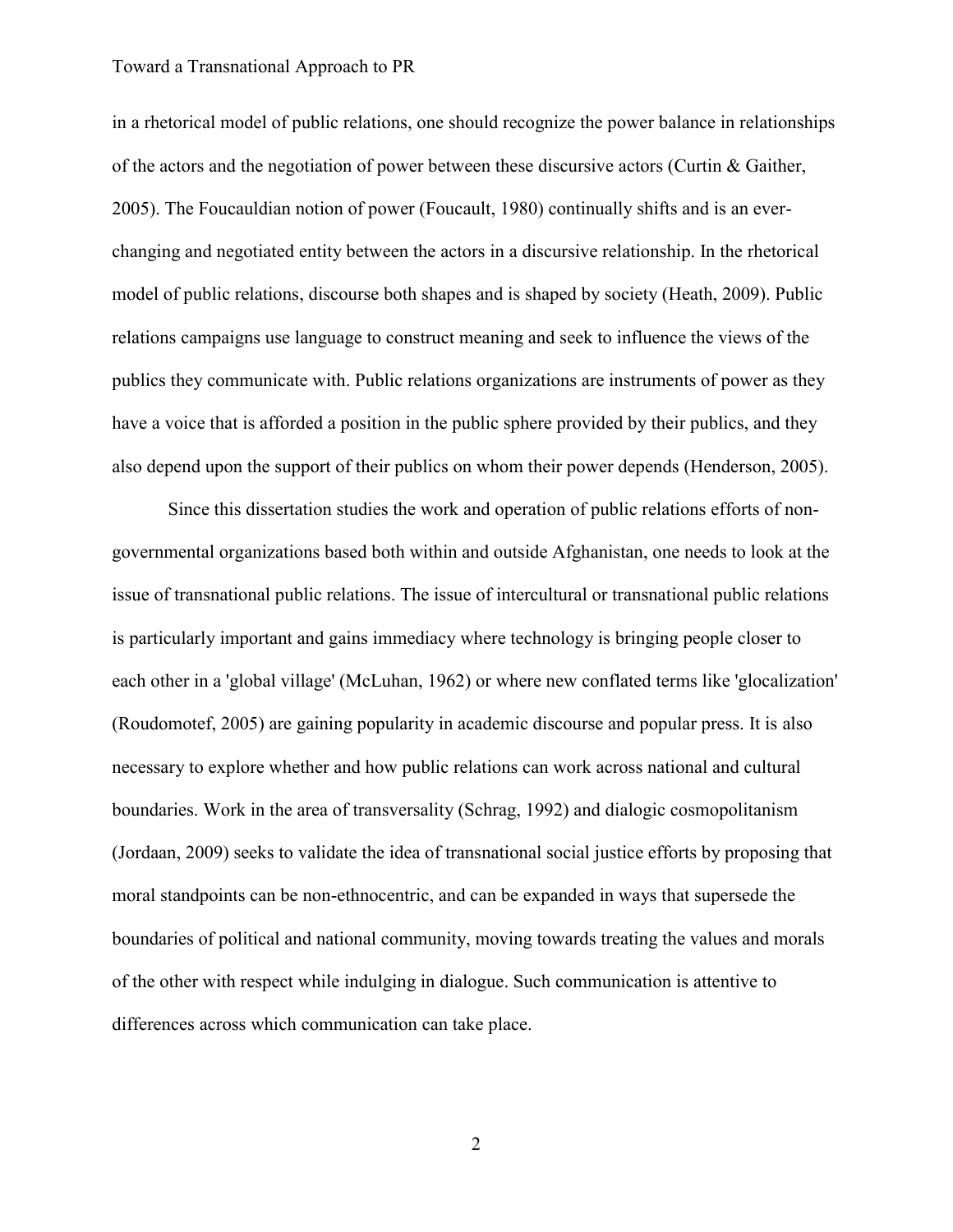This project also focuses on the importance of studying gender and feminist perspectives in public relations. It is important to focus on gender as a constraint on communication as is the case in Afghanistan under Taliban rule. Feminism is concerned with "social and political movements aiming to bring justice into society so the marginalized can choose their positions instead of being pushed into positions where they are" (Liao, 2006 as quoted in Aldoory, 2009, p. 111). In this case, public relations activism is attempting to provide a space for women and free them from the constraints of a patriarchal society that limits and marginalizes them (Benard, 2002; Emadi, 2002; Skaine, 2002). Aldoory (2009) states that feminist research includes a critique of gender power relations, the study of everyday life/discourse, a representation of multiple voices, an understanding of historical context, and reflexivity. The philosophy of nongovernmental organization and the objectives of their public relations campaigns being studied are stated to be the promotion of women's rights awareness, human rights with emphasis on gender, and gender equality in the case of Women's Islamic Initiative in Spirituality and Equality (WISE, 2014)*.* In evaluating the philosophical ground of the organization and its public relations practices, focus is on the rights and equality of women in Afghan society.

This project centers on the Afghan public sphere as the place where this discourse plays out. In this context, it is necessary to study the notion of first, the public sphere as the space where rhetoric can be employed. The modern western conception of the public sphere according to Jürgen Habermas (1991) is a place where a collective body of citizens –the public – makes societal meanings through the process of public speech and deliberation. In present day Afghanistan though, the kind of public space afforded to the Muslim societies in fundamentalist regimes is a much different reality than the Western concept of the bourgeois public sphere illustrated by Habermas. Hoexter, Eisenstadt, and Levtzion (2002) point out the characteristics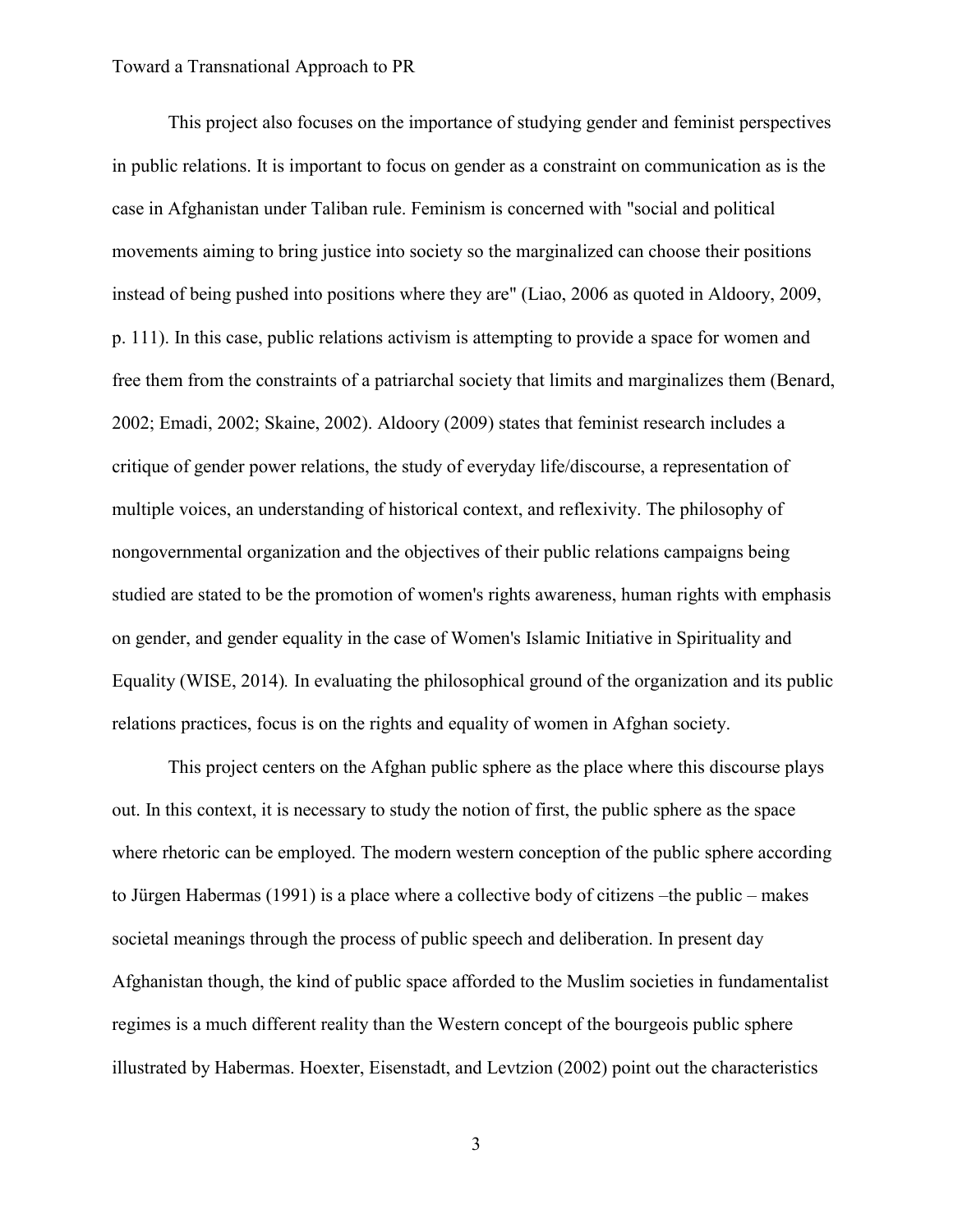specific to the Muslim public sphere in *The Public Sphere in Muslim Societies*. They write that the central analytic point of non-Western public spheres is the close relation between culture and power. The public sphere in Muslim societies pays great importance to the relations between power and culture (Foucault, 1980), the challenges to the hegemonic relations and discourses that develop in these societies. People in positions of power in these societies operate differently and have a vastly different understanding and import of the meanings or ideas constructed in the public sphere than do people who are lower on the hierarchy of power in the society. Consequently, the relations among the agents of these broad and various groups within the society and the specific dynamics generated by interactions of these groups also have a role to play in the public sphere. Local and political elites and groups who have a certain power may be able to control the public sphere and guide the voices emerging from it. Some Muslim public spheres may also have constraints on the thought and conduct of the people within the society as a result of historical and religious influences, as is the case in Afghanistan (Cole, 2003). Historically, Islamic society has been interested in created religious public spheres (Hurvitz, 2002) where there is a struggle over dominating people's imaginations as well as boundaries between rulers and the subjects, and the public and the private. Public relations activism, the focus of this dissertation, challenges these dominant voices prevalent in such public spheres and provides a different narrative to marginalized individuals who are not given a chance to express themselves in such public spaces (Dutta, 2011).

The case of Afghanistan is studied as a particular situation and space for the activities of the public relations practitioners. The current public sphere in Afghanistan consists of the predominantly Muslim population of the country, and the particular religious and historical influences that led to the shaping of a public sphere in Afghanistan are varied and wide-ranging.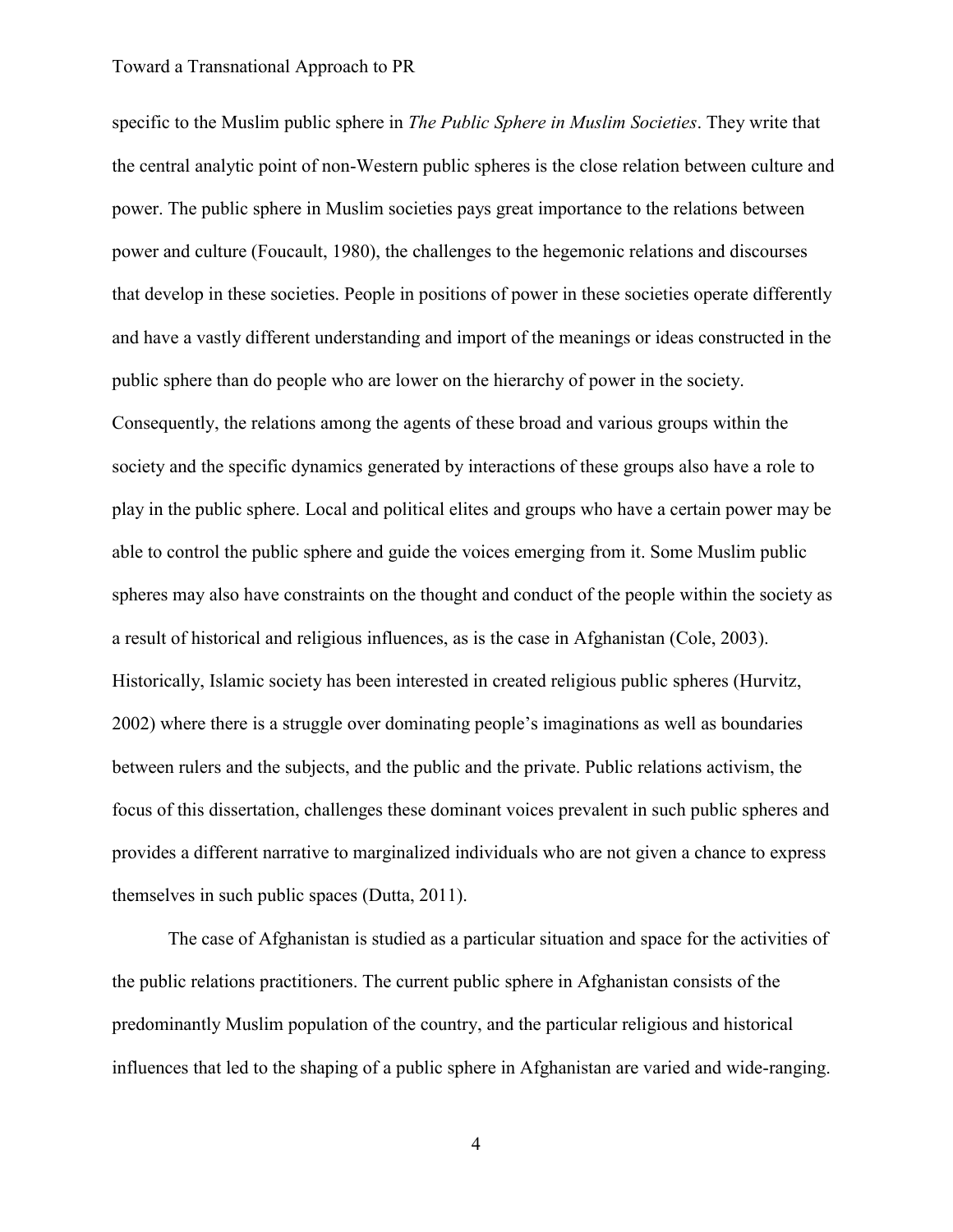Social, political and religious determinants have shaped the Afghan public sphere (Cole, 2003). As the recent history of the country demonstrates (Afghanistan, 2015), the emerging generation of Afghans has only known bloodshed, displacement and occupation. The imposed totalitarian regimes, war, upheaval and a nomadic refugee camp life did not leave a chance for the ideals of personal autonomy or the public sphere to emerge in particularly the lower economic strata in Afghanistan. The largest effect on the role of women in the current public spaces in Afghanistan can perhaps be said to be caused by the Taliban regime. The effect of the Taliban on Afghan society during 1996 and 2001 reconfigured the public sphere in the country in tune with an "Islamic countermodernity" (Cole, 2003, p. 773). The Taliban's almost complete power over Afghanistan during the earlier part of the century was the result of the use of modern techniques like the state, mass spectacle, radio, and demonstrations of armed power. Towards the turn of the last century, radical Islamism imposed by the Taliban coded women as essentially subjective and private, which excluded them from the public sphere. Elements like coeducation, mixing of the genders in work settings, entry of women into traditionally male professions and consumerism were actively opposed by the Taliban.

The questions I am interested in exploring through this project are: How can we conceptualize the public sphere in postcolonial societies. How do we navigate the issues of power and hegemonic discourse in these spaces and make place for the marginalized voices to enter this public sphere? And how should PR practitioners approach public relations in these transnational or postcolonial places?

## **Importance of the Project**

My interest in this topic is driven by a desire to understand the complex relationships between rhetoric, intercultural and religious communication in developing Islamic nations. As a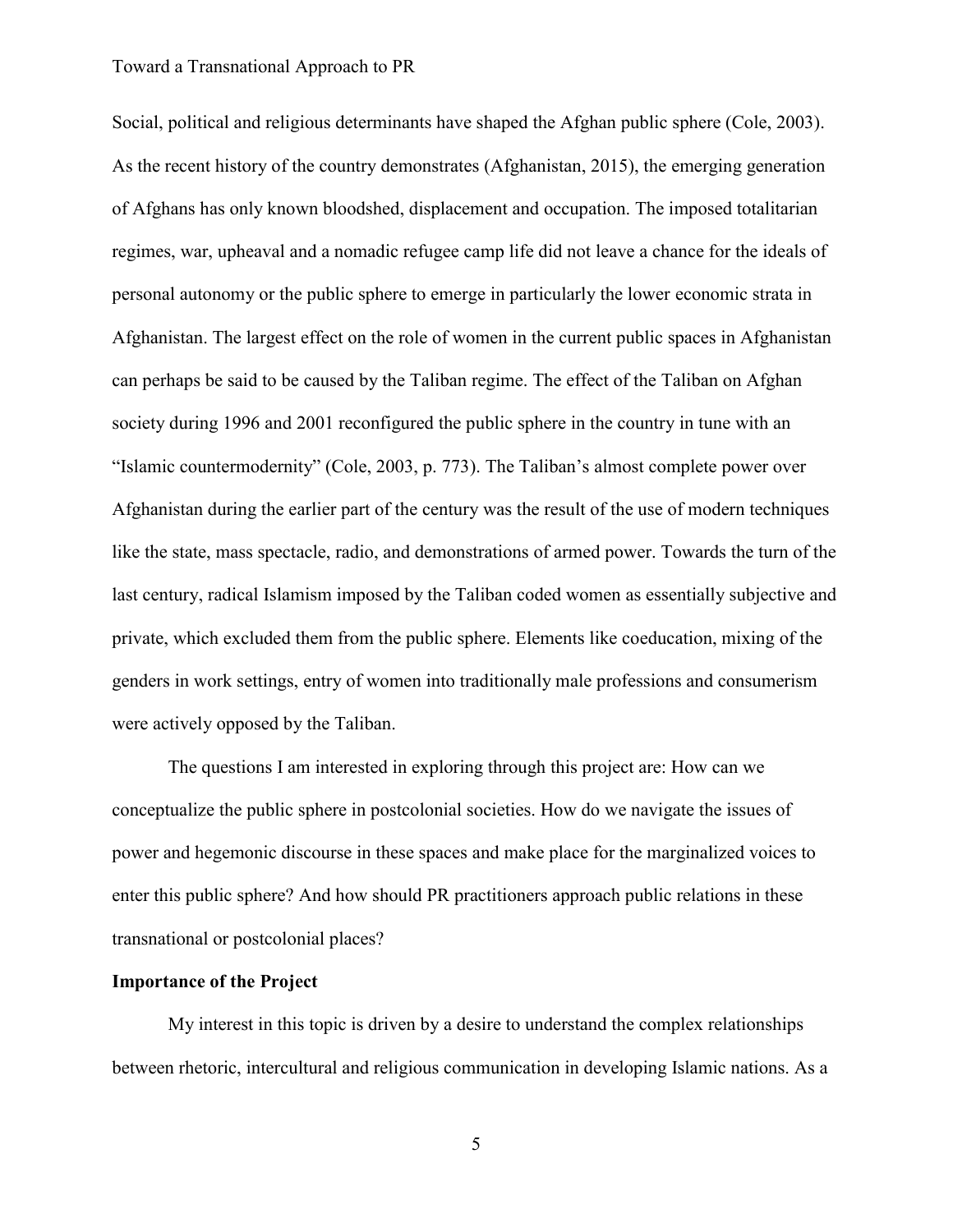Muslim woman from India studying in a Roman Catholic institution working in the Spiritan tradition, my background and experiences have led me to an interest in issues of diversity and difference in communicative praxis, and this interest opens up the door to participate in scholarship about an age increasingly marked by transnational and interreligious misunderstanding and symbolic violence.

Added to the above, the coverage of Islam and Muslim actors in the media is increasingly focused on radical or fundamental notions of a select few (Ibrahim, 2010) and my desire to work within this field and discover other narratives that remain underdeveloped, or just untold, is fueled by the need to present another view of something that is an intricate part of my value system and identity. In a world where Islam and its followers are increasingly being labeled as the distant Other (Ramji, 2003) in popular media, the stakes to understand the variegations of Muslims and Muslim societies has never been higher. This work would help in providing an alternative voice to the predominant discourse that is seen to be shaping the Muslim identity.

The voices of Muslim women are especially important to me, as being one, I have been deeply aware of (at times) being defined by other people without my voice being heard or acknowledged in the matter. The dominant discourses about women, and Muslim women especially, portray them as cultural icons or a public that 'need to be saved' (Abu-Lughod, 2002; Hirji, 2005) instead of understanding them as the product of particular histories, socio-political circumstances, and different desires or opinions about their fate. This project rejects the cultural relativism that these dominant beliefs force on Muslim women and tries instead to provide a space for their voices to be heard (Dutta, 2011).

Finally, in working within the context of intercultural public relations and transnational rhetorical engagement, this work would allow me to work towards exploring the ethical and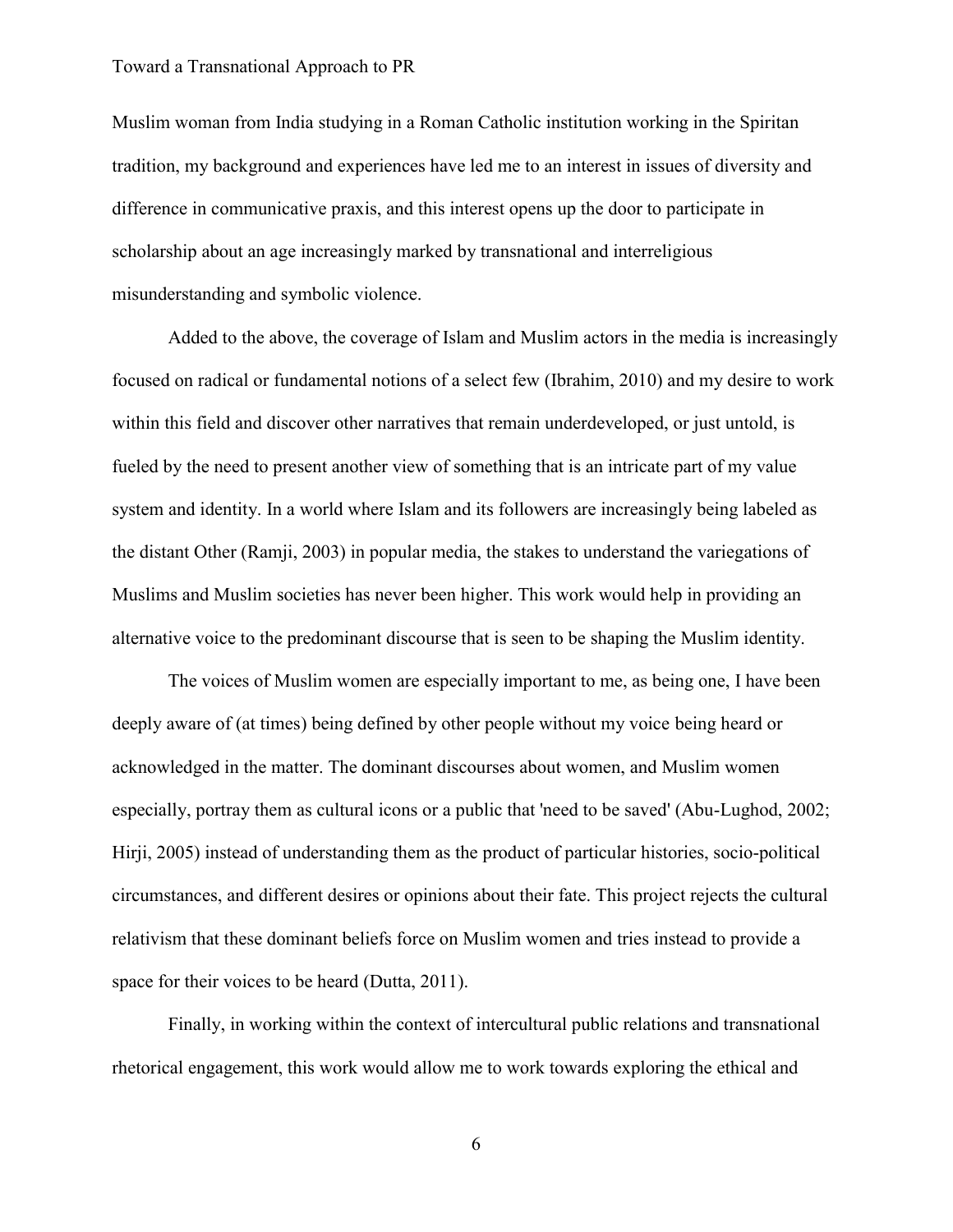moral contributions that communicative actors in general, and public relations and transnational activists in particular can be said to have in the world. An Other-centered discourse that seeks to understand and listen to the voices of the marginalized has a contribution to make in providing a space for those discourses to be heard in the larger public sphere (Dutta, 2011). Providing agency and control to the marginalized to tell their own stories is essential for them to display their identity in a hermeneutic of the self (Ricoeur, 1975). Through this work, I hope to contribute to the larger discourse about the relationship between rhetoric, intercultural and religious communication in a cosmopolitan world.

## **Methodology**

I first examine the literature concerning the various areas of study I have laid out above the notion of the public sphere both as a western concept and as it would manifest itself in postcolonial or Islamic nations, the interaction of culture and power in discourse and public relations, the case for transnational public relations - and determine how these disparate areas interact with one another. I also look at how these areas impact the particular case of public relations being practiced in Afghanistan.

The study is based on the work of a nongovernmental organization that is working for the cause of women's rights in Afghanistan as one of its many programs - the Women's Islamic Initiative in Spirituality and Equality (WISE, 2014). The program that is evaluated is detailed on their website, including evaluations and reports with regard to its implementation. This material is examined to gain insights into the work as well as the development of the particular program. In addition to the materials, overall public relations strategy and tactics of the organization and their underlying philosophy is evaluated. The rhetoric of this organization as well as particular public relations campaigns provide insight into applied transnational public relations.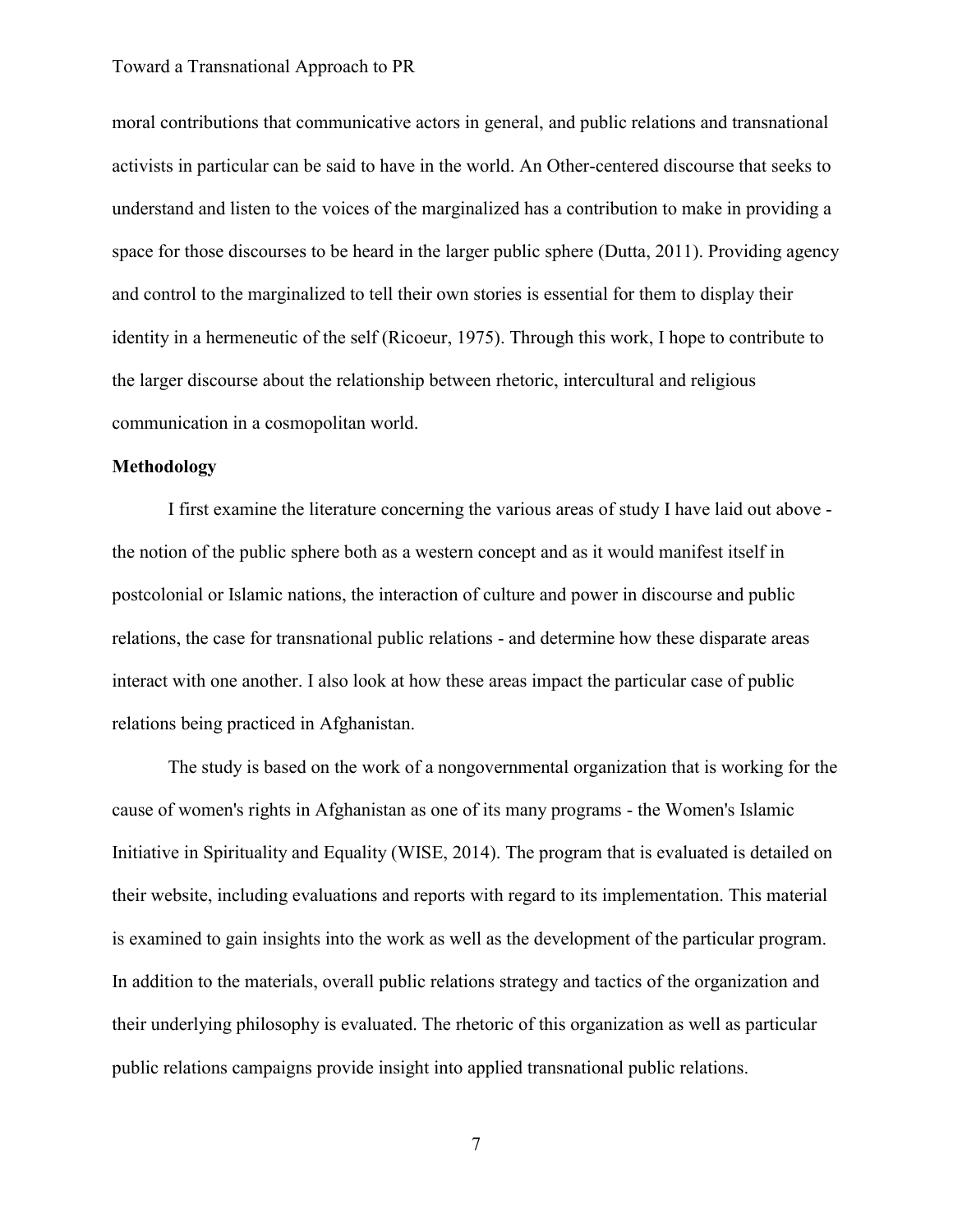## **Chapter Two - The Public Sphere**

In the second chapter, I examine the notion of public sphere and how it functions in various places. I start with examining Habermas' (1991) notion of the public sphere, which depicts an essentially western orientation towards the notion of a public space and human interaction within it. In *The structural transformation of the public sphere*, Habermas lays out a view of the representation of the people in public spaces and the necessity of rational debate within these spaces. In the eighteenth century, the public sphere emerged as an essential necessity for individuals in civil society to articulate their views. However, because of societal and economic changes, the public sphere is no longer a space that is free of manipulations by self-interested organizations. The news and media hold power in the public spaces now and have the ability to mold public opinion (Lippmann, 1946).

An alternate view of the public sphere has been articulated by Hauser (1999) in *Vernacular voices: The rhetoric of publics and public spheres*. Hauser argues for an existence of "a plurality of publics located in multiple arenas of a reticulate public sphere in which strangers develop and express public opinions by engaging in one another through vernacular discourse" (p. 12). Hauser's work is applicable to this project as he is talking about the way vernacular conversations shape public opinion. By looking at vernacular discourse itself, Hauser attempts to study public opinion. This is important to the project as a bridge between the western conception of the public sphere and public opinion by Habermas into a more oriental or postcolonial conception of the same.

The particularities of the Muslim public sphere are explored by Hoexter, Eisenstadt, Levtzion (2002) in *The public sphere in Muslim societies*. This work looks at the various implementations of a public sphere in premodern Muslim societies. Local and political elites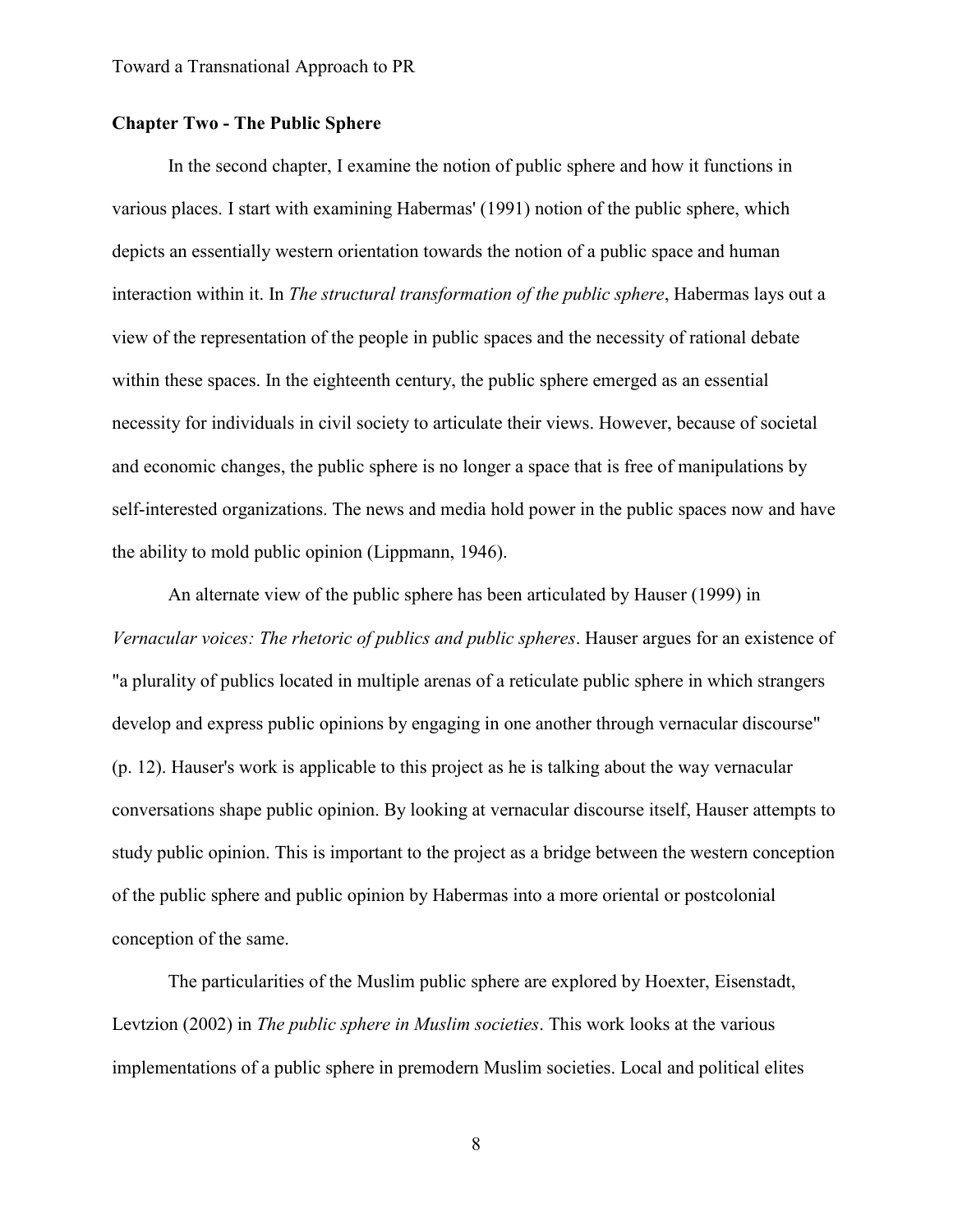have a powerful role to play in the public sphere in these societies, which are examined in the discussion about the Taliban and the role of religious leaders in the Afghan public sphere. The ideas of power and control in the public sphere in postcolonial spaces are different than the western conception of the public sphere, and the particular case of the Afghan public sphere is further complicated by the subaltern and marginalized position of the female citizens.

## **Chapter Three - Orientalism and Postcolonial Spaces**

In the process of understanding the idea of postcolonial identity and publics, I examine the works of Edward Said and Gayatri Spivak. Said's (1978) *Orientalism* provides a view of the West's prevalent interpretations of the East, eastern cultures and Muslims, and how this affects identity in these nation states as well as the relationship between eastern and western communicative actors. Said's work also helps shed light on the political and cultural aspects of Middle Eastern Muslim states. By exploring the identity of the publics in these areas, I find further places of connection and separation from the idea of the western public sphere and what can be termed as an oriental, or more specifically, a Muslim public sphere.

Spivak's (1999) work focuses on postcolonialism. She cautions against oversimplifying the idea of the postcolonial subaltern ethos as simply oppressed; or labeling the cultural social groups of people a stereotyped homogenous whole. The social and cultural identities of different groups are essential in interacting with them. Giving due attention to these groups would facilitate discussion and rhetorical exchange in the postcolonial public sphere. Hauser's (1999) conception of studying vernacular discourse, along with the idea of recognizing difference among societal group identities within the postcolonial or subaltern ethos, is essential in establishing the concept of transnational discourse required for transnational public relations.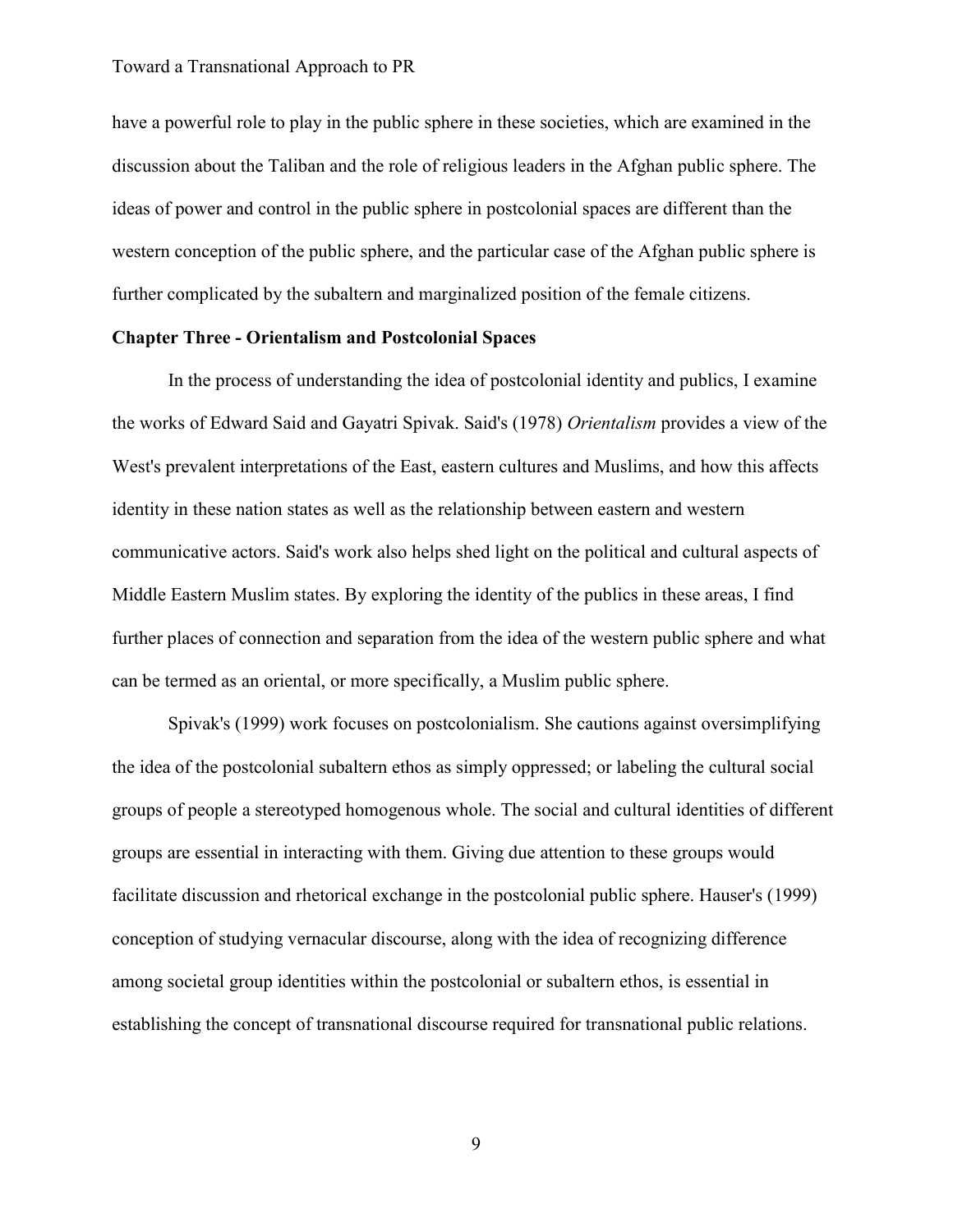Both Said and Spivak pave the road to a genuine discourse between the West and East by cautioning against seeing the East as a cultural Other. They advocate introspection and selfcriticism of preconceptions that might place the western identity as culturally superior and the eastern culture as inferior. Spivak's (1994) work with subaltern identity especially would provide the basis for interaction with people in culturally and religiously different nation states. In order to interact with the subaltern, it is important to listen to the subjects, and to interpret their ways of thinking and speaking in their own culturally defined ways (Dutta, 2011). This is important in transnational public relations as understanding the voices of marginalized groups in Afghanistan requires an understanding of the complications involved, and a way to deal with them.

In relation to the particular work of NGOs I focus on in chapter six, the work of Spivak also informs the understanding of the position of women as the subaltern. In Spivak's (1994) popular essay, "Can the subaltern speak?" Spivak critiques the purely western discourses about *sati* that describe the act. She raises the issue of silencing the voices of these women even further if the only attempt to provide a voice *for* them comes from accounts of British colonizers and Hindu leaders. Spivak's term 'epistemic violence', refers to the idea that subaltern women are not allowed to speak for themselves, but are always caught in translation, as the hegemonic colonialization of their culture marginalizes their ways of perceiving, understanding and knowing the world. The subaltern woman is then forced to speak in the language of her colonizer. Not making a space for the voices of women in Afghanistan poses a similar issue, where issues that are important to women in Afghanistan are absent from the public sphere. Gender as a constraint to admittance in the public sphere due to hegemonic power relations in patriarchal societies like Afghanistan addresses the feminist and gender perspectives of public relations. This is an understudied area in public relations (Aldoory, 2009) and the project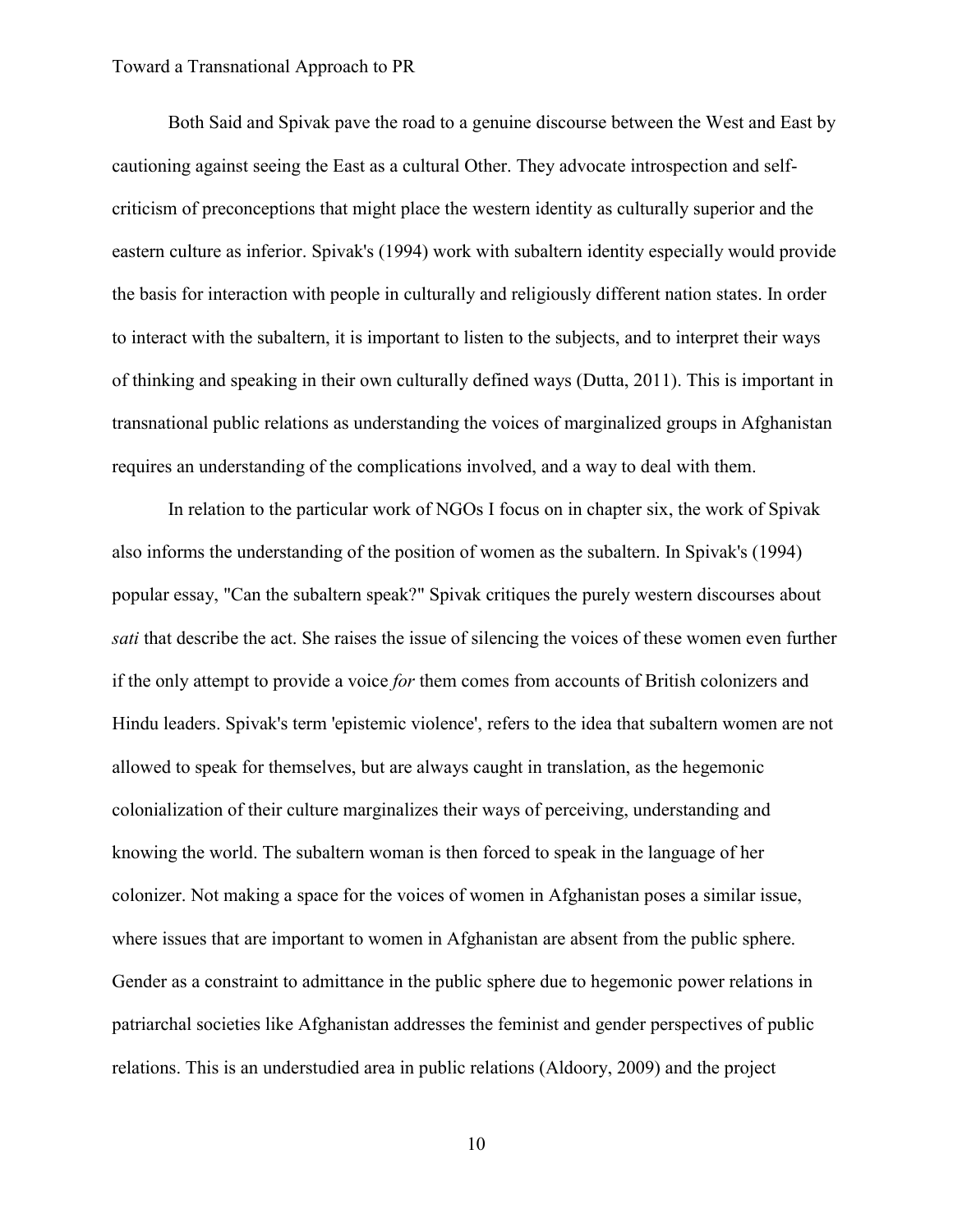provides more work in the area of gender power relations and the representation of multiple voices in the public sphere.

## **Chapter Four - Public Relations in the Public Sphere**

This chapter focuses on public relations as rhetorical interaction in the public sphere. Heath, Waymer and Palenchar (2013) examine the terms - democracy, rhetoric and public relations - in order to determine the relationship of these terms to each other. The authors examine the rhetorical heritage as something that gives rise to the idea of democracy so that the two seem inseparable. The public sphere offers a space for the blending of deliberative democracy and public relations so that interested organizations can work with publics in order to facilitate the emergence of differing voices. Taylor (2010) argues that civil society is a precondition for dialogic public relations.

In examining the notion of public relations in the civil society, Sommerfeldt (2013) states that the public sphere has been criticized "on the grounds of equal access and portrayed civil society as a guide for first-world imperialism" (p. 280). He argues that public relations, when used as tool to bring about the creation of social capital that facilitates access to the public sphere, can find its place in democracy. The work is helpful in understanding how public relations can be used to engage subaltern voices in order to make sure that they are also heard in a public space.

The work of Mohan Dutta takes the idea of public relations in the public sphere a step further and situates it in the postcolonial public sphere. His critique of public relations and civil society efforts focuses on the idea that by using the trope of civil society, public relations practitioners colonize the subaltern further instead of providing the subaltern with a voice (Dutta-Bergman, 2005). This argument is based on the observation that the subaltern exists outside of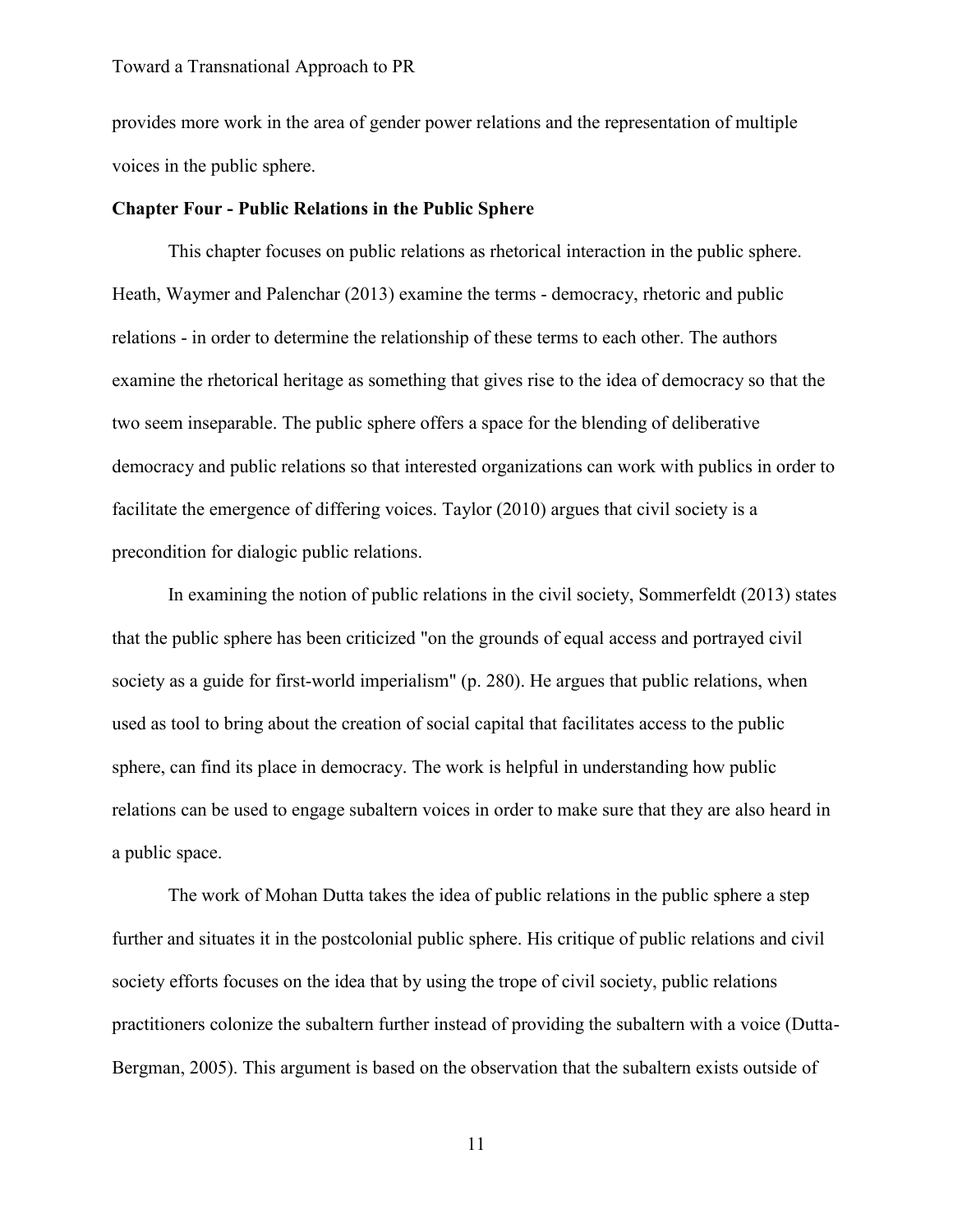what is termed as the civil society, which expects active engagement from citizens. By listening to the subaltern rather than considering them as passive receivers of public relations messages, the public relations practitioner can attend to the citizens who are marginalized (Dutta, 2011, Dutta & Dutta, 2013).

Situating public relations in the public sphere and inviting marginalized voices into dialogic engagement is a necessary part of this project as the public spaces for female voices in Afghanistan are limited or even nonexistent. In order to build a sense of social capital and engagement in the public sphere for these marginalized voices, the work of transnational public relations in these spaces would be of facilitating or making a space for the inclusion of women in the Afghan public sphere.

## **Chapter Five - The Theory and Practice of Transnational Public Relations**

This chapter focuses on the notion of what transnational public relations would mean, especially when practiced in spaces inhabited by citizens in postcolonial nations or one that engages subaltern voices. Based on the previous chapters, some of the ideas that are inherent to the idea of transnational public relations in postcolonial nations would be - understanding the non-western public sphere and the involvement (or non-involvement) of actors in it, examining the identity of postcolonial or subaltern voices as communicative actors, and practicing public relations within a space that provides equal access to subaltern and marginalized voices.

One of the important coordinates in public relations is the place of the audience in the communicative act. An audience-centric approach in public relations has been advocated historically (Bernays, 2004) and its importance has only grown in the more recent integrated marketing communication (Schultz & Schultz, 2003) literature. In transnational public relations, an audience-centric approach becomes especially necessary as the communicative actors need to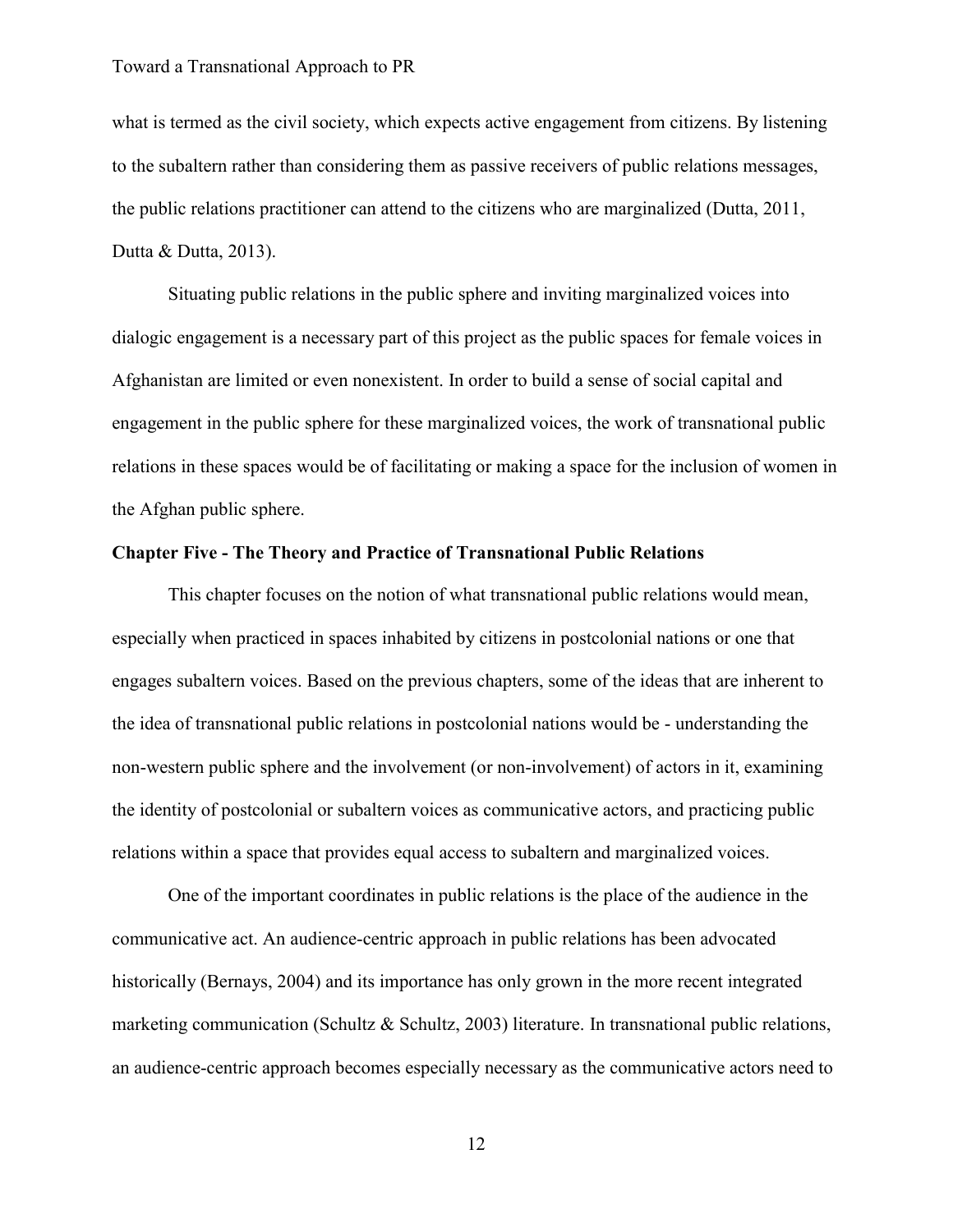understand each other across ideas of culture, nationality and religion. As mentioned earlier in the work of Spivak (1999), respect for the Other in the case of communicating with subaltern voices is an essential part of providing a space for communication to occur on an equal plane.

Following from the above, the idea of dialogic communication is also necessary, where communicative actors need to engage in dialogue in order to form an authentic relationship with each other (Buber, 1970). Dialogic cosmopolitanism's (Jordaan, 2009) four central themes, "a respect for difference; a commitment to dialogue; an open, hesitant and self-problematizing attitude on the part of the individual; and an undertaking to expand the boundaries of moral concern to the point of universal inclusion" are touchpoints in situating dialogue in a transnational space.

Practicing public relations communication in a postcolonial nation would also employ the necessity of situating the communication in the language and spaces that are culturally accepted. The immersion of western communicative actors and messages into the postcolonial or subaltern ethos is necessary. In order for the subaltern to truly express themselves, the ways of perceiving their world, their ways of thinking and knowing (Spivak, 1994) and being have to be engaged by the public relations practitioners.

Finally, navigating the issues of power and knowledge (Foucault, 1980) within a culture is important in transnational public relations in postcolonial spaces. It is important to recognize the leaders of influence (Bernays, 2004; Keller & Berry, 2003) who hold power and authority within a society. Recognizing the networks within these societies is crucial in order to start communicating with the influentials within these societies, and make your message heard in the places that matter. The personal influence model (Grunig, et. al., 1995) of public relations is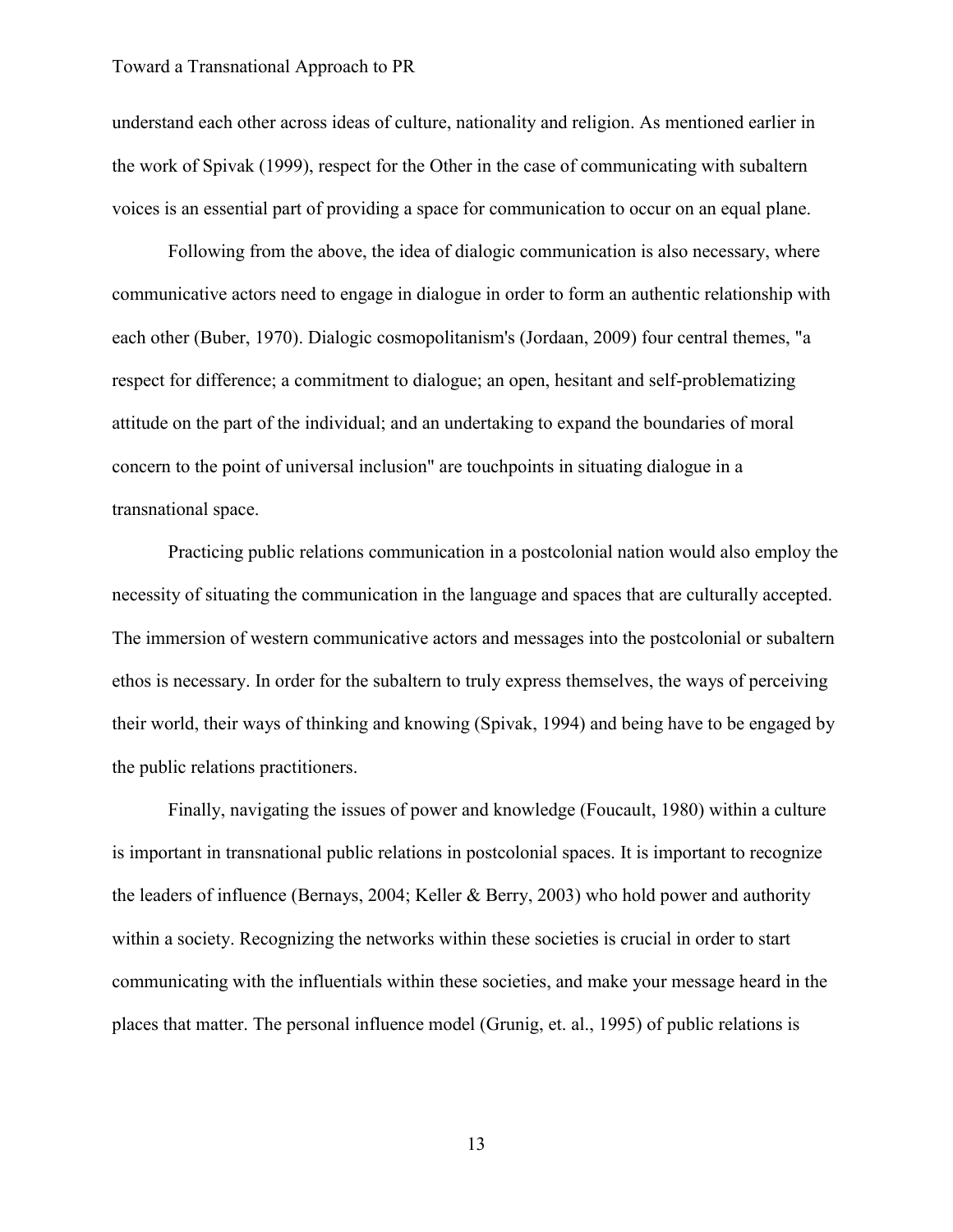helpful in practicing public relations in postcolonial and collectivistic societies, where relationship-building is an important part of generating trust and influence.

Combining all these coordinates, there is an attempt to describe public relations praxis across transnational and postcolonial spaces. The specific research question being answered here is: How should PR practitioners approach public relations in transnational or postcolonial places? This chapter thus attempts to build a theoretical foundation for transnational public relations practices based on the study and application of good rhetorical practices, attention toward the cultural aspects of communicating with publics in other nations, application of the knowledge of postcolonial theory, and relations cultivation practices. Theory-building in the area of transnational public relations requires assessing and applying theories from related disciplines, and this chapter looks at rhetorical theory, the rhetorical model of public relations, postcolonial theory and the culture-centered approach, hermeneutic phenomenology and public relations theory to describe the theory and practice of transnational public relations in postcolonial spaces. This theory-building has a direct application to public relations being practiced by WISE in Afghanistan for the cause of providing a voice for disenfranchised women in the public sphere.

## **Chapter Six - Activist Transnational Public Relations - The Case of WISE in Afghanistan**

Activist public relations are practiced by "activist organizations and groups [who] strategically use promotion to call attention to, frame, and advocate their issues, positions, and activities" (Smith and Ferguson, 2010, p. 397). Activist public relations are employed in order to rectify conditions identified by the activists and publics, and to maintain the movement or organizations that have been established to pursue such work. This project focuses on a nongovernmental organization that engages in activist public relations - Women's Islamic Initiative in Spirituality and Equality (WISE). The philosophy of the organization and the *imam*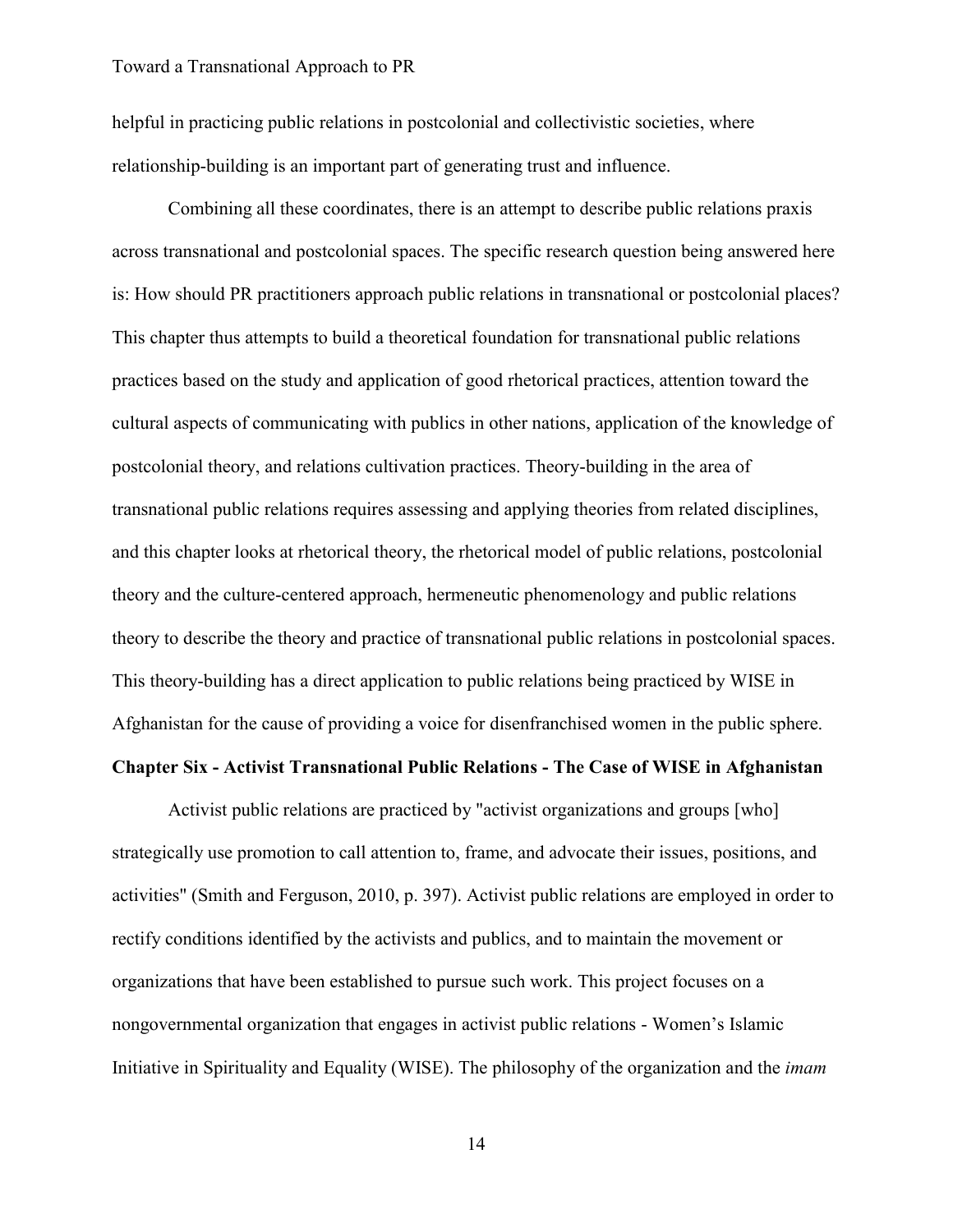training program conducted in Afghanistan is analyzed and discussed in order to exemplify an applied or praxis model of transnational public relations in a postcolonial nation.

In this chapter, the situation or context in which transnational communication is being carried out is examined through a brief sociopolitical history of Afghanistan. The situation is also studied through the notion of the Muslim public sphere and what that means for the communicative actors in this space. In Afghanistan, Islam is practiced by 99% of the Afghan population and is the basis of Afghan culture and values (Afghanistan, 2015). The dominant discourse within Afghan society is informed by an ideology of neopatriarchal countermodernity (Cole, 2003), as practiced by the Taliban regime. WISE attempts to create a space for discourse for marginalized women in this traditionally patriarchal society through their activist public relations efforts.

The organization being studied and its objectives are laid out in order to understand the positions from which it hopes to engage its audience as well as the messages it hopes to disseminate. The Women's Islamic Initiative in Spirituality and Equality (WISE), a global women-led social movement sponsored by the American Society for Muslim Advancement (ASMA), proclaims that it exists to, "build a cohesive, global movement of Muslim women that will reclaim women's rights in Islam, enabling them to make dignified choices and fully participate in creating just and flourishing societies." The *imam* training public relations campaign and the strategies used by the organization to publicize its message and carry out its activities is analyzed by studying the text of various reports and public relations material.

## **Conclusion**

By situating the practice of public relations within the public sphere and tying it to the notions of dialogue and the importance of understanding the audience to be engaged, this project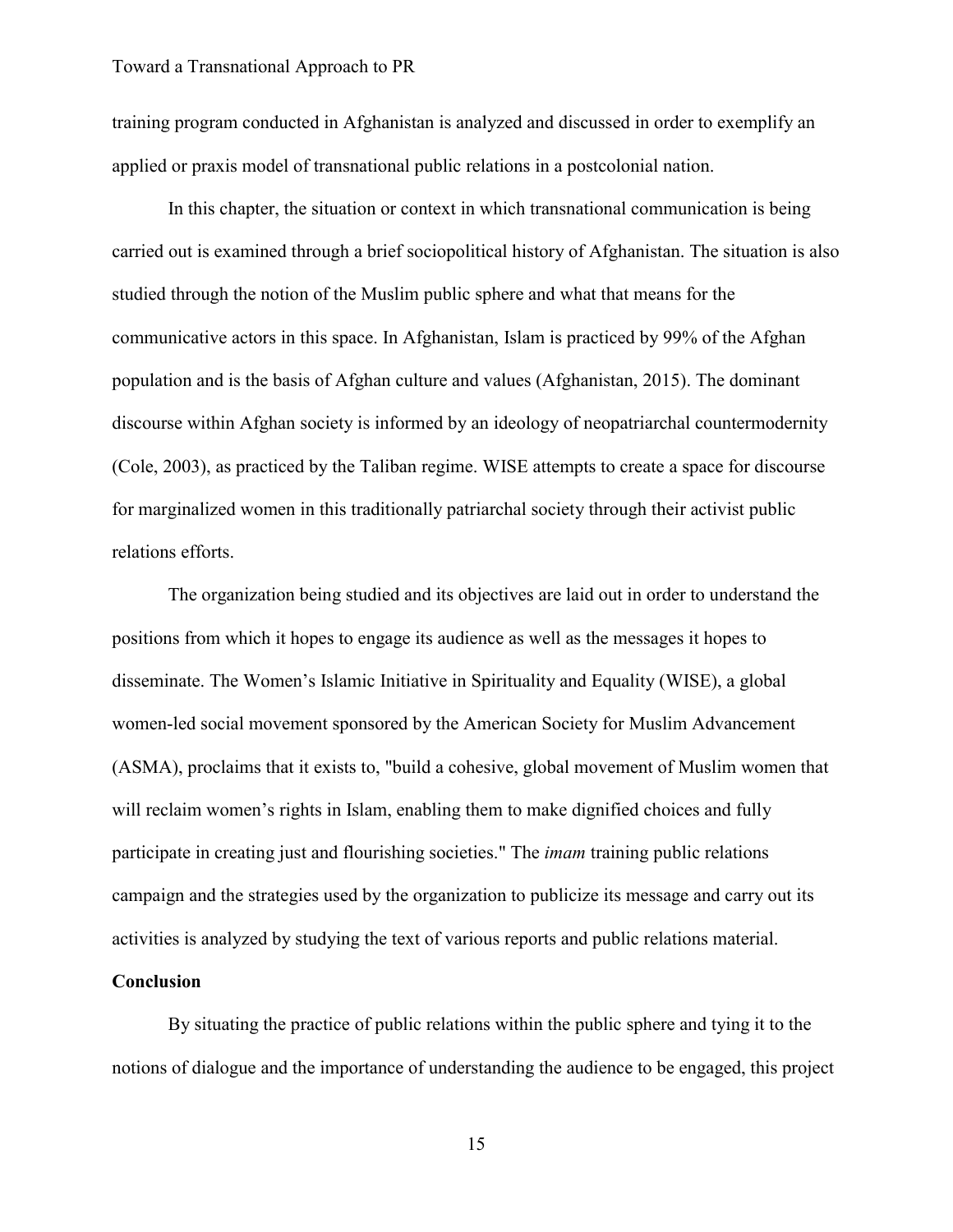seeks to provide a sense of a transnational public relations that is open and attentive to difference in postcolonial spaces. It seeks to engage subaltern voices within their own cultural and societal ways of engagements. The project provides a praxis model of transnational public relations in postcolonial spaces and an example of the same through the work of the activist organization WISE working in Afghanistan for enabling participation of women in the public sphere.

The themes running though the project are ones of cooperation, respect, justice, equity, sensitivity, and perception (Grunig, Toth & Hon, 2000) in public relations communication. Public relations representatives take into account the possibilities inherent in the given place and time in current Afghan society, and create the opportunities within this specific context for public relations strategies to be effective and appropriate to that moment and place (Brown, 2006). As such, their strategies are "tightly linked to considerations of audience (the most significant variable in a communicative context) and to decorum (the principle of apt speech)" (Howard, 2010, p.127).

As our society grows closer together through the use of technology and travel in a global village (McLuhan, 1962), it becomes necessary to explore the idea of a transnational public relations and how it can be employed to work with marginalized voices across the world. This project focuses on one such place and one such cause, but the idea of working across national, cultural and religious boundaries can be understood to apply to different issues and situations. The coordinates and communicative strategies described in this project could hopefully be applied to other transnational public relations efforts that could reach a variety of audiences around the world.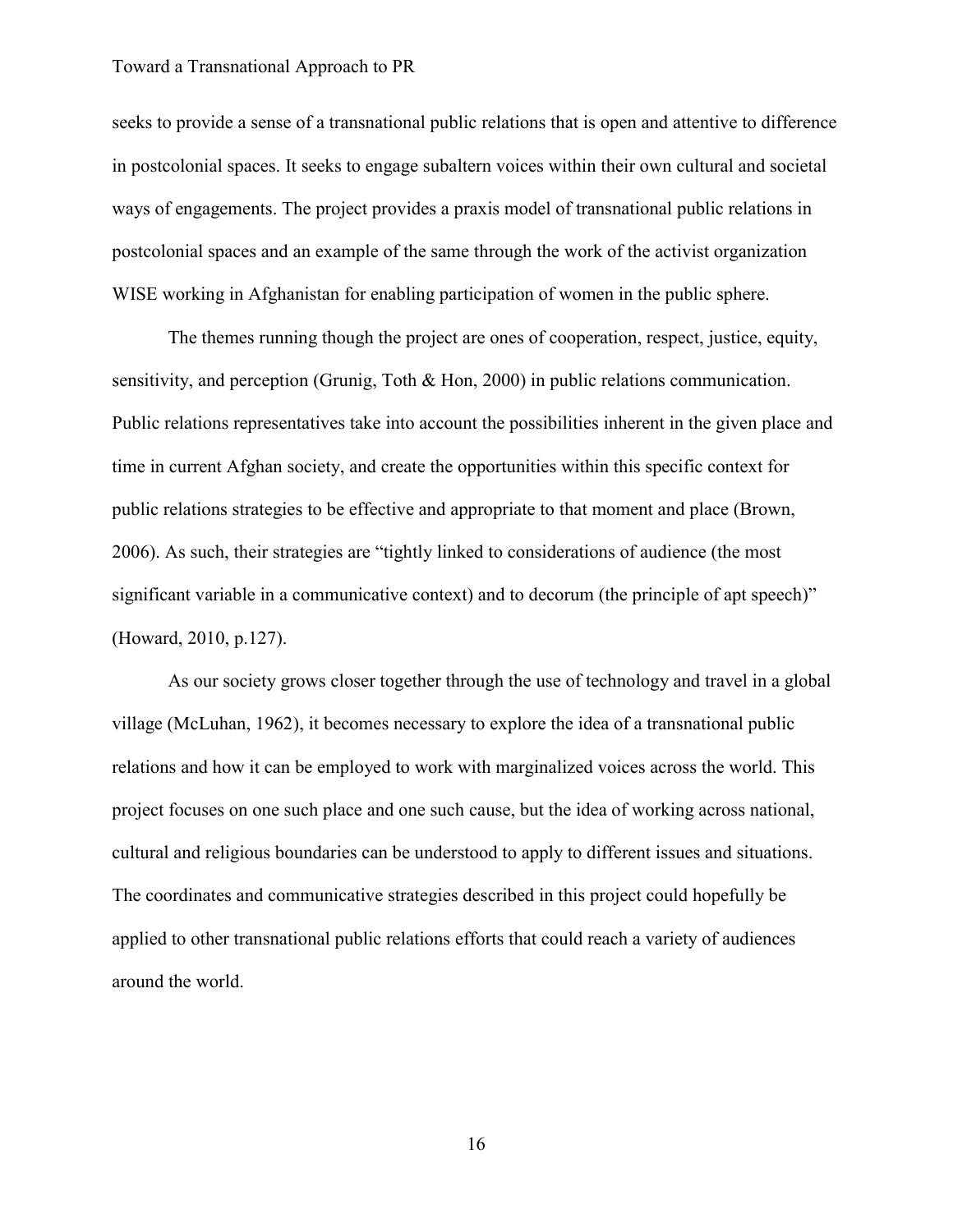## **Chapter Two - The Public Sphere**

Neither education nor ingenuity nor talent can replace the constituent elements of the public realm, which make it the proper place for human excellence (Arendt, 1958, p. 49).

## **Introduction**

The public sphere is the place where the communication of ideas and societal issues takes place between individuals, often addressing decision makers in positions of authority. It is a necessary space required for sociopolitical organization, as the citizenry can utilize this space to articulate their views in order to influence societal institutions (Castells, 2008) and effect social change.

Public relations, as an act of relationship-building and communication between organizations and their publics (What is Public Relations? 2016), takes place in the public sphere. It is a public communicative act intended to further communication about particular interests to and between publics and organizations. Activist public relation (Smith & Ferguson, 2010) practitioners call attention to the sociopolitical issues inherent within societies in order to advocate their issues and activities. Castells (2008) states that the public relations communicative materials of such organizations are built upon cultural materials, and these materials are either produced by organizations that intend to affect sociopolitical change, or are coproduced within the public sphere by individuals, interest groups, civic associations, and nongovernmental organizations. In understanding the function and place of public relations in society, it is necessary to first examine the public sphere as the place in which this activity occurs.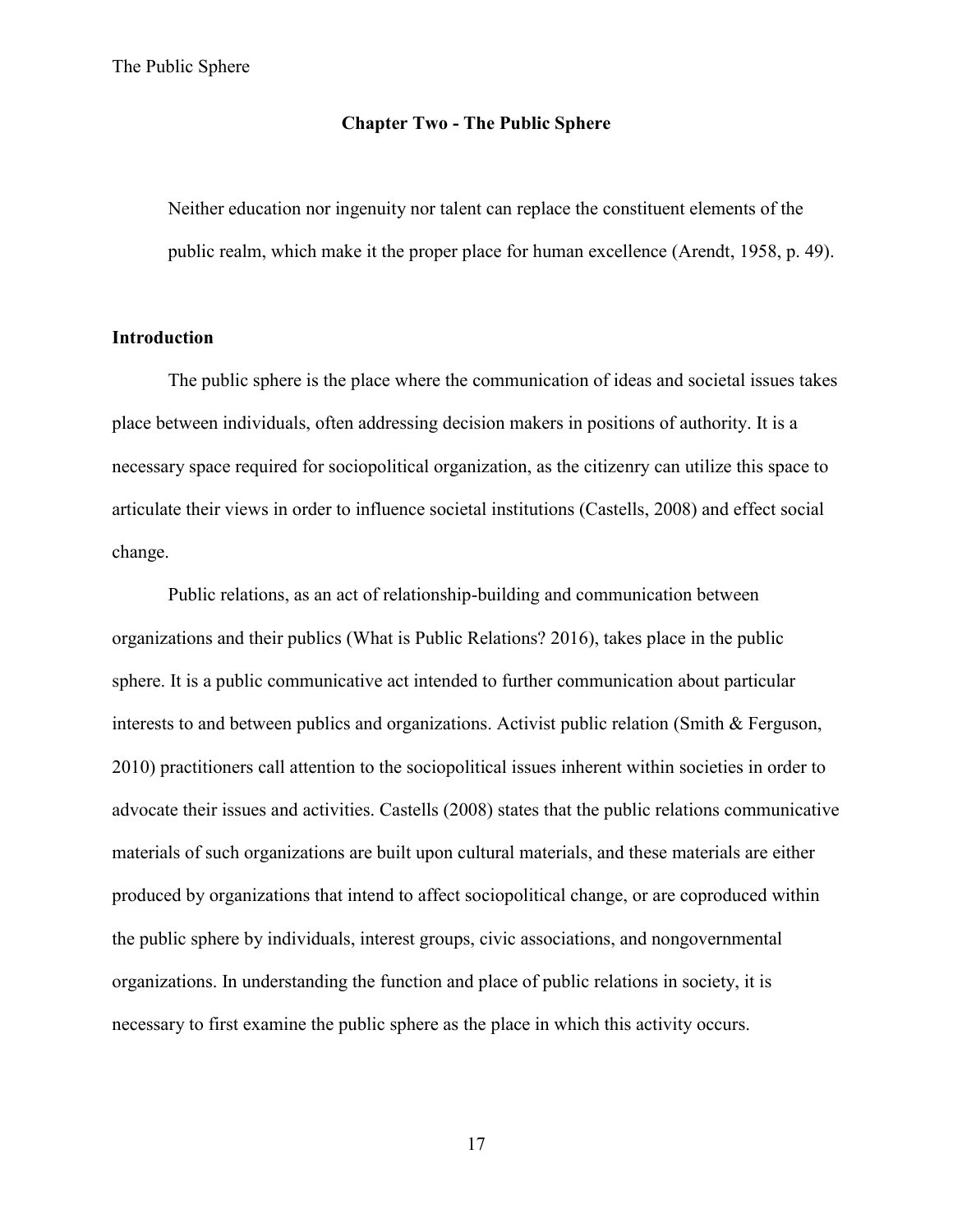The constitution and expression of the public sphere varies with its context, its political and social history, and the use of technological mediums used to build communication networks to exchange information (Castells, 2008). The public sphere, as the place where the discourse of ideas and societal issues takes place between interested individuals, takes shape differently in different societies. It is especially different between liberal democracies of the west and postcolonial nations situated in the eastern part of the world (Harindranath, 2014). In examining a transnational notion of public relations, it becomes necessary to understand the formation of the public sphere in these different societies - both in how they are constituted as well as how they function in providing a space for ideas.

In this chapter, I will review Habermas' study of the rise and decline of the bourgeois public sphere as a starting point to look at various iterations and conceptions of the public sphere. This will be followed by Hauser's conception of the rhetorical and vernacular reticulate public sphere, understood as the idea of the public sphere that can bridge the gap between a modern and postmodern understanding of publics on one hand, and the western and eastern understandings of the public sphere on the other. Finally, I will look at various forms of the Muslim public sphere as it came into being in several places and times, under a variety of situations and regimes as a way to understand the configuration of a religious and wholly nonwestern public sphere.

### **The Formation of the Western Public Sphere - Habermas**

In *The Structural Transformation of the Public Sphere*, Habermas (1991) provides an understanding of the bourgeois public sphere as it emerged in the eighteenth and nineteenth centuries in Europe as a result of economic, social, political and philosophical changes. Changes in the economic system and the growth of democracy fueled a change from the private household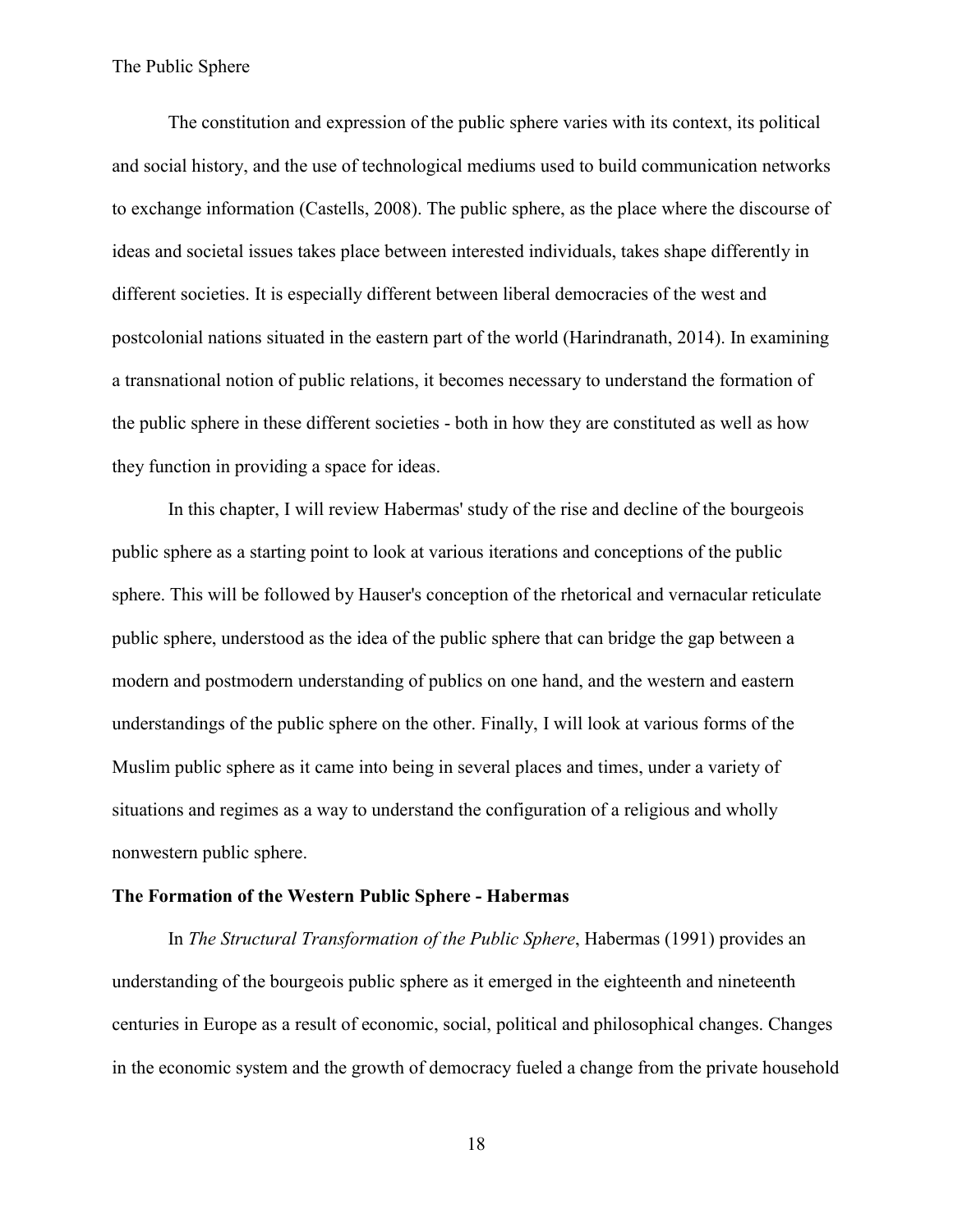to the public sphere, where people could freely meet and discuss issues of public concern. The public sphere as it emerged was a space where there was an opportunity for public deliberation necessary for an engaged citizenry.

Habermas' concept of the public sphere and its structural transformation is important to study as it can be considered the forerunner of the public sphere in the contemporary era. Habermas' work remains important as it provides the context for understanding democracy, political participation, and social and cultural life in contemporary society (Kellner, 2014). In his work, Habermas examined the participative democracy of the ancient Greek society, contrasting it with the rise of a bourgeois representative form of democracy in the late seventeenth century, to the current fall of a participative citizenry in the social welfare state.

Habermas (1991) traces the emergence of the bourgeois public sphere from a representative publicness in the medieval feudal state, where the lord represented the people publicly. The public and the private realm were not separate in the Middle Ages, unlike in the ancient Greco-Roman political system - where "the sphere of the *polis*, which was common (*koine*) to the free citizens, was strictly separated from the sphere of the *oikos*" (Habermas, 1991, p. 3). Economic and political changes in the seventeenth and eighteenth centuries led to the emergence of a space between the private and the political authority, where people met to discuss issues related to trade and commerce, and eventually the emergence of "rational-critical debate" (p. 51) about sociopolitical matters. The bourgeois public sphere as it emerged, was "a forum in which the private people, come together to form a public, readied themselves to compel public authority to legitimate itself before public opinion" (p. 25-26).

The bridge between the representative courtly form of publicity and the bourgeois public sphere were the "coffee houses, the salons, and the *Tischgesellschaften* (table societies)"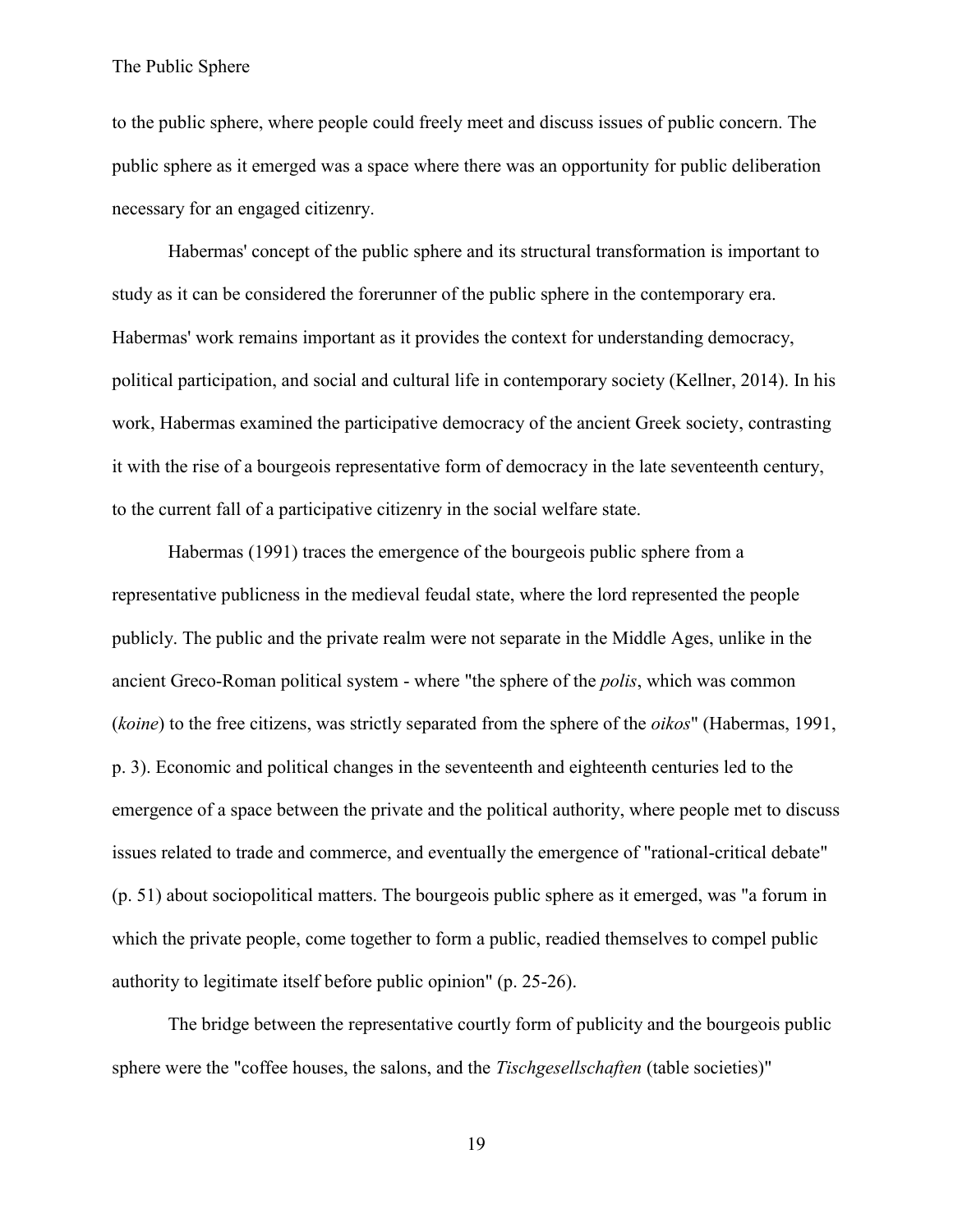(Habermas, 1991, p. 30), where middle class intellectuals came together to engage in public debate. The public sphere of the salons and coffeehouses was elitist as it was primarily a space for the educated. Members of this public sphere were primarily concerned about intellectual and literary issues about art, philosophy and literary works. The literary and intellectual discourse born in these spaces, however, formed the basis of critical discourse necessary for the emergence of the public sphere as it moved beyond the coffee houses and formed the public sphere of a rational-critical debate concerned with political issues.

In Britain, the public sphere emerged as a way to check the decisions of the state. In this sense, it emerged as a representative democracy, where "the public character of parliamentary deliberations assured public opinion of its influence; it endured the connection between delegates and voters as parts of one and the same public" (Habermas, 1991, p. 83). The function of the public sphere was to assure that the legislative and judicial arms of the government carried out their functions in a way that "was practically necessary in the interest of all" (p. 83). This function was crystallized in the idea of public opinion. Kellner (2014) points out that this was the first time in history where like-minded individuals could come together to shape public opinion according to their needs and ideas, thereby influencing political practice.

The term 'public opinion', according to Habermas, had a rationality and secularized morality attached to it. It was not mere opinion in the sense of one's uncritical prejudice, but through Hobbes's and Locke's associating the word "conscience" with "opinion", became something that had the element of enlightened public criticism. It was the public's "direct, undistorted sense for what was right and just … through the public clash of arguments" (Habermas, 1991, p. 94). Discursive argumentation was employed in service of particular interests of the conversant and to further public good. Kellner (2014) notes that the public sphere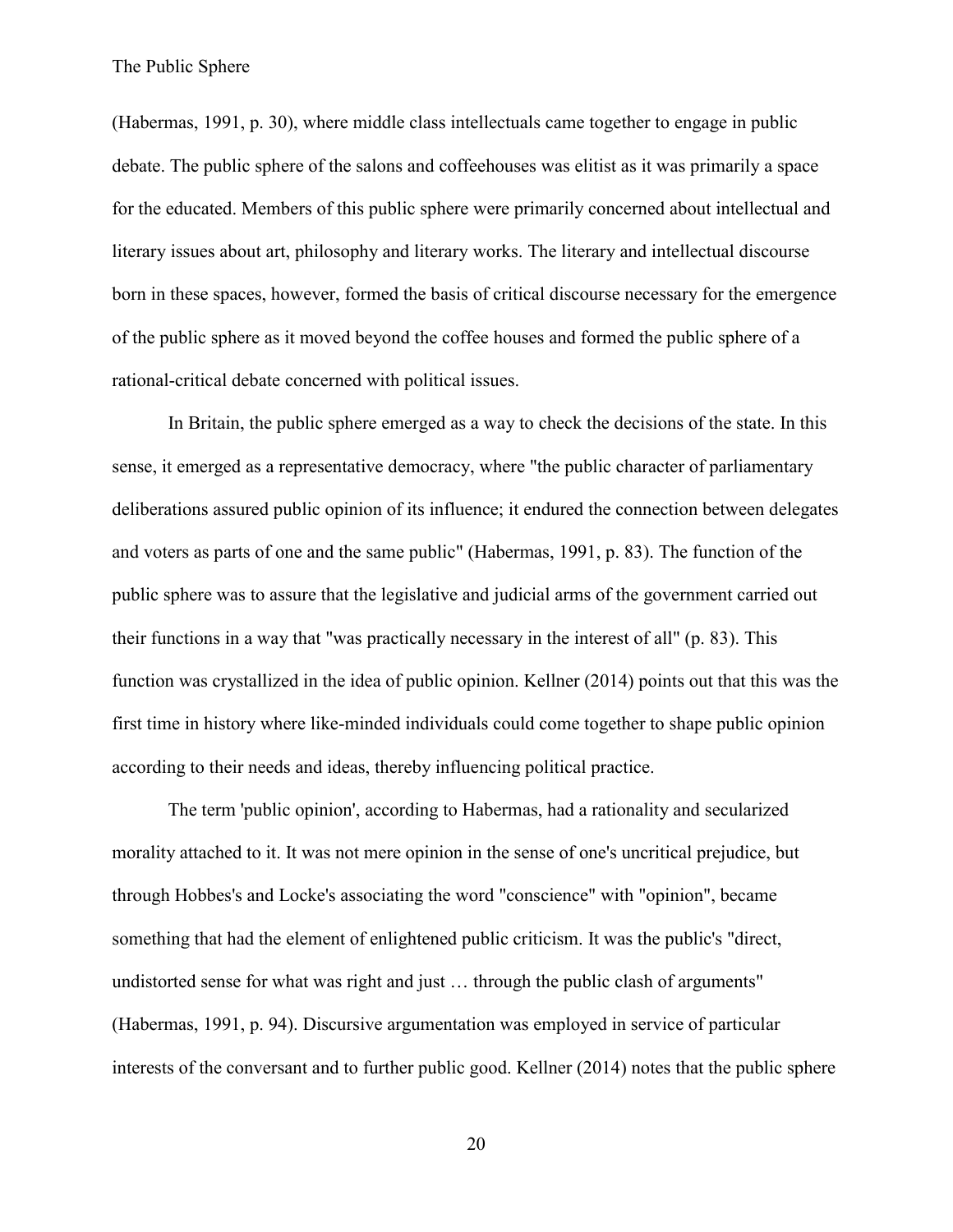thus presupposed the freedom of speech and assembly, and the right to participate in political debate and decision-making.

Habermas (1991) references Kant, who saw the public sphere as a convergence of politics and morality, as it held the key to the freedom of people from unenlightened tutelage and allowed individuals to think for themselves. The act of thinking though, was to think aloud - to articulate thoughts along with the use of reason in the public sphere, because to think in an enlightened way could be achieved only through the use of reasoned public debate. However, Habermas has been criticized for presenting the bourgeois public sphere as a democratic forum for critical and rational debate, when as was presented later on in his work, certain groups were excluded from participation (Kellner, 2014). Habermas himself concedes that that he presents "a stylized picture of the liberal elements of the bourgeois public sphere" (1991, p. xix).

Therefore, the bourgeois public sphere was open to only property-owners being included in the reasoned public debate. Hegel and Marx's critique of the public sphere was based on these distinctions of class. Marx "denounced public opinion as a false consciousness" (Habermas, 1991, p. 124), as membership was based on bourgeois class interests and did not afford equality and opportunity to individuals who were not of a particular social class. The concern was of power and legitimacy being granted to some members of civil society and not others; therefore, members of a lower social class did not have equal access or opportunity for their voices to be heard in the public sphere. The counter model of the public sphere proposed by Marx came to be private persons free from economic functions who came to be part of the public.

The social critique and subsequent widening of the public sphere led to its weakening. While it included more space, it lost the initial function that the bourgeois public sphere had come together for - that of "subjecting the affairs that it had made public to the control of the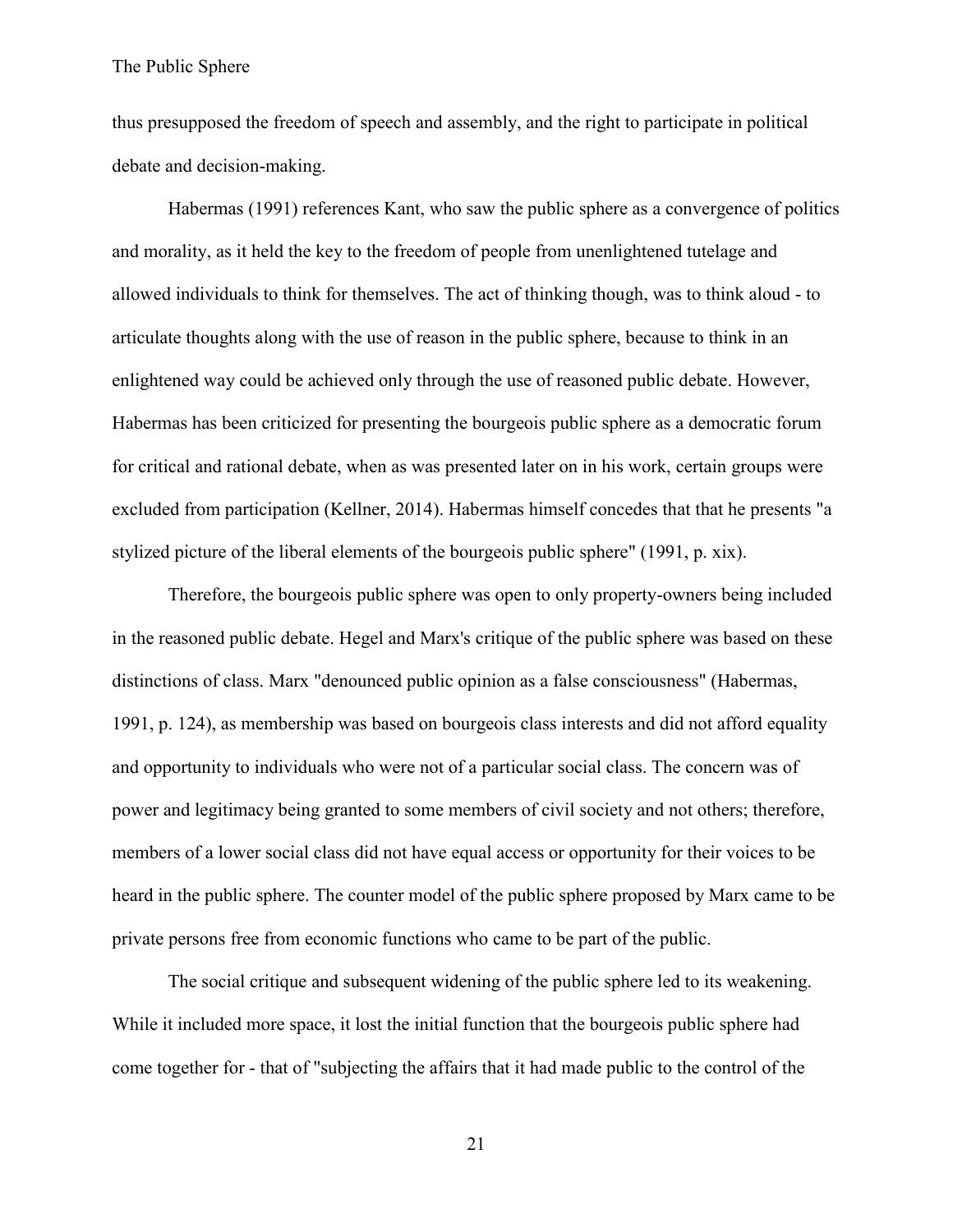critical public" (Habermas, 1991, p. 140). Though it now was more inclusive, the public sphere no longer engaged in rational-critical debate. With the bleeding of the private into the public sphere, the publicness of the sphere was lost.

The next section in this work provides a social-structural transformation of the public sphere in the social welfare state with the rise of state capitalism, the culture industries, and the power wielded by corporations and big business in public life (Kellner, 2014). The shift was heralded by the changes brought about by the industrial revolution. The separation of work from the home or private sphere to the public had the result of the private sphere becoming a sphere of consumption, not of production. The state's intrusion into the private sphere also blurred the boundaries between the public and the private. These developments led to culture consumption and leisure through the intrusion of public media into homes. Instead of participating in the public sphere, individuals let the public sphere in through the use of media, leading to a shift from active debate to passive consumption. "The public sphere in the world of letters was replaced by the pseudo-public or sham-private world of culture consumption" (Habermas, 1991, p. 160). In other words, consumption of literary publications and the resultant critical deliberation was replaced by advertiser-financed publications focused on discussion of consumer items and their merits. In today's society, Kellner (2014) notes that big corporations, through the use of the media, have appropriated the public sphere and transformed it into a sphere of manipulative consumption and passivity on the part of individuals.

The publicity of the private in the form of "publicizing of private biographies" (Habermas, 1991, p. 171) and the rise of celebrity culture point to the blurring of the public and private spheres. Habermas concludes that media fueled publicity is not critical, but manipulative and promoting of consumptive activity in the service of a fully-industrialized society. He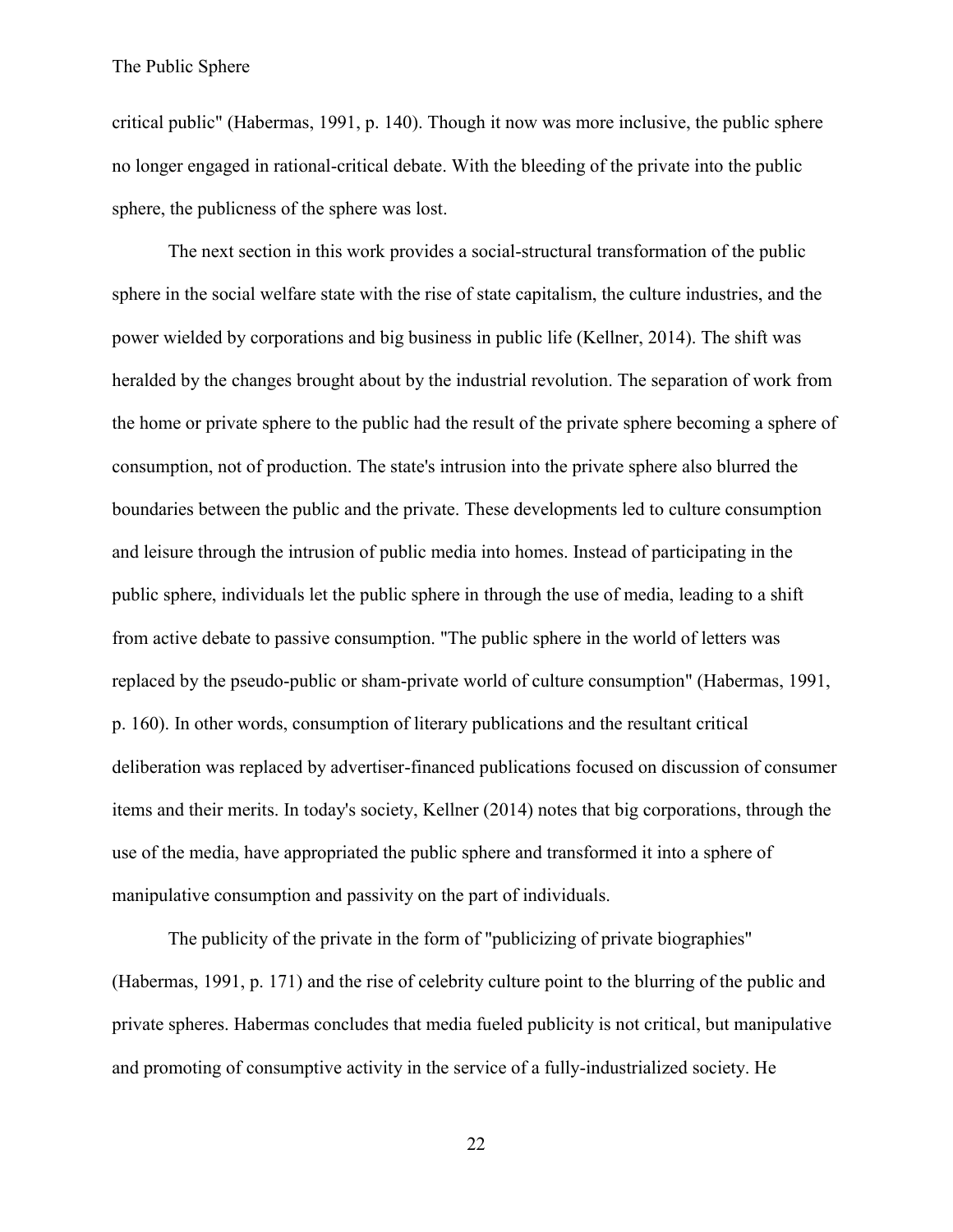critiques advertising and public relations as being beholden to corporatized private interests and targeting publics on their behalf. This, Habermas states, is the "refuedalization" of the public sphere as individuals are once again passive consumers rather than enlightened actors or critical rational beings. Like the common people looked upon the grandeur of the Lord and his "grand festivities" (Habermas, 1991, p. 10) in the middle ages, so did they now passively enjoy the diversions presented by media and the interests of the corporate world.

The function of deliberation in government has also been transmuted by media. While at one point, the public nature of deliberations of the governmental institutions was intended to ensure transparency into the working of these institutions, now it largely maintains a documentation function rather than one of deliberation or a demonstration of decision-making. Instead of serving to check the function of the state, media coverage and publicity now "serves the packaging of [governmental] proceedings for the mass culture of assembled consumers" (Habermas, 1991, p. 207).

The only way forward, as Habermas sees it, is for publics to organize themselves. In the mediatized public sphere, organizations strive for political compromises with the state and one another. The public sphere of private people dealing with each other is thus replaced by,

a public of organized private people. *Only such a public could, under today's conditions, participate effectively in a process of public communication via the channels of the public spheres internal to parties and special-interest associations and on the basis of an affirmation of publicity as regards the negotiations of organizations with the state and with one another*. (Habermas, 1991, p. 232).

The disappearance of transparency, public deliberation and communication within and between organizations, both state and societal, is due to "the unresolved plurality of competing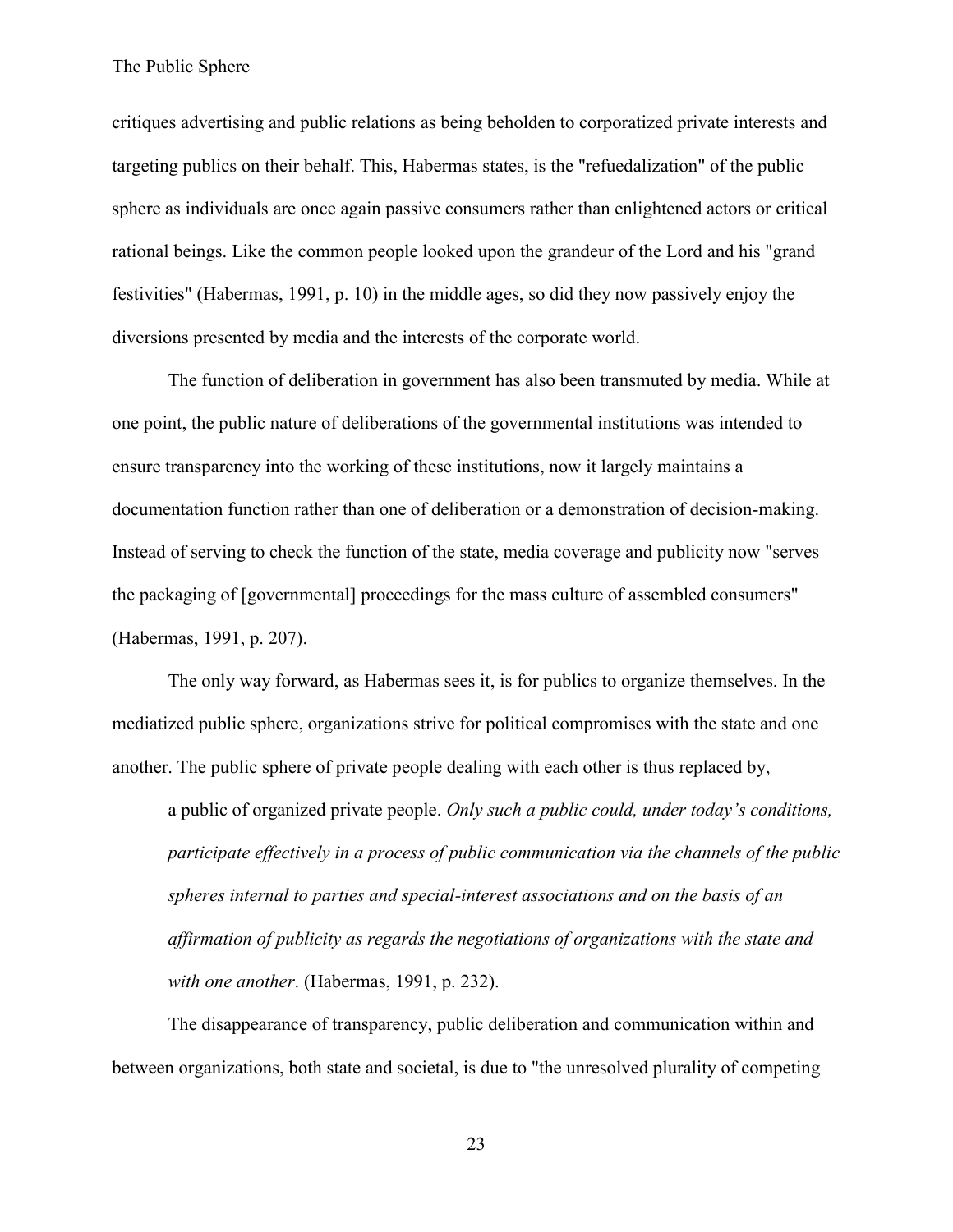interests" (Habermas, 1991, p. 234) - the hallmark of a postmodern society. Because of these competing interests, Habermas states, it is doubtful whether there can emerge a general interest that could constitute public opinion. He states that this "ineradicable antagonism of interests" could make the establishment of a rational-critical deliberative public sphere impossible. However, Habermas also holds on to the hope that the neutralization of social power (i.e., elite groups and specialized bureaucracy) and rationalization of political domination (where organizations are committed to transparency that can be checked by rational-critical debate) can move society toward an authentic public sphere. In a tentative proposal to revitalize the political public sphere, Habermas mentions setting "in motion a critical process of public communication through the very organizations that mediatize it" (1991, p. 232). In fact, in later works (1989) Habermas argues that the media are particularly important in constituting and maintaining a public sphere.

Habermas' conception of the public sphere has been criticized in a number of ways. In this work, I will focus in particular about the criticism that the bourgeois public sphere is not inclusive of the working class, plebian, and women in particular. Negt and Kluge (1993) criticized Habermas' notion of the public sphere for neglecting the proletariat and the plebian public spheres. Ryan (1992) states that overlooking women has also been one of the major issues with Habermas' ideal notion of the public sphere, especially during the time when women's voices were beginning to be included in political discourse.

Also missing from Habermas' early work, and important to this study, is the role of religion in society. Calhoun notes that Habermas not only neglects the role of religion in his seminal work on the structural transformation of the public sphere, but he also has "anti-religious assumptions" (1992, p. 36). However, in his later works, Habermas has attended to this omission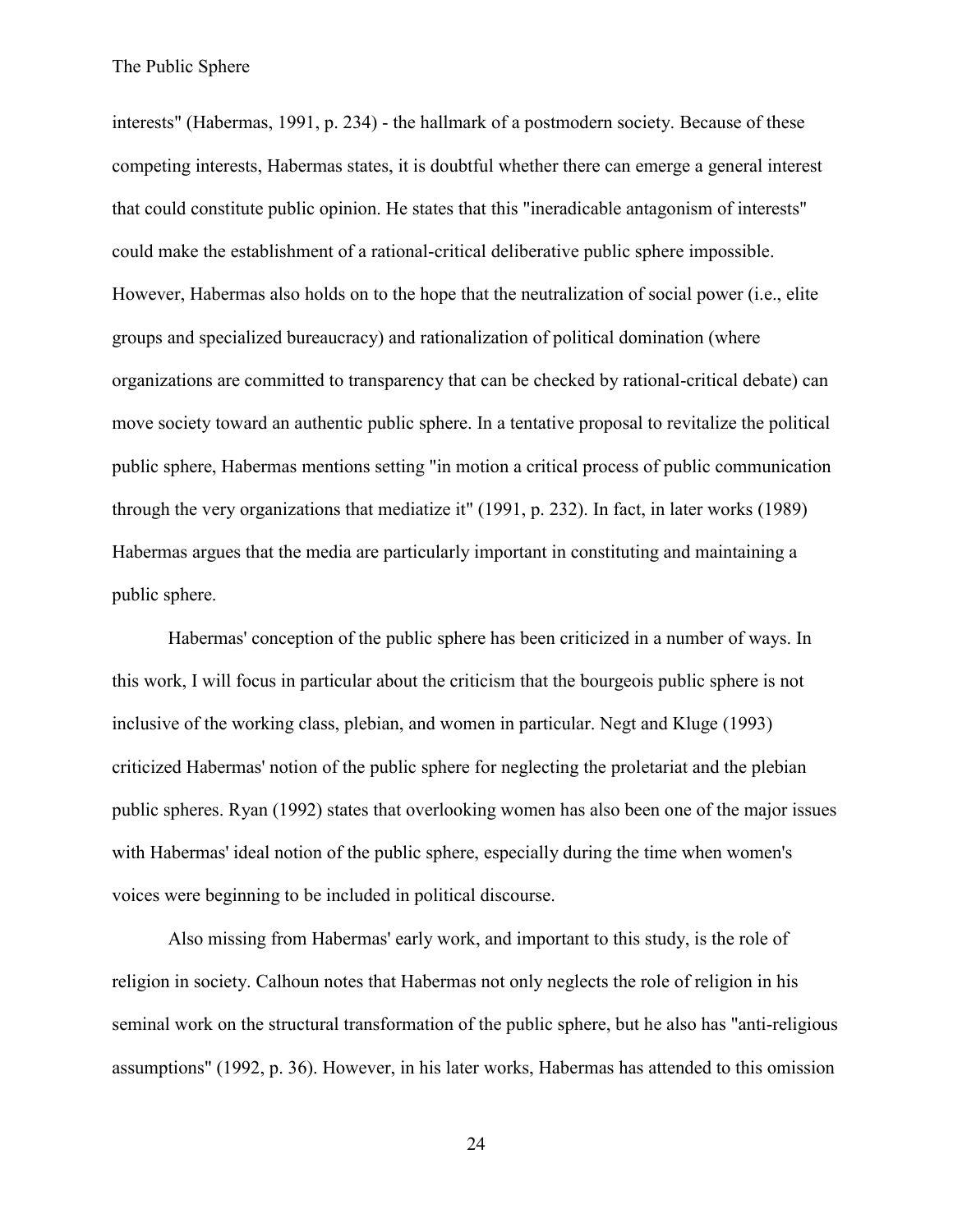by stressing the importance of a postsecular stance that recognizes the importance of religion in public life, especially as it relates to ethical insights based on various religious traditions (Habermas, 2011). Habermas sees religious sources of meaning as helpful in combating the forces of global capitalism, while promoting ethical multicultural citizenship and respect (Habermas & Ratzinger, 2006).

Despite the criticisms directed at Habermas' work, his conception of the ideal rationalcritical public sphere is important as it sheds light on the fact that ordinary citizens could participate in political discussion through individual and group debate in the public sphere, in effect providing a check for unjust authoritative government and affecting social change. The issue of rationality or reasoned debate is central to Habermas' conception of a public sphere, where "the state-governed public sphere [is] appropriated by the public of private people making use of their reason" (Habermas, 1991, p. 51). In the assessment of Habermas' notion of the public sphere as related to this work, Harindranath (2014) notes that the issues of equality, transparency, inclusivity and rationality become important metaphors.

While defining his initial question, Habermas states, "We call events and occasions 'public' when they are open to all, in contrast to closed or exclusive affairs" (1991, p.1). While conceptualizing the ideal public sphere in modern times, he notes the importance of transparency where the public should "set in motion a *critical* process of public communication through the very organizations that mediatize it" (p. 232). While Habermas' early work is not entirely inclusive as is shown in the critiques above (Negt & Kluge, 1993; Ryan, 1992) Marx and Hegel's social critique of the bourgeois public sphere points out this deficiency in Habermas' original work to some extent and gets the conversation about inclusivity started.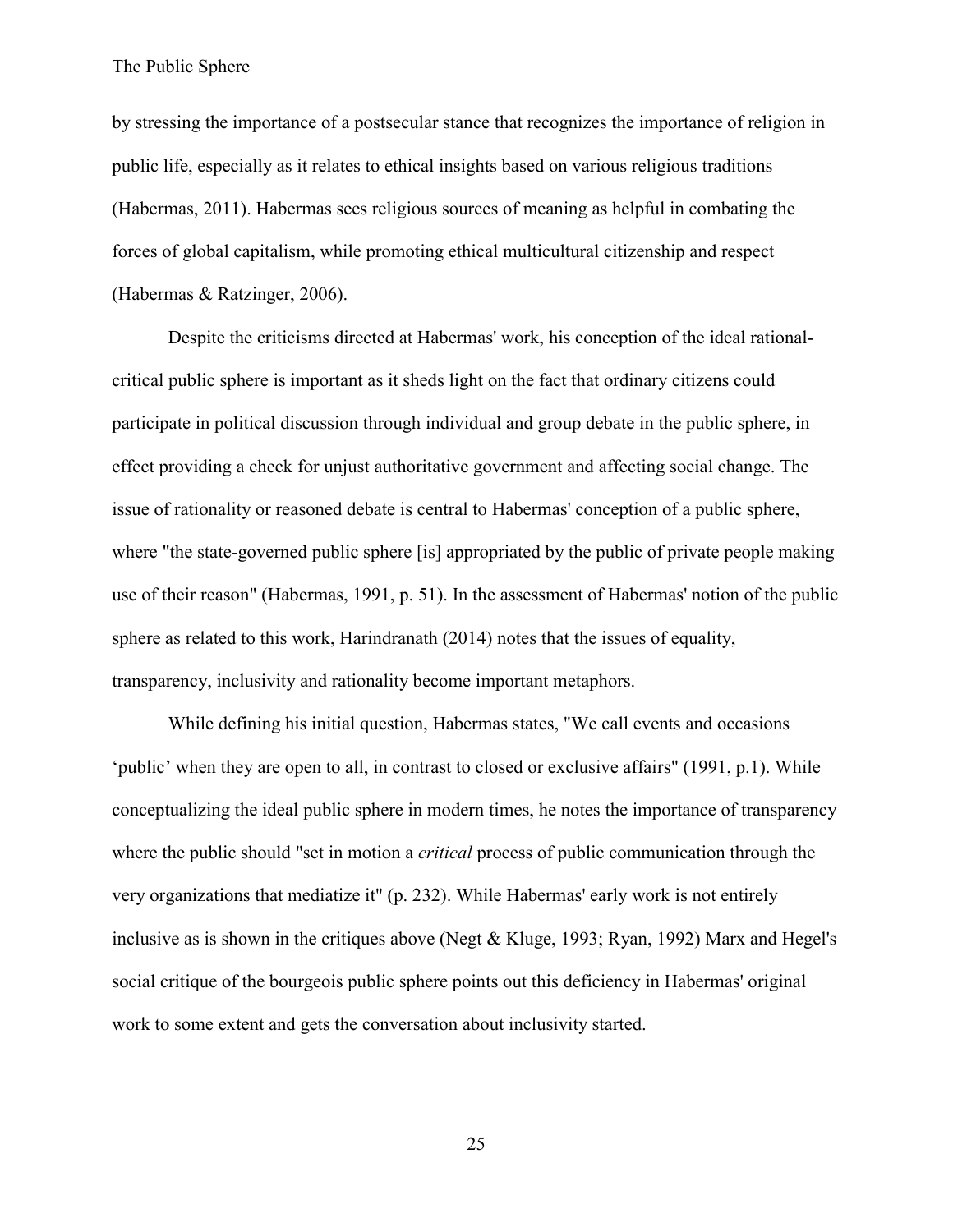Another factor that is important to note is the prominence of organizations and media, and their effect on politics as well as public opinion in Habermas' conception of the transformed public sphere. In order for democratic social movements and societal change to take place, public opinion needs to be changed, and activist public relations (Smith  $\&$  Ferguson, 2010) is particularly suited to achieve that change through advocacy and organizational outreach.

The public sphere, as Habermas formulated it has been transformed with the rise of new social movements, new technologies, and new spaces of public interaction. Castells (2008) writes that the current public sphere is certainly different in its expression than the ideal bourgeois public sphere around which Habermas formulated his theory. Kellner (2014) suggests that instead of conceiving of one liberal or democratic public sphere, it is more helpful to conceptualize a multiplicity of public spheres around a variety of interests important to disparate groups that constitute the public. Hauser's (1999) view of the public sphere as a plurality of publics is important in this regard as his conception not only provides the shift from a modern public sphere to a postmodern one, but also one that can provide the shift from Habermas' primarily western public sphere into one that can be considered a more transnational model, comprising a variety of eastern and non-democratic public spaces.

### **Postmodern Publics and Public Spheres - Hauser**

Keane (1995) states that the public sphere is no longer bound to spatial frameworks; the structured and territorially-bound public spaces of the modern public sphere mediated by mass media as formulated by Habermas are no longer the norm. In its place, he says, we now have a multiplicity of spaces, which fragment what Habermas considered "a single, spatially-integrated public sphere within a nation-state framework" (p. 1). The conventional ideal of a unified public sphere and its corresponding idea of a united citizenry striving to bring into effect a public good,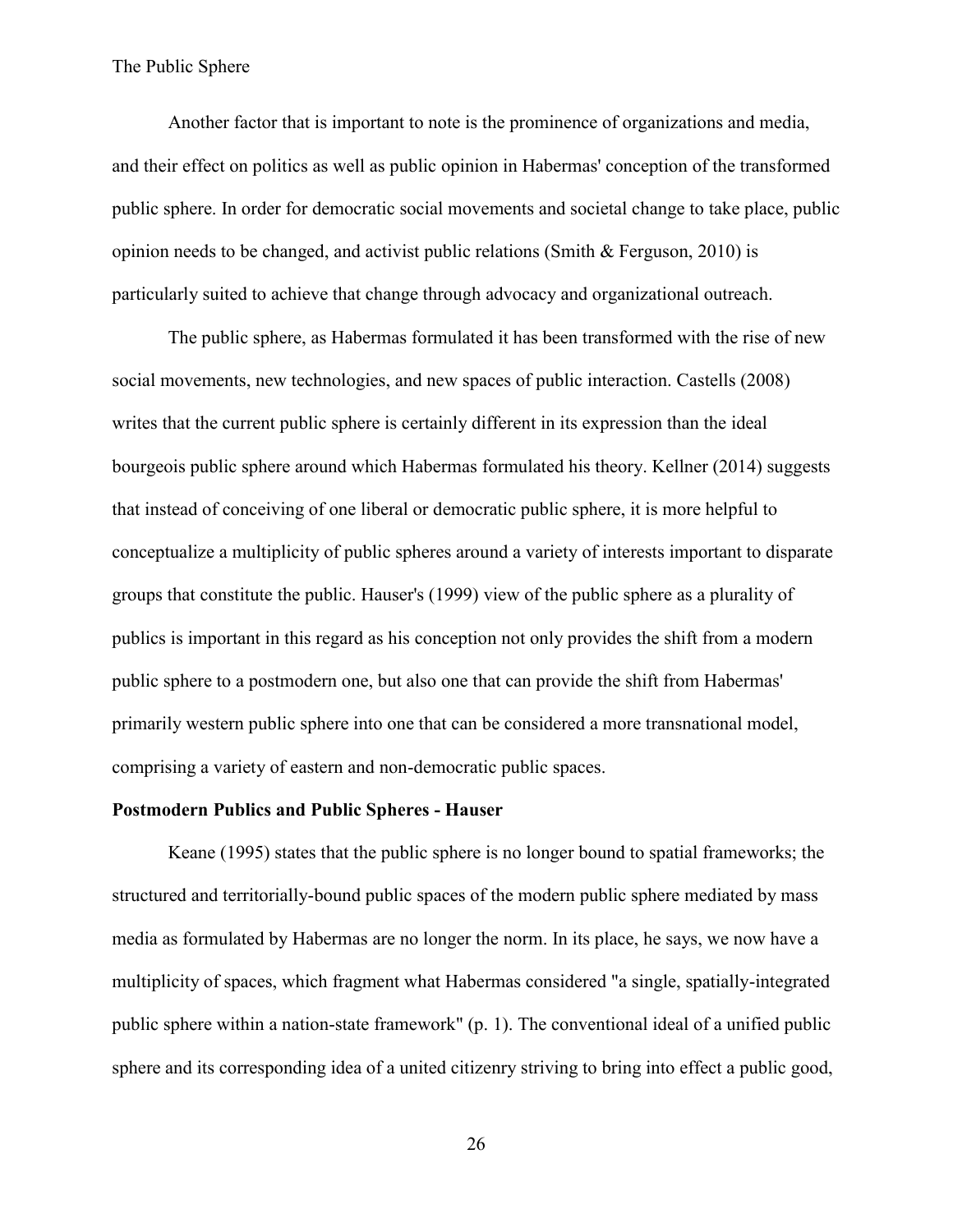are obsolete. The spaces we inhabit now are differently organized, into "a developing and complex mosaic of differently sized, overlapping and interconnected public spheres" (p.1).

Hauser's (1999) *Vernacular Voices: The Rhetoric of Publics and Public Spheres* details the postmodern shift of the public sphere. Hauser posits that in a democratic society, public opinion should be paramount in decision-making for the good of the populace. However, he says, we have lost sight of what public opinion means as a result of the prevalence of surveys and polling data being used to determine public opinion. In the gathering of opinion polls, the rhetorical transactions of publics from diverse social worlds are lost, gathered into one homogenous whole which is not representative of the citizens and cultural agents in society.

In the twentieth century, Hauser states, public opinion is distrusted by the intellectuals and elites in society. Hauser writes that political elites "reveal a lack of conviction that wisdom will emerge from a public airing of substantive differences" (1999, p. 25). Lippmann's (1946) seminal work also points to the fruitlessness of guiding public policy through the opinion of an informed public, as he felt that the typical individual lacked the intelligence necessary to participate wisely in the procedures and policies required for governance. Lippmann's solution was an elite cadre of people who governed and acted as spokespeople for the general public.

Dewey (1927), similarly, credited technological advances and mass communication as being the culprits of an information glut that could confuse the public and keep individuals from understanding public policy decisions and their effects. Hauser (1999) states that western societies are complex and pluralistic in nature, with competing interests that might cause fragmentation within the public. In such a society, special interests organizations provide points of view to the public and can dominate public opinion. The general public, on the other hand, lacks the resources and interest to be self-aware on its own.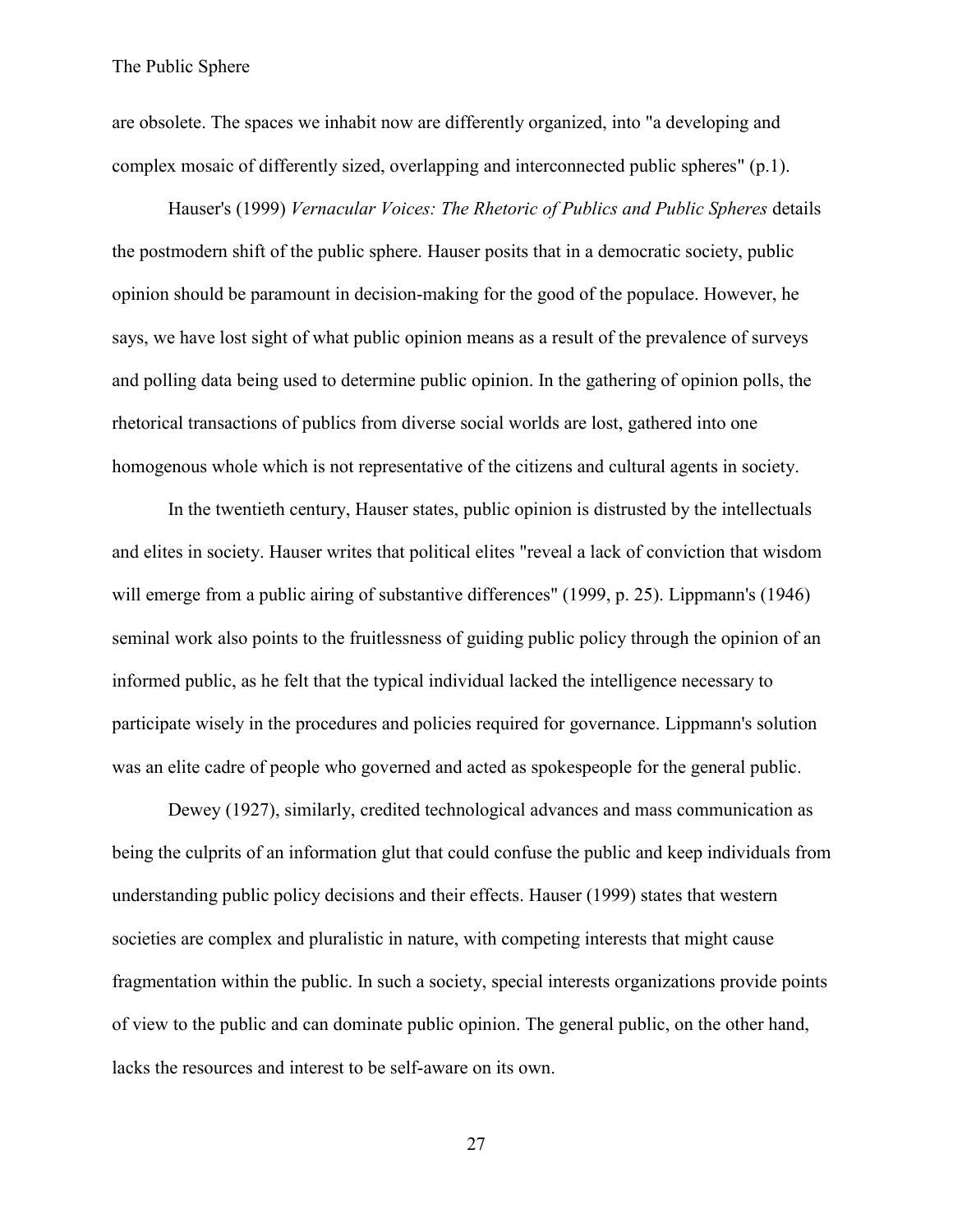Organizations and their publics work towards shared ends, not on the basis of singular shared interests. For example, Hauser states, leftist feminist groups and right-leaning religious fundamentalist groups could be "joining hands when a public problem such as regulation of pornography meshes with their respective political agendas" (p. 31). Discourse is central to this model of different publics and different organizations reaching a shared end through the promotion of their individual and shared interests.

Publics are defined by Hauser as "the interdependent members of a society who hold different opinions about a mutual problem and who seek to influence its resolution through discourse" (1999, p. 32). A central idea regarding the discursive publics is that publics *emerge* from their deliberation around issues of interest to them. They are the products of the very discourse that happens with regard to particular issues.

In Hauser's critique of Habermas' bourgeois public sphere, he puts forth a number of concerns. First, he finds Habermas' model is elitist, as the bourgeois public sphere, with its emphasis on rationality, does not cater to publics whose concerns are not considered rational by the majority, or those publics who cannot communicate their concerns rationally. Issues of exclusiveness of the bourgeois public sphere stop it from including a variety of publics whose concerns are just as important, or might even be considered more important as they might constitute oppressed or misrepresented publics.

Another critique Hauser (1999) levels at the bourgeois public sphere speaks to its focus on a singular public domain, disregarding the complexity of the public sphere and the various discourses that might take place within it. Furthermore, its emphasis on rationality and objectiveness presupposes that publics are not emotionally invested in the ways that they can affect public policy issues. Hauser states that much of the discourse that takes places in the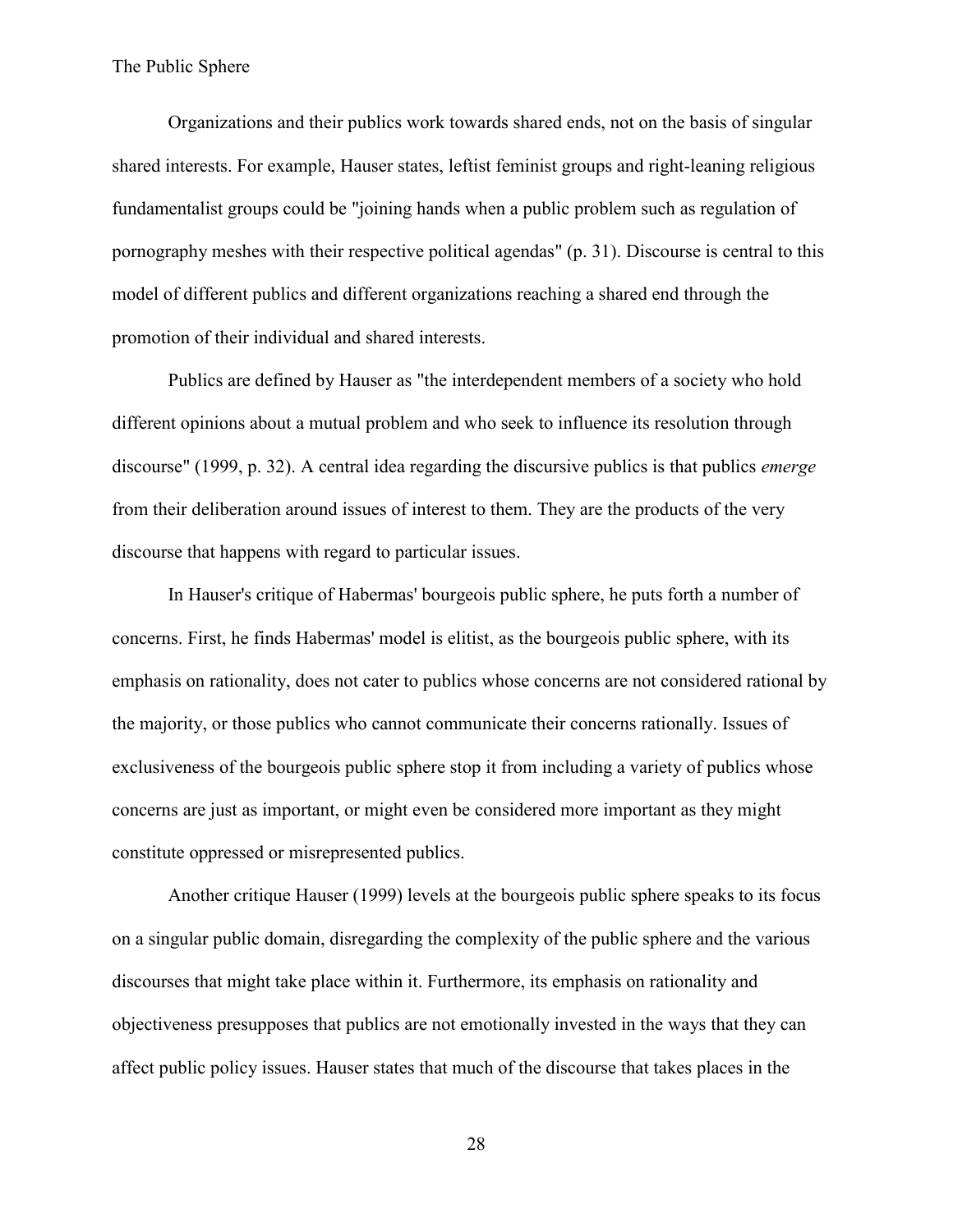public domain is much more emotionally charged and chaotic than the reasoned and analytical approach proposed by Habermas.

Another problem is the focus on universality that Habermas privileges. Hauser (1999) states that this emphasis neglects particular issues that constitute the majority of the problems various publics are concerned about. Concerns of smaller groups of publics are based on their particular interests and concerns, rather than the general or universal concerns of the populace as a whole.

Hauser (1999) departs from Habermas' modern conception of the public with its focus on consensus and amicability, to a postmodern notion of publics, with their diverse interests and agendas. In a postmodern society, says Hauser, we can reach an understanding with diverse interests, rather than hope for a consensus from all groups. Hauser's work is a departure from the Habermasian notion of the transformation and decline of the public sphere that conceives of the public sphere as a homogenous, rational, critical space populated by an ideal public. Instead, Cloud (2001) points out, "Hauser's publics are, by contrast, untidy, heteroglossic, sometimes irrational, and imperfect in their discursive execution" (p. 210).

Hauser defines the public sphere as "a discursive space in which individuals and groups associate to discuss matters of mutual interest and, where possible, to reach a common judgment about them. It is the locus of emergence for rhetorically salient meanings" (1999, p. 61). Rhetoric and discourse are central to such a public sphere. The rhetorical model of public spheres privileges reasonableness as the means through which fragmented publics can find identification with shared interests. Hauser conceptualizes it not just as a dialogue, but "a multilogue of voices along the range of individuals and groups engaged by a public question" (p. 62).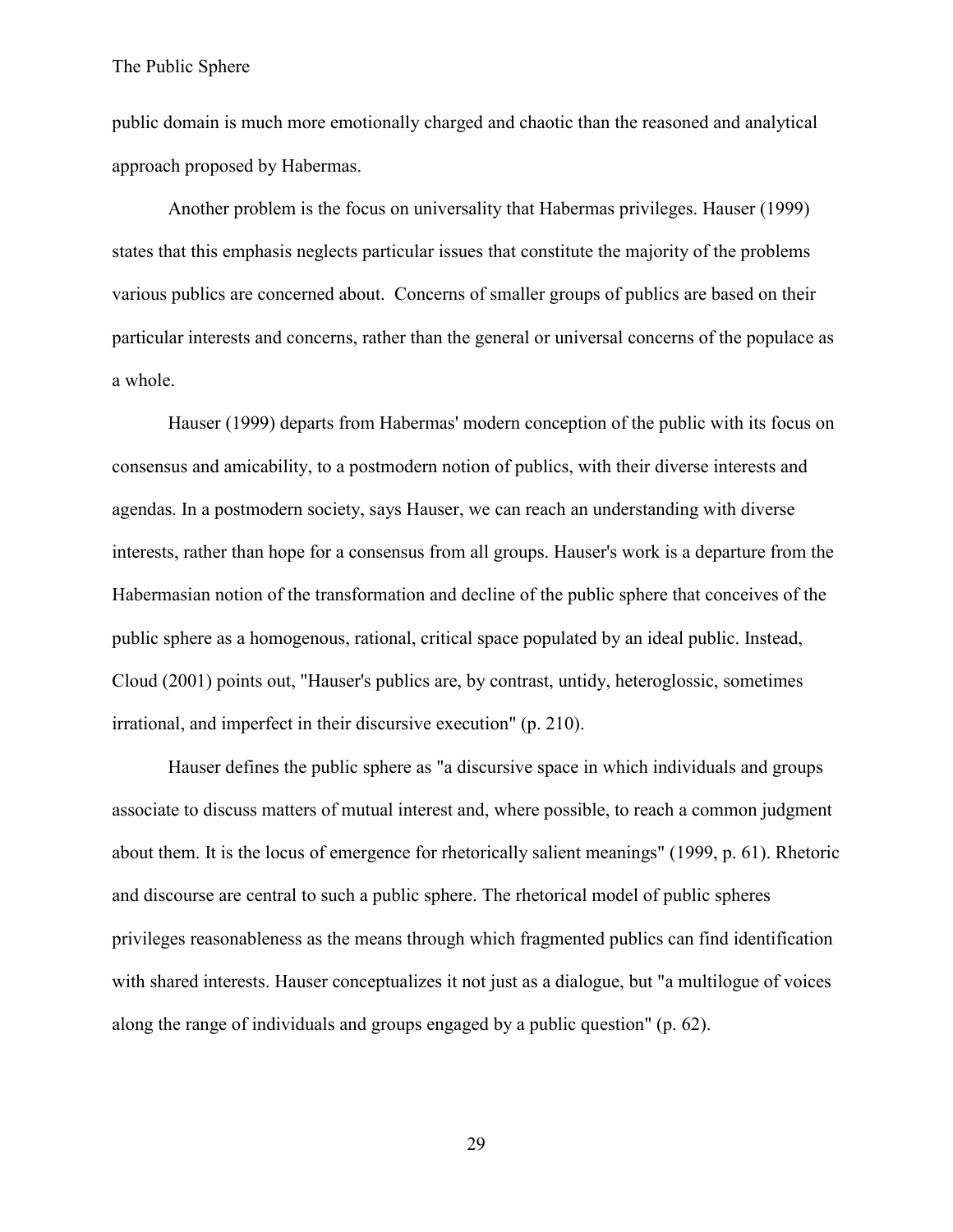Hauser's conception of the public sphere shifts "the focus away from the political role of a unitary public sphere and toward the communicative and epistemological functions of a multiplicity of spheres" (1999, p. 81). In doing so, it focuses on rhetoric rather than analytical or rational debate in understanding a reticulate public sphere.

Hauser's rhetorical public sphere is characterized by the following norms:

1. It has permeable boundaries: Due to the multiplicity of publics and the networking and intertwining of these publics, individuals may belong to several groups, and may even participate in discussions of disparate groups. Individuals can move from one public to another, navigating the discursive space based on their rhetorical contribution.

2. It is active: Publics are comprised of intelligent, thinking individuals. In direct opposition to earlier conceptions of publics as passive and thoughtless, Hauser classifies publics as capable of intelligent thought and subsequent action.

3. It operates through contextualized language: The publics engage each other through the rhetorical norm of contextualized language to make their opinions intelligible to each other. The norms and values of groups and classes are reflected in the language used to discuss issues of significance.

4. It has a believable appearance: The publics are aware of the various social actors that choose to participate in the reticulate public sphere and the social actors appear in front of publics in a believable fashion.

5. It operates on tolerance: Since it is situated in a civil society characterized by a multiplicity of discourses and diversity of publics, the reticulate public sphere needs to be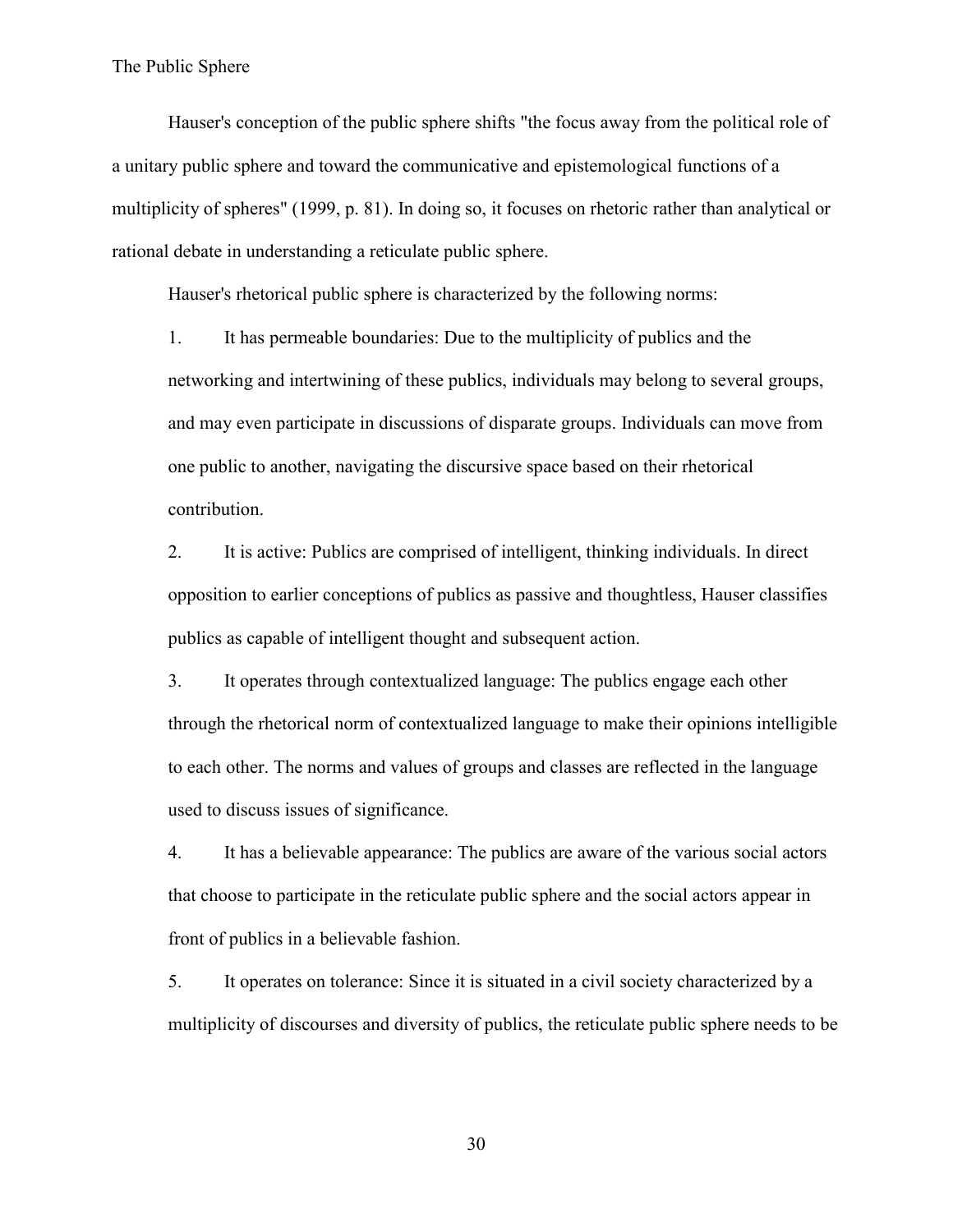attentive to difference. Rather than consensus being the goal, Hauser's notion of the reticulate public sphere accommodates a wide range of opinions (p. 77-80).

The rhetorical model seeks to include both vernacular discourses as well as discourses by mass media communicators. By paying attention to a variety of discourses, it attempts to include "the dialogues among common people" (Hauser, 1999, p. 105) in addition to communication by institutional actors in places of power or authority. Hauser also determines that ways other than speech are also practiced by individuals in the public to affirm their opinion; consumer boycotts, letters to officials, symbolic acts and demonstrations, speeches, graffiti, votes and other forms of approval or disapproval can be read as a text. Therefore, discourse takes place not only as spoken or written words, but actions and demonstrations can also be construed as speech acts that determine public opinion.

Narrative is essential to the rhetorical model of the public sphere. By giving voice to individual stories and narratives, communicative actors in a society "evoke bonds of communal understanding and sympathy that can frame common commitments and motivate common actions" (Hauser, 1999, p. 112). However, the struggle of living in a postmodern moment is that there are no metanarratives that can lead to common and perfect understanding. Hauser points to this beautifully as the "paradox of inventing a public space in which to disagree" (p. 152). A space for disagreement can be built in a postmodern civil society, which can also be the key to a common reference world, rather than consensus between different points of view.

Publics are both shaped by and frame the discourse in the public sphere of which they are a part. Institutional actors are "defined and redefined" (Hauser, 1999, p. 234) by the discourse that takes place in the public sphere. Likewise, the meaning and structures of society change as the publics' opinion changes through vernacular rhetoric in Hauser's discursively constituted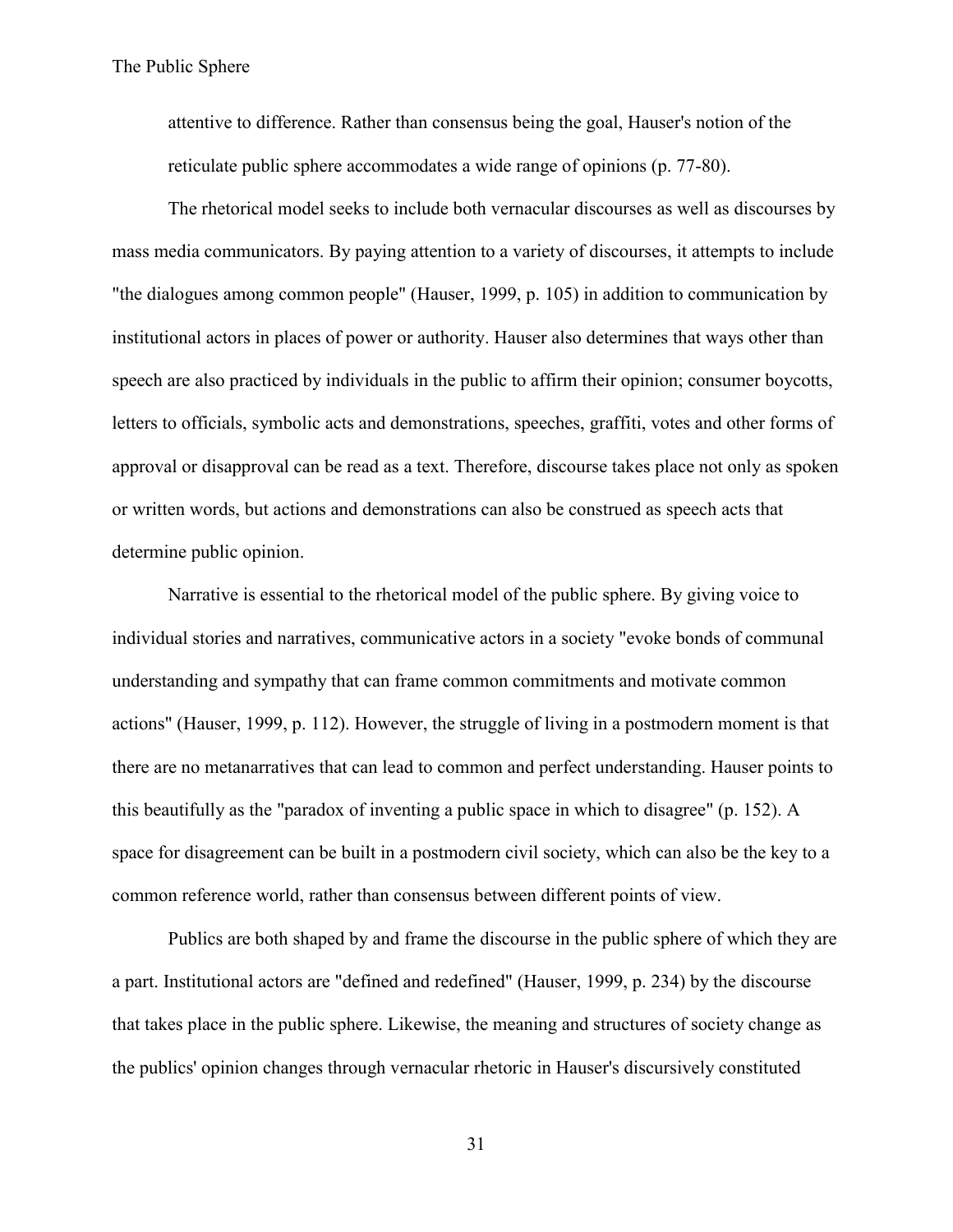world. Therefore, by becoming an active participant in the vernacular discourses taking place in the public spheres in a society, one can both monitor public opinion and introduce competing narratives to guide societal change.

Hauser's method of understanding the reticulate public sphere is to understand the communication praxis that takes place. "To learn what a public thinks, we first monitor the social conversation within a reticulate public sphere to ascertain who is speaking to whom about what" (Hauser, 1999, p. 279). Instead of bemoaning the lack of rational and objective discourse proposed by Habermas as the ideal, Hauser says that we must be attentive to the vernacular discourse already taking place within the reticulate public sphere. Rather than aspiring toward "the ideal form of discourse that seldom, if ever, has materialized" (p. 280) we should "[give] credence to discourse as it actually occurs in existing democracies and asking what these very social practices of formal and vernacular exchange may tell us about our public life" (p. 280). Through this we will be able to study the existent publics and counterpublics that emerge in the public sphere and the rhetorical processes through which they engage issues that are important to them.

Hauser's contribution to the conception of the public sphere is echoed by other scholars as well (Bitzer, 1978; Goodnight, 1982), who argue that the public sphere is a space where social knowledge is created. Hauser states that "the epistemic dimension of a democracy resides in public opinion" (2007, p.1). Public discourse occurs in the vernacular spaces that are separate from the voices of the elites or the media and it is the publics who create meanings for themselves, regardless of whether the leaders intend them to or not. Leaders, on the other hand, need to listen to these discourses and find ways to participate in them.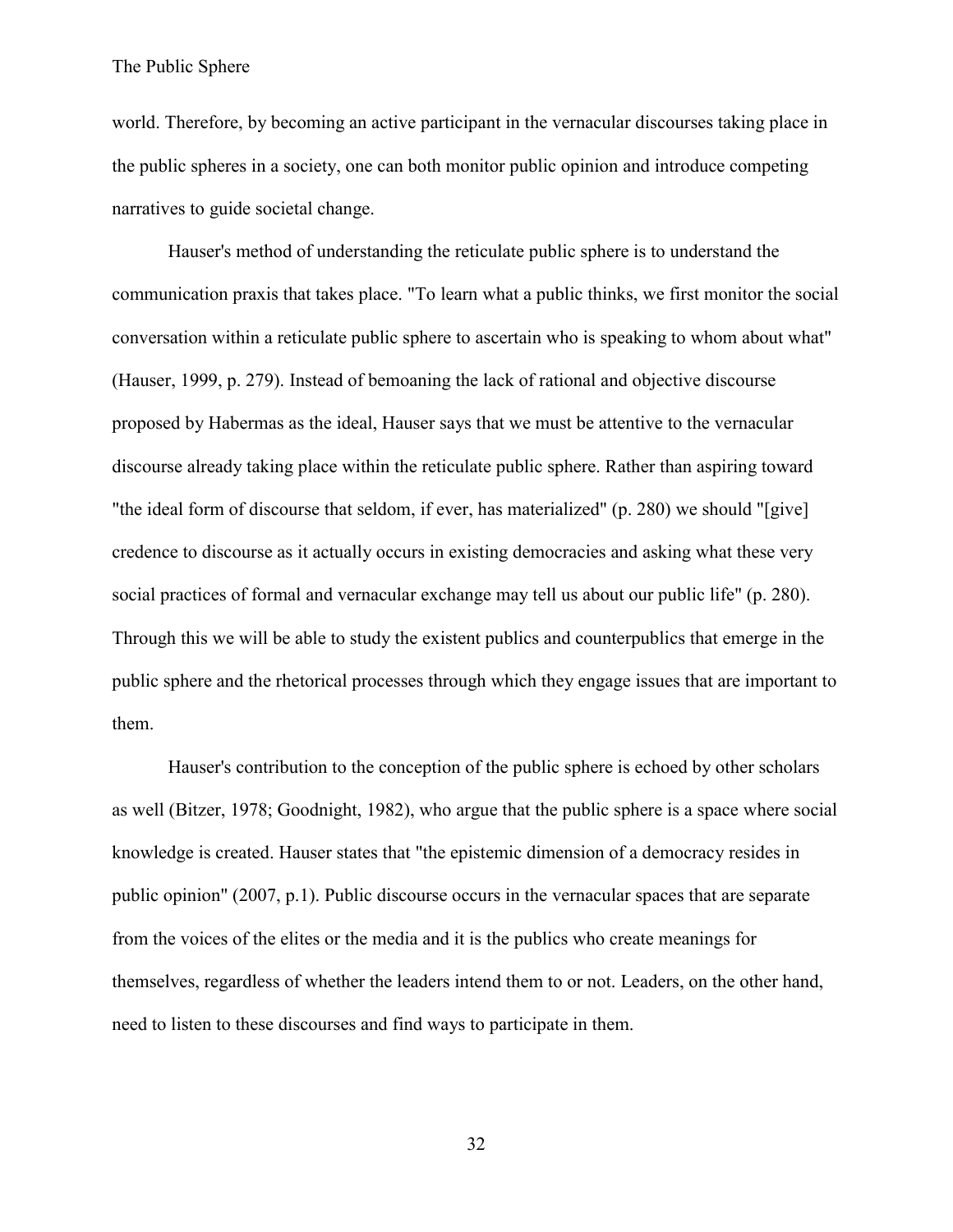Hauser's conception of the public sphere is especially relevant to public relations, because it suggests that publics are intelligent and opinionated. This is in direct contrast to the Bernasian notion of publics that are thoughtless and can be easily manipulated. Basing their work on Hauser's ideas, public relations practitioners ought to find ways to listen and relate to their publics rather than seeking to control the communication. Focus ought to be on participation and interacting while relating to the publics. Such an approach to public relations is not only productive in today's postmodern society, but Troup (2009) argues that it is also the ethical approach.

Similarly, Hauser's conception of the operation of organizations and their publics is especially applicable to this project, as a transnational understanding of publics and public opinion is both accepting the publics as having a multiplicity of interests, and of multiple organizations working towards diverse ends that might have shared interests. His emphasis on rhetoric as the lens through which to evaluate the public sphere is significant as well, as it recognizes publics that are actively engaged in discursively making meaning in the public sphere. The rhetoricality of leaders or the media serves to activate the publics too, as the various publics can then exercise their understanding and judgment about issues that concern them.

However, a point of departure from both Habermas' ideal public sphere and Hauser's reticulate public sphere is necessary as both seem to be firmly situated in the western democratic world. Kellner (2014) points out that the concept of such public spheres assumes "a liberal and populist celebration of diversity, tolerance, debate, and consensus" (p. 24), characteristics not found in the majority of eastern societal and political frameworks. In conceptualizing a transnational understanding of communication within a public sphere, one needs to be attentive to the diverse nature of societies and their characteristics, ones that might be characterized by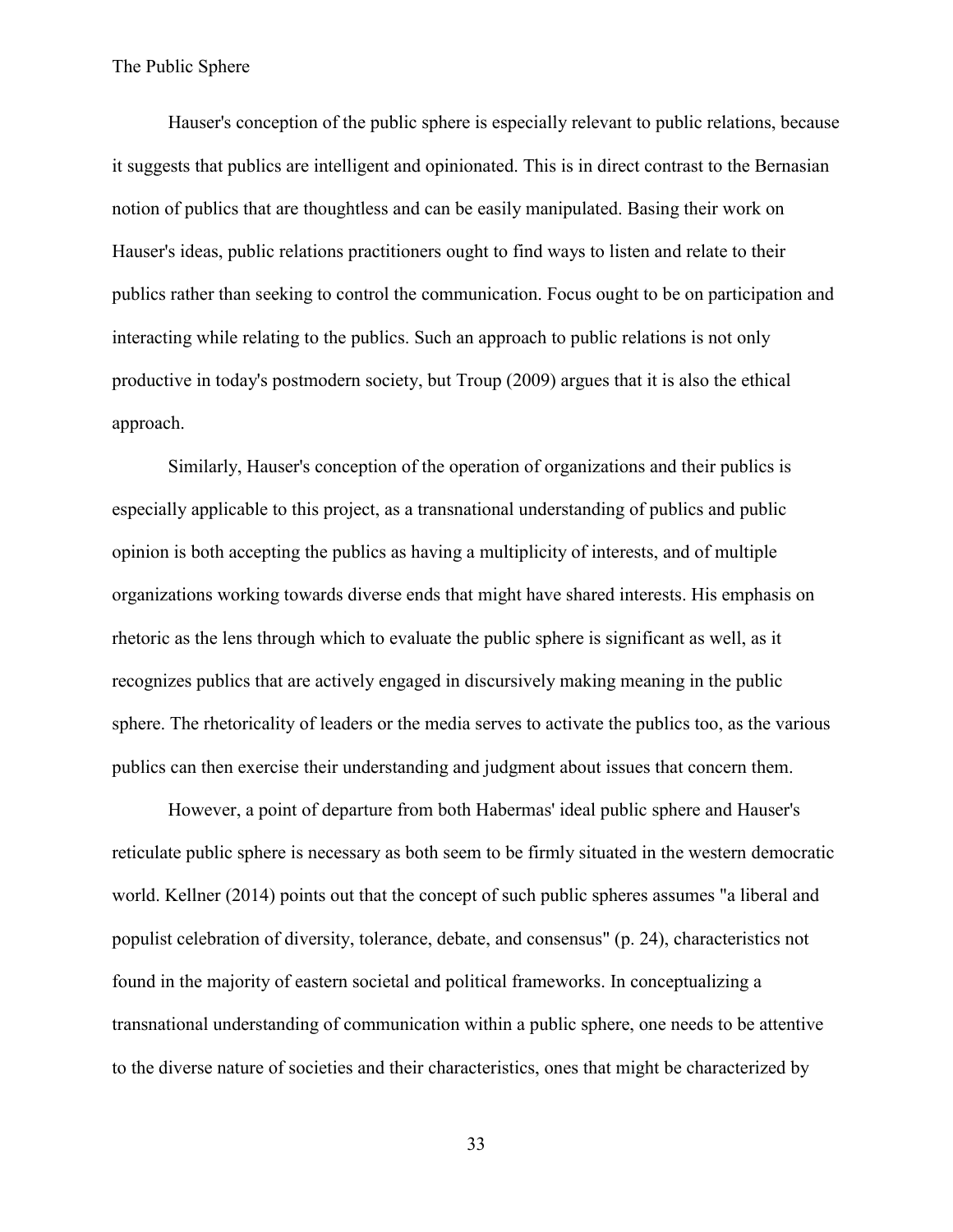uneven notions of power, status and equality. Nation states with authoritarian or autocratic regimes also have publics that must be understood as different than the western notion of the democratized publics. Such is the case with the Muslim public sphere, which has distinct characteristics separate from that of the public spheres conceptualized by Habermas and Hauser.

# **Muslim Public Spheres**

The public sphere is not just limited to western societies. Eickelman  $\&$  Salvatore (2002) observe that several anthropological studies have pointed to the elements of transaction and legitimacy that various collective societies in Africa and Asia have shown in order to influence political decision-making. However, the popularity of Habermas' initial work on the transformation of and decline of the public sphere has served to eclipse many other works focused in other societies. Habermas' (1992) later works, though, by understanding communicative action as rooted in the lifeworld and therefore generating shared notions of justice, widen the notion of the public sphere to take into account non-European and non-western societies.

Habermas also acknowledged the role of religion in the public sphere in his later works (Habermas, 2001; Habermas & Ratzinger, 2006). He realized the continuing importance of religion in public life and sought to translate the ethical insights of religious traditions into a philosophical perspective that could combat global capitalism. By acknowledging the vitality of religion in the public sphere and its effects on public opinion, Habermas acknowledged that we can no longer conceptualize only an ideal public sphere, but one that owed its form and structure to a variety of different forces.

Perhaps it is helpful to look at Dewey's (1927) understanding of the public as one having recognized common goals and a sense of leadership. Dewey also places emphasis on institutional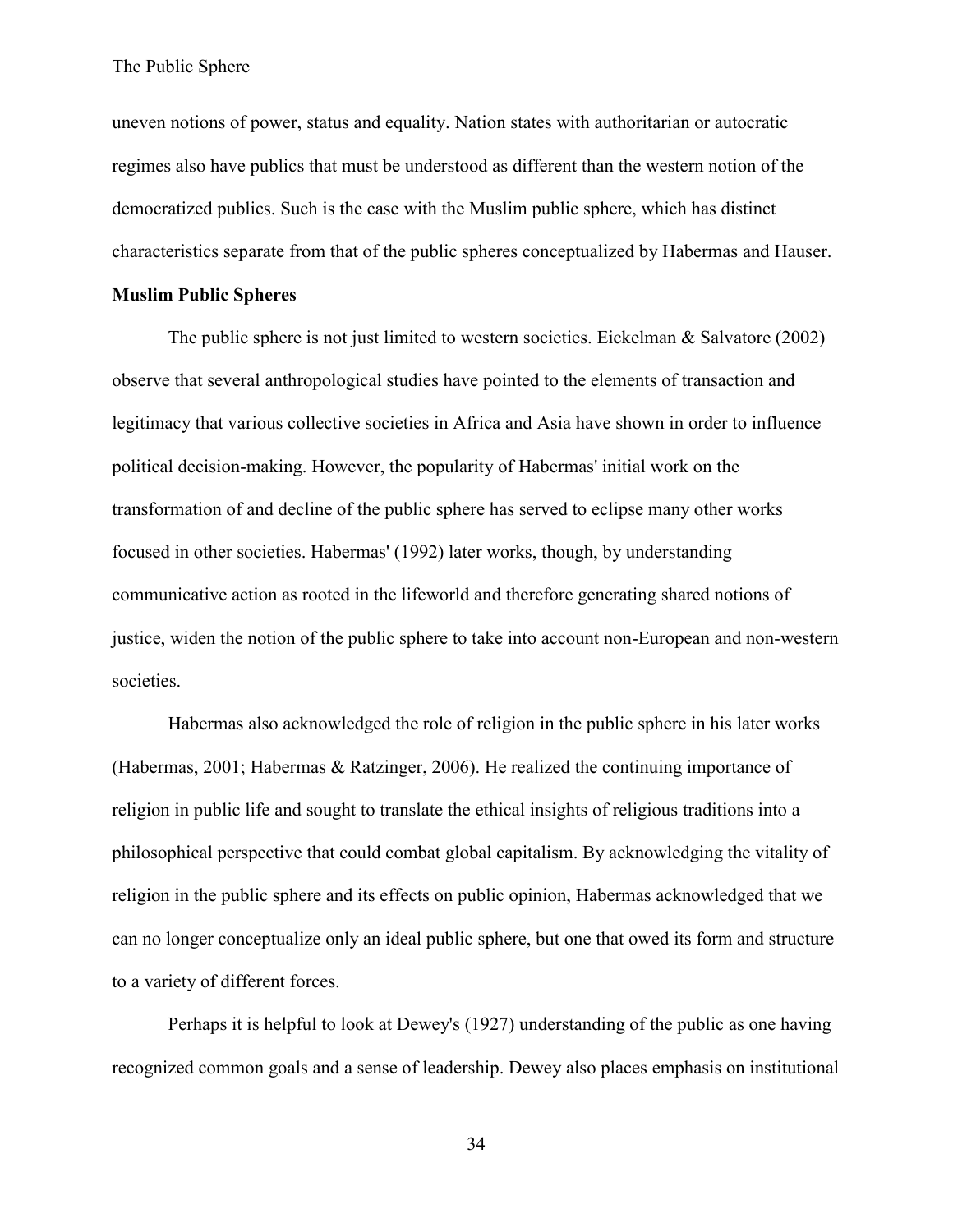actors as intermediaries through which the public can be organized and its intent known. The public, according to Dewey, can be formed through different practices, habits and responses to situations based on overlapping interests.

Contributors to the volume *The Public Sphere in Muslim Societies* argue that "the traditional Muslim society had diverse and changing varieties of public spheres" (2002, p.1). One of the initial problems scholars had in conceptualizing the public sphere in Muslim societies was seeing Muslim society as a single, homogenous society (Gellner, 1994) where the religious orientation of the leadership and the public served to impose constraints on the thought and actions of those within it. Eickelman (2002) points the error of such a narrow view and posits that Muslim societies should be considered in the plural and diverse ways in which they are found in the world. Eisenstadt and Schluchter (1998) argue that culture, societies and civilization in premodern and modern Muslim societies are formed through the existing culture of societies and their contestation to new, external modes of thinking.

Hurvitz (2002) explores a key incident in the Muslim public sphere in the ninth century that of the inquisition or *minha*. In an authoritarian imposition of doctrine by the Abbasid Caliphate built around the created rather than delivered view of the Quran, religious and political leaders used state violence and torture to impose a particular view on individuals. The resistance offered by the populace pointed to discursive social action that was undertaken by members of the religious public sphere in early Muslim societies, who came together to formulate informal consensus and social community. The *minha* tried and failed to destroy the shared commonplace understandings within the particular religious public sphere. Eickelman (2002) states that similar iterations of the discursive public sphere based on shared community and religious learning have been pointed out in Cairo and Damascus in the medieval age by various scholars.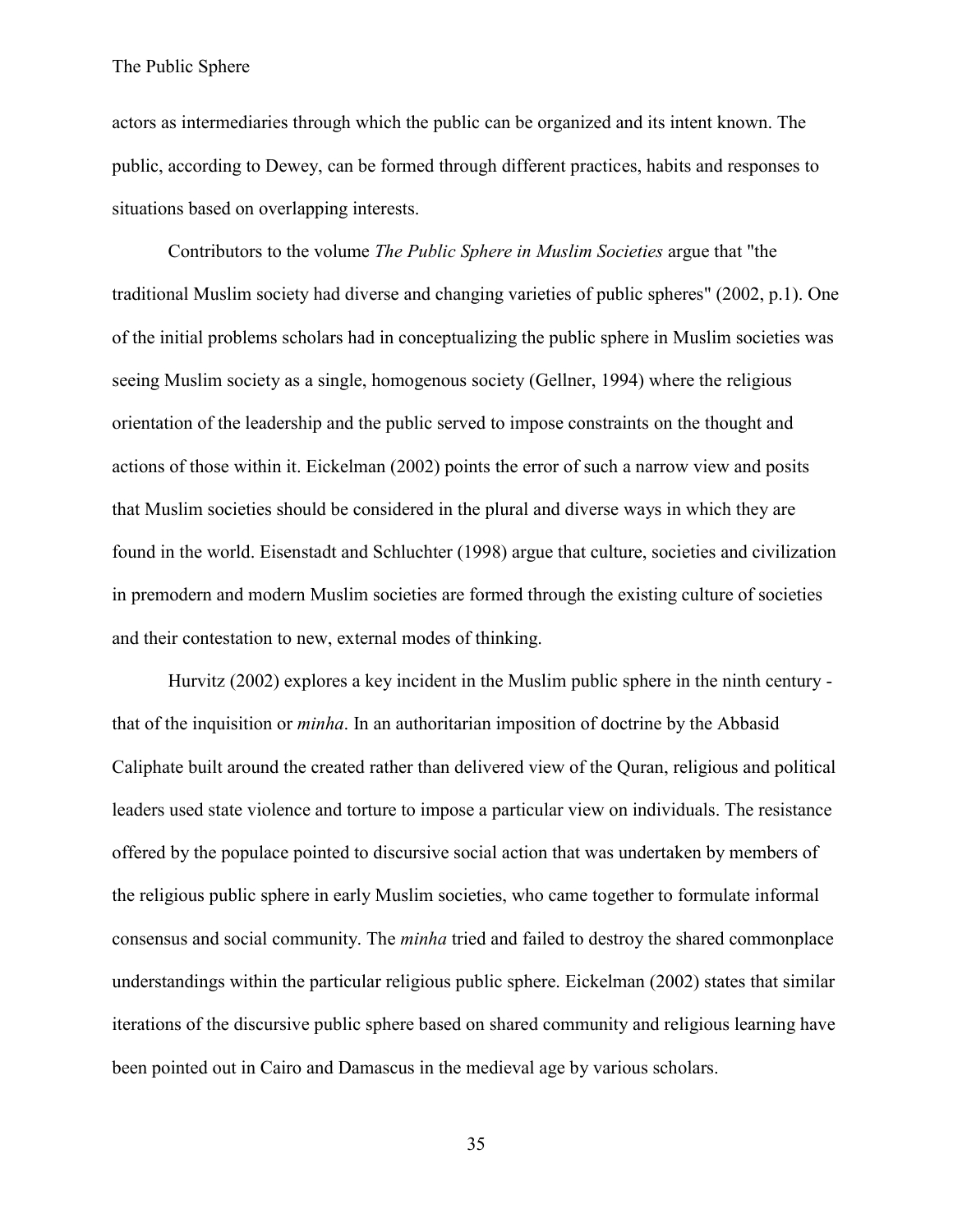A study of Baghdad under the Seljuk dynasty in the eleventh century demonstrates the inclusion of institutional actors in the public sphere. Ephrat (2002) studies a religious public sphere in which a diversity of communities like various Sufi orders, *khanqahs*, *madrasas* and *madhabs* participated amidst the intertwining of religious, political and social life in the public sphere. Similarly, Talmon-Heller (2002) discusses a religious public sphere in Syria under the Zangid and Ayyubid dynasties during the tenth and eleventh centuries. Both the Baghdad and Syrian religious public spheres mentioned above were characterized by an informal network for creating a religious public sphere; the institutional actors within them were not state-sanctioned and neither were they a formal, chartered group.

Gerber's (2002) study of the Ottoman public sphere is particularly important to this project as he examines the influence of religious leaders in interpreting divine law or *shari'a* to the masses. He studies the importance of *qadis* or the judiciary in enforcing a local moral order. Though legitimized by the central ruling authority, these *qadis* worked in a manner that was free from the control of the central government. A parallel of the role of the *qadi* as it was imposed in the public sphere and civil society in the Ottoman Empire in the sixteenth to eighteenth centuries can be seen in modern Libya in the nineteenth and twentieth centuries (Layish, 2002). Layish's discussion of the role of *qadis* proposes that the authority and legitimacy granted to them, and the way that they mediate between the state and the people, is an important element in creating a public sphere especially in tribal Muslim societies. The *qadis* in these societies work autonomously in the public sphere, and thus are legitimized by the general public as they are distinct from the official working of the state.

Levtzion (2002) continues the exploration of leadership in the Muslim public sphere by studying the role of Sufi shaykhs and shari'a scholars in the tenth and eleventh centuries. The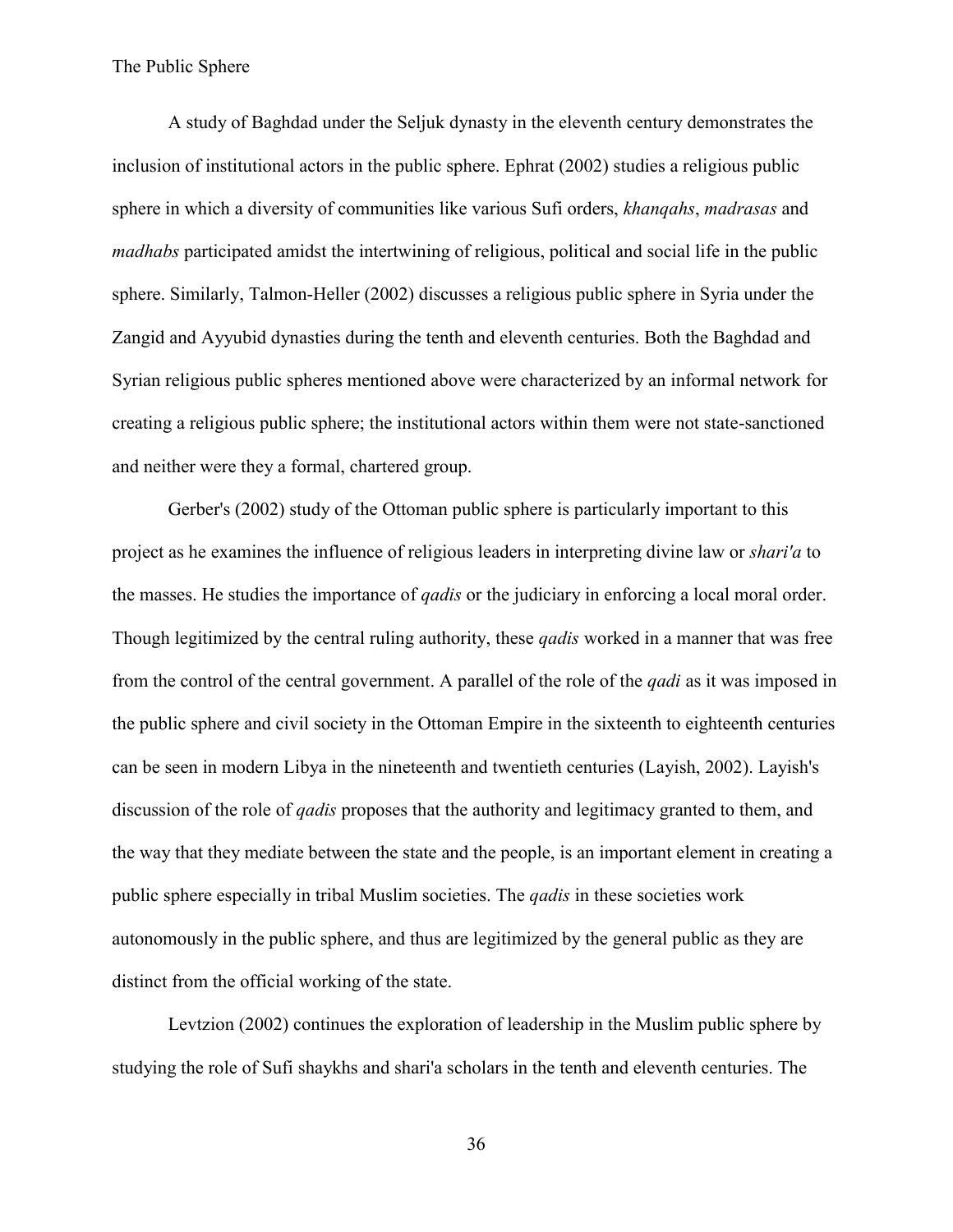leadership of these opinion leaders in the public sphere has been shown to be more powerful than the prevailing beliefs held by the elite in the Ottoman Empire, and thereby serves to check the decision-making of the ruling class. Levtzion's account demonstrates a religious public sphere where the leadership serves to unite the publics under a common articulation of religious and social norms. He also traces the movement of the Sufi leadership to more formal organizations in the eighteenth century that worked toward social and political change in the public sphere.

A most important facet of the Sufi leadership was the fact that the opinion leaders used the vernacular languages of the region to reach out to followers and the general public. Their influence was immense in the hearts and minds of the general populace, as it mediated not only between the state and the individual in a political manner, but also interpreted the spiritual and divine presence to the public as a form of religious mediation. They were both politically and religiously legitimized by the public. A parallel to the Sufi leadership can be found in the leadership of the *imams* in the contemporary Afghan public sphere described in the sixth chapter of this work.

As the discussion above has shown, there is evidence for the existence of a public sphere in premodern Muslim societies even though not enough attention was paid to it in scholarship regarding the idea of the public sphere and its transformation. Moreover, the structure or function of the public sphere in these societies was not the same across national and cultural boundaries diverse forms of the public sphere appeared in societies that had different understandings of leadership, publics, legitimation and participation of communicative actors. Eickleman (2002) states that due to the boundary between the public and the private being blurred in Muslim societies, the formulation of the public sphere in these societies was indicative of religious concerns as well as political ones - a key difference from the western idea of the public sphere.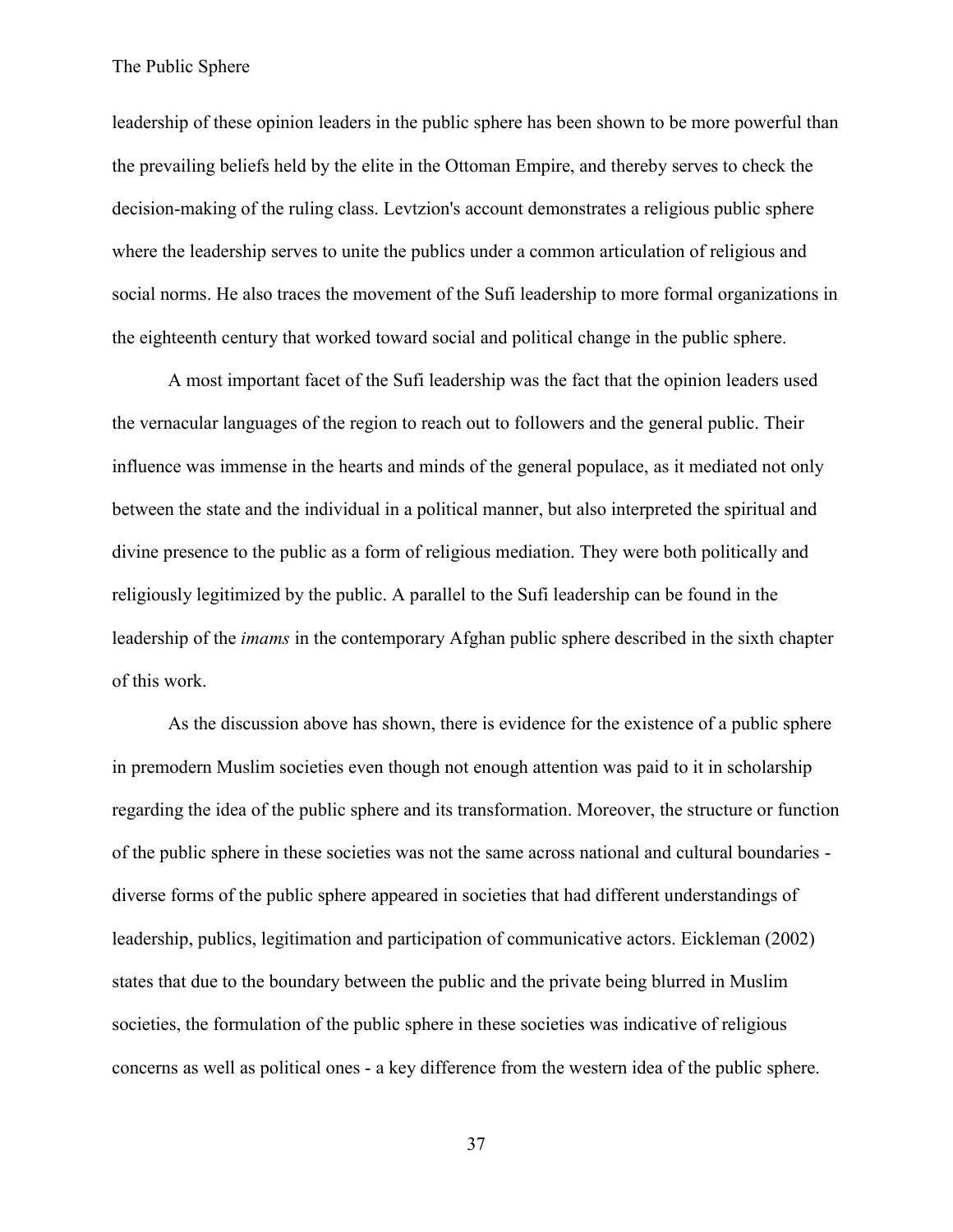Hoexter and Levtzion (2002) mention that the case studies presented in *The Public Sphere in Muslim Societies* are not indicative of all Muslim cultures or of all periods, but they examine institutions and institutional actors that were central to the formation and evolution of the public sphere in most Muslim societies. The importance of Islam, not as a religion, but as a regulator of social order and a symbol of cultural identity is of importance in the institution of the religious public sphere in these societies. The common public, by its participation in the public sphere, was instrumental in changing or shaping key social and normative religious practices as well, as presented by Talmon-Heller (2002) in her chapter on the public sphere in Damascus, where people introduced saint worship and visitation of tombs into religious practice. Public opinion in these societies transformed not only the norms of the society but also of religion as it was practiced in the everyday lives of its members.

Hoexter (2002) points to the importance of the *umma,* or the community of believers, as being the utmost authority in sanctioning the legitimacy of the political rulers, who in turn legitimized the religious authorities in society. So, in effect, the community of believers, as the public, was the most important group in the public sphere. The *umma* exercised their influence in the public sphere in a number of ways and through a variety of social and religious institutions. Membership in professional guilds and neighborhood organizations promoted group identification and provided a way to influence opinion in the public sphere (Hoexter and Levtzion, 2002).

The picture that emerges of the public sphere in various premodern Muslim societies is thus that of a vibrant and diverse sphere in which different social actors participated under various understandings of leadership and followership, and the *umma* or the community of believers "was the center of gravity" (Hoexter & Levitzion, 2002, p. 15) around which the public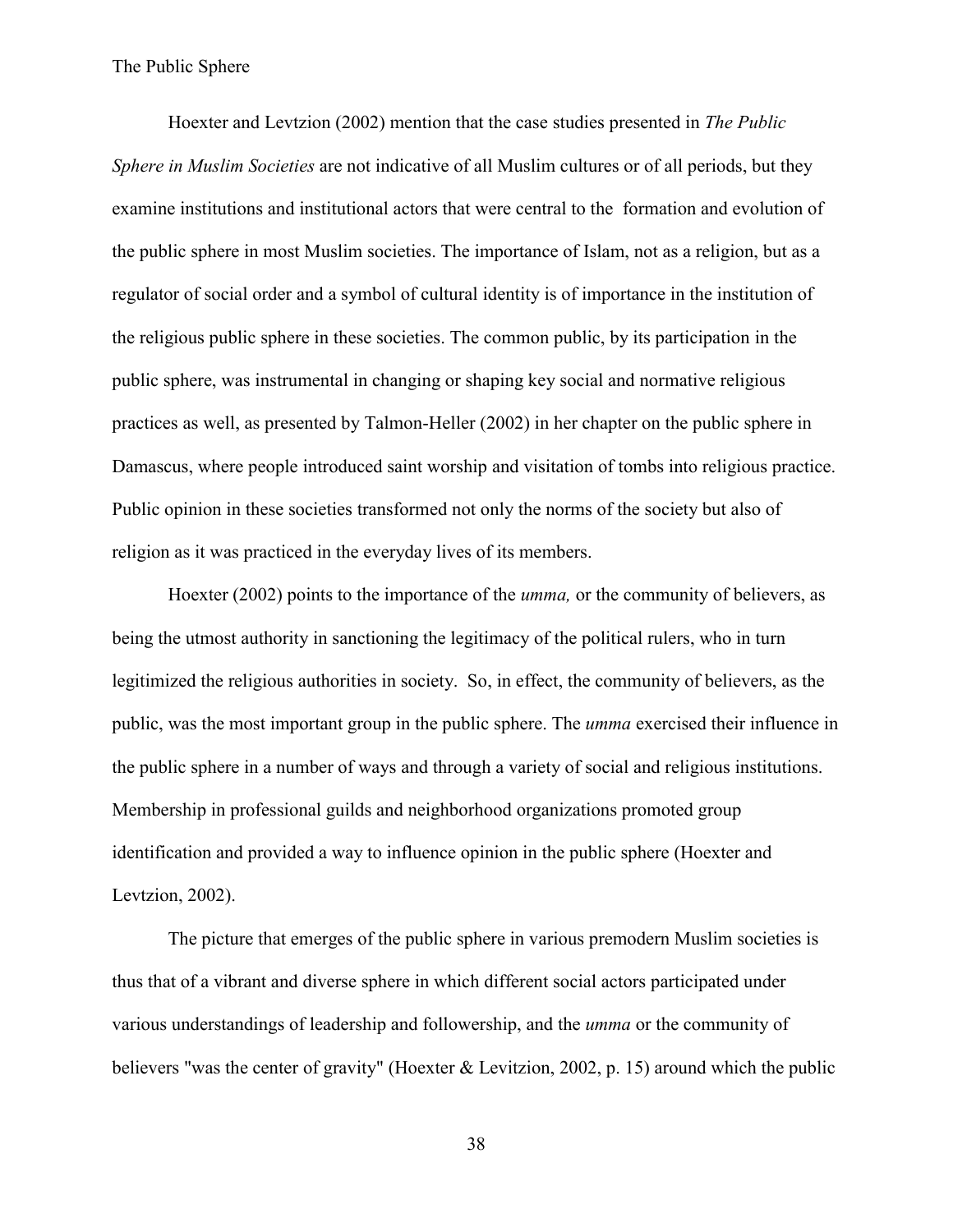sphere revolved. However, Anderson (2003) states that the public lost this central position as various militants and activists have challenged practices and authorities who speak for Islam, and have constituted new laws, social practices and political agendas in modern Muslim societies.

Anderson (2003) argues that the public sphere in Muslim societies has been a contested space for at least a generation. Eickelman and Salvatore (2002) point to the Muslim Brotherhood in Egypt and its rise in the 1920s as one example of the mass political movements that took place in Muslim societies around the world. More recently, other organizations like Lebanon's Hizbullah and Palestine's Hamas, and the Israeli Shas as a non-Muslim comparative, have also arisen as examples of religious-based organizations that serve to shape moral understanding and social action in the public sphere. These organizations, in presenting an alternate view of religious and social action, have introduced competing ideologies into the public sphere.

The Taliban's fundamentalist imposition of radical Islam in modern Afghan society challenged the reasoned aspect of a public sphere itself, and coded women especially as private, excluding them from the public sphere. Cole (2003) states that the use of mass spectacle through mediated technology imposed authoritarian rule, patriarchal societal norms and radical religious rule on the public. The use of modern media and techniques by the Taliban have served to subvert the public sphere in Afghanistan, coding any and all actors other than those legitimized by the Taliban as private (Cole, 2003).

Forms of resistance to the state have also been introduced into eastern public spheres. For example, Iranian youth have begun to participate in what they call a "post-Islamic public space" (Eickelman and Salvatore, 2002, p. 105) in which they challenge state-directed norms of religious activity. Modern Muslim societies have thus begun opening the public sphere to new and diverse societal actors and discursive practices challenging the hegemonic authority of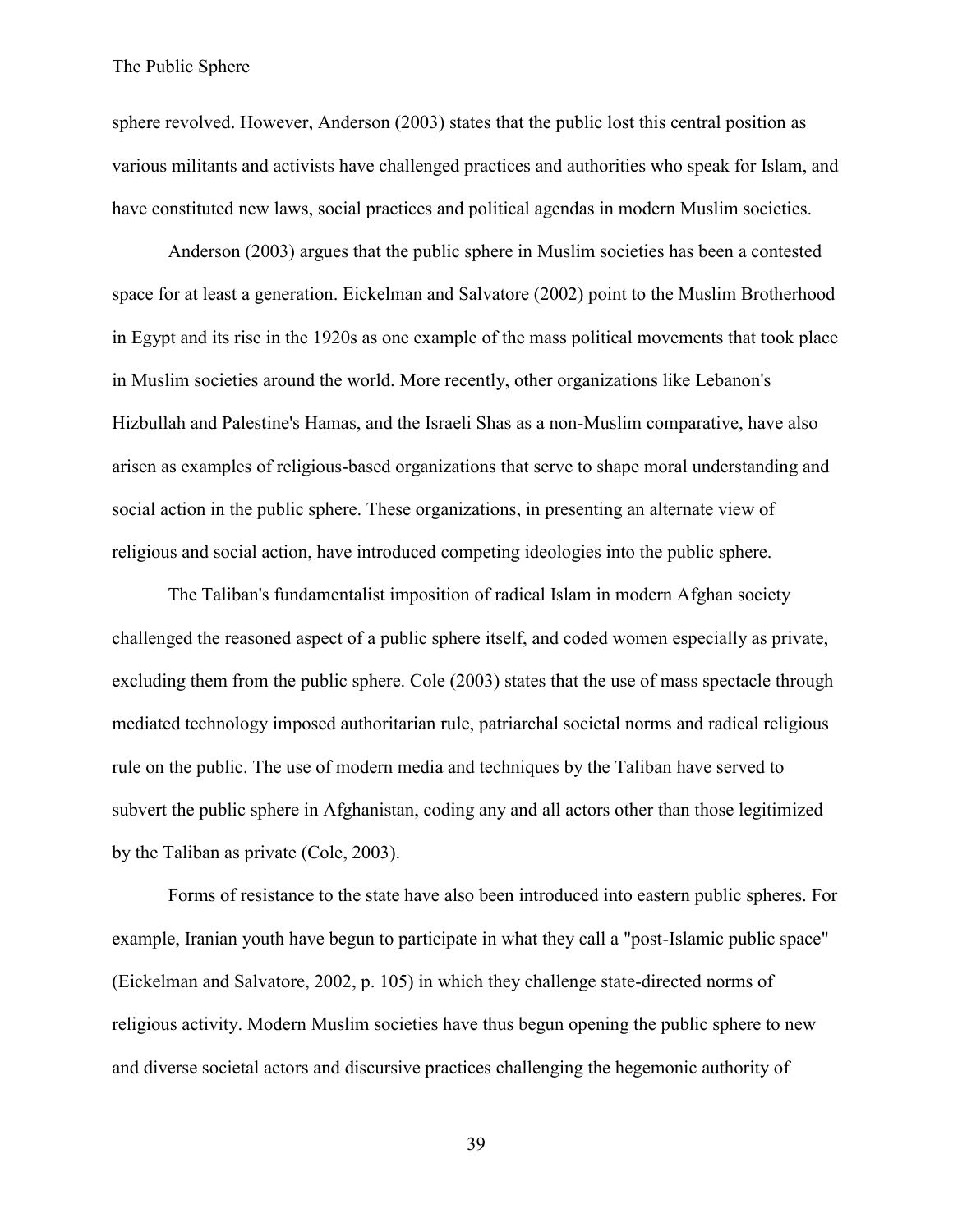fundamentalist voices, while promoting new habits of production and discourse within the public sphere (Anderson, 2003).

The use of new forms of media and technology has transformed the Muslim public sphere into one in which there has been an explosion of contested ideologies and voices. Use of books, audiocassettes, pamphlets, and more recently the radio and television (Anderson, 2003; Eickelman and Salvatore, 2002) are central to the modern public sphere of Islam. These media blur the lines between the public and private spheres as determined by Habermas (1991) in his understanding of the decline of the western-European public sphere. Media and technology served to demarcate the private sphere as the sphere pf consumption of these public mediated discourses. Instead of engaging in the public sphere, publics merely consumed information.

On the other hand, Eickleman and Salvatore point out the use of mediated technology by Muslim individuals engaged in the public sphere to support projects for the public good, using it to teach and learn as well as furthering alternative ways of thinking of Islamic political action. They argue that a 'modern' public (in the sense of Dewey's public) did not emerge into being in the Muslim public sphere, but was rather reconstituted by the changes in technology and contesting political and religious authority. These changes oblige even the most authoritarian of regimes to justify their actions.

Eickelman and Salvatore (2003) also point to the fact that advances in communicative systems make transnational communication possible, and institutional actors can operate quickly and independently across boundaries of nation-states in order to consolidate publics around particular interests concerning the public good. Indeed, Mandaville (2003) maintains that a wider Muslim sphere is emerging due to translocal forces such as diasporic societies, transnational social movements and informational technologies where individuals are discussing and debating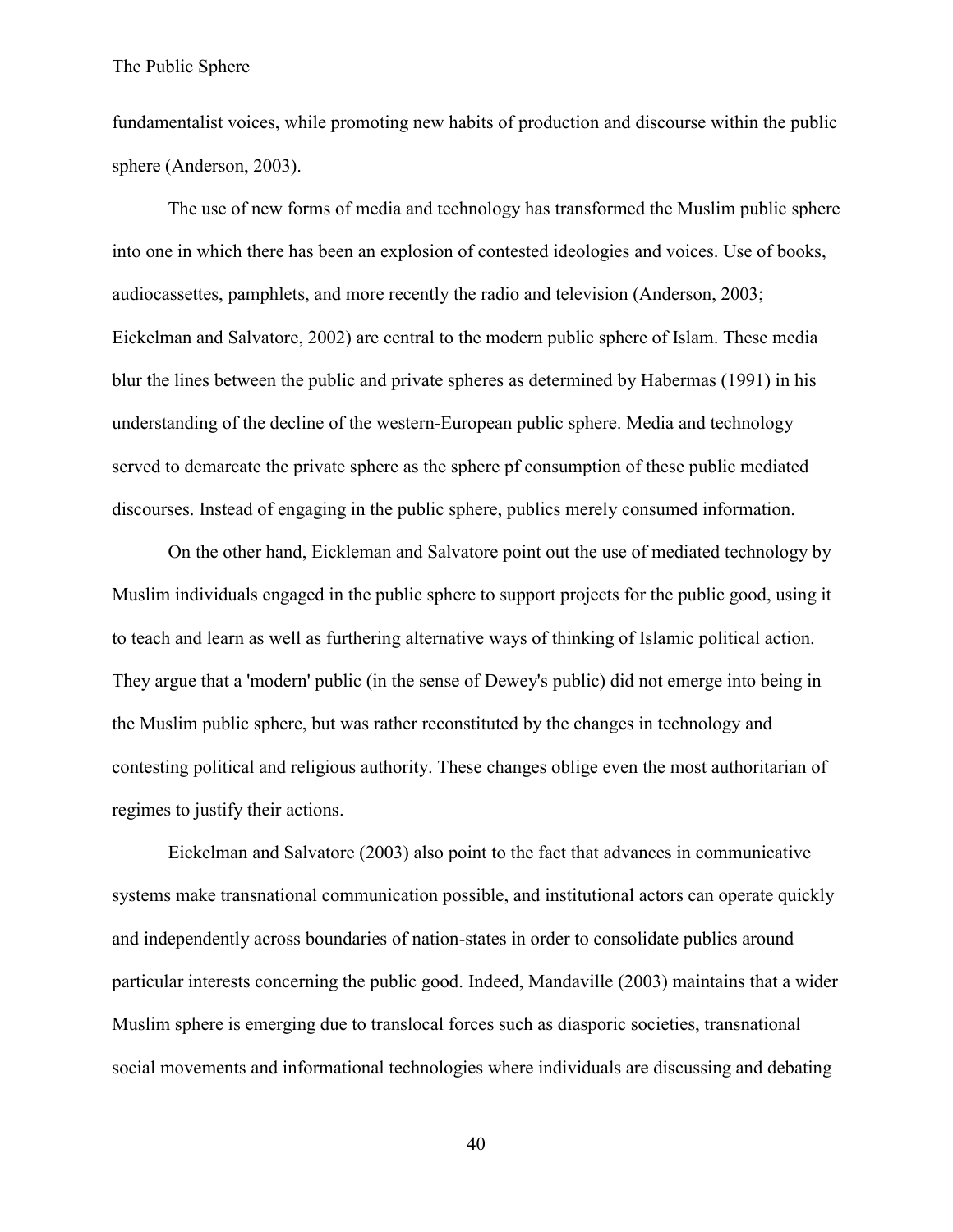issues such as Muslim identity, community and the emergence of a 'critical Islam.' A transnational understanding of the public sphere will be discussed more fully in the fifth chapter.

### **Conclusion**

This chapter examined the notion of the public sphere, and its structure and functions as it is manifested in various places, as the space in which the performance of public relations takes place. The public sphere is understood as a space between the private and the official spheres, where public opinion is formed and articulated.

I started by looking at the Habermasian (1991) notion of the public sphere since his work is generally considered a standard for understanding the idea of the transformation and decline of the public sphere. In *The structural transformation of the public sphere*, Habermas outlines an ideal rational-critical, engaged public that performs the act of legitimizing political action on the part of the nation state. However, the ideal public sphere of Habermas has declined to a state where the public is manipulated by self-interested institutions through the use of media. The power to mold public opinion has been seized by a small elite group, who control the news and media in the modern capitalist society, and perceive the general public as mere consumers of information rather than an engaged and active group. In further writings, Habermas has attempted to further his understanding of the contemporary public sphere, most notably including the role of religion in public life.

An alternate conception of the public sphere is furthered by Hauser (1999) in his book *Vernacular voices*. Hauser's work points to a postmodern idea of a multiplicity of publics rather than a single public sphere. His conception of the reticulate public sphere is where publics come together to develop and express public opinion through engaging in vernacular discourse. Hauser's work is important in providing a bridge between Habermas' exclusively western or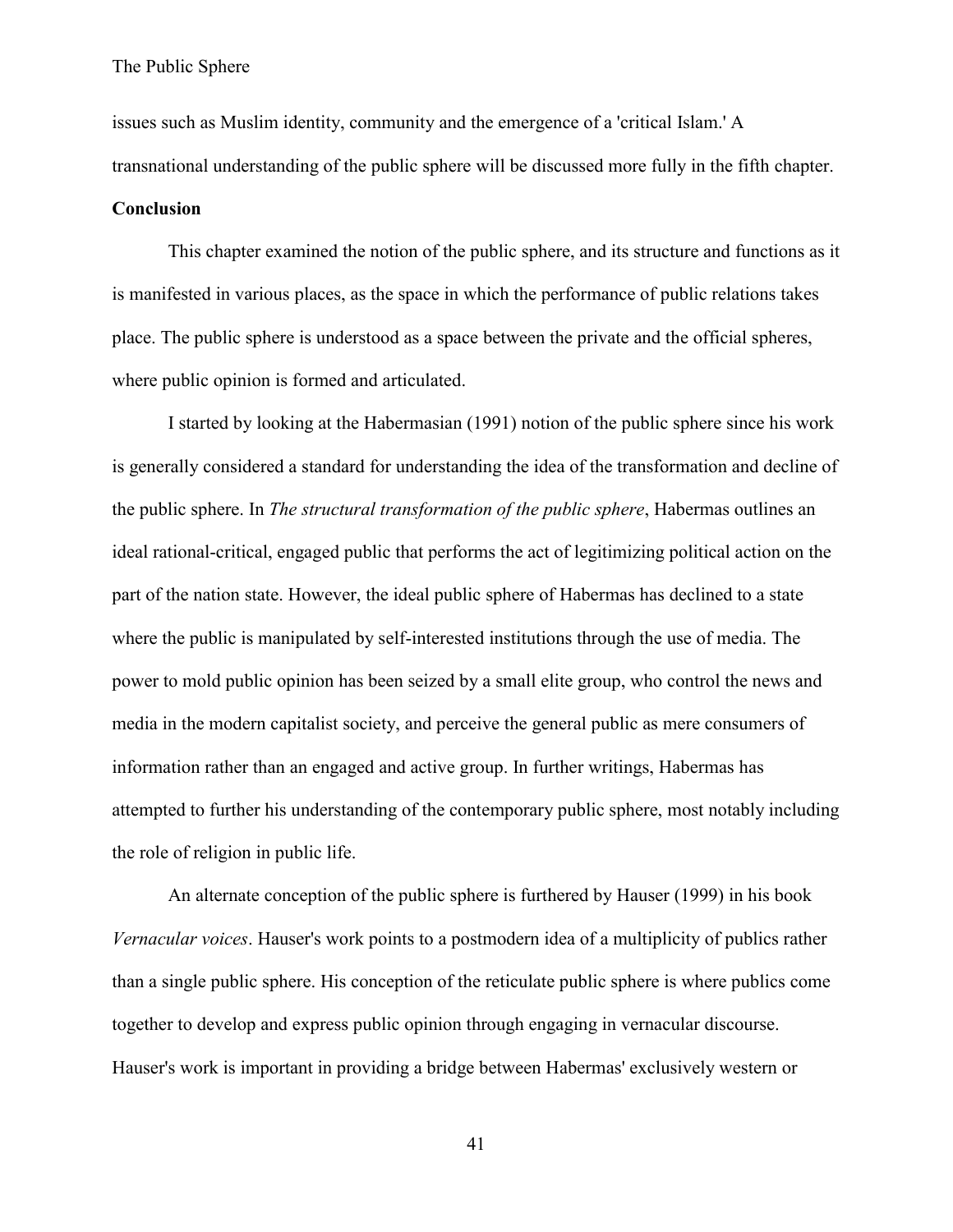European understanding of the public sphere in liberal democratic societies, and the public sphere than can be found in non-western Muslim societies.

The structure and function of the public sphere in Muslim societies is diverse in its conception and transformation across various places and ages. In the volume *The public sphere and Muslim societies*, contributors trace various forms of the public sphere in premodern Muslim societies. Islam is central to the public sphere in Muslim societies, not as a religion but as a tradition of moral understandings of social action that can inform societal actors as well as individuals' lives in the private sphere. The formulation of religious practices has historically been directly influenced by the *umma* in the public sphere in Muslim societies.

However, more recent versions of the Muslim public sphere have seen a diversity of ideologies and political movements take root within them. Power and culture play an important role in the modern conception of the Muslim public sphere, especially as seen in some authoritarian or fundamentalist regimes. In opposition to these, the postmodern Muslim public sphere in other nation states, aided by the advances in media and technology, seems inclusive of a plurality of publics and voices in the public sphere, even performing a more transnational function of communication across national and cultural boundaries to access conversations that can formulate a larger, more engaged *umma*.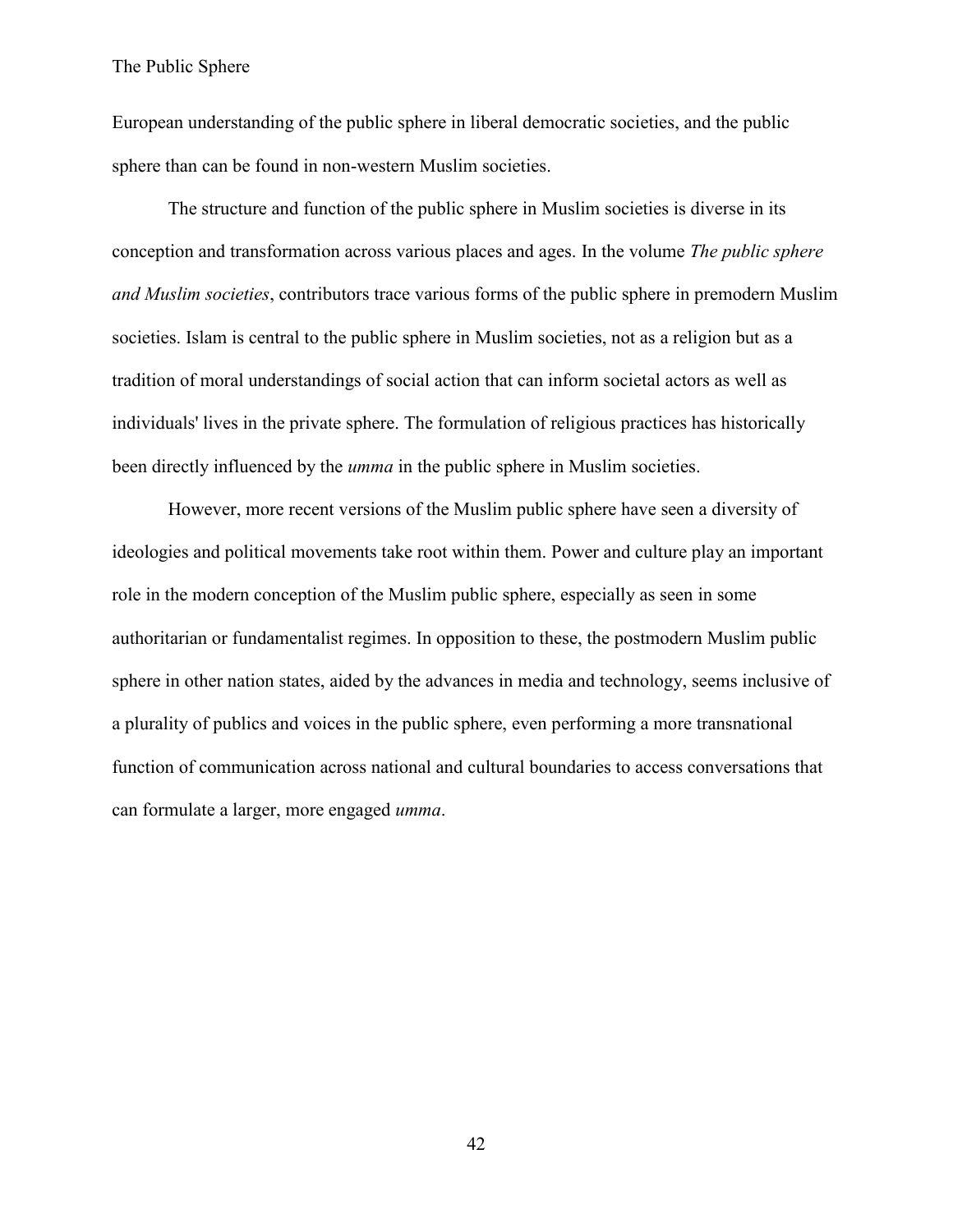# **Chapter Three - Orientalism and Postcolonial Spaces**

Just as none of us is outside or beyond geography, none of us is completely free from the struggle over geography. That struggle is complex and interesting because it is not only about soldiers and cannons but also about ideas, about forms, about images and imaginings (Said, 1994, p. 7).

### **Introduction**

Due to the movement of the public sphere from a physical space to a virtual space, and various factors like globalization and the flattening of the world (Friedman, 2005; McLuhan, 1962) the need for transnational communication within and between public spheres has arisen. As pointed out by Eickleman and Salvatore (2003), the advances in technology in the recent past have enabled Muslim actors in the public sphere to communicate across national boundaries. According to Mandaville (2003), a wider Muslim public sphere is tackling issues such as Muslim identity, the Muslim community and critiques of Islam. While these transnational public spheres provide the opportunity for people from different parts of the world to come together to communicate about issues of common concern, they also present a coming together of communicative actors having different cultural backgrounds and worldviews.

As seen in the previous chapter, the publics in eastern or traditionally Muslim societies are markedly different from publics in liberal western democracies. Differences in political, social and cultural lifestyles present particular challenges where ideologies differ. Communicating transnationally, especially with regions that are far apart geographically, brings with it a particular set of expectations about the Other, or as Said (1978) puts it, a lens through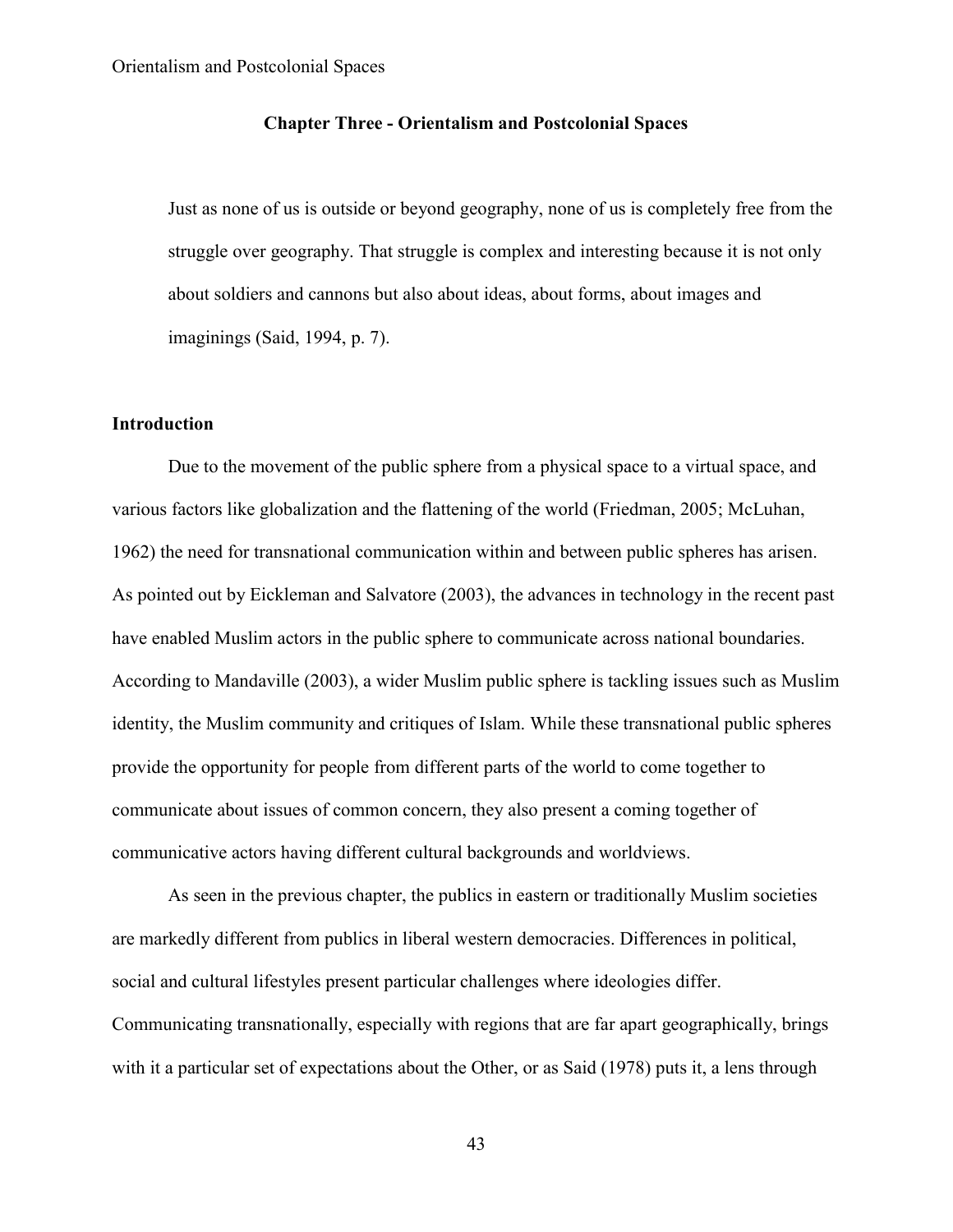which we define one another. In this chapter, I examine two of these ways of seeing, Orientalism and Postcolonialism, as pitfalls to be avoided in navigating through the spaces of transnational communication when communicating with the cultural Other.

This chapter will first look at Edward Said's work regarding Orientalism, where issues of identity and culture of Muslim societies in relation to Western understandings of the Orient will be examined. Said argues that by seeing Islam and the Orient through the eyes of the Western interpreter, the voice and identity of the Muslim subject is lost. Spivak continues this discussion when she states that the identity of the postcolonial subaltern is erased when the colonizer attempts to speak for her. Both Said and Spivak deal with issues of representation and tackle issues of speech acts within hegemonic discourse structures. Finally, postcolonial feminism will briefly be examined as a way to enter the conversation while being attentive to the historical and cultural contexts of the public sphere in Afghanistan.

### **Orientalism - Said**

Said defines Orientalism as "a way of coming to terms with the Orient that is based on the Orient's special place in European Western experience" (1978, p. 1). He describes Orientalism as a discourse that seeks to ideologically and culturally define the Orient. Orientalism is a discursive representation of the Orient, a way of Western scholars and speakers to define the East in their own fantastical ways.

The East and the West are both defined through Orientalism, as Said states that Orientalism is "a style of thought based upon an ontological and epistemological distinction made between "the Orient" and (most of the time) "the Occident"" (p. 2). Hence the Orient can only be understood when put into stark relief by contrasting it with the Occident. And conversely, "the Orient has helped to define Europe (or the West) as its contrasting image, idea,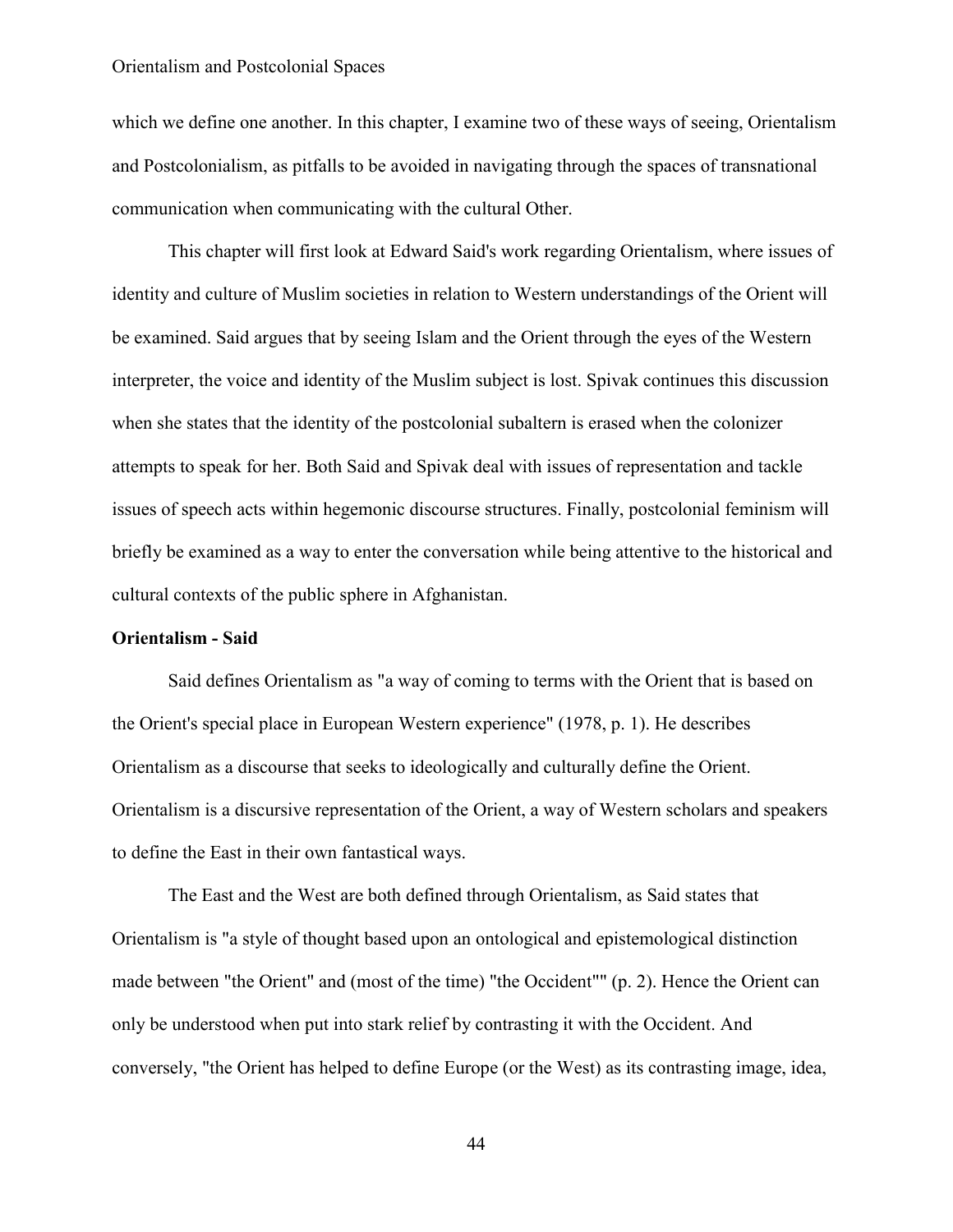personality, experience" (1978, pp. 1-2). That is, the East and West are both divided and defined by the differences between them.

This discursive definition of the Orient is indicative of European cultural hegemony, as the Orient is defined by the Occident through "making statements about it, authorizing views of it, describing it, by teaching it, settling it, ruling over it" (1978, p.3) from a position of power. Said states that Orientalism is thus "a Western style for dominating, restructuring, and having authority over the Orient" (p.3) and "because of Orientalism, the Orient was not (and is not) a free subject of thought or action" (p. 3).

Said references British Member of Parliament, Balfour's speech to show that the West's understanding of their relationship toward the Orient was mediated by a Foucauldian understanding of knowledge and power. Though Said states that the relationship between the West and the East has been forged throughout the ages since the time of Homer, the mideighteenth century was instrumental in defining Orientalism. Through the "growing systematic knowledge" (1978, p. 39) Europe (mainly the British and French) had of the Orient, and "Europe's position of strength, not to say domination" (p. 40), the relationship between the East and the West grew to be formed into an imperialist and culturally hegemonic effort to define the Orient. It is their systematic knowledge that gives Europeans the power to colonize and speak for the Orient.

Balfour argues that colonial occupation is a moral duty to do good for the politically disadvantaged and morally inferior Egyptians - the colonized. In his speech, says Said, Balfour speaks for the Egyptians, because he "knows them and what is good for them better than they could possibly know themselves" (1978, p. 35). The West is therefore positioned intellectually and morally superior to the Orient. Dabashi (2015), in his polemic book *Can Non-Europeans*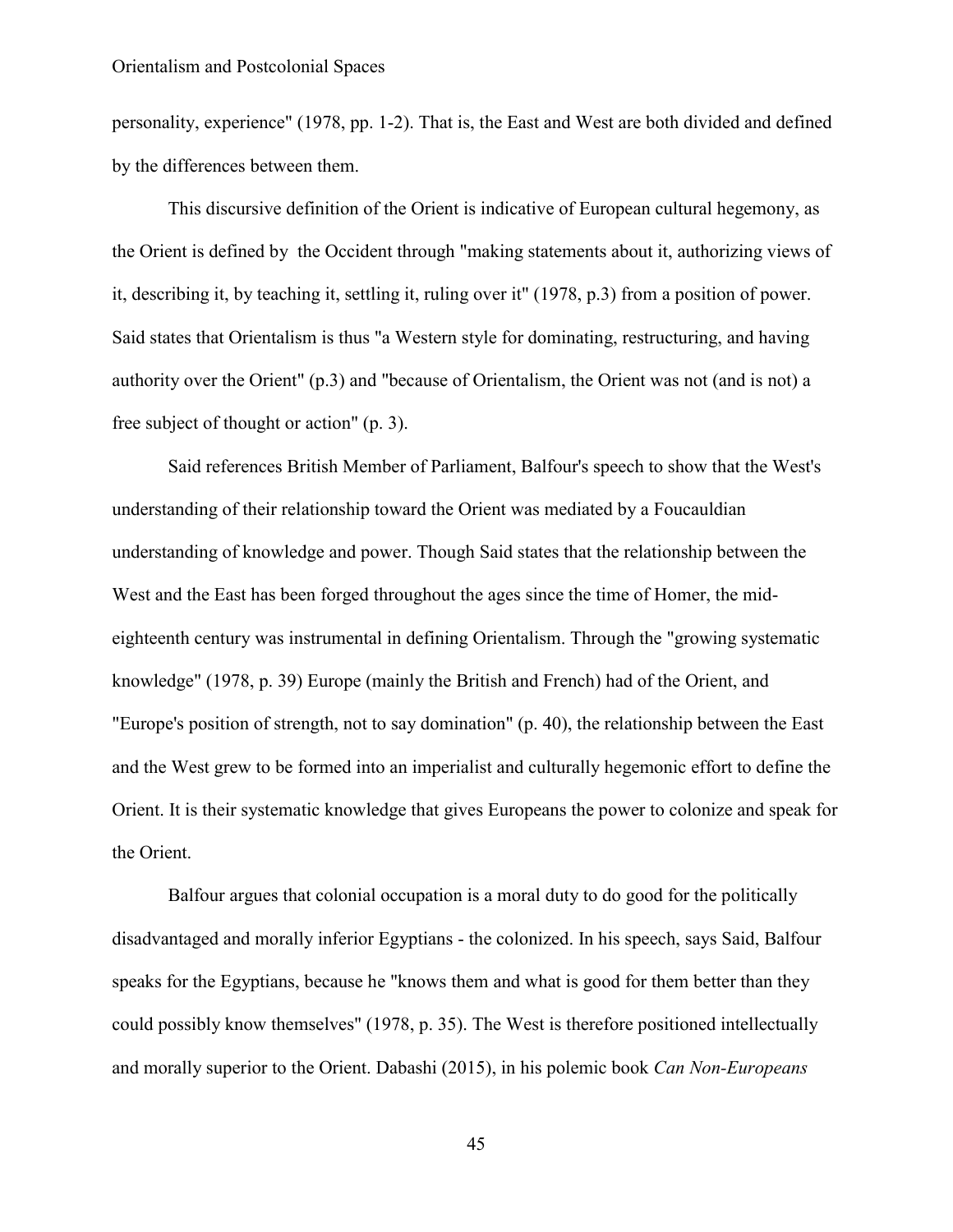*Think*, goes a step further when he argues that in todays' world, intellectuals who speak from outside of the European pedigree are marginalized, patronized and misrepresented, which has the effect of negating their voice and reducing their speech to something that doesn't fit within preconceived notions of what ought to be. The colonial regime of knowledge production and power continues.

Said also quotes Lord Cromer, England's representative in Egypt, who was instrumental in defining Egypt, according to Balfour. Cromer's view of the Orientals were that they were "almost everywhere nearly the same" (1978, p. 38) wherever they were geographically. Cromer believed that Orientals everywhere had a Platonic essence, which any ruler of Orientals could examine, study, understand and use to his benefit. The Orient was reduced to a homogenous entity, with people from widely differing geographical regions reduced to stereotypes of the Oriental.

In defining the Oriental, it was believed that the Oriental "acts, speaks and thinks in a manner exactly opposite to the European" (p. 39). The relationship between the European and the Oriental is thus of polar opposites, where the European stood for "rational, virtuous, mature and normal" whereas the Oriental was "irrational, depraved, childlike and different" (p. 40). If there is any intelligibility or identity in the Orient's world, it is because of its relationship to the European world - the Orient is therefore created by the Occident.

While being an ideology that penalizes the Orient for not being Europe, Orientalism also constrains and limits the Orient through the truths the Occident believes to be true about it. "Truth, in short, becomes a function of learned judgement, not of the material itself" (1978, p.67) says Said. Additionally, the notion of the orient, the Arab or Islam is fixed in time by the Western speaker, not allowing it to redefine itself with its changing relationship with the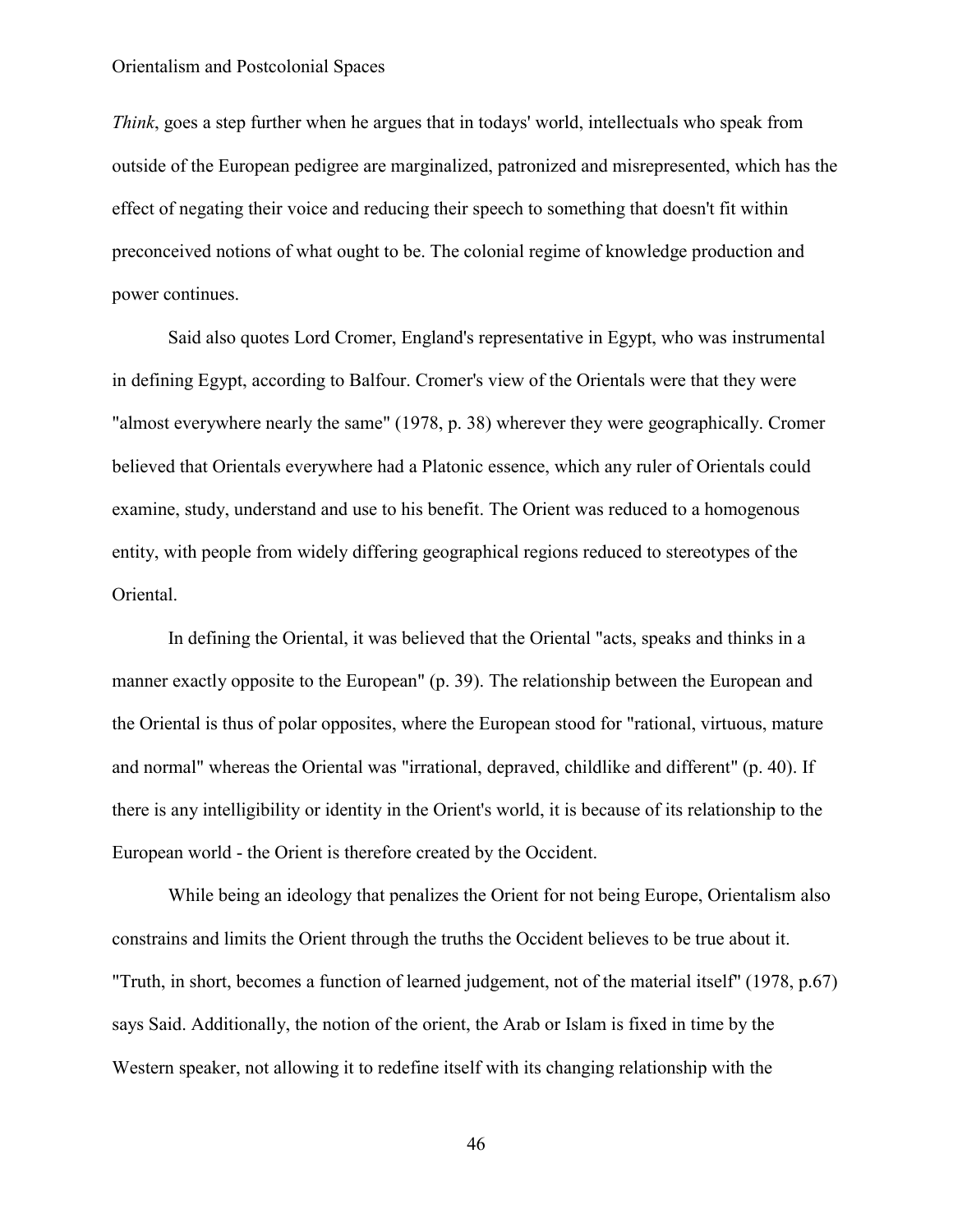historical moment (Said, 1985). According to Arnett and Holba (2012), philosophical hermeneutics unites three coordinates - the interpreter, the text, and the historical moment - in dialogue. But by barring the historical moment to have any effect on the text, and disallowing particular interpretive voices as well, the process of Orientalism proves to be destructive not only to the Orient but also to the Occident as both the East and West operate on false knowledge structures about the Other, and themselves.

About 20th century Orientalism, Said states that the imperialistic attitudes and stereotypes produced earlier were still in function. In post-World War II America, Said points out that the "attitudes of cultural hostility" (p. 290) and Arab stereotyping were continued. In his later works, Said (2003) talks about the American "War on Terror" and the effect it had on geopolitical knowledge production. Using the same tools of hegemonic use of language and power, the discourse about "us" vs. "them" was still a source of concern.

Said's discourse on the West's perception of Islam is enlightening as well, and carrying on in the same vein, he determines that Islam was understood by the West not as a religion in itself, but a representation of itself to the medieval Christian. The West's understanding of Islam was an analogical one, where it was contrasted with the tenets and beliefs of Christianity to find its shape with Western thinkers. There was a great reluctance on the Occident's part "to neglect what the Qur'an meant, or what Muslims thought it meant, or what Muslims thought or did in any circumstances" (1978, p. 60), but only an effort to reconstruct the religion in the image of Christianity, by contrasting it with what Christianity was not, and finding Islam a poor imitation or "a misguided version of Christianity" (p. 61). Similarly, Mohammed becomes an imposter, and "the epitome of lechery, debauchery, sodomy, and a whole battery of assorted treacheries"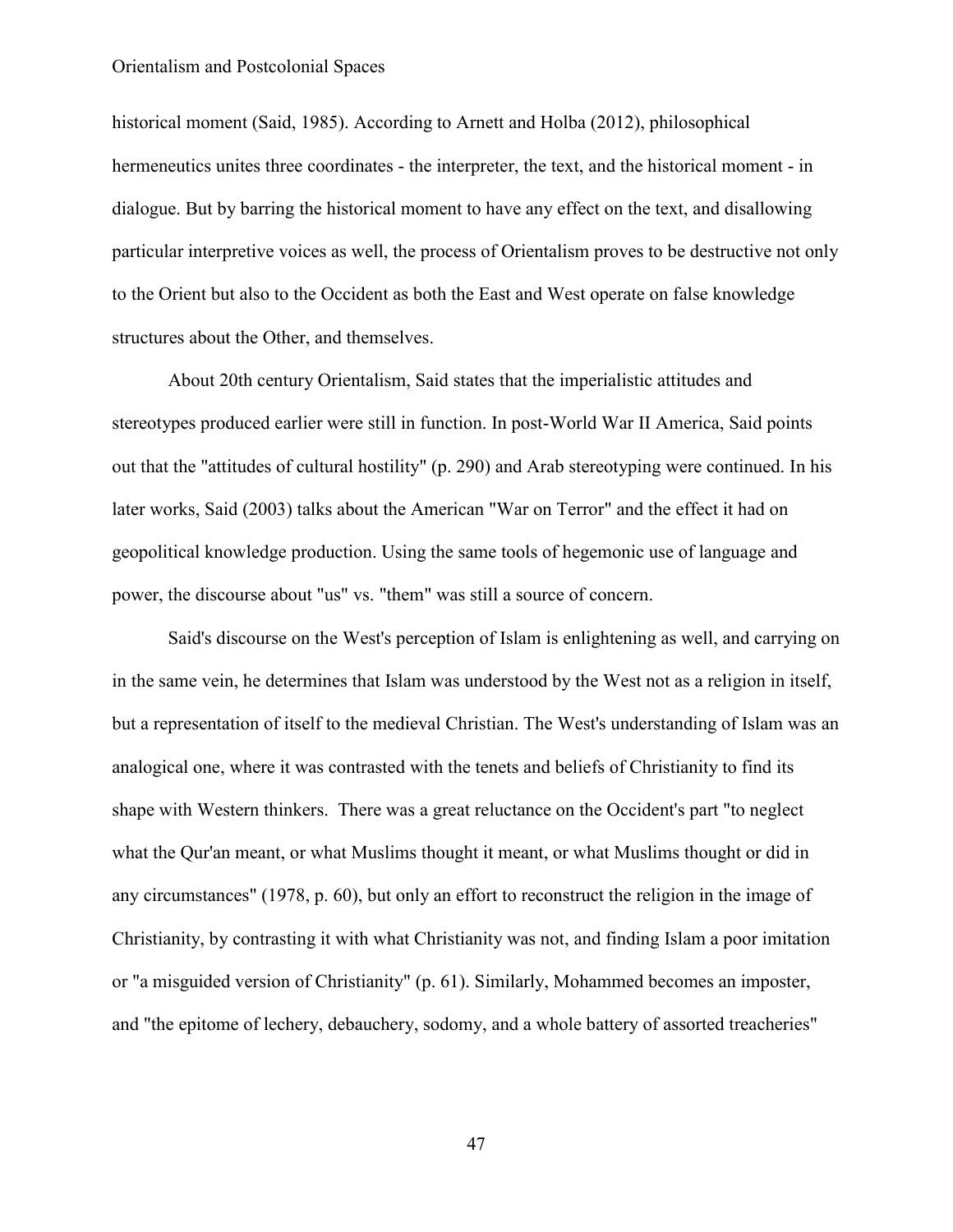(p. 62) that reduces the historical person into an image or theatrical representation that can be reviled.

The problem the West faced with Islam was that it was geographically closer being centered in the Near East, and was culturally also similar to Christianity and Judaism's roots. It had some early military and political success after its conception, spreading to the Arab, Ottoman, North African and Spanish regions. From the end of the seventh century to 1571, the battle of Lepanto, "Islam was militant hostility to European Christianity" (1978, p. 91). To overcome the threat that Islam presented, the West had to be known, possessed and re-created by the use of language and power. To this day, Orientalism seems to be in the service of alerting "Western consumers to the threat of an enraged, congenitally undemocratic, and violent Islamic world" (p. 342).

Said (1978) points out that stereotypes of the Arab or the Muslim have been propagated in this postmodern world by the rise of technological mediums and their forcing of information into standardized molds. Early on in *Orientalism*, he cites three things that have contributed to the stereotyping of Muslims: one, the anti-Arab and anti-Islamic prejudice in the West; two, the simplification of the political struggle between the Palestinian Arabs and the Israeli Jews; and third, the inability to either identify with or to dispassionately discuss Islam or Arabs. In the afterword, he points out that after the political and ideological conflicts that emerged in the 1980s and 90s throughout the world, Islam has been reported as "a topic of alarmed, if not always precise and informed, journalism and scholarship" (p. 334). This has had the effect of creating an 'us' vs. 'them' mentality in the minds of both Westerners and Easterners.

In the final chapters, Said points out that Orientalism is now prevalent both in the Western world as well as in the Orient. The establishment of departments of Orientalism and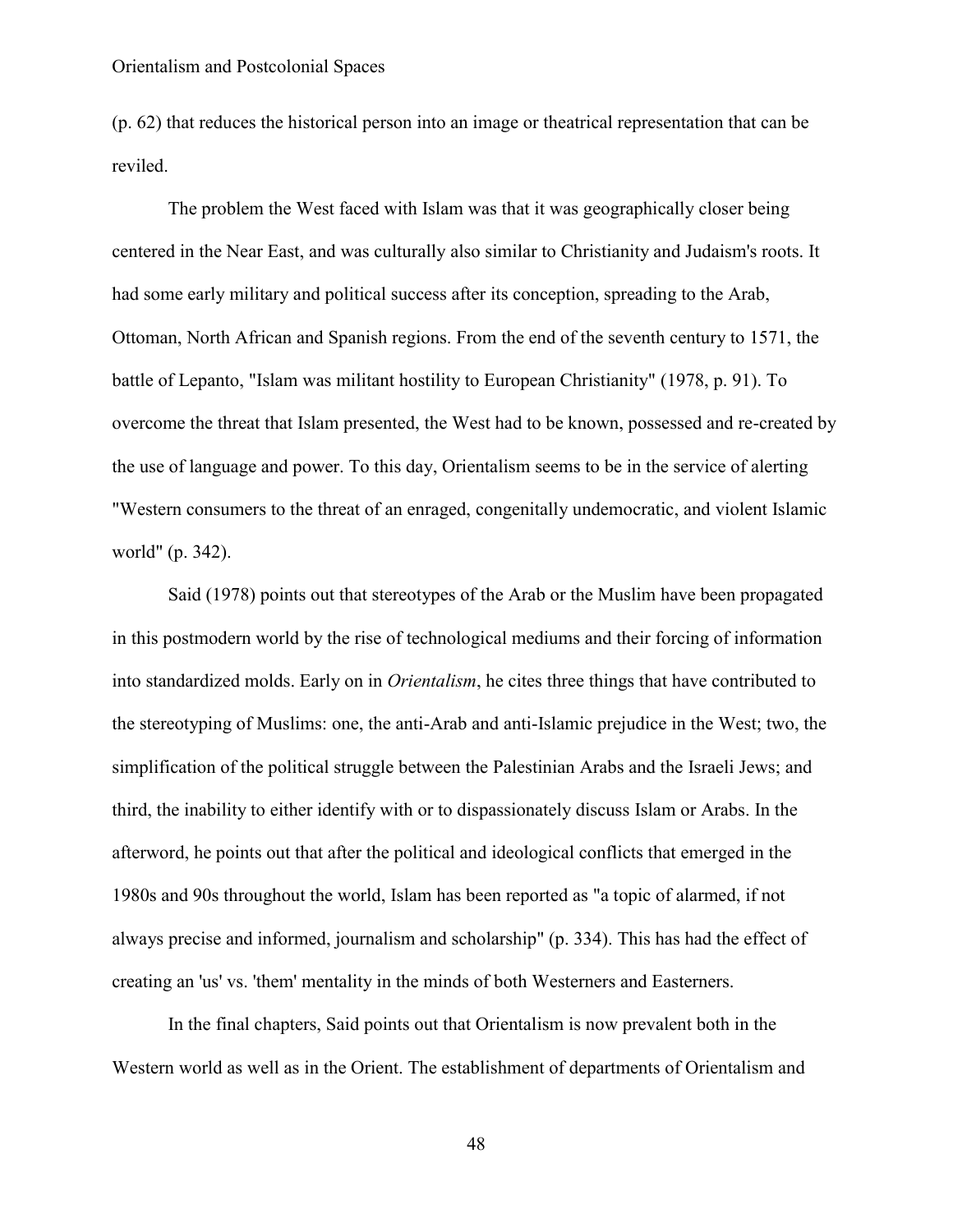Oriental Studies in Western universities spreads the Orientalist ideology. Moreover, education in the Orient follows Western models, and increasing number of Arab students travel to Western universities, which also has the effect of propagandizing Orientalism. Said also targets consumerism as the culprit in catching the Orient up in the Western market, with the result that "the modern Orient, in short, participates in its own Orientalizing" (p. 325). By seeing himself through the eyes of the (perceived) superior Westerner, the Arab tries to modernize himself, because the concepts of modernization, progress and Western culture are legitimized by the West - a thought echoed by Fanon's (2008) concept of the colonized wearing white masks over their black skins to legitimize themselves.

One of the tropes that is important to this project is the role played by Western 'saviors' in Orientalism. Through a variety of narratives and source material, Said shows that the European's relationship to the Orient was one of a savior "of vision and genius, heroes in Carlyle's sense" (p. 95). Colonization then was about safeguarding the interests of the Orient, which the Oriental subject could not do for himself. The overarching narrative was of Europe teaching the Orient about liberty, a concept that Orientals, and especially Muslims, knew nothing about. Said quotes Chateaubriand's writing: "Of liberty, they know nothing; of propriety, they have none; force is their God" (p. 172). Colonial conquest is therefore coded as liberation of the Orientals from themselves, and the Western conqueror as an ideological superior who offers redemption to the degenerate Oriental.

In relation to the perception of Muslims and Islam, Said references Bernard Lewis' work *Revolution in the Middle East and Other Case Studies*, where Lewis argues about the inability of Arabs to conduct a revolution as opposed to military coups. And thus the Western military, in the role of the savior, is duty-bound to liberate them. Interestingly, Dabashi's (2012) contention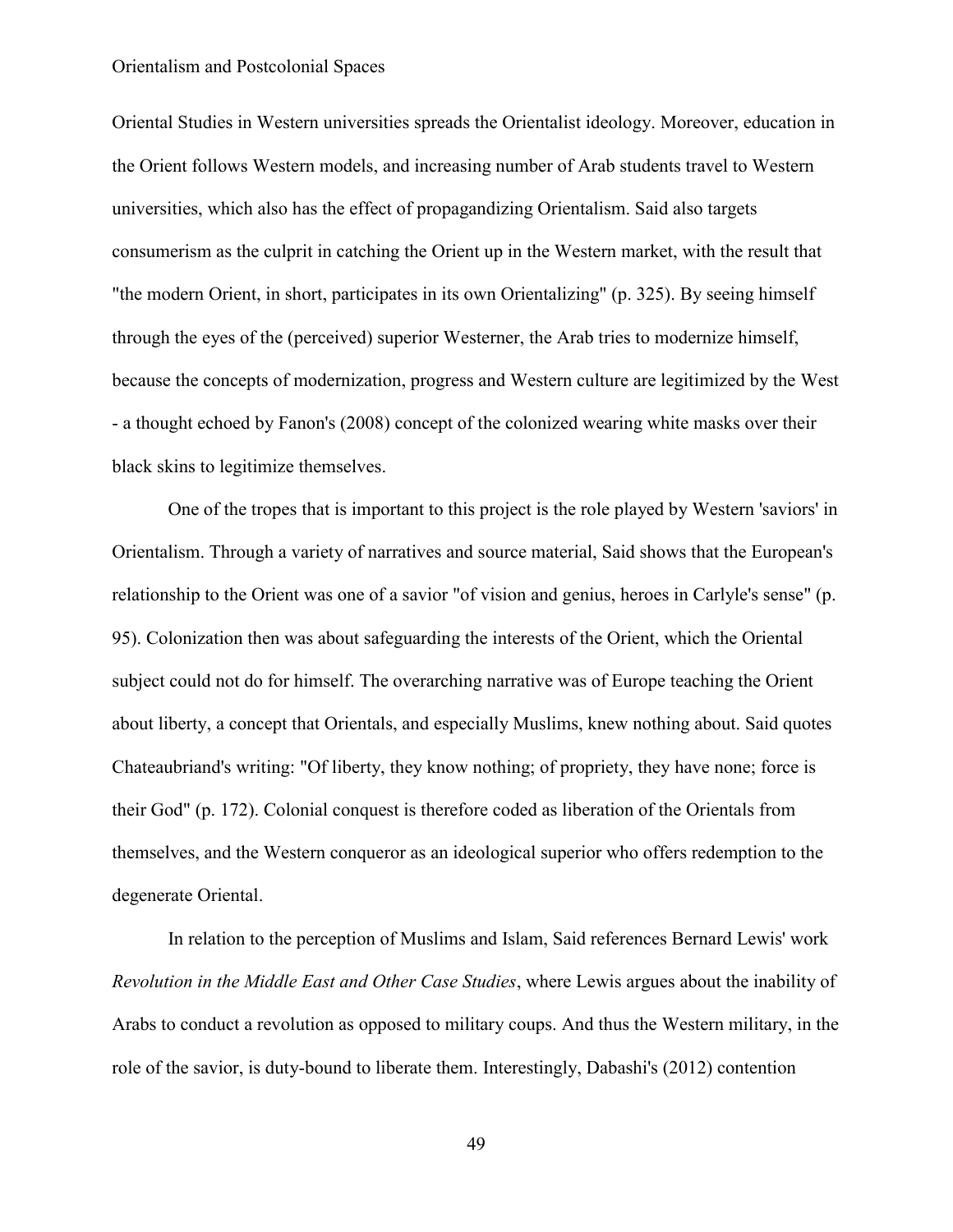about the Arab Spring being a sort of delayed defiance to the centuries of tyranny of colonialism and orientalism serves as a counterpoint to Lewis' thesis.

Critics of Said's work have pointed out that in appropriating the term Orientalism, which can be used for a variety of Oriental studies and literature, Said has 'perverted' (Winder, 1981, p. 617) it to mean the same as Islamic racism or imperialism in the absolute sense. Winder also points out that in not looking at the entirety of Oriental scholars (both Western and Eastern as well as male and female), Said picks and chooses his texts to drive his points home, and in doing so orientalizes Orientalists, i.e., reduces them to a homogenous group of prejudiced Western imperialist speakers.

Nevertheless, as one of the foundational texts of postcolonialism, Said's *Orientalism* shows how power and dominance through the use of language and knowledge production can be achieved and sustained, in effect silencing the Other from speaking. What is central to the present project is how Said considers "questions as to how the production of knowledge best serves communal, as opposed to factional, ends, how knowledge that is non-dominative and noncoercive can be produced in a setting that is deeply inscribed with the politics, the considerations, the positions, and the strategies of power" (Said, 1985, p. 91). Like Said, this work is concerned with transcending "negative Otherness by a broader moral vision of the common culture of humanity" (Turner, 2004, p. 173).

In addition, Said was also concerned with transcending man-made notions of the Other through the critique of borders (1994); he says that the task of the intellectual or scholar is to transcend physical, national, cultural and spiritual barriers. In studying activist public relations in transnational communication, Said's work informs us of the ability to explore human suffering across borders, and examine ways to procure social justice for oppressed peoples in a way that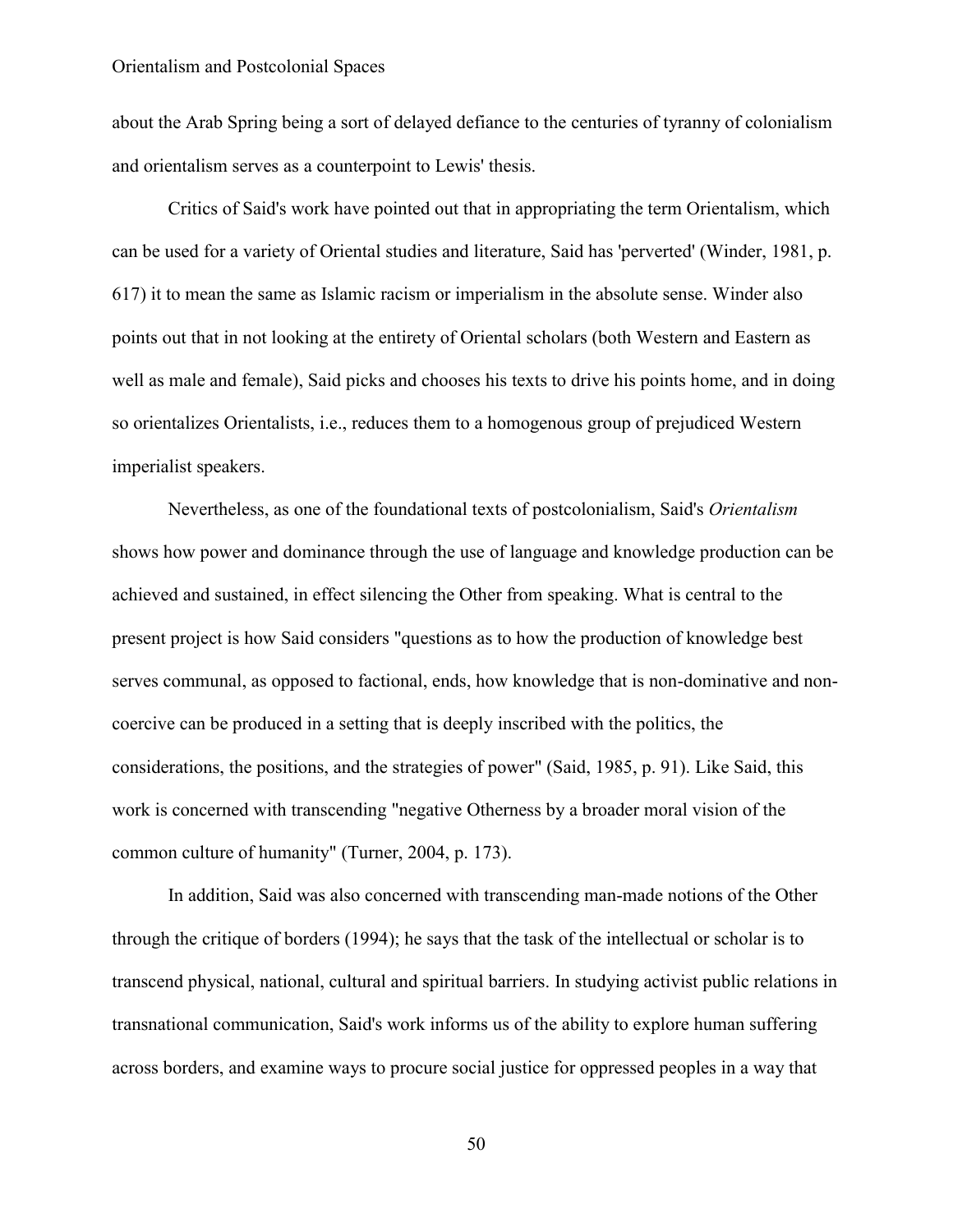looks at international norms of morality and human rights (Said, 1993). What Said advocates is an intellectual responsibility toward other cultures, which Turner (2004) interprets as a defense of cosmopolitanism where intellectuals can reject all claims to cultural superiority and dominance. Said sates that there is a difference between knowledge of other peoples and other times that is the result of understanding, compassion, careful study and analysis for their own sakes, and on the other hand knowledge that is part of an overall campaign of self-affirmation (2003, para. 6).

This thread is carried forward by Gayatri Spivak's work, where she questions the ability of the subaltern to voice their own narratives. In understanding the subaltern, one needs to exercise caution, as there is the danger of oversimplifying the postcolonial subaltern ethos as simply oppressed and thinking of them as a homogenous group of people, whereas in reality the social and cultural identities of different groups are varied and particular to their religious, social, geographical and cultural worlds.

# **Postcolonial Spaces - Spivak**

Postcolonialism refers to the intellectual tradition of studying the legacies of colonialism and imperialism. While Said's work on Orientalism is considered a foundational text in postcolonial literature, postcolonialism is broader in scope than Said's Orientalism. Spivak's work, as critical theory within the discipline of postcolonialism, seeks to understand the ideology of political, social and economic neocolonialism as ways of viewing the self and the Other. Spivak also looks particularly to issues of representational speech, which has the effect of erasing the identity of the subaltern.

In her seminal essay *Can the subaltern speak?* Gayatri Spivak charges postcolonial studies with reinforcing neocolonial domination through political, economic and cultural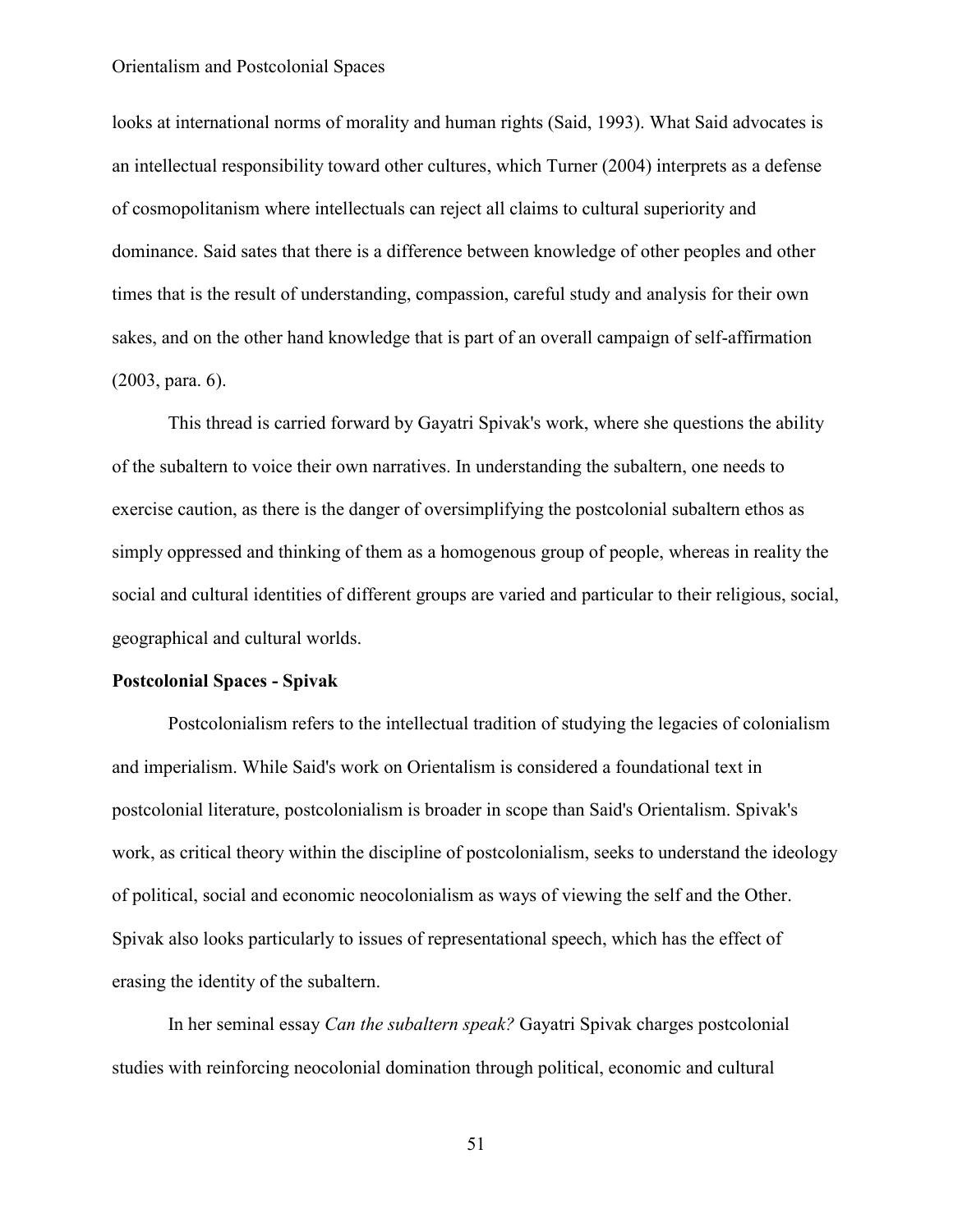coopting of the subaltern. In this way, she states, postcolonialism is an imperialist discourse that comes from a space of privilege. In other words, postcolonial critics, who come from a place of First World, male, privileged, upper class, academic environment end up participating in and producing discourses that colonize and dominate the subaltern rather than dismantling colonial and imperialist notions. In their attempt to study and classify the subaltern, postcolonial critics homogenize their identity and attempt to ascribe the critics' own understandings on the lived experience of the subaltern. Speakers who speak from a place of privilege erase the subaltern as they impose knowledge from above rather than responding to the historical and ideological factors that are complicit in silencing the subaltern. What is required, according to Spivak, is the de-centering of the postcolonial critic, which would then lay emphasis on the possibilities of listening to and providing possibilities of speech to the subaltern.

Spivak critiques Ranajit Guha's project to provide a voice to the subaltern, saying that any attempt from outside to provide a collective identity and voice to the subaltern is a disservice as it first wrongfully understands the subaltern and a homogenous group of people, and second, attempts to speak for the subaltern rather than allowing them to speak for themselves.

Representation of the subaltern "…is disclosed through the concrete experience of the intellectual, the one who diagnoses the episteme" (p. 69) and according to Spivak, this constitutes epistemic violence, where the intellectual constitutes the colonial subject as the Other, and by doing so, erases him. Spivak references Foucault in defining her use of the term epistemic violence, where she takes it to mean "a complete overhaul of the episteme" (p. 76) of the subaltern. Spivak critiques the narrative of imperialism becoming the normative one by which all of the emerging discourses are interpreted.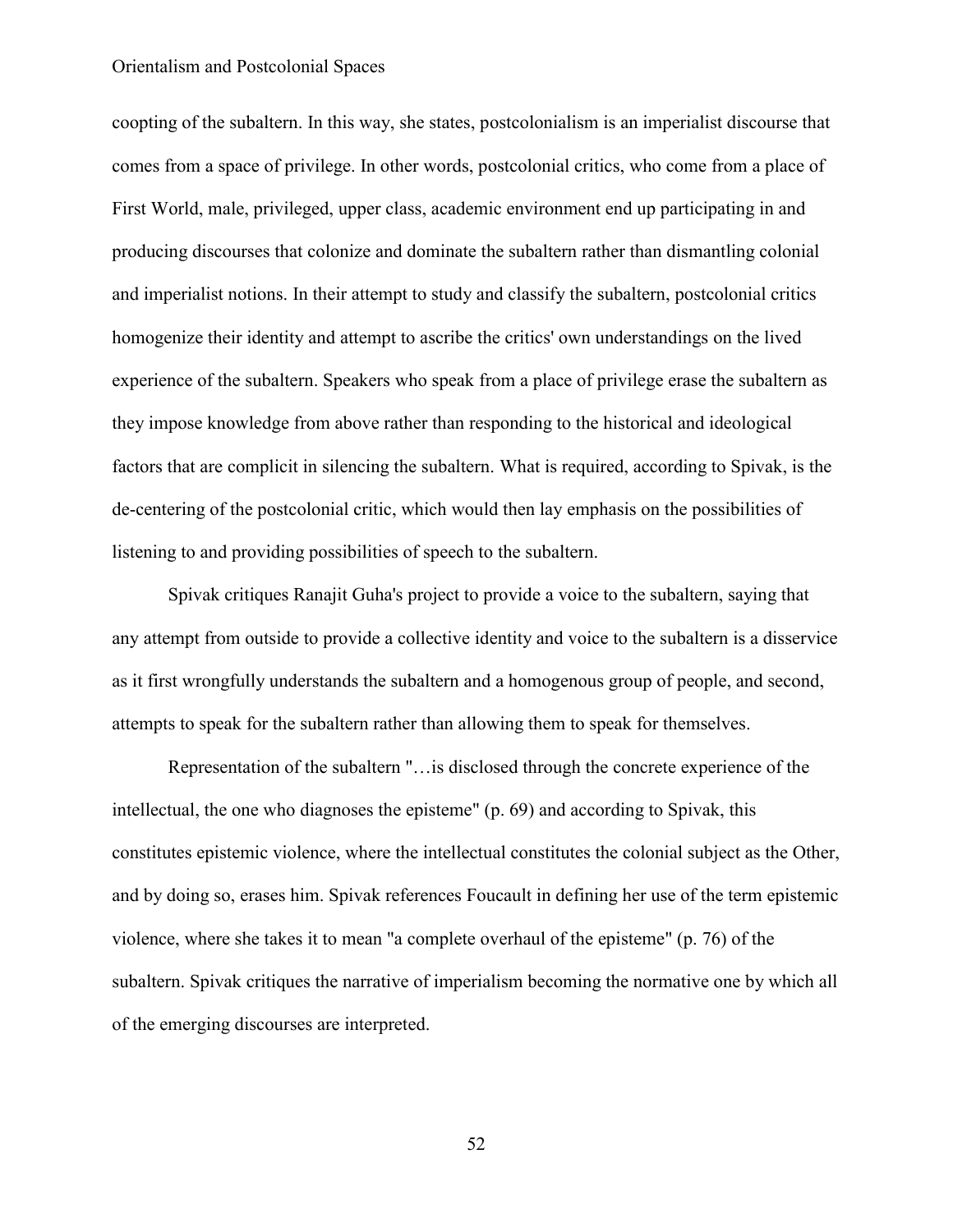The issue with representing the oppressed is that they, being a multiplicity, cannot be represented by the intellectual. Thinking of the subaltern as a homogenous collectivity by intellectuals is problematic. In doing the representation, the intellectual presents himself as transparent. Representation itself presents issues of class conflict and power, says Spivak. In representing the oppressed, the representer assumes power and control over them.

Spivak pronounces that "the postcolonial intellectuals learn that their privilege is their loss" (p. 82). By this she means that entering a conversation from a place of privilege insulates one from gaining different kinds of knowledge. The limitations of privilege should be understood and strained to be overcome in order for the individual to be open to increasing their knowledge. Critically examining one's ideas, beliefs, prejudices and assumptions leads to understanding how they came to be, and then, to discard them. And finally, Spivak states that "intellectuals must attempt to disclose and know the discourse of society's Other" (1994, p. 66).

In unlearning one's privileges and assumptions, Spivak's work is firmly grounded in Marx and his critique of class. She says that she thinks in terms of ethics, or unlearning Western ethics and "the possibility of imagining an ethical subject outside of the monotheistic Judeo-Christian arena" (Danius, Jonsson & Spivak, 1993, p. 30). She is opposed to someone from above speaking from the space of privilege and bias, who cannot understand the lived experience of the subaltern. Her critique looks specifically at who is speaking, and from what position, to help the subaltern voices be heard. While rejecting Western Judeo-Christian ethical positions, she points to the gendered internationality of Islam as a possible space of imagining the ethical subject. In other words, to think of other ethical systems, one could keep aside their assumptions and imagine themselves in the spaces of the subjects who they're trying to listen to and understand. It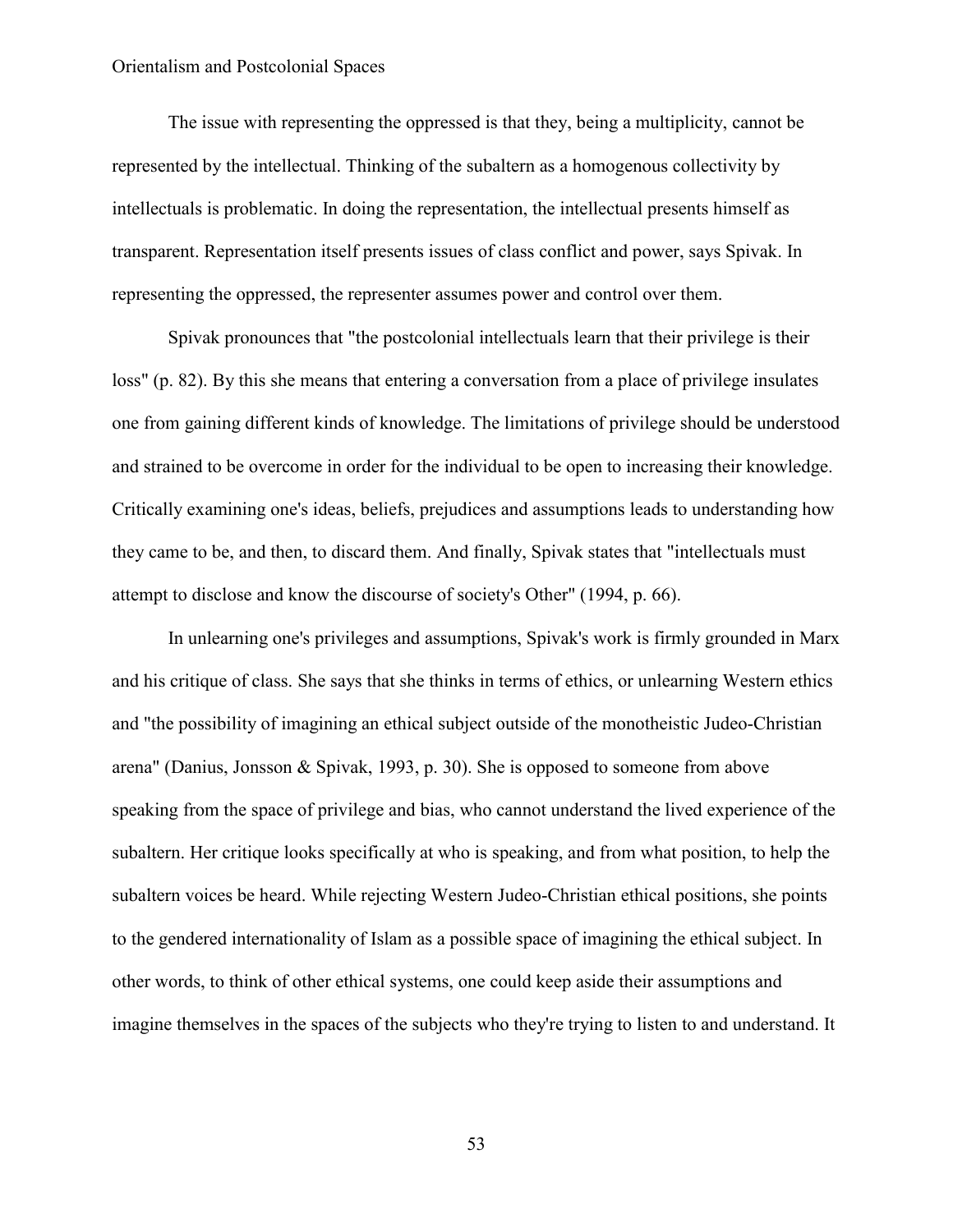is important to interpret the ways of thinking and speaking of the subaltern without any cultural or historical assumptions, prejudices or biases.

The thrust of Spivak's argument in *Can the subaltern speak?* is that the subaltern is silenced not because she cannot speak, it is because she cannot be heard or understood outside of the normative dominant (read patriarchal) language structures. The attempt at self-representation is stymied not by the inability to speak, but the inability of the listener to hear and understand the discourse of the subaltern that lies outside of the accepted modes of expression. Spivak honors the dialogic understanding of speaking when she asks, 'Can the subaltern speak?'

The solution, then, doesn't lie in "the positivist inclusion of a monolithic collectivity of 'women' in the list of the oppressed whose unfractured subjectivity allows them to speak for themselves against an equally monolithic 'same system'" (1994, p. 73), but to work against the systemic and normative subalternity and de-hegemonizing of normative discourses. The task of responsibility and attentive listening in Spivak's work is primarily an ethical endeavor of making space for the Other to exist. Spivak doesn't see this as an act of benevolence, but of an equal responsibility and accountability on both sides to respond to the Other (Landry & MacLean, 1996).

Coming to the subjective performance of agency and identity, Spivak states, "to the question of woman as subaltern, I will suggest that the possibility of collectivity itself is persistently foreclosed through the manipulation of female agency" (p. 78). The female subaltern is not afforded any identity or agency due to patriarchal knowledge constructions. She comes into focus only as she is represented by the elite male gaze. In order to be heard, the female subaltern needs to elevate herself to a position of privilege and to make space for herself within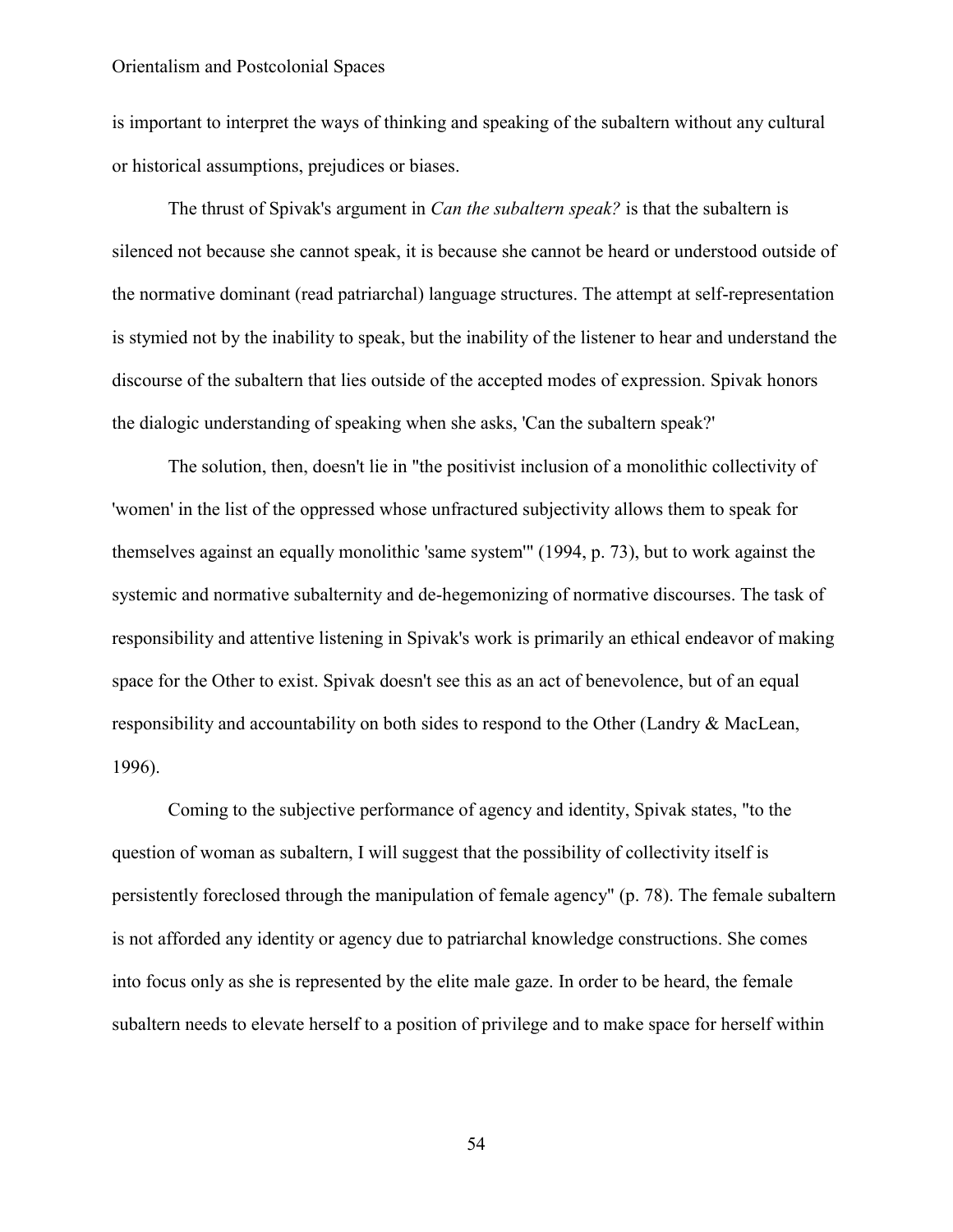existing discursive structures. Her identity needs to be sketched in relation to those who are already positioned within the discourses as having the means to represent themselves.

However in achieving self-representation and the privileged position of speech within symbolic structures of knowledge and power, the subaltern ceases to be the subaltern, as by Spivak's definition, the subaltern is one who does not have the means to enter the domains of privileged knowledge construction. Therefore, to her own question of whether the subaltern can speak, Spivak's answer would be a resounding no. However, various feminist theorizing and perspectives can look toward listening to the voices of the marginalized in postcolonial countries.

# **Feminist Perspectives**

The female subject needs to examine the plurality of female experiences within her culture and traditions and critically reevaluate historical discursive and systematic cultural and religious mandates that might not be applicable to her position in the present. Buzzanell (1994) states that feminist perspectives allow us to recreate gender relations socially, historically and culturally. Studying the way men and women maintain gender relations and enact gendered roles in society lead us to examine the viewpoints of women who have traditionally been rendered subordinate or invisible in society. Buzzanell (1994) states that feminist theorizing can help us look more closely at core feminist issues like women's oppression, trivialization of their ways of thinking and being, coding women as less than or second class citizens, and the ability of women to be their own agent of change against oppression and marginalization. While an examination of the wide range of feminist theories is beyond the scope of this project, I will reference "postmodern feminism" as a way to enter the conversation of how feminist theory can help understand the lived experience of women as a bridge to discussing postcolonial feminism and Islamic feminism.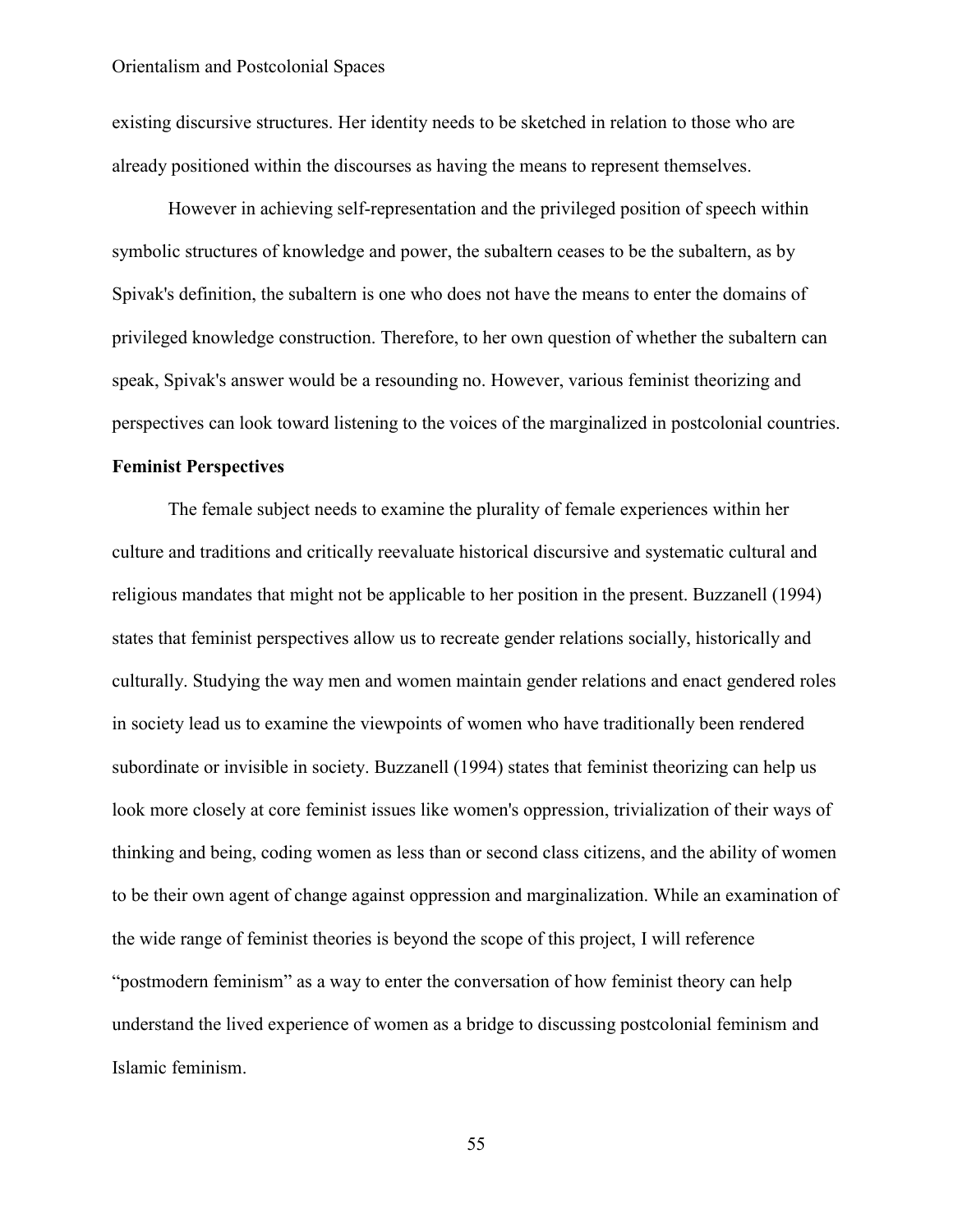According to Buzzanell (1994), postmodern feminism seeks to reframe the Other. Rather than viewing the Other as someone who is subordinate or inferior, it aims to present the Other in a positive analytic stance from where there can be a disruption of dominant patriarchal discourses in society that try to erase the lived experience of women by subjugating them. This stance seeks to discredit the universal 'truth' offered by patriarchy and replaces it with a nuanced understanding of diversity and difference. The major themes of postmodern feminism, says Buzzanell, are "deconstruction and avoidance of unified feminist perspectives" (p. 350).

Since marginalization and the subjugation of women in the Afghan public sphere occurs in a postcolonial nation, it becomes necessary to narrow down the study of feminist theories to postcolonial feminism. Badran (2009) states that feminisms are produced in particular places and theories are articulated in local terms. Feminist movements emerged in Asian and Middle Eastern countries as a response to particular issues faced by the local and national contexts present in these societies. Postcolonial feminism initially grew as a response to Western traditional feminist theories' tendency to universalize the issues important to Western women.

Postcolonial feminism (Mishra, 2013) seeks to reclaim the culture of the feminine subaltern and her right to speak and be heard as an independent agent. Like postmodern feminism, postcolonial feminism privileges difference, and works toward procuring social, cultural, economic, and religious freedoms for women, but it does so while being attentive to the postcolonial ethos.

Mohanty (1991) states that earlier Western feminism theories and postcolonial ideologies have marginalized the experiences of women in postcolonial nations by constructing hegemonic narratives about their lived experience as seen through the lens of Western feminism. Women in Third World countries are thus seen as illiterate, poor, victimized and wholly incapable of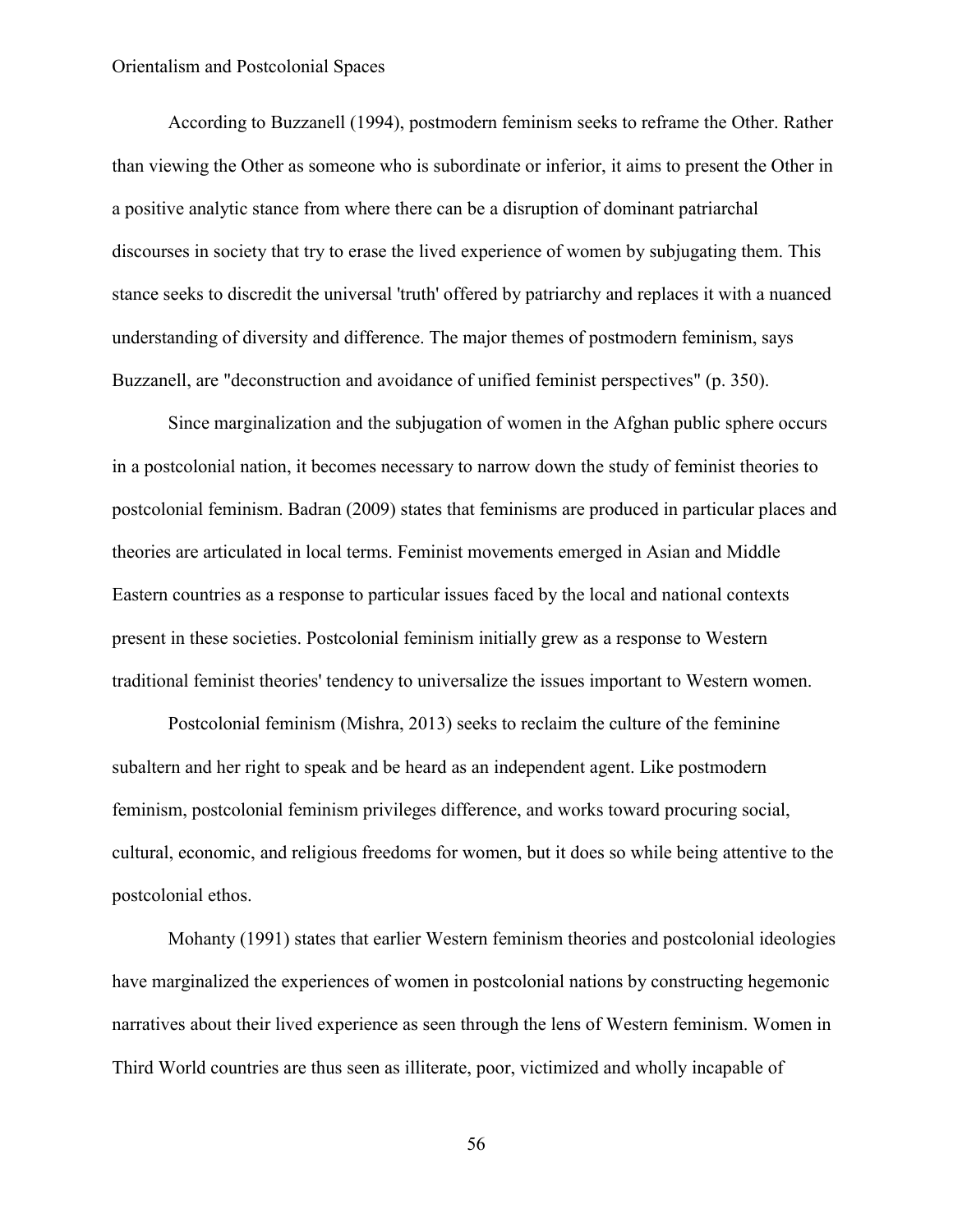speaking for themselves and in need of liberation. Additionally, she says that traditional Western feminism thinks of Third World women in a collectivistic sense, conflating their individual essences into a sense of a homogenous whole, which is problematic in the context of the earlier discussion of Spivak's work. By holding traditional Western feminism as the normative discourse against which postcolonial feminist issues are evaluated, the traditional Western feminism movement silences the subaltern woman. In order to truly understand the situational issues surrounding women's lived experiences in postcolonial spaces, one should understand them within the frameworks of the historical contexts and cultural differences that places and cultures the Third World present.

Mohanty (1991) examines postcolonial thought in relations to religious ideologies as well, particularly speaking about Shi'ism in Iran and *Pirzada* women's experiences. By understanding the issues particular to these women as oppressed by Islam as an ideology, while leaving out various other issues such as social and power relations within society, scholars simplify the issue while reducing the individuality of women into a homogeneity. Furthermore, Mohanty (1991) states that by understanding a version of Islam as *the* Islam, scholars attribute a singularity to it that is at odds with the plurality of the actual enactment of it across different cultures. This singular understanding of Islam then becomes imposed on the narrative of the victimized Muslim woman.

In exploring the place of women in Muslim societies, Islamic feminism becomes extremely relevant to the discussion. Islamic feminism "is a feminist discourse and practice articulated within an Islamic paradigm" (Badran, 2009, p. 252). It advocates for Quran-mandated women's rights, gender equality, and social justice. Movements of Islamic reforms in various Middle Eastern nations have sought to re-read the Quran, re-interpreting it as a woman-sensitive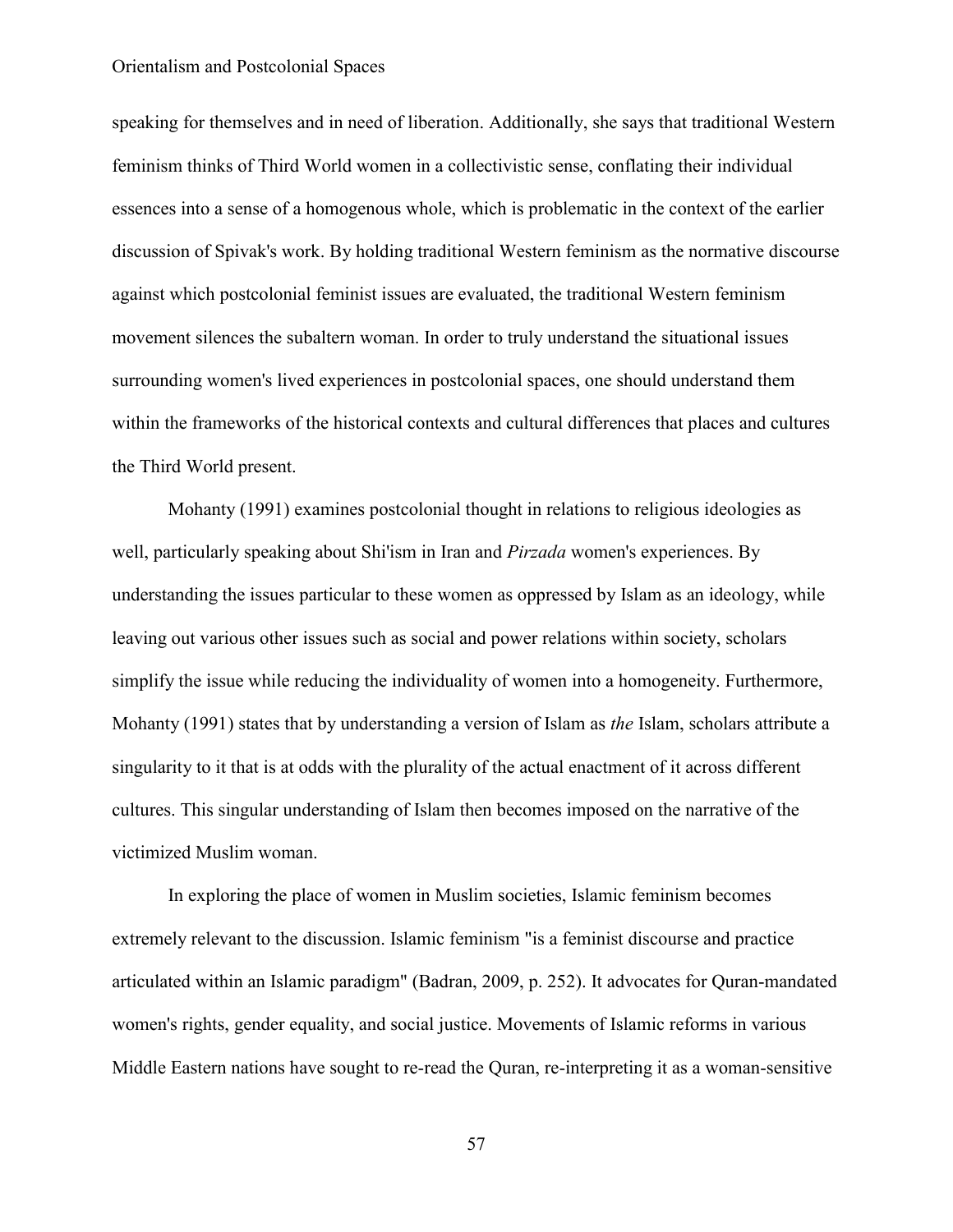text. Islamic feminism takes the view that the Quran supports equality for all human beings, and that equality of men and women has been subverted by patriarchal ideologies in various societies. Suppression of women's rights and gender inequality in Islamic societies is due to patriarchal and manipulative interpretation of *hadith* (sayings of the prophet Muhammad) in service of political motives (Mernissi, 1992). Patriarchal applications of jurisprudence in the ninth century have given rise to contemporary notions of the place of women in society, and Islamic feminism seeks to redress these interpretations of Islamic thought (Badran, 2009).

It is important to note here that Islamic feminism is a global phenomenon and Islamic feminists work both within the Western and Eastern nations to further their understanding of the place of women in society as decreed by a woman-centered reading of Islamic texts (Badran, 2009). Muslim women are striving to articulate and transform their role in societies in different nations through Islamic feminism. Taken together with postcolonial though, Islamic feminism and postcolonial feminism can inform the particular challenges inherent in reforming patriarchal dominant discourses in postcolonial and Islamic nations. In the context of this project, the perspectives covered above offer a place to enter the conversation in the public sphere in Afghanistan while remaining attentive to the particular historical and cultural contexts it presents.

#### **Conclusion**

This chapter examined the ideas of Orientalism and Postcolonialism primarily through the work of Edward Said and Gayatri Spivak as a more thorough understanding of the discourses that can take place in transnational communication. Feminist theory was studies in three of its forms - postmodern feminism, postcolonial feminism and Islamic feminism - as a way to understand the discourses of equality, rights and social justice for women. Communicating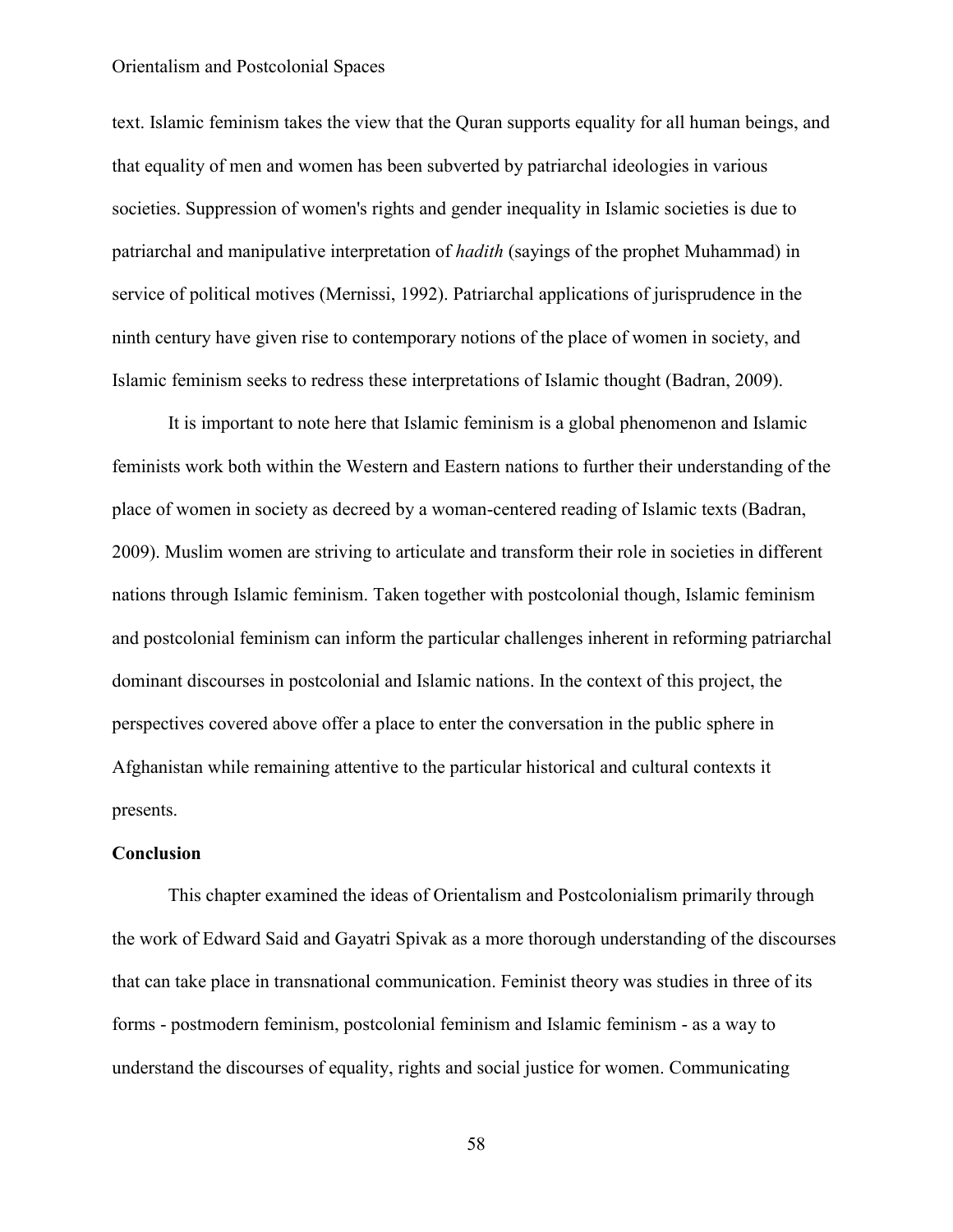across national, cultural, social, gender and religious boundaries has its own particular sets of difficulties, and the analysis of these areas was intended as a way to inform these problems.

The understanding of knowledge and power proves central to this project in a number of ways. First, it is significant in transnational communication because communicative actors coming from a variety of ideological backgrounds need to understand their biases and prejudices for developing a sense of self before interacting with the Other in a suitable fusion of horizons (Gadamer, 2004). The recognition of the embeddedness of communicative actors in historical and cultural contexts speaks to the issue of interpretation of the self as well as the discourse with the Other.

Orientalism, postcolonialism and feminism also raise the question of representation in speaking for the Other as explained by Spivak, Said and various feminist theorists. The issue of representation is especially important to this work as the non-governmental organizations that will be the object of study in chapter six should take care to understand the lived experience of the women they are seeking to make space for, and should not in any way attempt to speak *for* them or provide a voice for them. The literature examined above makes it clear that the voice of the marginalized needs to speak of their ways of knowledge production, community development and cultural expertise without the privileged other speaking for them.

In looking at the feminist and gender-based perspectives of public relations as providing a space for women in the Afghan public sphere, this work will also steer clear of the Western feminist paradigm as an inadequate representation of the issues facing women in postcolonial and Islamic nations. Alternatively, it will look toward postmodern feminism, postcolonial feminism and particularly Islamic feminism as important discourses that can speak to the issues facing women in Afghanistan.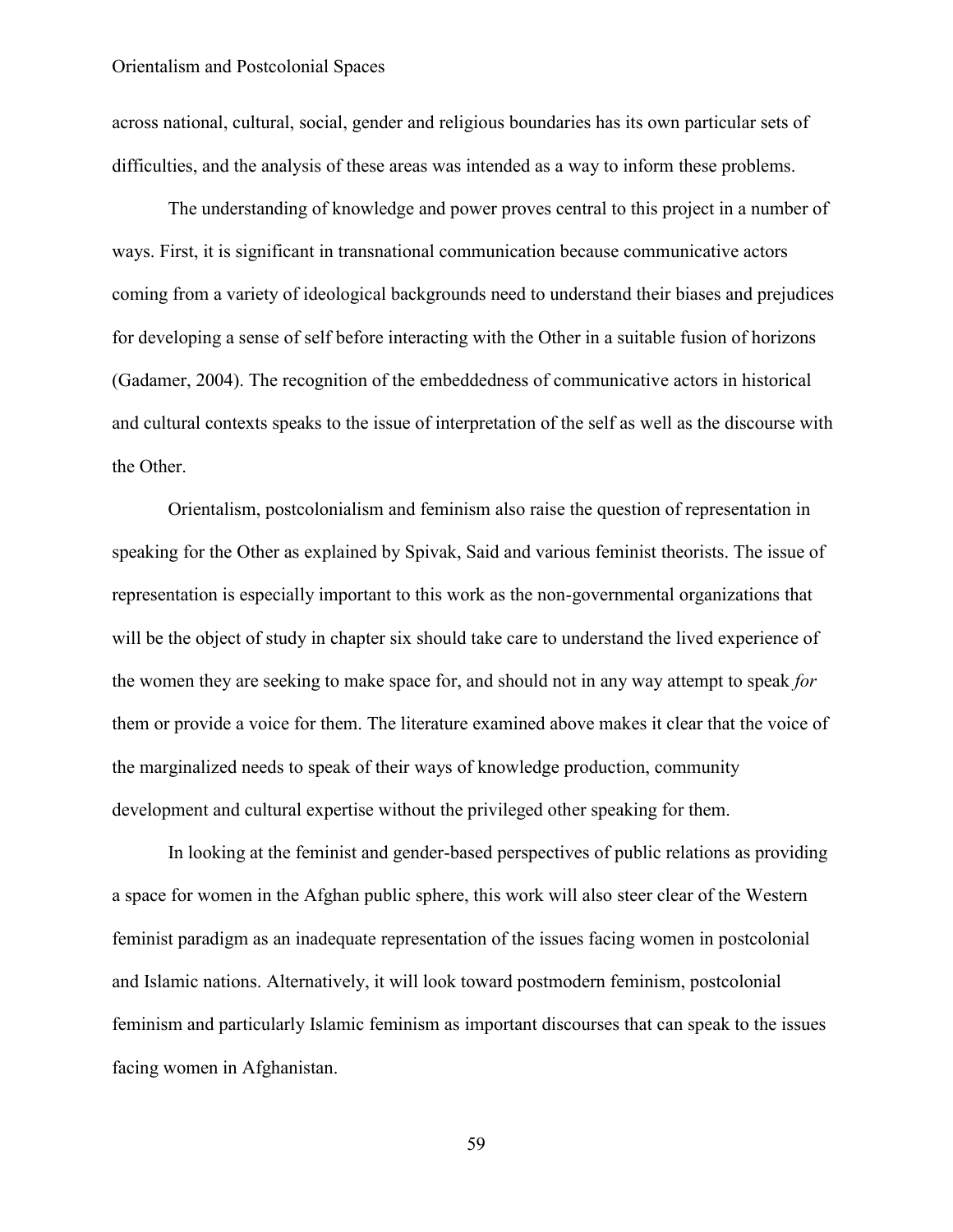Finally, taken in conjunction with the examination of the public sphere in chapter two, this chapter provides a greater texturing to the sense of place where the public relations discourse takes place. The understanding of the space as the public sphere, as well as its historical and cultural positioning within the Orientalist, postcolonial and feminist spheres of scholarship provide a finer understanding of the particular issues prevalent within this space.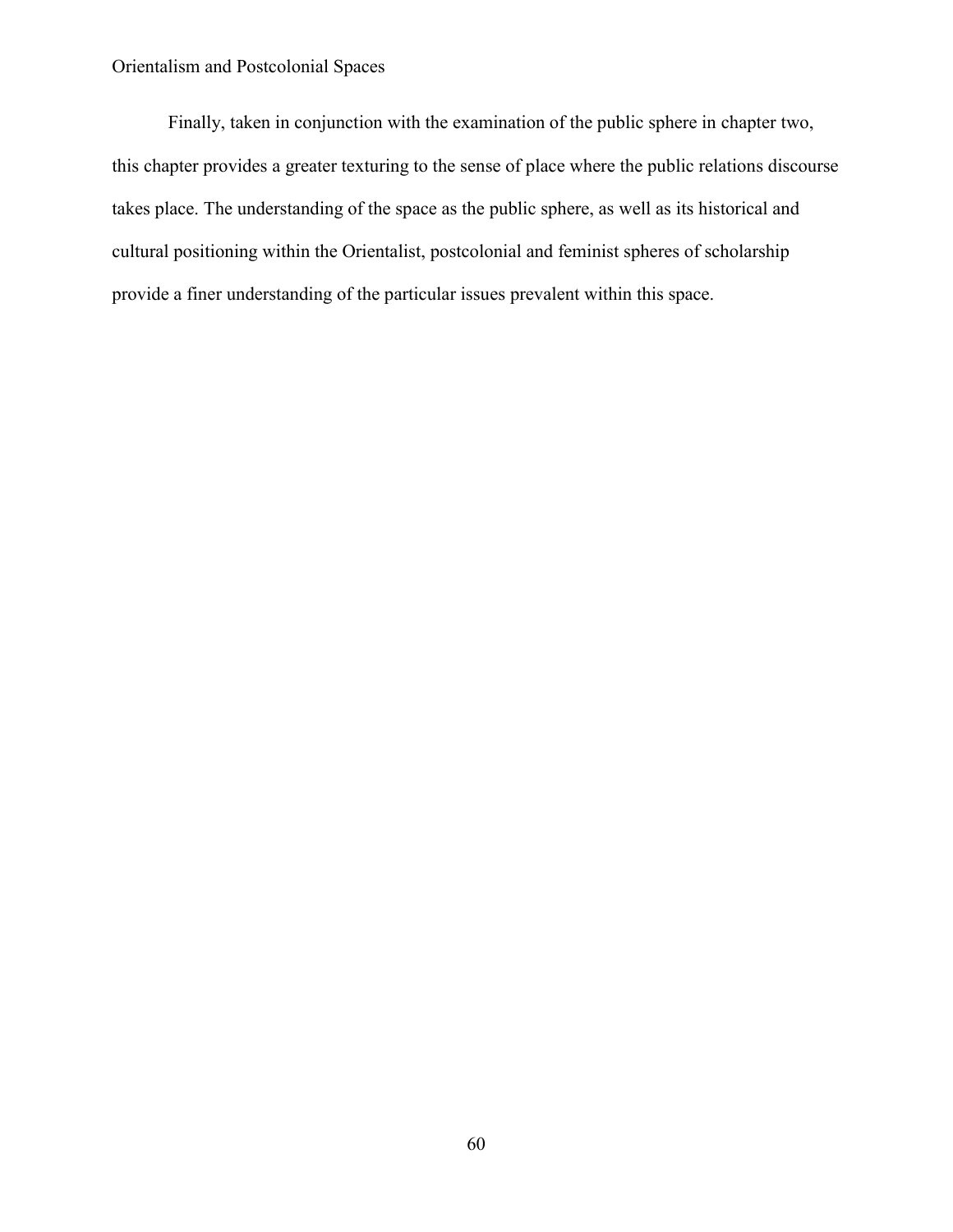# **Chapter Four** - **Public Relations in the Public Sphere**

It is in conducting the affairs of civil society, that mankind find the exercise of their best talents, as well as the object of their best affections (Ferguson, 1767, p. 149).

# **Introduction**

After looking at the different forms and structures of the public sphere as the space where public relations occurs, and then exploring the oriental, postcolonial and feminist ethos in an effort to move the conversation into a transnational notion of public spaces and voices within them, this work now focuses on public relations as the architect in incorporating different voices in the public sphere.

Public relations is the public communicative act of building mutually beneficial relationships between organizations and their publics (What is Public Relations? 2016). Being a public activity, public relations takes place in the public sphere and facilitates individuals' access to various spheres of public discussion while maintaining relationships between organizations and their publics (Sommerfeldt, 2012). Hiebert (2005) recognizes the role that public relations plays in the public sphere when he suggests that new communication technologies promote dialogic communication in the public sphere, thus preserving a two-way model of public relations.

Public relations as a concept is also connected to the ideas of democracy and civil society. Scholars (Heath, Waymer and Palenchar, 2013; Sommerfeldt, 2012; Heath, 2011; Castells, 2008; Heibert, 2005) have argued that the dialogic nature of public relations can be considered a ground for deliberative democracy to emerge. Other scholars have looked at civil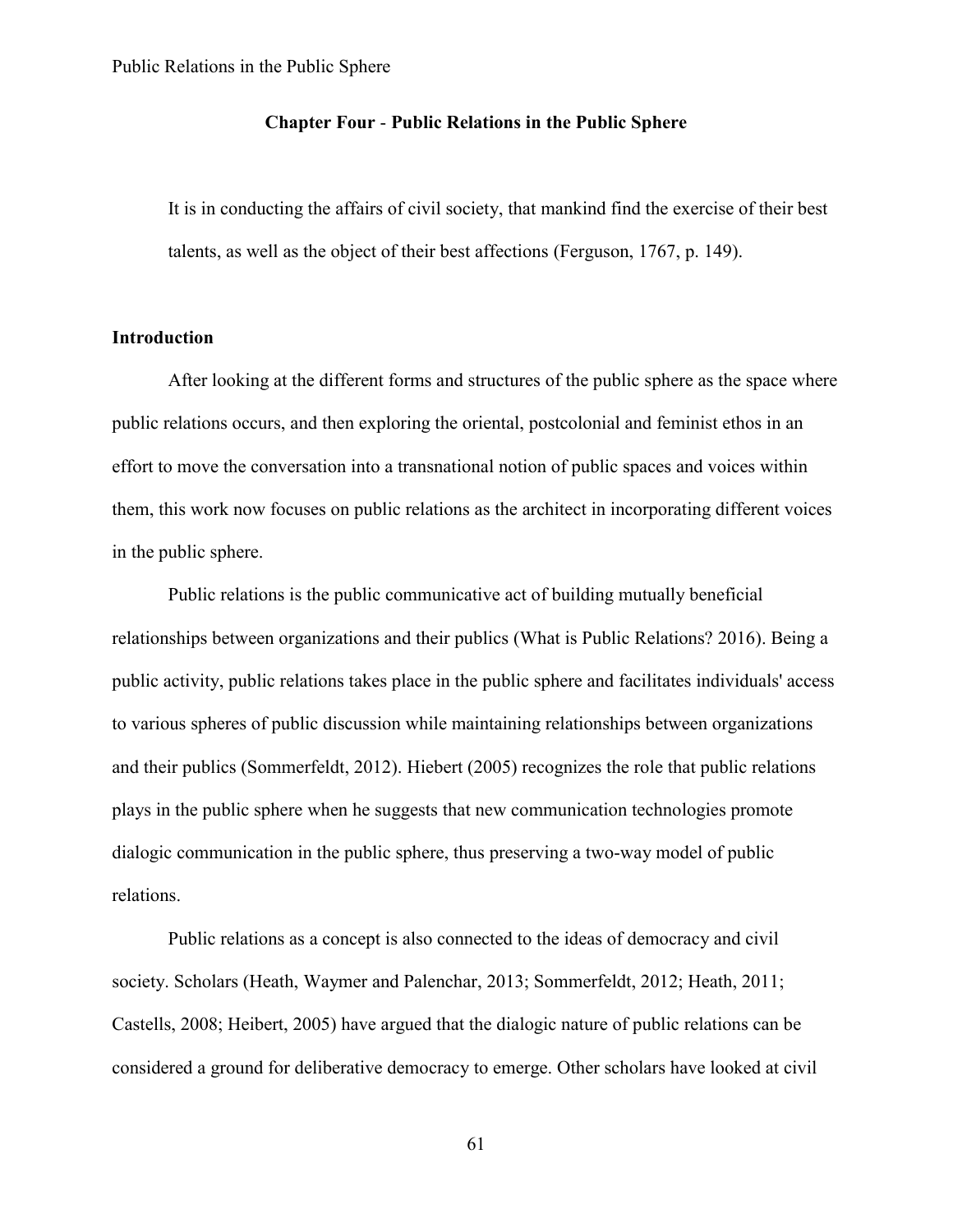society as a necessary precondition for dialogic public relations to take place (Taylor, 2010; Taylor, 2009; Taylor, 2010; Hauser, 1998).

However, critics (Dutta-Bergman, 2005; Dutta, 2009) of these ideas have pointed out that the public sphere does not provide equal access to all, and that the knowledge structures of the democratic ideal and civil society only serve to further imperialist and neocolonial notions of power and control over the marginalized societies in Third World nations. Postcolonial theory and subaltern theory are studied as ways to listen to the subaltern and bring their voices to bear on the discourse taking place in the public sphere.

In this chapter, I will look at how public relations can take place in the public sphere both in a liberal democratic public sphere as well as in oriental and postcolonial spaces where the public sphere might not be as inclusive. The relationship between public relations, the public sphere, democracy and civil society will be studied as a way to understand the applications and implications of conducting public relations campaigns across national, cultural and religious boundaries. I will also look at literature that situates the practice of public relations in public spaces that are composed of subaltern and marginalized voices in an effort to determine how public relations practices can help in social change in these societies. Finally, I will examine the culture-centered approach as a way to practice public relations that is invitational to diverse publics.

## **Public Relations, Democracy and Civil Society**

The notion of the public sphere is closely connected to democracy. Raupp (2004) states that public relations serves the function of creating a consensus in society in order to carry out constitute functions of democracy within the public sphere. The rhetorical and deliberative function of the public sphere has been considered a ground for deliberative and democratic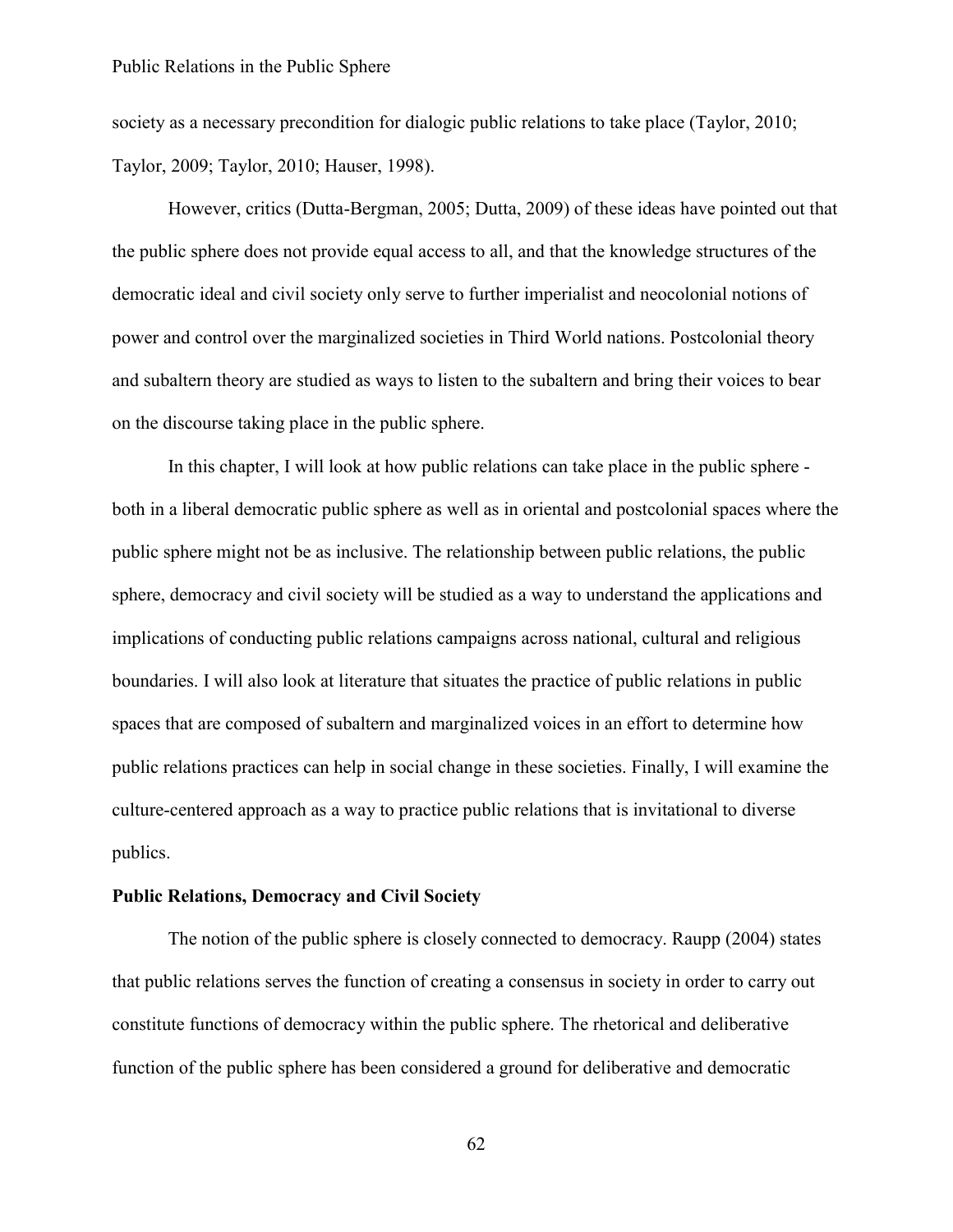nations to emerge. Habermas (1991) advances a discursive model of the public sphere where rational and critical debate paves the way for an enlightened citizenry, who take part in legitimizing the actions of governing bodies. The public sphere, situated between the state and society, has been considered vital to the maintenance of democracy (Sommerfeldt, 2012). Discourse within the public sphere produces the public opinion that is so integral to the decisionmaking at the governmental level. According to Castells (2008), the public sphere helps to promote democracy as it helps societal organization and leads to engaged publics that seek social change.

Public dialogue is an essential part generating public opinion (Hauser, 1998) in the public sphere. Public relations performs the function of advocacy (Edgett, 2001), which is necessary to generate public dialogue with and between individuals and organizations in society. Edgett defines advocacy as "the act of publicly representing an individual, organization, or idea with the object of persuading targeted audiences to look favorably on--or accept the point of view of--the individual, the organization, or the idea" (p. 1). Public relations ensures the presence of multiple and competing voices advocating in the public sphere, which is necessary to provide a fair and effective debate of public issues. Heibert (2005) argues that "democracy can only exist when competing interests can occupy the public sphere" (p. 1). When diverse voices have the agency to speak in the public sphere, the function of democratic deliberation is carried out, and public relations can provide the agency to diverse and multiple voices in the public sphere.

Heath, Waymer and Palenchar (2013) look at the notions of democracy, rhetoric and public relations, and the way these three terms intersect to provide a rhetorical construct of public relations that can be compatible with the idea of different voices within a democratic nation. Evaluation of Ivy Lee's work has furthered the argument that public relations used in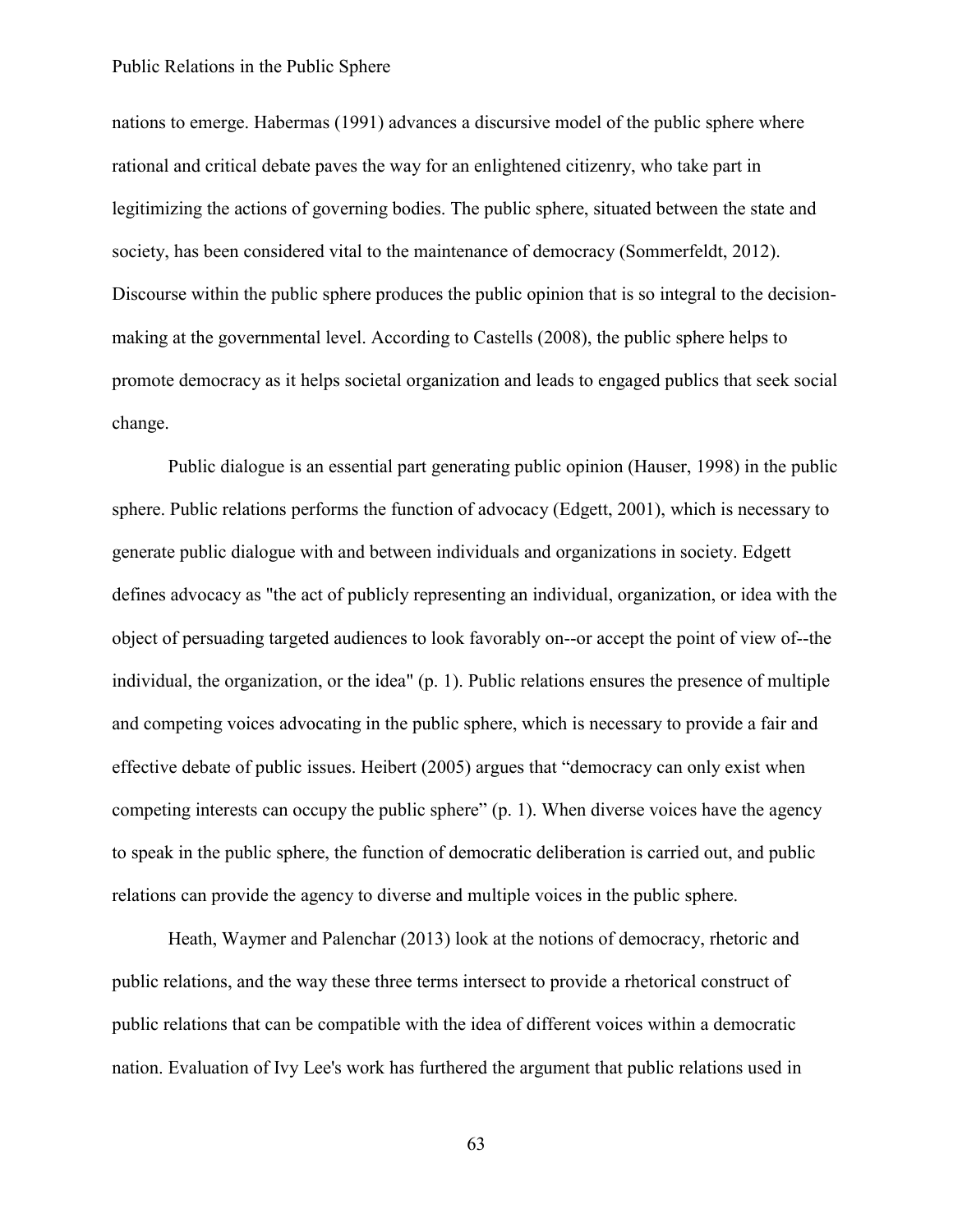conjunction with journalism and its ideals could pave the way for a communicative and deliberative democratic process in society (St. John, 2006).

However, as was discussed in chapter two with Habermas' (1991) work on the public sphere, private corporations have been accused of controlling the public sphere and public opinion to further their own self-interests. Boyd and Waymer (2011) look at the issues of agency and the role of organizational rhetoric in society to propose that organizations generally speak toward three interests: "the interests of the members of the organizations speaking, the selfinterests of the organizations qua organizations, and the hidden interests (and possible marginalization due in part to those hidden interests, involved in organizational messages" (p. 476). In all of these cases, it appears that organizational voices inhibit public opinion and the emergence of diverse voices by maintaining power and an elite status in the public sphere.

Toward this issue, Heath (2011) proposes that organizations should be attentive to not only internal rhetoric, but also external rhetoric in order to understand and participate in sociopolitical discourse in society. Listening and reacting to diverse voices outside the organization, Heath says, will be crucial in ethical public relations practices for organizations in service of the greater public good. He proposes the rhetorical model of public relations that calls for openness to difference of opinion that speak for the needs and interests of diverse individuals and groups in society (Heath, 2012). Therefore, in order to ensure constructive public relations communication that recognizes different and diverse public interests on the part of organizations, Heath, Waymer and Palenchar (2013) propose that "rhetorical theory and the democratic theory of self-governance can help inform and more wisely guide the theory and practice of public relations" (p. 273). They conclude that the call is for "an ideal public relations which is…based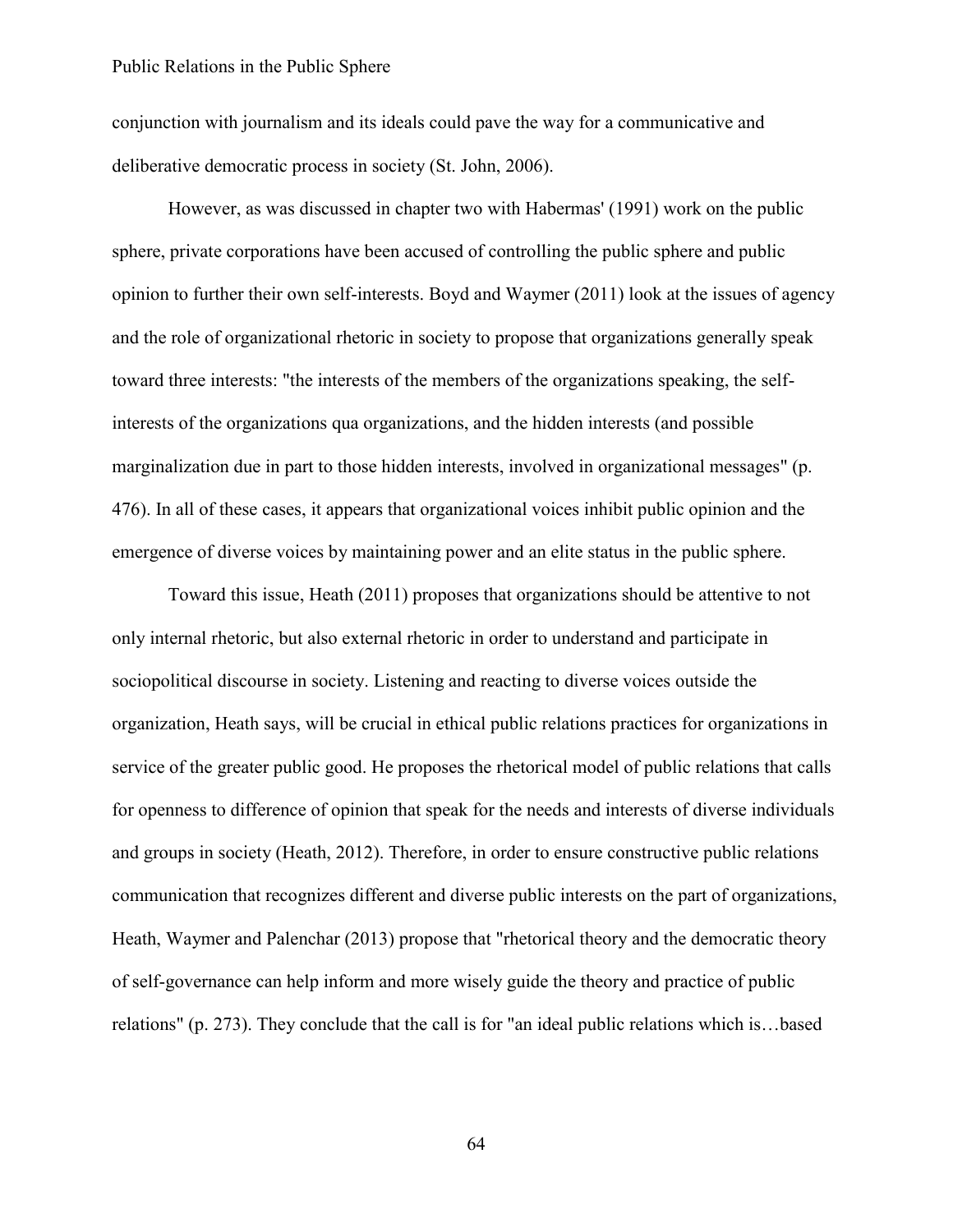on the spirit of Isocratic citizenship" (p. 273), where public relations can be employed in a role that serves society as a whole and looks toward the collective interests of all.

Communicative participation and public deliberation in society, which public relations can aid in, seems to presuppose the existence of a populace that can and will voice their opinion in the public sphere. In other words, the democratic ideal proposed above seems to take for granted the presence of a tolerant civil society. Calhoun (2011) maintains that civil society is an essential precondition of democratization of a society. Taylor (2010) situates the practice of public relations within civil society by arguing that civil society is a foundation for thinking of public relations as a macro-theoretical perspective to communication within the public sphere. Taylor (2009) defines civil society as "a normative model of how people should participate in their communities" (p. 76). Taylor sees civil society as a process where rhetoric is used to build relationships and trust among communicative partners in the public sphere. The discursive process of the civil society promotes co-created meaning between individuals or groups. She states that "public relations' role in society is to create (and re-create) the conditions that enact civil society" (2010, p. 7).

Hauser (1998) looks at the evolution of civil society through the ages, starting from civic society in ancient Greek and Roman society, where individuals communicated publicly about civic virtue. He contends that the principle of the modern public sphere came into being "when civil society replaced civic virtue as the dominant model for social organization" (p.22) during the Enlightenment. He defines civil society as "a network of associations independent of the state, whose members through social interactions that balance conflict and consensus, seek to regulate themselves in ways consistent with a valuation of difference" (p. 26). The basis of civil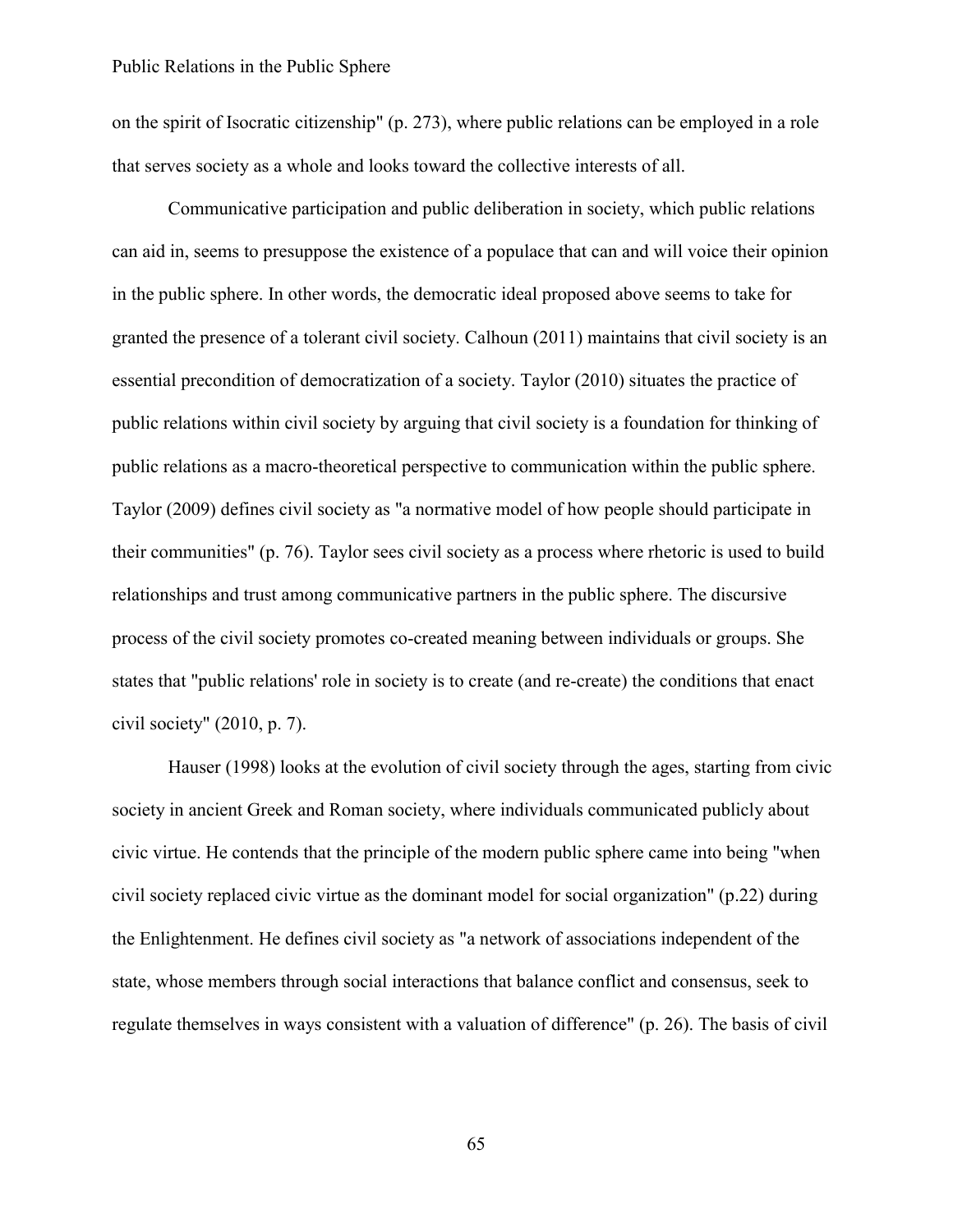society is an interaction with difference and the network of associations that emerge from such interactions with the other.

The discourse within civil society is conducted separate from the discourse of state-based organizations, or any other authoritative institutions like the feudal lord or the church during the period from which civil society emerged. Hauser (1998) states that these new discursive spaces provided the emergence of "a public sphere in which a public could form its own opinion" (p. 30). The structural and discursive features of civil society, says Hauser, illustrate a superordinate public sphere that contains multiple discursive arenas where publics emerge according to their interests. These discursive functions of civil society produce a communal consciousness where people with different opinions can interact with each other within the public sphere on the basis of developed common meanings.

Taylor (2010) agrees that tolerance of differing opinions is a central aspect of civil society. She defines civil society as "a communicative process grounded in information, communication, and relationships" (p. 7). She builds on Hauser's concept of multiple discursive arenas as well, saying that the nested arenas of the public sphere are dependent on first, an individual or a group who feels safe to voice their opinion (2009). As we will see in the following evaluation of Taylor's work and its interaction with Dutta-Bergman's and other postcolonial scholars, safe or free speech might not be available to all. Second, Taylor says, there must be trusted channels for the message to be sent. Again, this might prove problematic in postcolonial nations or in the case of subalterns who might not have access to the spaces to voice their message. Third, Taylor says, speech in the various arenas of the public sphere requires people who are actively listening to the discourse that is occurring. This too can be challenging for the subaltern, as their message, even if spoken, often goes unheard. Finally, Taylor points to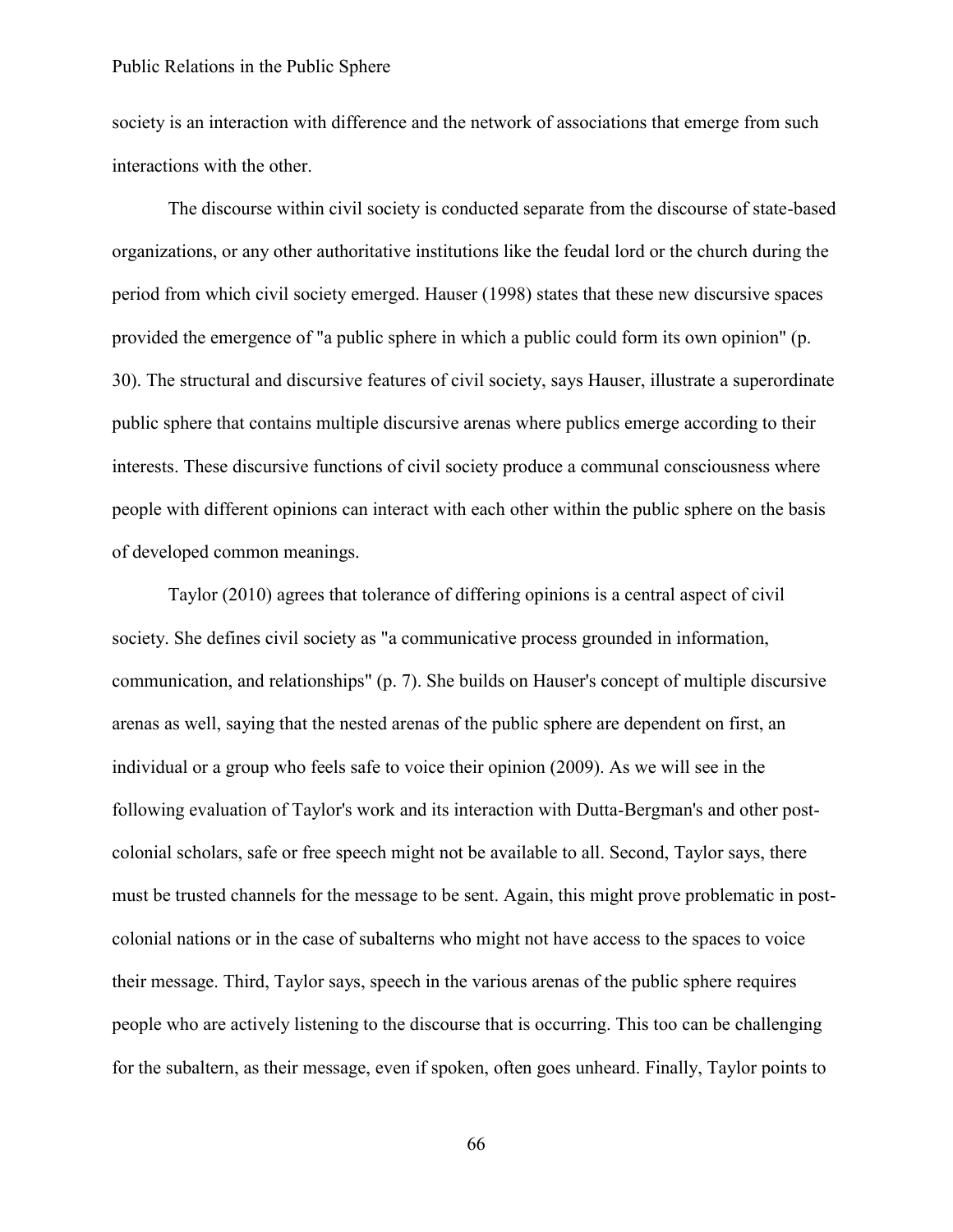facilitative systems that can provide a way for people to heed and act on the message that is being transmitted through the discourse. For marginalized publics, this also would be unattainable.

The very idea of civil society or democracy as a prerequisite for the smooth functioning of public relations seems to be problematic, not only because of the subaltern and marginalized publics cannot access the public sphere and thus cannot speak, but also because the society and structures that these scholars speak of is not a given in many nation states. Transnational public relations practices thus need to occur without the support of the structures of civil society or democratic societies.

Dutta-Bergman (2005) critiques the notion of civil society as essential for public relations by stating that Western institutions have continued an imperialist domination of subaltern nations under the guise of promoting civil society. Taylor (2009) responds to his claim, stating that the establishment civil society that creates discourse in the public sphere can provide a "rationale and method for critiquing instances of…imperialist messages and activities" (p. 88). However, in Taylor's understanding of an ideal civil society and public relations practices within it, she fails to account for the marginalized and subaltern individuals who, as we have seen in the last chapter, fail to even have a voice or a space within the public sphere. She states that in order for public relations in civil society to work, "people must have information, and they must be interested and able to pursue what they believe to be right" (2010, p. 8), and goes on to say that "if we accept public relations as the use of communication to negotiate relationships among groups, then we should also accept that any group could engage in public relations" (p. 13). What Taylor fails to realize is that this ideal state of civil society does not exist in postcolonial and marginalized societies.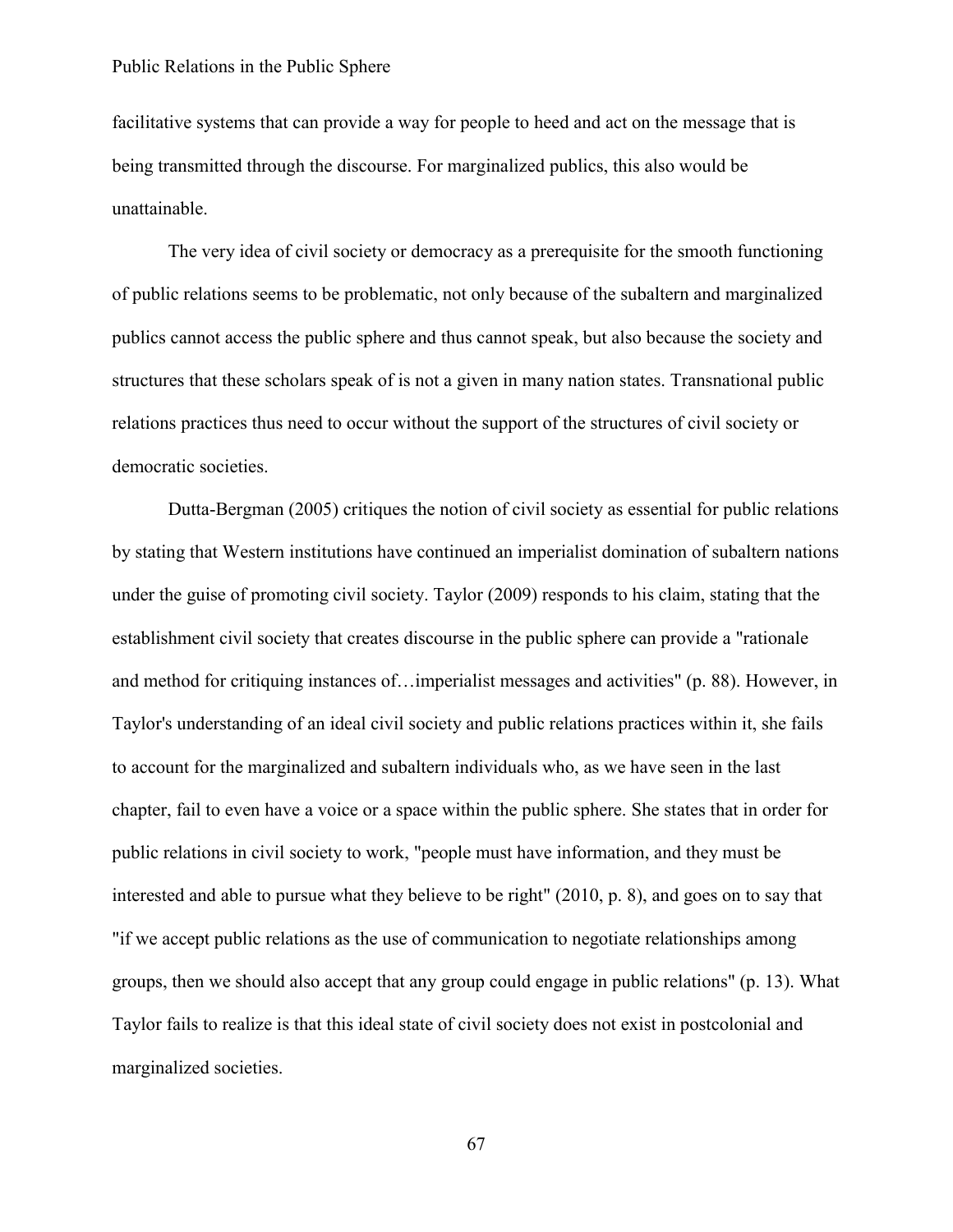# **Public Relations in Postcolonial Spaces**

Gayatri Spivak (1994) baldly states that the subaltern cannot speak. With this proclamation, she speaks to issues of voice and access of the marginalized, where the voice of the subaltern is erased by both inattentiveness of those in power, and her inability to access the power structures and principal spaces of the public sphere where discourse occurs. In being marginalized from these spaces, the subaltern is in effect voiceless, or unable to be heard by the elite. Hauser (1998) understands the issue of the voiceless when he states that Habermas' bourgeoisie public sphere has been criticized as being exclusionary toward women and other minorities. It is inclusive only of the rational and engaged citizenry, and thus represents only certain voices within the public sphere. In contrast to the Habermasian public sphere, in Hauser's (1999) pluralistic public sphere, the diverse publics are able to find spaces to speak in relation to the issues that are of relevance to them. The ideal civil society in these multiple public spheres works because there are multiple arenas of the public sphere that are permeable to the diverse publics that can enter them. However, Hauser (1998) cautions that openness and permeability cannot always be the case. Promotion of special interests, powerful communicative actors, distorted information or issues of access to media may be some of the reasons by which the permeable boundaries of multiple arenas of the public sphere may still not be open to all speakers.

Raupp (2004) points out that the consideration of the public sphere as one of the central concepts of public relations is a specifically European approach. By idealizing the civil society, scholars elevate it to a form of "true" participatory democratic communication. However, efforts to promote the supremacy of democracy and civil society in marginalized nations fail because the subaltern exists outside of civil society (Dutta, 2005). Dutta (2009) even argues that the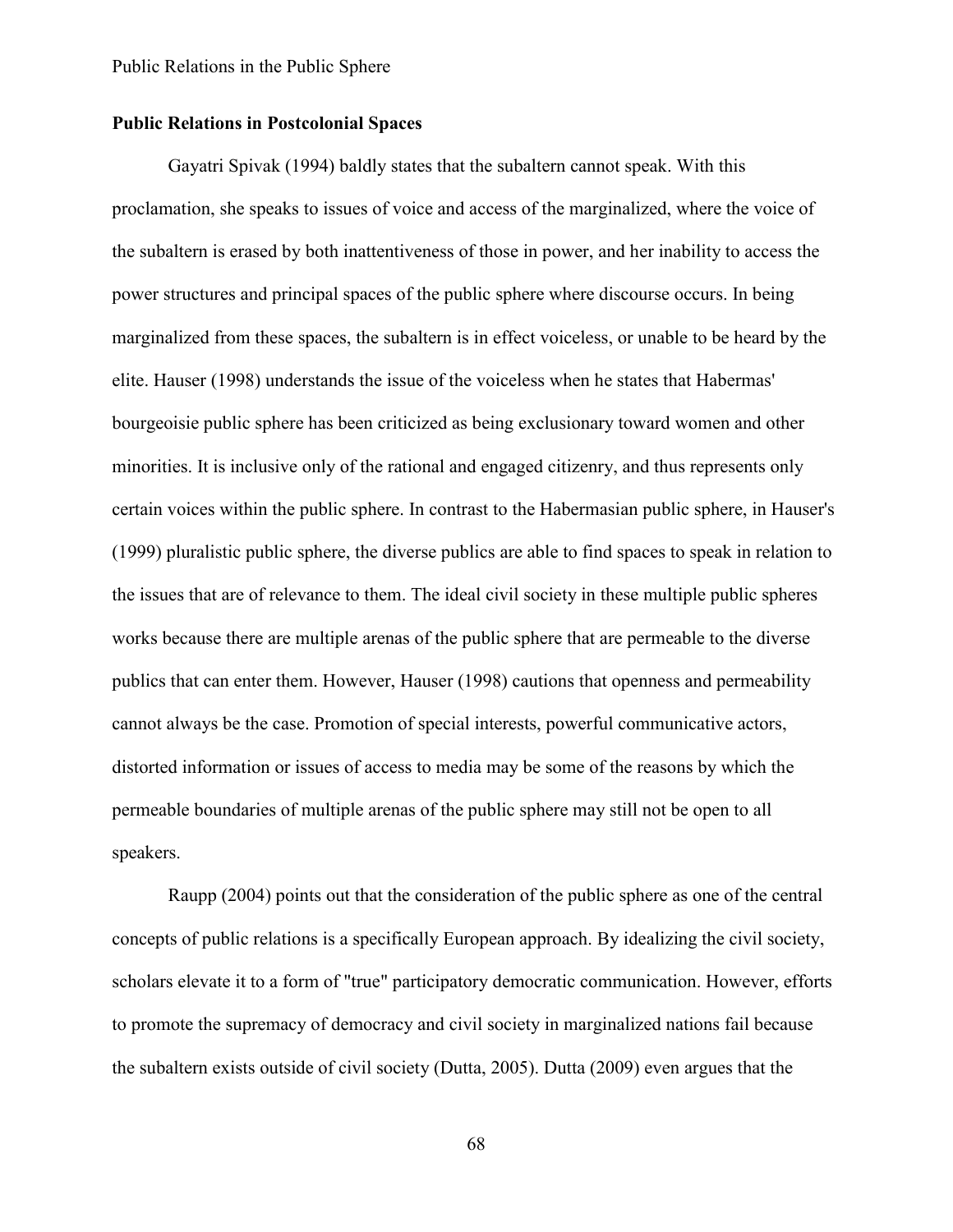language of democracy used by Western nations in their aid to marginalized nations and societies of the world serves to co-opt participatory spaces. In privileging the discourse of democracy, Western nations erase the subaltern voices and preserve a sense of control by imposing a knowledge structure over Third World spaces. Moreover, dominant voices within the public sphere assimilate the dispossessed and marginalized publics into "bourgeoisie elite organizations" (Dutta-Bergman, 2005, p. 274) that, under the guide of aid to economically poor nations, propagate transnational hegemony by furthering the knowledge structure of democracy as the only correct political organization for societies. This, Dutta-Bergman says, has the effect of taking away the agency of indigenous people, who are no longer seen fit to form their own governing structures.

Dutta echoes Raupp's assessment of public relations being rooted in the public sphere being a European ideal when he states: "As a modernist enterprise, the practice of public relations is squarely located within the realm of modernity. Its ideals and values are embedded within the Eurocentric logics that constitute much of the practice, theorizing, and empirical observations carried out in public relations" (2009, p. 287). Dutta-Bergman (2005) also critiques the individualistic bent of Western society's privileging of democracy and civil society, rather than more collective of community-based structures of governance that might be more common and native to other parts of the world. When we consider a transnational form of public relations theory and practice, we need to understand public relations from the point of view of engaging publics who are non-Western as well, favoring their ways of thinking and being. We should also keep in mind that large parts of the world have been restrained under the weight of colonization and neocolonization, and thus do not have the opportunity or space to speak.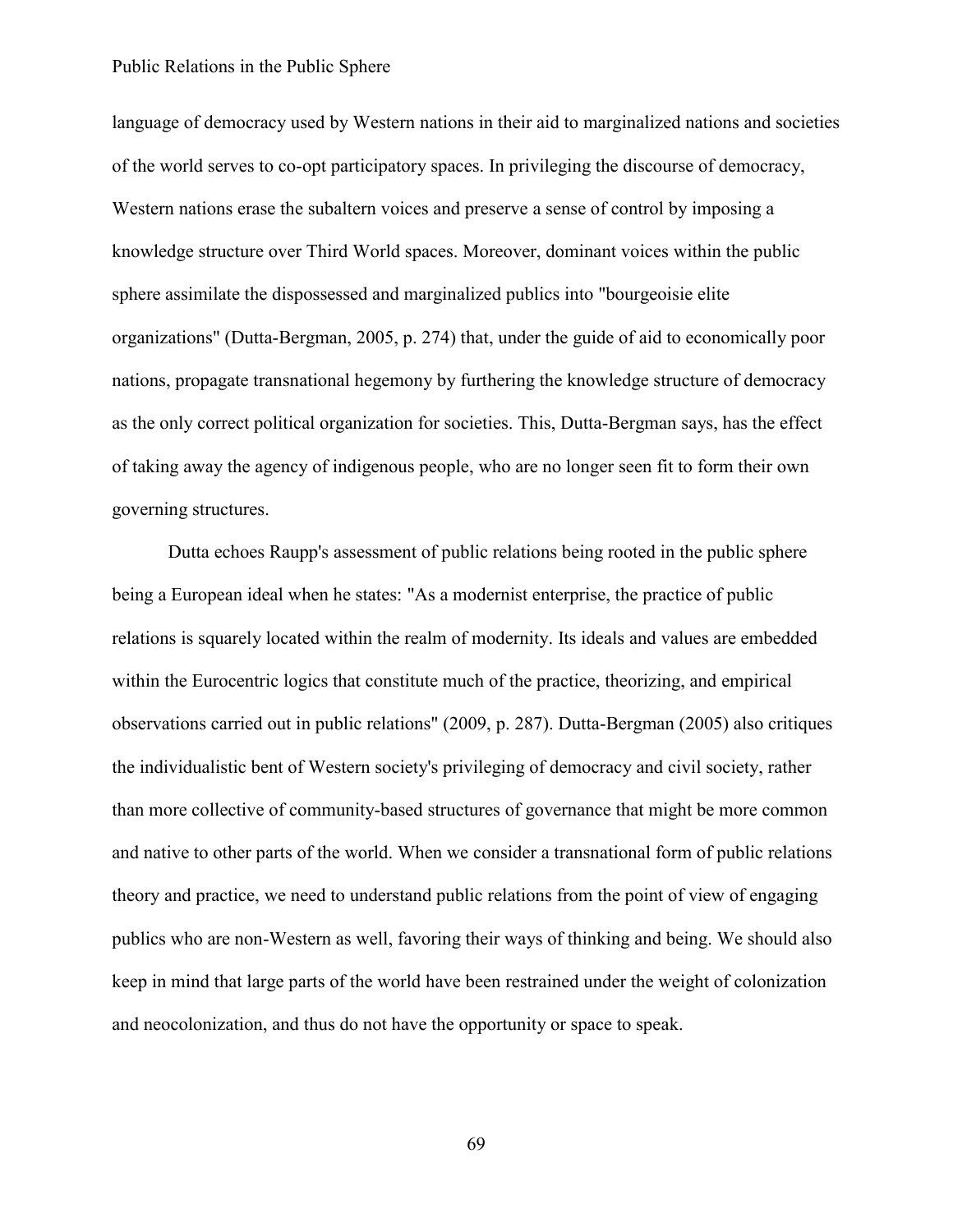Postcolonial theorists like Spivak and Dutta operate from a place of an understanding of the lived experience of the subaltern, rather than imposing Western ontological and epistemological philosophies on them. The Eurocentric view of scholars like Taylor and Habermas, on the other hand, is not a 'fitting response' (Schrag, 1986) to the reality or the experience of marginalized and colonized peoples. While postcolonial theorists approach transnational communication in a very pragmatic way, Western theorists' views are utterly impractical when it comes to attending to the 'dwelling place' (Schrag, 1986) of the subaltern. In privileging and imposing the "ideal" European view over the realities of the subaltern existence, Western theorists negate the subaltern's ways of knowledge production and communication. It is because of this reason that we turn to postcolonial theory as an entrance to thinking about transnational public relations in postcolonial spaces.

If we consider public relations as a way of various stakeholders to communicate with each other for their mutual benefit, Dutta (2009) states that postcolonial theory becomes an important element in transnational public relations as it asks which stakeholders get represented within discursive spaces and which ones are erased? Postcolonial theory, also being concerned with the dynamics of power and control of knowledge structures within society, seeks to determine who has the power to speak within the public sphere and which knowledge structures are being privileged. Postcolonial theory also looks at the issue of agency. If the subaltern cannot speak, is she being represented? By whom? And to what end?

Citing Spivak's work, Dutta (2009) says that postcolonial theory attempts to overthrow modernist and Eurocentric knowledge structures by speaking "against them, over them, and from below them", inviting voices that never had the chance to participate in the public sphere. It seeks to provide redress to victims of epistemic violence (Spivak, 1994) - an infliction of harm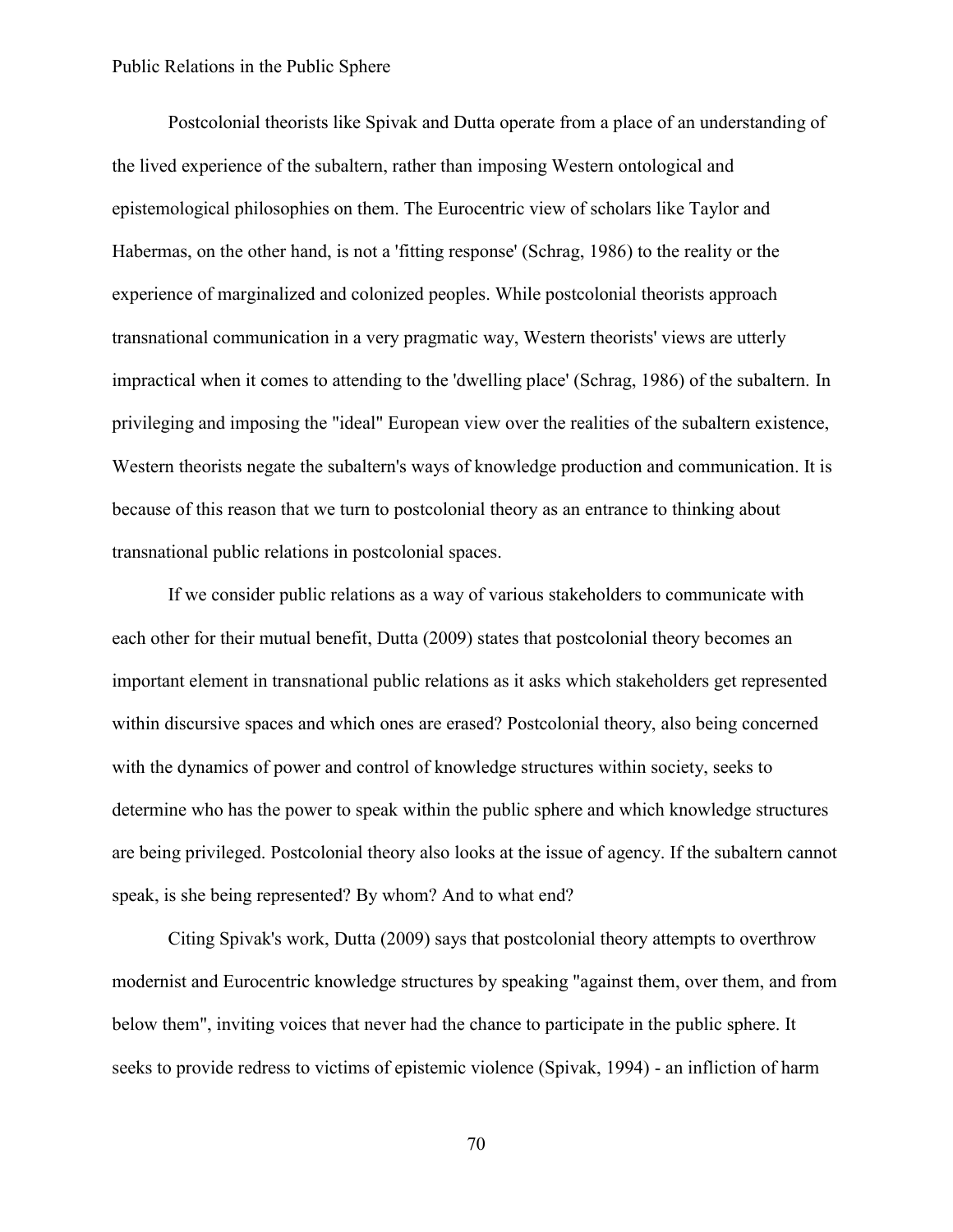against the marginalized subjects through discourse. Epistemic violence, in texts and speech, creates Others and excludes them from political and social legitimization, rendering them invisible in society. Writing or speaking from a place of privilege without attending to the lived experience of the subaltern is akin to transnational oppression if the voice of the subaltern is silenced in speaking *for* them. Thus, postcolonial theory tries to redress this epistemic violence done to the subaltern, and makes way for recognizing the subaltern and their ways of knowledge production as constructive approaches toward communication.

In an effort to interrupt hegemonic discourses, Dutta (2011) proposes the culture-centered approach, which "participates in co-constructive possibilities for listening to the voices of the groups at the margins and narrates the stories of subaltern resistance that are directed toward transforming structures" (pp. 4-5). The culture-centered approach is attentive to both culture and structure of society, and seeks to start dialogues with the marginalized and subaltern members of society. It starts to de-center the hegemonic discourses presented by the dominant elite and replaces them with epistemologies of and narratives of the marginalized voices.

Dutta's (2011) approach focuses on the agency of the subaltern and gives them the opportunity to join discourses that are important to them, and the opportunity to join them from the point of their own epistemologies. This is particularly important for social change, as marginalized communities can have a say in the way their society is shaped rather than conform to a structure that is imposed on them.

The work of the public relations practitioner in such societal change would be to make space for the voices of the marginalized that have historically been removed by dominant discourses in the public sphere. By questioning dominant discourses and making space for dialogues with the subaltern, the public relations practitioner is in effect "continually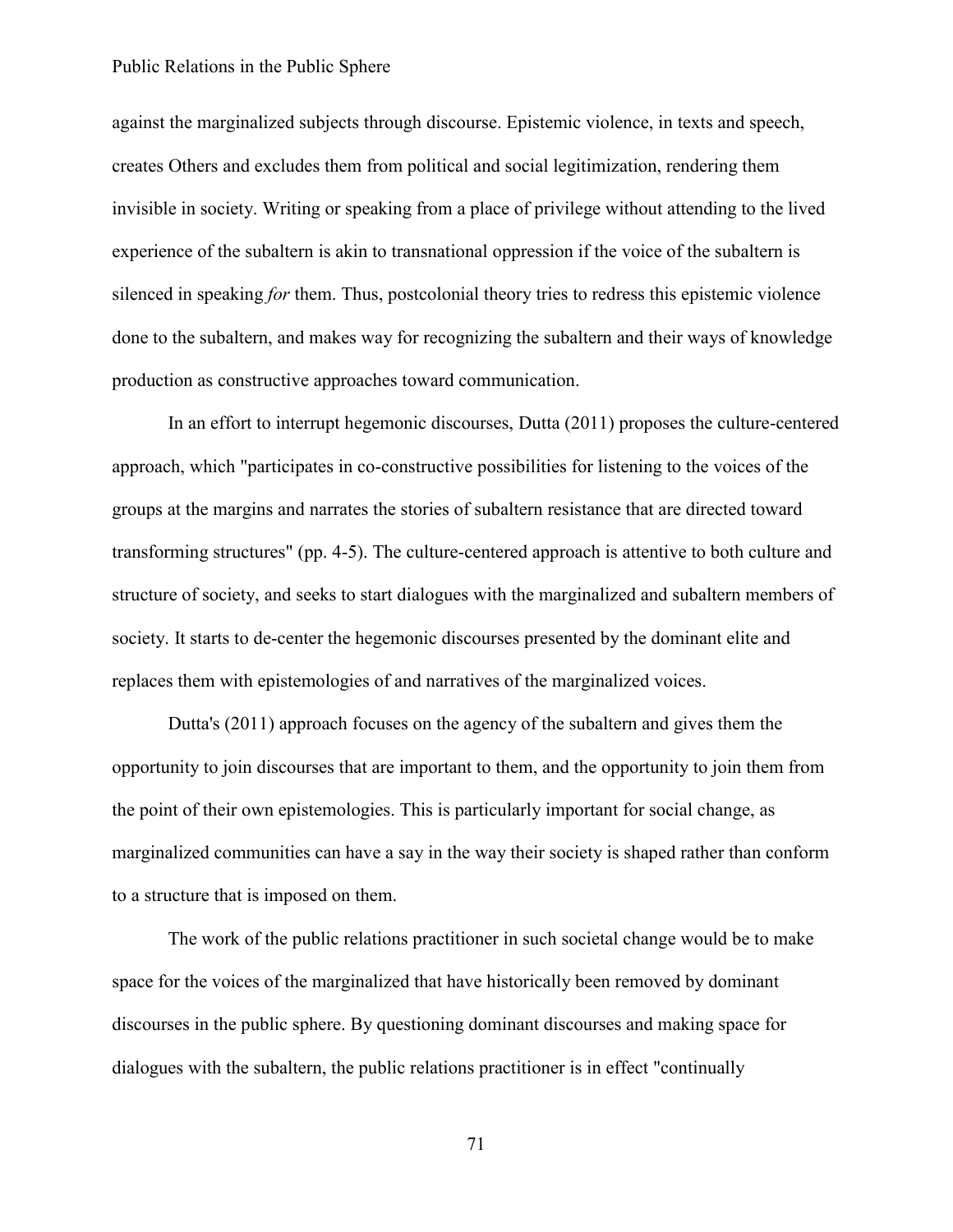participat[ing] in the production and reproduction of knowledge that constitutes the terrains of communication for social change" (Dutta, 2011, p. 287).

## **Conclusion**

This chapter examined the idea of public relations related to the ideals of the public sphere, democracy and civil society. Transnational public relations communication across borders requires understanding the theory and practice of public relations from differing points of view, so the next part of the chapter looked at postcolonial theory as a lens through which public relations practitioners could recognize the subaltern and seek to provide spaces for the marginalized to interrupt dominant hegemonic discourses.

In practicing public relations across nations, especially in marginalized communities, practitioners should be aware of the dominant knowledge structures that have been used historically and systematically to erase the voices of the subaltern. Dutta (2011) states that a culture-centered approach should be used to overturn these dominant discourses to make space for voices of the Other to emerge. He advocates listening to the dispossessed as a way of providing recognition to their voices, and then helping their narratives emerge into the public sphere.

Situating public relations in the public sphere and inviting marginalized voices into dialogic engagement is an integral part of this particular project as the public spaces for women's voices in Afghanistan are limited at best or nonexistent in the worst cases. Dialogic communication is key in practicing transnational public relations in order to make sure that multiple voices are participating in the multiple arenas (Hauser, 1998) of the public sphere. Attentiveness to diversity, difference and the lived situation is essential to providing an open public space with permeable boundaries that can be potentially accessed by all.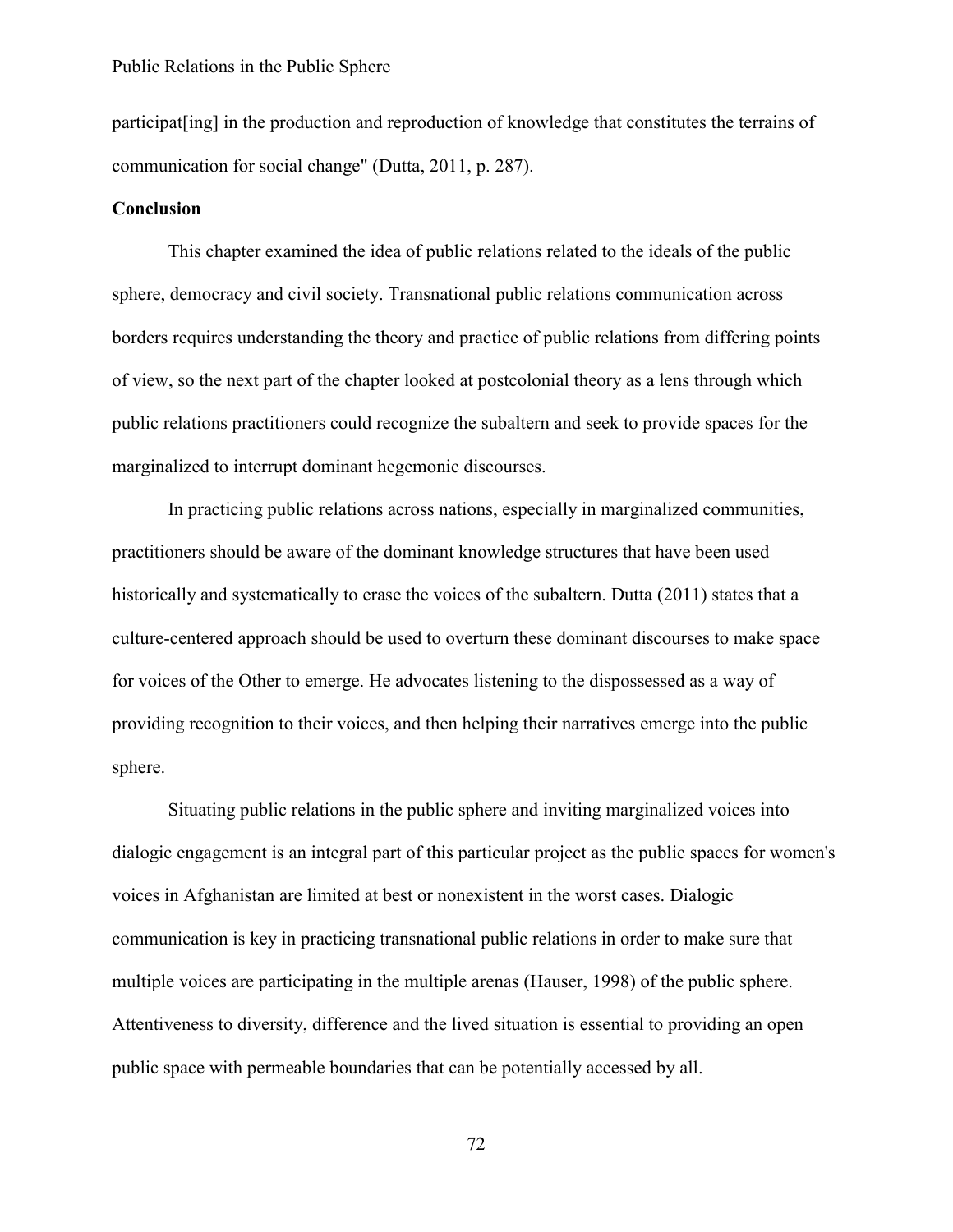Additionally, the involvement of the United States has been criticized as an imperialist intervention in the guise of providing freedom or emancipation to women in Afghanistan. It becomes imperative to examine the knowledge structures from which both organizational actors perform in the public sphere, and the epistemologies and ontologies that are present in the historical and societal culture of Afghanistan. Public relations practitioners should take care to act according to the shared reference world of Afghans rather than imposing their understanding of an idealized political or social structure.

Finally, this chapter furthers the conception of the entire project of transnational public relations by introducing the idea of public relations as the communicative function in the public spaces that were examined in the last two chapters. Western and Muslim forms of the public sphere were examined in chapter two, and Orientalism, postcolonialism and feminist discourses were examined in chapter three - this chapter moves the conversation forward by looking at Western as well as postcolonial ways to practice public relations to further dialogic communication in an open, inclusive public sphere.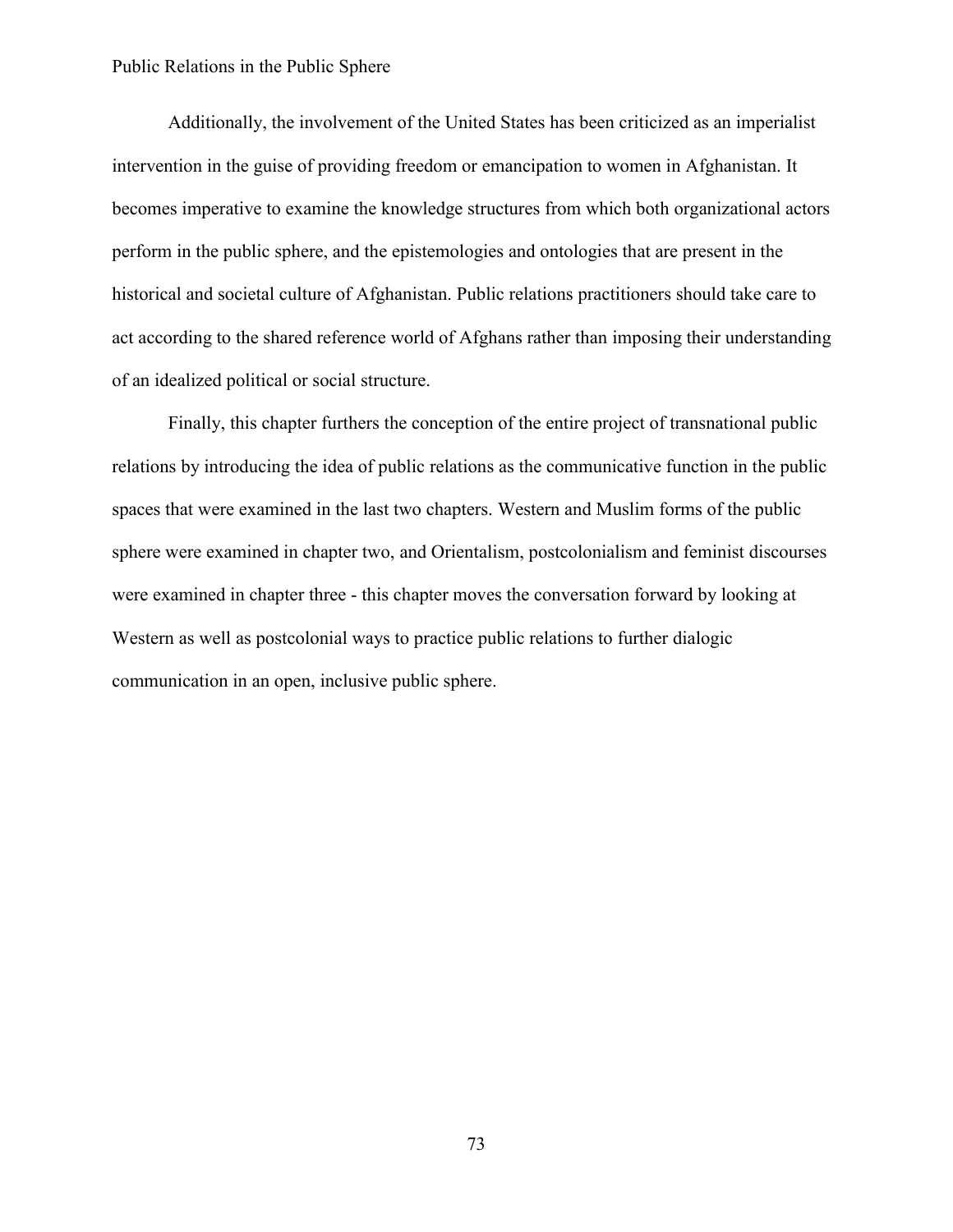## **Chapter Five - The Theory and Practice of Transnational Public Relations**

The relationships between culture, communication, context, and power in practice (as well as in scholarship) needs to be a key focus if we are to stay intellectually current, keep providing suggestions for how to improve practice, and genuinely engage questions of ethics and social responsibility in public relations in a rapidly globalizing and interconnected world (Bardhan & Weaver, 2011, p. 2).

# **Introduction**

Public relations practitioners are considered intermediaries between an organization and its publics, working in a way such that both parties benefit or attain mutual gains (Susskind & Field, 1996) from the communication that takes place between them. As the Public Relations Society of America's definition of public relations puts it: "Public relations is a strategic communication process that builds mutually beneficial relationships between organizations and their publics" (What is Public Relations? 2016). Focusing on the idea that public relations is a communication function that builds relationships between publics and organizations, it is important to study transnational public relations as rhetorical relationship-building, especially when practiced in postcolonial nations.

We live in a world that is a global village (McLuhan, 1962), and transnationalism is a growing norm in today's day and age. Appadurai (2003) states that we now live in a postnational world that requires thinking beyond the national state. Due to the growth of globalization, technological advances and cyber connectivity, individuals are now in a space where cultural identity is informed not only by close physical or geographical associations, but also by real-time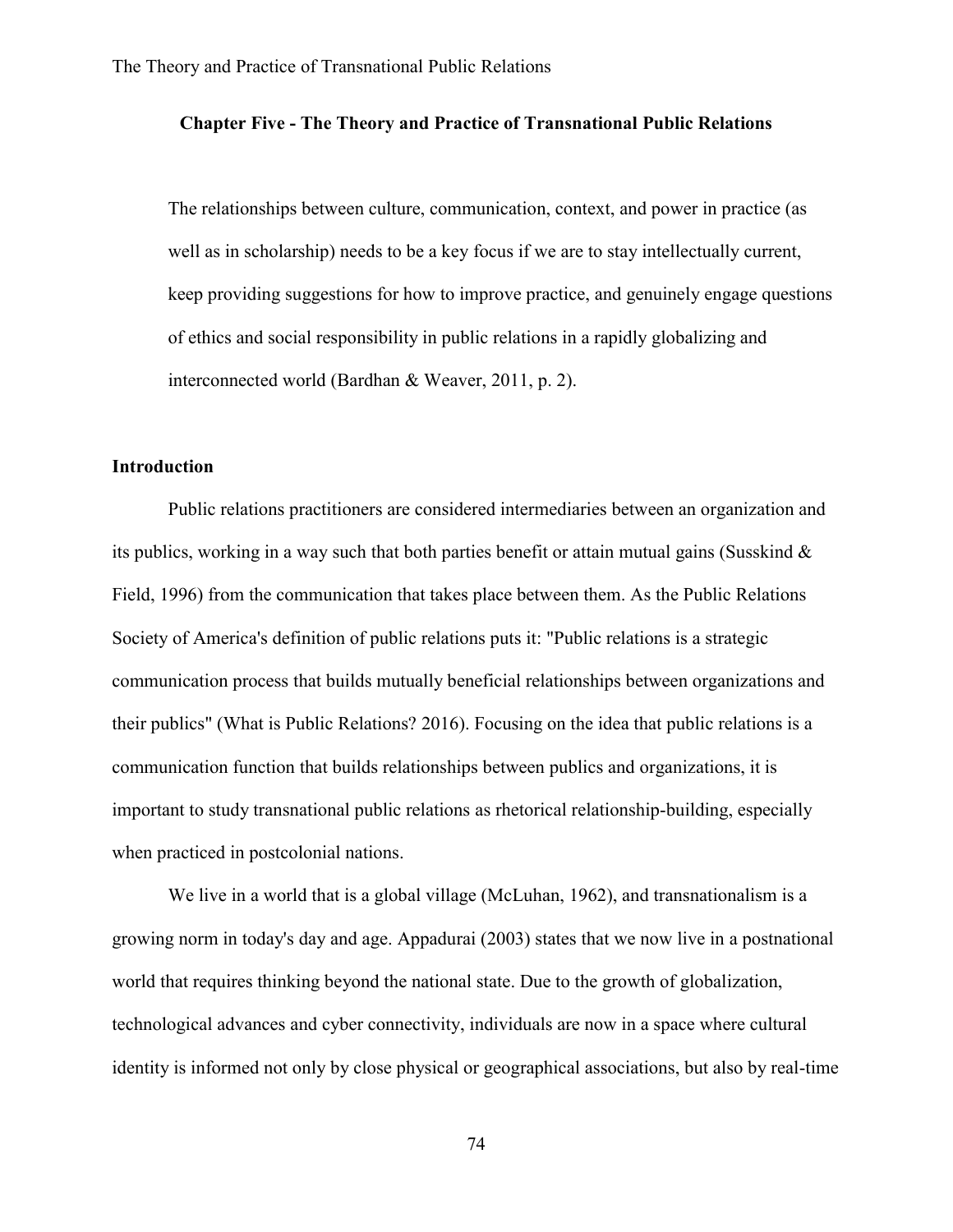communication across nations and borders (McLuhan, 1962). Transnational communication transcends borders and heightens interconnectivity between people around the world.

Transnational public relations is different from both international and global public relations. Anderson (1989) defines the latter two as: "International public relations practitioners very often implement distinctive programs in multiple markets, with each program tailored to meet the often acute distinctions of the individual geographic market" and "Global public relations superimposes an overall perspective on a program executed in two or more national markets, recognizing the similarities among audiences while necessarily adapting to regional differences" (p. 413). Distinct from the international and the global, transnational public relations seeks to transcend borders while striving for interconnectivity between individuals around the world.

Building on the review of literature conducted in the previous chapters on the public sphere, Orientalism and postcolonial ethos, and conducting public relations in western and postcolonial public spheres, there are a variety of issues that are essential to consider in the theory and practice of transnational public relations in postcolonial nations. These are: understanding the non-western public sphere and the involvement (or non-involvement) of actors in it; examining the identity of postcolonial or subaltern voices as communicative actors; and practicing public relations within a space that strives to provide equal access to or engagement with subaltern and marginalized voices.

In this chapter, I will attempt to describe public relations praxis across transnational and postcolonial spaces. The specific research question being answered here would be: how should PR practitioners approach public relations in transnational locations, particularly in postcolonial places? In order to do this, I will first briefly review the literature about globalization,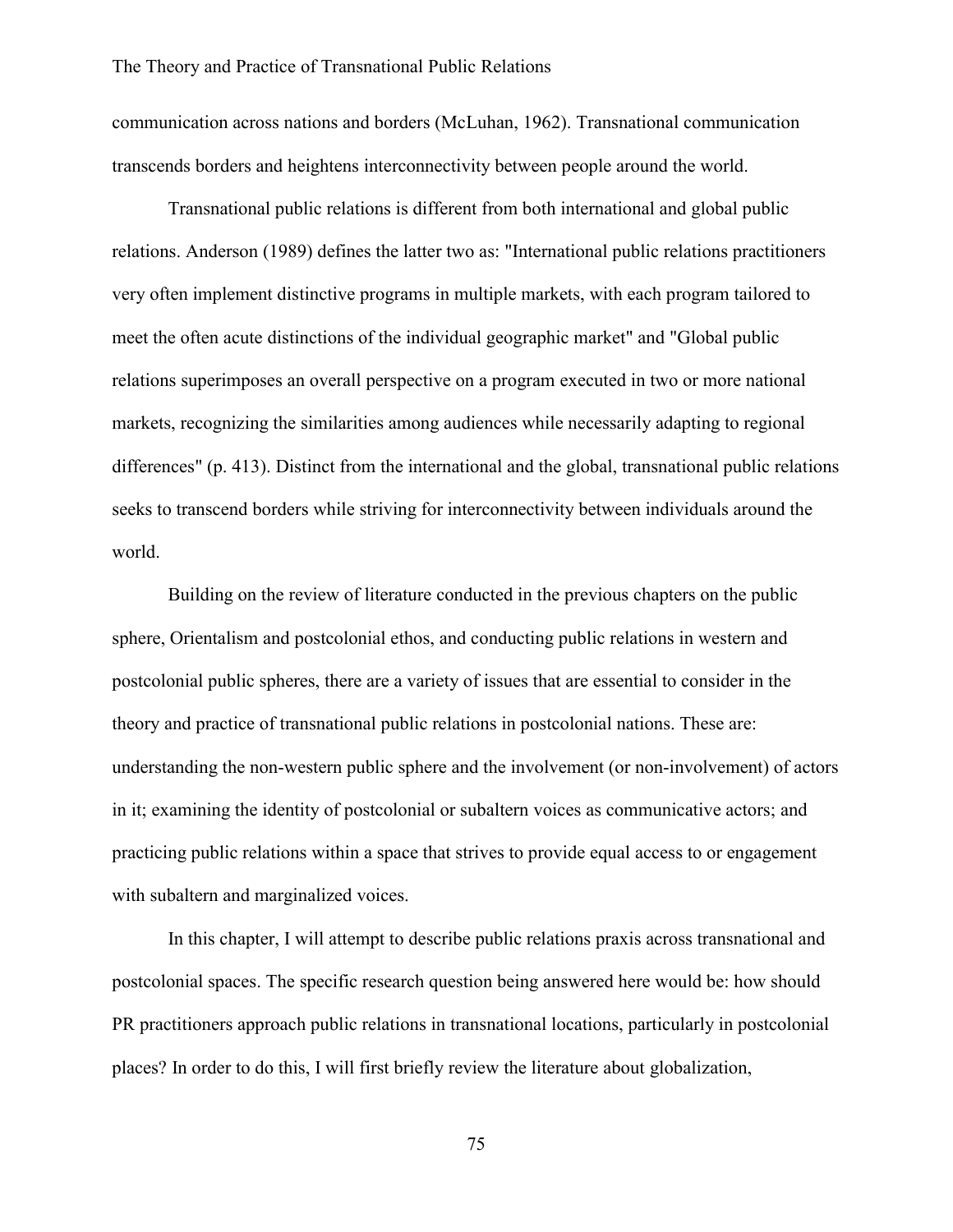internationalism and transnationalism as well as transnational and international public relations; and will then study the rhetorical model of public relations (van Ruler & Heath, 2008) as a valuable starting point to engaging postcolonial publics in dialogue. The rhetorical model of public relations will be informed by a culture-centered approach (Dutta, 2011) toward public relations practice, along with knowledge of postcolonial theory and subaltern studies, as a way to attend to the cultural nuances particularly in postcolonial nations. Theories from philosophical hermeneutics and phenomenology will also be studied in order to inform the theory-building and practices of transnational public relations. Lastly, relationship-building within "interlocking group formations and loyalties" (Bernays, 1928, p. 55) will be explored as a particular strategy that can be used in collectivistic and high context cultures to inform public relations practice and theory.

## **Globalization, Internationalism and Transnationalism**

This section deals with identifying and differentiating the terms global, international and transnational. The three terms have been used interchangeably by some authors in the field, but Bayly, et. al. (2006) argue that there are fine differences between each of these terms. While some authors point to a difference in conceptual terms between the notions (Bayly, et. al., 2006), others see difference in political demarcations between state and non-state actors (Nye & Keohane, 1971; Stokes, 2004). Knight (2004) offers a way to demarcate the three terms that I've found most useful. She states,

The term *international* emphasizes the notion of nation and refers to the relationship between and among different nations and countries. *Transnational* is used in the sense of across nations and does not specifically address the notion of relationships. *Transnational*  is often used interchangeably and in the same way as *cross-border*. *Global*, on the other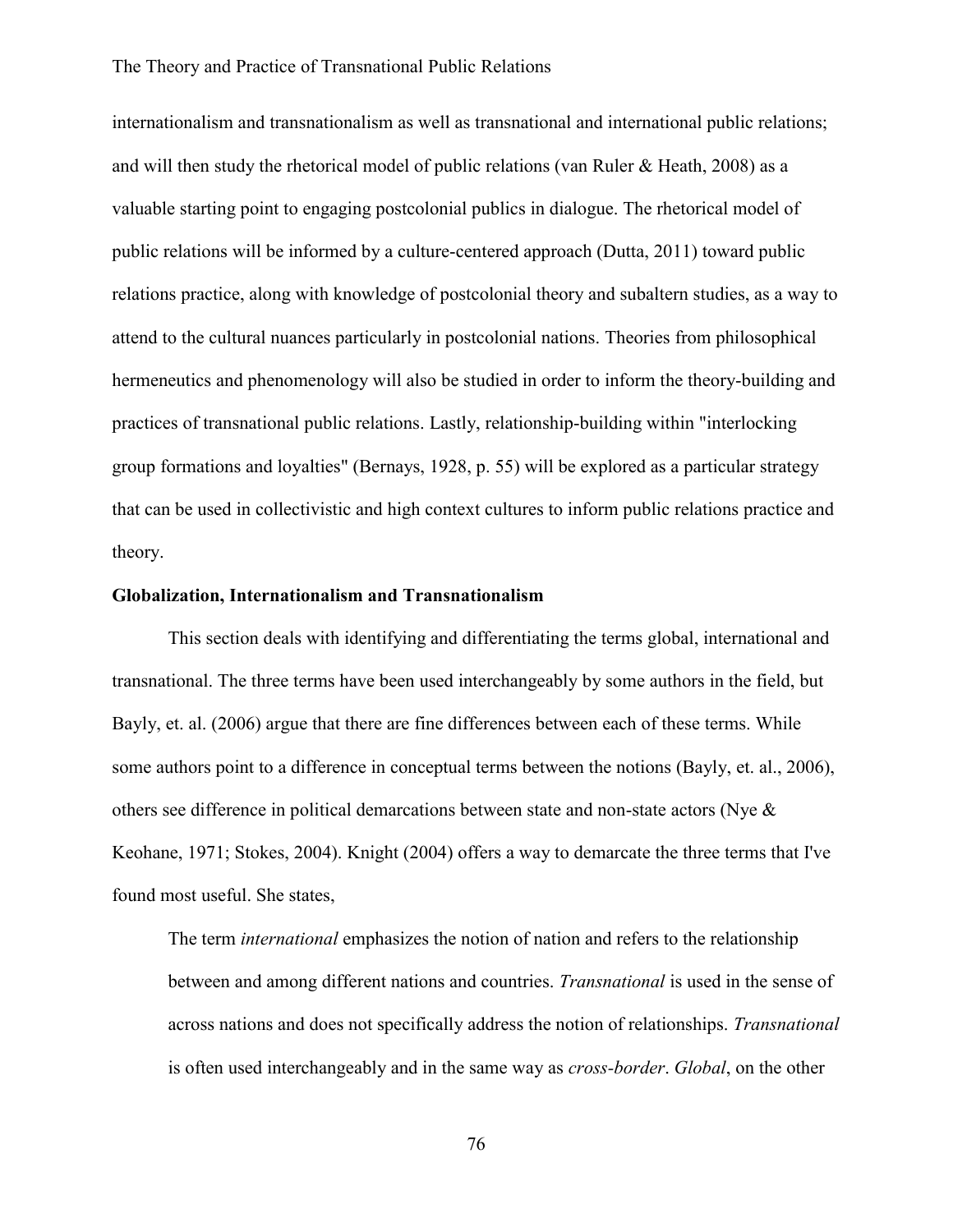hand, refers to worldwide in scope and substance and does not highlight the concept of nation  $(p, 8)$ .

We will first review the term 'global' or 'globalization', then look at 'international' and 'transnational' in an effort to distinguish between the three interconnected but distinct ideas.

The term and idea of globalization is a contested issue. James and Steger (2014) state that the use of the term 'globalization' is a fairly new concept, being in discursive prominence mostly since the 1990s, but the process of globalization has been happening for centuries. A historical understanding of the origin of globalization by Held, McGrew, Goldblatt and Perraton (1999) states that it evolved in four phases: pre-modern, 900-1000; early modern, 1500-1850; modern, 1850-1945; and contemporary, 1945 to the present. Technological advances and easy access of vast amounts of information are particular characteristics of the contemporary phase of globalization (Friedman, 2005). Robertson & White's (2003) scholarship explains views where globalization is considered a particularly recent and Western concept, linked particularly to American hegemony.

The term and concept of globalization has been employed in various fields to mean different things - for example, in describing the global life of the mind in education, from an economic point of view of global markets in international relations and economics, in journalism to study the issues of world reporting, and the study of migrations of peoples across various nation states in sociology and anthropology (James & Steger, 2014).

Globalization is understood by different people differently based on their particular viewpoints. Kambutu (2013) states that positionality matters in making sense of the various metaphors and lenses used to understand globalization. For example, he states that metaphors like the 'global village' or the 'network of interdependence' might be used by nations and peoples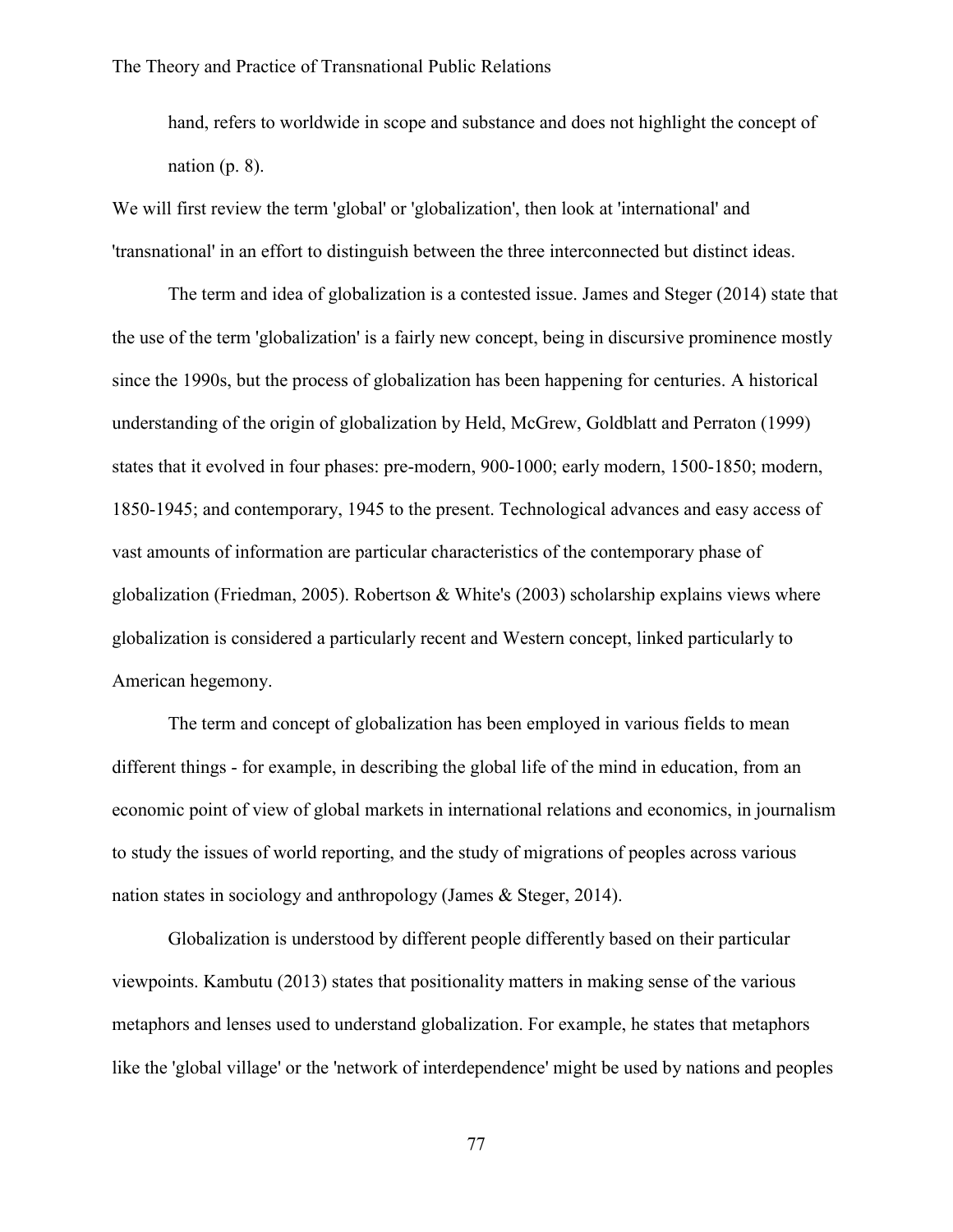that benefit from globalization, while critical metaphors like 'Neo-colonialism' are prevalent among nations and peoples that are at a disadvantage when it comes to the application of globalized principles.

The rise of the internet and other communication technologies has perhaps been the most influential in giving rise to the ideas of an interconnected and interdependent society as opposed to one that is grounded in physical, cultural, economic and political boundaries. Various technologies have spurred interaction between different groups of peoples, so that there is an increased sense of understanding and sharing between communities from different parts of the world (Kambutu & Nganga, 2008). For example, scholarship about 'global teens' points to the sharing of cultural interests, fashions and music across nations through the use of the internet (Parker, 2005). Marketers have paid attention to the phenomenon and the consumption behavior of the 'global teen' is being shaped by global marketing practices and strategies that appeal to emerging trends in fashion and music (Kjeldgaard & Askegaard, 2006). Thus, communication technology, the internet and mobile phones are building a community of cultural interconnectedness and sharing in the midst of people who are physically and geographically distant from each other.

However, critics of globalization point to increasing social injustices being the cause and effects of globalization. Scholars (Miller, 2010; Steger, 2009) point to the furthering neoliberal political, economic and social agendas by Western elites from an ethnocentric viewpoint, considering it an ill-considered coopting of ways of thinking and being in disadvantaged nations, leading to an increase in social injustice of marginalized peoples. Lee (2012) states that wealthy and powerful nations carry out political, economic and social hegemonies at the expense of human and civil rights in disadvantaged nations. Bayly, et. al. (2006) consider the application of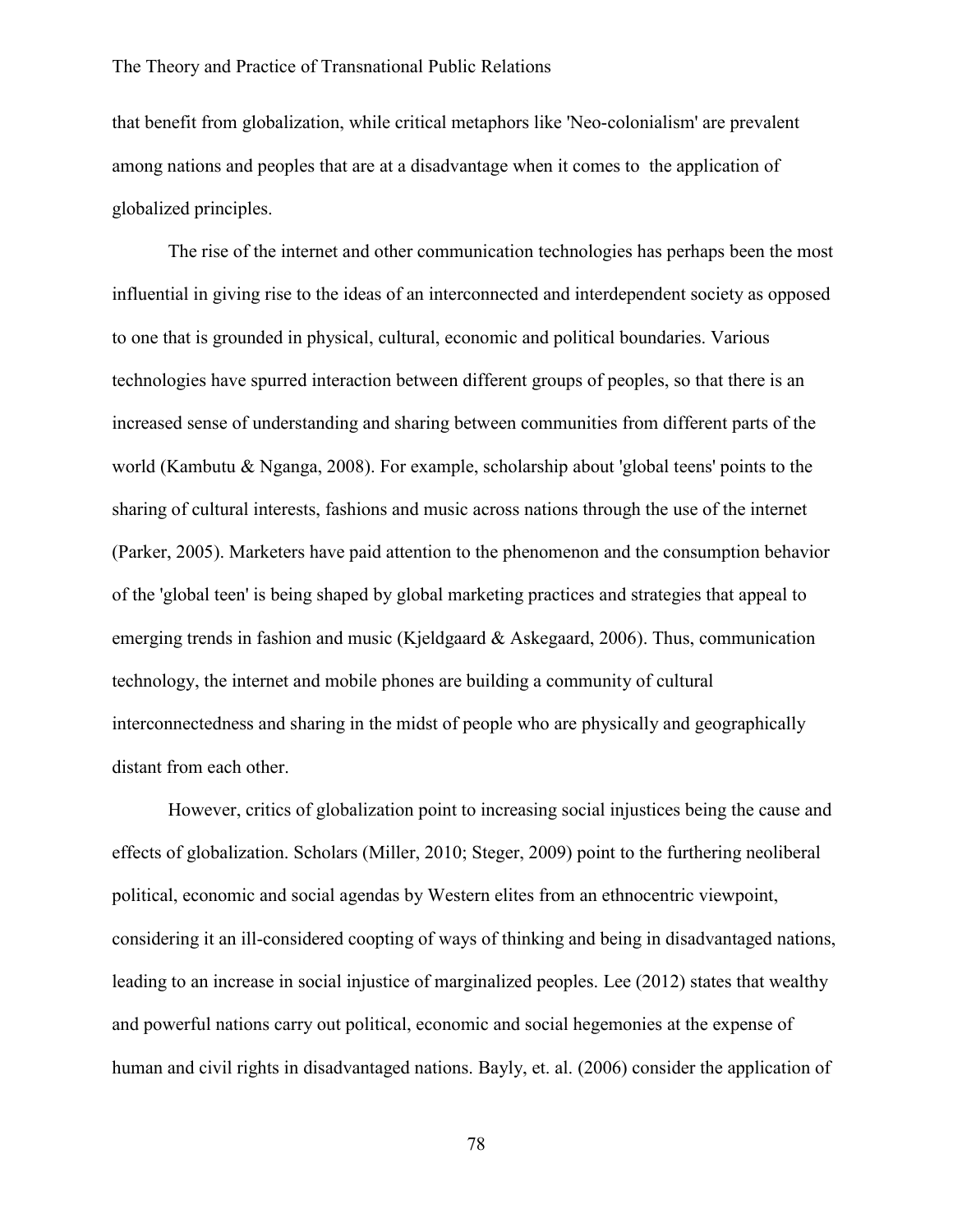the term 'global' to mean an application of World Systems Theory which tends to "flatten the complexities of the "Third World". In such flattening, the "Third World" becomes the victim of the forces of the capital/the North/the metropole. The political complexity of "the South" disappears." (p. 1443). The spread of the culture, ideology and cultural artifacts of the United States are especially under fire under the term 'McDonaldization' or the McWorld phenomenon. The power and hegemony of U.S.-led military action is also criticized for imposing a way of life on other peoples and cultures (Barber & Schulz, 1996).

To summarize, a global understanding can prove beneficial in terms of providing an interconnectedness and shared mindset around the world. It can, in its best sense, be the cause for a common viewpoint, shared understanding and broadening of social, political and moral points of view. However, the term also encompasses within it a sense of the loss of particularity when critics point to a loss of agency of the postcolonial or Third World due to the ethnocentric impositions of ideology or hegemonic social, economic or military discourse. Issues of power on the part of various nation-states play a role in the application of which knowledge structures and discourses are privileged and recognized as the ones that are globally accepted. A global or universal mindset points to a 'one size fits all' kind of approach to shared values and identification techniques, which can have the effect of erasing the local.

The terms international and transnational, however, differ from what is termed global or globalization. Transnationalism is defined as "those normative traditions of political thought that encompass ways of thinking and acting about issues, events and conditions that transcend the nation state" (Stokes, 2004, p. 121). Internationalism, in the other hand, is "the principle that in the interests of greater prosperity and security, nation states must collaborate in international organizations" (p. 122). Internationalism is based on a global order that envisions nation states'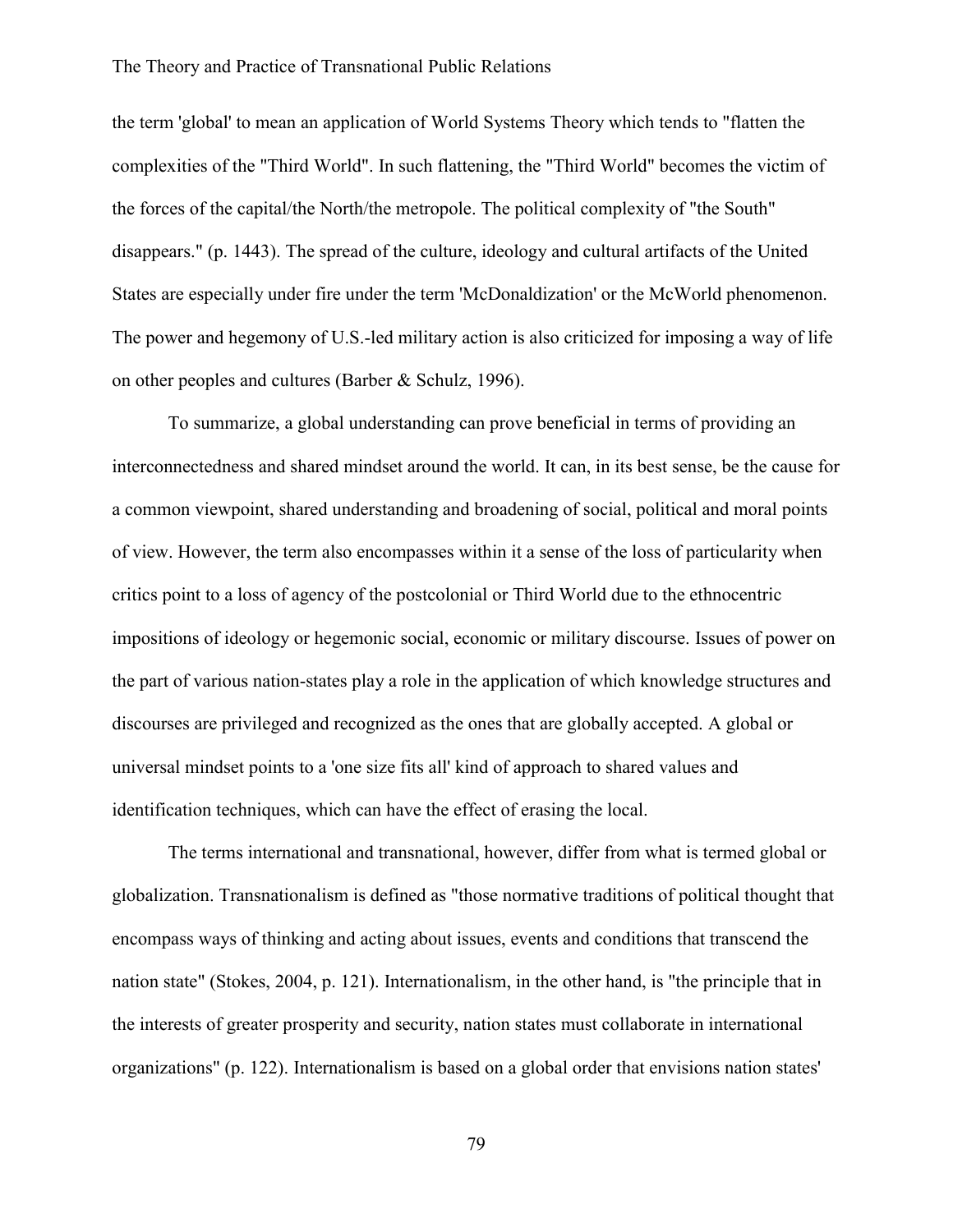adherence to universal laws and international institutions. Under the term internationalism, nation states agree to cooperate with each other under a set of common rules and institutional regimes bound by universal values, such as human rights.

The term 'international', then, refers to inter-state interactions. The reconfiguration of nation-states finally led to research that was more transnational in nature. Nineteenth and twentieth century theories like modernization, dependency theory and Marxism revolve around the state as the central actor in how economic growth can take place particularly in developing nations (Bayly, 2006). A transnational conception of understanding these issues recognizes that there are many actors independent of the state, like individuals, communities or organizations, that can also be the drivers of economic and social change. Traditional political and social formations of a state-led understanding are rejected by the transnational approach, which introduces multiple focal points on issues in the world in additional to a national or inter-national lens.

Iriye and Saunier (2009) point to nations as being seen and empowered as the main frames for how human life was understood in relation to political, cultural, economic and social ways in scholarship in the nineteenth century to the present. Through the lens of the nation-state, scholars understood the ideas and ways that people thought and lived, and thus a conversation across the borders of nations was considered international. The term 'transnational' though, is interested in the "links and flows and [tracking] of people, ideas, products, processes and patterns that operate over, across, through, beyond, above, under, or in-between polities and societies" (p. xviii).

Bayly, et. al. (2006) state that the desire to move away from the term globalization or internationalism has been due to trying to break away from the nation-state as a category of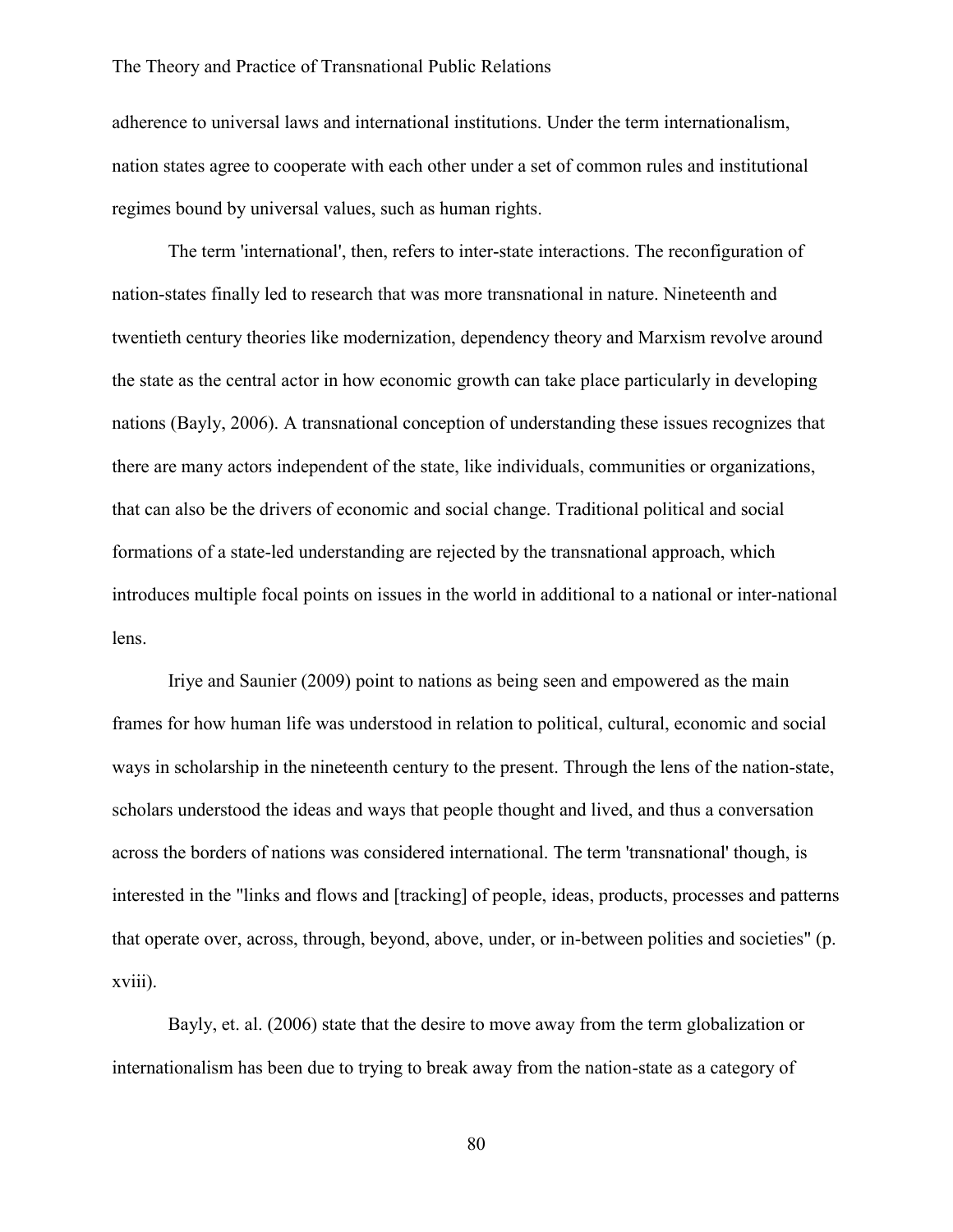analysis, and "especially to eschew the ethnocentrism that once characterized the writing of history in the West" (p. 1441). The term 'transnational' "gives a sense of movement and interpenetration" (p. 1442) across national boundaries, being attentive to the complex linkages, networks and actors across nation-states. Appadurai (2003) defines transnational thinking as focused on the 'space of flows', concerning itself with movements, flows and circulation within and between nations. Bayly et. al. (2006) state that "the claim of transnational methods is not simply that historical processes are made in different places, but that they are constructed in the movement between places, sites, and regions" (p. 1444).

The intellectual genealogy of the term is related to other traditions such as "studies of African diaspora and transnational forms of blackness, studies of imperialism and/or capitalism, various stripes of Marxist analysis of international movements, area studies…, postcolonial theory, comparative literature and questions of translation," (Bayly, et. al., 2006, p. 1444). The term 'transnational' grew to take into account "a whole range of connections that transcend politically bounded territories and connect various parts of the world to one another. Networks, institutions, ideas and processes constitute these connections" (p. 1446), not traditional nationstate boundaries.

Kozol states that transnationalism emerged from a focus on social justice activism across borders (Bayly, et. al., 2006). Critiques of U.S. and European imperialism and challenges to gender inequalities and heteronormativity also paved the way for the emergence of the field. Anticolonial movements, feminist rights, civil rights and LGBT movements have been instrumental in shaping the discourse about transnational movements. For example, in the review of postcolonial feminism (Mohanty, 1988), it was pointed out that global feminism was critiqued as not being nuanced enough to understand the particular issues of postcolonial women's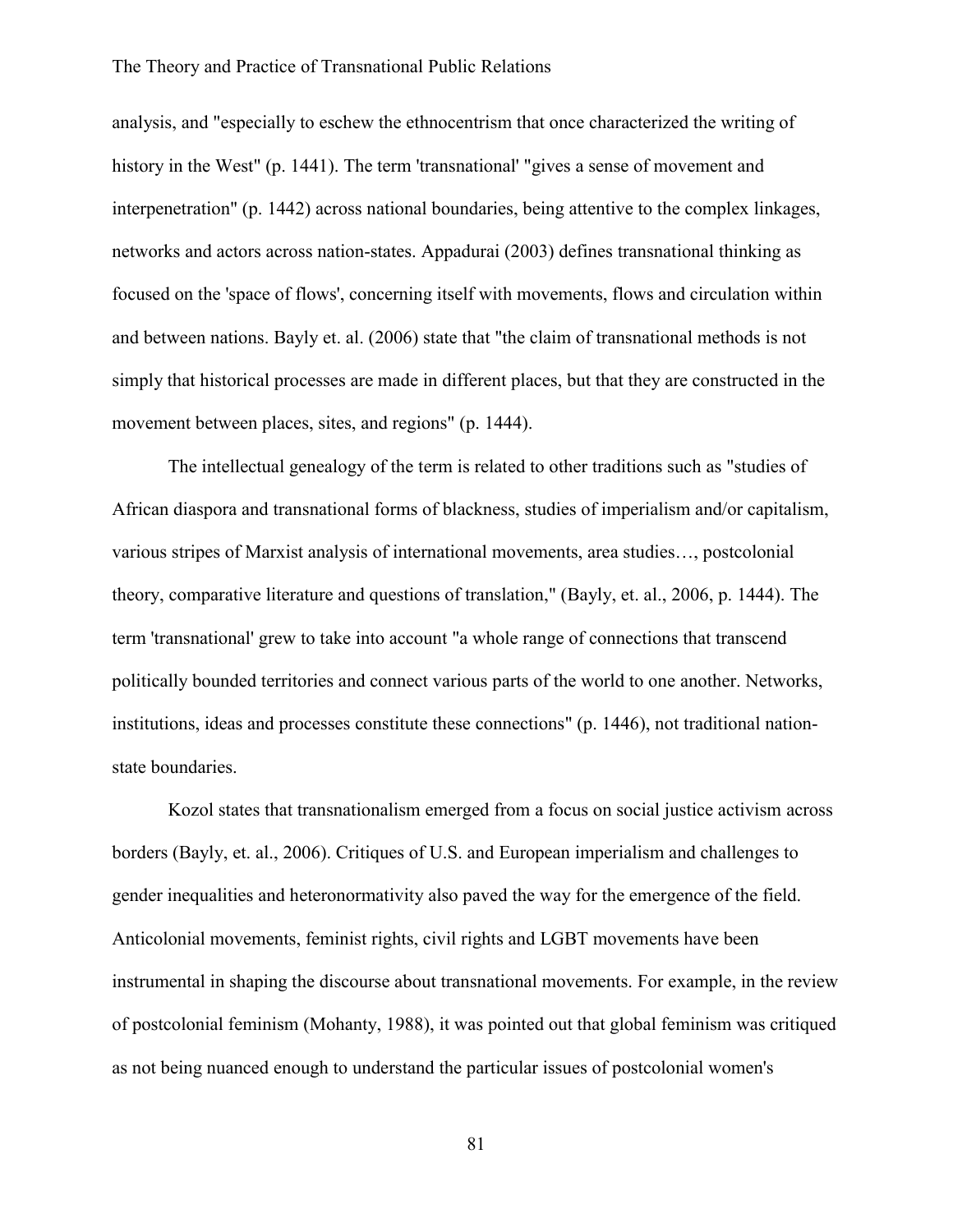experiences and resources. In such a case, transnational feminists have paid attention to processes and institutions such as colonialism, modernization, and various feminist movements have affected the lived experience of women in Third World nations.

The effect of a "technological juggernaut" (Bayly, 2006, p. 1455) - the internet and mobile communication - is apparent on the changing communicative spaces in our world today. Transnational communication is transacted through electronic means, both in terms of communication with and between individuals, and within the academic discipline and scholarship. It has "altered the ways in which we teach, communicate with our colleagues, and disseminate our research across national boundaries" (p. 1455). Cyber communication is also helping to create "social and intellectual groups among people separated by long distances and multiple time zones" (p. 1455). Through the advances in technology and communication, the way transnationalism is being enacted is changing both between individuals holding transnational identities as well as in disseminating scholarship or particular social movement messages inherent to the work of transnationalism and transnational advocacy.

In evaluating issues of migration and identity, Basch, Schiller and Blanc (2005) define transnationalism as "the processes by which immigrants forge and sustain multi-stranded social relations that link together their societies of origin and settlement" (p. 6). Transnationalism rejects the notion that social identity of individuals is tied to geographical space. The hegemonic representation of spatially bound identity is especially problematic for immigrants and diasporic communities, who form social linkages across geographical, cultural and political borders. Immigrants and members of diasporic communities develop and maintain membership in multiple relationships with individuals and organizations, for example "familial, economic, social, organizational, religious and political" (p. 6) relationships that showcase the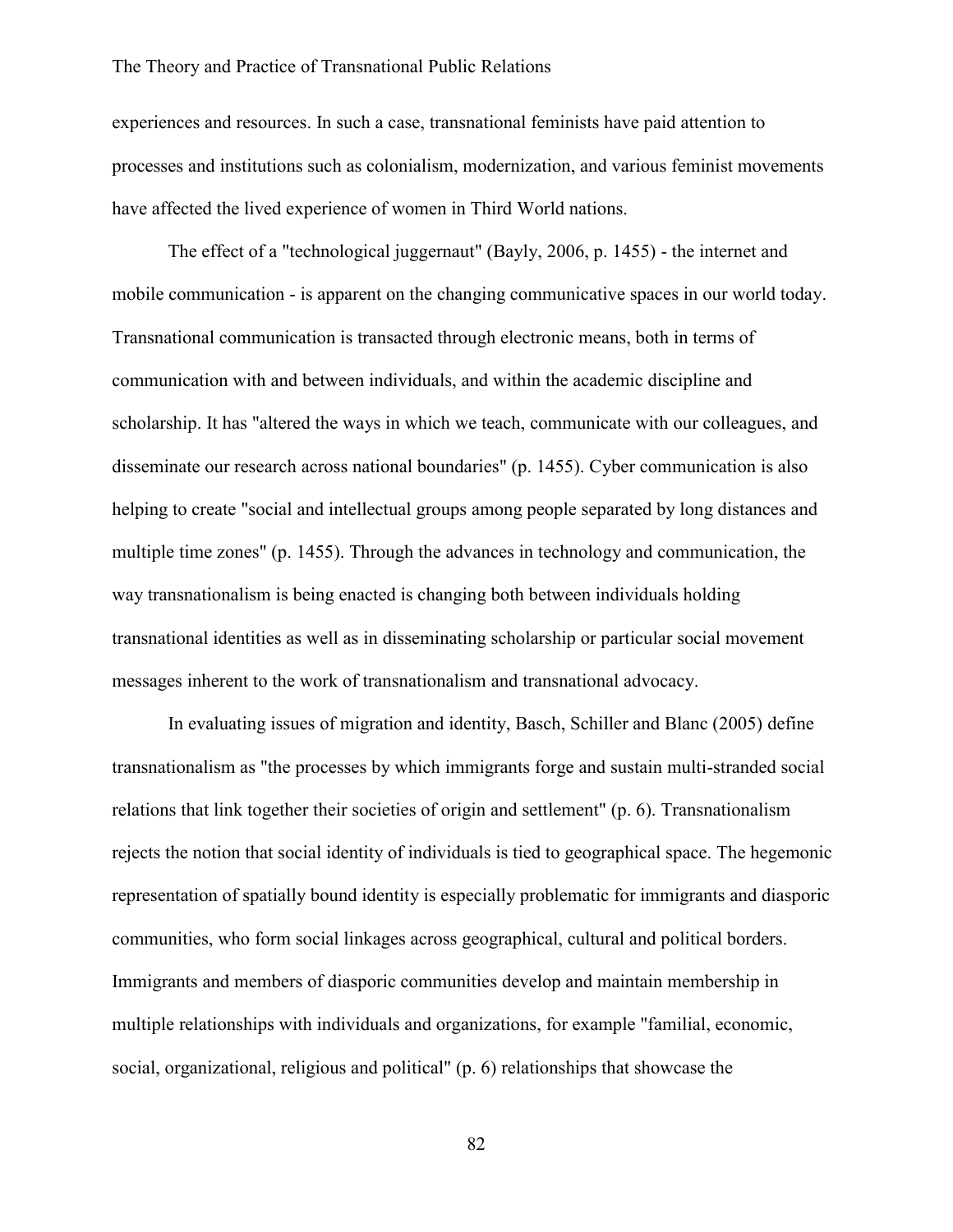interconnections that they have forged. Levitt and Schiller (2004) state that social processes and institutional memberships of immigrants can be studied in a clearer manner when the lens of transnationalism is used as opposed to traditional migration theories. Transnationalism resides within a larger intellectual project that looks at other fields of study and interacts with them to produce a richer and more nuanced understanding of the lived experience of individuals who transcend the boundaries of the nation-state.

In addition to studying immigration, scholarship related to transnationalism is focused on non-state organizational actors that work in different fields and different parts of the world. Khagram, Riker and Sikkink (2002) and contributors to their edited volume study the contributions of social and activist non-state institutions. These "transnational networks, coalitions or movements…have the potential to transform both domestic and political systems and international politics, especially by creating issues, mobilizing new constituencies, altering understandings of interests and identities, and sometimes changing state practices" (p. vii). Advocacy groups and nongovernmental organizations are increasingly moving across and between borders in their work toward highlighting particular issues that might affect populations living in different parts of the world. Tarrow (2005) states that the most interesting characteristic of transnational activism is that it connects the local to the global. Transnational activism is also transformative, in that it transforms the transnational actors, the connections among them, and strategies of engaging with each other. It also has the possibility of transforming political and social arenas of the places and actors that it engages.

In terms of the interconnectedness that a transnational approach brings, Connelly states that "the world is both coming together and coming apart because the processes of integration lead to new kinds of fragmentation" (Bayly, 2006, p. 1458). He explains, for example, that in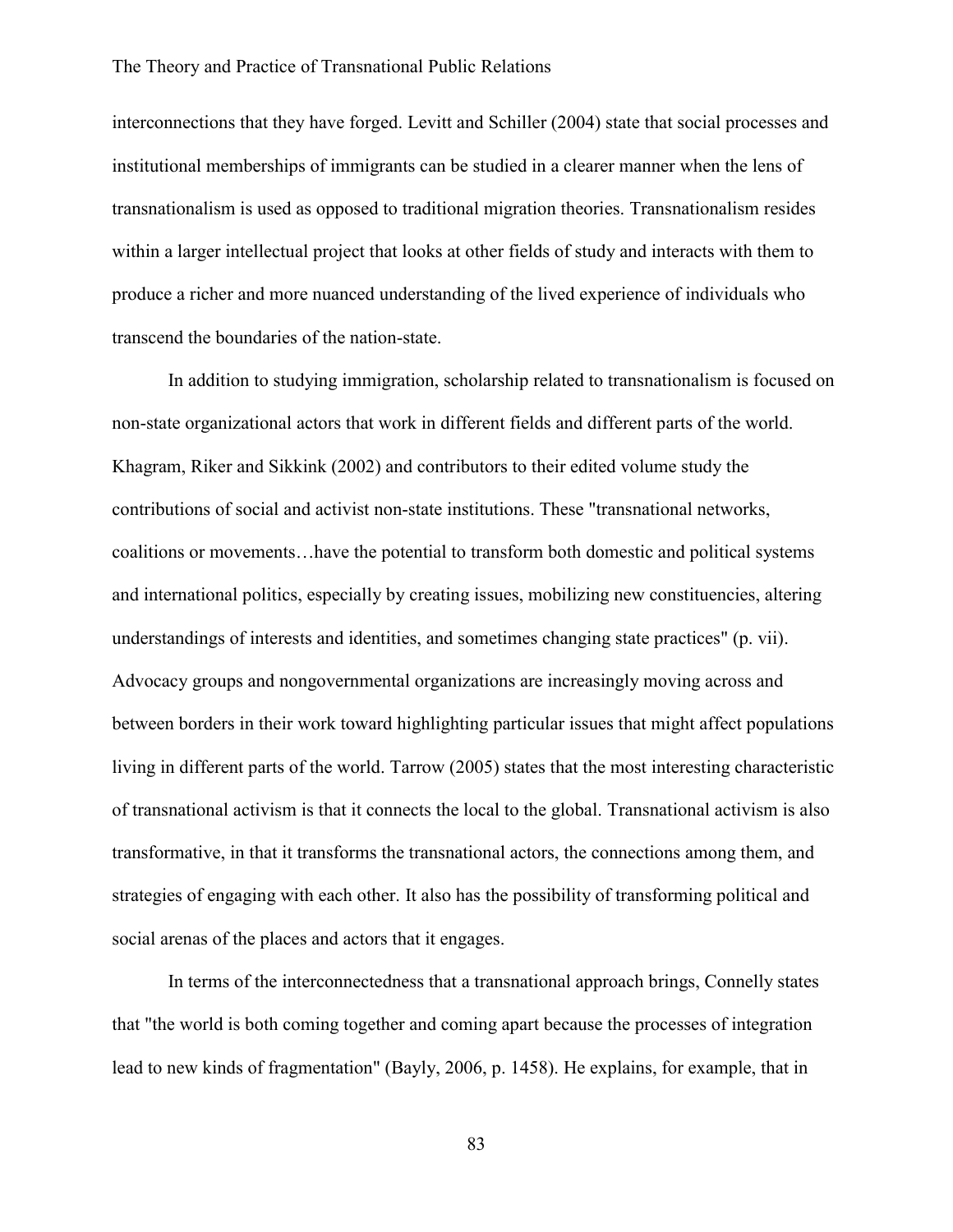gaining a transnational sense of community, one can lose a sense of national solidarity. When publics come together for a cause like gender equality, human rights or biodiversity, there is a strengthening across borders related to the cause, but this can also give rise to new borders within societies that can be conceived as groups being clustered around an issue. This conception of a transnational society with multiple arenas where individuals can connect to one another by way of their interests points to Hauser's (1999) idea of a reticulate public sphere in which people come together and engage in vernacular discourse around a particular issue.

One of the characteristics of transnationalism is "to avoid falling into "grand narratives"" (Bayly, 2006, p. 1455) that are traditionally put forward as a way of seeing the world. Binary constructions like the North-South, elite-subaltern, dominance-resistance are being swept away and rejected by the transnational approach. Unlike globalization, transnationalism rejects conflating histories and societies and people into one overarching way of thinking and being. While engaging various existing metanarratives, it allows for petit narratives that can better inform the way people exist in their lived realities. Therefore, a transnational approach would be particularly apt for a postmodern world in which we live today.

Transnationalism, as a way of seeing, gives us multiple lenses and ways to see the world. It is,

open to various methodological preferences, and to many different questions. It takes as its starting point the interconnectedness of human history as a whole, and while it acknowledges the extraordinary importance of states, empires, and the like, it pays attention to networks, processes, beliefs and institutions that transcend these politically defined spaces (Bayly, 2006, p. 1459).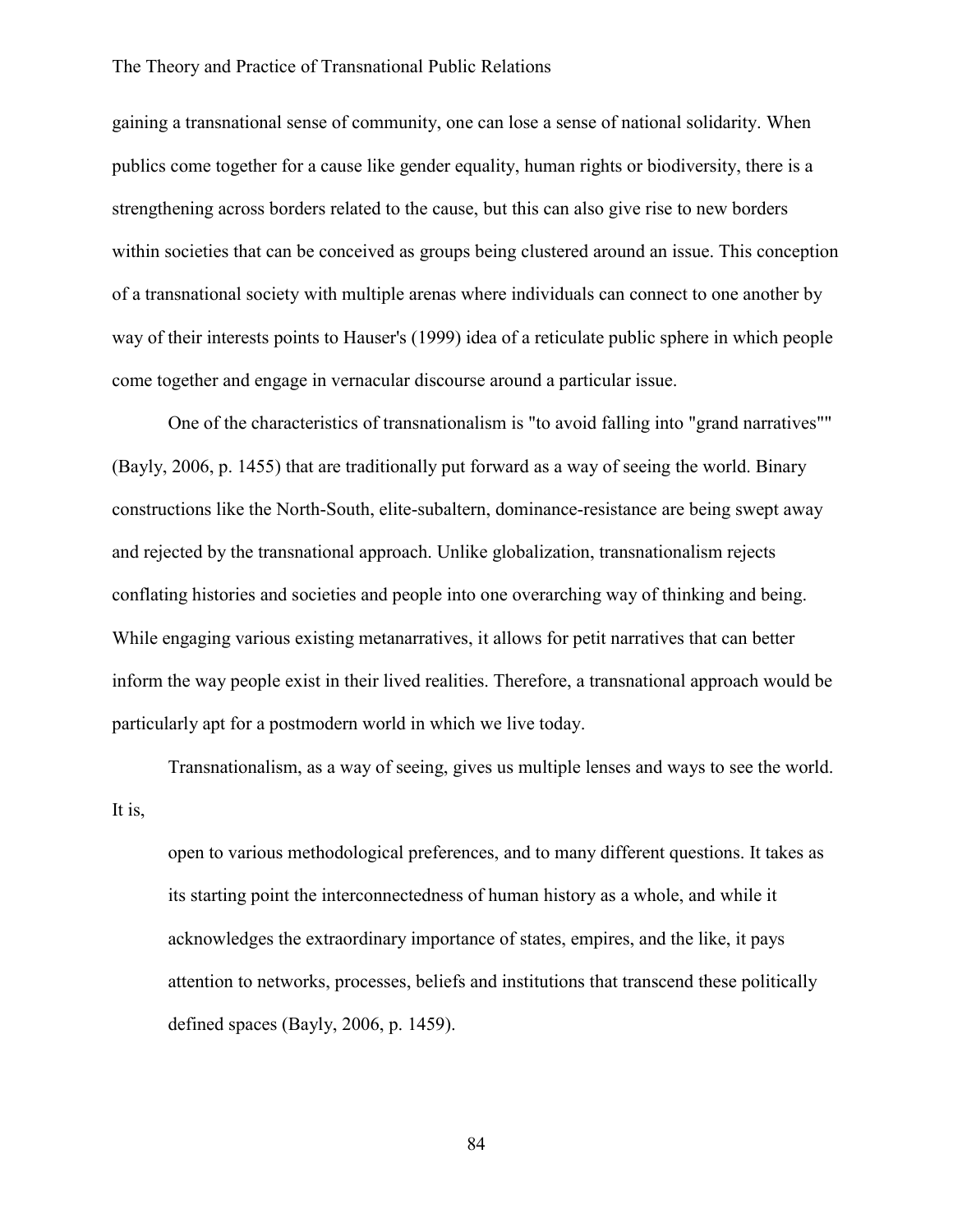It operates in the spaces between various institutions and finds ways to see connections between them. It works in dialogue with other approaches and provides conversational opening to engage other theoretical approaches like feminism or postcolonialism. Keeping this in mind, later on in this chapter I attempt to inform the theory and practice of transnational public relations by engaging philosophical and rhetorical scholarship from various other fields of study.

In communication literature, Schrag's (1992) notion of transversality demonstrates a transnational understanding, wherein he proposes a transversal understanding of communication that can take place across differences and locations, while being attentive to the very difference it tries to bridge. In recognizing both particularity and diversity, transversality pays attention to the local and the universal. Schrag (1986), by firmly grounding the communicative experience of humans in their lived reality, anchors the way humans think and act in their particular societal localities. At the same time, remaining cognizant of the diversity and difference of worldviews of their communicative partners also paves the way toward identifying with each other and engaging in enlightened exchanges that can lead to a larger sense of understanding between people.

An example of transversal or transnational understanding could be the conception of justice, which even though has a European / Western conception, might also mean different things to different people. In the context of this project, as Abu-Lughod (2002) puts it, "we may want justice for women, but can we accept that there might be different ideas about justice and that different women might want or choose different futures from what we envision as best? We must consider that they might be called to personhood, so to speak, in a different language" (pp. 787-788).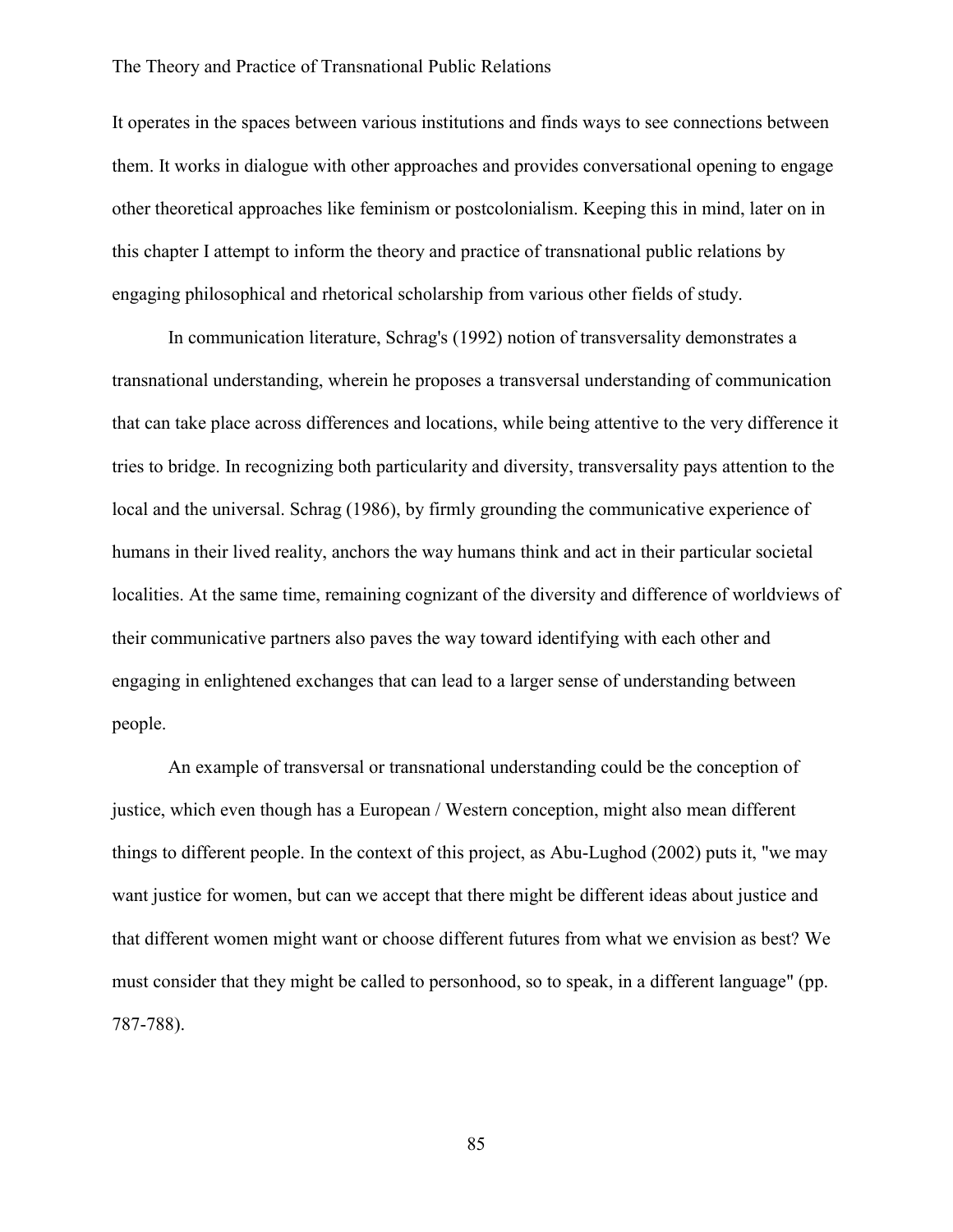In the service of theorizing and practicing activist transnational public relations, being accepting of difference is important. However, accepting difference does not mean distancing of the communicative actor from that which is different and seeing different individuals as the Other, but understanding difference in the context of an interconnected world. Recognizing and respecting different ways of thinking and being as products of particular histories, social and political circumstances, and religious ideologies is one of the ways through which a transnational approach can help in activist public relations across borders. The next section reviews transnational public relations literature in order to situate theory-building in the field.

# **Transnational Public Relations**

Wakefield's (1996) review of scholarship related to public relations practices in international contexts suggests that the interest in transnational public relations is immense but haphazard. The growing literature suggests that countries are relying on public relations principles from American or European organizations, while adapting those in some way to their own cultures. Botan (1992) asserts that this mere adaptation to another culture's way of practicing public relations is not enough for transnational organizations; it is also necessary to learn from the other culture in order to then reflectively improve one's own discursive practices, thus making sure that both parties learn during the exchange.

Wakefield's (1996) review of international public relations until the 90s shows that most studies in the field have focused on anecdotal or descriptive practices being used by organizations rather than particular theories. Other studies have focused on ways to "avoid cultural blunders" (p. 18). Another issue is that earlier studies have focused on particular countries and how to practice public relations there, rather than aiming at defining an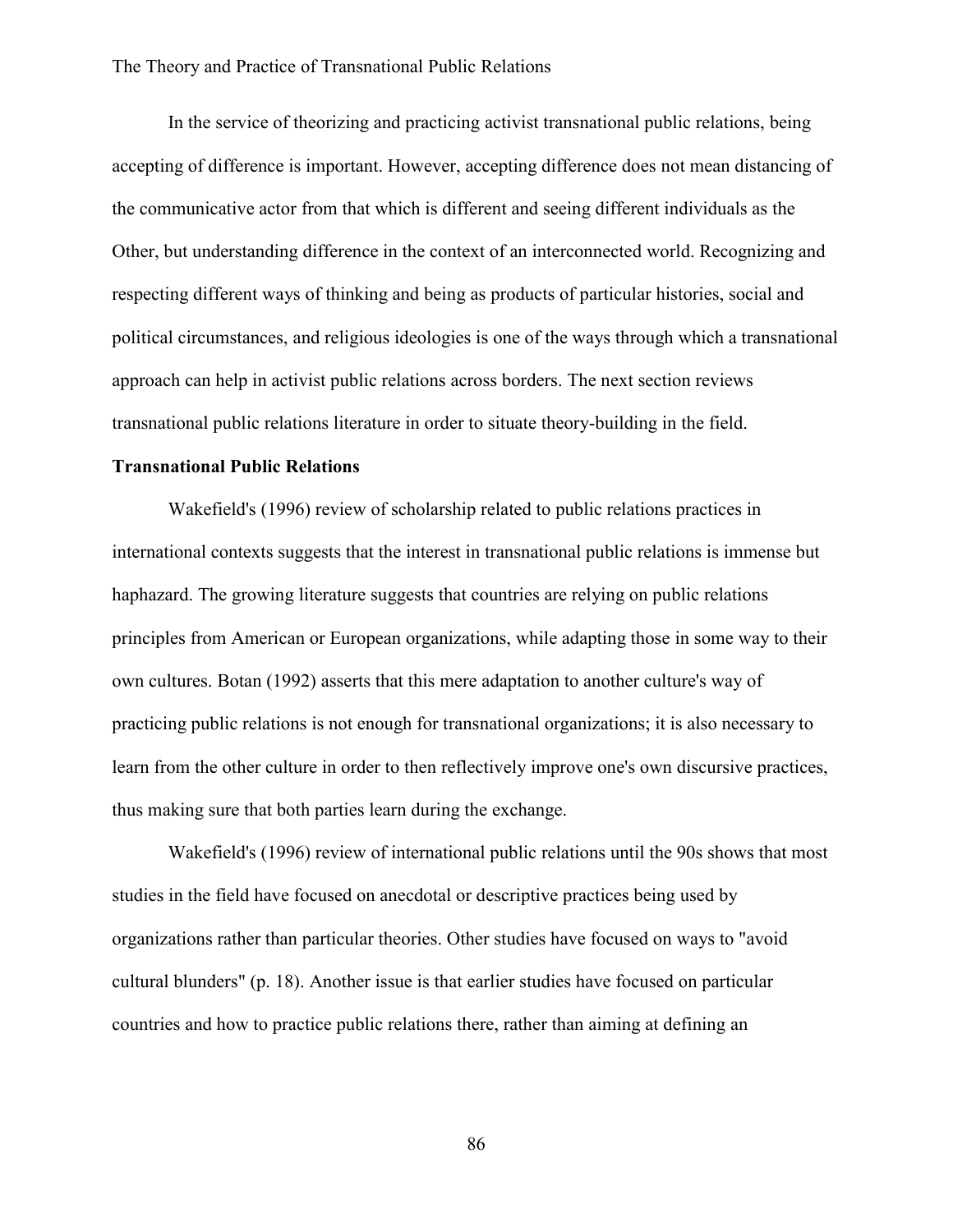overarching set of principles or theories that could be applicable in various contexts in transnational public relations (Botan, 1992).

Most of the public relations principles in other countries are introduced through Western multinational corporations and their workings. In later reviews of literature related to transnational public relations, Bardhan and Patwardhan (2004) state that the entry of multinational corporations into host countries has been fraught with issues of neocolonialism and postcolonial anxieties, which necessitates extreme caution on the part of these organizations in employing public relations practices. The authors suggest that public relations activities in these organizations can be successful if the organizational discourse operates in a culturally attuned manner with respect for the local that can be demonstrated through a socially responsible performance on the organization's part.

A study by Bardhan (2003) evaluated the various models of public relations that are currently being employed or could be employed in transnational public relations. Four main models of public relations practice (Grunig & Hunt, 1984) have historically been advanced in Western public relations scholarship, particularly in the United States—the press agentry / publicity model, the public information model, the two-way asymmetrical model, and the twoway symmetrical model (Grunig, Grunig, Sriramesh, Huang & Lyra, 1995). Bardhan (2003) examines each of these models and determines that they are not particularly applicable to the particular issues faced by public relations in other nations. Her conclusions state that the four models understand communications in a linear and individualistic manner, conceptualizing it as a sender--message--channel--receiver and feedback model. However, from a transnational and intercultural perspective, practitioners need to be attentive to other ways of conceptualizing communication, and transactional, collectivistic, interpretive and relational approaches should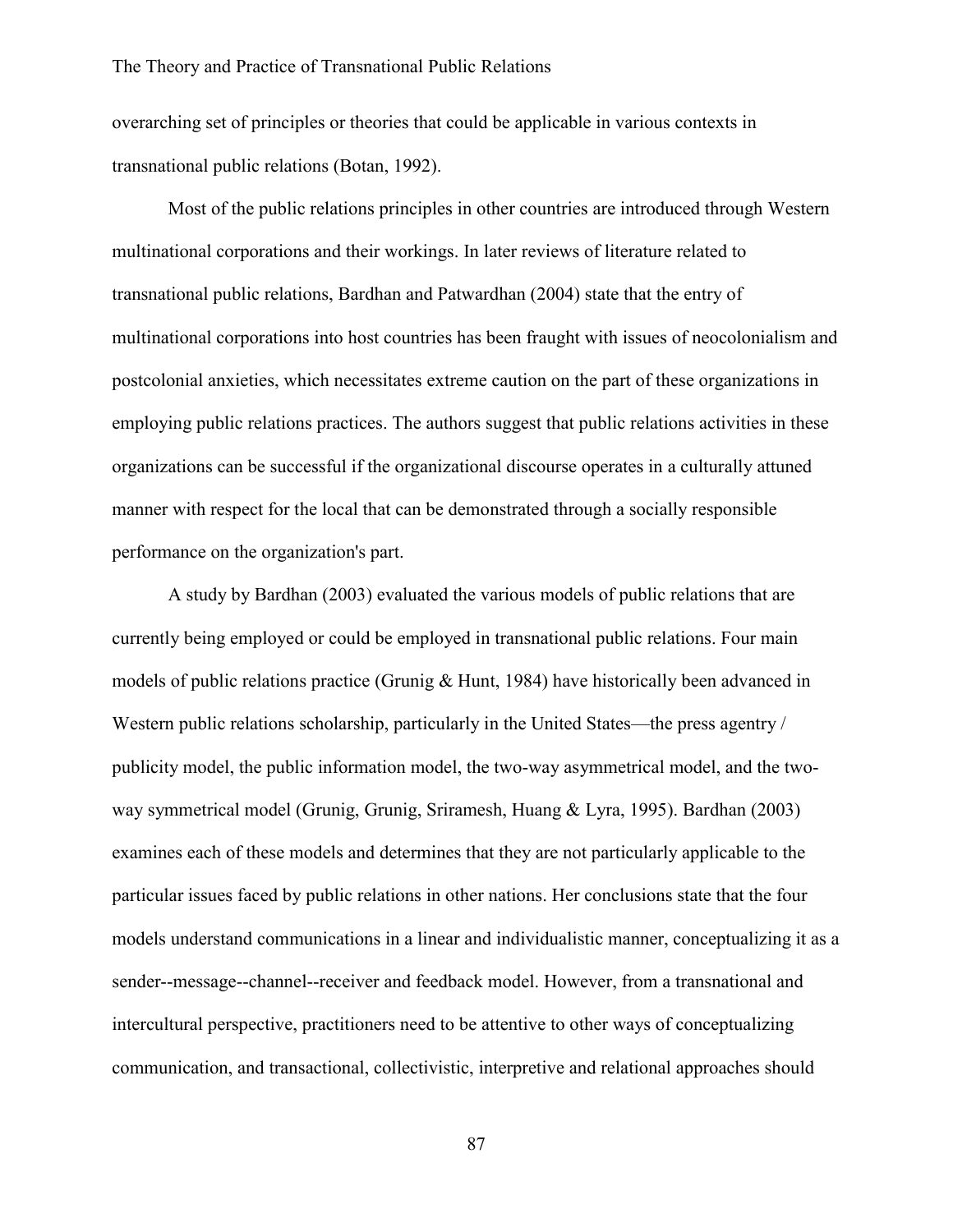also be examined. The personal influence model and the cultural interpreter model (Grunig, et. al, 1995) discussed later might be more suited to the needs of postcolonial nations.

An additional issue of concern is that symmetrical models do not pay adequate attention to issues of power distance (Hofstede, 1980) in emerging nations. The two-way symmetrical model proposed by Grunig, et. al. (1996) does not work as proposed, especially in countries that work on different ideas of power differentials and knowledge production. Application of public relations practices in these nations might lead to the powerful organization co-opting the voices of its less powerful publics. Therefore, according to Holtzhausen (2000), the effort of organizations in these societies should be to examine the inequities fostered by power distance with the aim of fostering relationship-building solutions with various less powerful publics in order to listen to their voices.

Considering the haphazard and inadequate study of transnational public relations, Wakefield (1992) calls for theory building in the field: "a foundation of principles and assumptions that come from scholarly research and theory building on what comprises effective practice in international public relations. Such a base would address *normative* issues, or what effectiveness *ought to* look like." (p. 19). One of the ways scholars can tackle the task of theory building, he says, is to assess theories from related disciplines that can help in laying a foundation for transnational public relations theory. In this chapter, I attempt to do just that by suggesting that transnational public relations theory building needs to be founded on the study and application of good rhetorical practices, attention to the cultural milieu of publics in other nations, knowledge of postcolonial theory and subaltern studies, as well as relationship cultivation in high power distance and collectivistic nations. The next sections will look at these areas of study in relation to transnational public relations.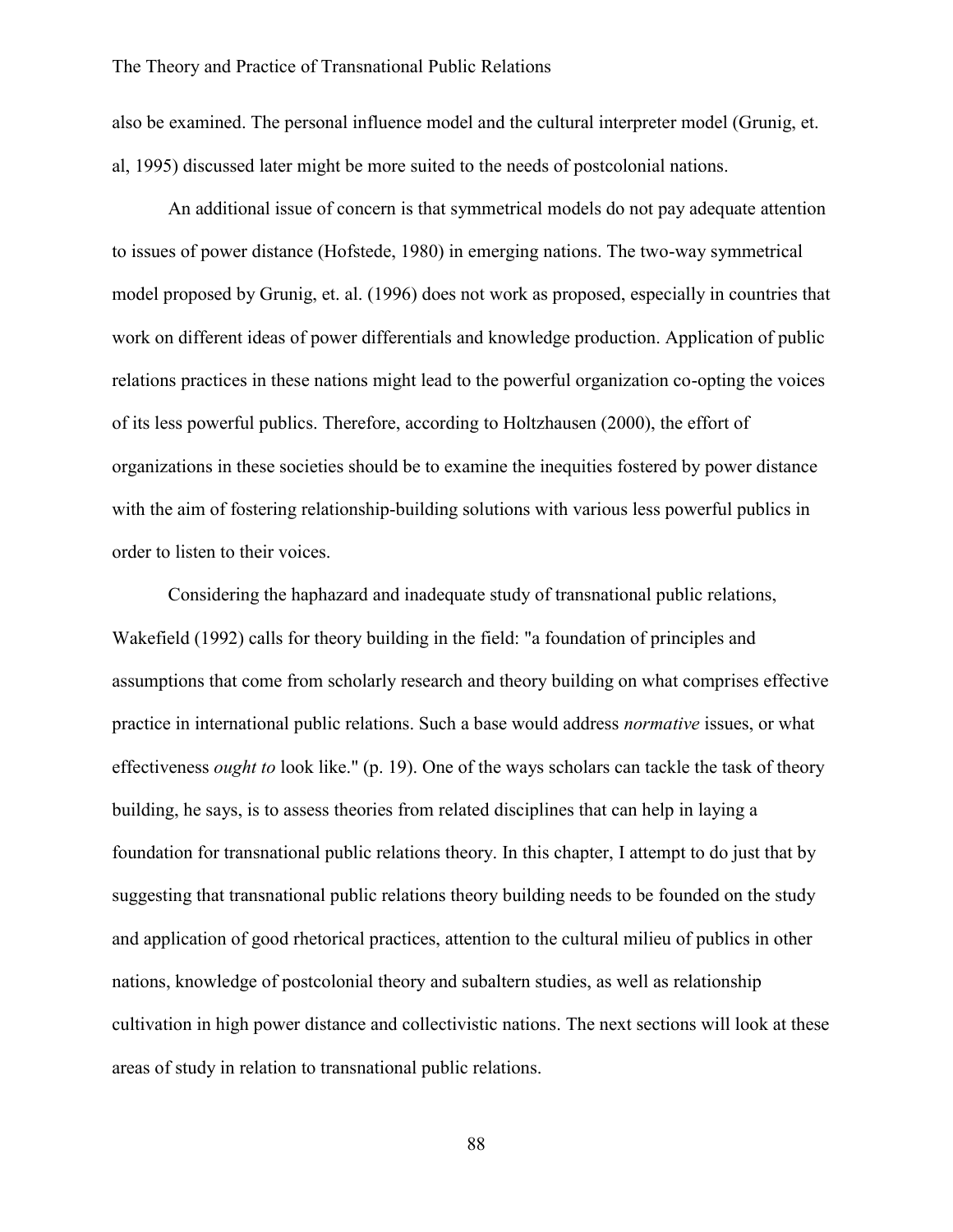# **The Rhetorical Model of Public Relations**

In the previous chapter, we reviewed scholarship that linked rhetorical public relations practices to democratic and societal ideals. Various scholars (Heath, Waymer and Palenchar, 2013; Sommerfeldt, 2012; Heath, 2011; Castells, 2008; Heibert, 2005) have concluded that the rhetorical aspect of public relations can be the ground for democracy to emerge. Others (Taylor, 2009; Taylor, 2010) have pointed to the idea that civil society is the basis of dialogic or rhetorical public relations. On the other hand, other scholars (Dutta-Bergman, 2005; Dutta, 2009) have also made the case for civil society being more of a detriment to postcolonial nations as a Eurocentric position reinforces an imperialist Western view of thinking and being on Third World nations.

In this section, I will examine the rhetorical model of public relations (van Ruler  $\&$ Heath, 2008; Heath, 2009), while dissociating it with any political or societal structures. In my view, the literature reviewed in the last chapter that has pursued the themes of rhetorical discourse within public relations has an idealistic or ideological basis. In this section, I endeavor to explore the underlying elements of and alternative interpretations of rhetorical public relations discourse without the ideas of civil society and democracy being used as terministic screens (Burke, 1969) to obscure the issue and distract communicative actors from understanding the lived experience in postcolonial nations. Burke's notion of the terministic screen speaks of the selections and deselections of words in language systems that can affect perception and symbolic action on the ground. In this case, fusing the terms 'civil society' or 'democracy' to rhetorical discourse serves to provide impediments to understanding the value of rhetorical discourse in nations that have non-democratic political structures or societies that might not be termed as civil societies.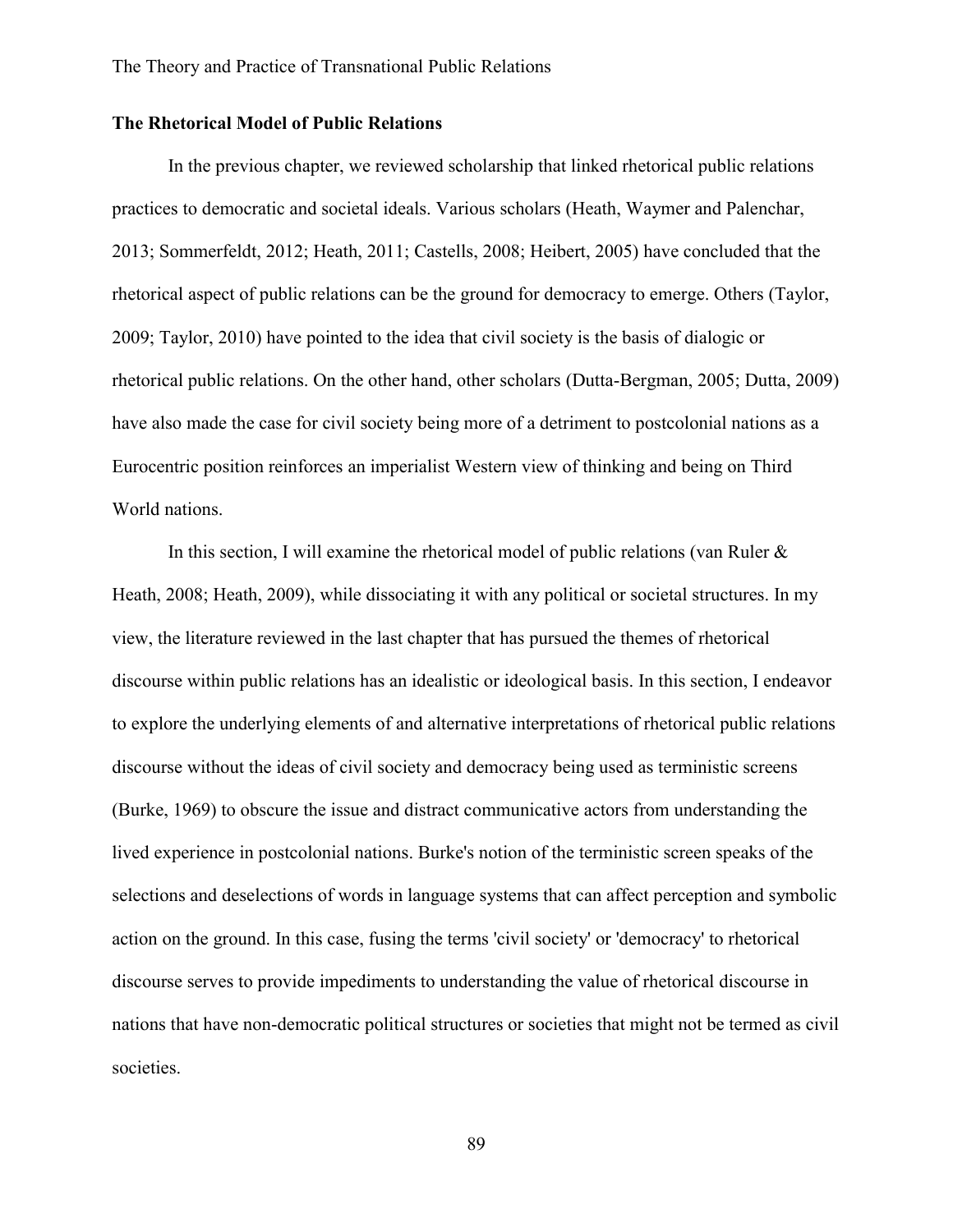Since rhetoric is considered a natural faculty and a basic feature used by humans (Kennedy, 2001) regardless of geographical location and culture, I will argue that the rhetorical model of public relations can be a valuable resource for the understanding of transnational public relations in spaces that may not support a democratic system of government nor exhibit the Eurocentric vision of civil society.

The rhetorical model of public relations advanced by Heath is based on "the rhetorical heritage reaching back to treatises central to the humanities" (van Ruler & Heath, 2008, para. 36). Since Heath bases his rhetorical model of public relations on the rhetorical tradition (2009), the function and strategies of rhetoric will be briefly outlined through the examination of the historical exchanges and ideas related to the ethical and effective performance of rhetorical discourse.

Rhetoric's roots can be traced back to Ancient Greek literature, from Plato's dismissal of rhetoric as a mere 'knack' rather than a true craft in *Gorgias* (380 BC; Lamb, 2001) to his acceptance of it as the art of enchanting the soul (Plato, 370 BC; Fowler, 2001) in *Phaedrus*. Plato bemoans that the craft of rhetoric has been reduced to mere demagoguery, and charges sophistic methods of teaching and using rhetoric by saying that their knowledge is superficial and amateurish, especially compared to the rigorousness of dialectic (Plato 380 BC; Lamb, 2001). In *Gorgias*, he complains that rhetoric is not based on and nor does it produce true knowledge, that it is a conviction based on *doxa*, or opinion, rather than on learning (454b-455a); that rhetoric has no rational principle or *logos*, and hence does not have the status as a *technē* or discipline based on science and knowledge (*epistēmē*) (462c). It is classified as merely *empeiria*, or knack, that produces instant gratification and pleasure in the speaker and listener. Thus, it is a form of flattery, *kolakeia*, an ethically disgraceful and opportunistic way to pander to the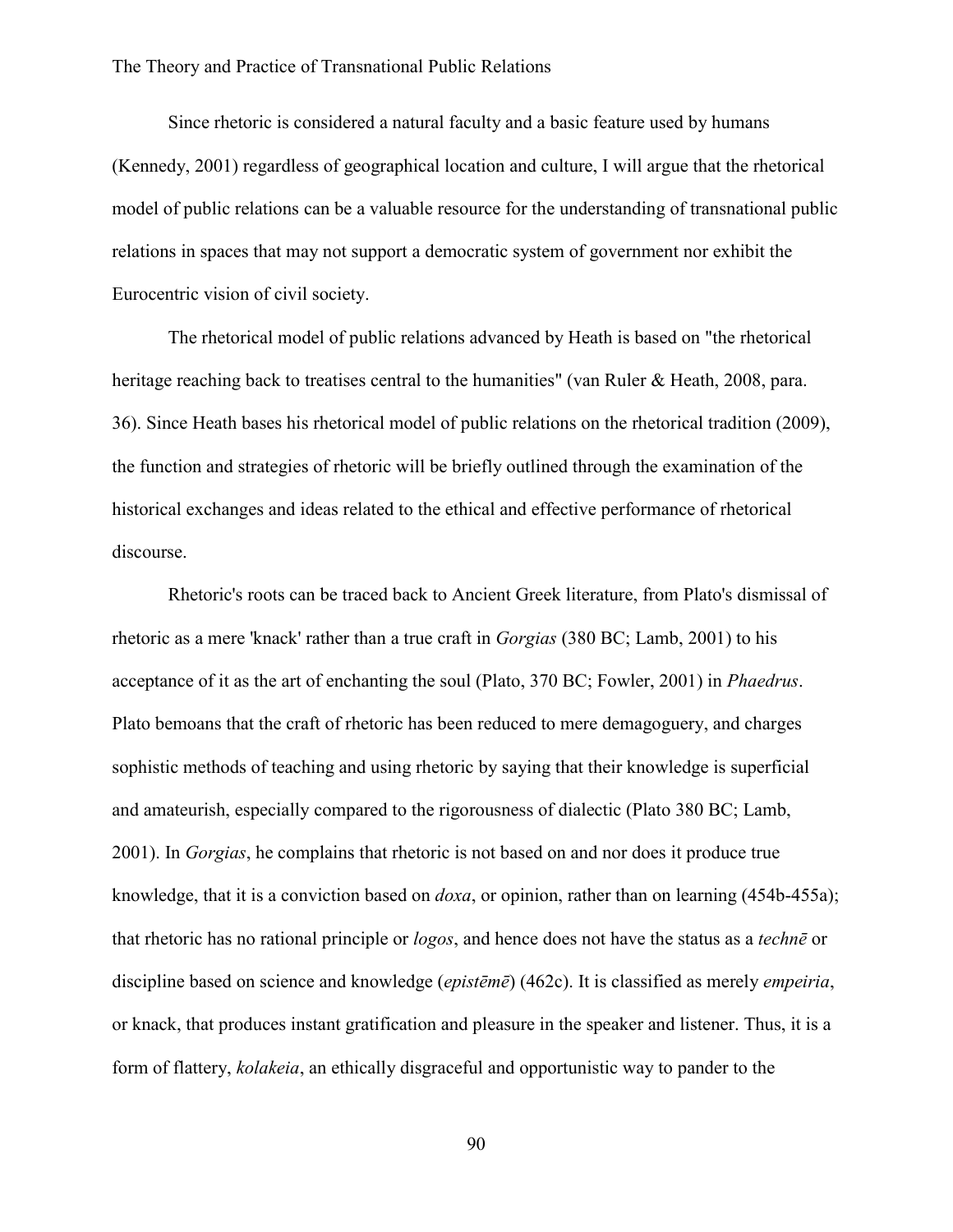clamoring of the masses (463a-c). This denouncement of rhetoric from Plato can be taken as a way to evaluate rhetorical discourse. Rhetoric that merely employs superficial knowledge of the subject or audience, or discourse that only seeks to employ appealing words to entertain the audience can be misleading.

However, in *Phaedrus*, Plato seems to take on the project of reforming rhetoric so that it can be based on true knowledge rather than demonstrating merely the appearance of knowledge. He suggests that rhetoric should try to elevate its situation from a mere knack or *empeiria* and adopt the goal of knowing the human soul. Plato believes that an orator's task is to discover the nature of the soul, for it is only then can he plant the virtues that the rhetorician desires in his audience's soul. In this way, rhetoric can plant in the soul "words accompanied by knowledge" (Fowler, 2001, p.164). Consequently, from Plato's critique and eventual attempt at redemption of rhetoric, we can determine the importance of true and deep knowledge of the audience as well as the subject of the speech, and its relationship to good rhetoric.

In its relationship to rhetoric, Heath (2009) points out that public relations as a discipline and its practitioners should be careful to make sure they have the best information gained ethically in order to formulate mutually beneficial outcomes that can serve the larger society. Socially responsible public relations based on rhetoric discourse, says Heath, should move away from manipulation and spin-doctoring toward a more ethically engaged form attentive to the needs of the publics that it serves.

Isocrates, a contemporary of Plato, states that "discourse which is true and lawful and just is the outward image of a good and faithful soul" (Isocrates, 353 BC; Norlin, 2001, p. 75), agreeing that knowledge of the soul and its good and true character are important elements of rhetorical education. Furthermore, according to Isocrates (1929), effective rhetoric requires "a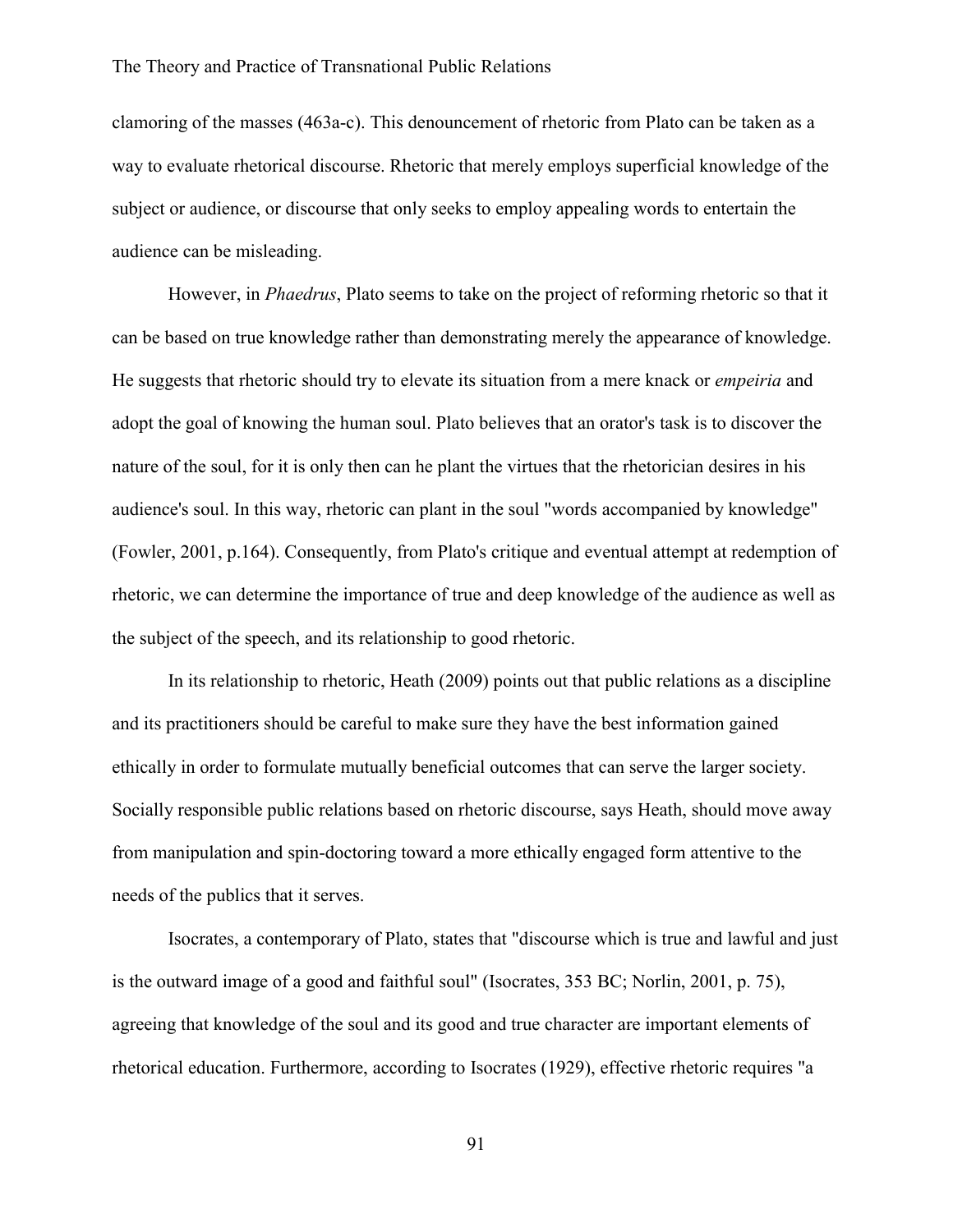mind which is capable of finding out and learning the truth" (p. 293), which denotes an emphasis again on learning about the various truths and understandings of the situation as well as context in which the rhetorician speaks.

Perhaps the most important issue concerning this project is Isocrates' mention of dialogic communication in rhetoric. He states, "With this faculty we both contend against others on matters which are open to dispute and seek light for ourselves on things which are unknown; for the same arguments which we use in persuading others when we speak in public, we employ also when we deliberate in our own thoughts" (Isocrates, 1929, p. 327). Thus, rhetoric requires thoughtful and deliberative speech, but is also dialogic in nature as it seeks to engage people on matters that are of public concern.

Heath (2009) notes that Isocrates' view of rhetoric is overwhelmingly geared toward the public good. He advocates for the use of rhetoric in service to society and in the collective interest of all. Concern for others should be the basis of using expertise in rhetorical discourse. This other-centered view of rhetoric is essential to activist and transnational public relations practice as well, since it is our concern for others and the betterment of society as a whole that motivates activism, and it is our learning and understanding of others' embeddedness that can guide our discourse with them across epistemological and ontological borders.

Perhaps the greatest contribution to rhetoric from Ancient Greece has been that of Aristotle. Aristotle's treatises on rhetorical discourse are still used to this date in Western education and practice. His focus on ethical discourse and the blending of rhetoric, politics and ethics situates rhetoric in the civic arena. Aristotle defines rhetoric as "the faculty of observing in any given case the available means of persuasion" (Aristotle, 350 B.C.; Roberts, 2001, p. 181), which emphasizes the element of invention in the rhetorical canon. He also lays emphasis on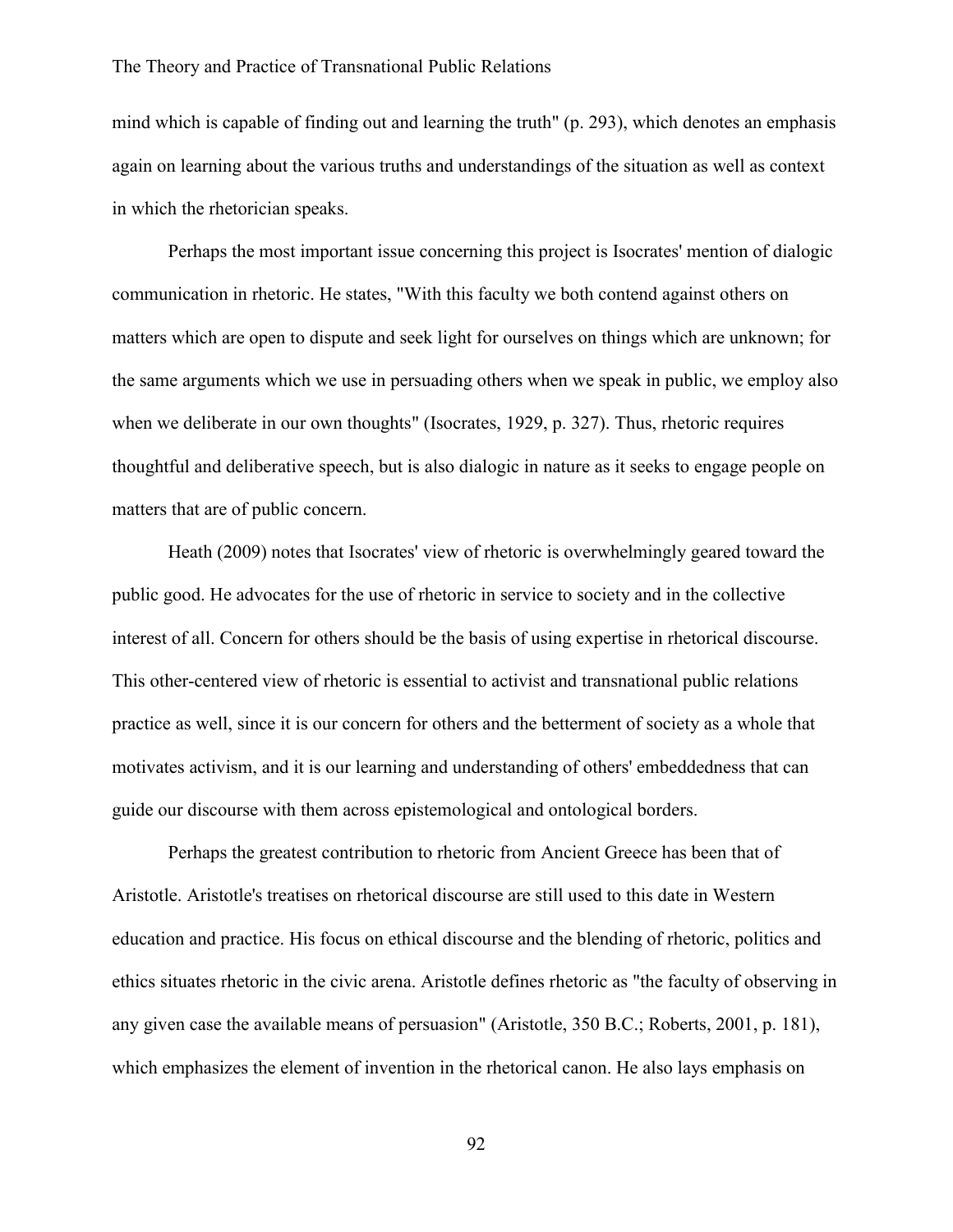logos - the evidence or the factual basis of any of the claims that the rhetorician might employ in his case, ethos - the character of the rhetorician and the credibility of his speech, and pathos - the use of emotionally relevant value judgements that can persuade the listeners to attend to a particular case.

Aristotle's notion of rhetoric points to the collective decision-making of publics as well as the fostering of enlightened choice through the coming together of different perspectives and viewpoints in the public arena. Additionally, rhetoric is concerned with the ethical dimension. For him, virtue is a state of character concerned with the choice of the mean between excess and deficiency.

In addition to the above, Heath (2009) argues that Aristotle's treatise on rhetoric has an emphasis on a two-way symmetrical model of public relations, as he advocated for the contestation of ideas in public, where arguments are analyzed by anyone within the general public. The very act of truth-seeking publicly allowed for the open exchange of ideas between parties, where the interests of all communicative actors were met, and the outcome of such communication was achieved through deliberative discourse and collaborative decision-making. In the rhetorical model of public relations as well as integrated marketing communication (Schutz &Schutz, 2004; Schultz, 2004), there is an overwhelming emphasis on the importance of the audience, collaborative decision-making and co-created meaning.

Quintilian's definition of rhetoric as the good man speaking well (Quintilian, 95; Watson, 2001) is pertinent to the rhetorical model of public relations, as Heath (2009) describes "the paradigm for public relations as the good organization communicating well" (p. 32). Quintilian's emphasis on both the character of the rhetorician and the effectiveness of his speech is echoed by Heath's highlighting of organizations with a moral compass as well as excellent communication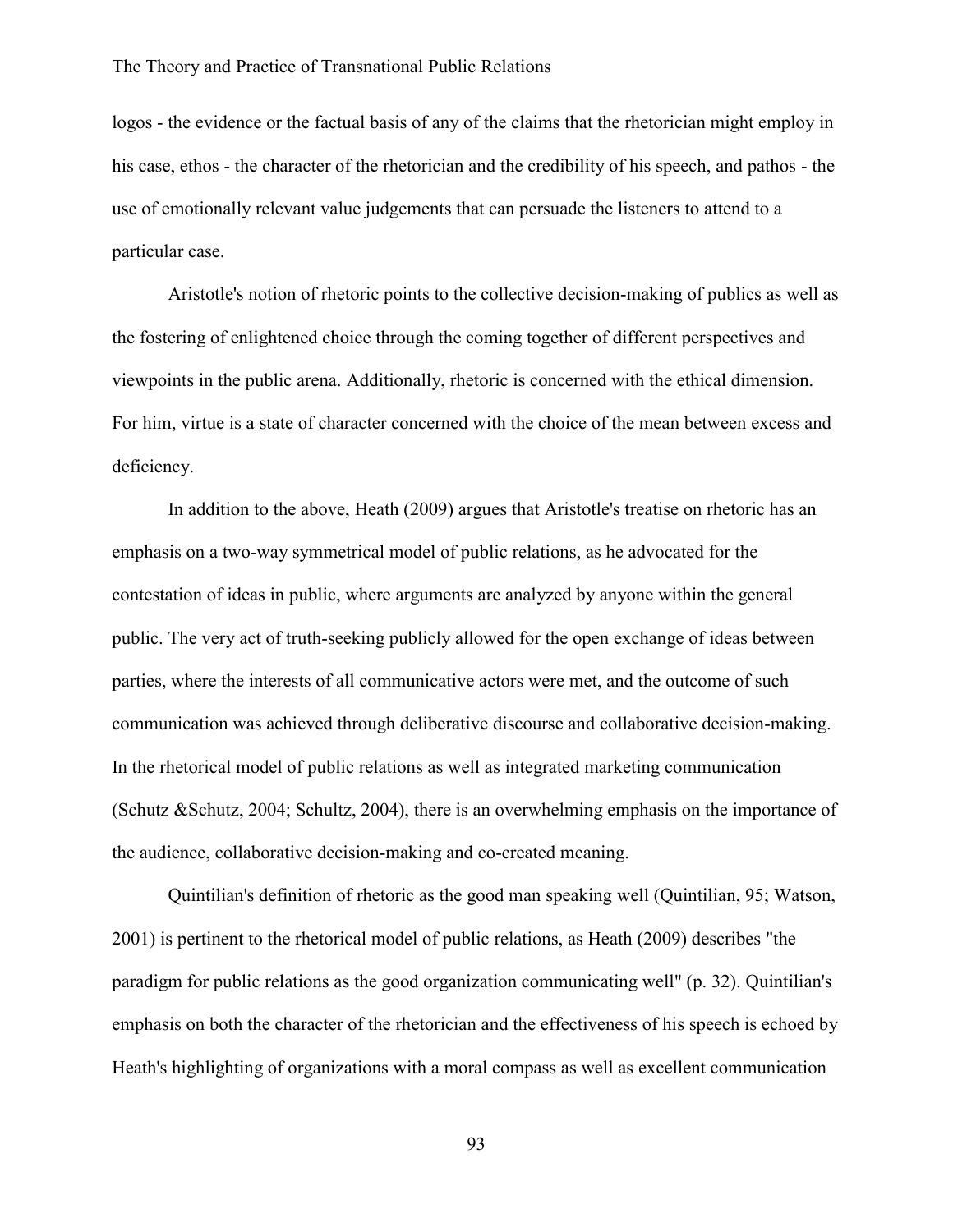fostered by their public relations departments. This demonstrates a commitment to communication that demonstrates the excellence of the character of the organization as well as its bent toward higher standards and values that can benefit the larger community rather than only the organization's self-interests.

Taking all of the above treatises on rhetoric, we can determine that good rhetoric is dialogic, invitational, advisory, propositional and participatory in nature. The rhetorical nature of discourse in public relations serves to encourage enlightened choice through the contestation of various ideas in the public sphere; seeks the wider interest of the publics as well as the interests of the organization engaged in public relations efforts; is based on facts and evidence for the various choices recommended; invites people into the conversation through the use of invitational rhetoric and identification; and builds identifications with various publics through the sharing of common ground and the social construction of meaning (Heath, 2009). Van Ruler and Heath (2008) point out that the essence of the rhetorical model of public relations is that it leads to co-created meaning, collaborative decision-making and identification.

In the strategies listed above, co-created meaning refers to the interactive relationships between the speaker and the publics. The rhetorical model of public relations allows for insights into how meaning is crafted in the public sphere, how ideas are enlivened and framed, and the rich connections between the meanings of the actions of organizations in conjunction with those of other organizations or publics. These meaning-making actions of organizations foster harmonious and mutually beneficial relationships in the marketplace of ideas through discourse. Razeghi and Calder (2003), in an evaluation of brand experiences, posit that a brand is constructed by the consumer's experience and not just by the marketing decisions made by a company. Meaning of the brand to the consumer is created, therefore, in the way the consumer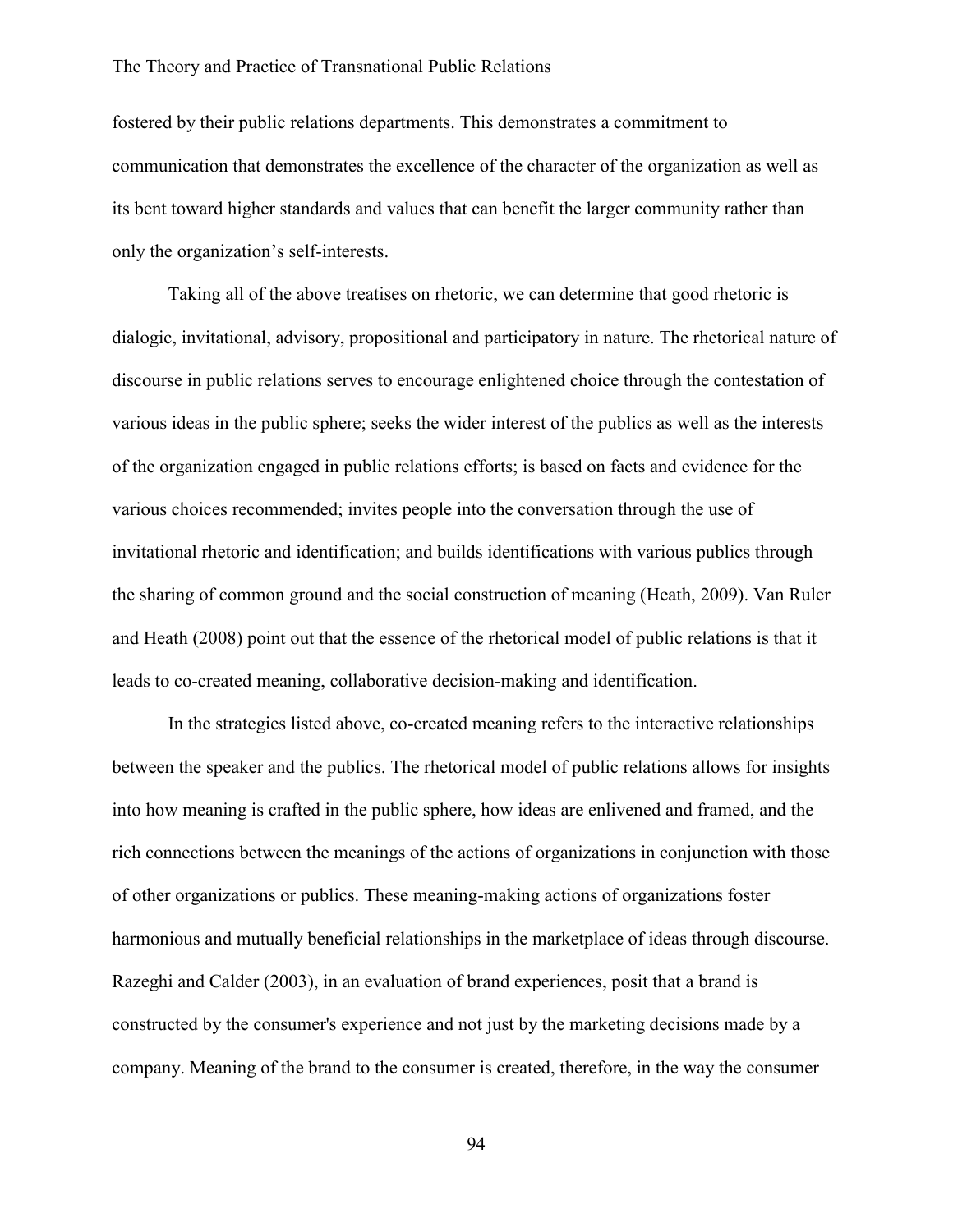interacts with the brand as well as the various messaging points of the speaking organization. Similarly, Fortini-Campbell (2001) argues that brand meaning is derived from the entire product or service offering, not just marketing messages, and thus it provides a way to look at the way publics interact with brands in a holistic way. Co-created value is seen in the personalized, unique experiences of the consumers with the product or service proposition. If we understand brand-building and marketing communication as rhetorical discourse, we can conclude that meaning in public relations discourse is therefore created and interpreted by the way publics actually experience messages as well as the messages as intended by the rhetorician.

The second strategy identified by van Ruler and Heath (2008) in relation to the rhetorical model of public relations is an emphasis on collaborative decision-making. Collaborative decision-making is the integration of interests and ideas both within the organization and outside of it with various publics. Alignment of the values of the organization and its publics has been advocated by public relations professionals since the infancy of the profession. Bernays (1928) states that the ideal of public relations is to make the organization "understand what the public wants, and to make the public understand the objectives of the [organization]. In relation to industry, the ideal of the profession is to eliminate the waste and the friction of that result when industry does things or makes things which its public does not want, or when the public does not understand what is being offered it." (p. 69). Understanding the wants, needs and interest of the publics is extremely important in public relations practice, and so is aligning the needs, wants and interests of the organization to its publics.

The theories of integrated marketing communication also advance the need for a consensus on corporate objectives within the organization as well as outside of it. By understanding integrated marketing communication as a management function (Schutz & Schutz,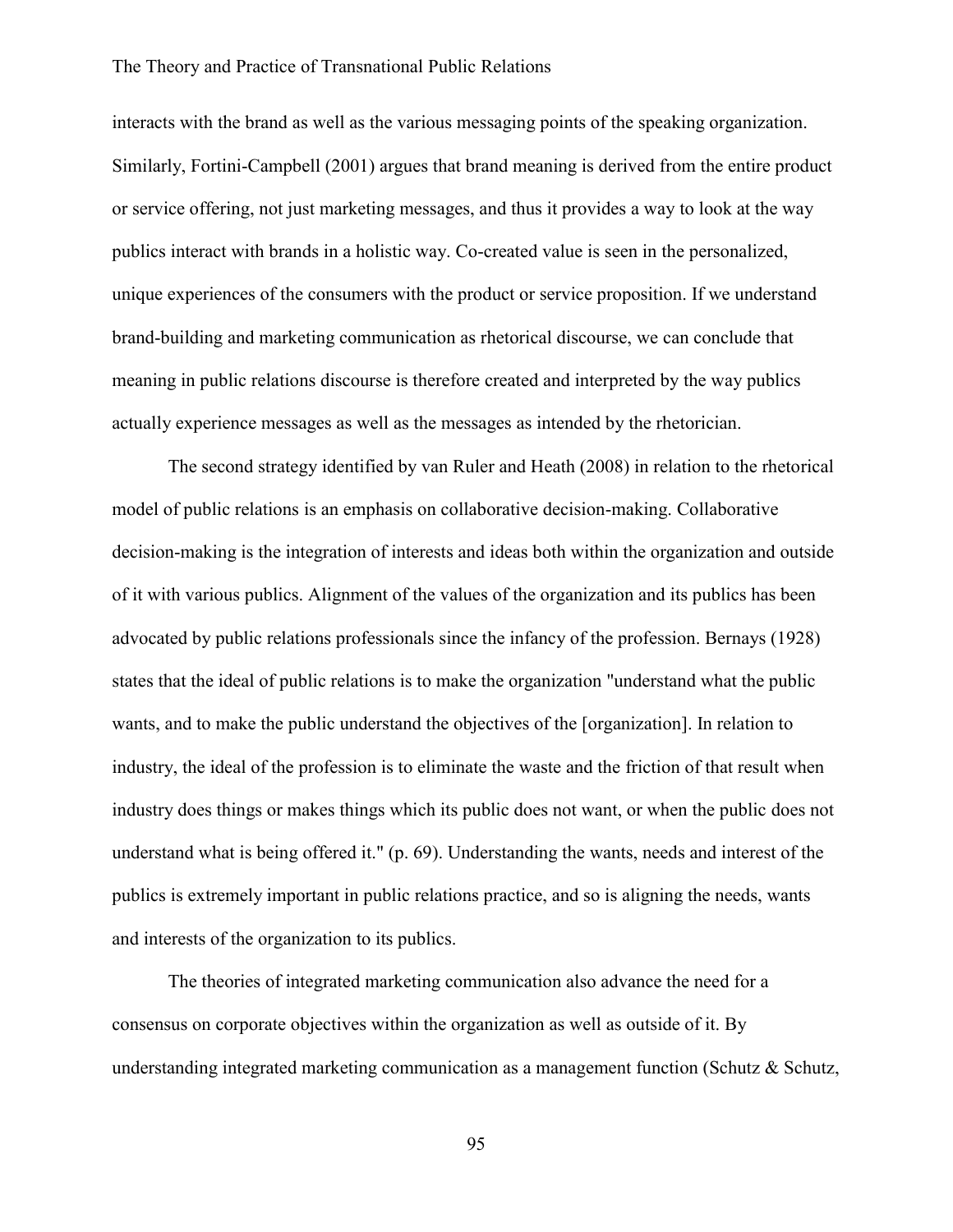2004), the theory suggests that the integration of marketing messages should occur throughout the organization as well as with the values and interests of its publics. Schultz  $\&$  Schultz point to the convergence, consistency and coordination of marketing messages as the way to achieve integration and collaborative decision-making within an organization. A shift in the marketplace power from manufacturers of products to retailers and distributers to now the consumers (Schultz, 2003) also places demands on marketers and public relations professionals to place the consumer in the center in their marketing decisions.

The third strategy identified by van Ruler and Heath (2008) in the rhetorical model of public relations is identification. Identification works on the premise of creating shared similarities, meaning and common ground between the organization and its publics. Heath (2009) states that identification works by using rhetoric as 'courtship' to invite the publics to identify with the key terms, points of view, products or services, causes, and policies of an organization. Burke's (1969) understanding of rhetoric as courtship underlies Heath's invitational form of rhetorical public relations. According to Burke, humans desire identification, and the use of words, especially idioms, is inherent to creating identification within the minds of publics. Burke states that "identification is affirmed with earnestness precisely because there is division" (p. 208). Identification becomes possible through the use of terms used by rhetoricians to define and name themselves and their causes and people identify with others and various causes to satisfy their need to be part of a collective.

The most obvious case of associating the interests of the speaker and the audience, according to Burke (1969), is explicit, when "a speaker persuades an audience by the use of stylistic identifications; his act of persuasion may be for the purpose of causing the audience to identify itself with the speaker's interests" (p. 46). Two other more subtle forms of identification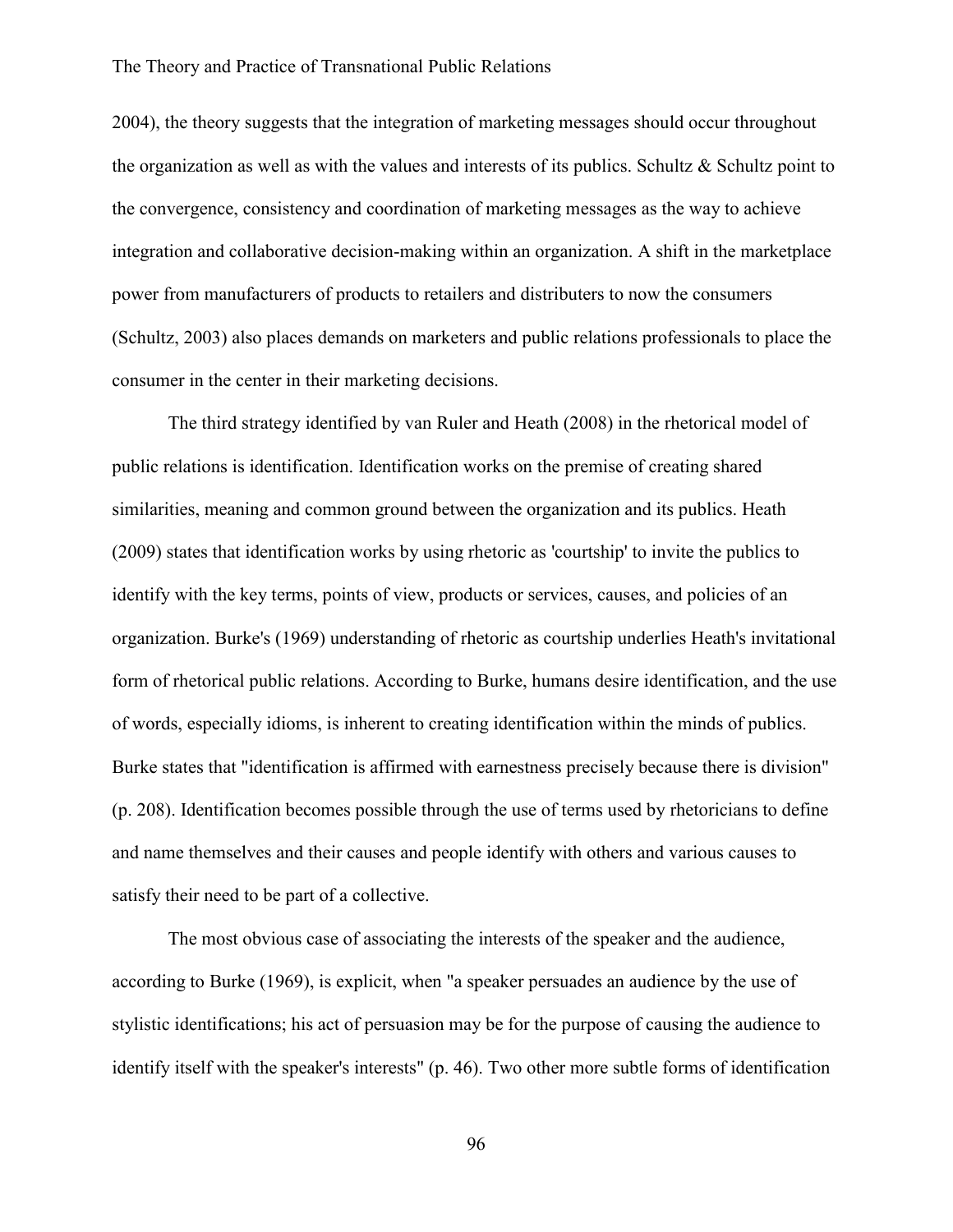are explored by Cheney (1983): identification by antithesis, or "disassociation", where the speaker seeks identification with the audience by contrasting their position against a common "other"; and identification by an 'assumed we', where the speaker and the audience do not share much in common, but the use of words such as 'us' and 'we' promote an assumed common ground.

In using the rhetorical model of public relations (van Ruler  $\&$  Heath, 2008), four things matter: (i) the character or ethical integrity of the speaking organization; (ii) the message or the kinds of statements made; (iii) the audience: attentiveness to their situation and care for their interests in alignment with the interests of the organization; and (iv) the purposefulness of the communicative messages or a true effort to achieve and reveal good character through discourse.

However, when it comes to the application of the rhetorical model of public relations, L'Etang (2010) offers some caution with its use. Since rhetoric is historically concerned with issues of truth, knowledge and ethics, defining the notion of these elements in transnational or intercultural contexts is especially complex as epistemologies of knowledge are culturally, socially and geographically constructed. L'Etang states that "the fracture between those holding relativist and universal epistemological positions is reflected in fault lines within the public relations discipline" (p. 148). One of the problems faced by practitioners in the area of transnational public relations is the application of universalized frameworks on a multiplicity of particular cultural perspectives. Lee (2001) offers reconciliation between universalism and pluralism by referencing Schrag's (1989) notion of transversality. The "transversal logos of communication" (Schrag, 1992, p. 170) is attentive to differences across which communication can take place. Transversality recognizes particularity as well as diversity. It is a meeting point of modernity and postmodernity and lies between the universal and the particular (Schrag, 1986).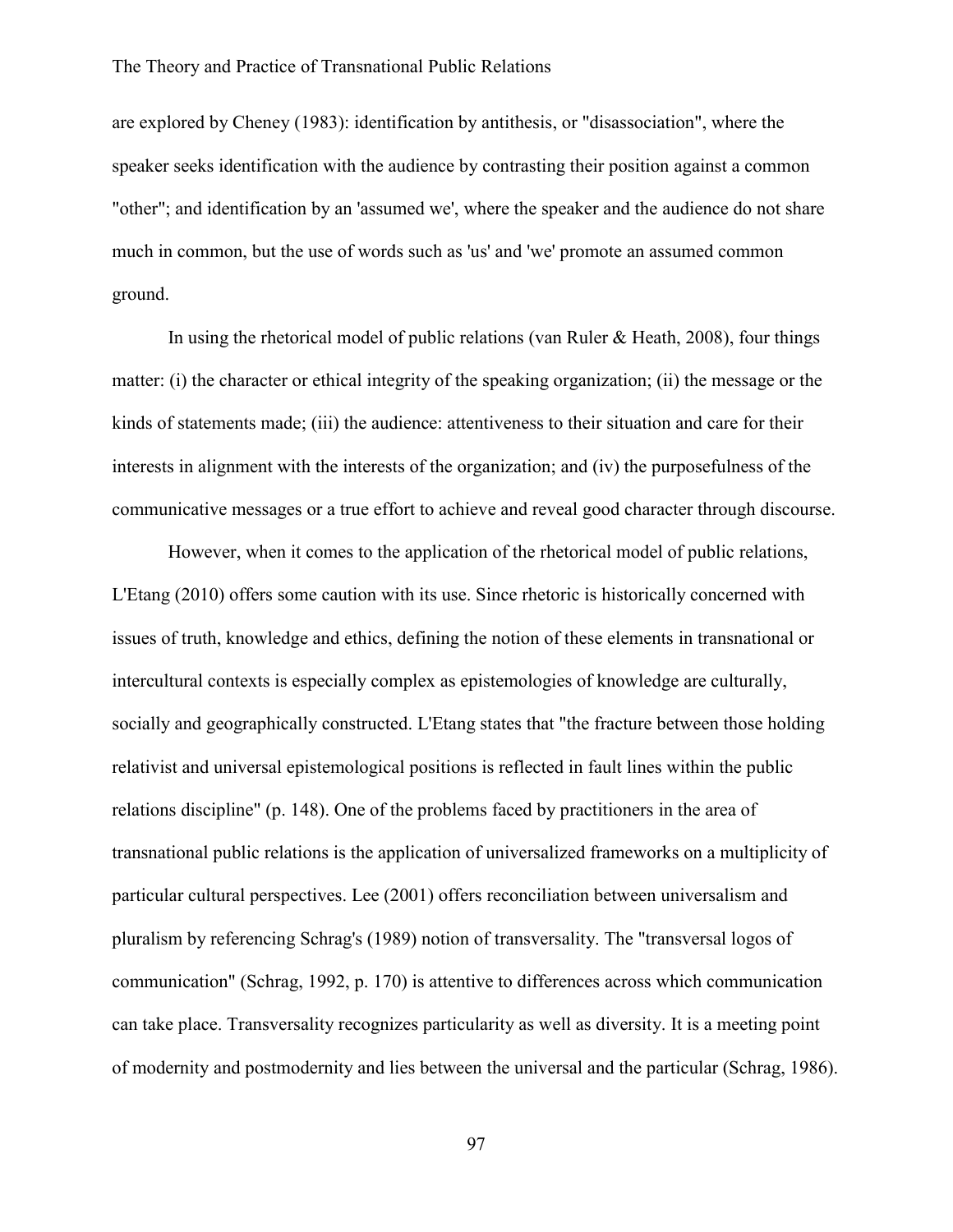For Schrag, transversality and communicative praxis are firmly grounded in world oriented experience as humans are communicatively situated in the world around them. It is through attending to the particular while remaining cognizant of the diversity of worldviews that publics can identify with each other and engage in enlightened choice through the use of rhetoric.

In cases of social movements and activism, Choudry and Kapoor (2010) mention that knowledge related to power structures, ideologies, and visions of social change emerges due to activist movements in particular spaces. Specifically important to this project, the scholarship of Mignolo (2000) examines the relationship between epistemologies of knowledge, colonialism and imperialism, and cautions against applying Western theories and concepts to Third World and indigenous communities. He advocates for 'border thinking', an epistemic shift in the study of the modern colonial world where scholars work on the borders of the imperial and colonial notions of thinking and knowing as the dwelling place of understanding to emerge between the two. Mignolo states that border thinking makes space for knowing the postcolonial ethos without occidental perspectives overshadowing the effort. Smith (2006) and Kinsman (2006) urge activists and researchers to go beyond theoretical approaches and attend to the actual pragmatic social practices and grassroots organization in working with social justice activism. It therefore becomes necessary to attend to the notion of place in order to contextualize the specifics of knowledge production and meaning-making when it comes to rhetorical discourse in transnational public relations.

## **Intersubjectivity and a Culture-Centered Approach**

The rhetorical model of public relations examined in the last section does not presuppose a civil society construct or a democratic ideal like Taylor (2009; 2010) does in her work. My work in this chapter shows that the rhetorical model of public relations can be applied sans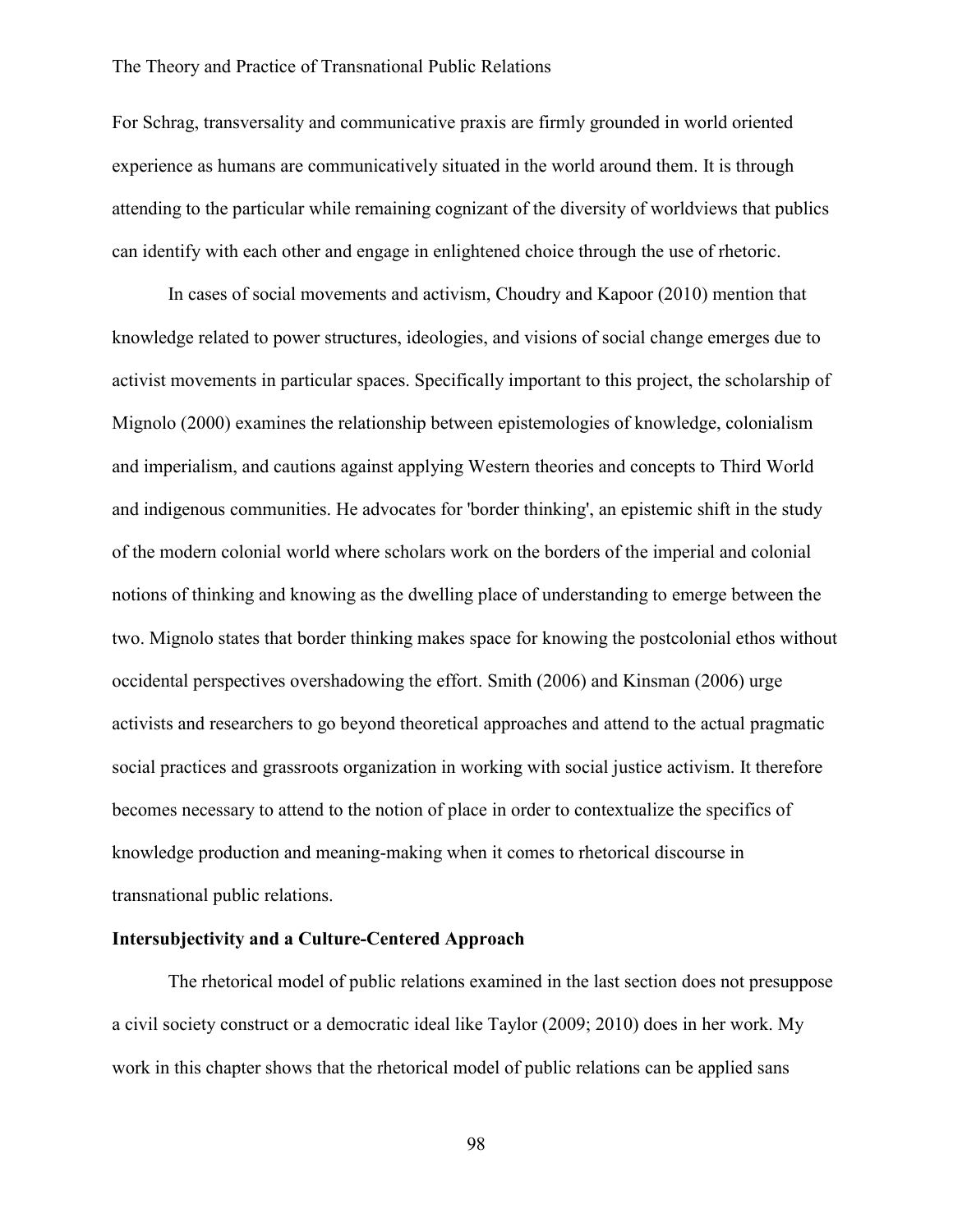democratic and social ideals in postcolonial nations when rhetoricians are attentive to the realities of such social and political structures. In this endeavor, Dutta's (2011) culture-centered approach adds a rich texture to applying rhetorical public relations in postcolonial nations.

Dutta's (2009, 2011) work advocates the use of a culture-centered approach informed by postcolonial theory and subaltern studies. Culture plays an important role in public relations (Verčič, Grunig & Grunig, 1993). Hall (1959) posits that culture is manifested discursively among individuals. In fact, he states, "culture is communication and communication is culture" (p. 191). Since public relations is primarily a communicative activity (Sriramesh & White, 1992), it also has to deal with issues of culture and identity. However culture is made up of many aspects and ideological bases. Hofstede (1980) defines culture as "the collective programming of the mind which distinguishes the members of one human group from another [and influences] a human group's response to its environment" (p. 25). In order to effectively practice public relations across borders and across cultures, one should be attuned to the cultural nuances inherent in society.

For communicating social change, Dutta (2011) states that it is important to engage with the marginalized people of contemporary society that have been systematically silenced or erased from dominant discursive spaces of knowledge production. His culture-centered approach is a framework for including marginalized and subaltern voices in the conversations of social change that are meaningful to them. In communicating social change through the culture-centered approach, there is a departure from the accepted or primary hierarchical formations of society as well as challenges to the concentrations of power, hegemony and areas of knowledge production. In this way, the culture-centered approach can be seen as a rhetorical intervention to the historical conversations or norms of societal structure.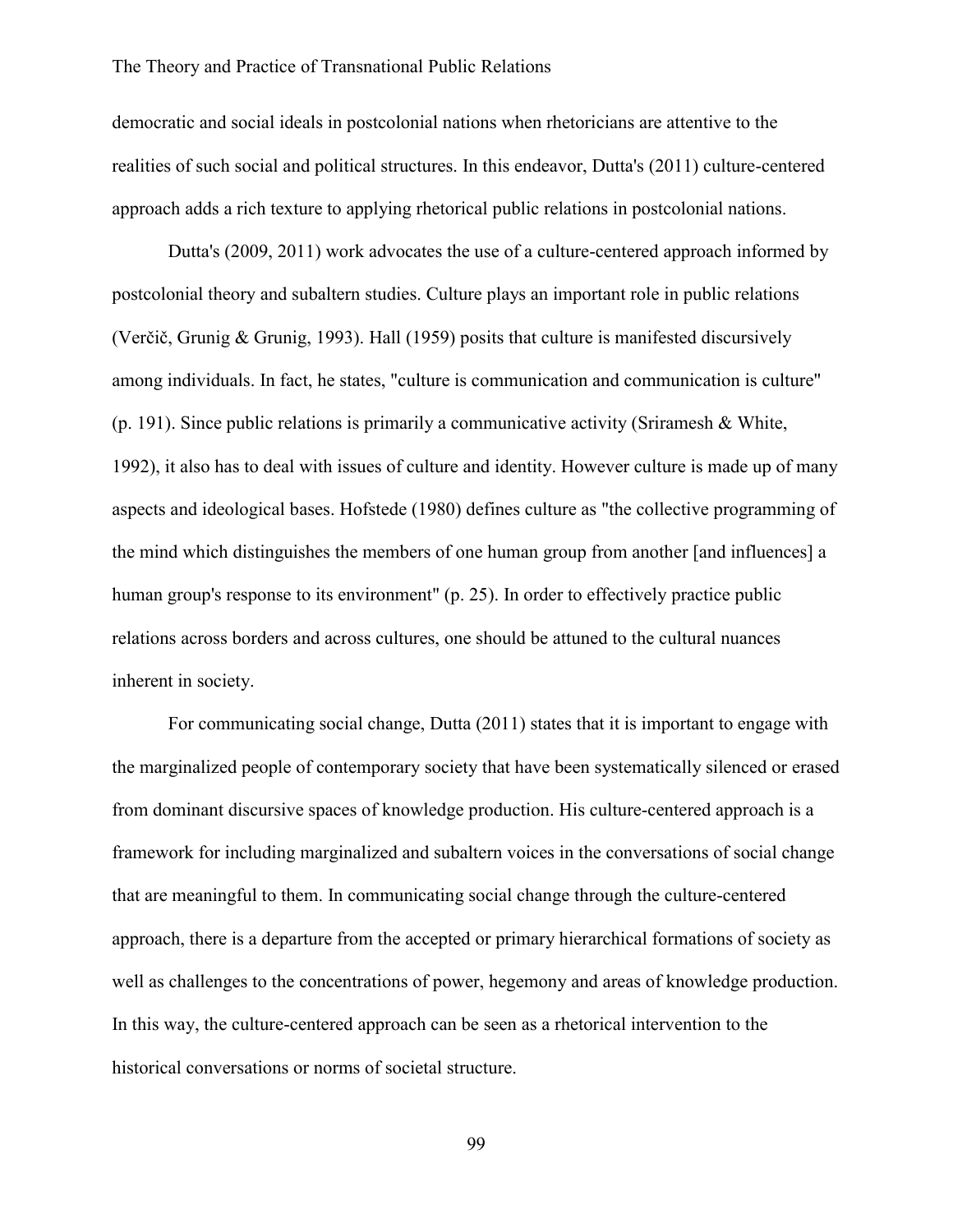The culture-centered approach is built upon the foundations of postcolonial theory (Spivak, 1994) that opposes current global hegemonic structures and marginalization processes. It focuses on creating authentic dialogic (Buber, 1970) possibilities by engaging the voices of the subaltern and marginalized at their particular position and circumstance. It recognizes the agency of the subaltern to transform the power structures in society that have marginalized them, and seeks to create entry points for true dialogic exchanges. It does not operate in a top-down heroic position that seeks to save the subaltern, but instead recognizes their own indigenous power, knowledge, and agency.

Considering the inadequacy of achieving the two-way symmetrical model of public relations as a way to achieve dialogic communication pointed out above, perhaps Habermas' (1984; 1987) theory of communicative action can prove to be a starting point. Habermas' idea of communicative action is "one in which actors in society seek to reach common understanding and to coordinate actions by reasoned argument, consensus, and cooperation rather than strategic action strictly in pursuit of their own goals" (Habermas, 1984, p. 86). Communicative action is based on public participation, sharing of information with the public and reaching of consensus through public dialogue. Habermas considers all moral action as communicative and promotes dialogic communication as essential to understanding. Habermas (1987) states that communicative action is the most fundamental aspect of the lifeworld and it is through communicative action in a societal construct that people can make meaning and achieve mutual understanding through rhetorical discourse. Dutta's (2011) emphasis on entry points for dialogue to occur with the marginalized can thus be rooted in communicative action that attempts to be free from the colonization of the lifeworld by systems and theories that might not reflect the lived experience of the subaltern.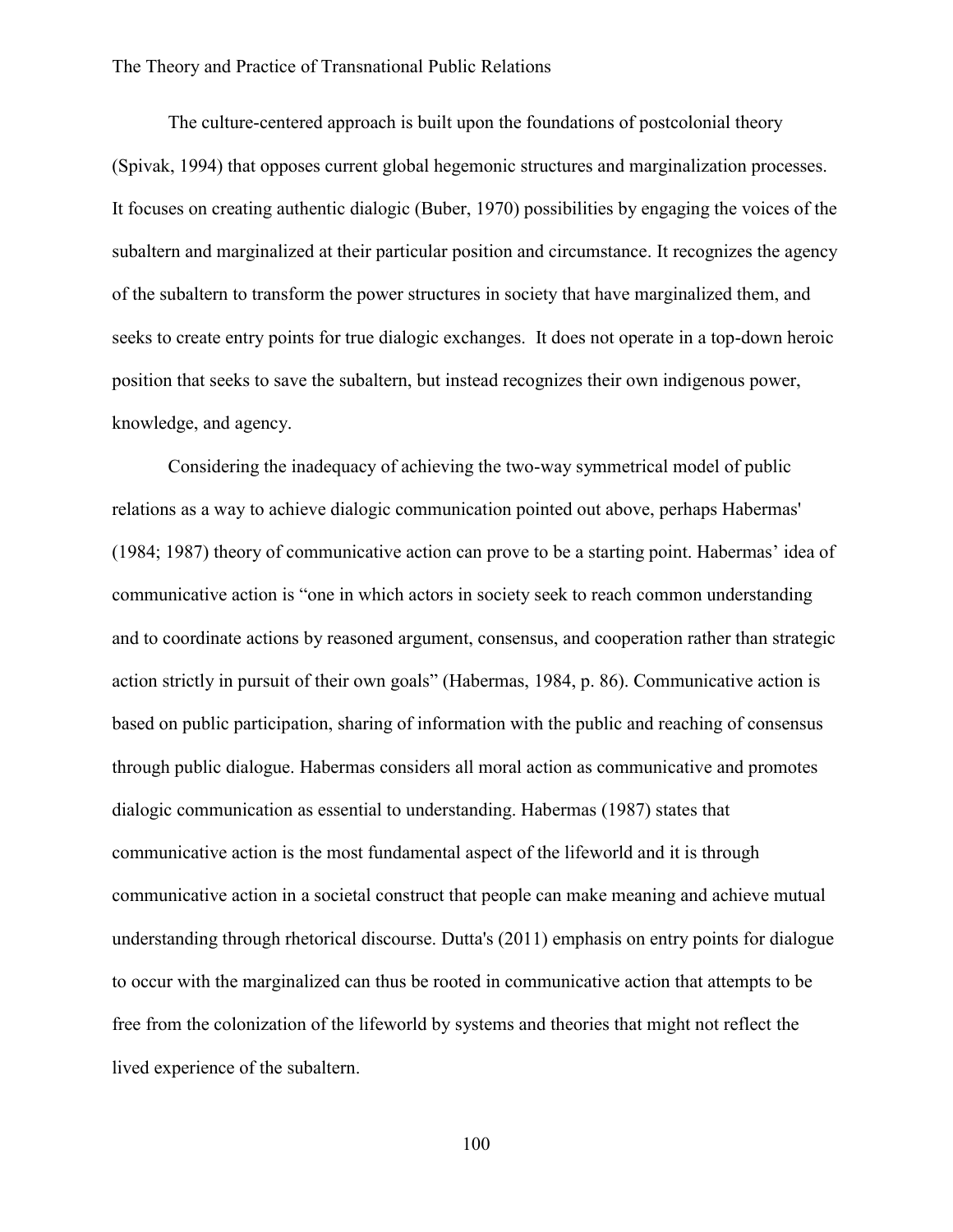In order to understand the lifeworld and lived experience of the subaltern and marginalized, it is also important to let them tell their own stories (Spivak, 1994). It is by means of communicative action that culture, society, and personality are constructed and reconstructed. While communicative action is a necessary condition for making societies and polities viable, Habermas (1987) declares that it is narrative that makes self-understanding and social integration possible. Narrative not only serves smaller needs for mutual understanding among members of a society, it also plays an important role in the self-understanding of people. They see themselves as part of a narrative, as participants in communication, belonging to the lifeworld. Their personal identities are dependent on the recognition that their actions form narrative life histories. Their memberships in social groups are dependent upon the recognition that they maintain their memberships in social groups by way of participating in interactions, and thus that they are part of the narrative histories of various collectivities (Habermas, 1987). It is important to be attentive to personal as well as collective narratives of different cultures and places in order to communicate transnationally.

A hermeneutic of the self (Ricoeur, 1975) helps in understanding the way we, as humans, make our lives intelligible to us and develop our notions of identity and belonging in the lifeworld communicatively. Narratives, according to Ricoeur, provide a way that language can be used creatively to make sense of issues of identity and agency. Through narratives, the individual can come to understand herself as an agent responsible for her own actions in the world. Narratives also help us come to an understanding about our place in the world and our relationships with the narratives of others within that world. The power of speech or rhetoric lies in shaping how people think of themselves as communicative actors, especially in the midst of historically marginalized communities. The culture-centered approach (Dutta, 2011) works by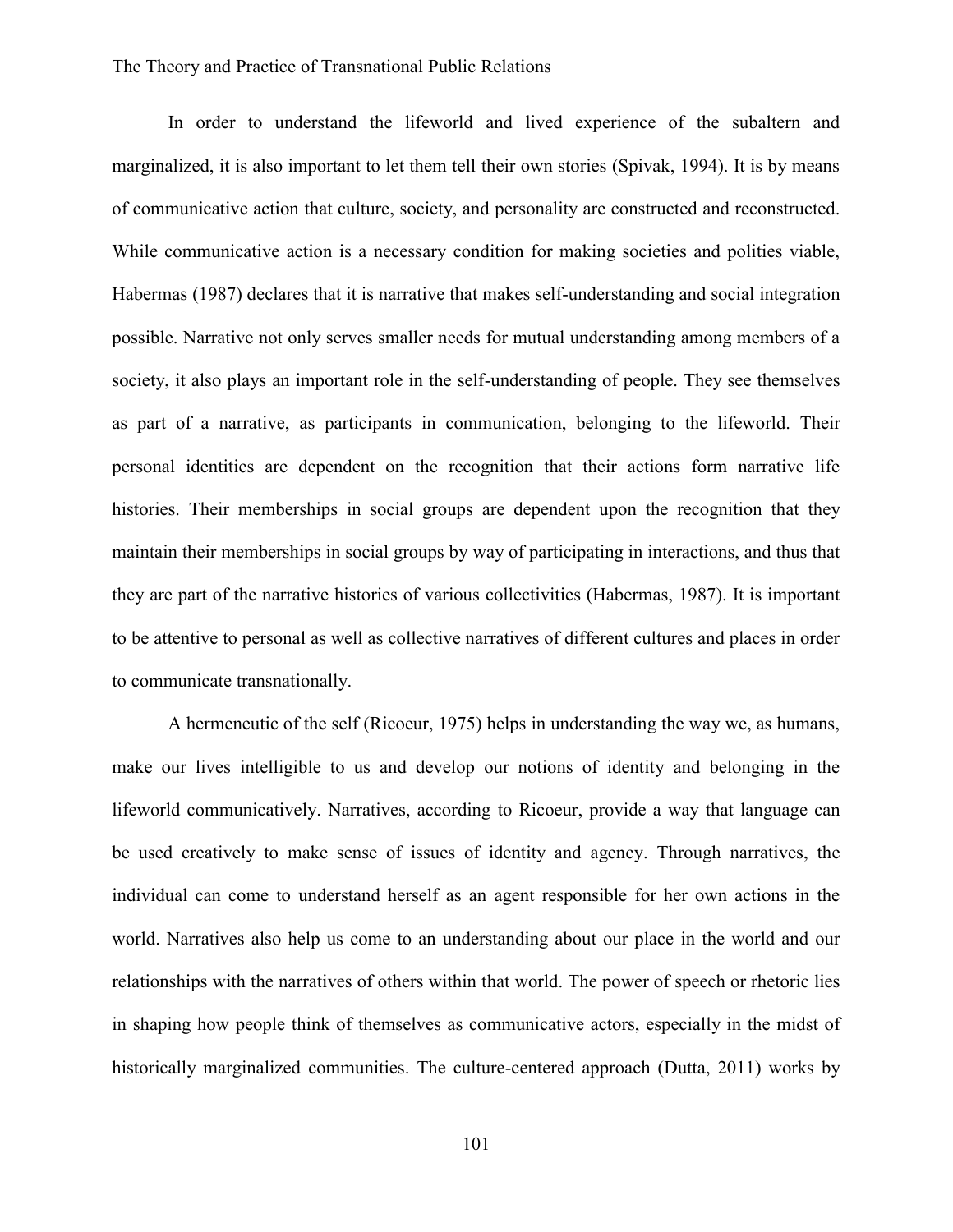creating co-constructive possibilities for listening to the voices of the marginalized and brings the stories of the voiceless to light in an effort to transform the dominant power structures in society. In this way, it recognizes the centrality and importance of language in intersubjective understanding as well as understanding of the self.

Understanding the historical context is also important in making meaning with regard to the lived reality of the marginalized. Philosophical hermeneutics encourages the uniting of three coordinates--the interpreter, the text, and the historical moment--in dialogue (Arnett  $\&$  Holba, 2012). A constructive hermeneutic approach to transnational communication can be possible if practitioners focus on the interpretation of particular lived experiences and narratives of participants on their own merit. By understanding their biases and limitations, public relations practitioners can attend to the conversation with respectful interpretive engagement (Arnett  $\&$ Holba, 2012). Attentiveness to the embeddedness of both the subject and the interpreter within their own cultural milieu is necessary to try to bridge the horizons (Gadamer, 2004) between conversational partners coming from different places.

Since rhetorically salient meanings may emerge in different ways in different places, transnational public relations needs to focus on knowing the "Other" and finding places of intersubjective meaning-making as well as being attuned to cultural biases and difference. In order to produce awareness and public opinion of shared interests, transnational public relations practitioners need to presuppose a postmodern shared reference world (Taylor, 1971) that encompasses difference. Similarly, allowing a culture-centered approach (Dutta, 2011), postcolonial theory and subaltern studies to inform transnational public relations can be helpful in reimagining the relationship between structural inequalities and possibilities of representation of the marginalized.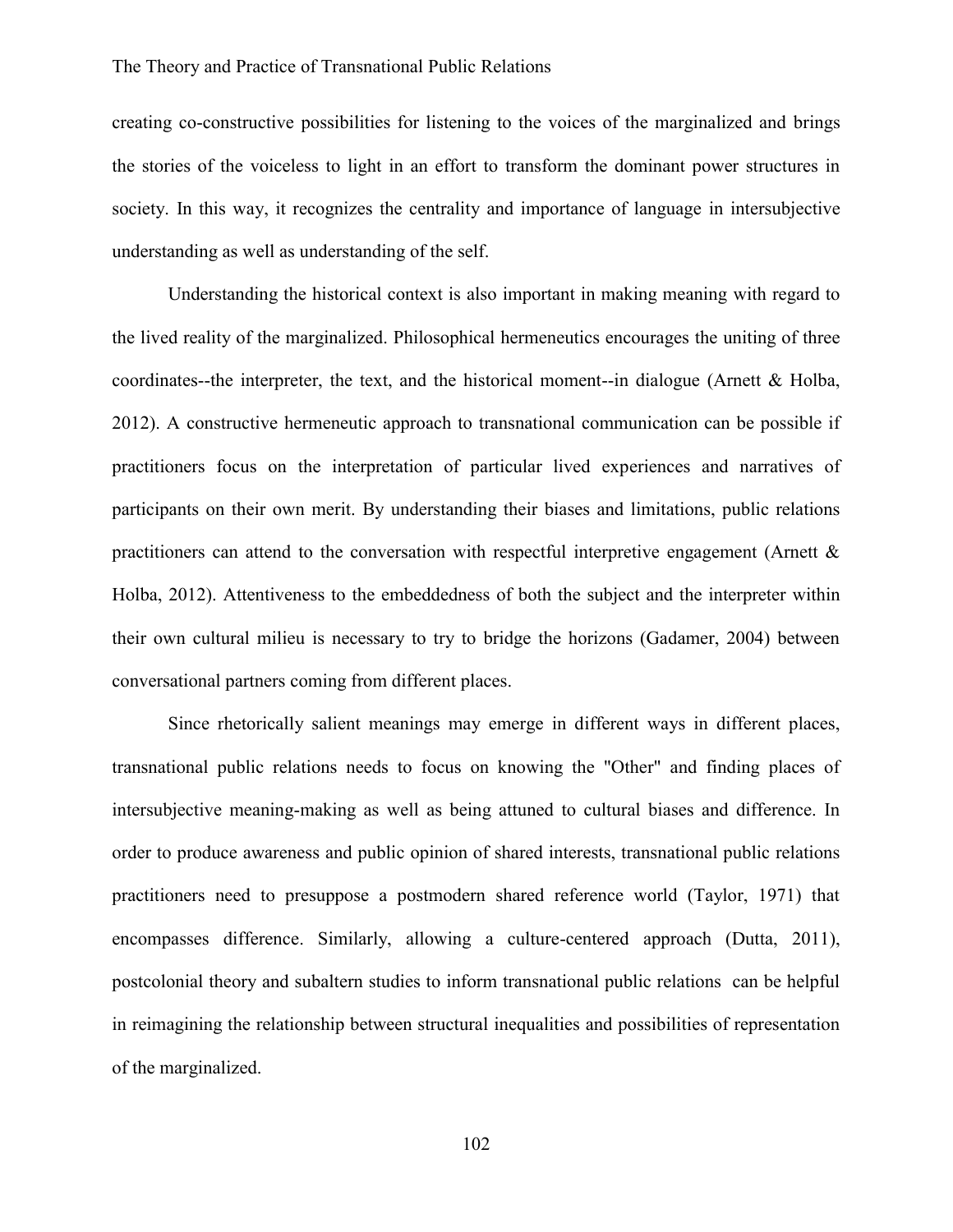# **Interconnectivity and Relationship-Building Strategy**

One of the strategies that can be helpful in the practice of transnational public relations is focus on the networks of society and using them in a favorable way to disseminate information and build mutually beneficial relationships. The ideas of interconnectivity and relationshipbuilding relate to the organization of societal structures, and how transnational public relations can use these structures to its benefit, especially in postcolonial and collectivistic nations. In this section, I will primarily refer to the work of Bernays (2004; 2011) and Grunig, et. al. (1995) to describe social interconnectivity and particular strategies that can be useful for transnational public relations.

Public relations, according to Edward Bernays, is "a consisting, enduring effort to create or shape events to influence the relations of the public to an enterprise, idea or group" (Bernays, 2004, p. 52). From this definition, it is apparent that Bernays thinks of public relations as an art of interpretation of various events, ideas or groups as the public relations professional is the one who is the link between events or ideas and the public he tends to influence. Public relations, according to Bernays, is about giving direction to ideas or "regimenting the public mind" (Bernays, 2004, p. 52).

Bernays' idea of public relations practitioners then is the link between the idea and the public. The public relations professional is the one who frames or gives direction to the ideas in the public mind. He defines the public relations counsel as, "the agent who, working with the modern media of communications and the group formations of society, brings an idea to the consciousness of the public" (Bernays, 2004, p. 64). The public relations practitioner seeks to create public acceptance for a particular idea. He organizes and focuses the messages that reach the public. He is the one who "interprets the client to the public, which he is enabled to do in part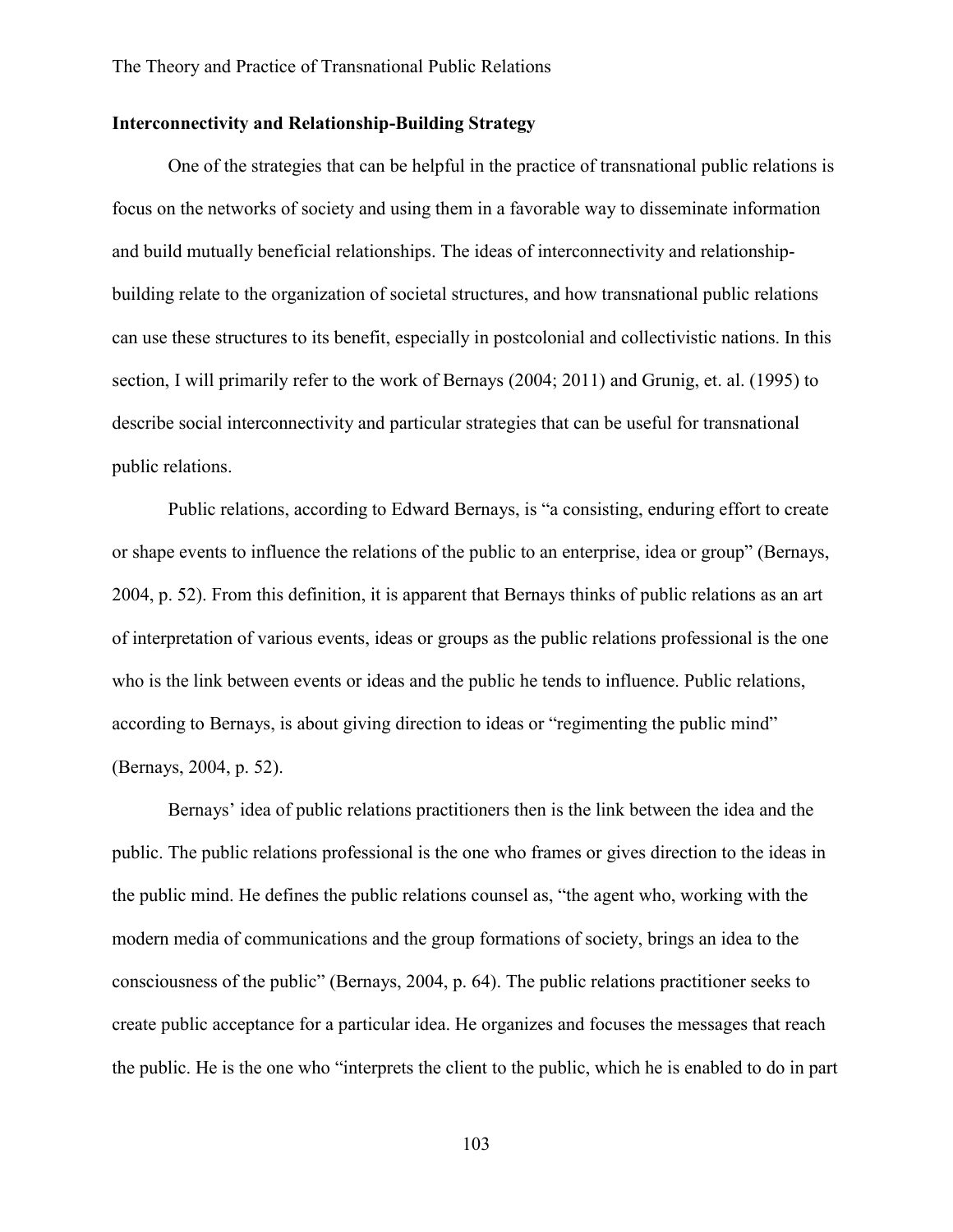because he interprets the public to the client" (Bernays, 2011, p. 51). Thus, the public relations practitioner, according to Bernays, is the essential connection between the public and the client.

In defining the characteristics of the field of public relations and role of the public relations professional further, Bernays is very clear about the fact that one cannot "attempt to sell an idea…that is basically unsound" (2004, p.65). Therefore, the first task of the public relations practitioner is to ensure that the idea or product that he is working on behalf of is something that is ethically sound and ought to be accepted by the public. In fact, Bernays says that one should "refuse a client whom [the public relations professional] believes to be dishonest, a product which he believes to be fraudulent, or a cause which he believes to be antisocial" (Bernays, 2004, p. 69).

While Bernays' theory contains many interesting parts within it, this project is concerned primarily with his discussion of networks as the channels through which the public can be reached while practicing public relations. Bernays believes that the populace is made up of thousands of groups, at the local, community, state or even national level. The individual is a member of various groups and he gets valuable information from the members and leaders of the groups that he belongs to. For example, Bernays writes,

Ideas are sifted and opinions stereotyped in the neighborhood bridge club. Leaders assert their authority through community drives and amateur theatricals. Thousands of women may unconsciously belong to a sorority which follows the fashion set by a single society leader" (2004, p. 43)

Not only are groups areas where members can get new information, but it is also important to note that the leaders of these groups have uncommon, sometimes absolute influence over the members that belong to their group and thus are powerful individuals that should be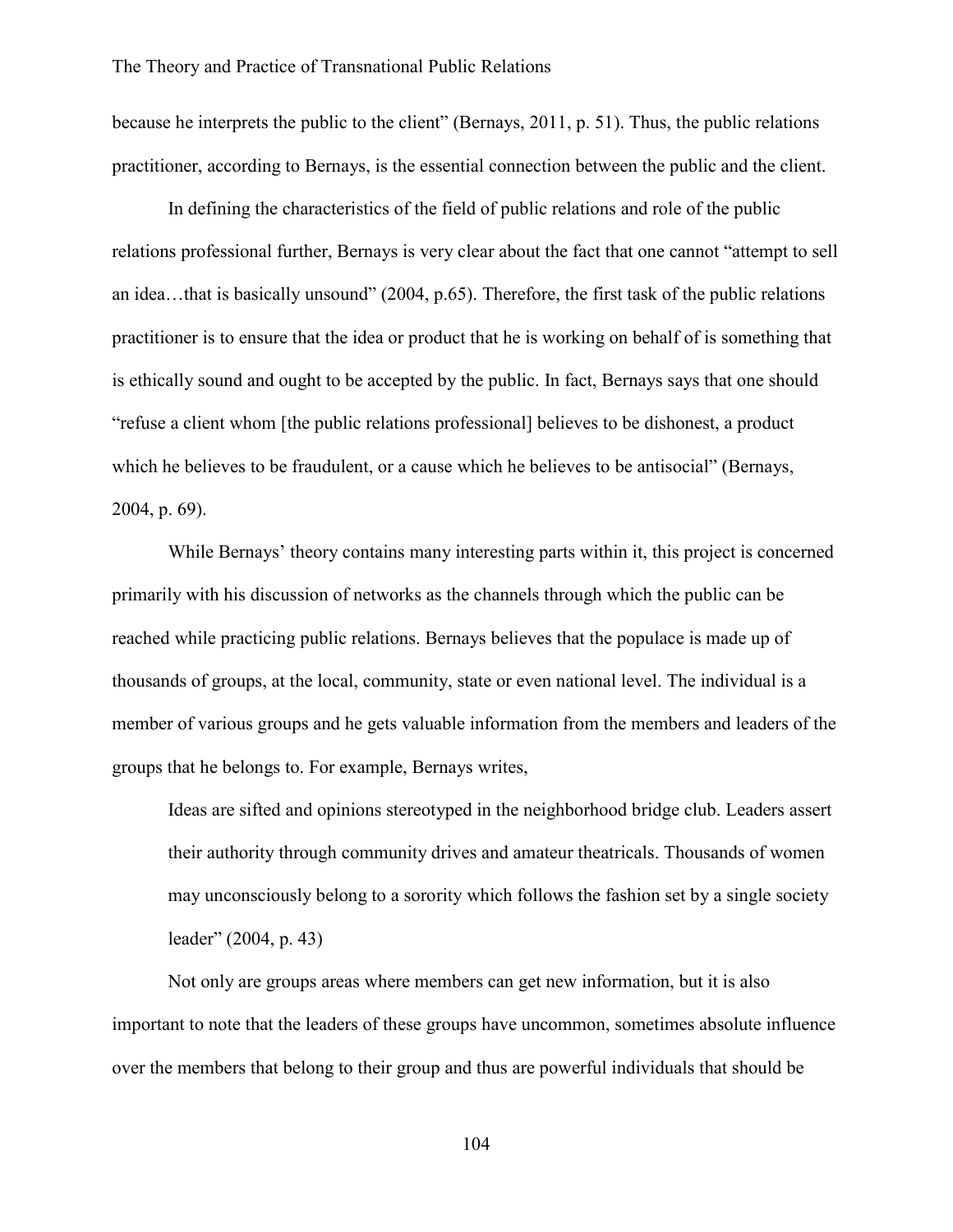courted by the public relations professional as the channel through which the ideas of the client can be circulated though the public. Berry and Keller (2003) call these group leaders 'influentials'.

Related to the idea of groups is the notion of networks. The groups that the populace is made up of interlace, that is, one particular individual may belong to a number of groups. Through his membership in various groups, he will carry the ideas he receives from the leaders and members of one group to the members of another group. This invisible, intertwining structure of groupings and associations is the mechanism by which messages can be dispersed. Through these networks and relationships, ideas can be disseminated to the public through targeting various individuals that are at the nodes of various groups and who hold influence and power in their various sets. This idea of targeting the 'influentials' is of import even in the current day and age (Berry and Keller, 2003; Gladwell, 2002) with integrated marketing communication practitioners.

Similar to the strategy proposed by Bernays, in the personal influence model proposed by Grunig, et. al. (1995), public relations practitioners try to establish personal relationships with key individuals in various societal networks. The goal is to build a lasting relationship with these leaders of influence, who can then be encouraged to disseminate information or persuade the larger publics of the cause the practitioner is advocating. Often these individuals with whom personal relationships are sought are the elite of society who hold power and influence with either the ruling classes or the various publics that the public relations practitioner seeks to influence. Since the personal influence model employs interpersonal communication practices, Toth (2000) believes it could be more aptly called the "individual influence model" since the power of personal influence lies in the status, trustworthiness, and credibility of the individual.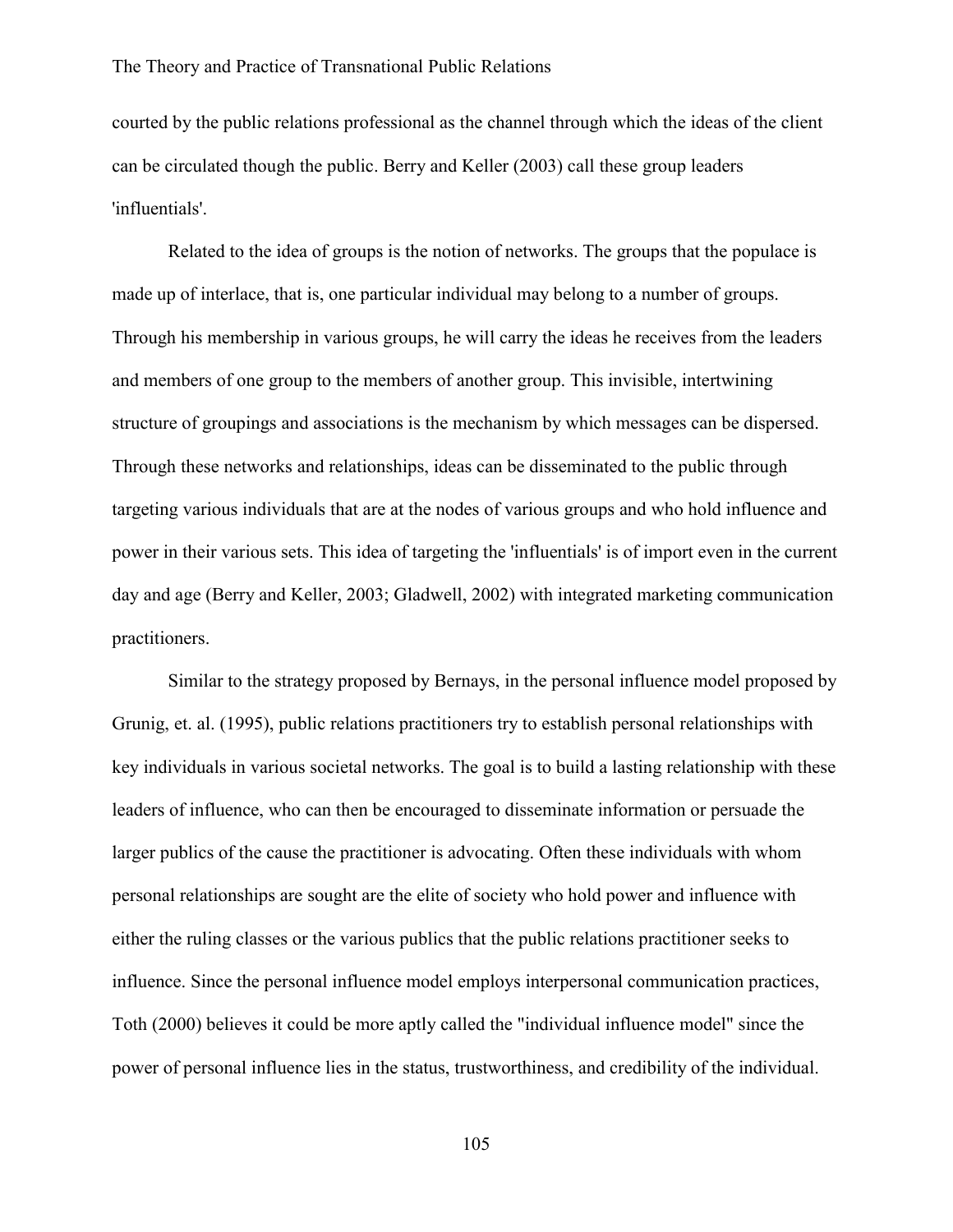However, Grunig, et. al. (1995) advocate caution in the use of the personal influence model, as the results of their studies showed that practices can sometimes lead to unethical behaviors. In Taiwan and Greece, for example, public relations practitioners used monetary payments or bribes to enjoy the favor of the leaders of influence or to get them to further their cause. Milder practices included gifts or provision of food or drink to curry favor. Transnational public relations practice needs to be wary of such unethical practices in nations where such dealings might be *de rigueur*.

Another model proposed by Grunig, et. al. (1995), the cultural interpreter model might also prove useful for transnational public relations practice. In public relations practices in Greece, the authors found that in "multinational companies in which the CEO was a foreigner and depended on native Greeks for input about the country's culture and politics" (p. 181), the indigenous people acted as cultural interpreters to public relations practitioners. The role of the natives was one of a consultant that could make meaning of the cultural practices unique to the places in which the organizations operated.

In postcolonial nations, while negotiating through the dominant structures of society in aid of the marginalized, it is necessary to employ the interconnected networks of society and build relationships with influential leaders or native sources. Issues of power and culture (Foucault, 1980) have been generating societal inequalities historically, having the effect of silencing the subaltern. Since the subaltern does not have any recourse to subverting these inequalities as she is not heard within the dominant discourses even if she speaks, transnational public relations practices employed by activist organizations need to make use of the existing structures to make space for the possibilities of speech for the subaltern (Dutta, 2011). Recognizing the people who hold power in these societies and communicating with them ensures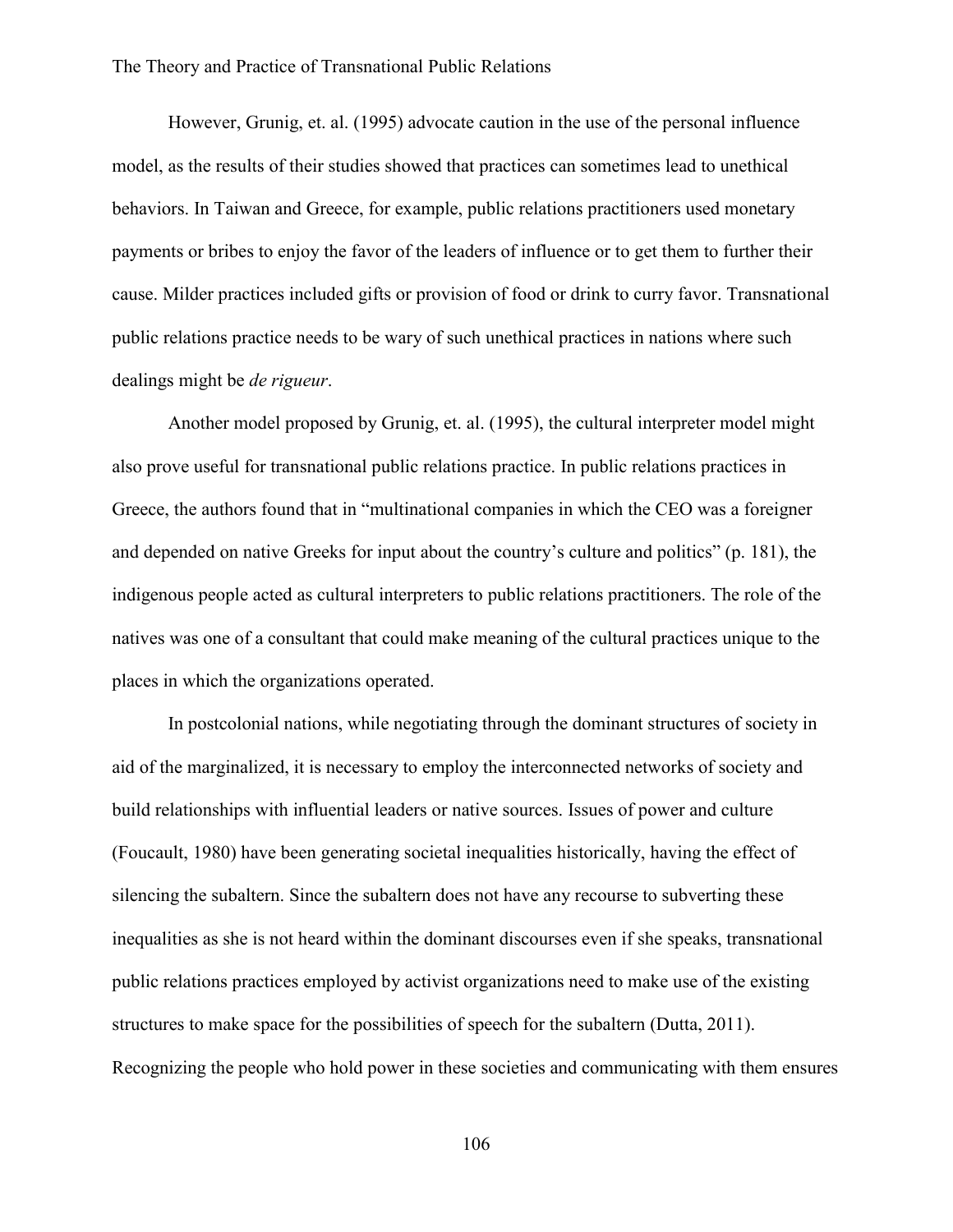that the important messages can be heard and disseminated in service of the overall goal to be accomplished, which is to make space for the marginalized within the public sphere.

## **Conclusion**

Responding to Wakefield's (1996) call for theory-building in transnational public relations, I attempt to assess theories from related disciplines that can help in laying a ground for the emergence of the theory and practice of transnational public relations in this chapter. Theoretical foundations have been sought from various fields of study, namely, rhetoric, intercultural communication, phenomenological hermeneutics, philosophy of communication, marketing communication and public relations.

Starting with the rhetorical model of public relations proposed by Heath (2009), the importance of engaging the marginalized in dialogue is emphasized. Co-creation of meaning, collaborative decision-making and identification have been identified by van Ruler and Heath (2008) as the three strategies that can be used to recognize the agency of the subaltern and to value their voice and contribution to the conversation.

One of the important coordinates in the rhetorical model of public relations is the place of the audience in the communicative act. In transnational public relations, an audience-centric approach becomes especially necessary as the communicative actors need to connect in the face of differences of culture, nationality and religion. In the work of Spivak (1994) and Dutta (2001), respect for the Other in the case of communicating with subaltern voices is an essential part of providing a space for communication to occur on an equal plane. Equality supposes dialogic communication, where communicative actors need to engage in dialogue in order to form an authentic relationship with the Other (Buber, 1970). Dialogic cosmopolitanism's four central themes, "a respect for difference; a commitment to dialogue; an open, hesitant and self-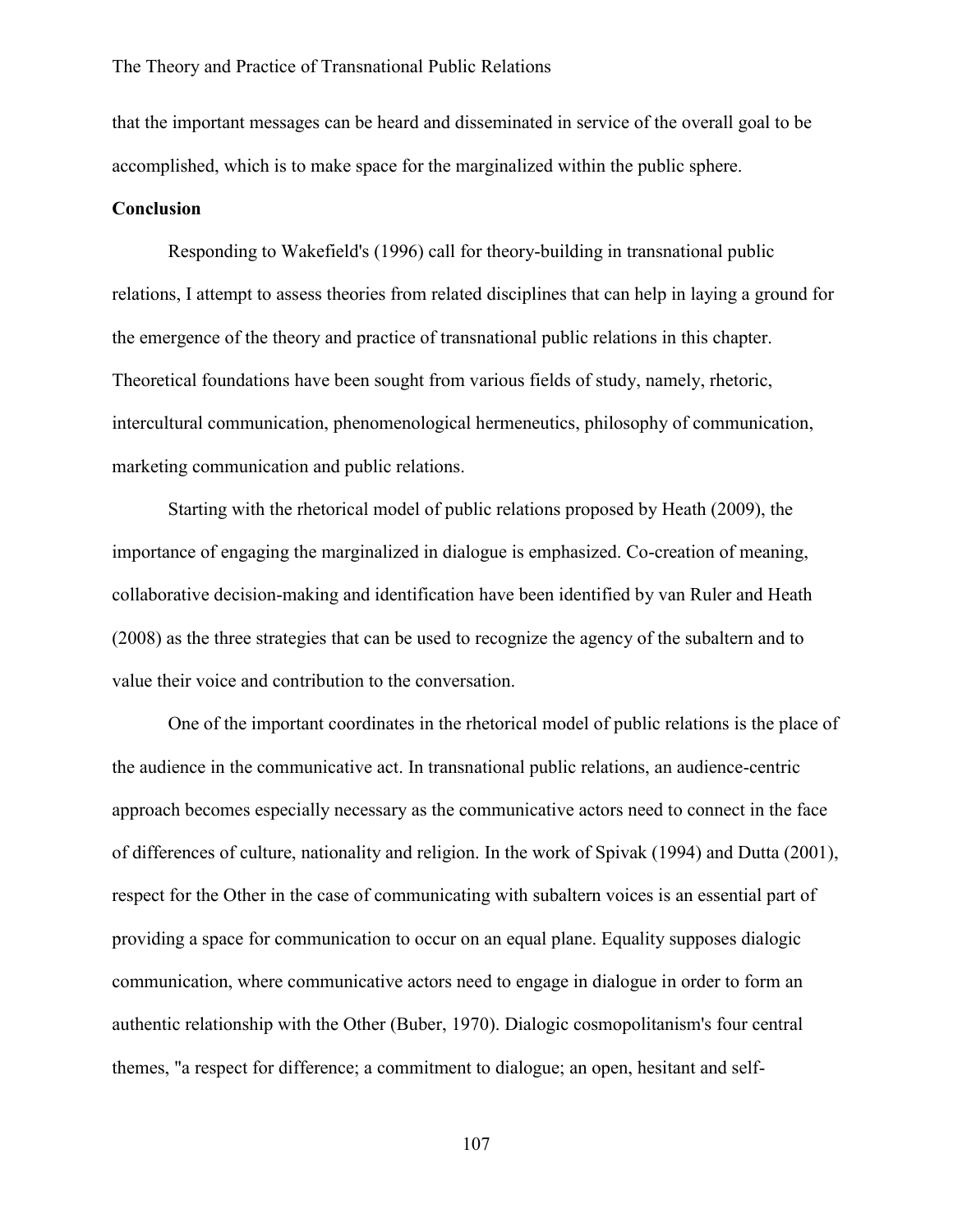problematizing attitude on the part of the moral subject; and an undertaking to expand the boundaries of moral concern to the point of universal inclusion" (Jordaan, 2009, p. 736) are touchpoints in situating dialogue in a postcolonial space.

Emphasis on narrative and various linguistic techniques like the use of metaphor (Ricoeur, 1975) and identification (Burke, 1969) can also help the practice of transnational public relations. Understanding the lifeworld and lived experience (Habermas, 1984, 1987) of communicative partners becomes essential when it comes to navigating difference both across cultures and within societal structures in these Other nations. Practitioners of transnational public relations should focus on learning and gaining knowledge of the Other to find commonplaces of intersubjective meaning-making.

Practicing public relations communication in a postcolonial nation would also employ the necessity of situating the communication in the language and spaces that are culturally accepted. The immersion of Western communicative actors and messages into the postcolonial or subaltern ethos is necessary. In order for the subaltern to truly express themselves, the ways of perceiving their world, their ways of thinking and knowing (Spivak, 1994) and being have to be engaged by the public relations practitioners. A culture-centered approach (Dutta, 2001) based on theories of postcolonial studies and subaltern studies can prove useful in negotiating alterity and difference.

Finally, navigating the issues of power and knowledge (Foucault, 1980) within a culture becomes important in transnational public relations in postcolonial spaces. It is important to recognize the leaders of influence (Bernays, 2004; Keller & Berry, 2003) who hold power and authority within a society. Recognizing the networks within these societies is crucial in order to start communicating with the influentials within these societies, and making your message heard in the places that matter. The personal influence model proposed by Grunig, et. al. (1995) can be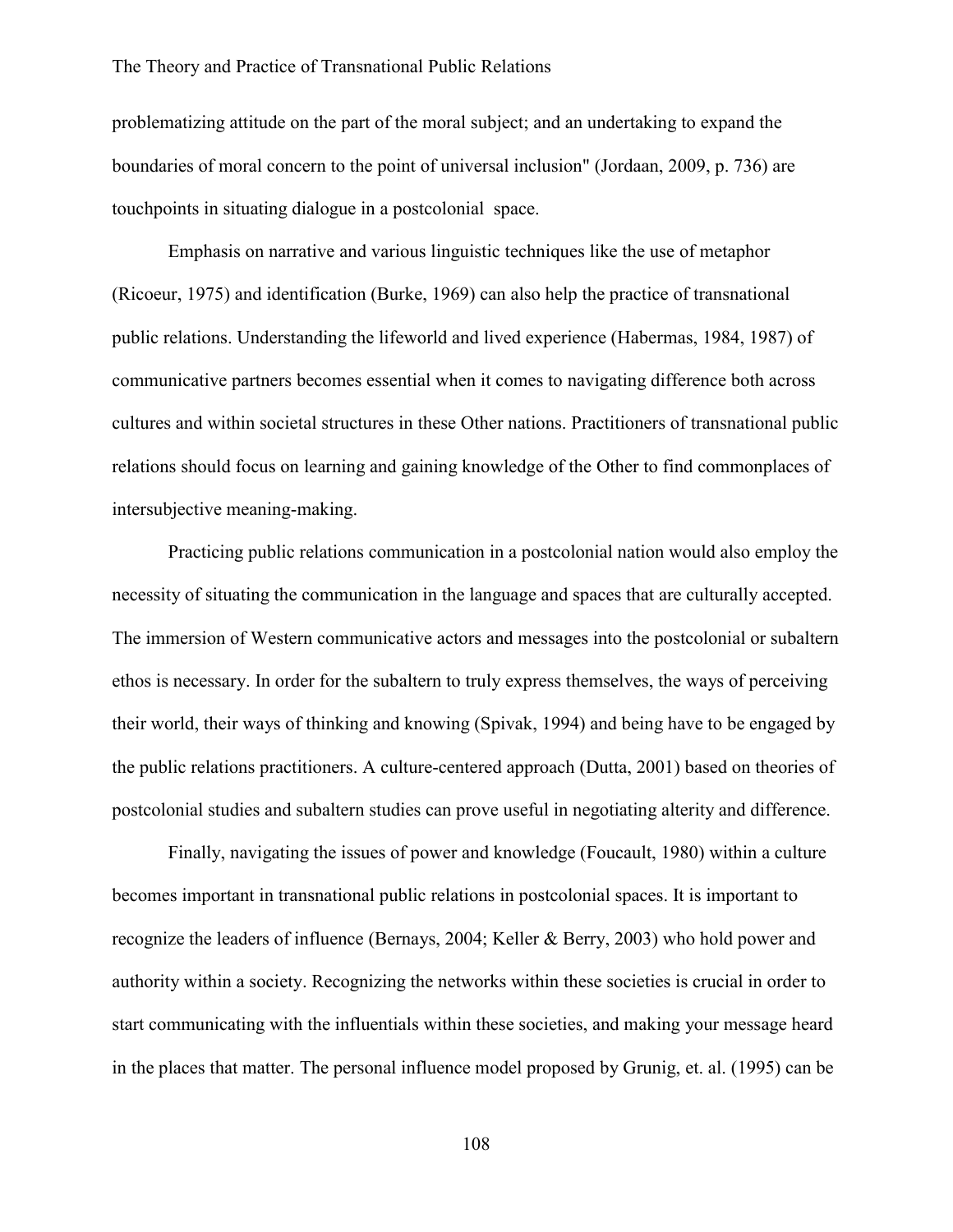a valuable strategic resource in practicing transnational public relations in cultures that have a high power difference between different communicative actors in society.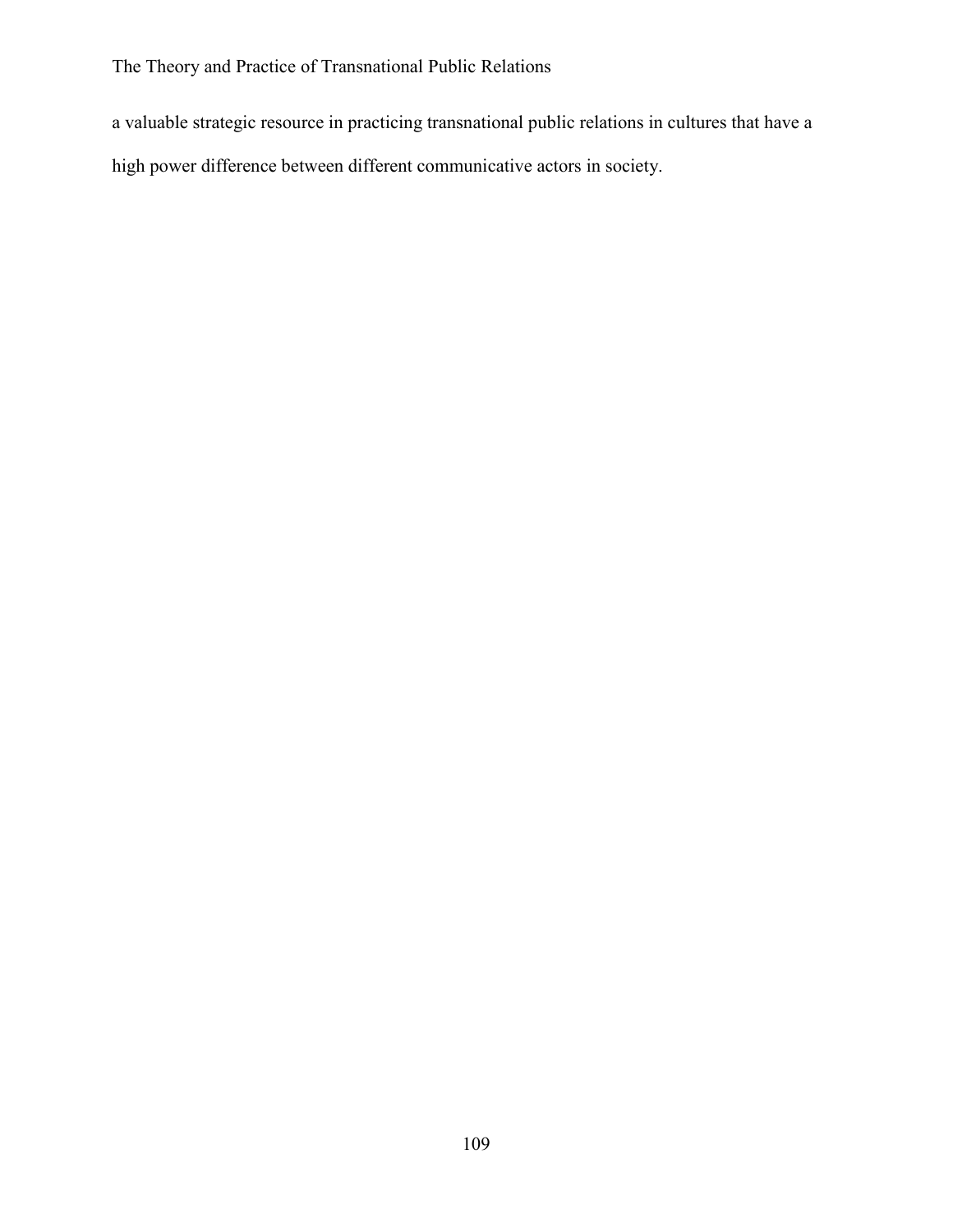## **Chapter Six - Activist Transnational Public Relations -**

# **The Case of WISE in Afghanistan**

…we remain caged in our country, without access to justice and still ruled by womenhating criminals. Fundamentalists still preach that 'a woman should be in her house or in the grave' (Joya, 2011, p. 3).

## **Introduction**

Transnational public relations is a public communicative act that takes places across borders and furthers communication about particular interests to and between publics and organizations for the mutual benefit of both. Activist public relations (Smith & Ferguson, 2010) deals with advocacy and promotion of particular sociopolitical issues in the world. Activist public relations might be practiced by individuals, interest groups, civic associations, and nongovernmental organizations in the pursuit of affecting sociopolitical change using rhetorical and cultural material available to them (Castells, 2008). By using public relations strategies, engaging in social justice causes across nations and borders is a delicate affair as it requires an understanding of various cultural, societal, communicative and religious norms. Tromble & Wouters, however, offer hope for "genuine transnational engagement" (2015, p. 373) when people reach across national boundaries across differences to form transnational public spheres.

Therefore, theory-building in transnational public relations looks at various disciplines in order to generate an understanding of rhetoric and the use of dialogic communication to bridge the gaps of communication and meaning among differently situated people. The rhetorical model of public relations proposed by Heath (2009) was examined in the previous chapter as a way to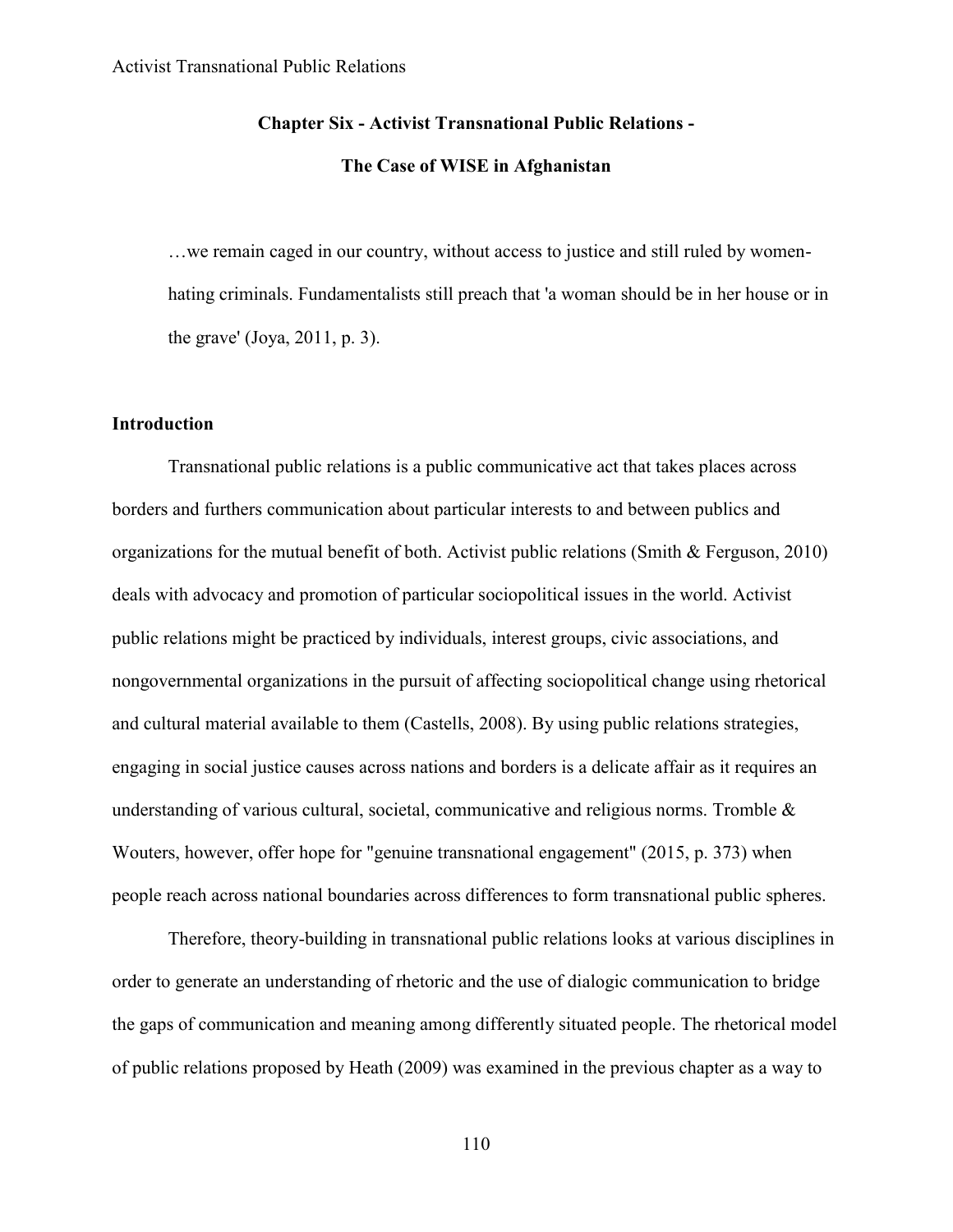communicate effectively across national and cultural boundaries. Additionally, postcolonial theory from Spivak (1994) and the culture-centered approach advocated by Dutta (2009; 2011) were determined as having a valuable role to play when understanding various communicative actors in postcolonial nations. Philosophical hermeneutics and Habermas' communicative action (1984; 1987) have also been studied in chapter five as beneficial to the theory and practice of transnational public relations. Finally, relationship building and the personal influence model of public relations (Grunig, et. al., 1995) remain essential resources and strategies to be applied by the transnational public relations practitioner working in nations that are high context and collectivistic cultures (Hall, 1959).

While the previous chapter focused on theory-building, this chapter focuses on studying the application of transnational public relations activism by nongovernmental organizations that attempt to make a space for women in the public sphere in Afghanistan. Working within but against the constraints of a patriarchal culture that marginalizes them (Benard, 2002; Emadi, 2002; Skaine, 2002), nongovernmental organizations like the American Society for Muslim Advancement's subsidiary, Women's Islamic Initiative in Spirituality and Equality, and an Afghan organization, Noor Educational and Capacity Development Organization (NECDO), work for women's rights and social justice in Afghanistan (WISE, 2016).

This chapter looks first at the various sects of Islam and the political, social and cultural history of Afghanistan in order to situate the communication challenges and subsequent efforts made by these nongovernmental organizations within an Islamic Afghani society. Then, the philosophy and strategies of WISE's *imam* training program and *Shura* Council are explored, and finally, the theories and strategies of transnational public relations covered in the last chapter are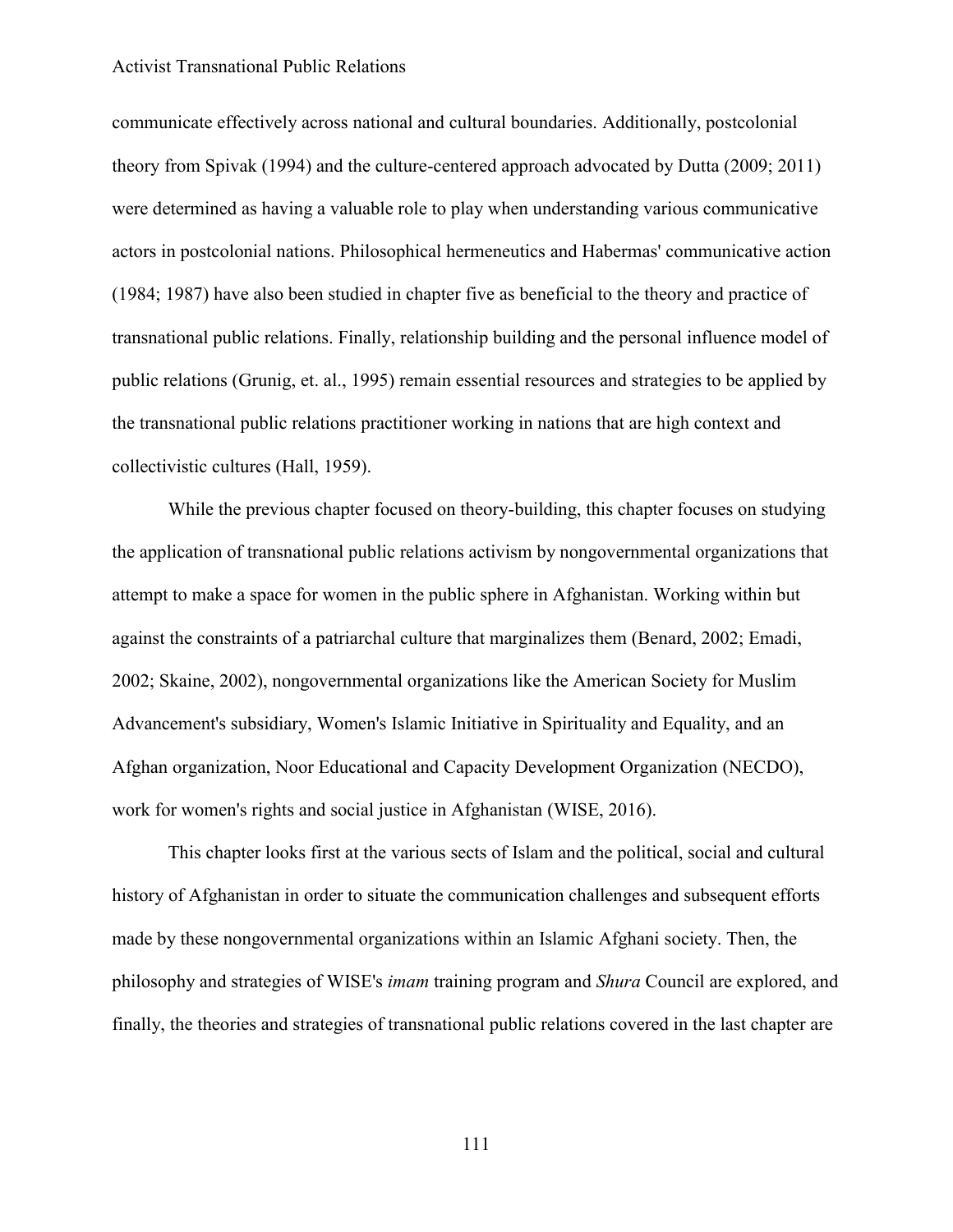evaluated within the work of the organizational actors to discern how they have been applied in transnational public relations efforts of WISE and NECDO.

## **The Multiplicities of the Various Sects of Islam**

Islam originated in the seventh century in Mecca and Medina in Saudi Arabia. The rise of Islam coincided with Late Antiquity (Robinson, 2010). Muhammad, the prophet of the religion, was born in Mecca in 570 A.D. He belonged to the Arabic tribe Quraysh. When he was about 40 years old, he began receiving divine revelation through the angel Gabriel, which would constitute the Quran and form the religion of Islam. While in the early years Muhammad and the new faith was met with opposition from social and political leaders, he had a few followers that grew with the years (Buhl, et. al., 2012). He was initially protected from persecution by his uncle Abu Talib, one of the Quraysh leaders who was not a follower of the new faith but offered protection to his nephew. After Abu Talib's death, Muhammad and his followers fled to Yathrib (the earlier name for the city of Medina) in 618 A.D. (Robinson, 2010).

In Yathrib, Muhammad began laying in place a new Islamic society based on legal and religious doctrine that was revealed to him in the Quran. Due to war breaking out between the tribes of Mecca and the new followers in Medina, the early Muslims fought many wars with Mecca and eventually gained control of Mecca and the allegiance of the Quraysh in 629 A. D. From then until Muhammad's death in 632 A.D., he established peace treaties with other tribal chiefs in the Arabian Peninsula and gained in followers to the Islamic faith (Hourani, 2002).

The new religion brought considerable social changes with it. Lewis (2002) states that the egalitarian nature of the Islamic doctrine paved the way for the religion to succeed as it had. He says that Islamic laws and religious doctrine provided better social security, denounced aristocratic privilege, rejected hierarchy, and catered to rights of slaves and women, all of which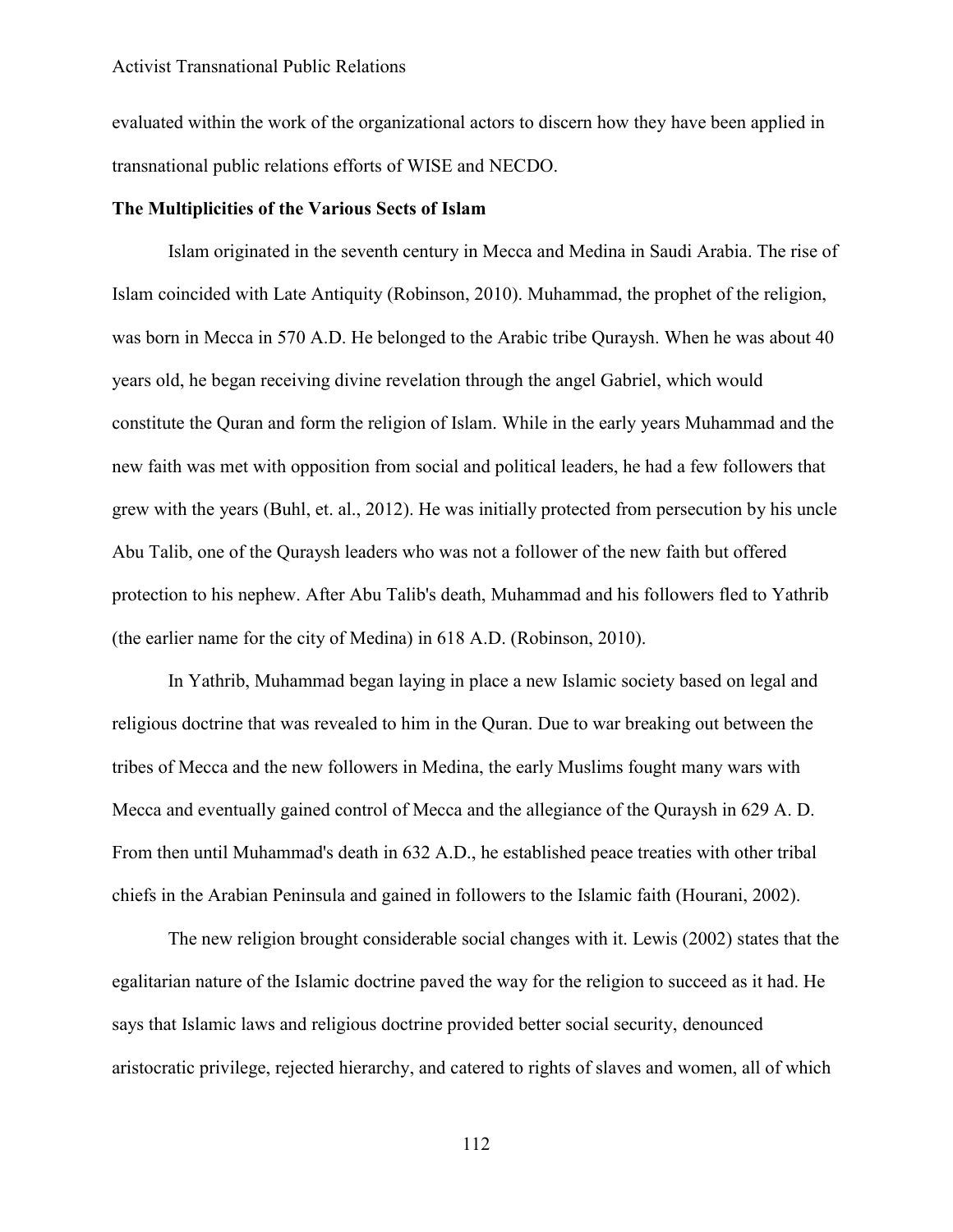had been absent in existing Arab society. Muhammad also condemned practices of pagan Arab tribes of the time like female infanticide, exploitation of the poor, usury, adultery and criminal acts such as murder and theft. In relation to women's rights, Islam reformed the laws of marriage, divorce and inheritance, according women a legal status that had been denied them in pre-Islamic Arab society (Esposito, 1988).

Haddad  $\&$  Esposito (2004) state that the low status of women in certain Islamic traditions is due to the interpretation of jurists, the effect of local customs and traditions, and other social trends rather than the Quran-granted rights and privileges taught by Muhammad. Preexisting conditions in the societies in which Islam spread led to the mixing of Islamic doctrine with local traditions and customs. Additionally, as we will see later on in this historical overview, the interpretation of the Quran by various scholars also led to a conservative bias to the legal and religious doctrine that was followed in later periods.

After the death of Muhammad in 632 A.D., the Islamic state was governed by the four Rashidun caliphs: Abu Bakr, Umar ibn al-Khattab, Uthman bin Affan and Ali ibn Abi Talib (Madelung, 1998). The caliphate was an office that proclaimed a religious authority on the office-holder, but not prophecy (Hourani, 2002). The caliphs were leaders of the *umma* or the community of believers of the Islamic faith. During the rule of the four Rashidun caliphs, problems of rightful succession during the election of Abu Bakr, the assassination of Umar, charges of corruption and nepotism against Uthman and his subsequent assassination, and a major split between the fourth caliph and the prophet's wife Aisha were the major issues regarding the early leadership of the religion (Madelung, 1988). The Islamic state, at the end of the rule of the four Rashidun caliphs, extended to the Byzantine Empire's provinces Syria and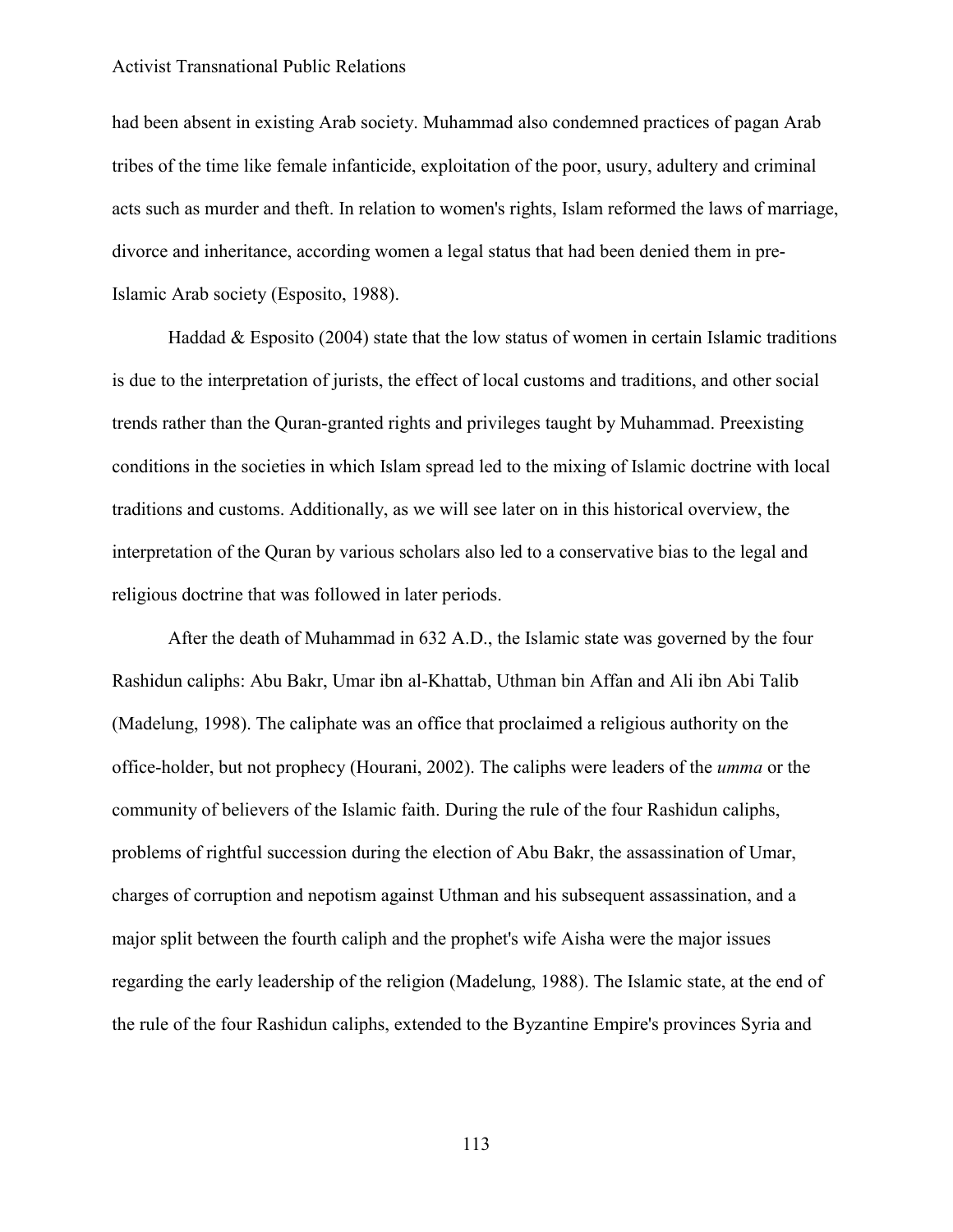Egypt and the Sassanid Empire's provinces Bactria, Persia, Azerbaijan, Armenia, Caucasus and Makran (Hourani, 2002).

The succession to Muhammad was an important series of events in the history of Islam, one which eventually led to the Sunni-Shia split. Madelung (1988) writes,

For Sunnites, the first caliph, Abu Bakr, was the only rightful successor since he was the most excellent of men after the prophet. Although Muhammad had not explicitly appointed him as his successor, his preference for him was indicated by his order for Abu Bakr to lead the Muslims in prayers during his final illness. The consensus reached by the Muslims in favor of Abu Bakr merely confirmed what was ultimately God's choice. For Shi'ites it was Muhammad's cousin and son-in-law Ali ibn Abi Talib who, on account of his merits in Islam as well as his close kinship, has been appointed by the prophet as his successor  $(p,1)$ .

However, Madelung (1988) points out that the actual spilt between the factions and the issues with succession did not occur during the Rashidun caliphate, as Ali ibn Abi Talib himself voluntarily and eagerly offered his pledge of allegiance to Abu Bakr's caliphate.

Various accounts differ on the dating of the agitation about Ali's 'rightful' succession to caliphate. Some accounts point to outcries against the third caliph, Uthman, and still others state that the conflict was created by the Shia after the death of Ali and was counter to his attitude toward and acceptance of the Rashidun caliphate. The concept of the *ahl-al-bayt* al Muhammad / *ahl-al-nabt* (Family of the Prophet) did not exist during Muhammad's time nor during the reign of the Rashidun caliphs. It was during the Umayyad and Abbasid reigns that the term and concept gained currency to legitimize the hereditary rights of men to lead the Islamic state (Madelung, 1988).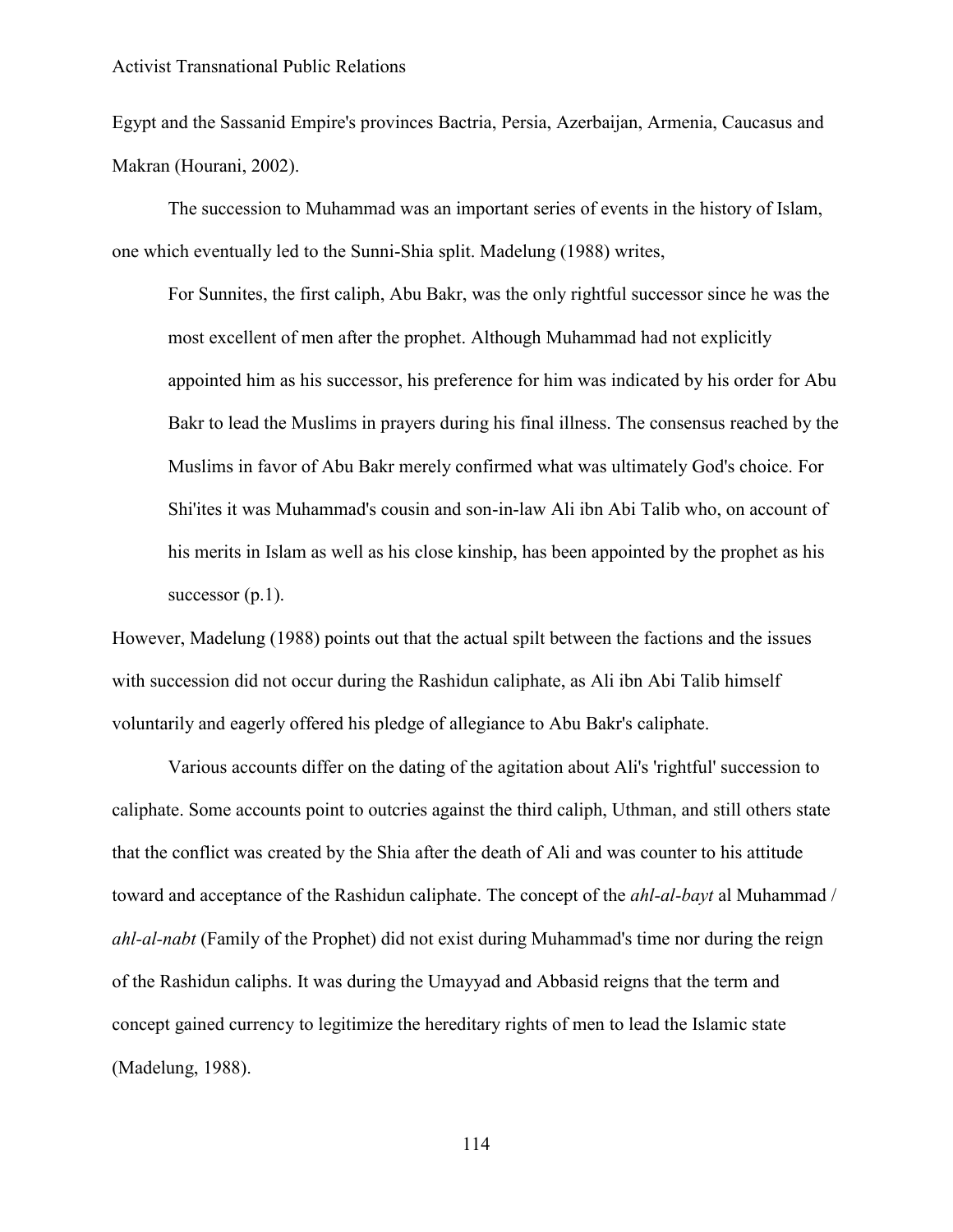Shia Islam is the second-largest branch of Islam. Though Shia Islam has been divided into many sects, the main ones are the Twelvers, Zaidis (Fivers), and the Islmailis (Seveners). The Twelvers believe in twelve divinely ordained leaders or *Imams*. It is currently practiced by the majority of Iran, Azerbaijan, Bahrain, Iraq and Lebanon. Zaidism is the second largest branch and is followed primarily in Yemen. Ismailis, the third largest branch of Shi'ites, are largely concentrated in India and Iran (Halm, 2001). While the history of Islam lays out the splitting of the religion into many factions and sects, for the purposes of this project and in service of understanding the particular circumstances prevalent in Afghan society I will only trace the history of political and legal Islam through the Sunni schools of thought.

After the leadership of the Rashidun caliphs, the establishment of the Umayyad dynasty came through the rise of Marwan I and Muawiyah I. In 639, Muawiyah I was appointed as the governor of Syria by Umar ibn al-Khattab, the second caliph. During the caliphate of Uthman ibn Affan, Marwan I, a relative of Muawiyah I, gained unofficial control of the religious leadership due to the failing health of Uthman. After Uthman's assassination in 656 A.D., Muawiyah I and Marwan I joined forces to create conflict that resulted in the first civil war that ended with the overthrowing of the Rashidun caliphs and led to the establishment of the Umayyad dynasty. Muawiyah I was acknowledged as the first Umayyad caliph (Madelung, 1988).

The Umayyad dynasty ruled from 661-750 A.D., with Damascus as its capital. Under the Umayyad caliphate, the empire stretched from the Iberian Peninsula in the west to the Indus Valley in the east. The Umayyads were defeated by the Abbasid dynasty in 750 A.D. and the capital of the caliphate was shifted to Baghdad (Madelung, 1988). The reign of the Abbasids is termed as the "golden age of Islam" (Holt, Lambton & Lewis, 1977, p. 661) - they ruled from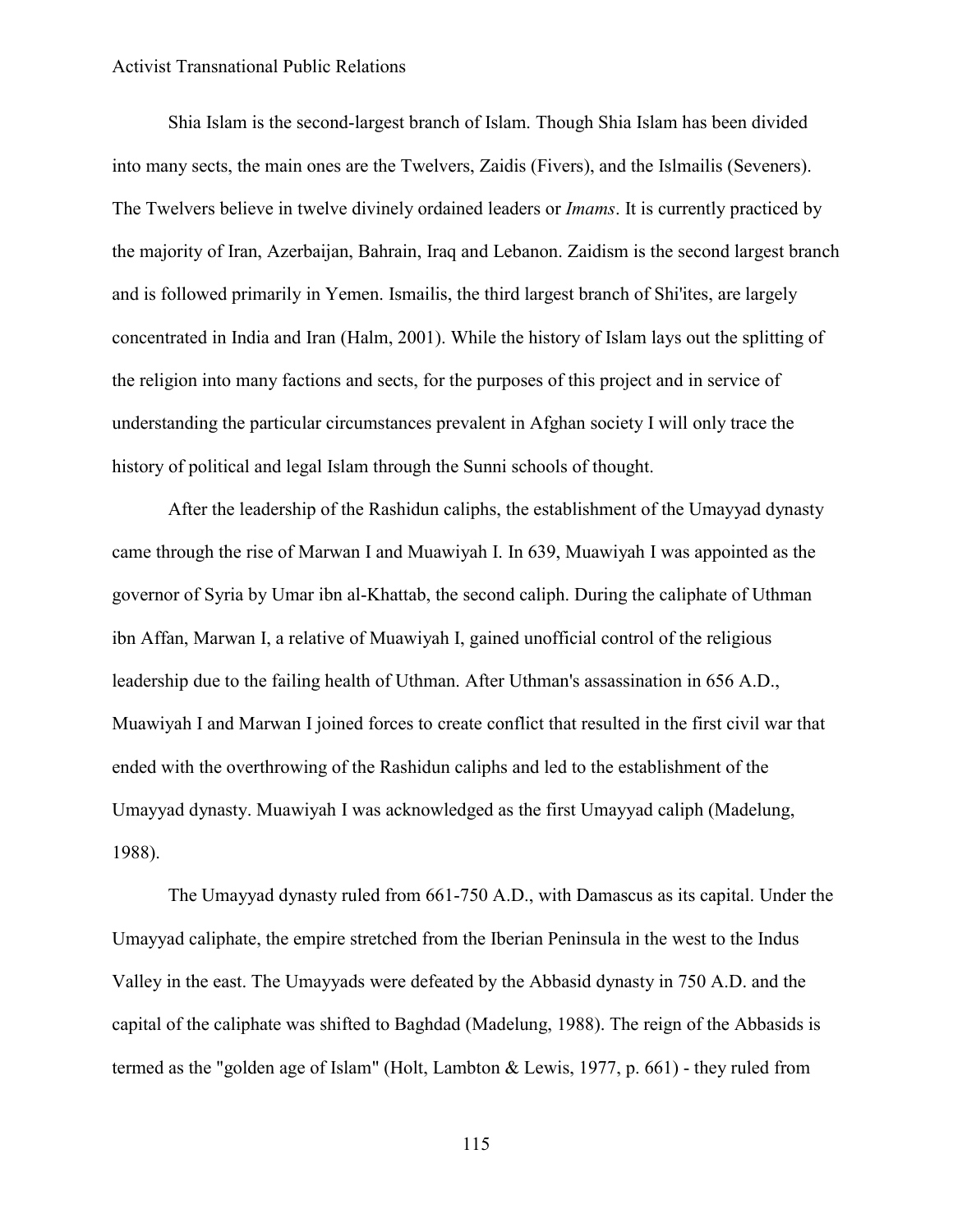750-1258 A.D. The geographical expansion of the Islamic caliphate during the Umayyad and Abbasid rulers led to the move to codify Islamic laws and religious doctrine and consolidate the Islamic faith in order to acknowledge the customs of the places that were conquered. This led to the establishment of the four *Madhabs* or schools of law within Islam (Madelung, 1988).

The major *Madhabs* that gained recognition within Sunni Islam were Maliki, named after Malik ibn Anas; Hanafi, named after Abu Hanifah; Shafi'i, named after Muhammad bin Idris al-Shafi'i; and Hanbali, named after Ahmad bin Hanbal (Melchert, 1997). Each of these four schools practice and interpret religious law (*sharia*) differently within the Sunni tradition (Lapidus, 2002).

The Maliki School of jurisprudence was formed in the eighth century by Malik ibn Anas. It relies on the Quran and *hadith* as its primary sources to derive religious law. Being a native of Medina, Malik ibn Anas also based his jurisprudence on *'Amal* or the customs and practices of the people of Medina, as he considered them living proof of the living *Sunnah* (practices of Muhammad). Whenever the Quran, *hadith* and the *'amal* do not provide clear guidance, the Maliki school derives its rulings from pragmatic *istislah* (public interest). The Maliki School enjoyed the favor of the Umayyads, and legitimized their power and authority in return. Currently it is followed by Muslims in North and West African countries, and a few Middle Eastern countries like Kuwait, Bahrain, UAE and northern parts of Saudi Arabia (Haddad, 2007).

The Maliki School differs from other schools in the Sunni tradition in the form of sources it uses for the interpretation and derivation of *sharia*. The Maliki School uses the Quran as its primary source, followed by the *hadith*, which (in the Maliki School) includes within it the legal rulings of the Rashidun caliphs. The *'amal* when drawn from the first, second or third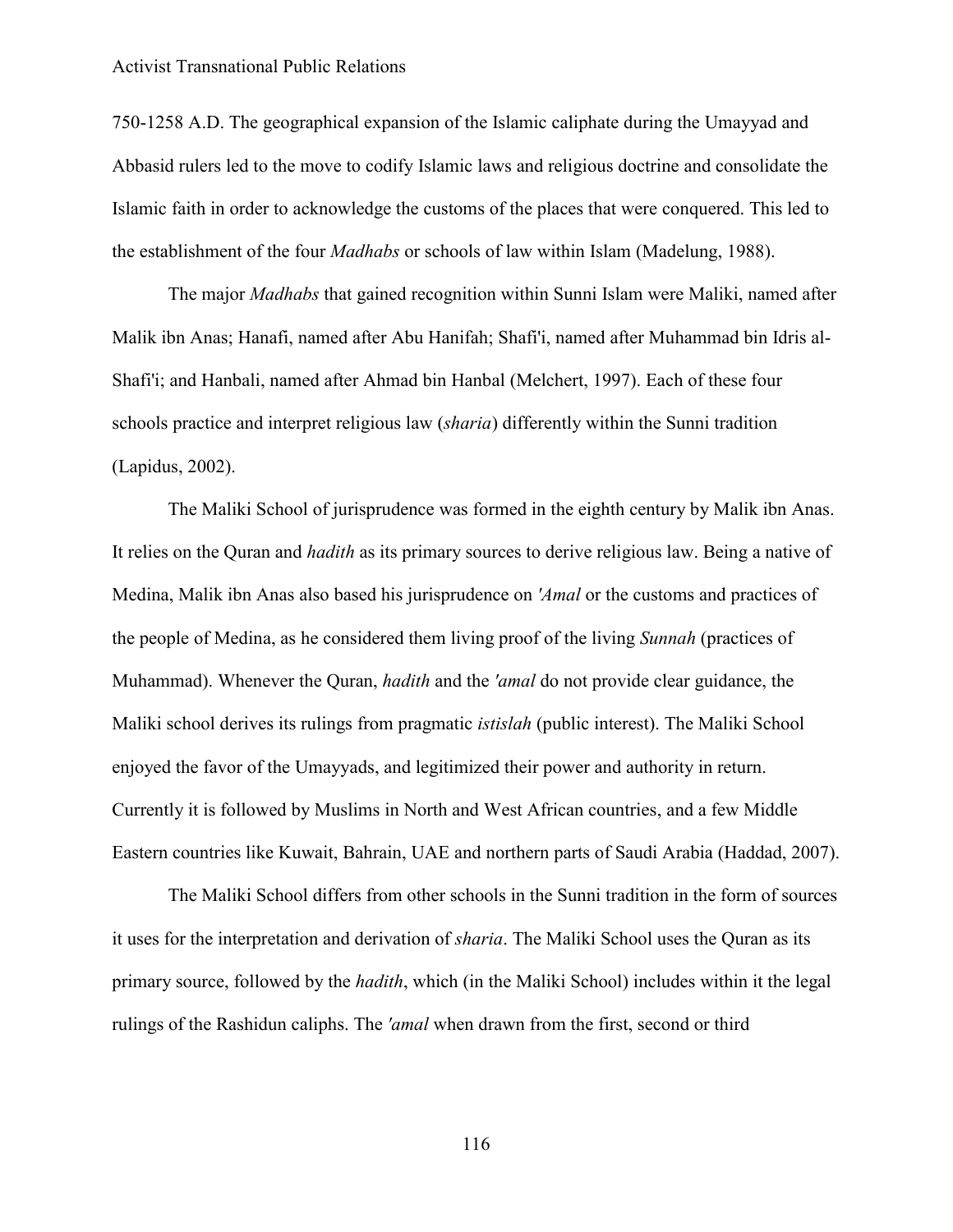generations of the inhabitants of Medina were also considered valid sources of law when the previous two sources prove ambiguous (Kamali, 2003).

The Hanafi School of jurisprudence was established in Iraq, as the fourth Rashidun caliph, Ali, had transferred the Islamic capital there. Many of the first generation Muslims had settled there, and the school rose out of the Islamic traditions as transmitted by these *Sahaba* (as companions of Mohammad are called). In earlier times, the Hanafi School was known as the Kufan School or the Iraqi school after its place of origin (Haddad, 2007).

The jurisprudence of the Hanafi School was compiled and documented only in the eleventh century. It enjoyed the favor of the Turkish rulers, Abbasids, Seljuks and the Ottomans, and then followed the Turkish expansions into Central Asia and gained favor in the lands into northwest China and South Asia through the rule of the Timurid Dynasty, Khanates and Delhi Sultanate. Currently, the Hanafi School is the one most widely followed by Muslims around the world. It is prevalent in the regions that stretch from Turkey in the west to China in the east (Haddad, 2007).

The sources on which the Hanafi school's jurisprudence is based are, in order of importance: the Quran, the *hadith*, consensus of the *Sahabas*, individual opinion from the *Sahaba*, *Qiyas* (analogy), *Ihtihsan* (juristic preference), and finally, local custom of the people where the law is to be interpreted. The Hanafi school was the first to adopt *Qiyas* or analogy to interpret Islamic law when the Quran and *hadith* did not prove a clear ruling (Kamali, 2003). Lapidus (2002) states that since the Hanafi school originated in a more cosmopolitan place than the origin of the Maliki school in Medina, Hanafi jurisprudence was more flexible in nature than the textually rigorous and traditionalist Maliki jurisprudence.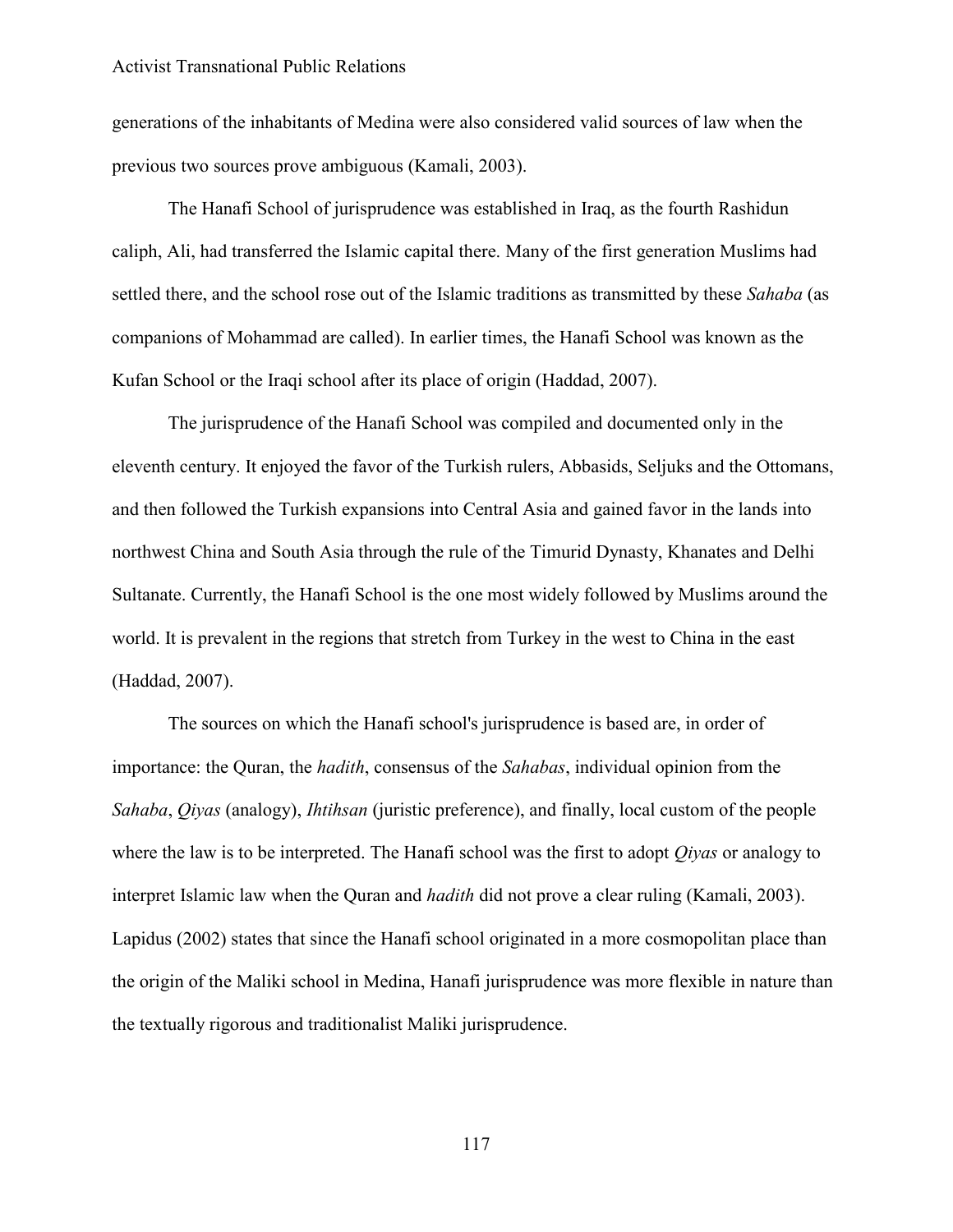The Shafi'i school was founded in the early ninth century and was the most followed school in the early history of Islam. However, due to the patronage of the Ottoman Empire to the Hanafi School, it descended in stature. The Shafi'i school is now followed in parts of the African continent, the Kurdish regions of the Middle East, some regions of the Caucasus, and parts of South and Southeast Asia (Haddad, 2007).

The Shafi'i school follows five sources of jurisprudence, in the following order: the Quran, the *hadith*, consensus of the *Sahaba*, opinions of the *Sahaba*, and *Qiyas* (analogy). The main difference between the Hanafi and Shafi'i schools is that while Hanafis employ *Ihtihsan* (juristic preference), the Shafi'i school doesn't, saying that the method relies on human preference and hence has the possibility of corruption of the Islamic principles of religious law (Kamali, 2003).

The fourth school of jurisprudence in the Sunni tradition is Hanbali, the smallest and the strictest of the four major Sunni schools. It was founded in Saudi Arabia and Qatar, where it is still prevalent. The Hanbali School is also followed among other countries in the Middle Eastern region. The founder of the Hanbali School, Ahmad ibn Hanbal, was a student of Al-Shafi'i, he founder of the Shafi'i school, and like him was concerned about the individual interpretations that jurists were ascribing to religious law to please those in power (Haddad, 2007). Therefore, he advocated a return to the Quran and the *hadith* and decreed the literal or apparent meaning of these scriptures to be the only legitimate source of Islamic jurisprudence, leaving no space for rational disputation, juristic interpretation, metaphorical interpretation or contextualization of the meaning of Quranic verses (Kamali, 2003).

The Hanbali School was the forerunner of the Wahhabi and Salafi movements in the Middle East and North Africa in the current times. With the rise of the al Saud family's rule in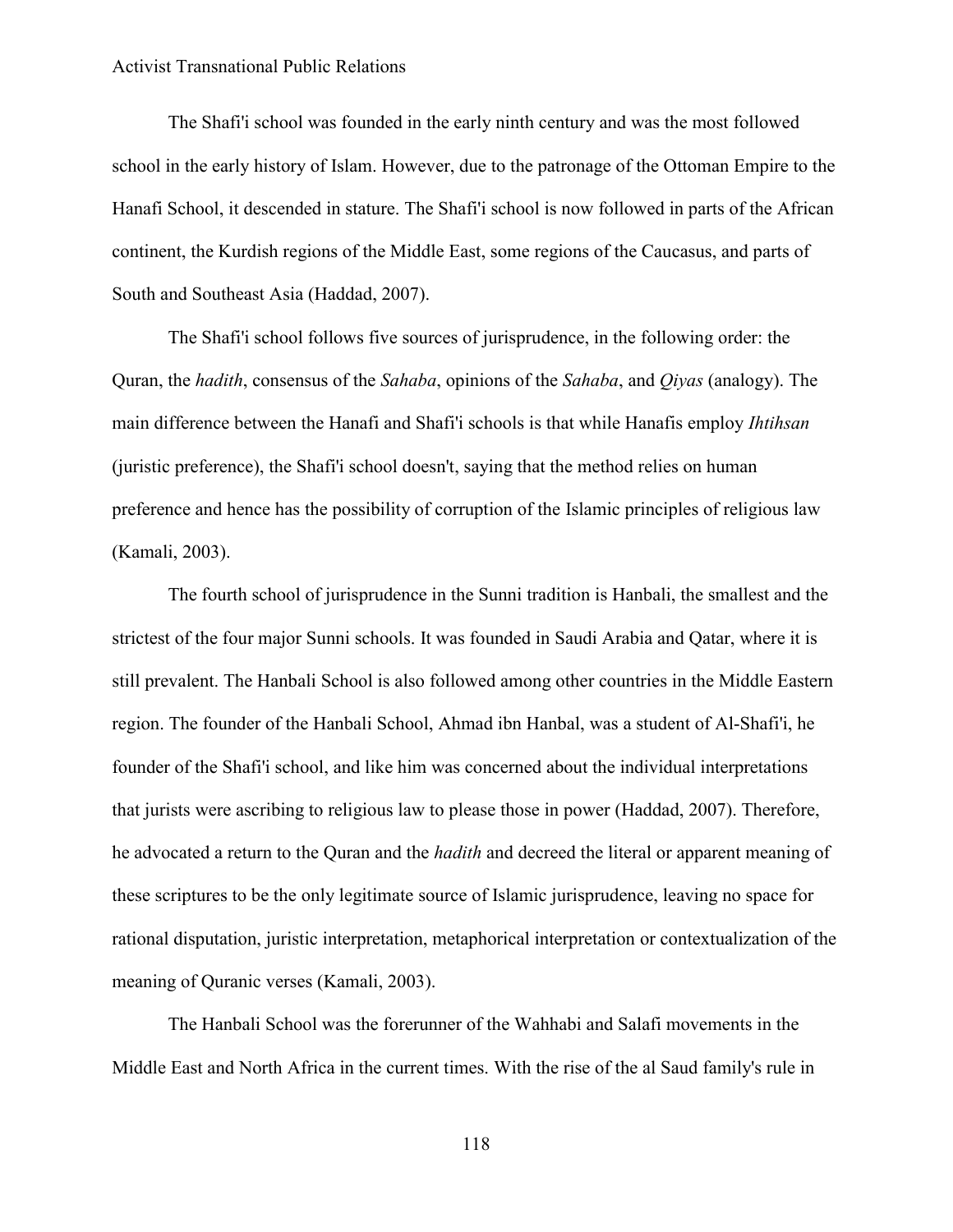Saudi Arabia, Hanbalis gained prominence and support and a more strict interpretation of Islamic doctrine gained currency in the Arabian peninsula, and from there to other parts of the world (Fadl, 2007). The Wahhabi doctrine in particular provided inspiration to "militant religious extremism in movements ranging from the Taliban of Afghanistan to the so-called Wahhabis of Central Asia and Osama bin Laden's al-Qaida network" (Delong-Bas, 2007, p. 3).

Delong-Bas (2007) argues that the Wahhabism that was founded in the eighteenth century in central Arabia by Muhammad Ibn Abd al-Wahhab bears little resemblance to what its followers and adherents have turned it into in the pursuit of a political and military extremist position. Nevertheless, the intolerant doctrines of the self-described Wahhabi and Salafi followers have tried to force their vision of Islam through violence and terror on the world (Fadl, 2007) through various Islamist terrorist groups.

Marshall (2005) states that the goal of Islamist terrorist groups is "the restoration of a unified worldwide Muslim political community, the *ummah*, ruled by a centralized Islamic authority, the caliphate, governed by a reactionary version of Islamic law, *sharia*, and organized to wage war, *jihad*, on the rest of the world" (p. xi). He traces the beginning of extremist Islam to the formal ending of Turkey' last regime by Ataturk, as Turkey's Islamic state was considered the inheritor of the caliphate and a proper ruler over the Muslim world. Marshall also mentions that Osama bin Laden said in one of his recorded video messages that after the end of Turkey as an Islamic state, there was no other powerful state that could rule over all of the world's Muslim population. With the ending of Turkey's regime, the principle of the Islamic state ended as well. And so various Islamist organizations have been trying to restore a world order where there can once again be a caliphate.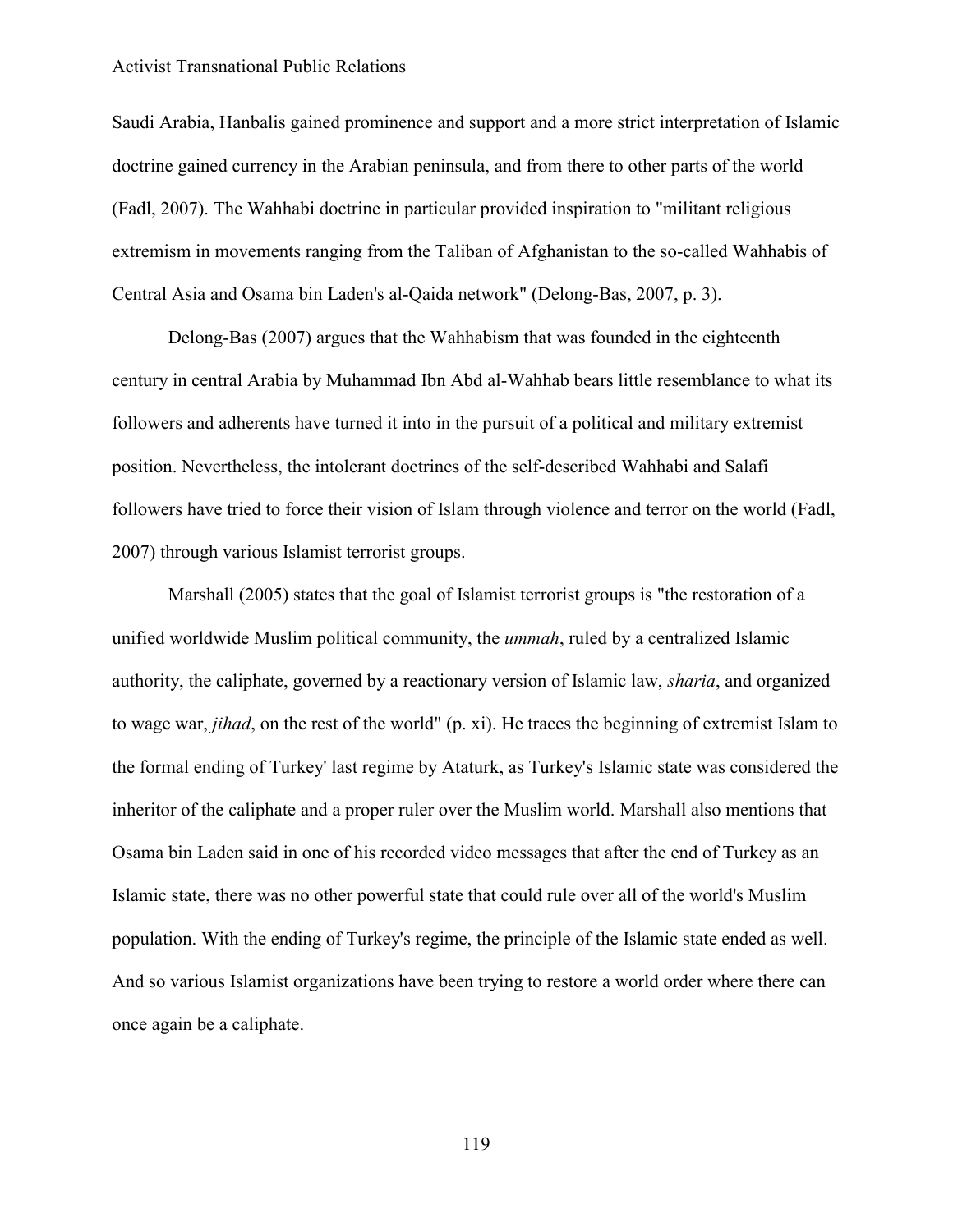Additionally, Marshall (2005) states that Islam had been defeated politically in a lot of the world's nations as well. Following World War I and by the first decades of the twentieth century, there were only four powerful Muslim nations - Turkey, Iran, Afghanistan and Saudi Arabia. Marshall quotes Osama bin Laden's November 3, 2001 video broadcast to this effect, wherein he says, "Following World War I, which ended more than eighty three years ago, the whole Islamic world fell under the Crusader banner -- under the British, French and Italian governments. They divided the whole world" (p. xii). Added to what was considered the dominance of Christian countries, the secularity of Turkey and Iran rankled all the more.

The extremist proponents of Islam feel that apart from political rule, people themselves and Islamic leadership in particular, has moved away from following the 'true' Islam as it was followed during the early inception of the religion. In order to move back to an approximation of that time, they advocate forming Islamic states, Islamic caliphates and the use of a strict form of *sharia*. As mentioned above, the ideology that has been prevalent among these factions is of the Hanbali sect of Sunni Islam, which derives a very strict form of interpretation of *sharia*. Political Islamist movements like Wahhabism and Salafist movements follow this strict interpretation of *sharia* and hope to propagate this ideology throughout the world through various means, including terrorism.

The Saud family in Arabia came to be allied with Wahhabism and it was propagated throughout the world by the basis of power and monetary control that the Saudi rulers exerted on smaller factions throughout the world (Delong-Bas, 2007). Osama bin Laden's ties to the Wahhabi leaders in Saudi Arabia and the Muslim Brotherhood movement (that flourished in Egypt but was later relocated and combined with the Wahhabi movement in Saudi Arabia) are well-established (Marshall, 2005). Commins (2009) states that the "apex of cooperation"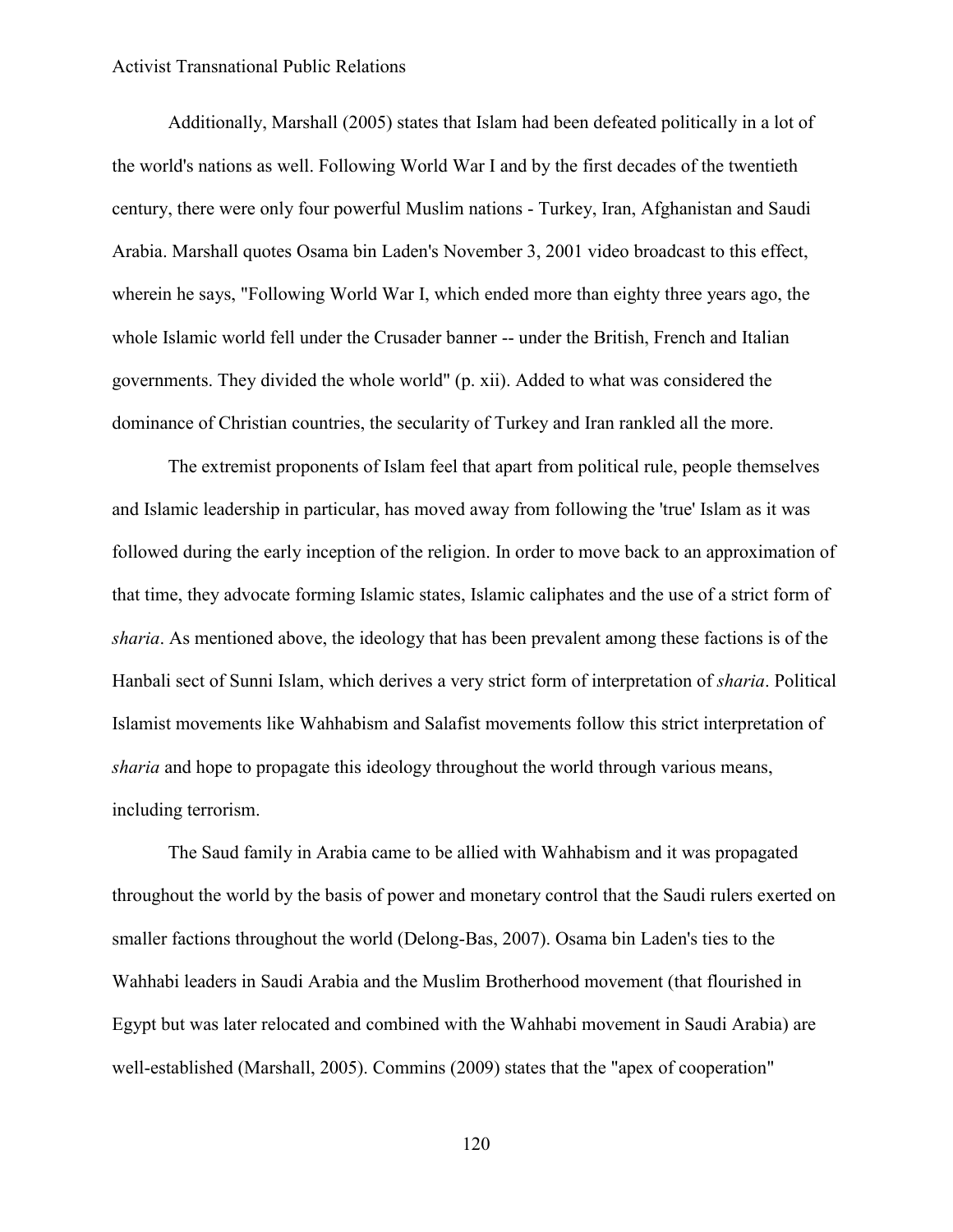between Saudi Wahhabis and Islamist terrorist groups was the Afghan *jihad* (religious war). After the invasion of the Soviet Union in Afghanistan in 1979 (covered in the next section more fully), a *fatwa* (edict / decree) was issued by a Muslim Brotherhood cleric with ties to Saudi religious institutions, that decreed a religious war against the Soviet occupying forces calling for the defense of Muslim lands. This *fatwa* was later also upheld by Saudi Arabia's Grand Mufti (Kepel, 2003).

Responding to the *fatwa*, tens of thousands of Muslim volunteers went to Afghanistan to fight the Soviet occupation forces. Commins (2009) places the number of volunteers at an estimated 35,000, with 12,000-25,000 of those coming from Saudi Arabia. Saudi Arabia and other Middle Eastern countries also provided financial support for the *jihad* (Kepel, 2003; Delong-Bas, 2007). One of the volunteers who went from Saudi Arabia to Afghanistan to fight the holy war was Osama bin Laden.

The particular strains of Islamic extremism are important in understanding the ideology of the Taliban and their imposition of a strict form of what they consider 'purified' Islam in Afghanistan. Through this section, I attempted to provide a very brief overview of the history of Islam, its various sects, and how these multiplicities led to the circumstances that in turn produced the enforcing of a version of the *sharia* in Afghan society that was removed socially, politically and religiously from other versions, and some argue, from the original revelation in the Quran (Munir, 2011). The next section looks at the socio-political history of Afghanistan in order to understand other influences that might help communicative actors contextualize the lived experience of individuals in the country.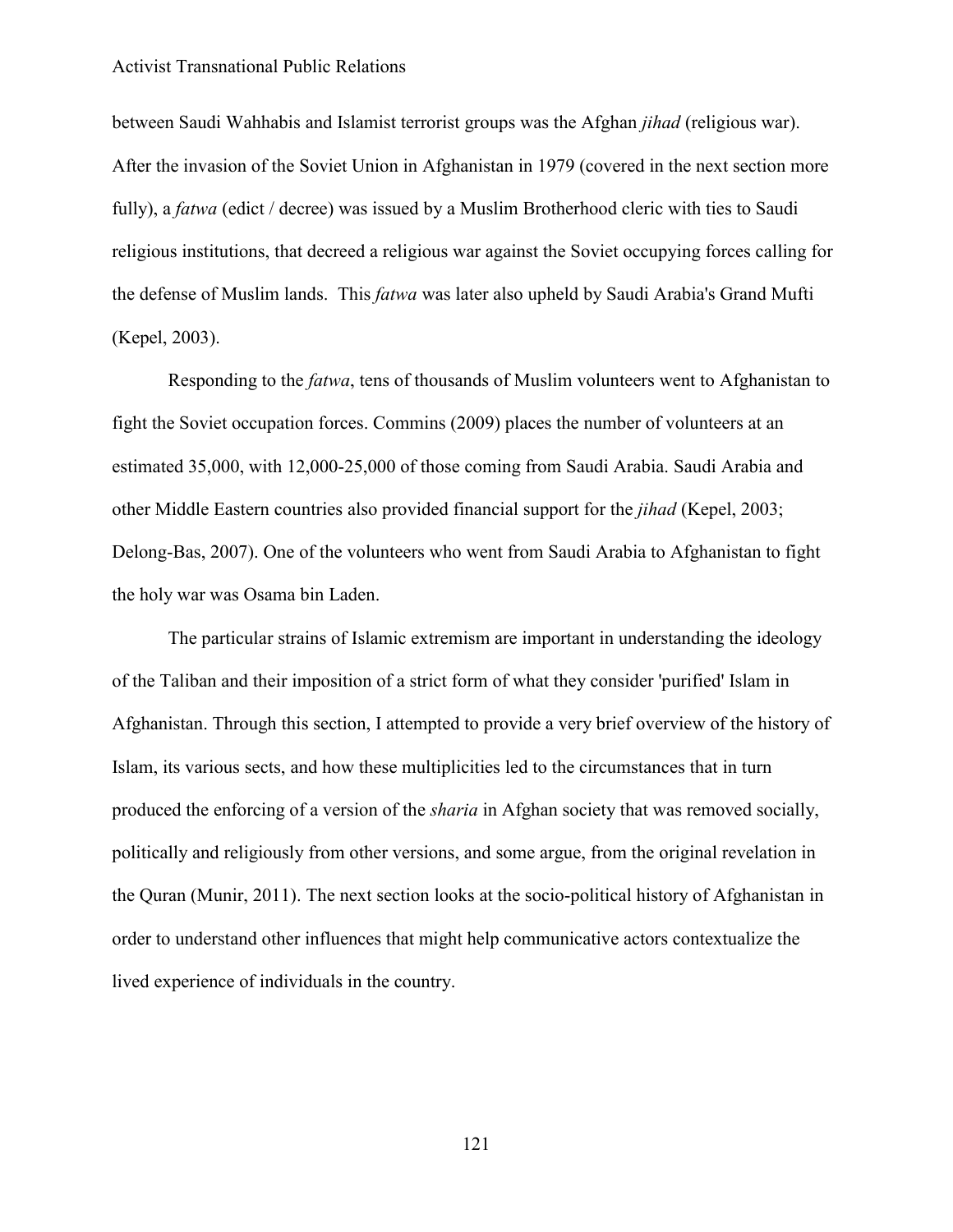# **A Historical Overview of the Socio-Political Conflict in Afghanistan**

The current public sphere in Afghanistan consists of the predominantly Muslim population of the country (Moghadam, 2003; Afghanistan, 2015). The ethnic make-up of the population is diverse, with many tribal groups predominant in particular regions. The largest ethnicity within Afghanistan is made up of the Pashtuns who live in the eastern and central southern regions (Afghanistan, 2015). The society is very tribal and familial, and the Pashtun people live by an ethos called Pashtunwali that is informed by feudal and masculinist ideals coalesced into a code of conduct. The society is also very patriarchal, with males having more power and agency within society (Moghadam, 1999). Amidst the differences in ethnicities and language between - Dari, Pashto and various Turkic tongues, the unifying factor is religion. Almost all citizens are Muslim, with 80% belonging to the Sunni sect and the minority being Shiite (Afghanistan, 2015; Moghadam, 2002).

According to Moghadam (2003), Afghan society is rural and pastoral for the most part, with only a few urban centers. UN statistics (2016) show that 26.3% of the population lived in urban areas while 73.7% was made up of rural residents in 2014. Along with this, a large amount of the population is made up of nomads who move between the plains and uplands with their herds. The current society has a very limited experience of the modern world, which is restricted mainly to the urban middle and upper classes. Agriculture is the main occupation, with oilfields and small-scale manufacturing providing other major livelihoods to the inhabitants. There are, however, extremely high levels of unemployment due to the political turmoil the country has been through - about 40% of people were unemployed in 2005 (Afghanistan, 2015). These social, ethnic, religious and economic determinants have shaped the Afghan public sphere, along with the political developments of the past century. In this section, we will conduct a brief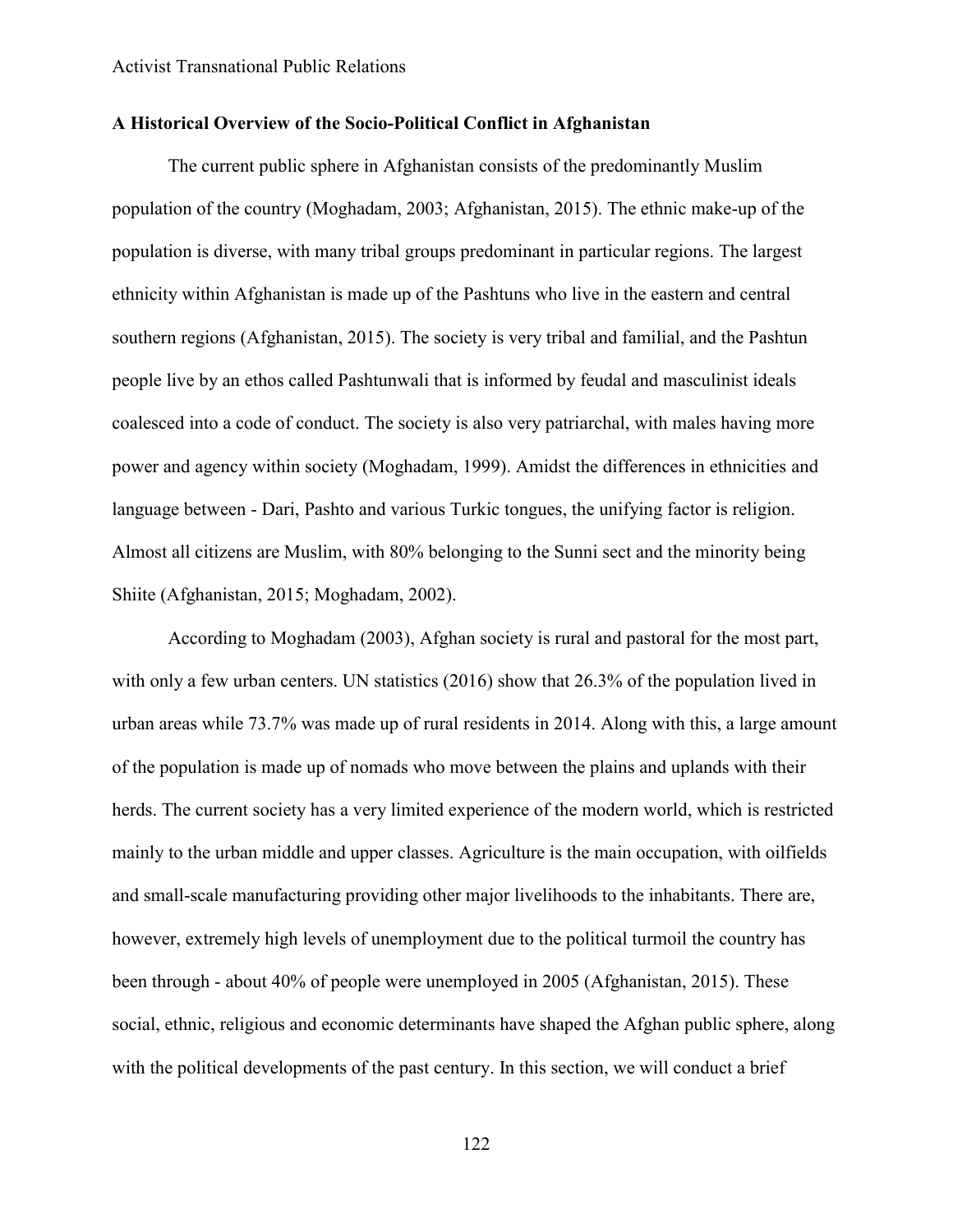overview of the varied and wide-ranging historical and political influences that led to the shaping of the current social order in Afghanistan, concentrating on the role of women in society.

This societal structure has been shaped by the recent political and cultural history of the region. A detailed history of the power struggles that shaped Afghan society is beyond the scope of this project, however, a very 'broad strokes' version will throw light on the pertinent aspects of Afghan sociopolitical history and culture in order to understand the communicative ground in which the NGOs are operating. During the 19th century, Afghanistan was influenced significantly by the expanding British and Russian empires. The first Anglo-Afghan War (1839- 1842) was instrumental in overthrowing the British stronghold over the region but the second Anglo-Afghan War (1878-1880) resulted in some British control over the foreign affairs of the country (Omrani, 2007; Afghanistan, 2015). The influence of Western thought was significant during the 19th century, which had an effect on the political rule of King Amanullah.

In the 1920s, King Amanullah's efforts to reform the country that contributed to issues like the position of women were faced with severe criticism from the populace (Moghadam, 2003). King Amanullah instituted widespread reforms like compulsory elementary education of women, abolition of the traditional veil for women, and establishment of co-educational schools (Moghadam, 1999; Afghanistan, 2015). Due to opposition from tribal and religious leaders, Amanullah was overthrown in 1929 and power was seized by various leaders, prominent among them Mohammed Zahir Shah (1933-1973), who had a much more gradual approach to modernization. During an attempt at democratization in the 1970s, Afghanistan was deeply influenced by and built a close relationship with the Soviet Union (Moghadam, 1999; Afghanistan, 2015).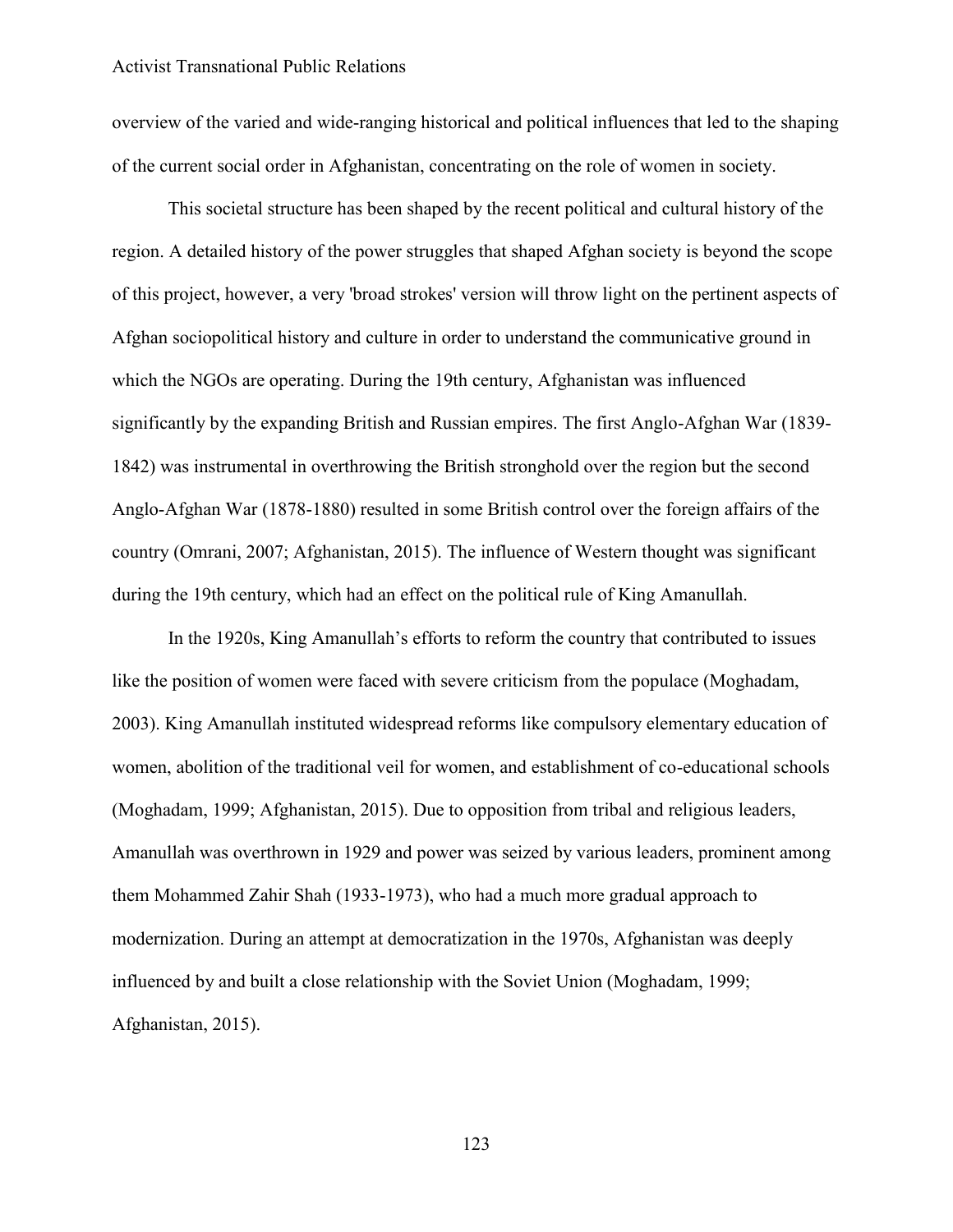In 1978, a Marxist coup and Soviet occupation resulted in long-term upheaval and disorder within the country. The People's Democratic Party of Afghanistan (PDPA) seized power in 1978 and instituted changes that affected the societal structure and place of women in society. They replaced Islamic and religious laws with secular Marxist-Leninist ones. Men could no longer have beards and women could not wear the traditional *chador* - a traditional garment consisting of a large piece of cloth covering the head and upper body. Mosques were no longer places where people could congregate and pray (Saikal, 2006; Moghadam, 1999) however, the position of women in the public sphere was much more participatory, with women working outside the home in various occupations and the basic education of girls being given importance (Mogadham, 2003).

Afghanistan was occupied by the Soviet Union in the 1979-1989 decade, which resulted in political and social upheaval, accounting for about 1 million to 1,500,000 deaths and about 3-6 million refugees to Iran, Pakistan, India, the United States and the European Union (Khalidi, 1991; Rubin, 2002; Afghanistan, 2015). The United States' involvement in supporting and arming the Mujahideen as well as international pressure toward the departure of the Soviet Union caused the Soviets to withdraw in 1989. The Afghanistan War (1979-1989) devastated the country and the guerilla forces of the Mujahideen gained ground after the Soviet withdrawal (Afghanistan, 2015).

In early 1992, Kabul was captured and a new government was set up by the Mujahideen; it was led by Burhanuddin Rabbani as the interim president of Afghanistan. In late 1994, a militia of Islamic fundamentalist students of Pashtun origin, the Taliban, emerged as a strong political force. In September of 1996, the Taliban finally overthrew the government and gained control of Kabul. From early 1998 to late 2000, US-led military forces and UN economic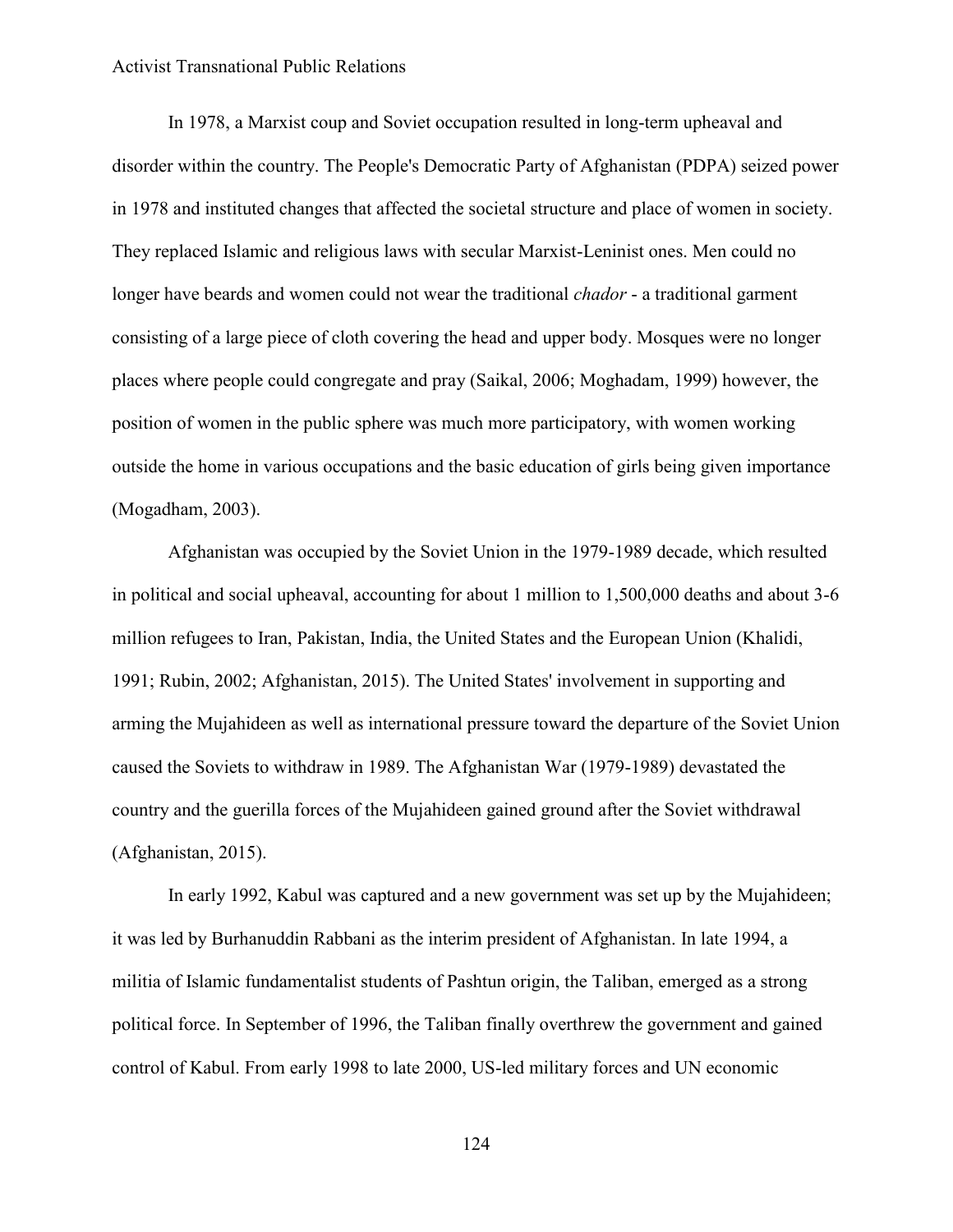sanctions ravaged the country and took their toll on human life as well as the economic state of affairs of the region (Afghanistan, 2015; Goodson, 2001).

During this political and social turmoil in the last quarter of the twentieth century, Afghan citizens sought refuge in neighboring Pakistan and Iran (Gregorian, 1969; Dupree, 1973; Rubin, 2002) for the most part, and in smaller numbers fled toward Western European countries and the United States. The Islamic guerilla movement that took over the country during 1992 to 1996 favored an extremely conservative approach towards the position of women. The Taliban continued this religious fundamentalist approach, destroying two ancient Buddha statues in Bamian in early 2001, citing the figures to be idolatrous and un-Islamic (Afghanistan, 2015; Rathje, 2001).

The present war in Afghanistan began on October 7, 2001, when the armed forces of the United States of America, the United Kingdom, Australia and the Afghan United Front launched Operation Enduring Freedom (Rubin, 2002; Afghanistan, 2015). Fifteen years into the war, the United States is still faced with Taliban insurgency in the country and the newly elected democratic government has still to see a significant participation of women in the public sphere (Joya, 2011; Moghadam, 2002).

## **The Role of Women in Afghan Society**

While the history and sociopolitical conditions of the last century have had a significant impact on the position of women in Afghanistan as traced in the section above, the largest effect on the role of women in the current public spaces in Afghanistan can perhaps be said to be the Taliban regime. Earlier on in the chapter, I explained how the ideology of the Taliban was influenced by particularly strict Islamic jurisprudence and interpretation of Islamic law by the Hanbali School of Islamic law, and then the Muslim Brotherhood and Wahhabi movements in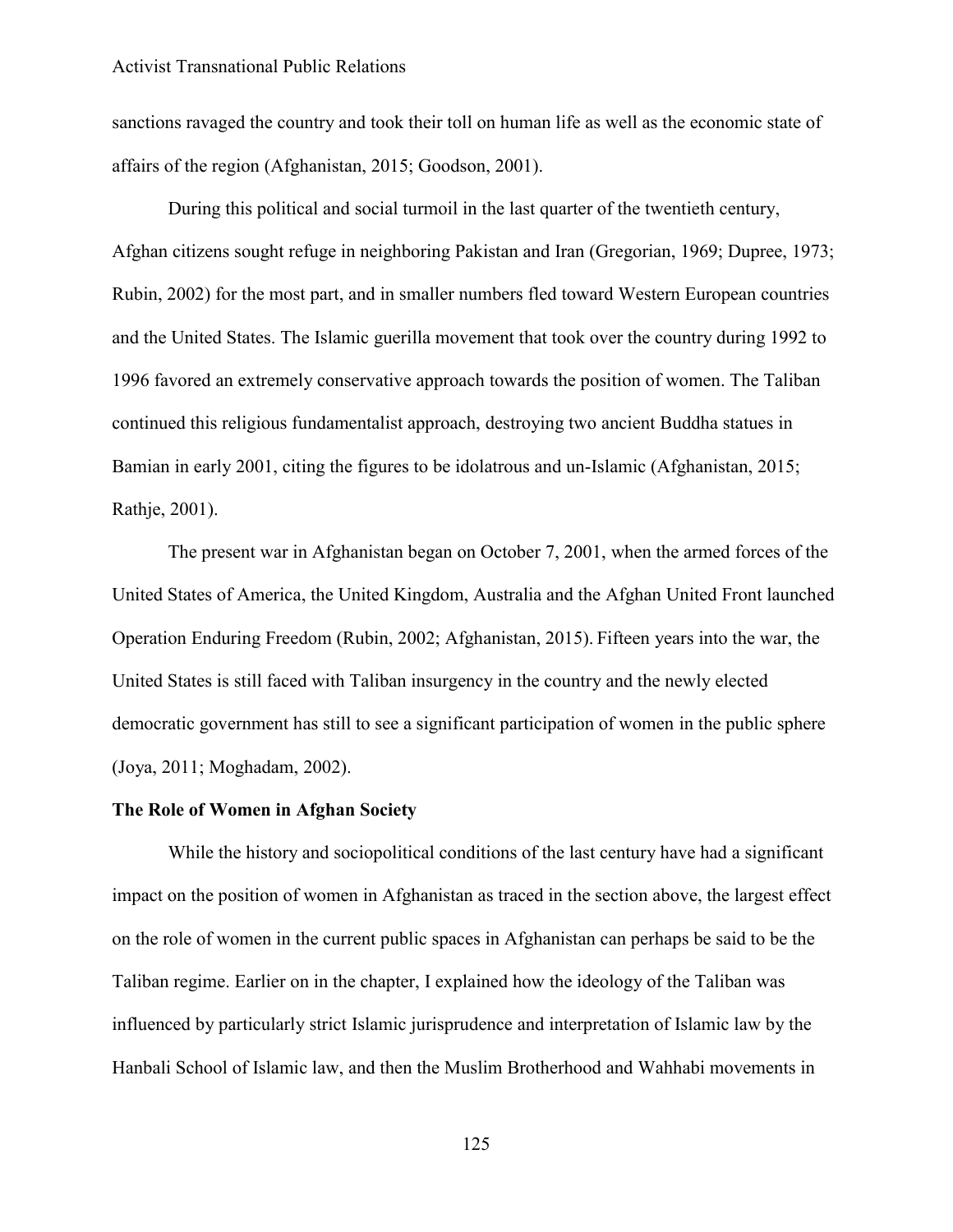the Middle East. Keeping that context in mind, I will now look at the lived experience of women that was affected by the enforced radical fundamentalism of the Taliban regime.

The effect of the Taliban on Afghan society during 1996 and 2001 reconfigured the public sphere in the country in tune with an "Islamic countermodernity" (Cole, 2003, p. 773). Taliban's almost complete power over Afghanistan during the earlier part of the current century was the result of the use of modern techniques like the state, mass spectacle, radio, and demonstrations of armed power. Towards the turn of the last century, radical Islamism imposed by the Taliban coded women as essentially subjective and private, which excluded them from the public sphere. Elements like coeducation, mixing of the genders in work settings, entry of women into traditionally male professions and consumerism were actively opposed by the Taliban (Cole, 2003).

Cole (2003) suggests that the Taliban's form of rule can be termed a political modernity as a modern recreation of power using medieval motifs of a totalitarian regime and a somewhat arbitrary and idiosyncratic, personalized implementation of laws. While the Taliban presented themselves as implementing a strict interpretation of *sharia* or Islamic law, the result was an uneven application of its principles in random cases (Munir, 2011). In addition, the Taliban allowed no elections or public deliberations. The use of radio allowed the mass distribution of the Taliban's message to the public, who merely received one-sided messages from the rulers rather than participating in a public sphere. In addition to spreading their message by the use of radio, Taliban appointed Muslim clerics or *imams* as mouthpieces of their messages within communities. As representatives of the Taliban, the *imams* therefore enjoyed the same power over the people as the armed enforcers of the regime themselves (Cole, 2003).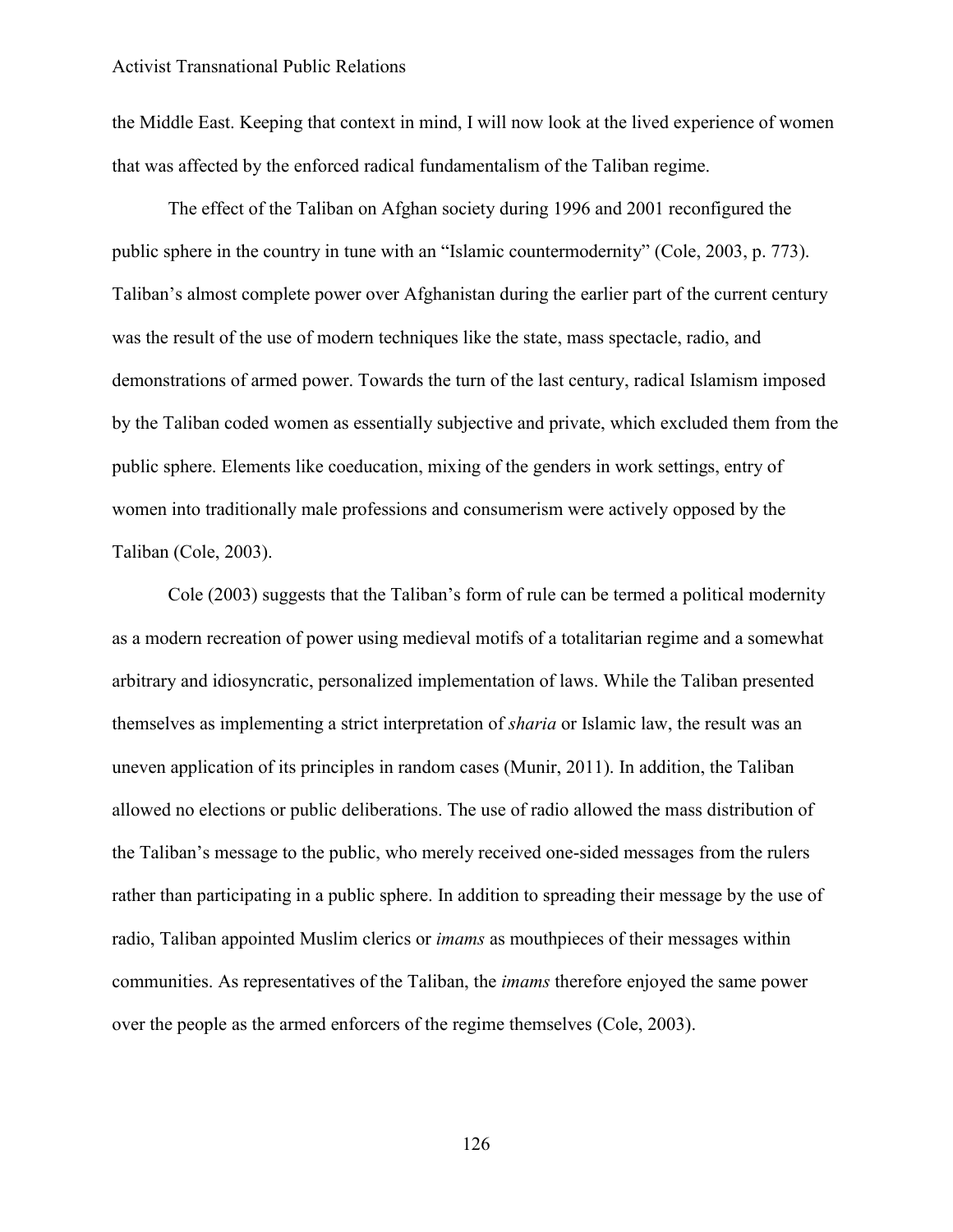The head of the Taliban, Mullah Mohammad Omar, who emerged as a leader in the 1990s, claimed an Islamic caliphate and proclaimed that the country was the Emirate of Afghanistan under the Taliban regime (Afghanistan, 2015). The Taliban, under his leadership, employed public spectacle to rule over the people. They revived punishment and executions of criminals as demonstrations of their power (Crews & Tarzi, 2009; Maley, 1998) in a public performance that essentially inscribed the power of the state on the body of the offender (Sulima & Hala, 2002; Zoya, 2002).

In addition to the public display of power by the regime on lawbreakers, the Taliban also de-privatized religion in the life of the general public and brought it from the private sphere to the public sphere (Cole, 2003). Activities such as dancing, music, kite flying, pigeon flying, the representation of the human form like photographs or art were forbidden by a decree issued by Mullah Mohammad Omar in 1996 on the basis of them being considered frivolous or disrespectful, which is viewed by extreme disapproval by the Wahhabi tradition in Islam. Men were required to worship in public. They were also required to grow their beards and trim their moustaches according to a literal read of sayings attributed to the Prophet Muhammad. Women could not appear in public unaccompanied by a close male relative or with any part of their body uncovered (Crews & Tarzi, 2009; Maley, 1998; RAWA Restrictions, n.d.).

The coercion into worship by the Taliban and the performance of public religiosity had the effect of making religion a matter of public knowledge and concern of not only the authoritarian regime, but also the people in society. Thus, Afghanistan was turned into a perfect example of a fundamentalist religious public sphere where each member of a social community observed one another and authoritarian leaders enforced dogmatic orthodoxy through the public wielding of power. What was public had to conform to the understanding of *sharia* as interpreted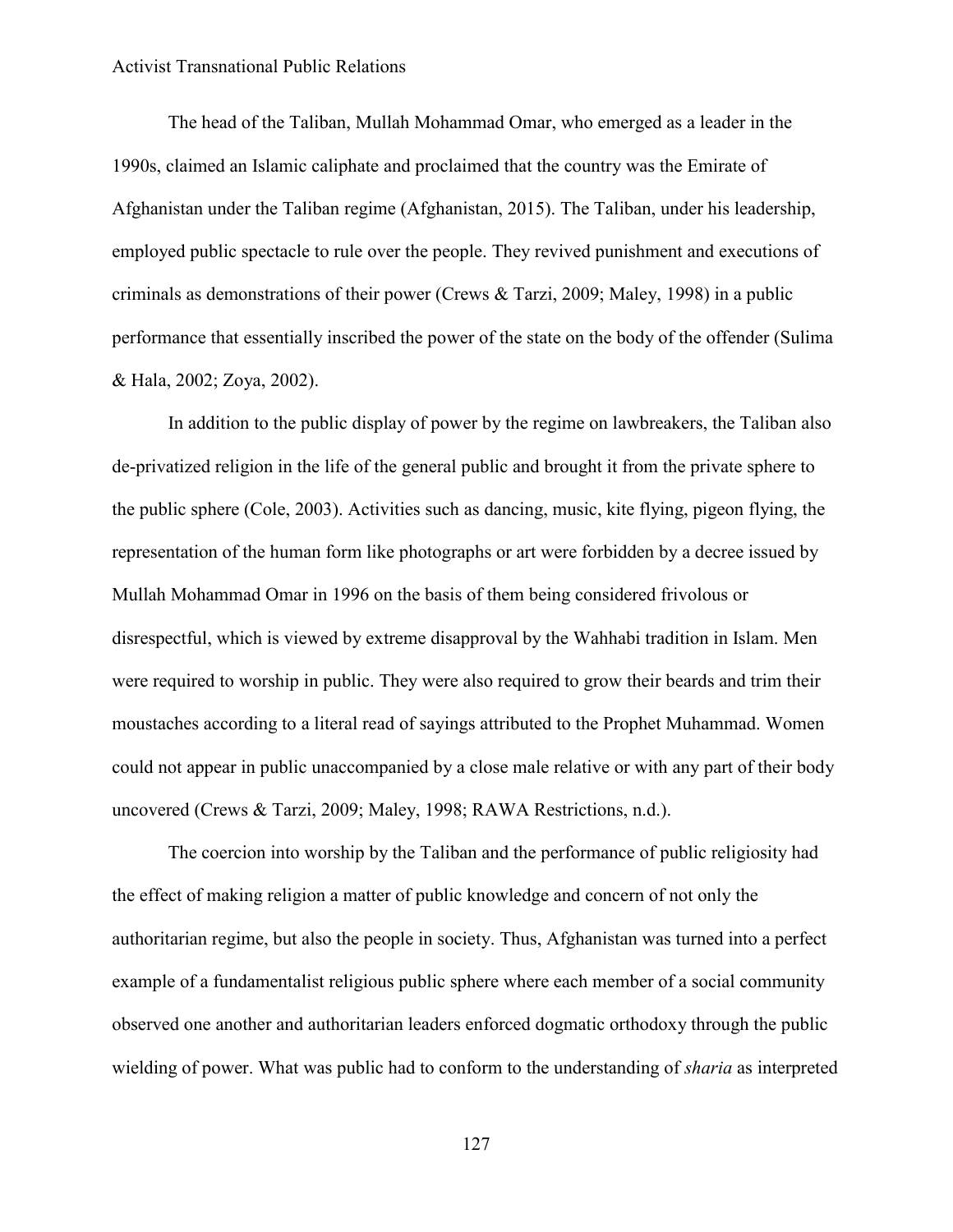by medieval jurists (Cole, 2003). Men and women's bodies as well as their religious life had become an area where the power of the regime could be demonstrated (Davids, 2013).

The female body in Afghanistan was coded as private by the Taliban regime. Hence, strict gender segregation, full body public veiling, and accompanied access to public places by a close male relative at all times were amongst the severe sanctions imposed on the women in Afghanistan in the 1990s (Benard, 2002; Emadi, 2002; Skaine, 2002). This imposition reversed what little improvements the Soviet regime had made during the 1980s, which had included women serving in the military and in the government, working in professional capacities in factories, commercial industries as well as acting as unveiled newscasters, and in nongovernmental or non-profit organizations. The communist government had campaigned to enroll girls in schools for basic education and under their rule; there was some improvement in the rates of enrollment (Moghadam, 2003). With the transfer of power to Burhanuddin Rabbani's Islamist government in 1992, the issue of women's rights began to change for the worse, undoing the strides made by the previous administration.

The Taliban regime forbade women to drive, closed girls' schools and essentially imprisoned women within the home by citing inaccurate (it has been argued that the interpretation of these Islamic texts was either incomplete or wholly erroneous (Munir, 2011)) interpretations of Quranic verses, sayings of the prophet and *sharia*. The confinement of women to a small interior space and the end of education for girls socially deprived women in Afghanistan of the basic freedoms afforded to individuals in almost any other place around the world (Mogadham, 2002; RAWA Restrictions, n.d.). The brand of Islamic jurisprudence employed by the Taliban regime and implementation of strict laws over the Afghan culture in the late 1990s and early 2000s created a society where men or women did not enjoy any agency and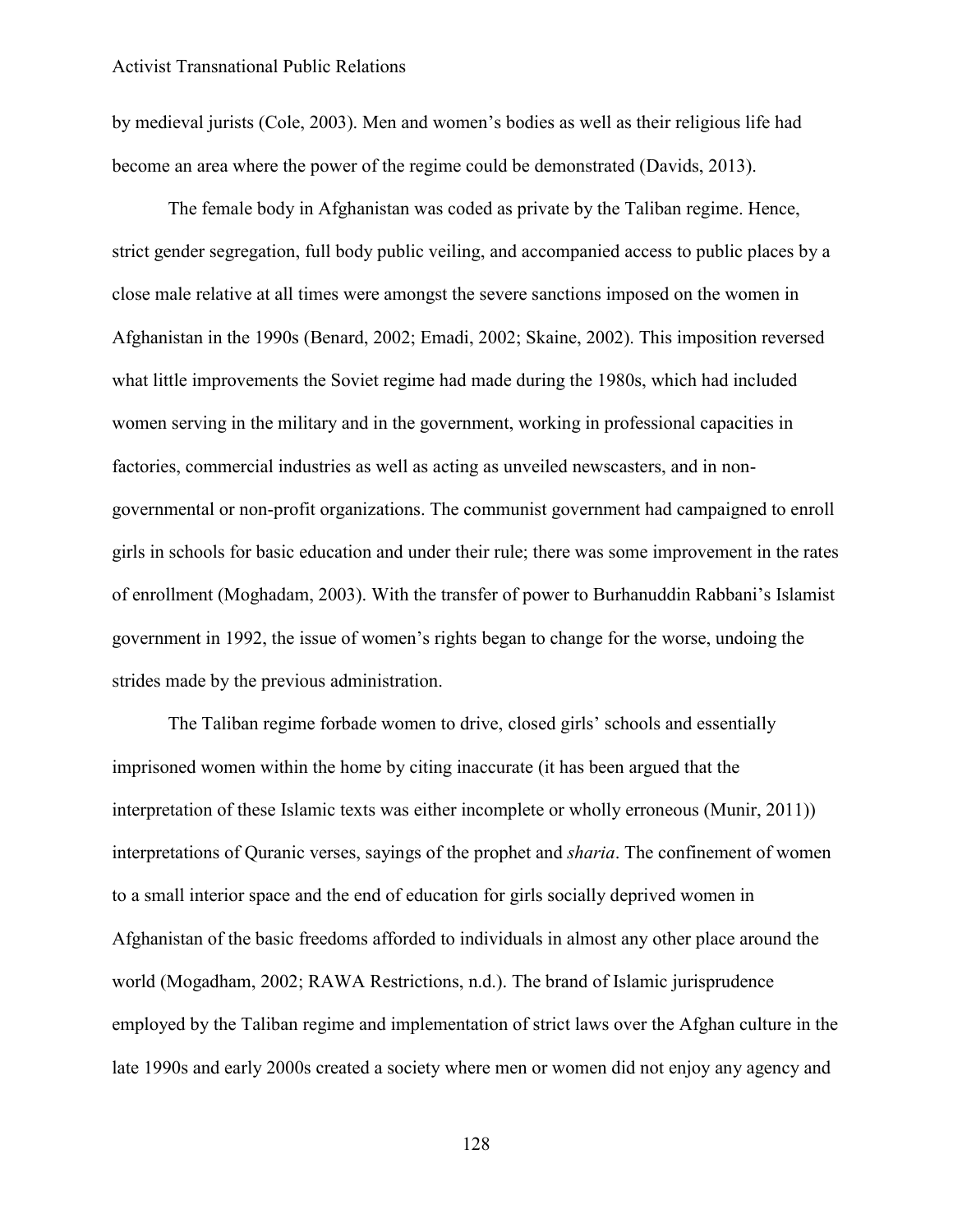were denied a voice in the public sphere (Cole, 2003; Mogadham, 2002). The position of women especially, was no better than an inanimate object. While the medieval and erroneous imposition of radical Islamist policies was only for a short period of time over the turn of the century, the effect has been severe and long-lasting on a nation that has been dealing with totalitarian regimes, war, turmoil and displacement over the last quarter of the twentieth century and since.

In present day Afghanistan, even after a decade and a half of the war that was started to eliminate the scourge of the Taliban regime and its ideology from the nation, the situation of women in the country is grave. A study conducted by Former Deputy Health Minister Faizullah Kair indicates that an estimated 2300 women or girls were attempting suicide annually due to mental illness, domestic violence or socio-economic hardship (IRIN, 2012). Violence against women and their denial of basic human rights still is widespread in Afghanistan. Integrated Regional Information Networks (IRIN), the humanitarian news and analyses service formerly affiliated with the United Nations' Office for the Coordination of Humanitarian Affairs, offers grim statistics on women's lives in Afghanistan: Every thirty minutes, an Afghan woman dies during childbirth. Eighty-seven percent of Afghan women are illiterate, while only 30 percent of girls have access to education in Afghanistan. One in every three Afghan women experience physical, psychological, or sexual violence. The average life expectancy rate for women is 44 years, and between 70 to 80 percent of women face forced marriages (IRIN, 2007). The basic health and condition of women in Afghanistan is bleak by every measure.

While the days of the stronghold of the fundamental radicalism of the Taliban are past and the new democratically elected government has enacted progressive laws like the Elimination of Violence Against Women (EVAW) (Afghanistan, 2015), studies show that *sharia*  or traditional methods of resolving disputes is still prevalent among the general population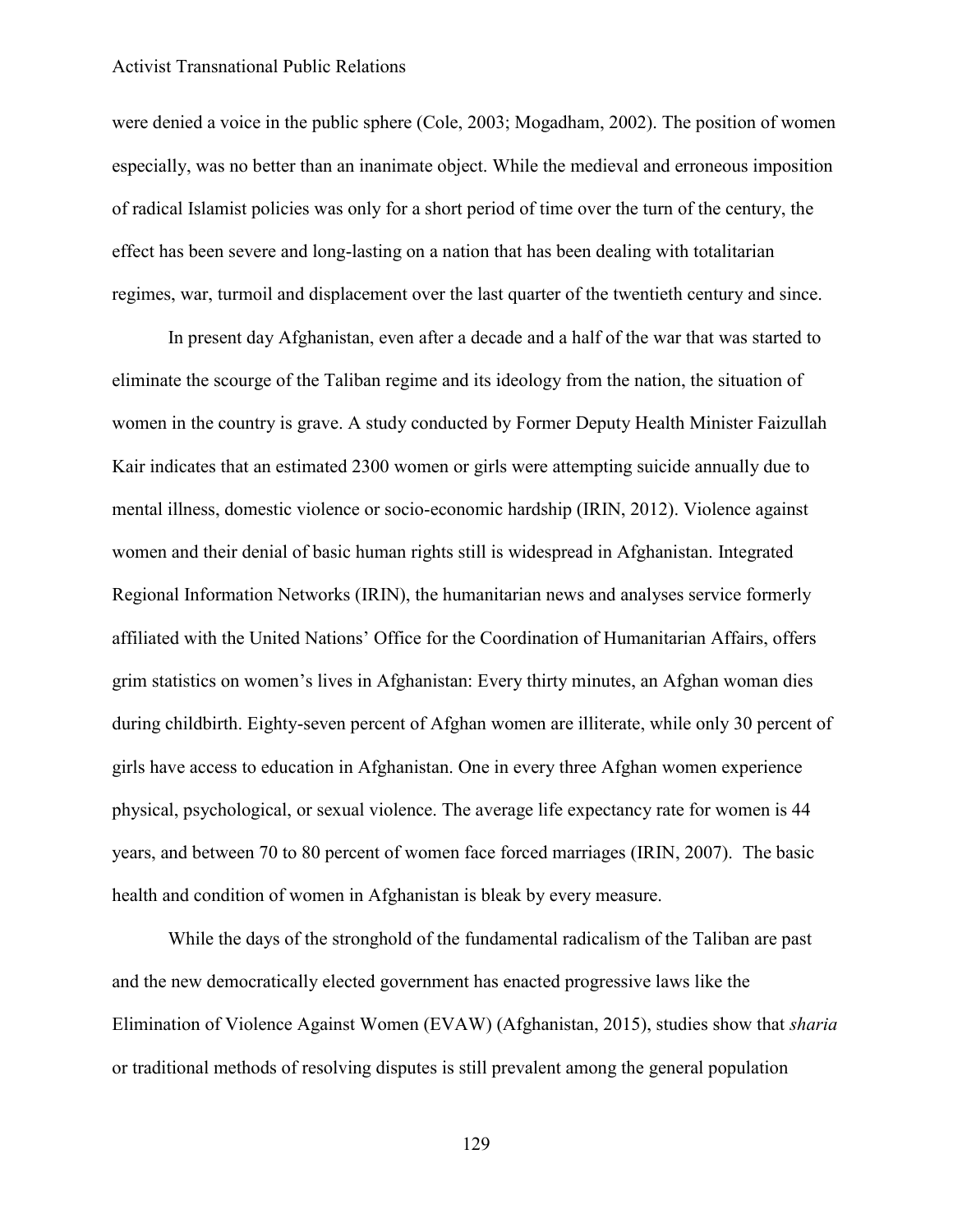(Stabile & Kumar, 2005). Moreover, in the majority of rural areas, the Taliban still remains in control (IRIN, 2011). A UN Women report states that "all major social indicators … show a consistent pattern of women's disempowerment in nearly all dimensions of their lives" (para. 1, n.d.). Pointing to a low mortality rate and life expectancy, illiteracy, restrictions on mobility, widespread cases of violence against women, nonparticipation of women in the labor market, and under-representation in all sectors of society, the report declares that "Afghanistan remains one of the worst countries in the world to be born female" (para. 1, n.d.).

The authoritarian religious mentality imposed by the Taliban still bears weight on the Afghan psyche and to reform the society and the conception of women within that society is a delicate and uncertain business, especially in a culture that still advocates a "neopatriarchal countermodernity" (Cole, 2003, p. 775) that combats those elements of modernity that uphold the entry of women into the public sphere. Within this sociopolitical and religious culture, various nongovernmental organizations try to achieve change for women's rights in Afghanistan and continue to battle the hegemonic discourses of power and control perpetrated by the Taliban regime. The next section looks at one of these organizations and its public relations activities.

# **WISE and the** *Imam* **Training Program on Women's Rights**

The Women's Islamic Initiative in Spirituality and Equality (WISE) is a global womenled social movement sponsored by the American Society for Muslim Advancement (ASMA), a New York-based nongovernmental organization operating predominantly in the United States (About WISE, 2016). WISE was launched in New York City in November 2006 by 150 leading Muslim women scholars, activists, artists and religious and society leaders, representing more than 25 countries. Since their launch, WISE has worked in a number of places around the world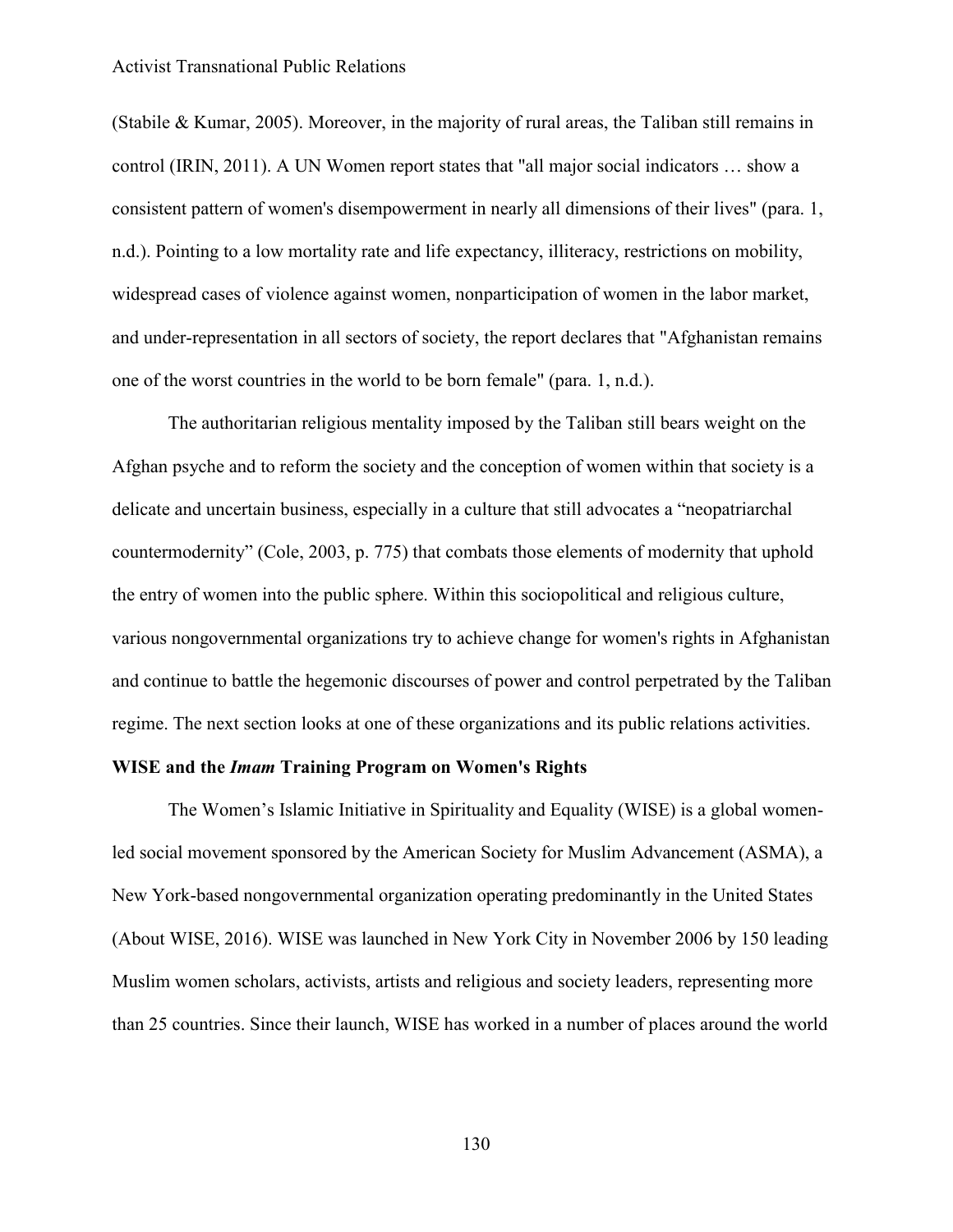and collaborated with a variety of organizations in order to work toward improving the position of Muslim women around the globe.

WISE is "an initiative with both [a] global scale and deep roots in Muslim communities throughout the world" (About WISE, 2016). Understanding that the problems faced by Muslim women are diverse and multi-faceted, WISE aims to work through a collaborative strategy, complimenting other organizations who share the organizations' vision and who are already working on the ground in various nations to transform the position of Muslim women in society. Through collaboration and supporting the work of Muslim women leaders worldwide, WISE aims to build the capacity for collective action.

Their collaborative projects work toward the aim of "effectively combat[ing] genderbased discriminatory practices and de-legitimiz[ing] destructive interpretations of Islam against women" (WISE Muslim Women, 2016) and use "an approach that is multi-pronged and sensitive to particular contexts" (WISE Muslim Women, 2016). Some of the examples of the work carried out by the organization are: an *imam*-training program on women's rights carried out in Kabul and Jalalabad in Afghanistan; eradicating female genital cutting in Giza, Egypt; and a domestic violence awareness campaign in Jhelum, Pakistan (WISE Muslim Women, 2016). In all of these programs, WISE collaborates with in-country organizations and leaders in order to implement the projects at a local, grassroots level.

WISE understands gender equality as an intrinsic part of the Islamic faith. The group's vision is: "To generate a space in which Muslim women actively dialogue, debate, and collaborate on pressing issues of social justice, in order to articulate an ethical and egalitarian Islam" (The Global Muslim Women's Shura Council, 2016). The members of the organization believe that "the Muslim woman is worthy of respect and dignity, that as a legal individual,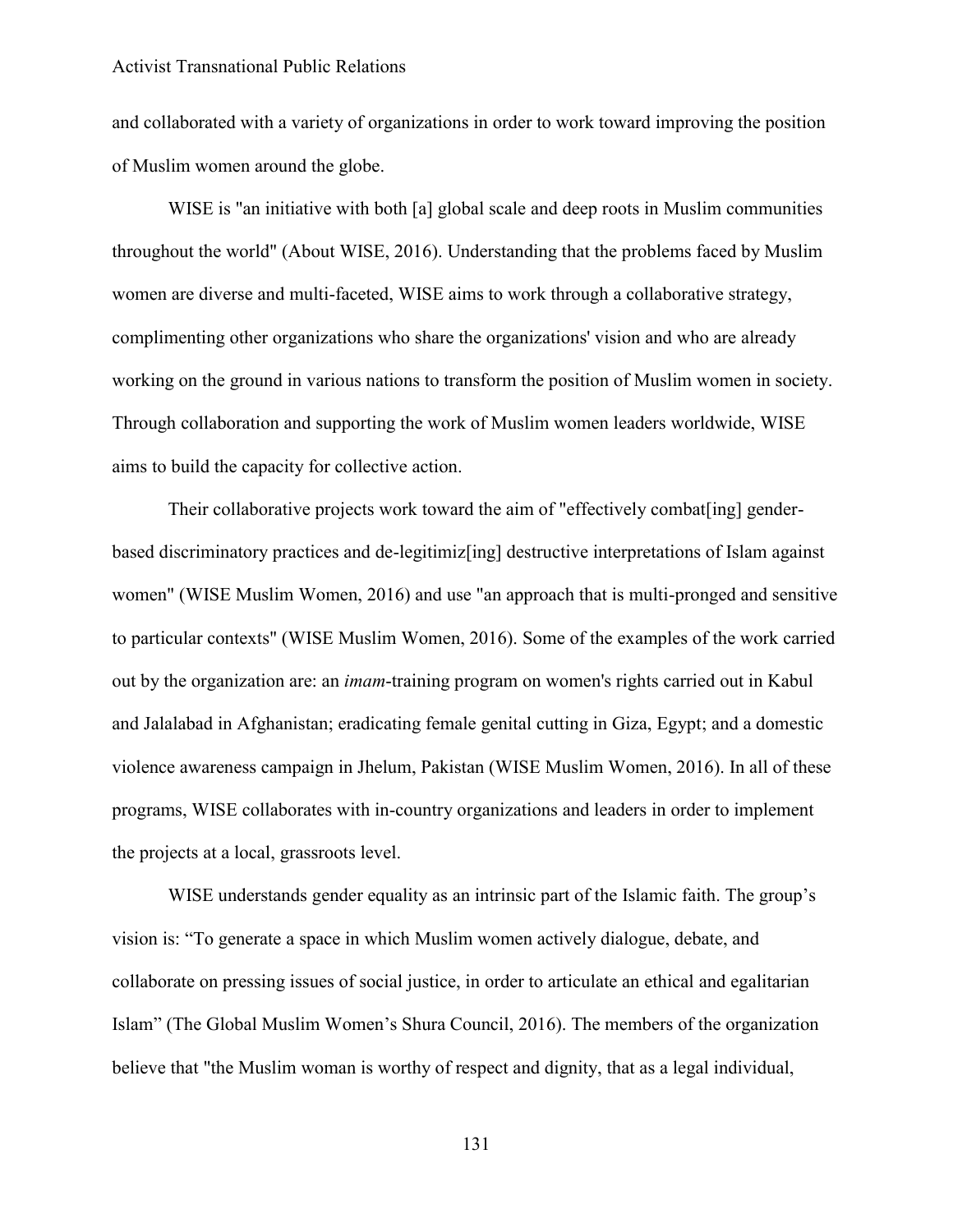spiritual being, social person, responsible agent, free citizen, and servant of God, she holds fundamentally equal rights to exercise her abilities and talents in all areas of human activity" (WISE Compact, 2016). Citing the Quran, WISE states that women's rights are rooted in the Islamic religion and the six objectives of *sharia* - " the protection and promotion of religion (*aldin*), life (*al-nafs*), mind (*al-'aql*), family (*al-nasl*), wealth (*al-mal*), and dignity (*al-'ird*)" (WISE Compact, 2016).

Seeing the need for women's participation in the prevalent discourses in Islamic jurisprudence, the organization formed an all-women *Shura* Council (consultative council) "to generate a space in which Muslim women actively dialogue, debate, and collaborate on pressing issues of social justice, in order to articulate an ethical and egalitarian Islam" (The Global Muslim Women's *Shura* Council, 2016, "Vision"). It describes its mission in the following way:

To serve as a global and inclusive council of Muslim women scholars, activists, and specialists that will:

- 1. engage with issues of social injustice against Muslim women through critical review and interpretations of legal and religious texts and practices;
- 2. disseminate these interpretations around the world and, in doing so, re-establish women's authority in religious discourse;
- 3. as supported by the pluralism inherent in Islam, to enable women to make dignified and autonomous choices;
- 4. develop a variety of training programs, both short-term intensive and long-term, in order to equip women with expertise in the Islamic legal and ethical traditions. (The Global Muslim Women's *Shura* Council, 2016, "Mission")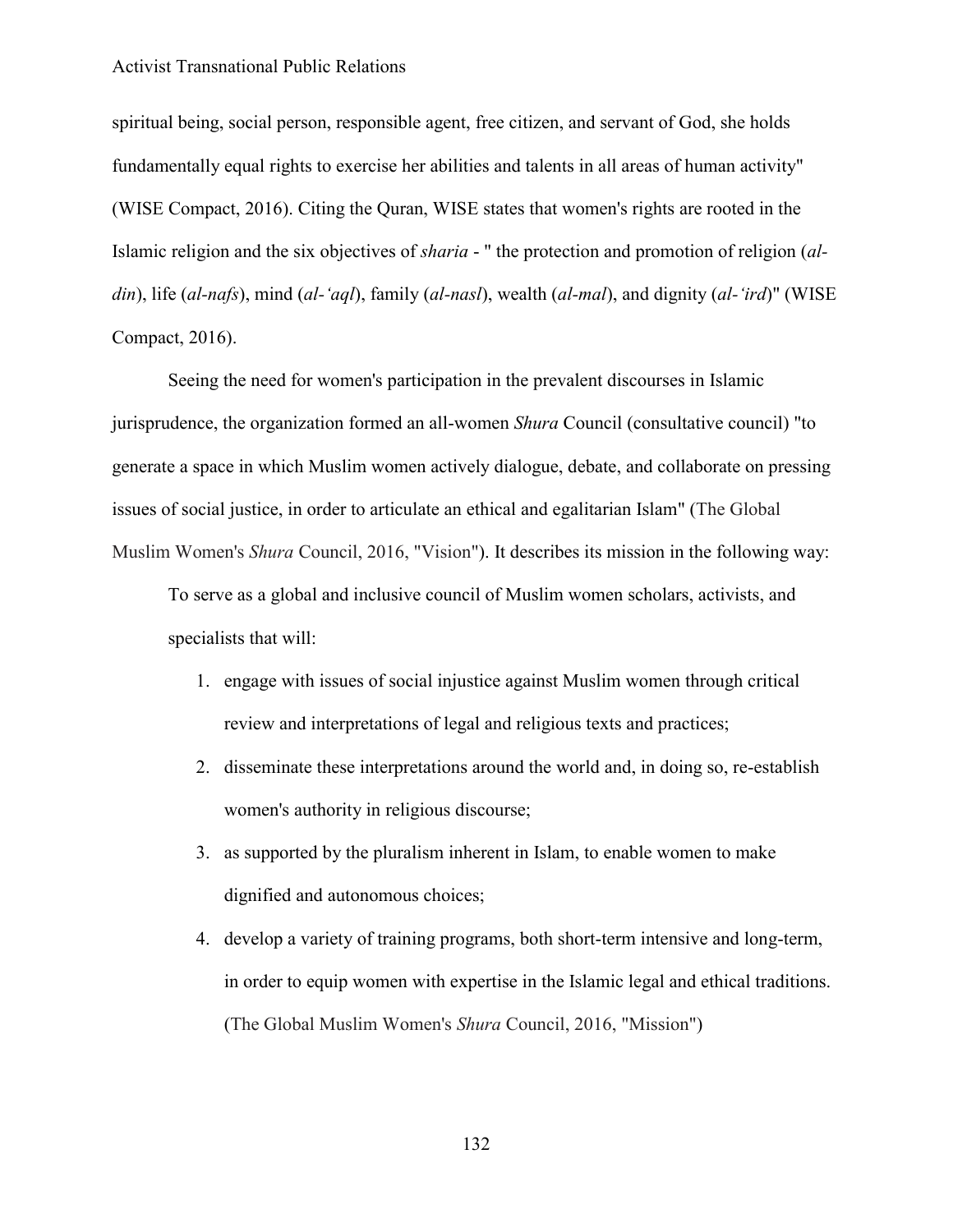The necessity of *Shura* Council's reinterpretation of Islamic texts and *sharia* is apparent as shown by the erroneous application of the law in Afghan society by the Taliban regime due to patriarchal and societal influences as well as an interpretation of *sharia* imposed by the strictest faction of Islam, the Hanbali sect, influenced by Wahhabi doctrine.

In order to disseminate their message, the organization works through a framework for change that is built on the principles of communication, collaboration, interpretation and action (WISE Conceptual Framework for Change, 2010). WISE is committed to communication "both among Muslim women and their allies and to media and the larger public" (p. 4). For WISE, communication of their principles and efforts is necessary for their success. They believe that communication should be "egalitarian and participatory and focus on empowerment rather than feelings of isolation and helplessness" (p. 4) in order to be effective for social change. Dialogue and knowledge-sharing are important elements of communicating for social change, according to WISE's framework, and their global conventions offer an opportunity to share knowledge of best practices with interested parties and partners. The creation of a web portal also furthers their principle of communication and information sharing.

The second principle WISE's framework employs is collaboration. WISE accomplish this by forming "strategic partnerships, including with other global and local Muslim women's organizations, men, and non-Muslims dedicated to gender equality and social justice" (WISE Conceptual Framework for Change, 2010, p. 5). In collaborating with international organization, WISE aims to achieve legitimacy of its mission and work, while collaboration with local organizations affords it a clearer understanding of the use of local strategies for conducting its work. Following the 2009 WISE global conference, the organization collaborated with various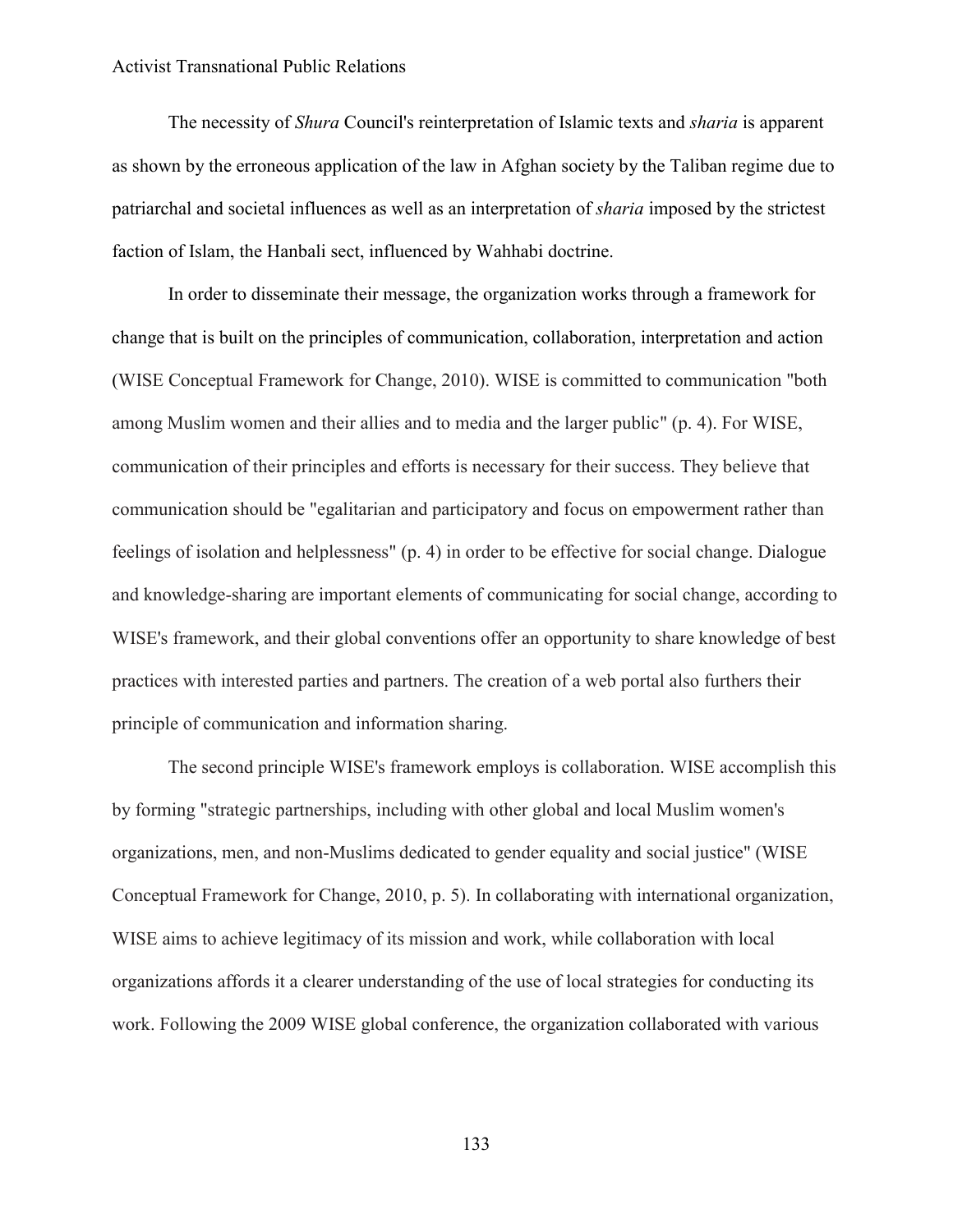in-country local organizations in Afghanistan, Egypt and Pakistan to work on projects involving trainings, capacity-building and consultative activities by the local organizations.

The third principle used by WISE, interpretation, refers to religious interpretation and reinterpretation of Islamic texts that support gender equality of women. Recognizing that harmful religious interpretations form the basis of the violation of women's rights, WISE activists have created a Muslim women's *Shura* Council (The Global Muslim Women's *Shura* Council, 2016), a body consisting of Muslim female scholars and activists that promotes women's rights through the interpretation of Islamic texts like the Quran, the prophetic texts and *sharia*. Using their own interpretations and reinterpretations of these religious texts, the organization then uses it to educate and advocate for women's rights and their empowerment. The organization also promotes a *Muftiyyah* Training Program that aims to train and mentor *muftiyyahs*, Muslim women jurists, in Islamic law in order to interpret Islamic legal traditions (WISE Conceptual Framework for Change, 2010).

The fourth principle of the framework for change adopted by WISE is action, which refers to proactive action stemming from personal responsibility to affect social change. The framework references a verse in the Quran, quoting: "Verily, never will God change the condition of a people until they change that which is in themselves (The Quran, 13:11)" as the basis for action for social change. WISE projects seek to apply "goal-oriented, context-based adaptability and action" (WISE Conceptual Framework for Change, 2010, p. 7) in the light of Islamic principles that can affect social change within the communities that the organization works in. Through its actions, the organization seeks to "empower women through education, communication, and capacity-building in order to support them as actors within their communities and global civil society" (p. 7). In Afghanistan, WISE's collaboration with a local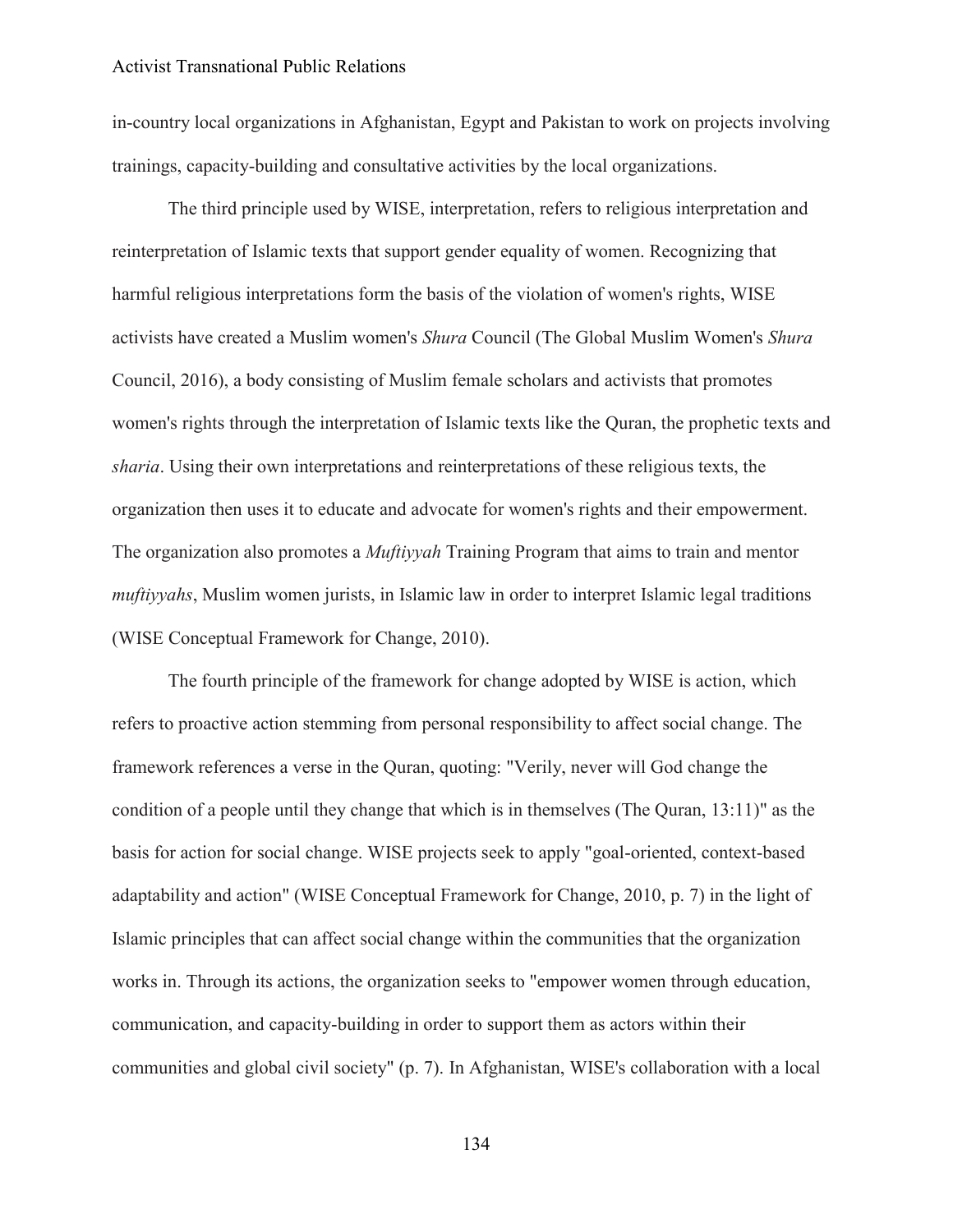partner utilizes an interpretation- and communication-based approach to education and dissemination of information on women's rights.

WISE declares that it is unique as it "is transforming the position of Muslim women in innumerable contexts from within the Islamic faith and traditions" (About WISE, 2016). By coming from a place from within religion and its interpretation, WISE activists are positioned to attend to the place of religion in the daily lives of their publics. The organization "offers a Muslim voice" (About WISE, 2016) to address Muslim women's position in society and challenge harmful religious practices through religious legitimacy and authenticity. Through a holistic approach that recognizes issues of economic status, religion, educational level, healthcare and sociopolitical backgrounds, WISE is able to utilize context-specific knowledge of each of its various publics to affect change in the lived experiences of women in the societies in which it works. Therefore, WISE understands the various interrelated factors that contribute to gender inequality and works toward eradicating it with a unique framework for each place and publics that it addresses. In this dissertation, the organization's *imam*-training program in Afghanistan will be studied as an example of their work and as a communicative praxis model of activist transnational public relations in the real world.

In 2009, WISE collaborated with the Noor Educational and Capacity Development Organization (NECDO), an Afghani non-governmental development organization dedicated to helping women and children in need (WISE Muslim Women, 2016) in order to start a grassroots public relations campaign for women's rights in Afghanistan. Jamila Afghani, NECDO's director, fashioned a project to train *imams* on women's rights in order to provide a place for them in the Afghan public sphere.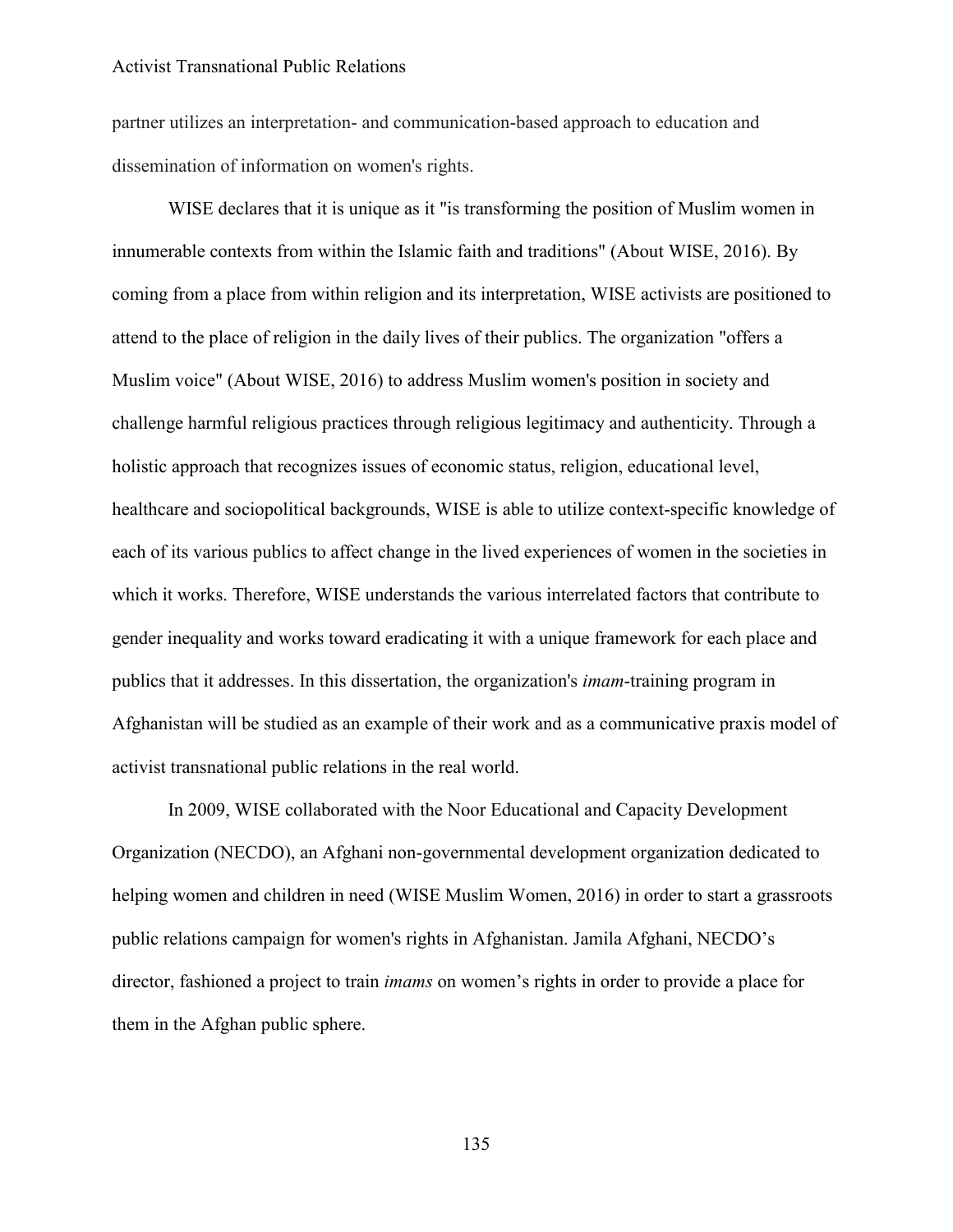The *imam* training program was implemented in two phases: the first, a six-month pilot project that focused on training and mobilizing *imams* from twenty mosques in Kabul. The *imams* learned about issues of education, marriage, inheritance, ownership and property, and political and social participation of women and how these were influenced by a patriarchal societal structure in Afghanistan. They were educated on accurate related Quranic and *hadith* interpretations, Afghan national laws, various instruments on women's rights, international human rights material focused on gender, and strategies for change (WISE Muslim Women, 2016). The twenty participating *imams* delivered more than 300 sermons to approximately 117,600 congregants during the six month period. About 14,400 of the congregants who heard the sermons were women. WISE's report says that media coverage helped with spreading the message to an estimated 9.5 million people in the country (WISE Muslim Women, 2016). The project also developed, printed and distributed 10,000 booklets based on the 'Women's Rights in Islam' sermons. These booklets were printed in the local language, Dari, to aid understanding by the local community members (2009-2010 WISE Activities Report, 2010).

Phase two of the project took place in June 2010, extending the project for a year in the twenty participating mosques in Kabul and ten new mosques in another major city, Jalalabad. University students monitored the *imams'* Friday sermons to determine that the project's objectives were met. According to the university student project monitors, the overwhelming majority (97%) out of a random sample of 240 people interviewed after the sermons agreed with the core message of the project, i.e., that Islamic rights for men and women were equal (WISE Muslim Women, 2016).

Phase two of the project also worked toward general skill-building of the participating *imams* in the areas of communication, conflict resolution, media engagement, and networking.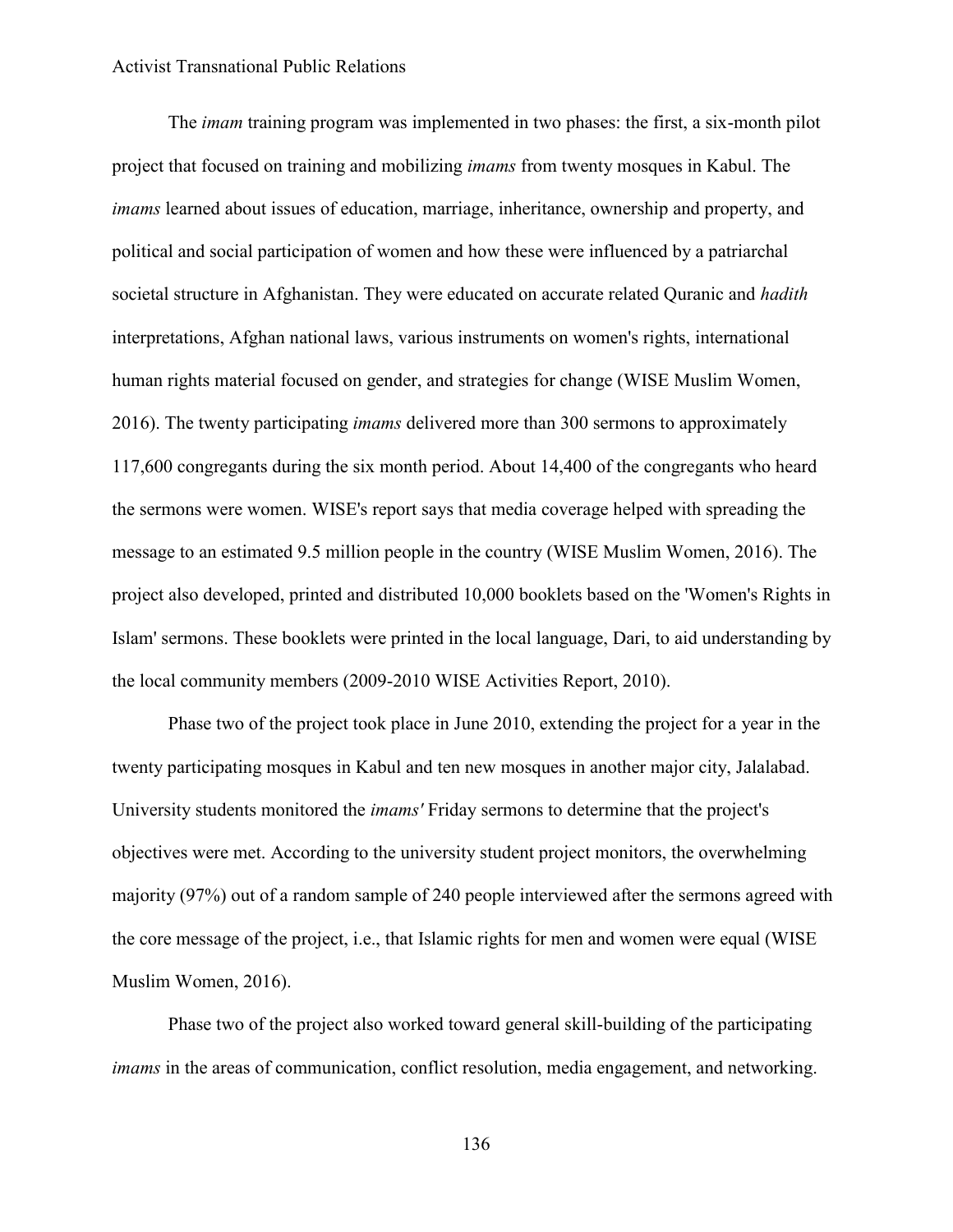Through these trainings, WISE determined that the *imams* could become even better advocates of women's rights in Afghanistan (2009-2010 WISE Activities Report, 2010).

In phase two, an additional 15,000 copies of booklets on women's rights were printed in the local language, Dari, and distributed as well. WISE reports that the booklets allowed women to refer to written evidence of the sermons they heard and empowered them to raise their voice in affecting change for their own rights in education, marriage, inheritance, ownership and property, and political and social participation (WISE Muslim Women, 2016).

The work of WISE in general, its adoption of the fours principles of communication, interpretation, collaboration and action, as well as its specific work with the Imam-Training Program engages public relations theories and strategies that have been discussed in the previous chapters. The next section will elaborate on how WISE and its partner NECDO have applied the principles that were found to be important in the practice of transnational public relations in their overall organizational conceptualization as well as their grassroots campaign for women's rights in Afghanistan.

# **Applied Transnational Public Relations**

In the previous chapter, the theory and practice of transnational public relations was shown to have a reliance on various interdisciplinary theories and practices from public relations practiced in postcolonial nations in particular. The rhetorical model of public relations (Heath, 2009), postcolonial theory, (Spivak, 1994), the culture-centered approach (Dutta, 2001) an intersubjective approach (Habermas, 1984; 1987; Ricoeur, 1975) and relationship-building by focusing on the networks of society (Bernays, 1928) and the personal influence model of public relations (Grunig, et. al., 1995) were deemed as starting points to start building a theory of transnational public relations as practiced in postcolonial nations.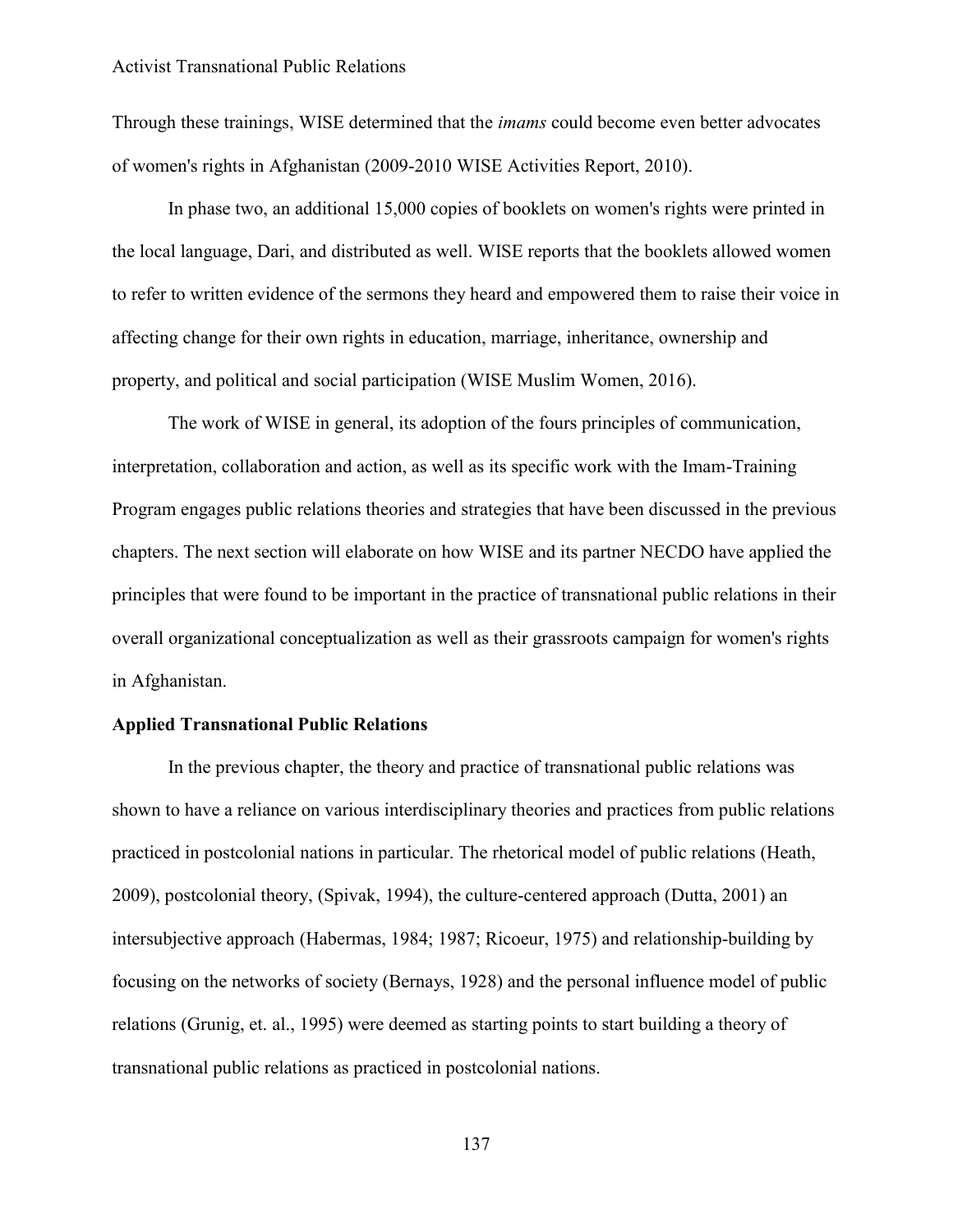WISE's conceptualization of its mission and work through its framework of change encapsulate the strategies of transnational public relations. In this section, we will look at specific theories that inform transnational public relations as well as the strategies that can be employed in public relations work in postcolonial nations, and see how they have been applied by WISE's work and programs.

WISE states that its work is inherently communicative and rhetorical in nature (WISE Conceptual Framework for Change, 2010). Considering the current situation in Afghanistan a rhetorical problem that demanded a response from rhetorical actors (Heath, 2009), WISE's activists responded to the issue of the disempowerment and marginalization of women in Afghan society by their *imam* training program and other public relations activities. The disruption of the dominant discourse of "neopatriarchal countermodernity" (Cole, 2003) in Afghanistan is a rhetorical act. By providing a rhetorical interruption to the ongoing discourse, the organization is demonstrating the use of *parrhesia*, defined by Foucault (2001) as the courageous act of disrupting dominant discourses in society, thereby opening a new space for another truth to emerge. Postcolonial theorists advocate the use of *parrhesia* or fearless speech when they invoke the marginalized to speak of their truths to the powerful discourses that seek to silence them. The dominant discourse within the Afghan society was informed by a particular reading of religion, and patriarchal and tribal influences that marginalized women. WISE attempted to find a voice for these women within this discourse by their *imam* training program and various public relations initiatives that aimed to first educate the religious leadership, which would then disseminate their message to the larger public through the Friday sermons. WISE used the pragmatic structures available to them to create dialogue for change from the ground up rather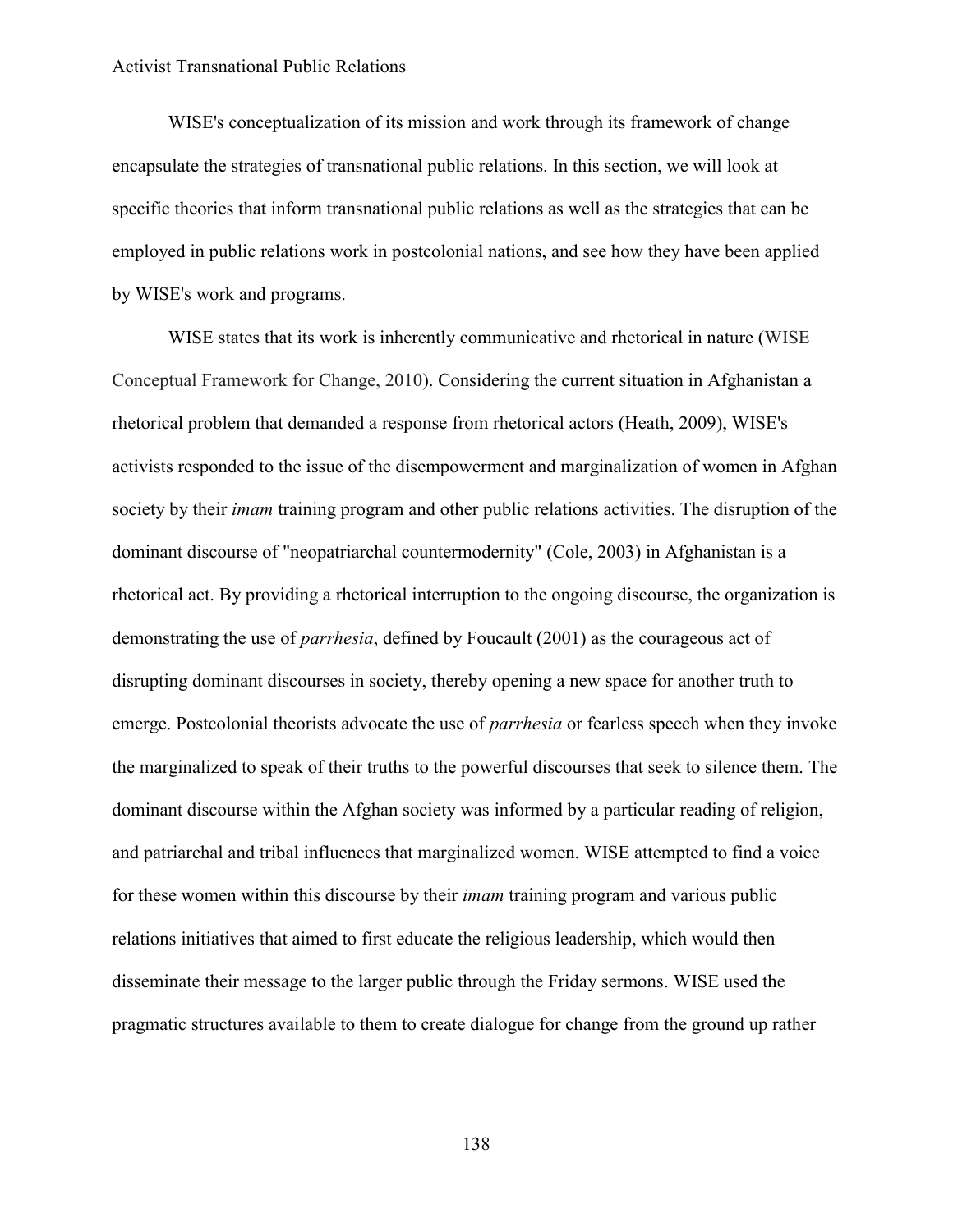than a top down approach that began with prejudgments about the civil society that existed and operated from imperialistic idealizations of culture.

Heath (2009) states that "through dialogue, individuals and groups co-create and negotiate identity, interest and socially relevant meaning" (p. 22). The dialogic approach to communicating with the *imams* and educating them about interpretations of Islamic texts speaks of an effort to create "shared meaning, which in turn centers on definitions of meaning" (Heath, 2009, p. 39). Since violence against women and their subordinate role in society was deeply woven into Afghan society, the organization faced an uphill task in educating the *imams*. WISE's partner NECDO's activists states that they "faced significant challenges throughout the project, including criticism from some Imams who thought the program too "Western"" (WISE Muslim Women, 2016, para. 6). Through working in smaller workgroups composed of more moderate and conservative *imams*, the organization's activists created dialogic and shared meaning between the various communicative actors, leading to a deeper understanding of the organizational message and issues regarding Afghan society. Wider dissemination of women's rights messages through sermons by *imams* achieved the same goal within the wider local and national community in Afghanistan.

The rhetorical model of public relations advocated by Heath (2009) hinges upon the three strategies of co-created meaning, collaborative decision-making and identification. By using Afghanistan's constitution and key Islamic texts as the basis of engagement with *imams* in Afghanistan, WISE sought to challenge unjust interpretations of Islamic law and practices while creating shared meaning through identification of a common thread present in dominant as well as emerging discourses. As mentioned above, in the *imam* training sessions, WISE activists conducted sessions in small workgroups with a balance of moderate and conservative *imams* to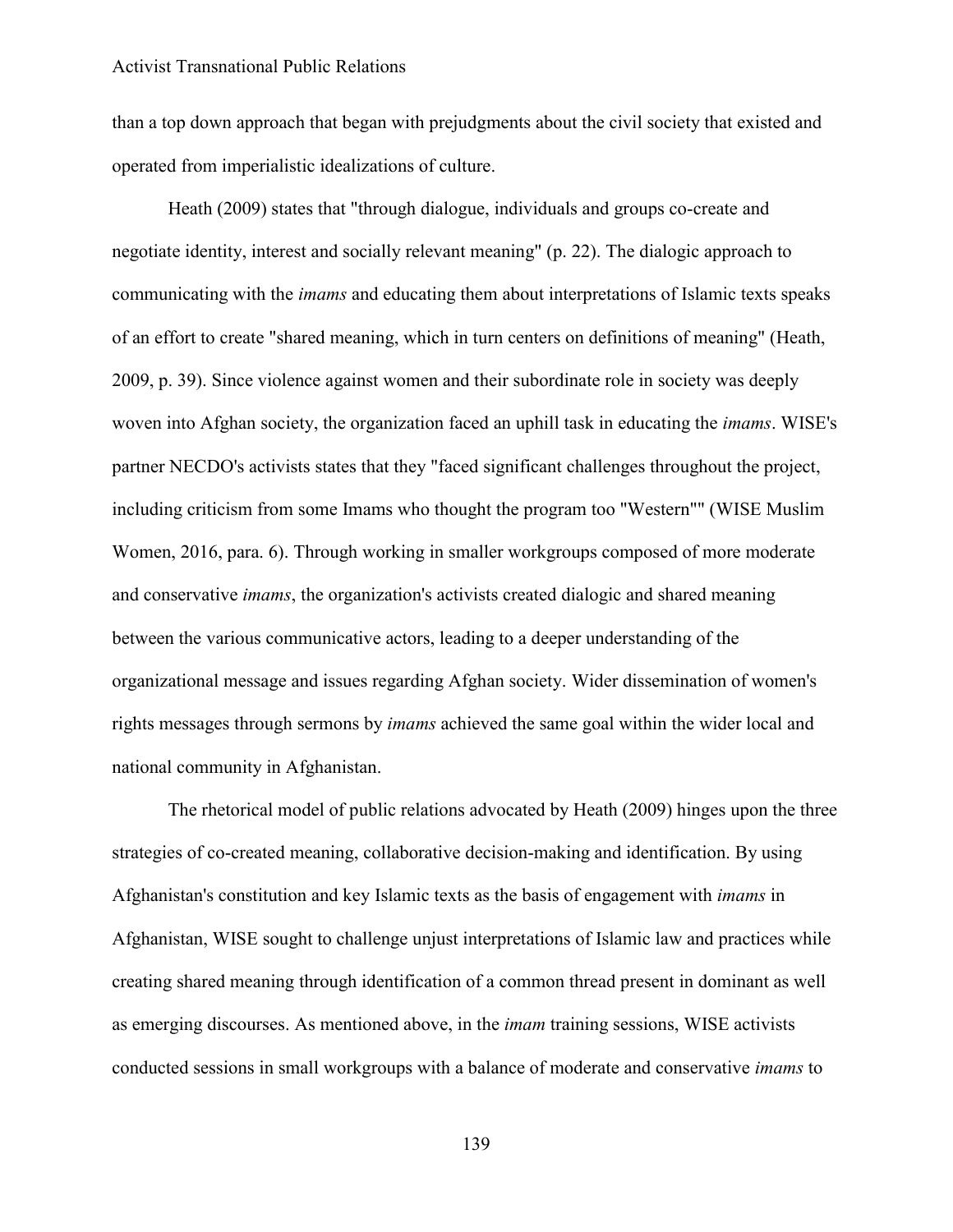foster extensive discussions that helped in the co-creation of meaning toward more accurate interpretations of Islamic teachings.

WISE's strategy of partnering with local organizations demonstrates the use of a collaborative strategy. Partnership with NECDO in the imam training program shows that WISE is attuned to the need for understanding the local sociocultural narratives of the women in Afghanistan as well as understanding social structures and the use of influentials to disseminate their message in the right way. Working through collaboration is a hallmark of all WISE's projects, as seen in their philosophy above (WISE Conceptual Framework for Change, 2010). The second strategy of the rhetorical model of public relations, collaboration, is thus also shown to be used by WISE in their application of activist transnational public relations.

The third strategy proposed by Heath (2009) for the rhetorical model of public relations is identification. Identification of the activists and their publics with a common religion served to satisfy "spiritual or meaning needs, which foster feelings of connectedness, gratefulness and integration" (WISE Conceptual Framework for Change, 2010, p. 11) between the speaker and he audience in a rhetorical situation. WISE believes that the centrality of a moral vision of Islam within their message would help to create lasting social change by reaching the hearts and minds of their publics through identification. Through dialogic interaction with religious leaders in Afghanistan that was based on key religious scriptures and texts, WISE based their activist disruption of dominant discourses through identifying around the commonplaces of religious rhetoric and influenced their publics' about the place of women in Afghan society.

WISE's objective of a personal responsibility toward affecting social change and their use of rhetoric to accomplish this is evocative of Isocrates' directive to use rhetoric "in the service to society" (Heath, 2009, p. 30), for Isocrates believed that rhetoric should be employed for the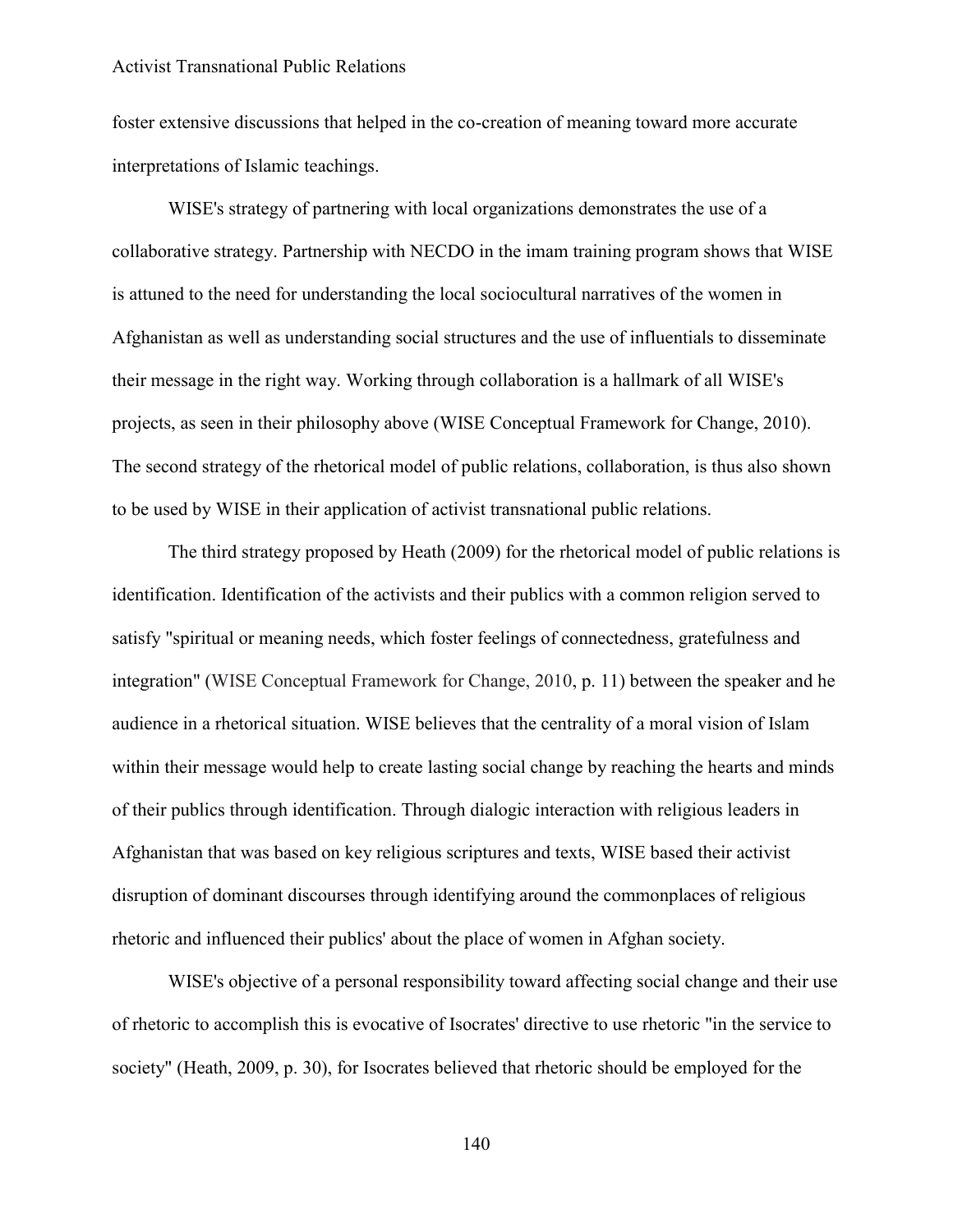collective interest of all rather than promoting the narrow self-interest of a few. In this way, the rhetorical model of public relations and WISE's use of it is inherently Other-centered, attentive to listening to the voices of the subaltern (Spivak, 1994) and marginalized within Afghan society, and providing them the means to speak for themselves (Dutta, 2011). WISE's activist transnational public relations practices thus show an engagement with postcolonial theory and a culture-centered approach (Dutta, 2011). WISE's strategy of the empowerment of women through educational sermons and booklets makes them communicative actors in their own right, recognizing them as individuals who can represent themselves. By encouraging women to act as their own agents, WISE activists are asking them to exercise power and control over their narratives and speak of their notions of identity and belonging (Ricoeur, 1975). Even though WISE and NECDO have started the conversation regarding the place of women in society in Afghanistan, ultimately the women of Afghanistan must author their own narratives.

Spivak (1994) warns against conducting epistemic violence on the subaltern. The hegemonic representation of the subaltern without understanding their sociopolitical, cultural and religious situatedness amounts to not only a misunderstanding but the "complete overhaul of the episteme" (p. 76) of the subaltern. WISE activists should be careful in applying a normative, imperialist narrative on the emerging discourses of the subaltern, and the organizational members do this exceedingly well by instituting collaborations with local nongovernmental organizations like NECDO, who are more familiar with local and historical narratives of Afghan women as well as the structural nuances of society and wielders of power in the societal structure of Afghanistan.

In postcolonial theory, it is important to understand and interpret the ways of thinking and being of the subaltern without any "oriental imaginaries" (Hirji, 2005, p.1; Said, 1978) of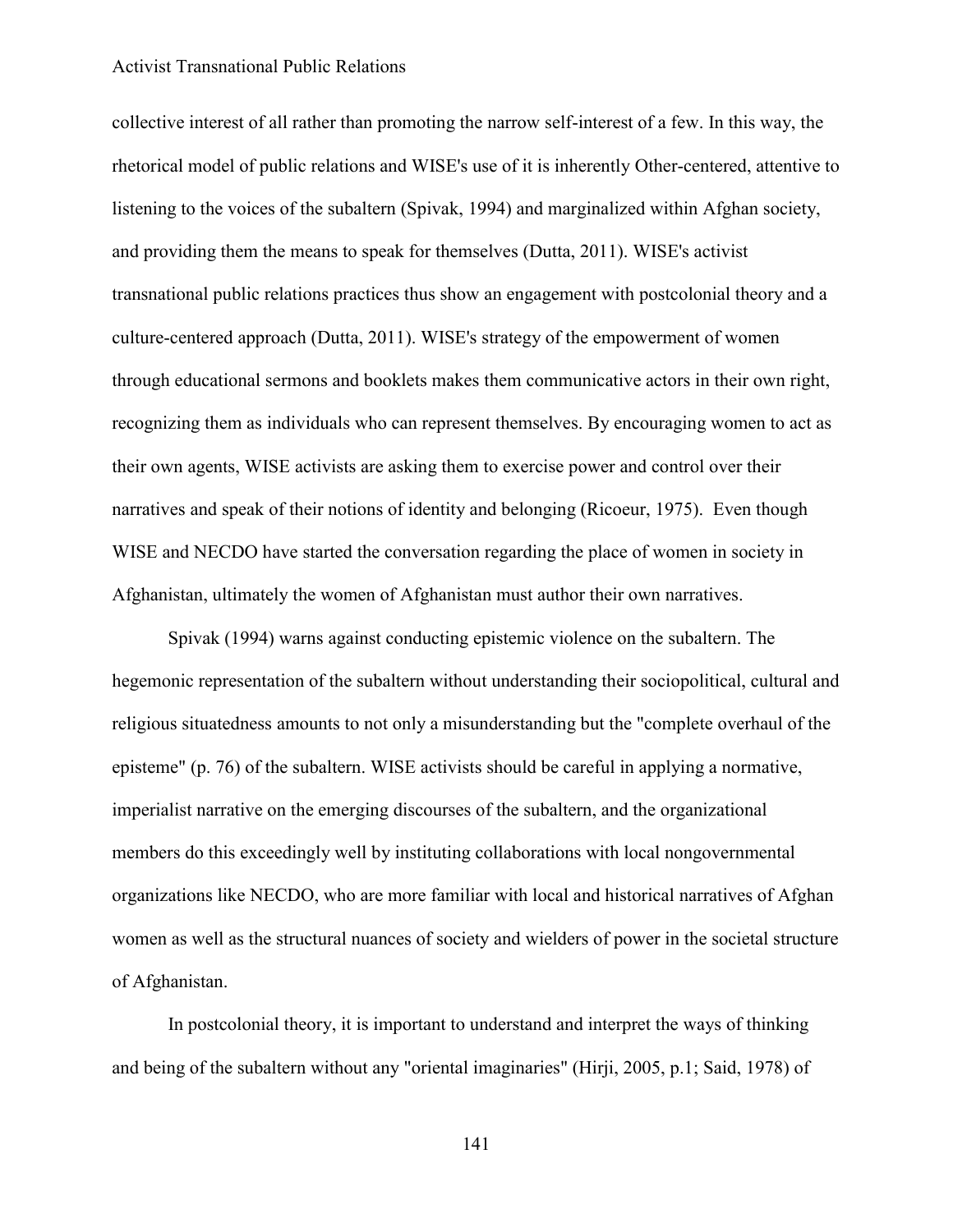'saving' the subaltern coming in the way of this understanding. In partnering with NECDO, a regional organization based in Afghanistan, WISE ensured that it works *with* the women of Afghanistan and not *for* them (Abu-Lughod, 2002; Hirji, 2005). This is important if WISE seeks to encourage the voice of women and understand the struggles of the dispossessed and marginalized people (Dutta-Bergman, 2005) from the region without imposing their own agency or a voice from outside of the society (Stabile & Kumar, 2005) within which it is working. In its 'Framework for Change,' WISE echoes this point by stating that activist and social movements need to "speak the language of local communities and reach consciences" (2010, p. 10), asserting that the organization's collaboration with NECDO reaches this goal.

WISE see their work with the *Shura* Council as defining and redefining the meaning of religious interpretations and Islamic texts. A constructive hermeneutic approach to textual interpretation demands a dialogue with the text, the interpreter as well as the historical moment (Arnett & Holba, 2012). By interpreting the texts with respect to the written word as well as the application of the meaning to the lived experience of women in Afghanistan, the *Shura* Council members first seek to listen to the text based on its own merits rather than letting patriarchal or cultural ideologies hinder them, and secondly, are attentive to the historical moment by understanding the cultural and social situations that gave rise to various interpretations. Thus, the activists successfully "recontextualize" (WISE Conceptual Framework for Change, 2010, p. 10) the dominant discourses within the society by reinterpreting *sharia* and disseminating their message in the Afghan society.

Finally, in understanding the relationship between power and culture (Foucault, 1980) in Afghan society, WISE activists seek to understand social interconnectivity and engage the 'leaders of influence' (Bernays, 2004) in dialogue through the *imam* training program.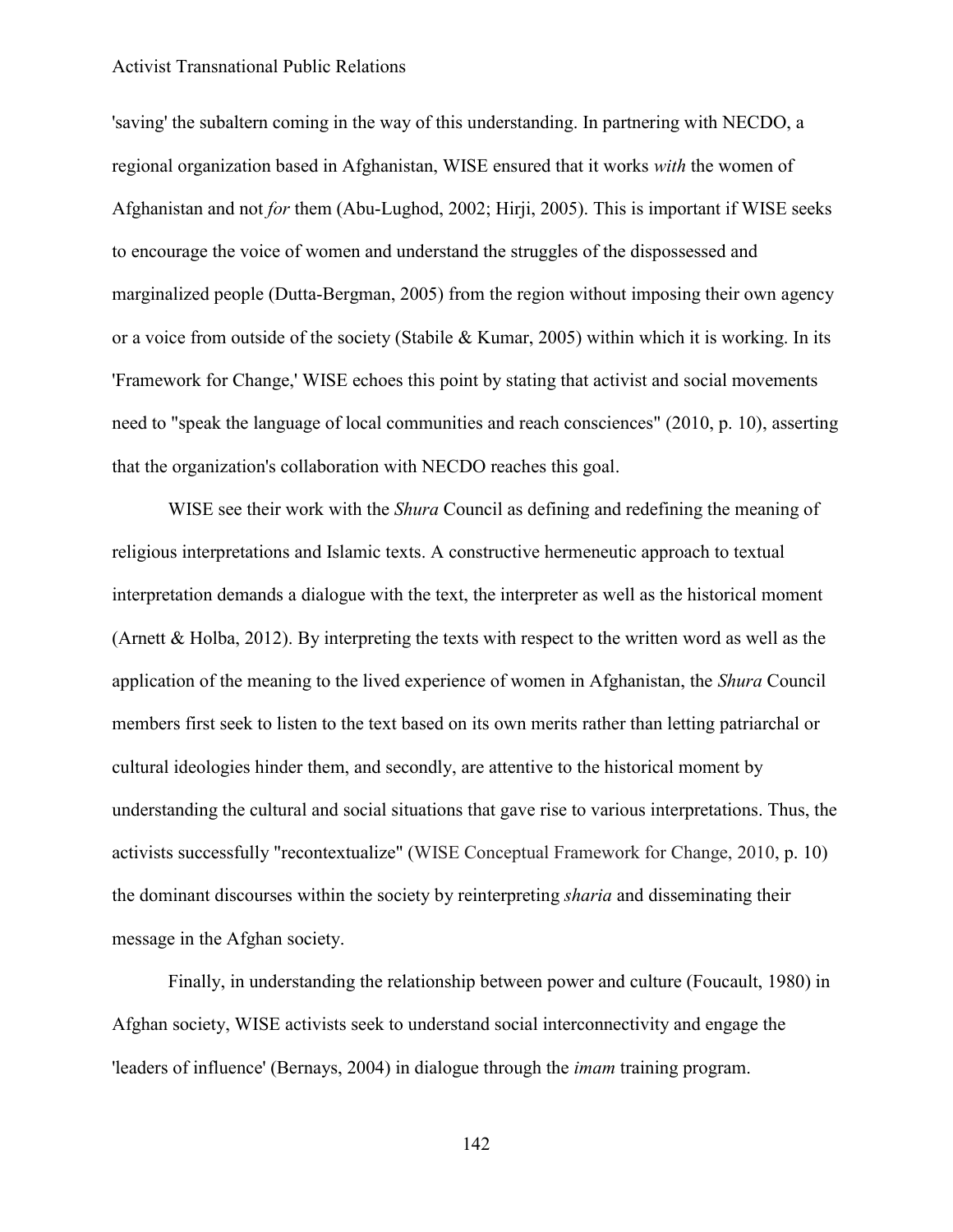Furthermore, through the program, they aim to develop relationships with the *imams*, thus implementing the personal influence model of public relations (Grunig, et. al., 1995) where the goal is to create long-lasting relationships with influential leaders of society and encouraging them to disseminate information to the larger publics the public relations practitioner is seeking to influence. The *imam* training program is a perfect exemplar of both the use of the interconnecting networks of society as well as the personal influence model, as the *imams*, once trained, disseminate information of women's rights to various publics through their Friday sermons.

The objective of studying WISE and their work in Afghanistan is twofold. One, I seek to show that activist transnational public relations theory built in the previous chapter is applicable on the ground in one context and situation as shown by the practices of WISE in Afghanistan. Second, while this case study is one manifestation and enactment of the transnational public relations model, the theory potentially could be applied across different religious, social and cultural situations around the world.

In this chapter, it has been shown that transnational public relations (as it is practiced in Afghanistan by WISE) is attentive to particularity and recognizes the historical, social, cultural and religious issues prevalent in that society in order to work with them. In every application of transnational public relations, it becomes necessary to attend to the local and the particular, rather than apply a global way of understanding in working in Other societies. Both interconnectivity as well as particularity remain essential in transnational public relations. The theory and practice of transnational public relations proposed and demonstrated in this project has been shown to work in this particular instance, however, there might be other theories that can inform and other strategies that can be used in transnational public relations in other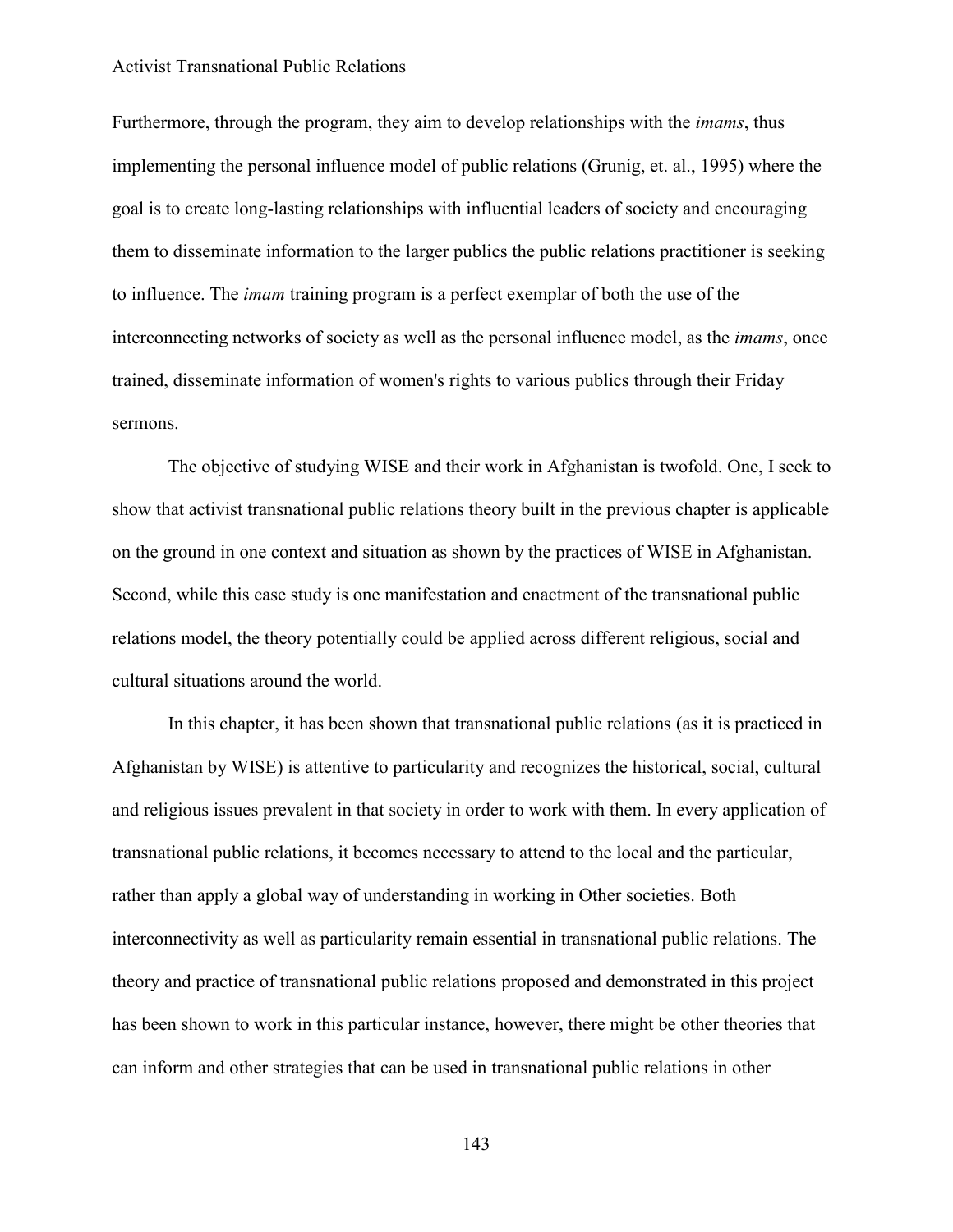countries and other situations that will be attentive to the particularity in those nations and cultures.

#### **Conclusion**

This chapter aimed to demonstrate that the theoretical foundations and strategies of transnational public relations covered in the last chapter can be applied through rhetorical engagement with local discourses, attention to a postcolonial ethos and the cultural background of institutional actors and publics, a focus on Other-centered communication, and the employment of relationship-building activities in order to connect with the influentials in a society. The case of *imam* training in WISE, in partnership with the Afghanistan-based organization NECDO, exemplified an applied or praxis model of activist transnational public relations in a postcolonial nation.

A brief sociopolitical history of Afghanistan was reviewed in order to situate the theories and practices of activist transnational public relations within the cultural and social conditions that exist in a Muslim, postcolonial society. The dominant discourse within Afghan society was informed by the Taliban's imposition of neopatriarchal countermodernism (Cole, 2003). By disrupting this discourse, nongovernmental organizations attempt to build a space for Muslim women within the public sphere in order to share their voices and be heard (WISE Conceptual Framework for Change, 2010). In redefining the place of women in society according to Islamic texts and doctrines, the *Shura* Council recontextualized the patriarchal discourses within society. Using the strategies of co-creation, collaboration and identification (Heath, 2009), activists from WISE and NECDO enacted rhetorical and transnational strategies of public relations. By privileging an Other-centered focus in their discourse and partnerships with local activist organizations, WISE demonstrated an understanding of a culture-centered approach (Dutta,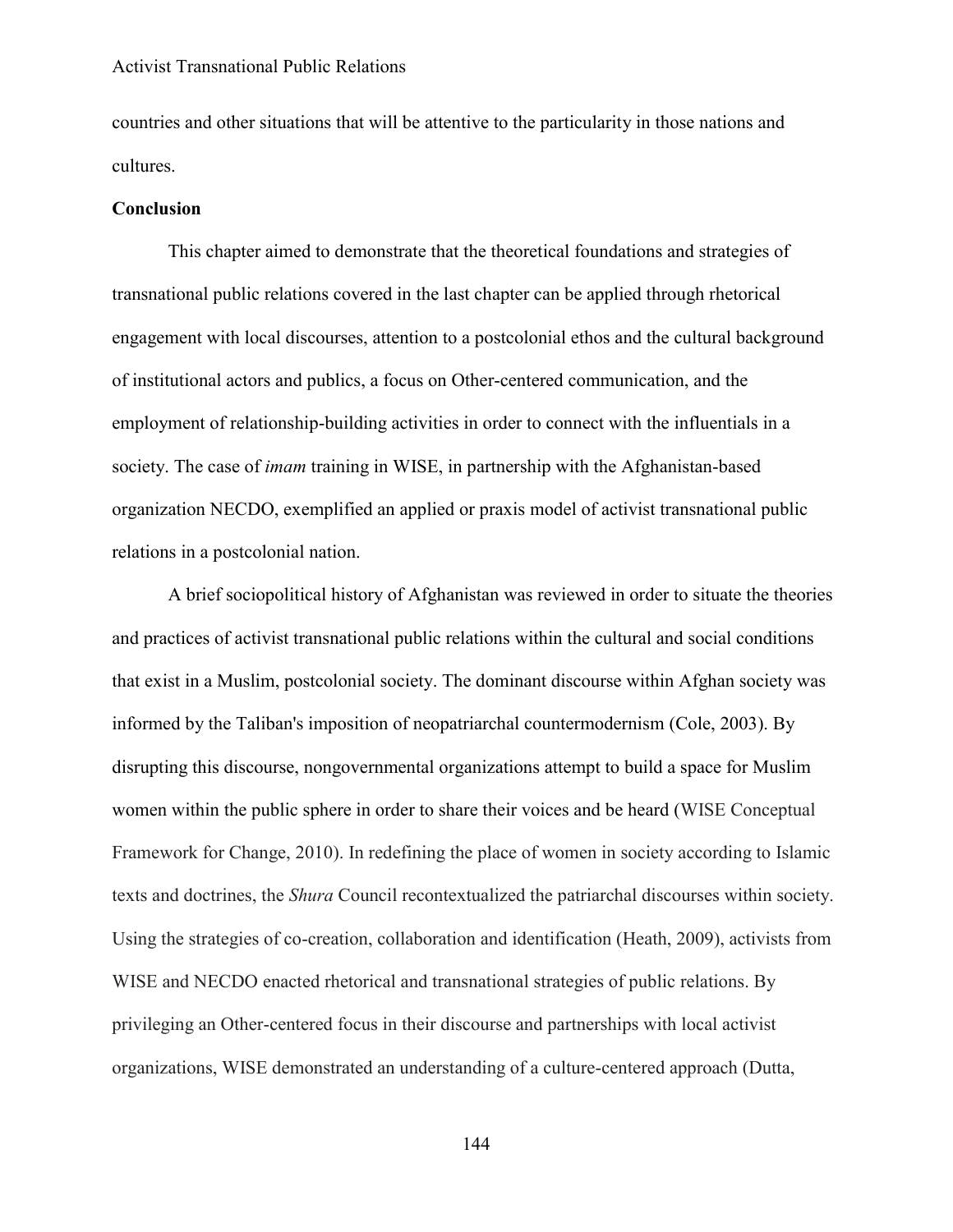2011) in a postcolonial nation. And finally, through their activities in the *imam* training program, WISE displayed an application of relationship-building through understanding the power and influence of elites within the social networks of Afghan society and leveraging them to disseminate information to the larger publics by way of utilizing the personal influence model (Grunig, et. al., 1995) of public relations.

By approaching the practice of public relations from a rhetorical perspective and situating it within the public sphere, this project aims to provide a notion of transnational public relations praxis that is attentive to difference and Other-centered discourse in postcolonial nations. Within this project, the focus is on activism, and how transnational public relations can engage marginalized voices of women and provide them with the agency to speak about their own narratives and ways of knowledge production; legitimizing their ontological and epistemological presence. Through the work of WISE and NECDO, the project looks at the application of strategic rhetoric to enable the participation of women in the Afghan public sphere.

We increasingly live in a world that is moving closer together in the way individuals interact with each other (McLuhan, 1962), and in such a world, it becomes necessary to engage in activist public relations (Smith & Ferguson, 2010) and a search for social justice not just in local or national contexts, but in a transnational context as well. This project identifies one such case of activist transnational public relations but the theories and practices covered here can be applied to other situations across national, cultural and religious boundaries across the world.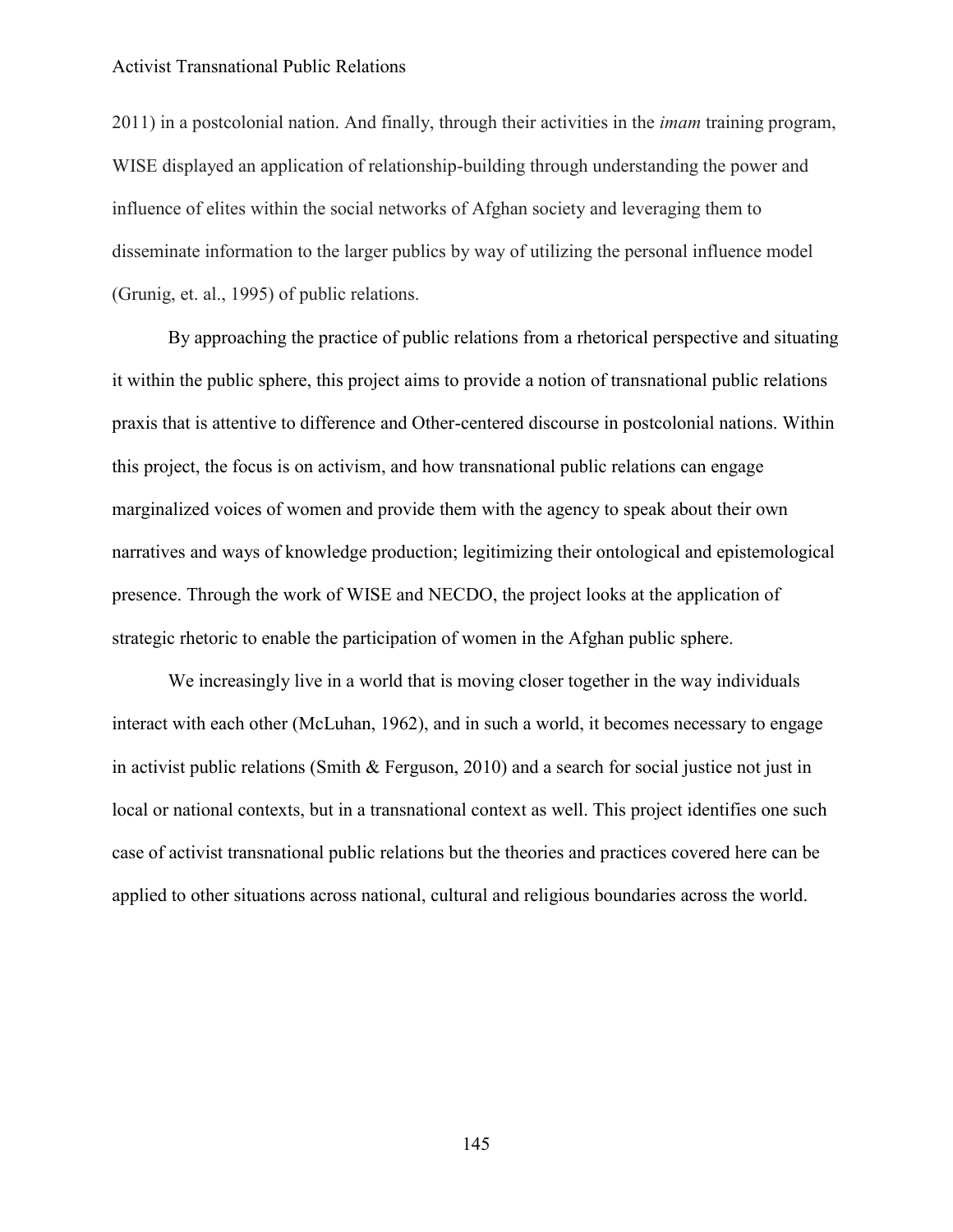# **Chapter Seven - Conclusion**

This dissertation focuses on the theory and practice of transnational public relations in postcolonial spaces. It looks at the relationship between culture and power in the Muslim public sphere in current day Afghanistan, and how rhetorical interruptions to the dominant discourses and hegemonic positions of power in the Afghan public sphere can be instrumental in making a space for marginalized voices to enter this postcolonial public space. By looking at public relations efforts of non-governmental organizations, I examined the demands and constraints of place, time, culture and audience that affect choices made by speakers to influence the moment. This organization's programs and public relations practices address the dominant discourses of influential leaders in society to affect social change and make space for women voices to be heard in the Afghanistan public sphere.

Chapter one introduced the overall project and establishes the main areas and subjects the dissertation covers. It presented the importance of such a project amidst a world where distances are shrinking due to advances in communication technology and travel (McLuhan, 1962). The methodology of the project is discussed and a brief outline of all the chapters gives a brief overview of the overall dissertation.

Chapter two examined the public sphere as the place where the practice of public relations activities takes place. Habermas' (1991) notion of the bourgeois public sphere is studied as a starting point to understand the idea of the public sphere in various societies. Habermas outlines a rational-critical and engaged public that does the work of legitimizing the state's political action. However, he states, the ideal public sphere he envisions is no longer a reality as it has now been coopted by the media and elite, who use it to further their own agendas rather than for rational and critical debate. Hauser's (1999) idea of the public sphere being made up of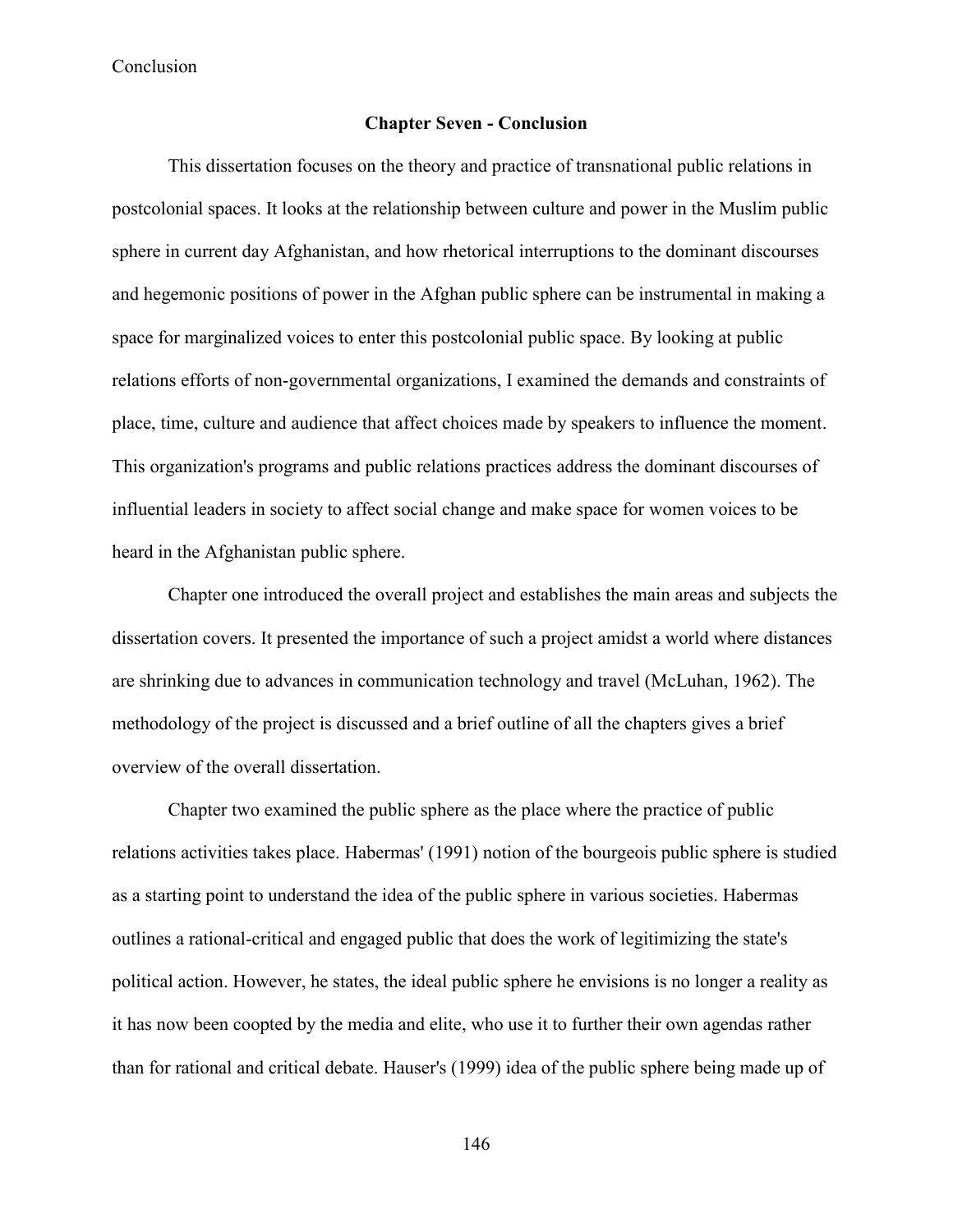vernacular publics is closer in line to the publics prevalent in postcolonial spaces. His idea of a postmodern public sphere with a multiplicity of publics showcases the ability of various interested individuals to come together to discuss pertinent topics and shape public opinion. The public sphere in Muslim societies was also studied as a way to understand the sociopolitical and cultural issues prevalent in such public spheres. It was found that Muslim public spheres are diverse in nature across historical periods and geographical locations. However, some of the common characteristics were the formulation of religious ideology by the *umma* and, in more recent societies, religious and political movements that enforced religiosity by fundamentalist or authoritarian regimes on the minds and bodies of publics. However, an emerging idea of the postmodern public sphere in Muslim societies is emerging that is evolving into a transnational meeting point for the *umma*.

Chapter three moved the conversation forward into studying the Orientalist viewpoint and postcolonial spaces. Through the work of Said (1978) and Spivak (1997; 1994), this chapter looked at the Eastern and postcolonial ethos and how Western actors should understand and engage with them. Said's (1978) work on Orientalism highlights the identity and culture of Muslim societies as well as the Western understanding of the Orient. Spivak (1994) states that the identity of the subaltern is not acknowledged when she is not given the opportunity to speak or be heard in the public sphere. Both these authors point to issues of identity and representation of the marginalized and advocate a turning toward the Other without any preconceived biases as a way to listen to and understand their situatedness. Postcolonial feminism (Mohanty, 1991) and Islamic feminism (Badran, 2009) were also examined as ways to texture the understanding of the predicament of women in Afghanistan and how communicative actors would best be able to make space for their voices in the Afghan public sphere.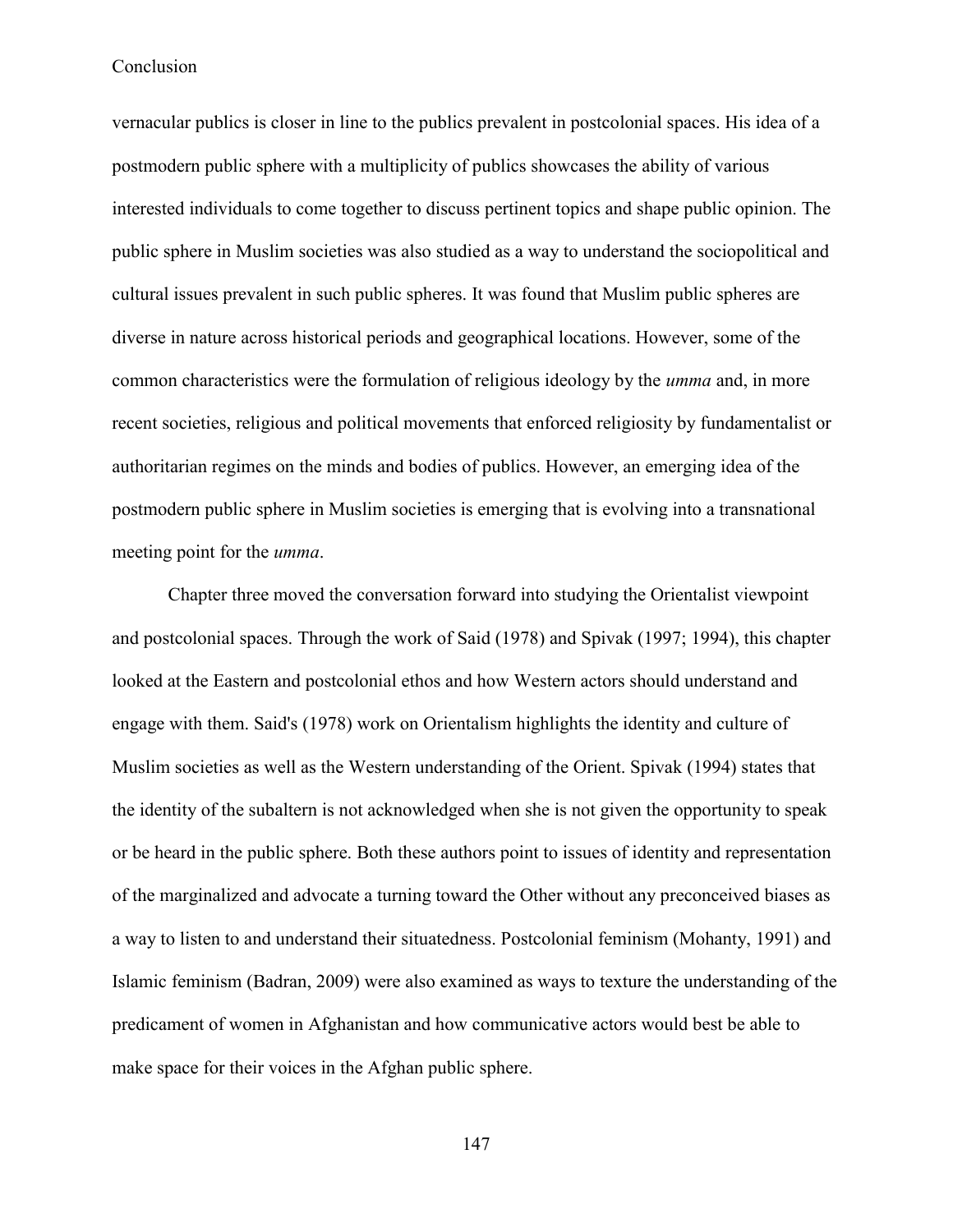In chapter four, the role of public relations in society was examined. Western scholarship about public relations and its role in society focuses on linking public relations practices to democracy and civil society. Heath, Waymer and Palenchar (2013) state that the dialogic nature of public relations can give rise to deliberative democracy in society. Taylor (2010) sees civil society as a basis for dialogic public relations. But critics of this position (Dutta, 2011) state that dialogic public relations can and should be the basis for seeking change in societies in postcolonial nations that might not be termed a civil society or a democratic political structure with equal access to every citizen. Therefore, in non-inclusive public spheres, activist public relations can be a way to make space for marginalized voices and invite them into the conversations taking place in public spaces.

Chapter five built a theoretical case for transnational public relations and provided some strategies to practice it within postcolonial and collectivistic nations. Theory-building in transnational public relations requires assessment of theories from related disciplines that can then be applied to the philosophy and practice of transnational public relations. The chapter covered the rhetorical model of public relations (Heath, 2009) as a starting point to situate a dialogic and rhetorical basis for transnational public relations. The strategies of co-creation of meaning, collaborative decision-making and identification between the organization and its publics are the cornerstones of the practice of the rhetorical model of public relations. Next, an intersubjective approach is examined as a source of theory-building, where the notions of intersubjectivity and understanding of the Other's lifeworld can prove valuable to communication across national, cultural, social and religious borders. Habermas' (1984; 1987) theory of communicative action contributes to dialogic communication where marginalized publics can be invited to speak and their voices can be heard (Dutta, 2011). Postcolonial theory is instrumental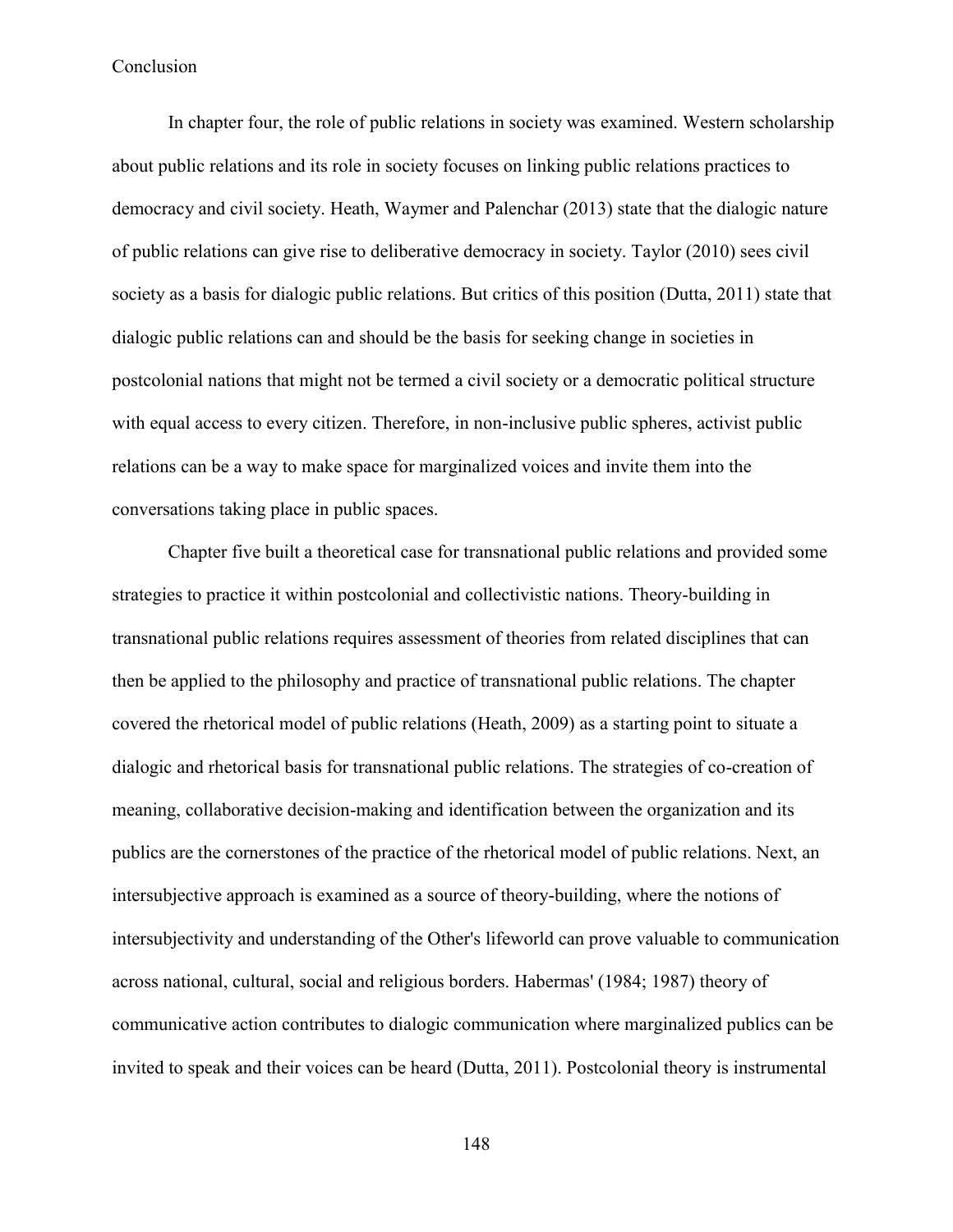in understanding the lifeworld of the subaltern in postcolonial nations as well. Finally, the strategies of using the existing networks of society (Bernays, 2004) to disseminate information, and relation-building through the use of the personal influence model (Grunig, et. al., 1995) of public relations will be helpful for the practice of activist transnational public relations.

Chapter six examined a case that illustrates the practice of activist transnational public relations. The Women's Islamic Initiative in Spirituality and Equality (WISE), in partnership with Noor Educational Capacity Development Organization (NECDO), organized an *imam*  training program in Afghanistan that aimed to educate people about women's right and make space for them to transform their marginalized status in society. In this chapter, first the sociopolitical and cultural history of Afghanistan was examined, then the philosophy and work of WISE was evaluated, then I showed how the *imam* training program and the values and beliefs of WISE are in accordance with the principles and practices determined to be beneficial for activist transnational public relations.

# **Significance and Directions for Future Work**

This project is significant as it shows the need to learn about the Other, especially individuals from the Muslim and Third World culture in times when the West is struggling to make meaning of the ideologies and situations in the Middle East and Far Eastern Muslim nations. In times when difference is seen and distanced as the Other (Ramji, 2003), there is a need to understand and listen to the voices of the marginalized and dispossessed to realize their plight. Using activist transnational public relations, this project aims to study the work in the area of social justice for making space for the voices of the subaltern to emerge and be heard in the Afghan public sphere.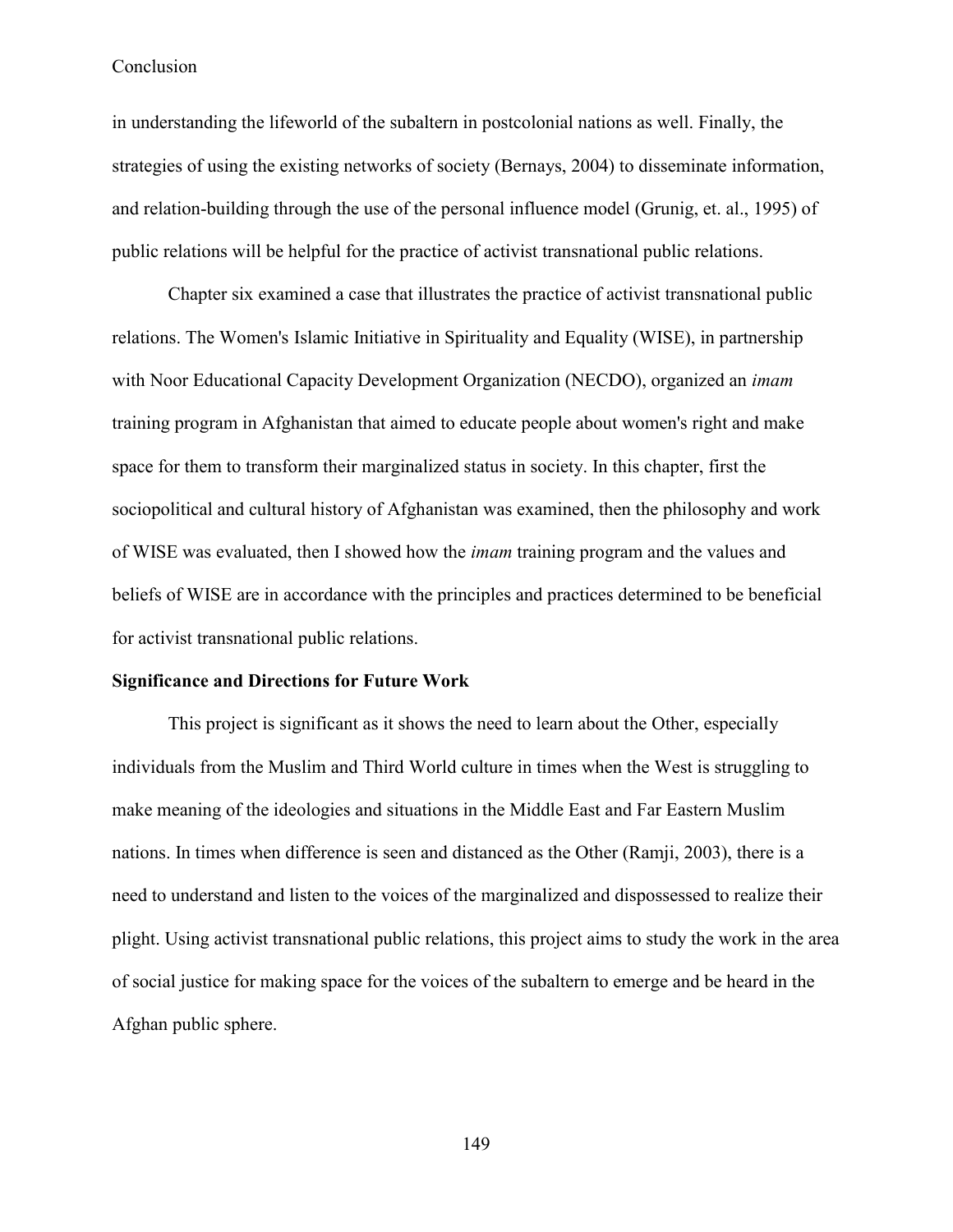The Women's Islamic Initiative in Spirituality (WISE), in partnership with Noor Educational and Capacity Development Organization (NECDO), epitomized the characteristics of activist transnational public relations reviewed within this project to make space for the marginalized voice of women within the Afghan public sphere. Their *imam* training program proved as a praxis model of activist transnational public relations that could engage publics through attentiveness toward difference. While this was the example chosen to depict the application of the theory and practice of transnational public relations on the ground, the principles and strategies identified in this project can be applied in various other situations and places around the world.

To build a theory of transnational public relations, Wakefield (1992) calls for a need to build a foundation out of theories from similar and related fields. Responding to Wakefield's call, this project was an attempt to provide a theoretical foundation for the practices of transnational communication, but this area is still a new field where much more work is required. While rhetorical theory, Orientalism and postcolonial theory, public relations theory and an intersubjective approach were the key cornerstones of this project, there are many more disciplines that can be the source of theory-building in the field of public relations. Intercultural communication, health communication, social work, anthropology, sociology, feminist studies, gender and women's studies, political science, public policy, and religious studies, as well as scholarship emerging from non-Western nations and contexts can prove to be a rich ground for ideas that can aid in conceptualizing a fuller theoretical base and practical strategies for transnational public relations.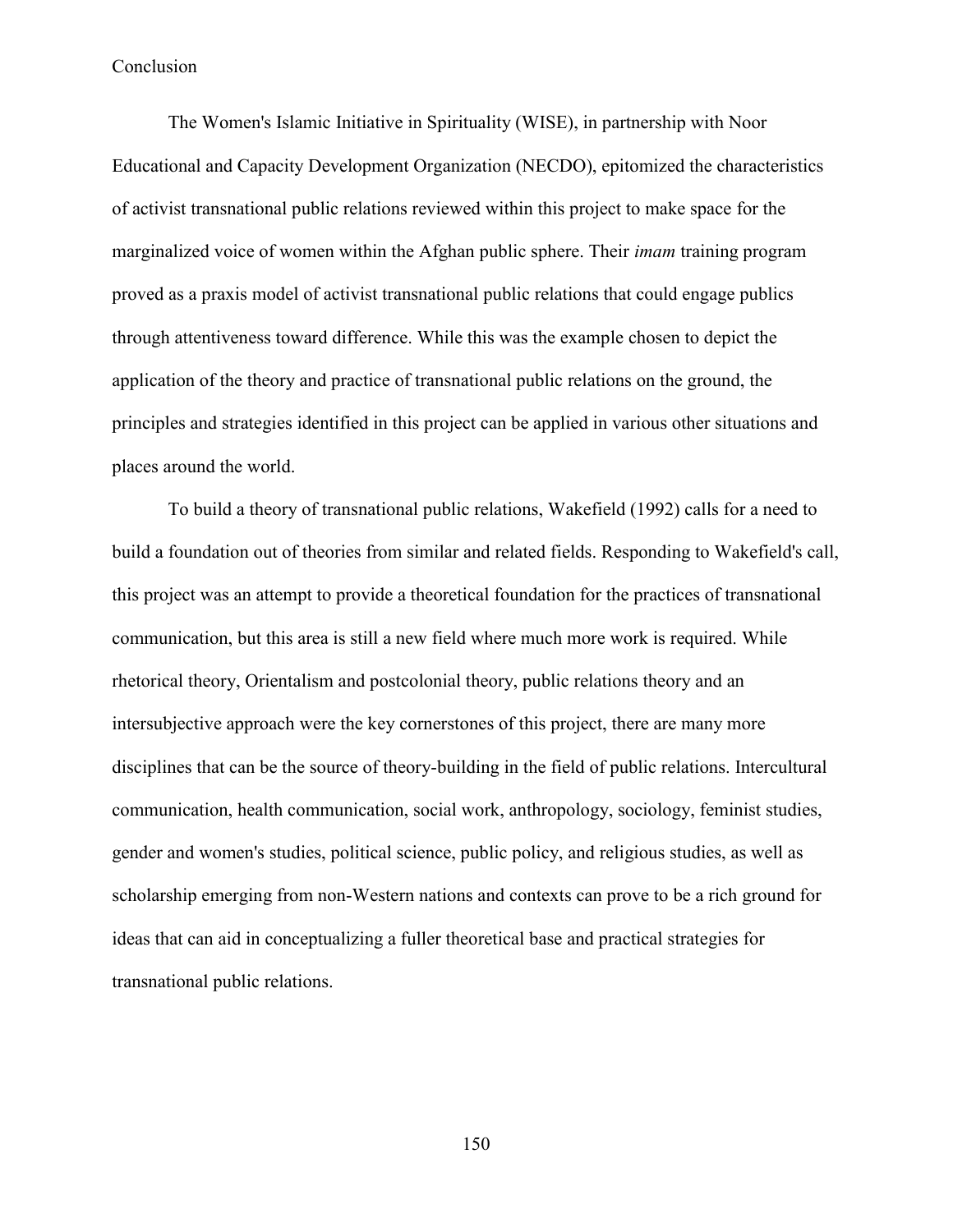References

# **References**

Abu-Lughod, L. (2002). Do Muslim women really need saving? Anthropological reflections on cultural relativism and its others. *American Anthropologist, 104*, 783–790. doi: 10.1525/aa.2002.104.3.783

Afghanistan. (2015). In *Columbia Electronic Encyclopedia* (6th ed., pp. 1-5).

- Aldoory, L. (2009). Feminist criticism in public relations: How gender can impact public relations texts and contexts. In R. L. Heath, E. L. Toth and D. Waymer (Eds.), *Rhetorical and critical approaches to public relations* (pp. 110-123). New York, NY: Routledge.
- Anderson, G. (1989). A global look at public relations. In B. Cantor (Ed.), *Experts in action: Inside public relations* (pp. 412-422). New York, NY: Longman.
- Anderson, J. W. (2003). New media, new publics: Reconfiguring the public sphere of Islam. *Social Research, 70*(3), 887-906.
- Appadurai, A. (2003). Sovereignty without territoriality: Notes for a postnational geography. In S. Low & D. Lawrence-Zuniga (Eds.), *The anthropology of space and place* (pp. 337- 349). Cambridge, MA: Blackwell.

Arendt, H. (1958). *The human condition*. Chicago, IL: University of Chicago Press.

- Aristotle. (2001). From *Rhetoric* (W. R. Roberts, Trans.). In P. Bizzell & B. Herzberg (Eds.), *The rhetorical tradition: Readings from classical times to the present* (2nd ed., pp. 179-240). New York, NY: Bedford/St. Martin's.
- Arnett, R. C. & Holba, A. M. (2012). *An overture to philosophy of communication: The carrier of meaning*. New York, NY: Peter Lang.
- Badran, M. (2009). *Feminism in Islam: Secular and religious convergences*. London, England: Oneworld.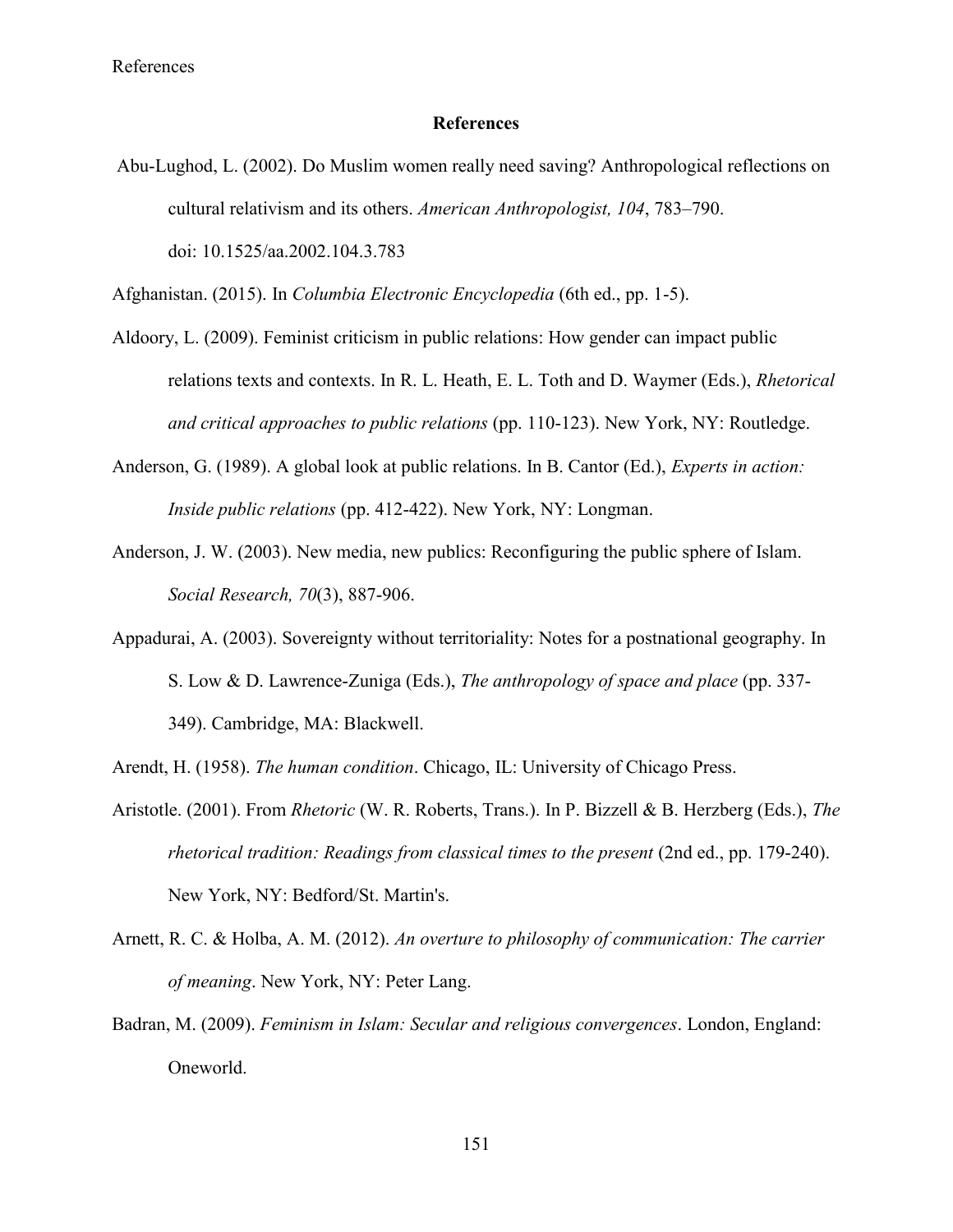- Barber, B. R. & Schulz, A. (Eds.). (1996). *Jihad vs. McWorld: How globalization and tribalism are reshaping the world*. New York, NY: Ballantine.
- Bardhan, N. (2003). Rupturing public relations metanarratives: The example of India. *Journal of Public Relations Research, 15*(3), 225-248. doi: 10.1207/S1532754XJPRR1503\_2
- Bardhan, N. & Patwardhan, P. (2004). Multinational corporations and public relations in a historically resistant host culture. *Journal of Communication Management*, *8*(3), 246- 263. doi: 10.1108/13632540410807673
- Bardhan, N. & Weaver, C. K. (Eds.) (2011). *Public relations in global cultural contexts: Multiparadigmatic perspectives*. New York, NY: Routledge.
- Basch, L., Schiller, N. G., & Blanc, C. S. (2005). *Nations unbound: Transnational projects, postcolonial predicaments, and deterritorialized nation-states*. New York, NY: Routledge.
- Bayly, C., Beckert, S., Connelly, M., Hofmeyr, I., Kozol, W., & Seed, P. (2006). AHR conversation: On transnational history. *The American Historical Review, 111*(5), 1441- 1464. doi: 10.1086/ahr.111.5.1441
- Benard, C. (2002). *Veiled courage: Inside the Afghan women's resistance*. New York, NY: Broadway.
- Bernays, E. L., & Ewen. S. (2011). *Crystallizing public opinion*. Brooklyn, NY: Ig.
- Bernays, E. L. (2004). *Propaganda*. Brooklyn, NY: Ig.
- Berry, J. & Keller, E. (2003). *The influentials: One American in ten tells the other nine how to vote, where to eat, and what to buy*. New York, NY: Free Press.
- Bitzer, L. F. (1978). Rhetoric and public knowledge. In D. M. Burks (Ed.), *Rhetoric, philosophy and literature: An exploration* (pp. 67–95). West Lafayette, IN: Purdue University Press.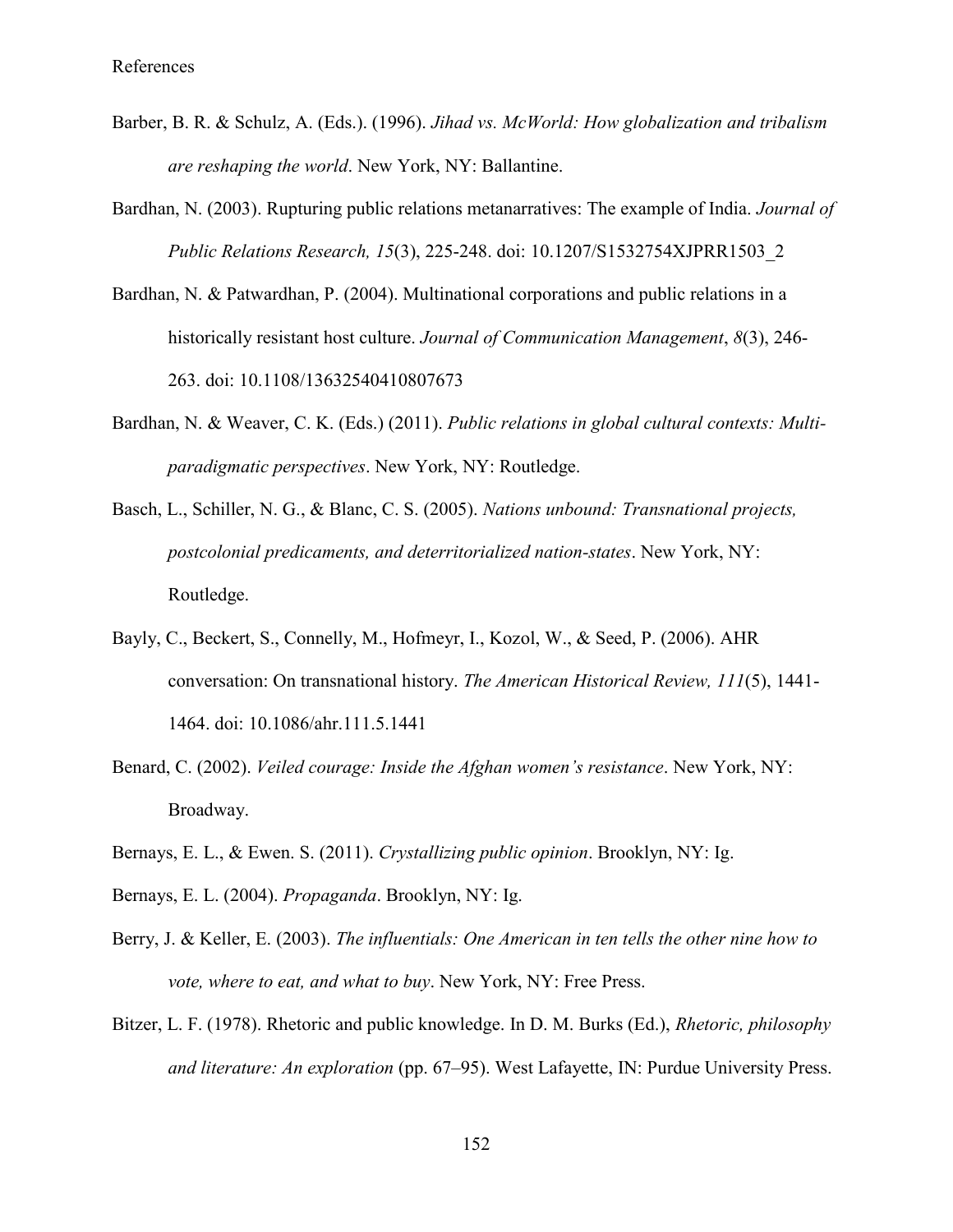- Botan, C. (1992). International public relations: Critique and reformulation. *Public Relations Review, 18*, 149-159. doi: 10.1016/0363-8111(92)90006-K
- Boyd, J. & Waymer, D. (2011). Organizational rhetoric: A subject of interest(s). *Management Communication Quarterly, 25*(3), 474-493. doi: 10.1177/0893318911409865
- Brown, R. E. (2006). Myth of symmetry: Public relations as cultural styles. *Public Relations Review, 32*(3), 206-212. doi:10.1016/j.pubrev.2006.05.022
- Buhl, F., Welch, A.T., Schimmel, A., Noth, A., Ehlert, T. (2012). Muḥammad. In P. Bearman, T. Bianquis, C.E. Bosworth, E. van Donzel, W.P. Heinrichs (Eds.), *Encyclopaedia of Islam* (2nd ed.). Retrieved from http://referenceworks.brillonline.com/entries/encyclopaedia-ofislam-2/muhammad-COM\_0780
- Burke, K. (1969). *A rhetoric of motives*. Berkeley, CA: University of California Press.
- Butler, J., Habermas, J., Taylor, C., & West, C. (2011). *The power of religion in the public sphere*. New York, NY: Columbia University Press.
- Buzzanell, P. M. (1994). Gaining a voice: Feminist organizational communication theorizing. *Management Communication Quarterly, 7*(4), 339-383. doi:

10.1177/0893318994007004001

Calhoun, C. (1992). *Habermas and the public sphere*. Cambridge, MA: MIT Press.

- Calhoun, C. (2011). Civil society and the public sphere. In E. Michael (Ed.), *The Oxford handbook of civil society* (pp. 311-323). New York, NY: Oxford University Press.
- Castells, M. (2008). The new public sphere: Global civil society, communication networks, and global governance. *The Annals of the American Academy of Political and Social Science, 616*, 78-93. doi: 10.1177/0002716207311877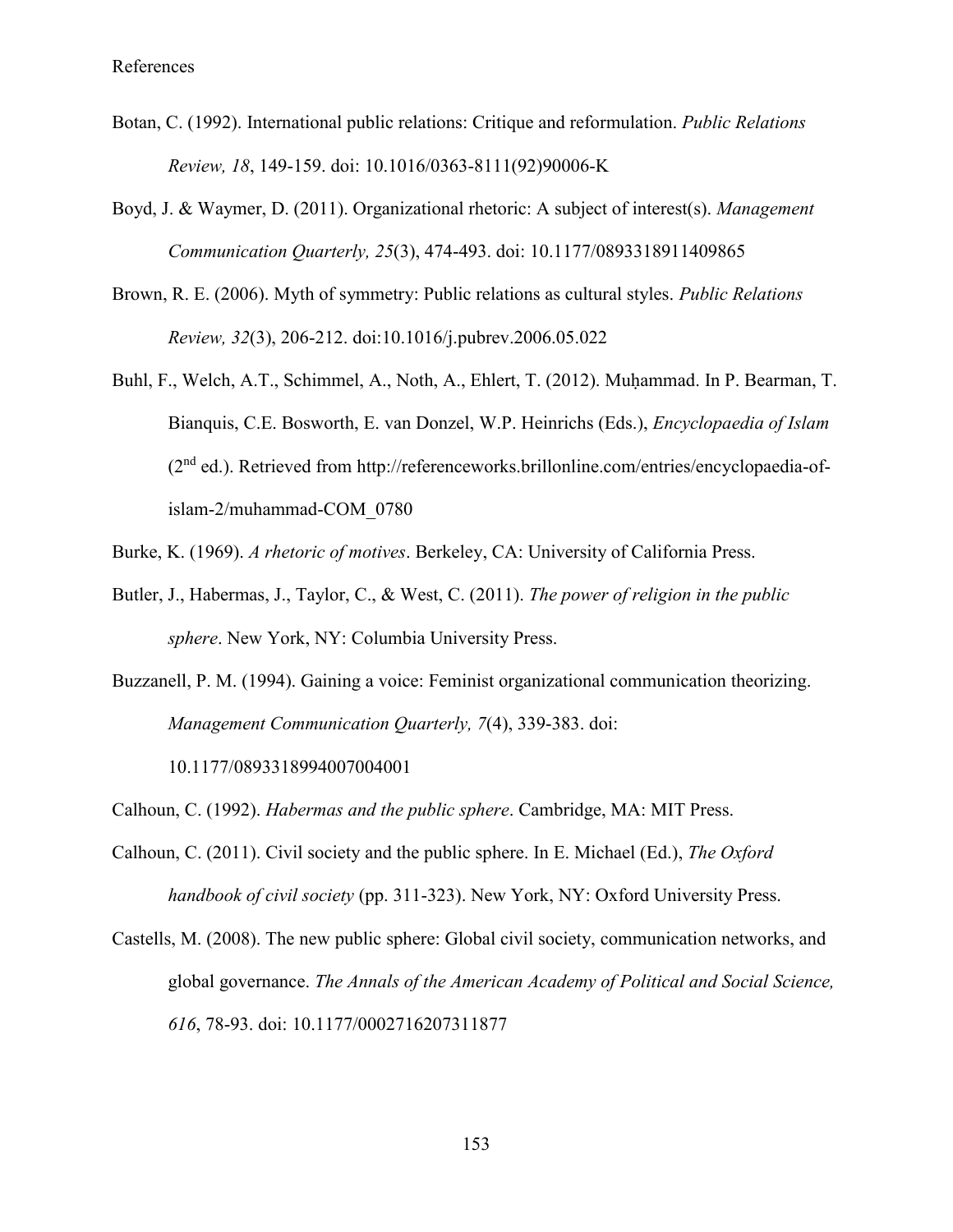- Cheney, G. (1983). The rhetoric of identification and the study of organizational communication. *Quarterly Journal of Speech, 69*, 143-158.
- Choudry, A. & Kapoor, D. (2010). Learning from the ground up: Global perspectives on social movements and knowledge production. In A. Choudry & D. Kapoor (Eds.), *Learning from the ground up: Global perspectives on social movements and knowledge production* (pp. 1-13). New York, NY: Palgrave Macmillan.
- Cloud, D. L. (2001). Which voices? Whose democracy? *Argumentation & Advocacy, 37*(4), 210- 212.
- Cole, J. R. I. (2003). The Taliban, women, and the Hegelian private sphere. *Social Research, 70*(3), 771-808.
- Commins, D. (2009). *The Wahhabi mission and Saudi Arabia*. New York, NY: I.B. Tauris & Co.
- Crews R. D. & Tarzi, A. (2009). *The Taliban and the crisis of Afghanistan*. Boston, MA: Harvard University Press.
- Curtin, P. A. and Gaither, T. K. (2005). Privileging identity, difference, and power: The circuit of culture as a basis for public relations theory. *Journal of Public Relations Research, 17*(2), 91-115. doi: 10.1207/s1532754xjprr1702\_3
- Dabashi, H. (2012). *The Arab Spring: The end of postcolonialism*. London, UK: Zed Books.
- Dabashi, H. (2015). *Can non-Europeans think?* London, UK: Zed Books.
- Danius, S., Jonsson, S., & Spivak, G. C. (1993). An interview with Gayatri Chakravorty Spivak. *Boundaries 2, 20*(2), pp. 24-50. doi: 10.2307/303357.
- Davids, N. (2014). Muslim women and the politics of religious identity in a (post) secular society. *Studies in Philosophy & Education*, *33*(3), 303-313. doi: 10.1007/s11217-013- 9389-9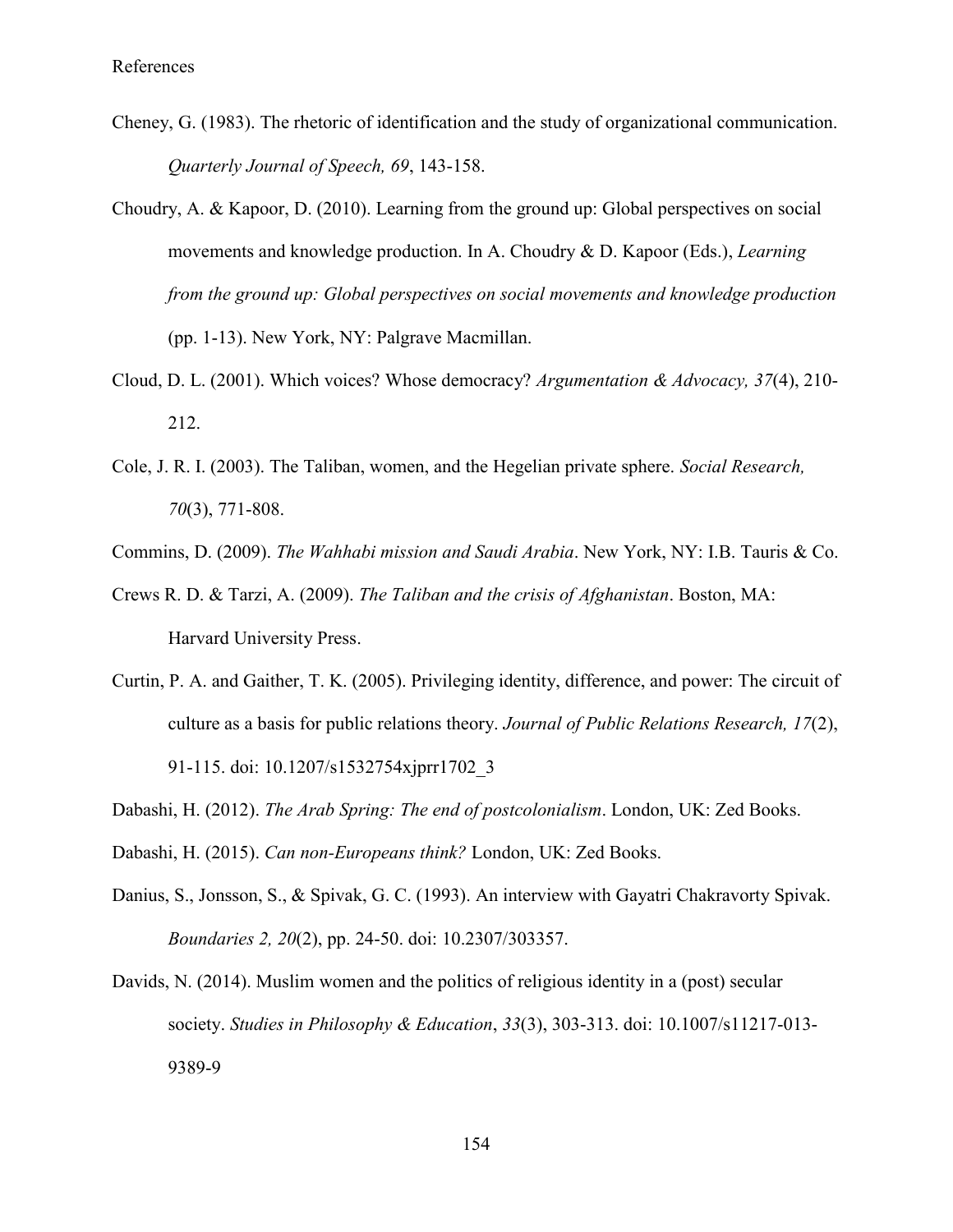- Delong-Bas, N. J. (2007). *Wahhabi Islam: From revival and reform to global jihad*. New York, NY: Oxford University Press.
- Dewey, J. (1927). *The public and its problems*. Athens, Ohio: Swallow Press / Ohio University.

Dupree, L. (1973). *Afghanistan*. Princeton, NJ: Princeton University Press.

- Dutta-Bergman, M. J. (2005). Civil society and public relations: Not so civil after all. *Journal of Public Relations Research, 17*(3), 267-289.
- Dutta, M. J. (2009). On Spivak: Theorizing resistance—Applying Gayatri Chakravorty Spivak in public relations. In O. Ihlen, V. van Ruler & M. Fredrikson (Eds.), *Social theory on public relations* (pp. 278-299). New York, NY: Routledge.
- Dutta, M. J. (2011). *Communicating social change: Structure, culture and agency*. New York, NY: Routledge.
- Dutta, M. J. and Dutta, U. (2013). Voices of the poor from the margins of Bengal: Structural inequities and health. *Qualitative Health Research, 23*(1), 14-25. doi: 10.1177/1049732312462241
- Edgett, R. (2002). Toward an Ethical Framework for Advocacy in Public Relations. *Journal Of Public Relations Research*, *14*(1), 1-26. doi: 10.1207/S1532754XJPRR1401\_1
- Eickelman, D. F. (2002). Foreword: The religious public sphere in early Muslim societies. In M. Hoexter, S. N. Eisenstadt, & N. Levtzion. (Eds.), *The public sphere in Muslim societies* (pp. 1-8). Albany, NY: SUNY Press.
- Eickelman, D. F. & Salvatore, A. (2002). The public sphere and Muslim identities. *Archives Européennes de Sociologie, 43*(1), 92-115. doi: 10.1017/S0003975602001030
- Eisenstadt, S. N. & Schluchter, W. (1998). Introduction: Paths to early modernities— A comparative view. *Daedalus, 127*(3), 1-18.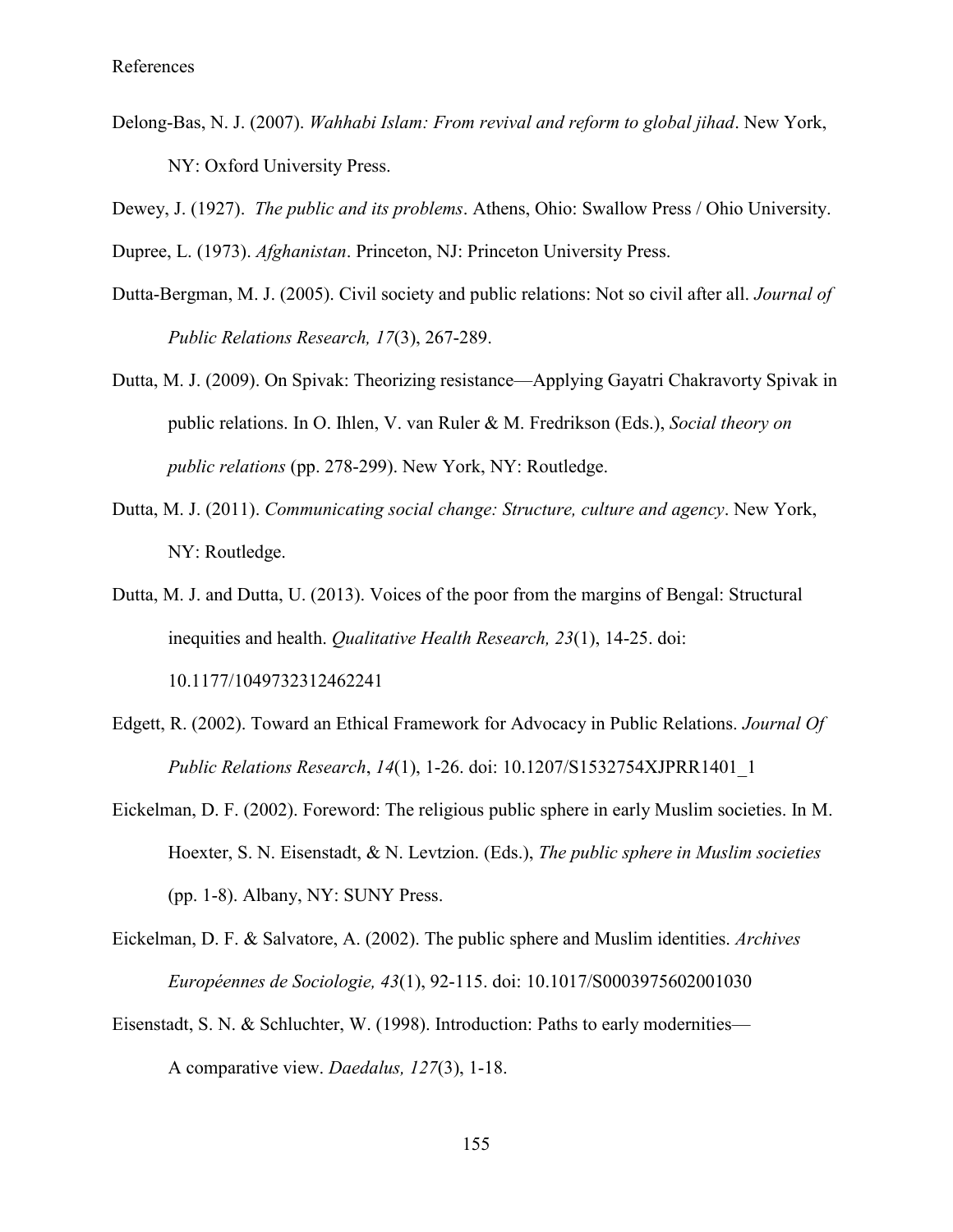Emadi, H. (2002). *Repression, resistance, and women in Afghanistan*. Westport, CT: Praeger.

Ephrat, D. (2002). Religious leadership and associations in the public sphere of Seljuk Baghdad. In M. Hoexter, S. N. Eisenstadt, & N. Levtzion. (Eds.), *The public sphere in Muslim societies* (pp. 31-48). Albany, NY: SUNY Press.

Esposito, J. L. (1988). *Islam: The straight path*. Oxford, UK: Oxford University Press.

- Fadl, K. M. A. E. (2007). *The great theft: Wrestling Islam from the extremists*. New York, NY: HarperOne.
- Fanon, F. (2008). *Black skin, white masks* (R. Philcox, Trans.). New York, NY: Grove Press.
- Ferguson, A. (1767). *An essay on the history of civil society*. London: Cadell.
- Fortini-Campbell, L. (2003). Integrated marketing and the consumer experience. In D. Iacobucci and B. J. Calder (Eds.), *Kellogg on Integrated Marketing* (pp. 54-89). Hoboken, NJ: John Wiley & Sons.
- Foucault, M. & Gordon, C. (Eds.). (1980). *Power/knowledge: Selected interviews and other writings, 1972-1977*. New York, NY: Pantheon Books.
- Foucault, M. (2001). *Fearless speech* (J. Pearson, Trans.). Los Angeles, CA: Semiotext(e).
- Fowler, H. N. (2001). Phaedrus. In P. Bizzell & B. Herzberg (Eds.), *The rhetorical tradition: Readings from classical times to the present* (2nd ed., pp. 138-168). New York, NY: Bedford/St. Martin's.
- Friedman, T. L. (2005). *The world is flat: A brief history of the twenty-first century*. New York: Farrar, Straus and Giroux.
- Gadamer, H. G. (2004). *Truth and method* (2nd ed., J. Weinsheimer and D. G. Marshall, Trans.). New York, NY: Continuum.

Gellner, E. (1994). *Conditions of liberty: Civil society and its rivals*. London: Hamish Hamilton.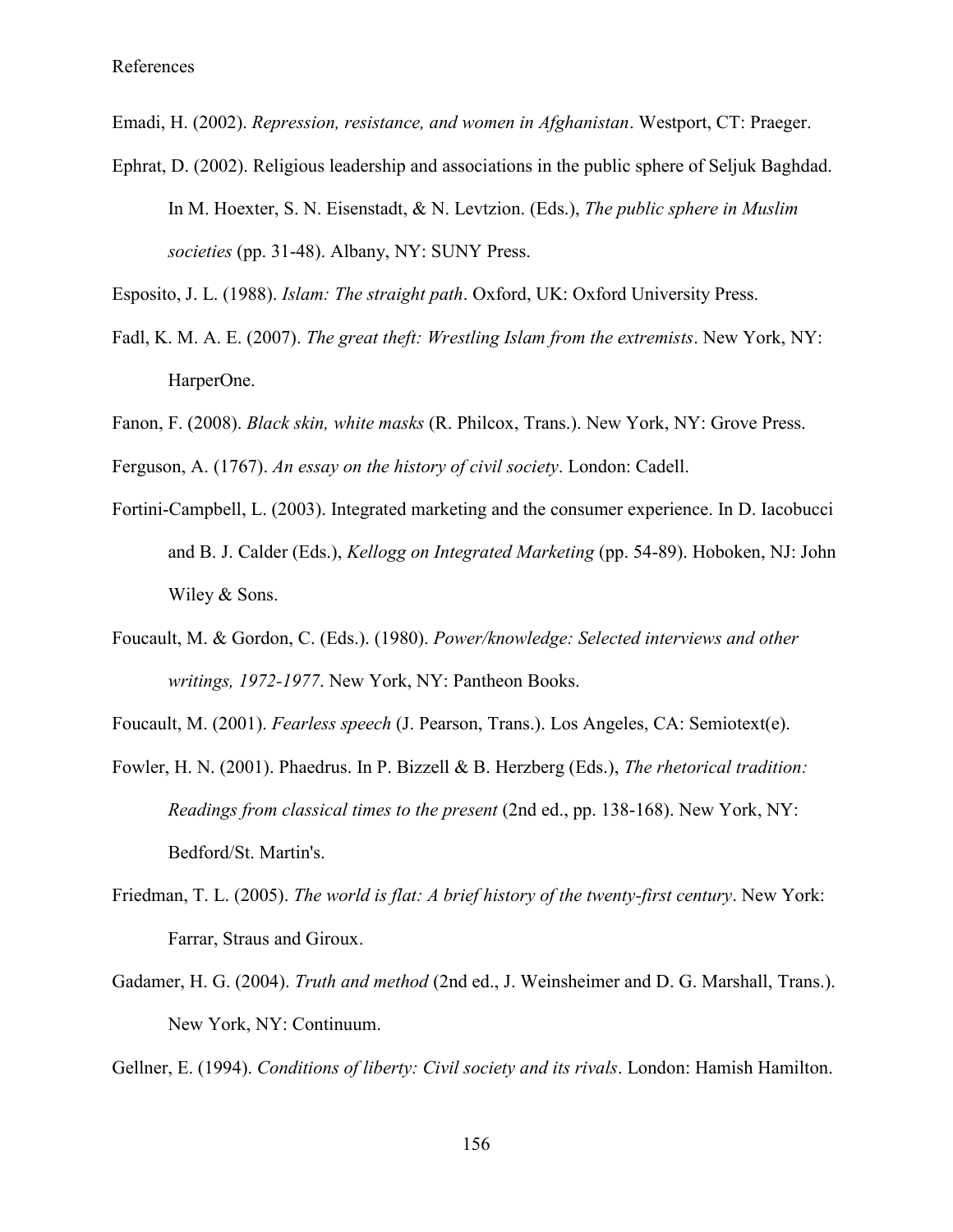- Gerber, H. (2002). The public sphere and civil society in the Ottoman Empire. In M. Hoexter, S. N. Eisenstadt, & N. Levtzion. (Eds.), *The public sphere in Muslim societies* (pp. 65-82). Albany, NY: SUNY Press.
- Gladwell, M. (2002). *The tipping point: How little things can make a big difference*. New York, NY: Back Bay.
- Goodnight, G. T. (1982). The personal, technical, and public spheres of argument: A speculative inquiry into the art of public deliberation. *Argumentation & Advocacy, 48*(4), 198–210.

Goodson, L. P. (2001). *Afghanistan's endless war*. Seattle, WA: University of Washington Press.

- Gregorian, V. (1969). *The emergence of modern Afghanistan*. Palo Alto, CA: Stanford University Press.
- Grunig, J. E. & Hunt, T. (1984). *Managing public relations*. New York, NY: Holt.
- Grunig, J. E., Grunig, L. A., Sriramesh, K., Huang, Y. & Lyra, A. (1995). Models of public relations in an international setting. *Journal of Public Relations Research*, *7*(3), 163-186. doi: 10.1207/s1532754xjprr0703\_01
- Grunig, L. A., Toth, E. L., & Hon, L. C. (2000). Feminist values in public relations. *Journal of Public Relations Research, 12*(1), 49-68.
- Habermas, J., Lennox, S., & Lennox, F. (1974). The public sphere: An encyclopedia article (1964). *New German Critique*, *3*, 49–55. doi: 10.2307/487737
- Habermas, J. (1984). *The Theory of Communicative Action: Vol. 1. Reason and the rationalization of society* (T. McCarthy, Trans.) Boston, MA: Beacon Press.
- Habermas, J. (1987). *The Theory of Communicative Action: Vol. 2. Lifeworld and system: A critique of functionalist reason* (T. McCarthy, Trans.). Boston, MA: Beacon Press.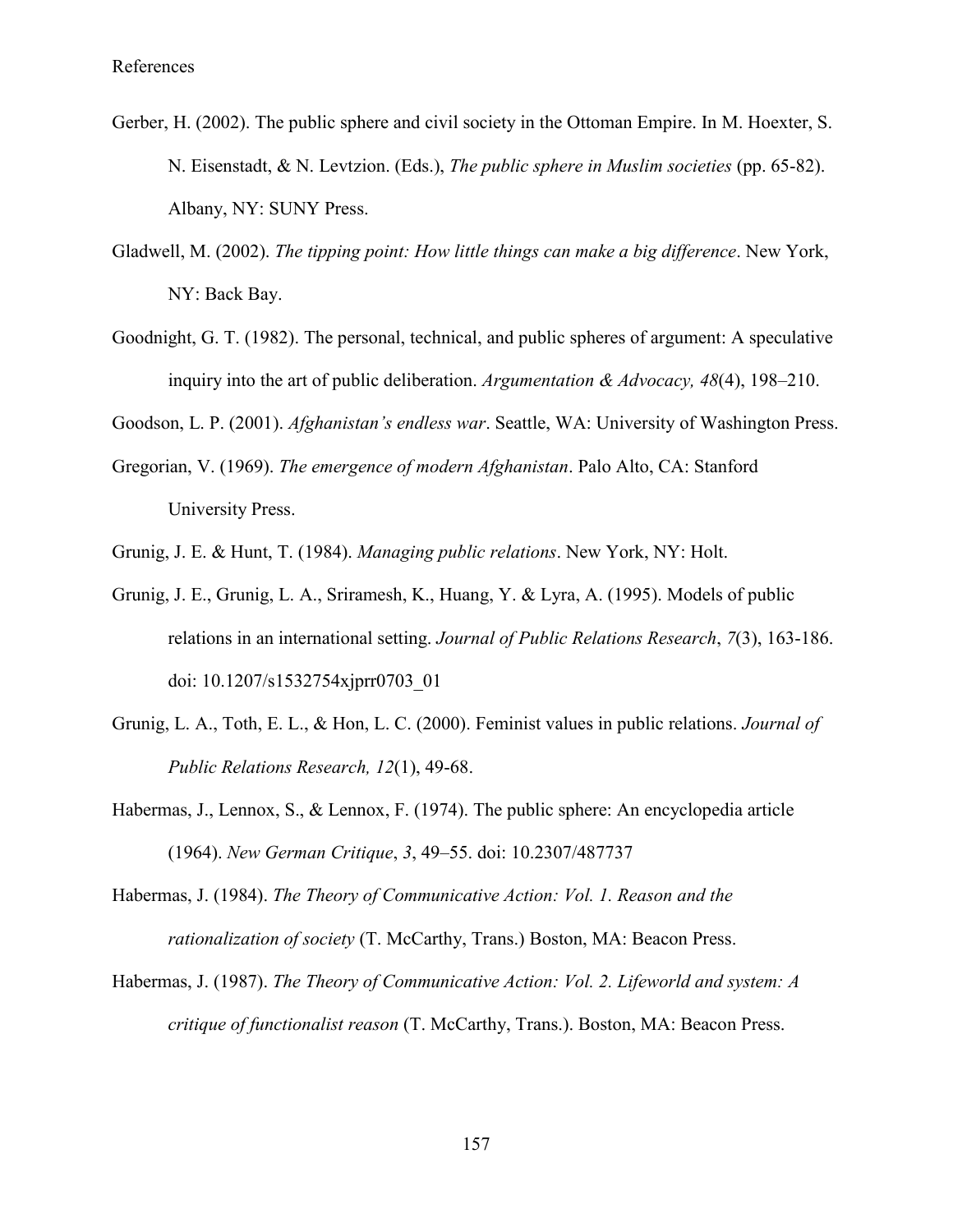- Habermas, J. (1989). The public sphere: An encyclopedia article. In S. E. Bronner & D. Kellner (Eds.), *Critical theory and society: A reader* (pp. 136-142). New York, NY: Routledge.
- Habermas, J. (1991). *The structural transformation of the public sphere: An inquiry into a category of bourgeois society*. Cambridge, MA: MIT Press.

Habermas, J. (1992). *Between facts and norms*. Cambridge, MA: The MIT Press.

- Habermas, J. (2011). "The political": The rational meaning of a questionable inheritance of political theology. In J. Butler, J. Habermas, C. Taylor, & C. West, *The Power of Religion in the Public Sphere* (pp. 15-33). New York, NY: Columbia University Press.
- Habermas, J. & Ratzinger, J. (2006). *The dialectics of secularization: On reason and religion.*  San Francisco, CA: Ignatius Press.
- Haddad, G. F. (2007). *The four imams and their schools*. Cambridge, UK: Muslim Academic Trust.
- Haddad, Y. Y. & Esposito, J. L. (2004). *Islam, gender, and social change*. Oxford, UK: Oxford University Press.
- Hall, E. T. (1959). *The silent language*. Garden City, NY: Doubleday.
- Halm, H. (2001). *Shi'ism*. Edinburgh, UK: Edinburgh University Press.
- Harindranath, R. (2014). The Indian public sphere: Histories, contradictions and challenges. *Media International Australia, 152*(1), 168-175.
- Hauser, G. A. (1998). Civil society and the principle of the public sphere. *Philosophy & Rhetoric*, *31*(1), 19-40.
- Hauser, G. A. (1998). Vernacular dialogue and the rhetoricality of public opinion. *Communication Monographs*, *65*(2), 83-107. doi: 10.1080/03637759809376439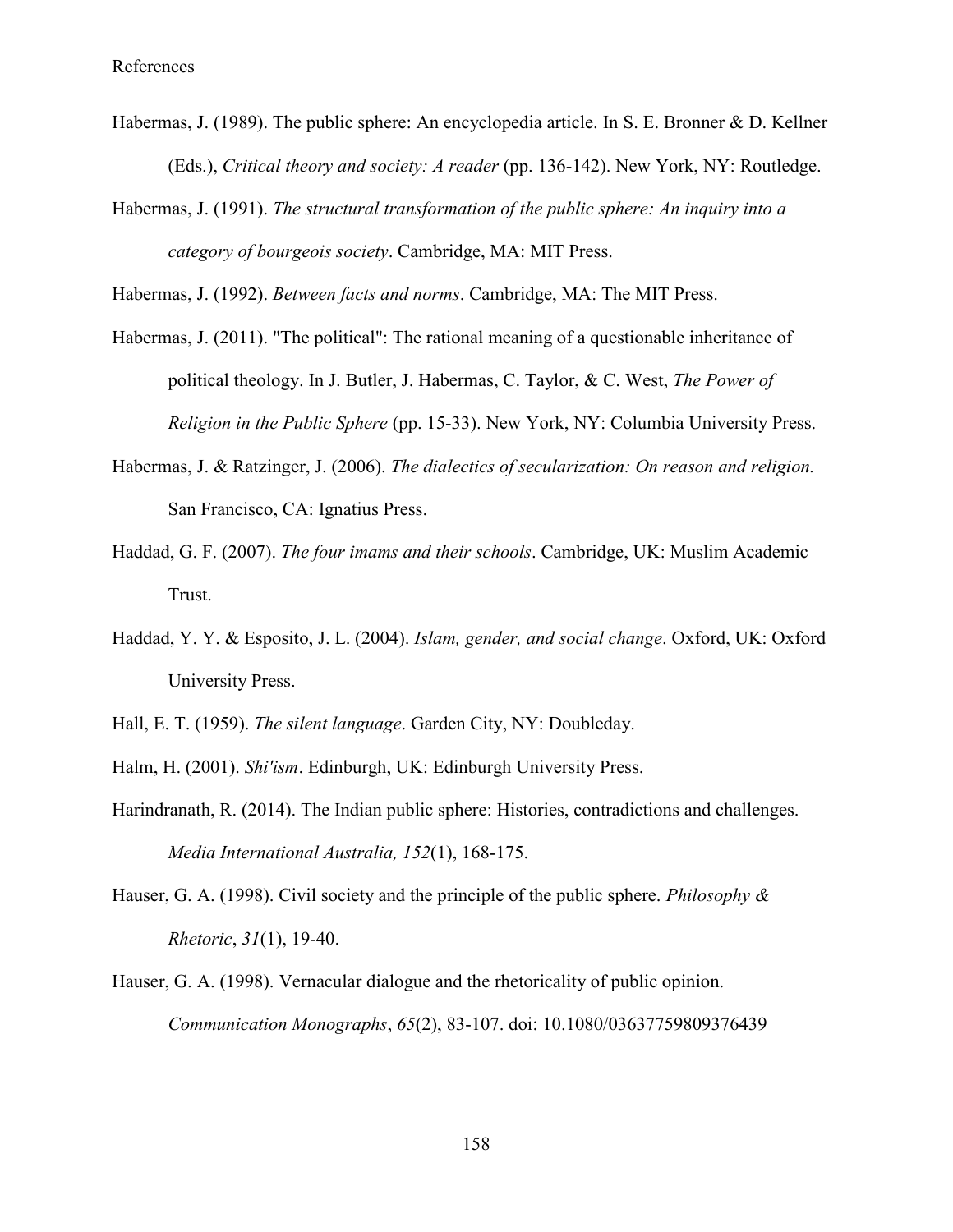- Hauser, G. A. (1999). *Vernacular voices: The rhetoric of publics and public spheres*. Columbia: University of South Carolina Press.
- Hauser, G. A. (2007). Vernacular discourse and the epistemic dimension of public opinion. *Communication Theory*, *17*(4), 333-339. doi:10.1111/j.1468-2885.2007.00299.x
- Heath, R.L. (2009). The rhetorical tradition: Wrangle in the Marketplace. In R. L. Heath, E. L. Toth, and D. Waymer (Eds.), *Rhetorical and critical approaches to public relations II* (pp. 17-47). New York, NY: Routledge.
- Heath, R. L. (2011). External organization rhetoric: Bridging management and sociopolitical discourse. *Management Communication Quarterly, 25*(3), 415-435. doi: 10.1177/0893318911409532
- Heath, R. L. (2012). Western classical rhetorical tradition and modern public relations: Culture of citizenship. In K. Sriramesh & D. Vercic (Eds.), *Culture and public relations: Links and Implications* (pp. 25-41). New York, NY: Routledge.
- Heath, R. L., Waymer, D. & Palenchar, M. J. (2013). Is the universe of democracy, rhetoric, and public relations whole cloth or three separate galaxies? *Public Relations Review, 39*, 271- 279. doi: 10.1016/j.pubrev.2013.07.017
- Heibert, R. E. (2005). Commentary: New technologies, public relations, and democracy. *Public Relations Review, 31*(1), 1-9. doi:10.1016/j.pubrev.2004.11.001
- Held, D., McGrew, A., Goldblatt, D. & Perraton, J. (1999). *Global transformations: Politics, economics and culture*. Cambridge, UK: Polity.
- Henderson, A. (2005). Activism in "paradise": Identity management in a public relations campaign against genetic engineering. *Journal of Public Relations Research, 17*(2), 117- 137. doi: 10.1207/s1532754xjprr1702\_4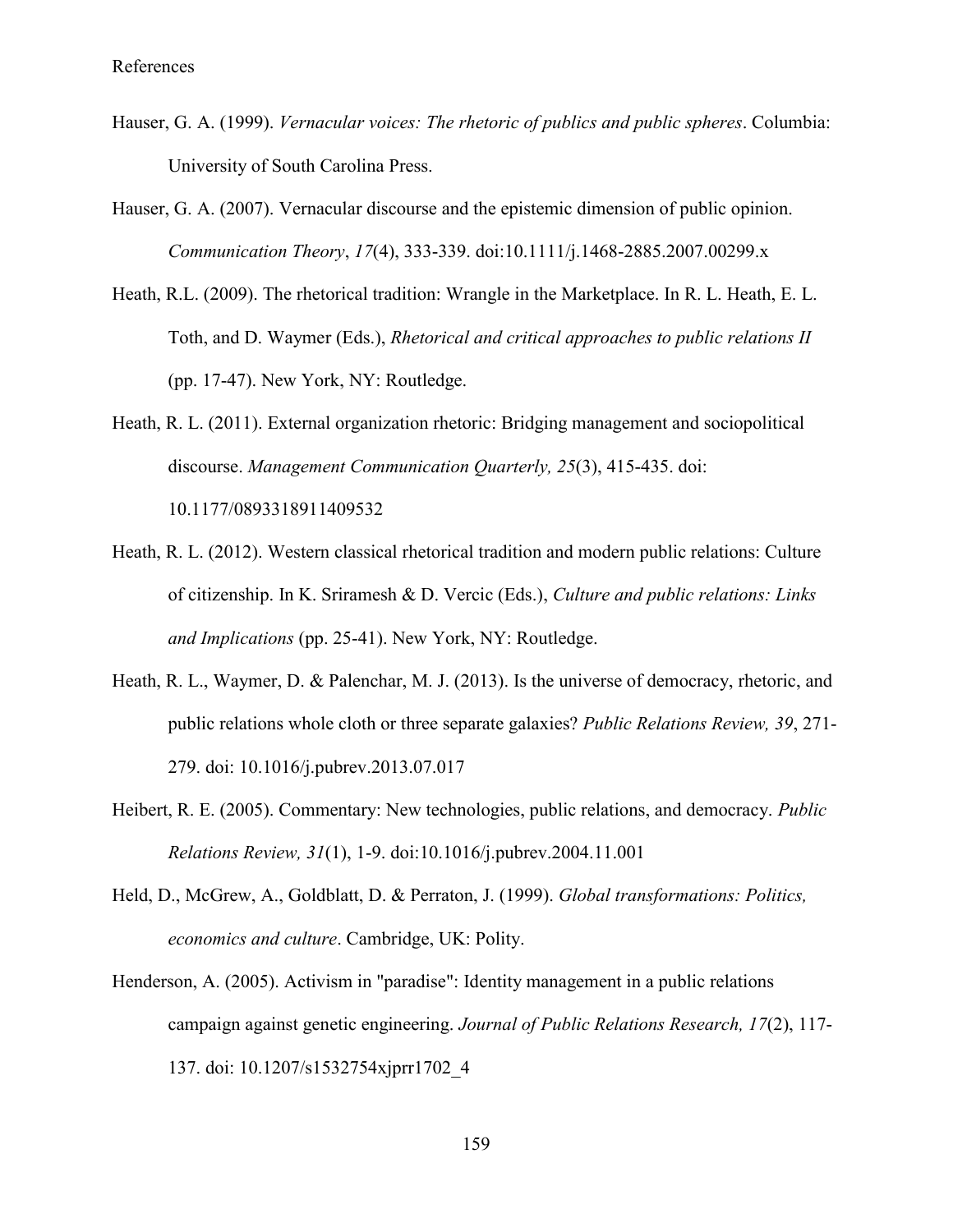- Hirji, F. (2005). The war for women's freedom: Orientalist imaginaries of rescue in Afghanistan. Paper presented at the Annual Meeting of the International Communication Association, [New](file:///C:/Users/Arshia/AppData/Local/Temp/New) York, NY.
- Hoexter, M., and Levtzion, N. (2002). Introduction. In M. Hoexter, S. N. Eisenstadt, & N. Levtzion (Eds.), *The public sphere in Muslim societies* (pp. 9-16). Albany, NY: SUNY Press.
- Hoexter, M. (2002). The Waqf and the public sphere. In M. Hoexter, S. N. Eisenstadt, & N. Levtzion (Eds.), *The public sphere in Muslim societies* (pp. 119-138). Albany, NY: SUNY Press.
- Hoexter, M., Eisenstadt, S. N., & Levtzion, N. (Eds.). (2002). *The public sphere in Muslim societies*. Albany, NY: SUNY Press.
- Hofstede, G. (1980). *Culture's consequences: International differences in work-related issues*. Beverly Hills, CA: Sage.
- Holt, P. M., Lambton, A. K. S., & Lewis, B. (1977). *The Cambridge history of Islam:Vol. 2B. Islamic society and civilization*. Cambridge, UK: Cambridge University Press.
- Holtzhausen, D. R. (2000). Postmodern values in public relations. *Journal of Public Relations Research*, *12*(1), 93-114. doi: 10.1207/S1532754XJPRR1201\_6
- Hourani, A. H. (2002). *A history of the Arab peoples*. Cambridge, MA: Harvard University Press.
- Howard, G. T. (2010). *Dictionary of rhetorical terms* Bloomington, IN: Xlibris Corporation.
- Hurvitz, N. (2002). The *minha* (inquisition) and the public sphere. In M. Hoexter, S. N. Eisenstadt, & N. Levtzion (Eds.), *The public sphere in Muslim societies* (pp. 17-30). Albany, NY: SUNY Press.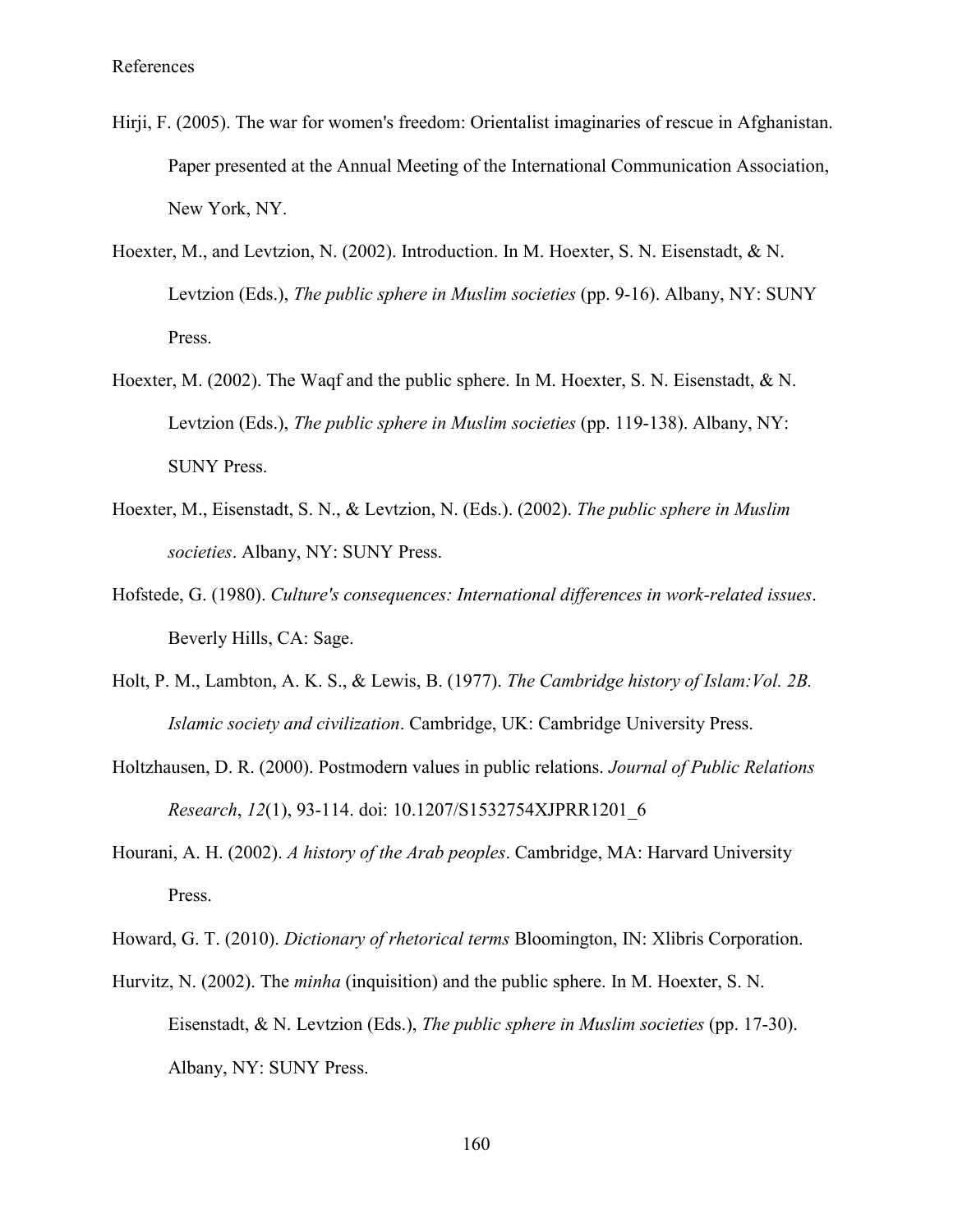Ibrahim, D. (2010). The framing of Islam on network news following the September 11th attacks. *International Communication Gazette, 72*(1), 111-125. doi: 10.1177/1748048509350342

IRIN. (2007). Afghanistan: Women's hopes for equality fade. Retrieved from http://www.irinnews.org/printreport.aspx?reportid=70569

IRIN. (2011). Afghanistan: Women's rights poorly enforced, says UN report. Retrieved from http://www.irinnews.org/Report/94316/AFGHANISTAN-Women-s-rights-law-poorlyenforced-says-UN-report

- IRIN. (2012). Afghanistan: Attempted suicide by women, girls on the rise? Retrieved from http://www.irinnews.org/Report/90083/AFGHANISTAN-Attempted-suicide-by-womengirls-on-the-rise
- Iriye, A. & Saunier, P. (Eds.). (2009). *The Palgrave dictionary of transnational history: From the mid-19th century to the present day*. New York, NY: Palgrave Macmillan.
- Isocrates. (1929). *Antidosis* (G. Norlin, Trans.). In *Isocrates* (Vol. 2, pp. 182-365). Cambridge, MA: Harvard University Press.
- Isocrates. (2001). From *Antidosis* (G. Norlin, Trans.). In P. Bizzell & B. Herzberg (Eds.), *The rhetorical tradition: Readings from classical times to the present* (2nd ed., pp. 75-79). New York, NY: Bedford/St. Martin's.
- James, P. & Steger, M. B. (2014). A genealogy of 'globalization': The career of a concept. *Globalizations, 11*(4), 417-434. doi: 10.1080/14747731.2014.951186
- Jordaan, E. (2009). Dialogic cosmopolitanism and global justice. *International Studies Review, 11*(4), 736-748. doi: 10.1111/j.1468-2486.2009.00893.x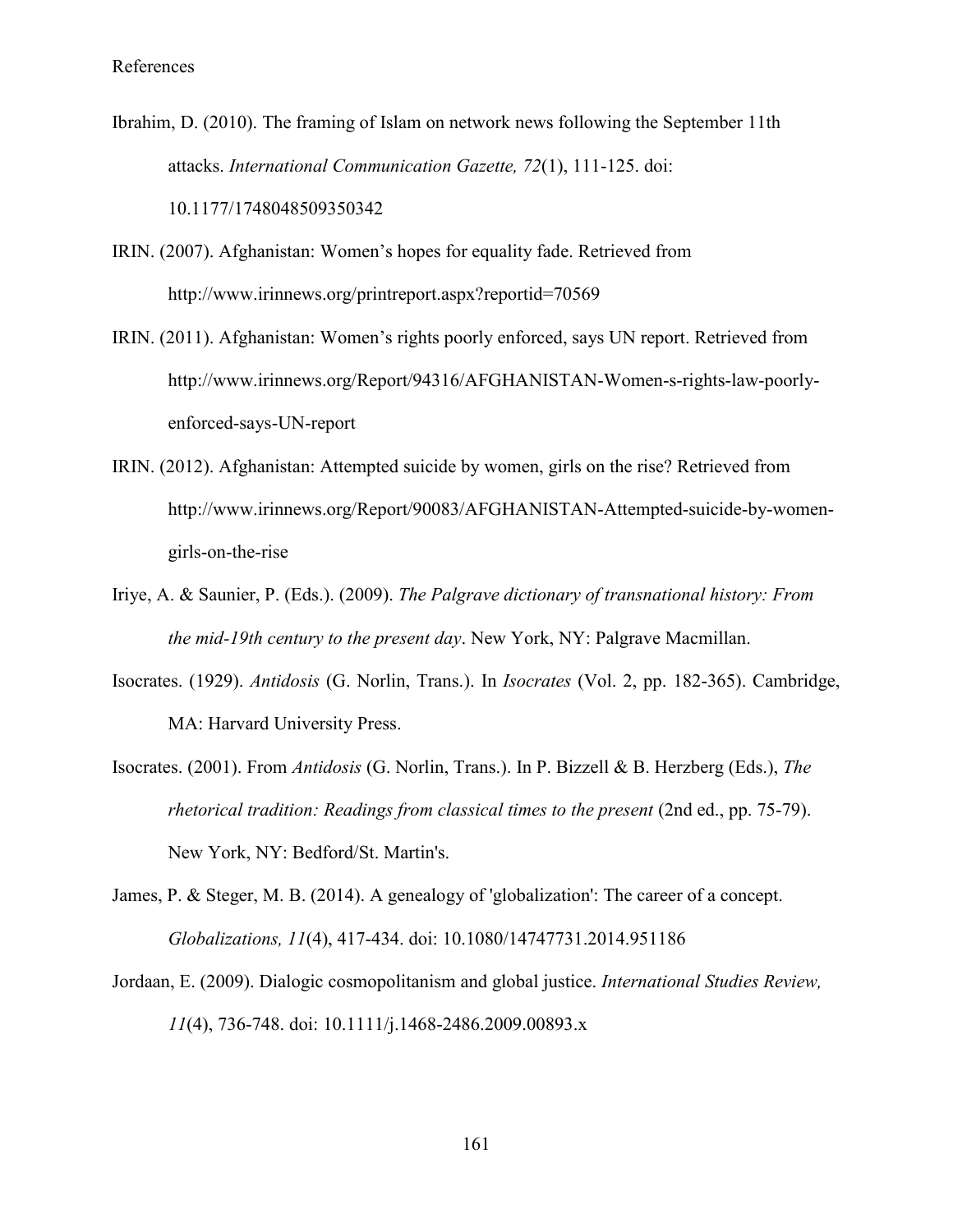- Joya, M. (2011). *A woman among warlords: The extraordinary story of an Afghan who dared to raise her voice*. New York, NY: Scribner.
- Kamali, M. H. (2003). *Principles of Islamic jurisprudence*. Cambridge, UK: The Islamic Texts Society.
- Kambutu, J. & Nganga, L. (2008). In these uncertain times: Educators build cultural awareness through planned international experiences. *Teaching and Teacher Education*, *24*, 939- 951.
- Kambutu, J. (2013). Globalization: History, consequences and what to do with it. In L. Nganga, J. Kambutu & W. B. Russell III (Eds.), *Exploring globalization opportunities and challenges in social studies: Effective instructional approaches* (pp. 3-12). New York, NY: Peter Lang.
- Keane, J. (1995). Structural transformations of the public sphere. *The Communication Review, 1*(1), 1-22. doi: 10.1080/10714429509388247
- Keller, E. & Berry, J. (2003). *The influentials: One American in ten tells the other nine how to vote, where to eat, and what to buy*. New York, NY: Free Press.
- Kellner, D. (2014). Habermas, the public sphere, and democracy. In D. Boros & J. M. Glass (Eds.), *Re-Imagining Public Space: The Frankfurt School in the 21st Century* (pp. 19-43). New York, NY: Palgrave Macmillan.

Kennedy, G. A. (2001). Comparative rhetoric. In Thomas O. Sloane (Ed.), *Encyclopedia of Rhetoric*. Retrieved from http://www.oxfordreference.com/view/10.1093/acref/9780195125955.001.0001/acref-9780195125955-e-46.

Kepel, G. (2003). *Jihad: The trail of political Islam*. New York, NY: I. B Tauris & Co.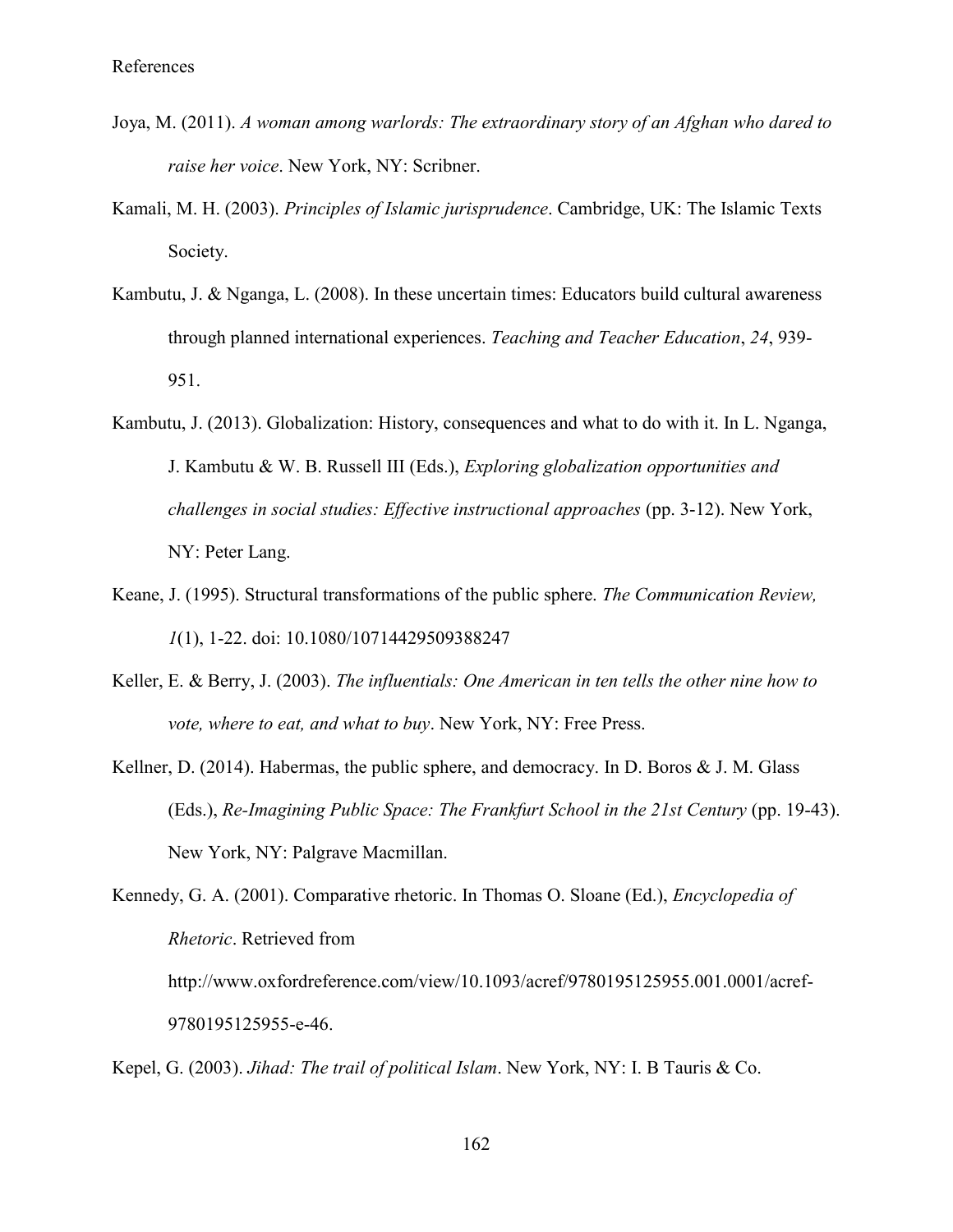- Khagram, S., Riker, J. V., & Sikkink, K. (2002). *Restructuring world poltics: Transnational social movements, networks and norms*. Minneapolis, MN: University of Minnesota Press.
- Khalidi, N. A. (1991). Afghanistan: Demographic consequences of war, 1978 1987. *Central Asian Survey, 10*(3), 101-126. doi: 10.1080/02634939108400750
- Kinsman, G. (2006). Mapping social relations of struggle: Activism, ethnography, social organization. In C. Frampton, G. Kinsman, A. K. Thompson, & K. Tilleczek (Eds.), *Sociology for changing the world: Social movements/social research* (pp. 133-156). Black Point, NS: Fernwood.
- Kjeldgaard, D. & Askegaard, S. (2006). The globalization of youth culture: The global youth segment as structures of common difference. *Journal of Consumer Research, 33*, 213- 247.
- Knight, J. (2004). Internationalization remodeled: Definition, approaches, and rationales. *Journal of Studies in International Education, 8*, 5-31. doi: 10.1177/1028315303260832
- L'Etang, J. (2010). "Making it real": Anthropological reflections on public relations, diplomacy, and rhetoric. In R. L. Heath (Ed.), *The SAGE handbook of public relations* (pp. 145-162). Thousand Oaks, CA: Sage.
- Landry, D. & MacLean, G. (Eds.). (1996). *The Spivak Reader*. New York, NY: Routledge.
- Lapidus, I. M. A. (2002). *A history of Islamic societies*. Cambridge, UK: Cambridge University Press.
- Layish, A. (2002). The Qadi's role in the Islamization of sedentary tribal society. In M. Hoexter, S. N. Eisenstadt, & N. Levtzion (Eds.), *The public sphere in Muslim societies* (pp. 83- 108). Albany, NY: SUNY Press.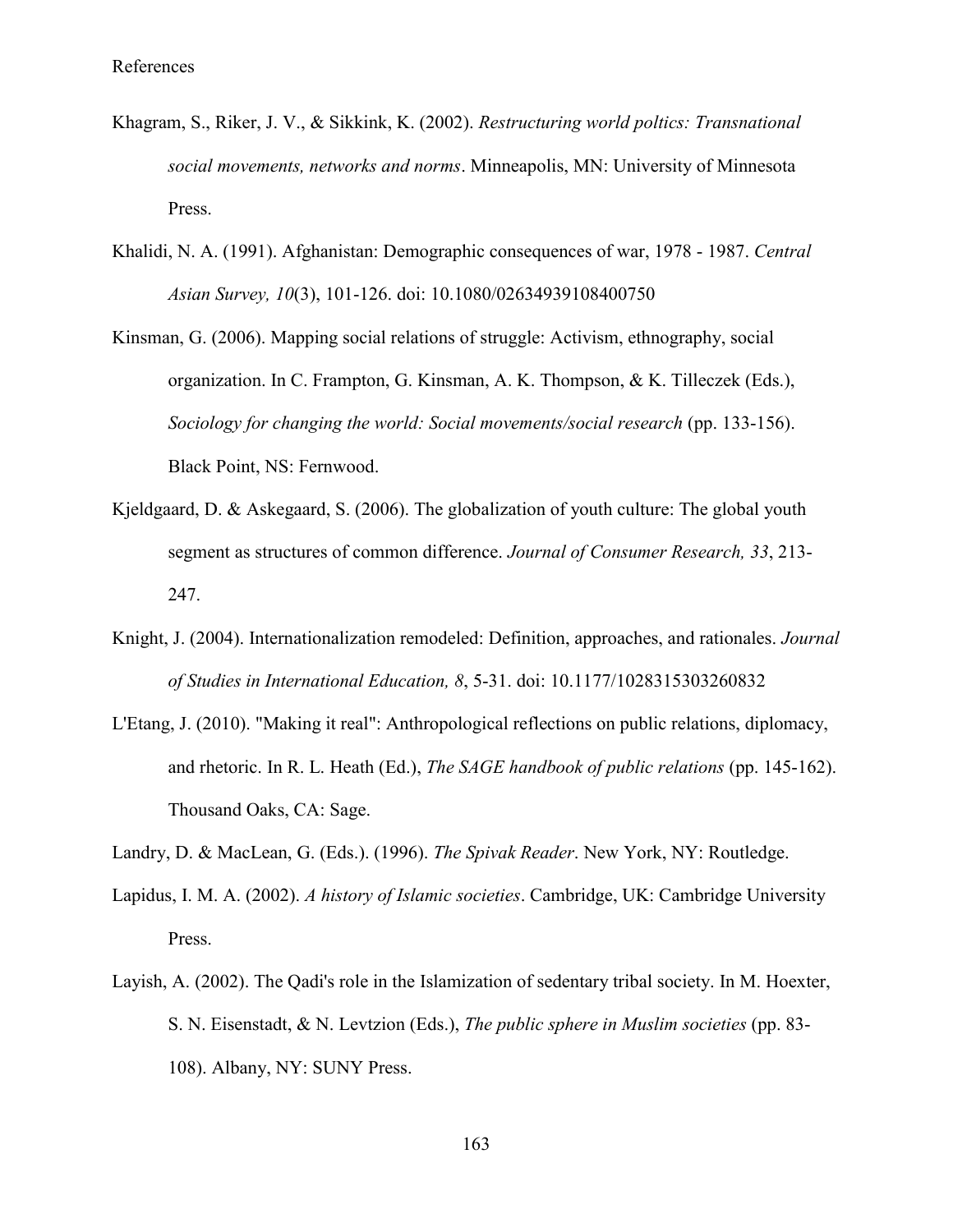- Lee, S. (2001). Transversal-universals in discourse ethics: Towards a reconcilable ethics between universalism and communitarianism. *Human Studies, 24*(1/2), 45-56. doi: 10.1023/A:1010786224242
- Levitt, P. & Schiller, N. G. (2004). Conceptualizing simultaneity: A transnational social field perspective on society. *International Migration Review, 38*, 1002-1039. doi: 10.1111/j.1747-7379.2004.tb00227x
- Levtzion, N. (2002). The dynamics of Sufi brotherhoods. In M. Hoexter, S. N. Eisenstadt, & N. Levtzion (Eds.), *The public sphere in Muslim societies* (pp. 109-118). Albany, NY: SUNY Press.
- Lewis, B. (2002). *Arabs in history*. Oxford: Oxford University Press.
- Lippmann, W. (1946). *Public opinion*. New Brunswick, NJ: Transaction.
- Madelung, W. (1998). *The succession to Muhammad: A study of the early caliphate*. Cambridge, UK: Cambridge University Press.
- Maley, W. (Ed.). (1998). *Fundamentalism reborn? Afghanistan and the Taliban*. New York, NY: New York University Press.
- Mandaville, P. (2003). *Transnational Muslim politics: Reimagining the Umma*. New York, NY: Routledge.
- Marshall, P. (Ed.). (2005). *Radical Islam's rules: The worldwide spread of extreme Sharia law*. Lanham, MD: Rowman & Littlefield.
- McLuhan, M. (1962). *The Gutenberg Galaxy: The making of typographic man*. Toronto, ON. University of Toronto Press.
- Melchert, C. (1997). *The formation of the Sunni schools of law, 9th-10th centuries c.e*. Boston, MA: Brill.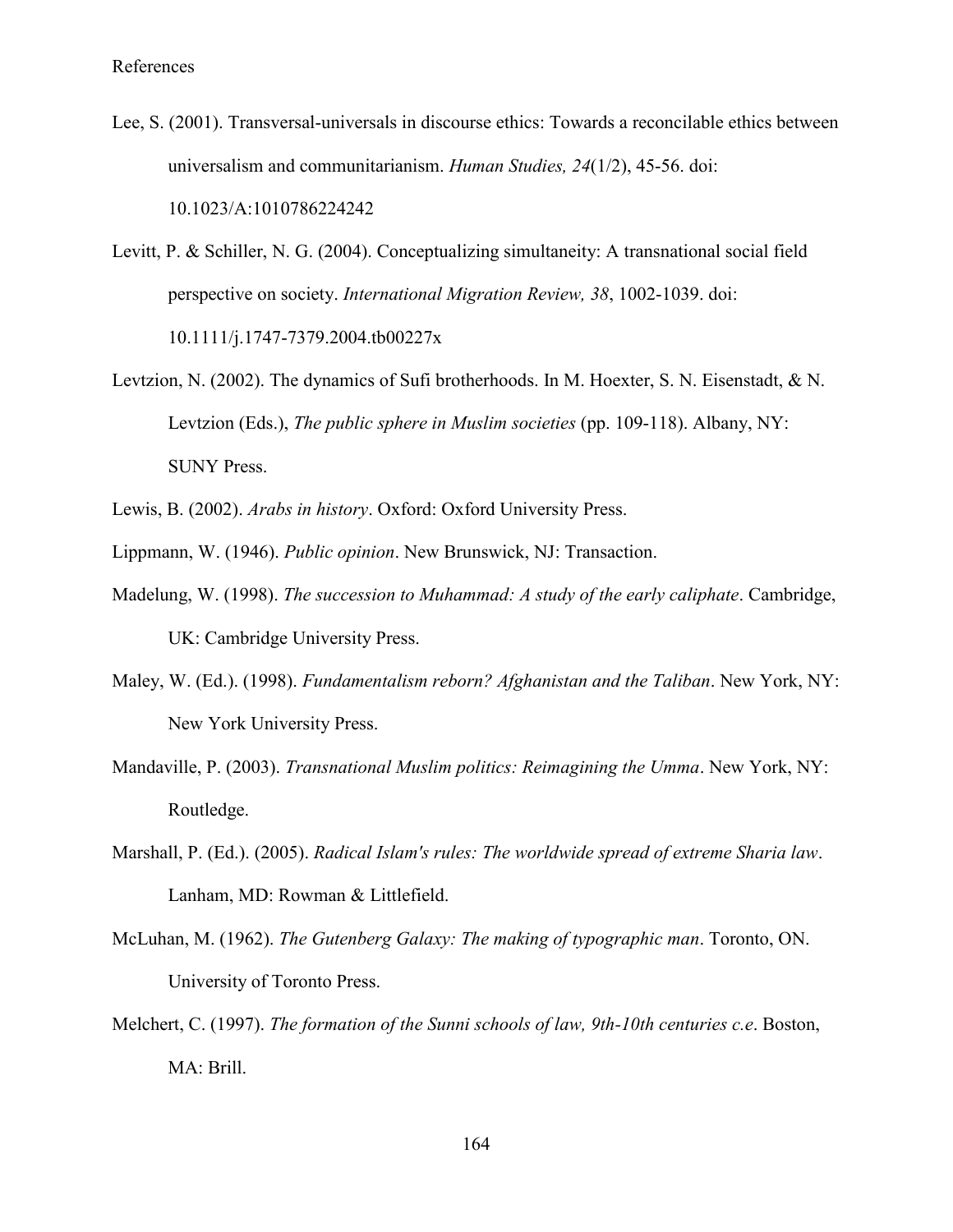- Mendieta, E. & Vanantwerpen, J. (2011). Introduction. In J. Butler, J. Habermas, C. Taylor, & C. West (Eds.), *The Power of Religion in the Public Sphere* (pp. 1-14). New York, NY: Columbia University Press.
- Mernissi, F. (1992). *The veil and the male elite: A feminist interpretation of Islam*. New York, NY: Basic Books.
- Mignolo, W. D. (2000). *Local histories, global designs: Coloniality, subaltern knowledges and border thinking*. Princeton, NJ: Princeton University Press.
- Miller, R. W. (2010). *Globalizing justice: The ethics of poverty and power*. New York, NY: Oxford University Press.
- Mishra, R. K. (2013). Postcolonial feminism: Looking into within-beyond-to difference. *International Journal of English and Literature, 4*(4), pp. 129-134. doi: 10.5897/IJEL 12.165
- Moghadam, V. M. (1999). Revolution, religion, and gender politics: Iran and Afghanistan compared. *Journal of Women's History*, *10*(4), 172-195. doi: 10.1353/jowh.2010.0536
- Mogadham, V. M. (2002). Patriarchy, the Taleban, and the politics of public space in Afghanistan. *Women's Studies International Forum, 25*(1), 19-31. doi: 10.1016/S0277- 5395(02)00224-8
- Moghadam, V. M. (2003). *Modernizing women: Gender and social change in the Middle East* (2nd ed.). Boulder, CO: Lynne Rienner.
- Mohanty, C. T. (1988). Under western eyes: Feminist scholarship and colonial discourses. *Feminist Review, 30*, 61-88. doi: 10.2307/1395054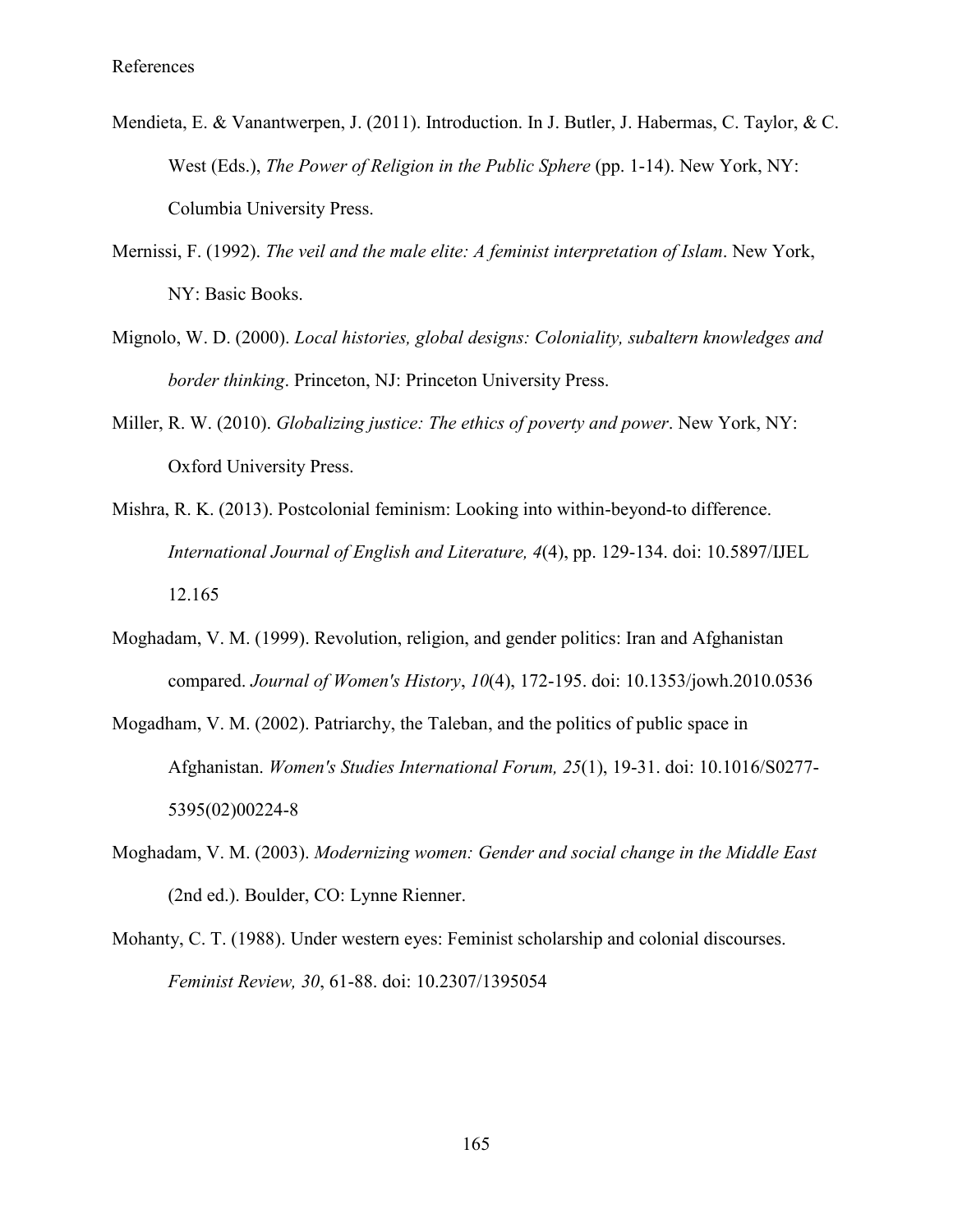- Munir, M. (2011). The layha for the Mujahideen: An analysis of the code of conduct for the Taliban fighters under Islamic law. *International Review of the Red Cross, 93*(881), 81- 102.
- Negt, O. & Kluge, A. (1993). *Public sphere and experience: Toward an analysis of the bourgeois and proletarian public sphere*. Minneapolis, MN: University of Minnesota Press.
- Nye,J. S., Jr., & Keohane, R. O. (1971). Transnational relations and world politics: An introduction. *International Organization, 25*(3), 329-349. doi: 10.4159/harvard.9780674593152.intro
- Omrani, B. (2007). Afghanistan and the search for unity. *Asian Affairs, 38*(2), 145-157. doi: 10.1080/03068370701349086
- Parker, B. (2005). *Introduction to globalization and business: Relationships and responsibilities*. Thousand Oaks, CA: Sage.
- Plato. (2001). *Gorgias* (W. R. M. Lamb, Trans.). In P. Bizzell & B. Herzberg (Eds.), *The rhetorical tradition: Readings from classical times to the present* (2nd ed., pp. 87-138). New York, NY: Bedford/St. Martin's.
- Public Relations Society of America. (2016). What is Public Relations? PR Definition: PRSA Official Statement. Retrieved from

https://www.prsa.org/AboutPRSA/PublicRelationsDefined/index.html#.VxgEQUdywhQ

Quintilian. (2001). From *Institutes of Oratory* (J. S. Watson, Trans.). In P. Bizzell & B. Herzberg (Eds.), *The rhetorical tradition: Readings from classical times to the present* (2nd ed., pp. 364-428). New York, NY: Bedford/St. Martin's.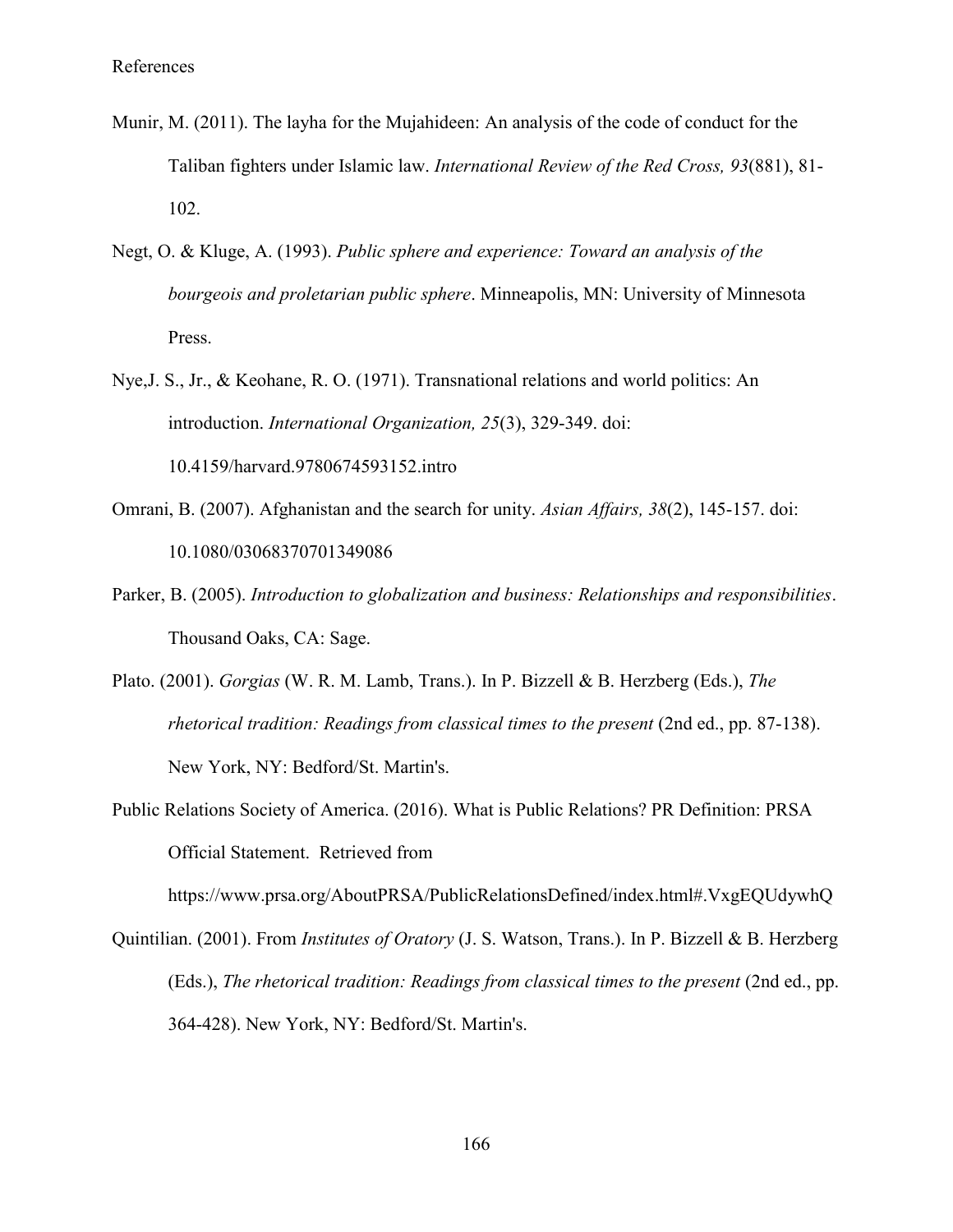- Ramji, R. (2003). Representations of Islam in American news and film: Becoming the 'Other'. In J. P. Mitchell and S. Marriage (Eds.), *Mediating religion: Studies in media, religion, and culture* (pp. 65-72). London, UK: T&T Clark.
- Rathje, W.L. (2001, March 22). Why the Taliban are destroying Buddhas. *USA Today*. Retrieved from http://www.usatoday.com/news/science/archaeology/2001-03-22-afghanbuddhas.htm
- Raupp, J. (2004). The public sphere as central concept of public relations. In B. van Ruler & D. Vercic (Eds.), *Public relations and communication management in Europe: A nation-bynation introduction to public relations theory and practice* (pp. 309-316). Berlin, Germany: Mouton de Gruyter.
- Razeghi, A. J. & Calder, B. J. (2003). Using interaction maps to create brand experiences and relationships. In D. Iacobucci and B. J. Calder (Eds.), *Kellogg on Integrated Marketing* (pp. 39-53). Hoboken, NJ: John Wiley & Sons.
- Revolutionary Association of the Women of Afghanistan. (n.d.). Retrieved October 15, 2014 from http://www.rawa.org/index.php
- Revolutionary Association of the Women of Afghanistan. (n.d.). Some of the restrictions imposed by Taliban in Afghanistan. Retrieved from http://www.rawa.org/rules.htm
- Ricoeur, P. (1975). *The rule of metaphor: Multi-disciplinary studies of the creation of meaning in language*. Toronto, ON: University of Toronto Press.
- Robertson, R. & White, K. E. (2003). *Globalization: Critical concepts in sociology*. New York, NY: Routledge.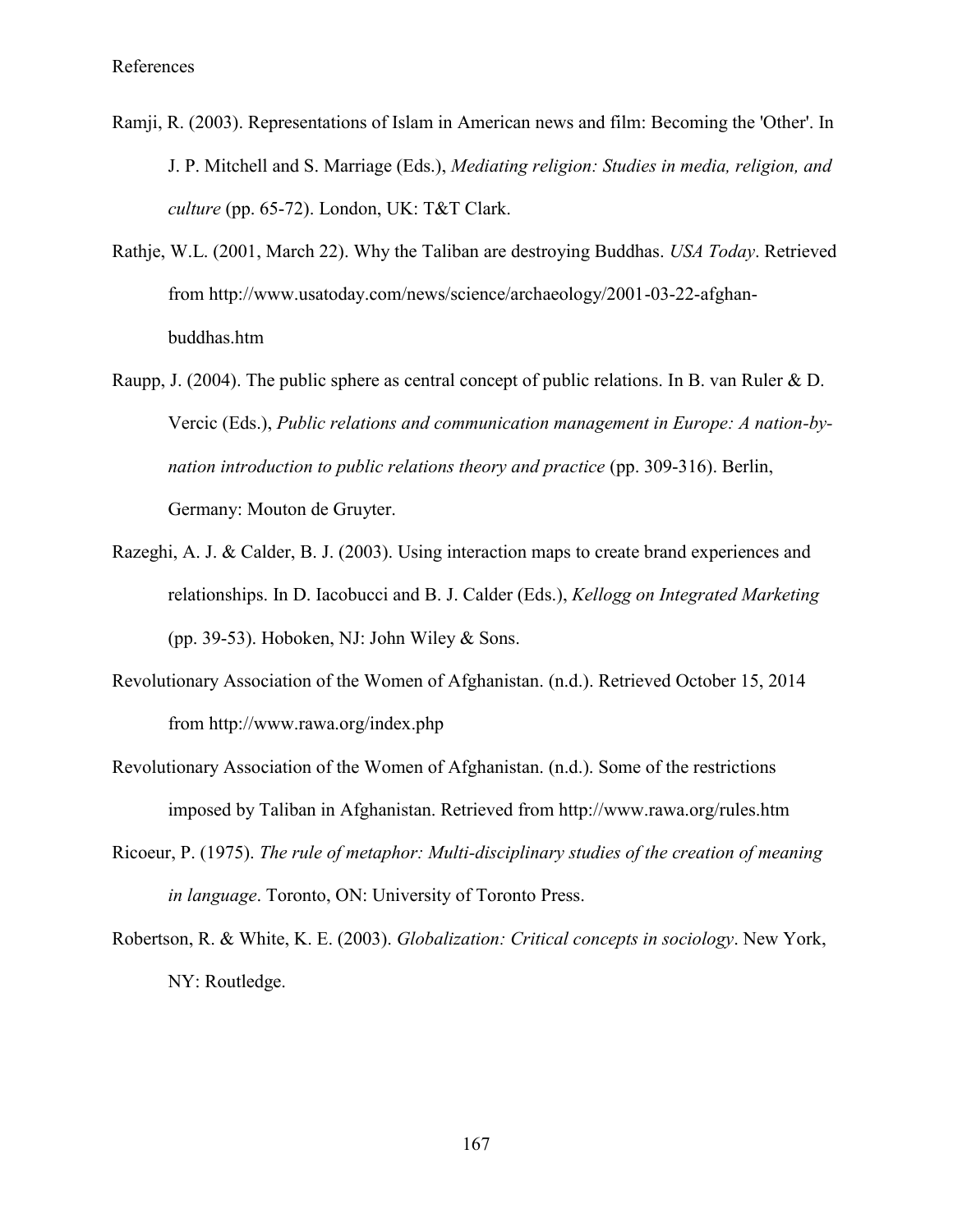- Robinson, C.F. (2010). Introduction. In C. F. Robinson (Ed.), *The new Cambridge history of Islam: Vol. I. The formation of the Islamic world, sixth to eleventh centuries* (pp. 1-15). Cambridge, UK: Cambridge University Press.
- Robinson, C. F. (2010). The rise of Islam, 600-705. In C. F. Robinson (Ed.), *The new Cambridge history of Islam*: *Vol. I. The formation of the Islamic world, sixth to eleventh centuries* (pp. 173-225). Cambridge, UK: Cambridge University Press.
- Roudometof, V. (2005). Transnationalism, cosmopolitanism and glocalization. *Current sociology, 53*(1), 113-135. doi: 10.1177/0011392105048291
- Rubin, B. R. (2002). *The fragmentation of Afghanistan*. New Haven, CT: Yale University Press.
- Ryan, M. (1992). Gender and public access: Women's politics in nineteenth century America. In C. Calhoun (Ed.), *Habermas and the Public Sphere* (pp. 259-288). Cambridge, MA: MIT Press.
- Said, E. W. (1978). *Orientalism*. New York, NY: Random House.
- Said, E. W. (1985). Orientalism Reconsidered. *Cultural Critique*, (1), 89–107. doi: 10.2307/1354282
- Said, E. W. (1993). Nationalism, human rights and interpretation. In B. Johnson (Ed.), *Freedom and interpretation. The Oxford amnesty lectures 1992* (pp. 175-205). New York, NY: Basic Books.
- Said, E. W. (1994). *Culture and Imperialism*. New York, NY: Vintage.
- Said, E. W. (1994). *Representations of the Intellectual.* London, UK: Vintage.
- Said, E. W. (2003). Orientalism. *Counterpunch*. Retrieved from http://www.counterpunch.org/2003/08/05/orientalism/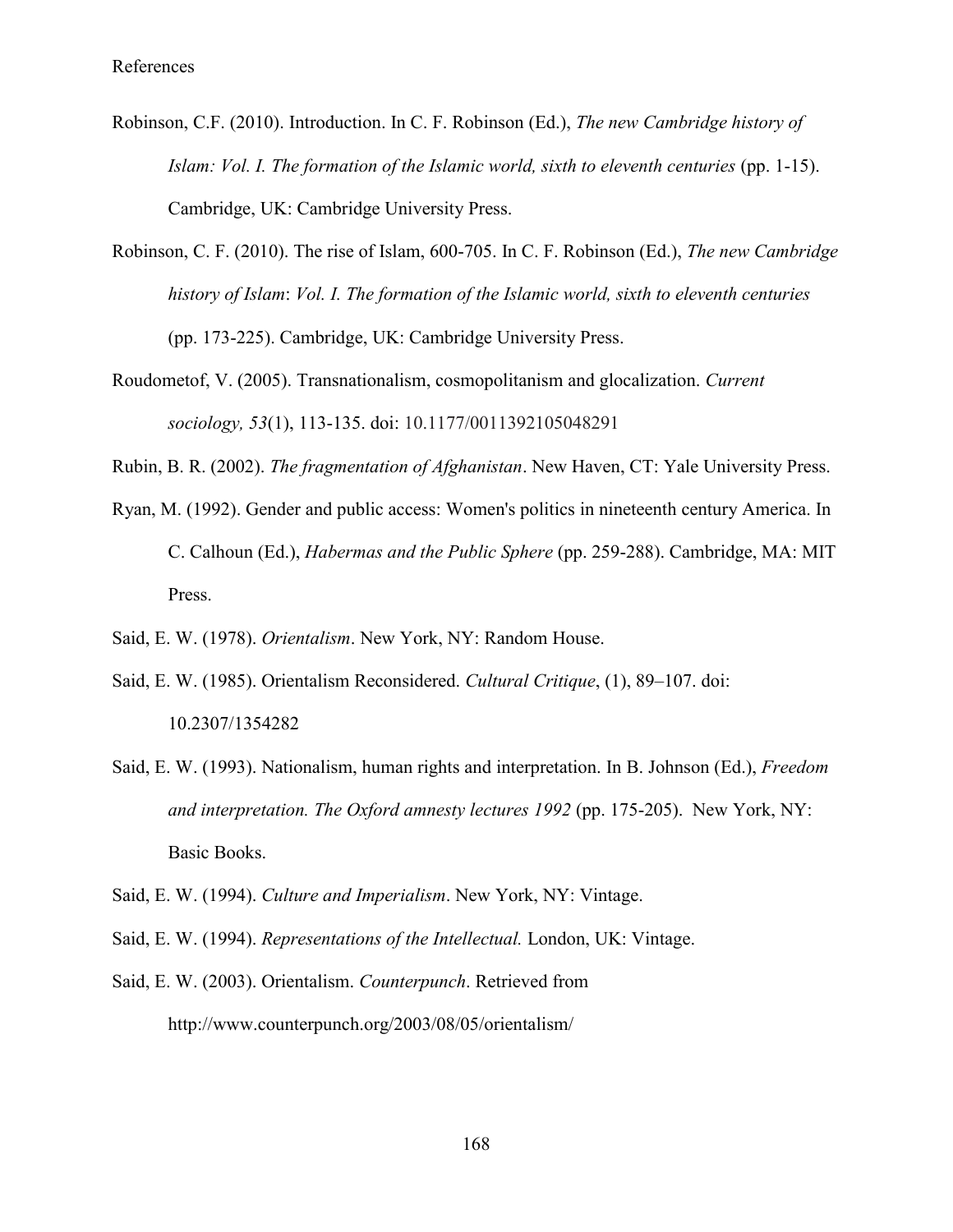- Saikal, A. (2006). *Modern Afghanistan: A history of struggle and survival*. New York, NY: I. B. Tauris & Co.
- Schrag, C. O. (1986). *Communicative praxis and the space of subjectivity*. Bloomington, IN: University of Indiana Press.
- Schrag, C. O. (1989). Rationality between modernity and postmodernity. In S. K. White (Ed.), *Life-world and politics* (pp. 81-139). Notre Dame, IN: University of Notre Dame Press.
- Schrag, C. O. (1992). *The resources of rationality: A response to the postmodern challenge*. Bloomington, IN: Indiana University Press.
- Schultz, D. (2003). Foreword: Evolving marketing and marketing communication into the twenty-first century. In D. Iacobucci and B. J. Calder (Eds.), *Kellogg on Integrated Marketing* (pp. vii-xxi). Hoboken, NJ: John Wiley & Sons.
- Schultz, D. & Schultz, H. (2003). *IMC, the next generation: Five steps for delivering value and measuring financial returns*. New York, NY: McGraw-Hill.
- Skaine, R. (2002). *The women of Afghanistan under the Taliban*. Jefferson, NC: McFarland & Co.
- Smith, G. W. (2006). Political activist as ethnographer. In C. Frampton, G. Kinsman, A. K. Thompson, & K. Tilleczek (Eds.), *Sociology for changing the world: Social movements/social research* (pp. 44-70). Black Point, NS: Fernwood.
- Smith, M. F. & Ferguson, D. P. (2010). Activism 2.0. In R. L. Heath (Ed.), *The SAGE handbook of public relations* (pp. 395-407). Thousand Oaks, CA: SAGE.
- Sommerfeldt, E. J. (2013). The civility of social capital: Public relations in the public sphere, civil society, and democracy. *Public Relations Review, 39*, 280-289. doi: 10.1016/j.pubrev.2012.12.004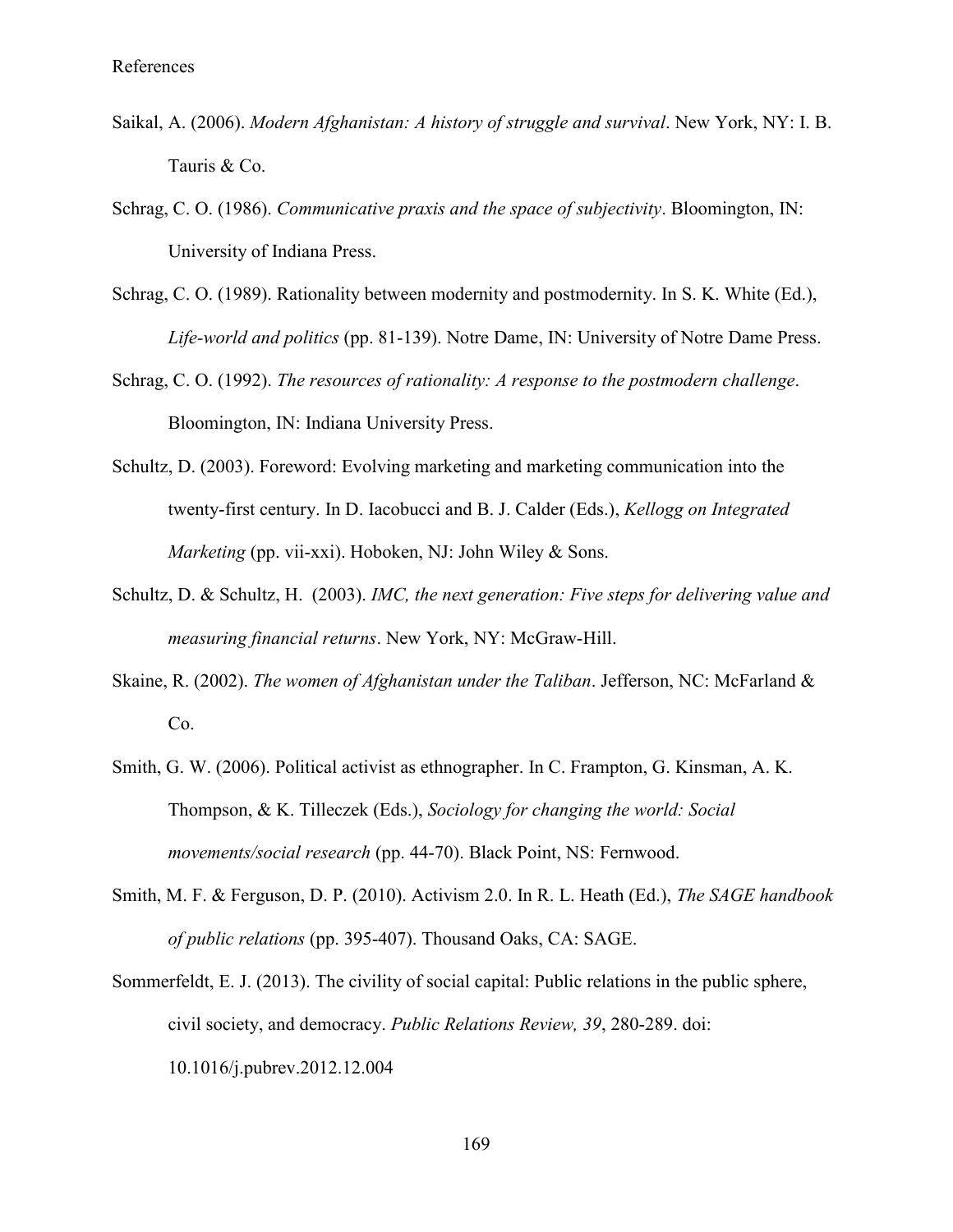- Spivak, G. C. (1994). Can the subaltern speak? In P. Williams and L. Chrisman (Eds.), *Colonial discourse and postcolonial theory: A reader* (pp. 66-111). New York, NY: Columbia University Press.
- Spivak, G. C. (1999). *A critique of postcolonial reason: Towards a history of the vanishing present*. Cambridge, MA: Harvard University Press.
- Sriramesh, K. (1992). Societal culture and public relations: Ethnographic evidence from India. *Public Relations Review, 18*(2), 201-211. doi: 10.1016/0363-8111(92)90010-V
- Sriramesh, K. & White, J. (1992). Social culture and public relations. In J. E. Grunig (Ed.), *Excellence in public relations and communication management* (pp. 597-614). Hillsdale, NJ: Lawrence Erlbaum.
- St. John, B. (2006). The case for ethical propaganda within a democracy: Ivy Lee's successful 1913-1914 railroad rate campaign. *Public Relations Review, 32*(3), 221-228. doi: 10.1016/j.pubrev.2006.05.023
- Stabile, C. A., & Kumar, D. (2005). Unveiling imperialism: Media, gender and the war on Afghanistan. *Media, Culture, and Society, 27*(5), 765-782. doi: 10.1177/0163443705055734
- Steger, M. B. (2009). *Globalization: A very short introduction*. New York, NY: Oxford University Press.
- Stokes, G. (2004). Transnational citizenship: Problems of definition, culture and democracy. *Cambridge Review of International Affairs, 17*(1), 119-135. doi: 10.1080/0955757042000203687
- Sulima and Hala, with Yasgur, B. S. (2002). *Behind the burqa: Our life in Afghanistan and how we escaped to freedom*. Hoboken, NJ: John Wiley & Sons.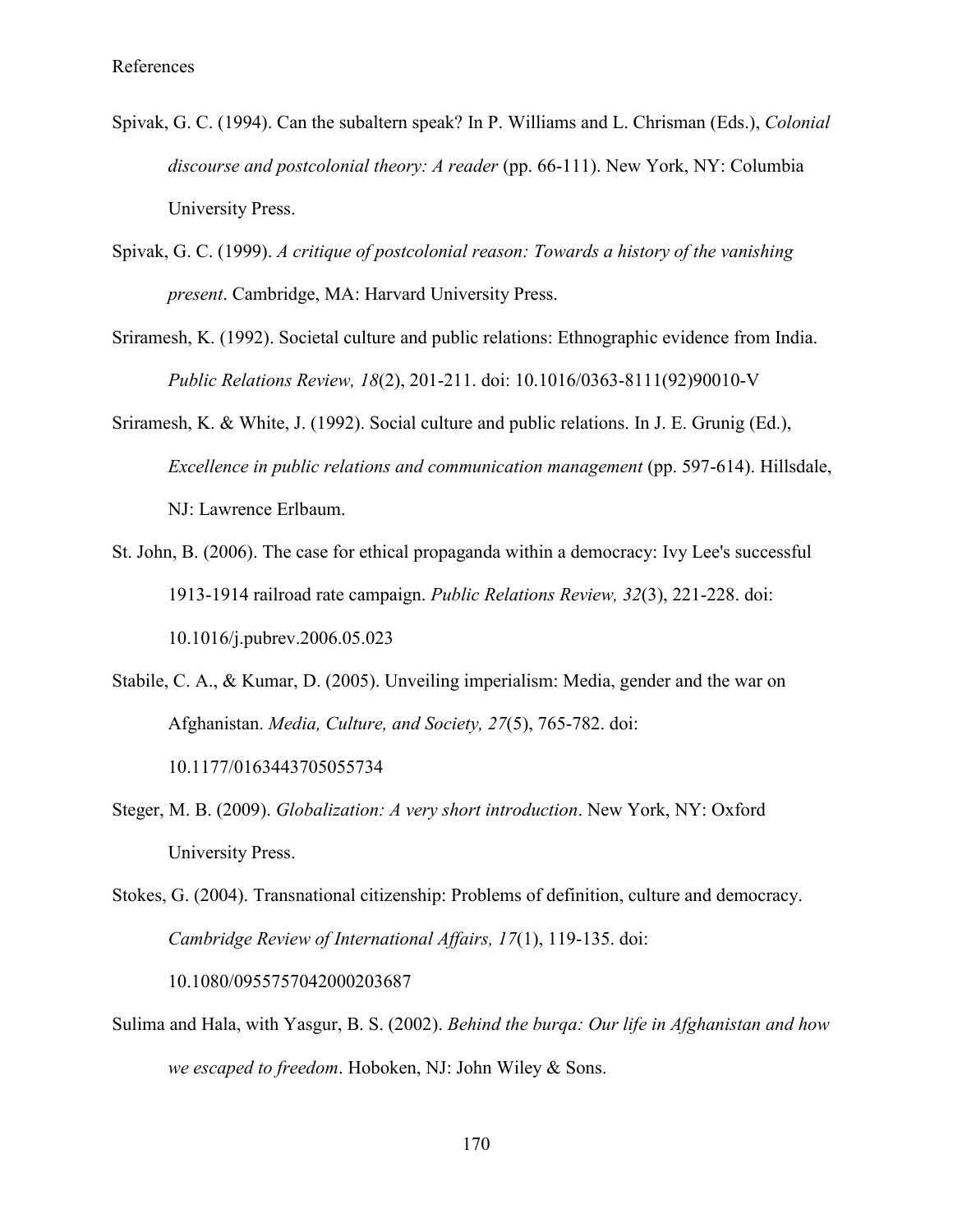- Susskind, L. & Field, P. (1996). *Dealing with an angry public: The mutual gains approach to resolving disputes*. New York, NY: The Free Press.
- Talmon-Heller, D. (2002). Religion in the public sphere: Rulers, scholars, and commoners in Syria under Zangid and Ayyubid rule (1150-1260). In M. Hoexter, S. N. Eisenstadt, & N. Levtzion (Eds.), *The public sphere in Muslim societies* (pp. 49-64). Albany, NY: SUNY Press.
- Tarrow, S. (2005). *The New Transnational Activism*. New York, NY: Cambridge University Press.
- Taylor, C. (1971). Interpretation and the sciences of man. *Review of Metaphysics, 25*, 3-51. Retrieved from http://www.jstor.org/stable/20125928
- Taylor, M. (2009). Civil society as rhetorical public relations process. In R. L. Heath, E. L. Toth, and D. Waymer (Eds.), *Rhetorical and critical approaches to public relations II* (pp. 76- 91). New York, NY: Routledge.
- Taylor, M. (2010). Public relations in the enactment of civil society. In R. L. Heath (Ed.), *The SAGE handbook of public relations* (pp. 5-15). Thousand Oaks, CA: Sage.
- The Global Muslim Women's Shura Council. (2016). Retrieved from http://www.wisemuslimwomen.org/about/shuracouncil/
- Toth, E. L. (2000). From personal influence to interpersonal influence: A model for relationship management. In J. A. Ledingham & S. D. Bruning (Eds.), *Public relations as relationship management* (pp. 205-219). Mahwah, NJ: Lawrence Erlbaum Associates.
- Tromble, R. K. & Wouters, M. (2015). Are we talking *with* or *past* one another? Examining transnational political discourse across western-Muslim "divides". *International Studies Quarterly, 59*(2), 373-386. doi: 10.1111/isqu.12167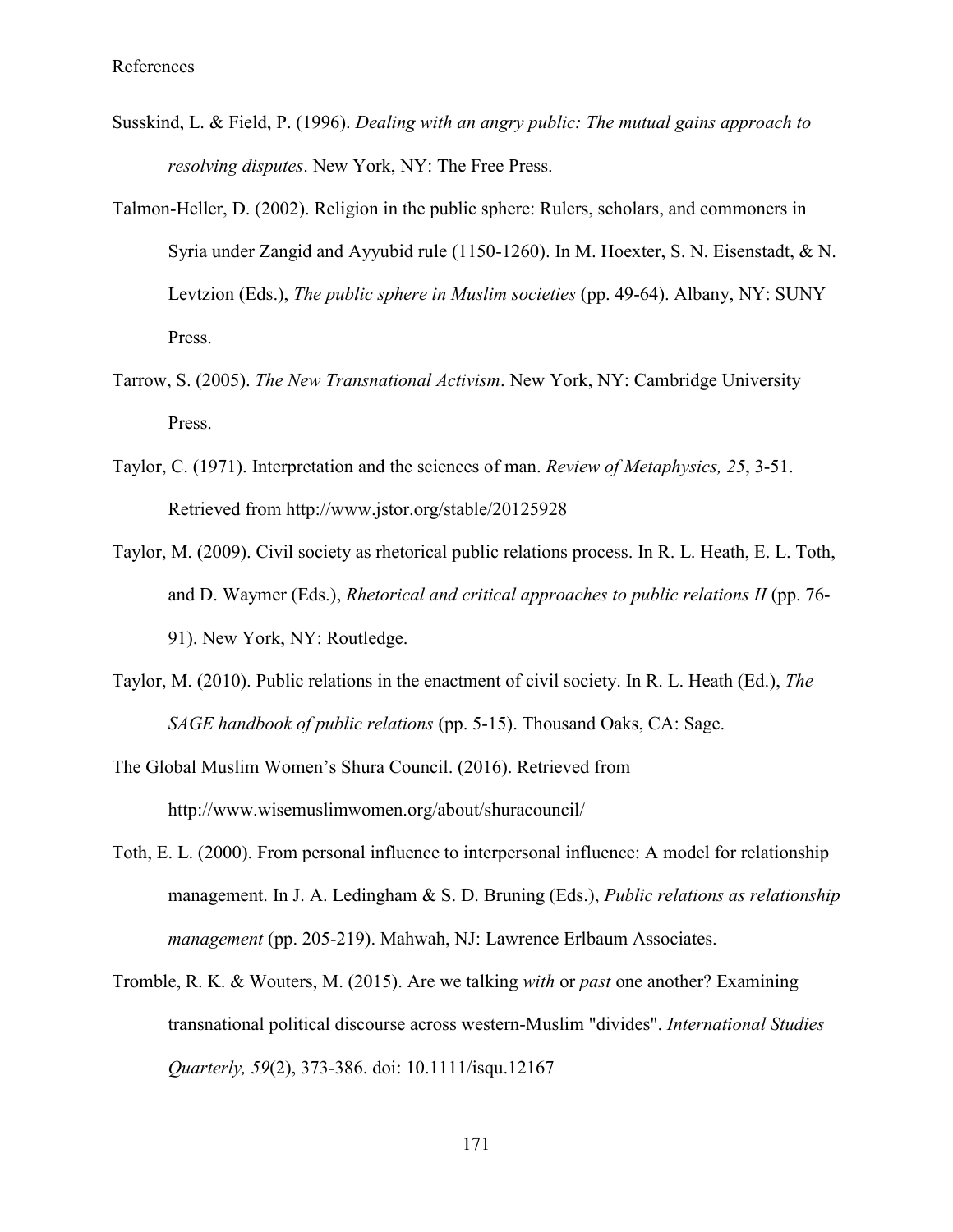- Troup, C. L. (2009). Ordinary people can reason: A rhetorical case for including vernacular voices in ethical public relations practice. *Journal of Business Ethics, 87*(4), 441-453. doi: 10.1007/s10551-008-9930-x
- Turner, B. (2004). Edward S. Said: Overcoming Orientalism. *Theory, Culture & Society, 21*(1), 173-177. doi: 10.1177/0263276404041958
- United Nations. (2016). Country profile: Afghanistan. Retrieved on April 25, 2016, from http://data.un.org/CountryProfile.aspx
- UN Women. (n.d.). UN Women Afghan country office. Retrieved April 25, 2016 from http://asiapacific.unwomen.org/en/countries/afghanistan
- van Ruler, A. A. B. & Heath, R. L. (2008). Public Relations. In W. Donsbach (Ed), *The International Encyclopedia of Communication*. doi: 10.1111/b.9781405131995.2008.x
- Verčič, D., Grunig, L. A. & Grunig, J. (1993). *Global and specific principles of public relations: Evidence from Slovenia*. Paper presented to the Association for the Advancement of Policy, Research, and Development in the Third World, Cairo, Egypt.
- Wakefield, R. I. (1996). Interdisciplinary theoretical foundations for international public relations. In H. M. Culbertson & N. Chen (Eds.), *International public relations: A comparative analysis* (pp. 17-30). Mahwah, NJ: Lawrence Erlbaum.
- Winder, B. (1981). Review: Orientalism. *Middle East Journal, 35*(4), 615-619. Retrieved from http://www.jstor.org/stable/4326308
- Wiesel, E. (1986). Elie Weisel Acceptance Speech. Retrieved from http://www.nobelprize.org/nobel\_prizes/peace/laureates/1986/wiesel-acceptance\_en.html
- WISE. (2010). 2009-2010 WISE Activities Report. Retrieved April 25, 2016 from http://www.wisemuslimwomen.org/pdfs/2009-2010WISE-ACTIVITIES-REPORT.pdf